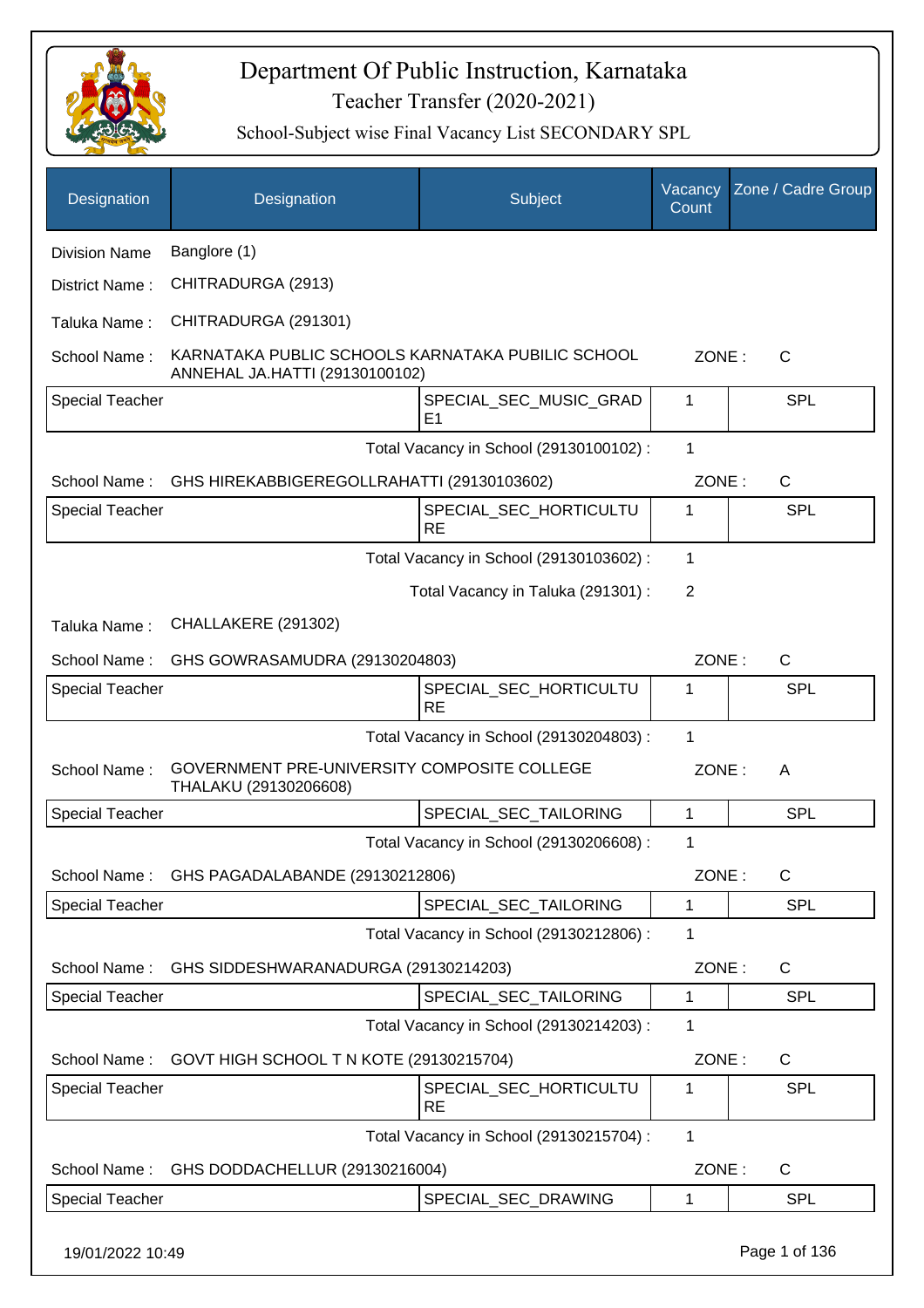

| Designation            | Designation                                  | Subject                                 | Vacancy<br>Count | Zone / Cadre Group |
|------------------------|----------------------------------------------|-----------------------------------------|------------------|--------------------|
|                        |                                              | Total Vacancy in School (29130216004) : | 1                |                    |
|                        | School Name: GHS P MAHADEVAURA (29130221901) |                                         | ZONE:            | $\mathsf{C}$       |
| Special Teacher        |                                              | SPECIAL_SEC_DRAWING                     | 1                | <b>SPL</b>         |
|                        |                                              | Total Vacancy in School (29130221901) : | 1                |                    |
|                        |                                              | Total Vacancy in Taluka (291302):       | 7                |                    |
| Taluka Name:           | <b>HIRIYUR (291303)</b>                      |                                         |                  |                    |
| School Name:           | GHS PALAVVANAHALLI (29130300204)             |                                         | ZONE:            | $\mathsf{C}$       |
| <b>Special Teacher</b> |                                              | SPECIAL_SEC_HORTICULTU<br><b>RE</b>     | 1                | <b>SPL</b>         |
|                        |                                              | Total Vacancy in School (29130300204) : | 1                |                    |
| School Name:           | GHS MD.KOTE (29130300503)                    |                                         | ZONE:            | $\mathsf{C}$       |
| <b>Special Teacher</b> |                                              | SPECIAL_SEC_HORTICULTU<br><b>RE</b>     | 1                | <b>SPL</b>         |
|                        |                                              | Total Vacancy in School (29130300503) : | 1                |                    |
|                        | School Name: GHS AMBALAGERE (29130305003)    |                                         | ZONE:            | $\mathsf{C}$       |
| <b>Special Teacher</b> |                                              | SPECIAL_SEC_DRAWING                     | 1                | <b>SPL</b>         |
|                        |                                              | Total Vacancy in School (29130305003) : | 1                |                    |
|                        | School Name: G J.C. HARIYABBE (29130306505)  |                                         | ZONE:            | $\mathsf{C}$       |
| <b>Special Teacher</b> |                                              | SPECIAL_SEC_HORTICULTU<br><b>RE</b>     | 1                | <b>SPL</b>         |
|                        |                                              | Total Vacancy in School (29130306505) : | $\mathbf 1$      |                    |
|                        | School Name: GHS V.K GUDDA (29130307302)     |                                         | ZONE:            | C                  |
| <b>Special Teacher</b> |                                              | SPECIAL_SEC_MUSIC_GRAD<br>E1            | 1                | <b>SPL</b>         |
|                        |                                              | Total Vacancy in School (29130307302) : | 1                |                    |
| School Name:           | GHS IKKANUR (29130308303)                    |                                         | ZONE:            | C                  |
| <b>Special Teacher</b> |                                              | SPECIAL_SEC_HORTICULTU<br><b>RE</b>     | 1                | <b>SPL</b>         |
|                        |                                              | Total Vacancy in School (29130308303) : | 1                |                    |
| School Name:           | GHS MASKAL (29130309207)                     |                                         | ZONE:            | C                  |
| Special Teacher        |                                              | SPECIAL_SEC_DRAWING                     | 1                | <b>SPL</b>         |
|                        |                                              | Total Vacancy in School (29130309207) : | 1                |                    |
| School Name:           | GJC V.V PURA (29130310106)                   |                                         | ZONE:            | C                  |
| <b>Special Teacher</b> |                                              | SPECIAL_SEC_HORTICULTU                  | 1                | <b>SPL</b>         |
| 19/01/2022 10:49       |                                              |                                         |                  | Page 2 of 136      |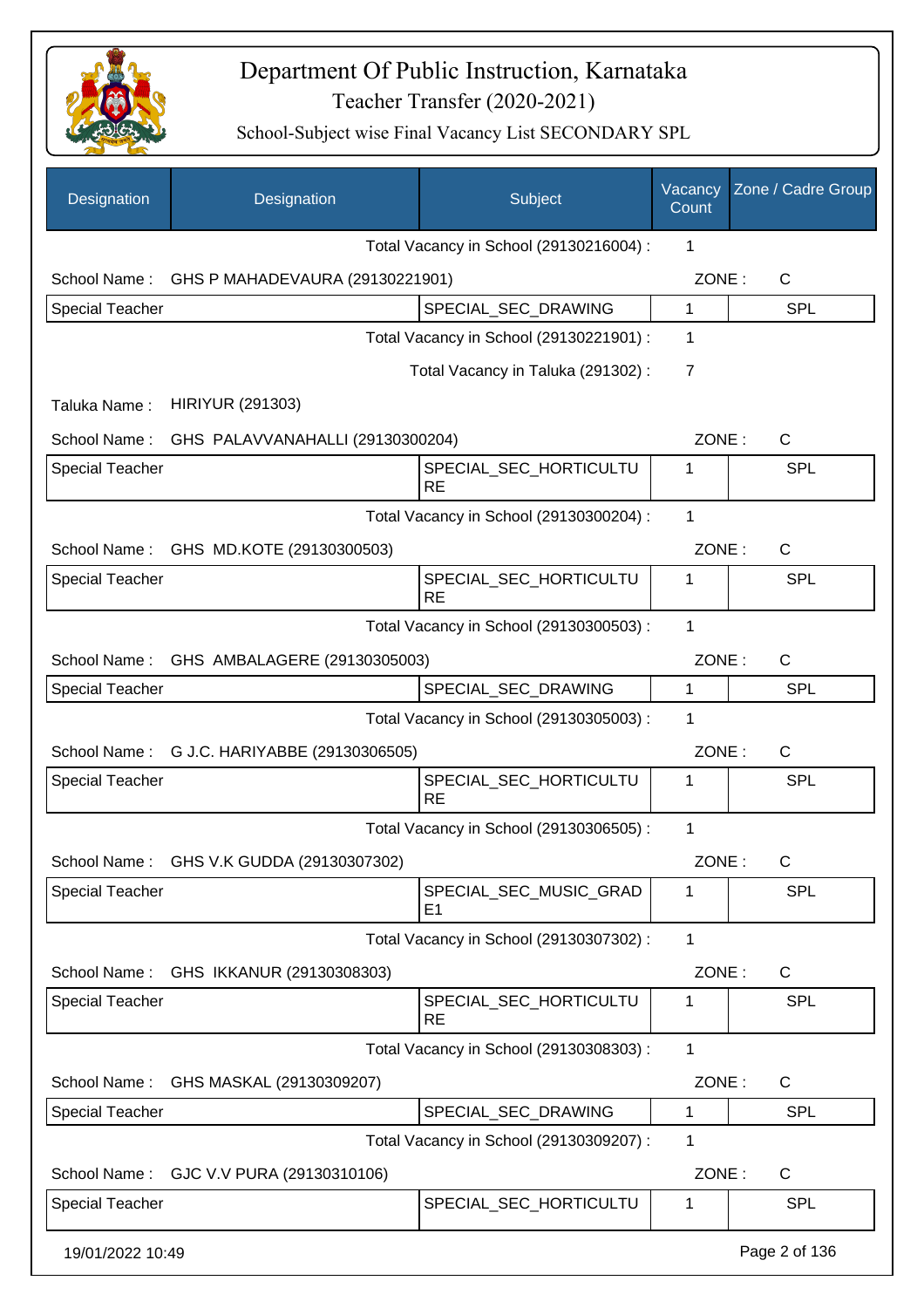

| Designation            | Designation                                                | Subject                                  | Vacancy<br>Count | Zone / Cadre Group |
|------------------------|------------------------------------------------------------|------------------------------------------|------------------|--------------------|
|                        |                                                            | E                                        |                  |                    |
|                        |                                                            | Total Vacancy in School (29130310106) :  | 1                |                    |
| School Name:           | GHS GOWDANAHALLI (29130313506)                             |                                          | ZONE:            | $\mathsf{C}$       |
| <b>Special Teacher</b> |                                                            | SPECIAL_SEC_TAILORING                    | 1                | <b>SPL</b>         |
|                        |                                                            | Total Vacancy in School (29130313506) :  | 1                |                    |
| School Name:           | GJC J.G.HALLI (29130314114)                                |                                          | ZONE:            | $\mathsf{C}$       |
| <b>Special Teacher</b> |                                                            | SPECIAL_SEC_MUSIC_GRAD<br>E <sub>1</sub> | 1                | SPL                |
|                        |                                                            | Total Vacancy in School (29130314114) :  | $\mathbf{1}$     |                    |
| School Name:           | KARNATAKA PUBLIC SCHOOLS KPS HOSAYALANADU<br>(29130319003) |                                          | ZONE:            | $\mathsf{C}$       |
| <b>Special Teacher</b> |                                                            | SPECIAL_SEC_HORTICULTU<br><b>RE</b>      | 1                | <b>SPL</b>         |
|                        |                                                            | Total Vacancy in School (29130319003) :  | 1                |                    |
|                        | School Name: GHS VASANTHANAGARA (29130319501)              |                                          | ZONE:            | $\mathsf{C}$       |
| <b>Special Teacher</b> |                                                            | SPECIAL_SEC_HORTICULTU<br><b>RE</b>      | 1                | <b>SPL</b>         |
|                        |                                                            | Total Vacancy in School (29130319501) :  | 1                |                    |
|                        |                                                            | Total Vacancy in Taluka (291303):        | 12               |                    |
| Taluka Name:           | HOLALKERE (291304)                                         |                                          |                  |                    |
| School Name:           | GHS CHIKKANDAVADI (29130400102)                            |                                          | ZONE:            | $\mathsf{C}$       |
| <b>Special Teacher</b> |                                                            | SPECIAL_SEC_HORTICULTU<br>RE             | 1                | SPL                |
|                        |                                                            | Total Vacancy in School (29130400102) :  | 1                |                    |
| School Name:           | GOVERNMENT HIGH SCHOOL HIREYAMMIGANUR (29130412902)        |                                          | ZONE:            | $\mathsf{C}$       |
| <b>Special Teacher</b> |                                                            | SPECIAL SEC HORTICULTU<br><b>RE</b>      | 1                | <b>SPL</b>         |
|                        |                                                            | Total Vacancy in School (29130412902) :  | $\mathbf{1}$     |                    |
| School Name:           | KARNATAKA PUBLIC SCHOOLS GPUC KASHIPURA (29130414303)      |                                          | ZONE:            | $\mathsf{C}$       |
| <b>Special Teacher</b> |                                                            | SPECIAL_SEC_DRAWING                      | $\mathbf{1}$     | <b>SPL</b>         |
|                        |                                                            | Total Vacancy in School (29130414303) :  | 1                |                    |
| School Name:           | GHS MADDERU (29130416202)                                  |                                          | ZONE:            | C                  |
| <b>Special Teacher</b> |                                                            | SPECIAL_SEC_HORTICULTU<br><b>RE</b>      | 1                | <b>SPL</b>         |
| 19/01/2022 10:49       |                                                            |                                          |                  | Page 3 of 136      |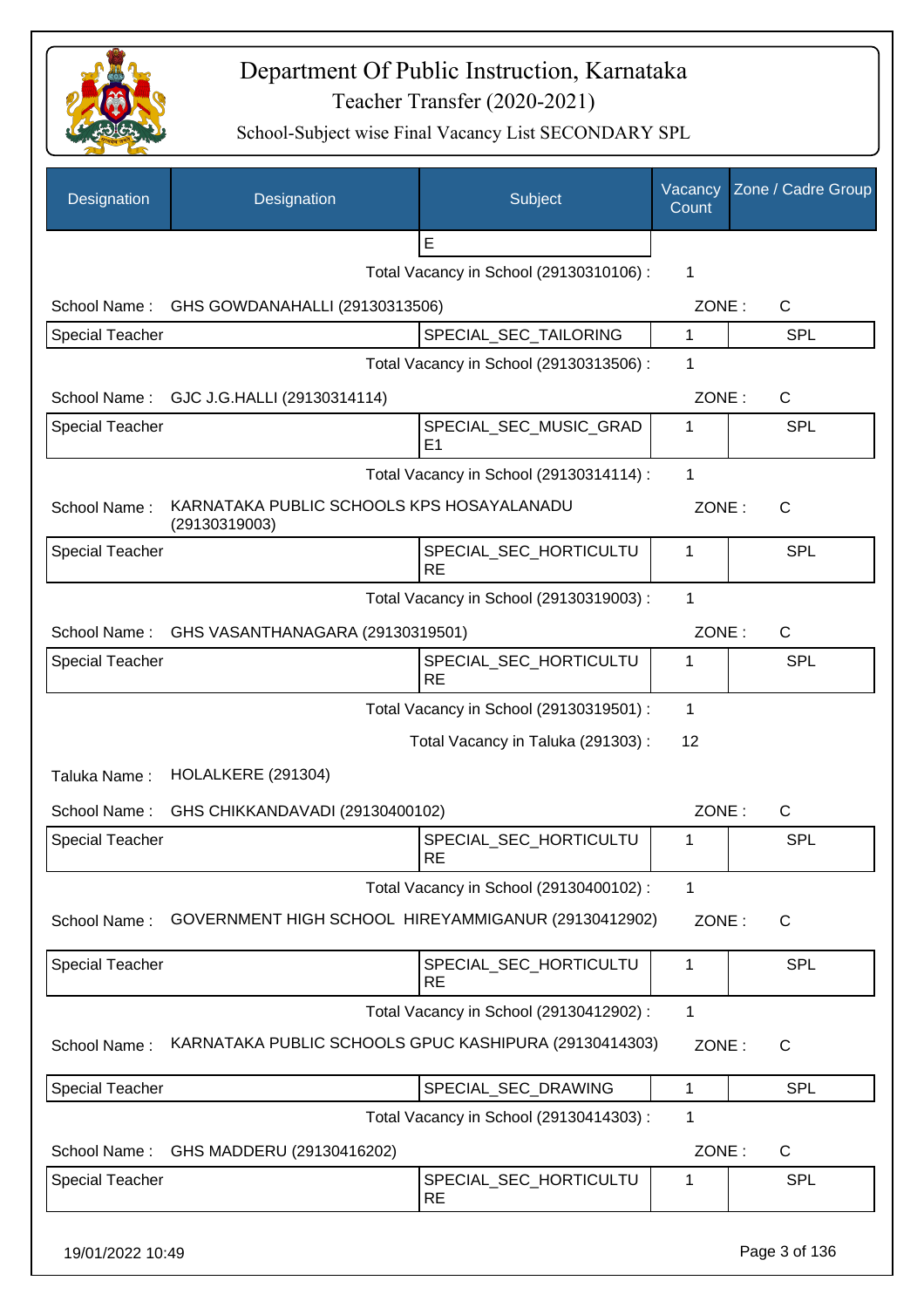

| Designation            | Designation                                            | Subject                                 | Vacancy<br>Count | Zone / Cadre Group |
|------------------------|--------------------------------------------------------|-----------------------------------------|------------------|--------------------|
|                        |                                                        | Total Vacancy in School (29130416202):  | 1                |                    |
|                        | School Name: GOVT MMPU COLLEGE HOLALKERE (29130420607) |                                         | ZONE:            | A                  |
| <b>Special Teacher</b> |                                                        | SPECIAL_SEC_HORTICULTU<br><b>RE</b>     | 1                | <b>SPL</b>         |
|                        |                                                        | Total Vacancy in School (29130420607) : | 1                |                    |
|                        | School Name: GHS AVINAHATTI (29130422003)              |                                         | ZONE:            | $\mathsf{C}$       |
| <b>Special Teacher</b> |                                                        | SPECIAL_SEC_HORTICULTU<br><b>RE</b>     | 1                | <b>SPL</b>         |
|                        |                                                        | Total Vacancy in School (29130422003) : | $\mathbf 1$      |                    |
|                        | School Name: GHS THEKALAVATTI (29130424001)            |                                         | ZONE:            | $\mathsf{C}$       |
| <b>Special Teacher</b> |                                                        | SPECIAL_SEC_DANCE                       | 1                | <b>SPL</b>         |
|                        |                                                        | Total Vacancy in School (29130424001) : | 1                |                    |
|                        |                                                        | Total Vacancy in Taluka (291304) :      | $\overline{7}$   |                    |
| Taluka Name:           | HOSADURGA (291305)                                     |                                         |                  |                    |
| School Name:           | GHS NAGATHIHALLI (29130509708)                         |                                         | ZONE:            | $\mathsf{C}$       |
| <b>Special Teacher</b> |                                                        | SPECIAL_SEC_HORTICULTU<br><b>RE</b>     | 1                | <b>SPL</b>         |
|                        |                                                        | Total Vacancy in School (29130509708) : | 1                |                    |
|                        | School Name: GHS THANDAGA (29130517011)                |                                         | ZONE:            | $\mathsf{C}$       |
| <b>Special Teacher</b> |                                                        | SPECIAL_SEC_AGRICULTUR                  | 1                | <b>SPL</b>         |
|                        |                                                        | Total Vacancy in School (29130517011) : | 1                |                    |
| School Name:           | GJC(8-12) HOSADURGA (29130518707)                      |                                         | ZONE:            | Α                  |
| <b>Special Teacher</b> |                                                        | SPECIAL_SEC_HORTICULTU<br><b>RE</b>     | 1                | <b>SPL</b>         |
|                        |                                                        | Total Vacancy in School (29130518707) : | 1                |                    |
| School Name:           | GJC (8-12) ANIVALA (29130521501)                       |                                         | ZONE:            | C                  |
| <b>Special Teacher</b> |                                                        | SPECIAL_SEC_HORTICULTU<br><b>RE</b>     | 1                | <b>SPL</b>         |
|                        |                                                        | Total Vacancy in School (29130521501) : | 1                |                    |
|                        |                                                        | Total Vacancy in Taluka (291305):       | 4                |                    |
| Taluka Name:           | MOLAKALMUR (291306)                                    |                                         |                  |                    |
| School Name:           | GJC MOLAKALMURU (29130612305)                          |                                         | ZONE:            | A                  |
| <b>Special Teacher</b> |                                                        | SPECIAL_SEC_DRAWING                     | 1                | <b>SPL</b>         |
|                        |                                                        | Total Vacancy in School (29130612305) : | 1                |                    |
| 19/01/2022 10:49       |                                                        |                                         |                  | Page 4 of 136      |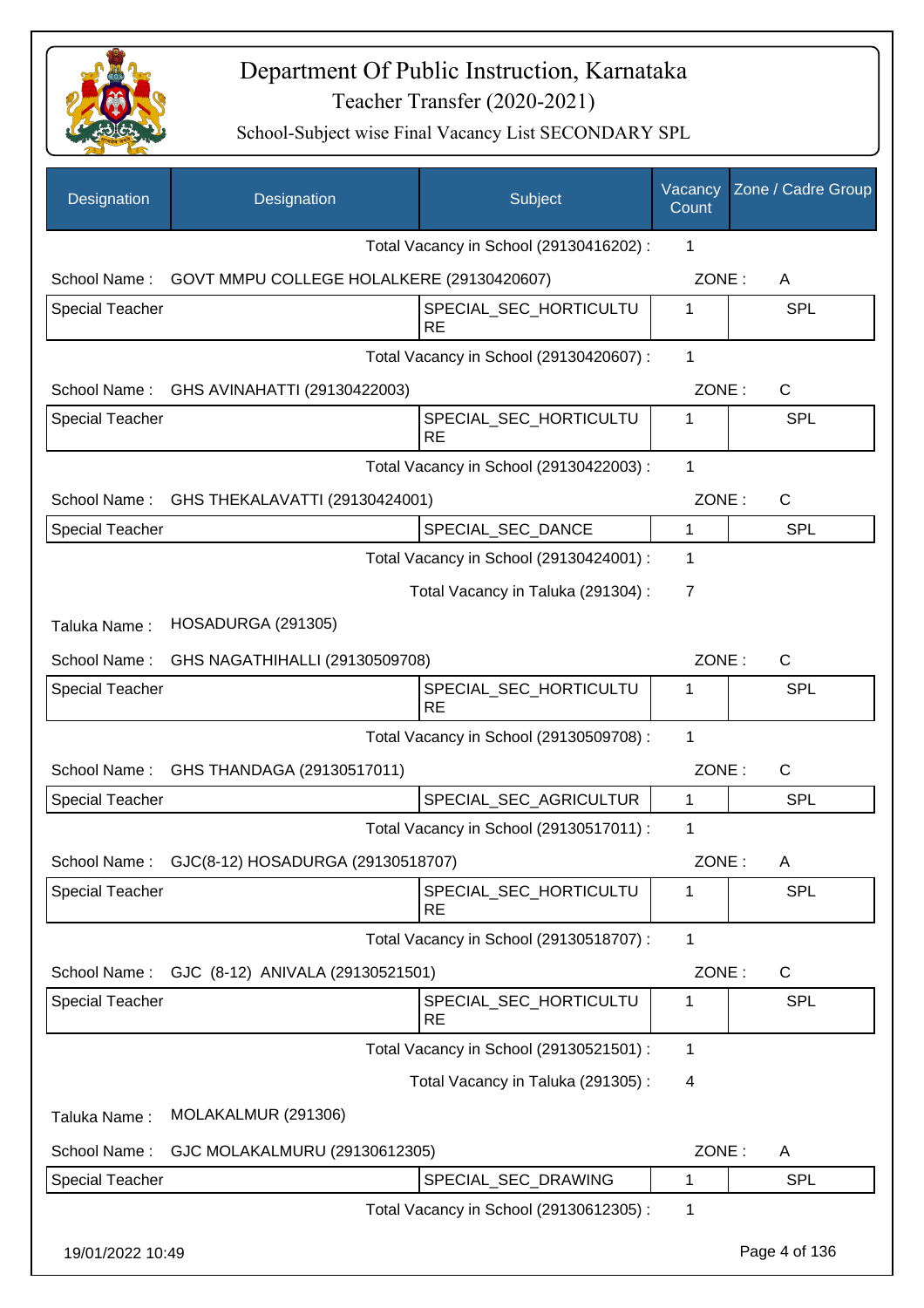

| Designation            | Designation                                                    | Subject                                 | Vacancy<br>Count | Zone / Cadre Group |
|------------------------|----------------------------------------------------------------|-----------------------------------------|------------------|--------------------|
| School Name:           | KPS B.G.KERE (29130613401)                                     |                                         | ZONE:            | $\mathsf{C}$       |
| <b>Special Teacher</b> |                                                                | SPECIAL SEC TAILORING                   | 1                | <b>SPL</b>         |
|                        |                                                                | Total Vacancy in School (29130613401) : | 1                |                    |
|                        |                                                                | Total Vacancy in Taluka (291306):       | $\overline{2}$   |                    |
| District Name:         | DAVANAGERE (2914)                                              |                                         |                  |                    |
| Taluka Name:           | CHANNAGIRI (291401)                                            |                                         |                  |                    |
| School Name:           | GHS-CHIRADONI (29140104604)                                    |                                         | ZONE:            | $\mathsf{C}$       |
| Special Teacher        |                                                                | SPECIAL_SEC_DRAWING                     | 1                | <b>SPL</b>         |
|                        |                                                                | Total Vacancy in School (29140104604) : | 1                |                    |
| School Name:           | GHS-KANIVEBILACHI (29140111403)                                |                                         | ZONE:            | $\mathsf{C}$       |
| <b>Special Teacher</b> |                                                                | SPECIAL SEC TAILORING                   | 1                | SPL                |
|                        |                                                                | Total Vacancy in School (29140111403) : | 1                |                    |
| School Name:           | GHS(URDU)-KAREKATTE (29140111605)                              |                                         | ZONE:            | $\mathsf{C}$       |
| <b>Special Teacher</b> |                                                                | SPECIAL_SEC_DRAWING                     | 1                | <b>SPL</b>         |
|                        |                                                                | Total Vacancy in School (29140111605) : | 1                |                    |
| School Name:           | KARNATAKA PUBLIC SCHOOLS GSSJVP SANTHEBENNURU<br>(29140118811) |                                         | ZONE:            | $\mathsf{C}$       |
| <b>Special Teacher</b> |                                                                | SPECIAL_SEC_DRAWING                     | 1                | <b>SPL</b>         |
|                        |                                                                | Total Vacancy in School (29140118811) : | 1                |                    |
| School Name:           | GJC - CHANNAGIRI (29140122902)                                 |                                         | ZONE:            | A                  |
| Special Teacher        |                                                                | SPECIAL_SEC_DRAWING                     | 1                | <b>SPL</b>         |
|                        |                                                                | Total Vacancy in School (29140122902) : | 1                |                    |
|                        |                                                                | Total Vacancy in Taluka (291401) :      | 5                |                    |
| Taluka Name:           | DAVANAGERE(N) (291402)                                         |                                         |                  |                    |
| School Name:           | GHS-HALVARTHI (29140202602)                                    |                                         | ZONE:            | $\mathsf{C}$       |
| Special Teacher        |                                                                | SPECIAL_SEC_HORTICULTU<br><b>RE</b>     | 1                | <b>SPL</b>         |
|                        |                                                                | Total Vacancy in School (29140202602) : | 1                |                    |
| School Name:           | GOVT URDU H.S-S.S.M NAGARA DVG (29140208620)                   |                                         | ZONE:            | A                  |
| Special Teacher        |                                                                | SPECIAL_SEC_HORTICULTU<br><b>RE</b>     | 1                | <b>SPL</b>         |
|                        |                                                                | Total Vacancy in School (29140208620) : | 1                |                    |
|                        |                                                                | Total Vacancy in Taluka (291402) :      | $\overline{2}$   |                    |
| 19/01/2022 10:49       |                                                                |                                         |                  | Page 5 of 136      |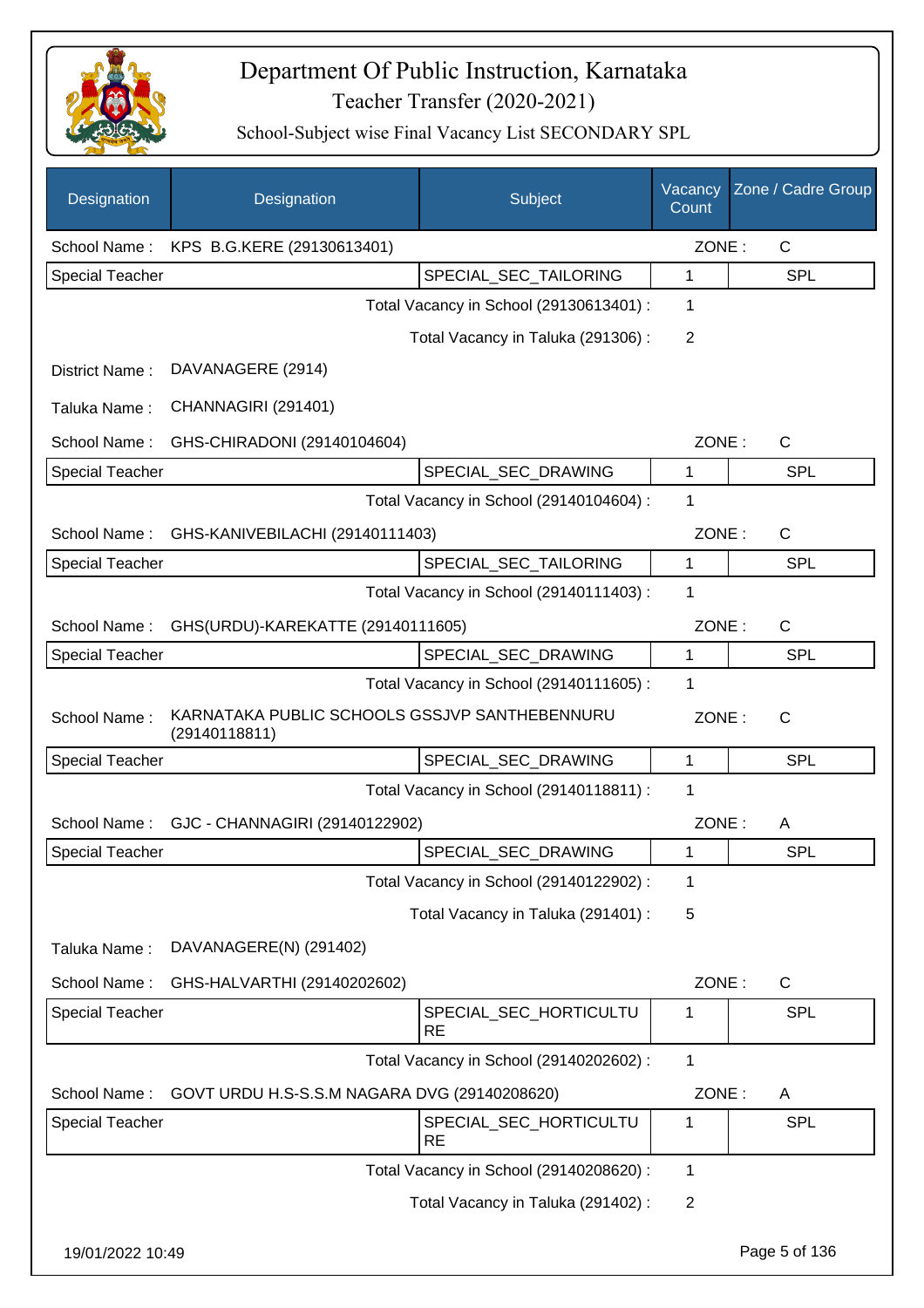

| Designation            | Designation                                                         | Subject                                 | Vacancy<br>Count | Zone / Cadre Group |  |  |  |
|------------------------|---------------------------------------------------------------------|-----------------------------------------|------------------|--------------------|--|--|--|
| Taluka Name:           | DAVANAGERE(S) (291403)                                              |                                         |                  |                    |  |  |  |
| School Name:           | GHS-NAGARASANAHALLI (29140301602)                                   |                                         | ZONE:            | $\mathsf{C}$       |  |  |  |
| <b>Special Teacher</b> |                                                                     | SPECIAL_SEC_TAILORING                   | 1                | <b>SPL</b>         |  |  |  |
|                        |                                                                     | Total Vacancy in School (29140301602) : | 1                |                    |  |  |  |
| School Name:           | KARNATAKA PUBLIC SCHOOLS GOVT PU COLLEGE KUKKUWADA<br>(29140301706) |                                         | ZONE:            | C                  |  |  |  |
| <b>Special Teacher</b> |                                                                     | SPECIAL_SEC_HORTICULTU<br>RE            | 1                | <b>SPL</b>         |  |  |  |
|                        |                                                                     | Total Vacancy in School (29140301706) : | 1                |                    |  |  |  |
|                        | School Name: GHS ANJANEYA-THURCHGATTA (29140302105)                 |                                         | ZONE:            | B                  |  |  |  |
| Special Teacher        |                                                                     | SPECIAL SEC HORTICULTU<br><b>RE</b>     | 1                | <b>SPL</b>         |  |  |  |
|                        |                                                                     | Total Vacancy in School (29140302105) : | 1                |                    |  |  |  |
| School Name:           | GHS-KURKI (29140302605)                                             |                                         | ZONE:            | B                  |  |  |  |
| <b>Special Teacher</b> |                                                                     | SPECIAL_SEC_DRAWING                     | 1                | <b>SPL</b>         |  |  |  |
|                        |                                                                     | Total Vacancy in School (29140302605) : | 1                |                    |  |  |  |
| School Name:           | GHS-H.BASAPURA (29140304908)                                        |                                         | ZONE:            | C                  |  |  |  |
| <b>Special Teacher</b> |                                                                     | SPECIAL_SEC_TAILORING                   | 1                | <b>SPL</b>         |  |  |  |
|                        |                                                                     | Total Vacancy in School (29140304908) : | 1                |                    |  |  |  |
| School Name:           | GHS - RAMAGONDANAHALLI DAVANAGERE SOUTH (29140305602)               |                                         | ZONE:            | C                  |  |  |  |
| <b>Special Teacher</b> |                                                                     | SPECIAL SEC HORTICULTU<br><b>RE</b>     | 1                | SPL                |  |  |  |
|                        |                                                                     | Total Vacancy in School (29140305602) : | 1                |                    |  |  |  |
| School Name:           | GOVT MARUTHI PUC-LOKIKERE (29140305803)                             |                                         | ZONE:            | C                  |  |  |  |
| <b>Special Teacher</b> |                                                                     | SPECIAL_SEC_HORTICULTU<br><b>RE</b>     | 1                | <b>SPL</b>         |  |  |  |
|                        |                                                                     | Total Vacancy in School (29140305803) : | 1                |                    |  |  |  |
|                        |                                                                     | Total Vacancy in Taluka (291403) :      | 7                |                    |  |  |  |
| Taluka Name:           | <b>HARIHARA (291404)</b>                                            |                                         |                  |                    |  |  |  |
| School Name:           | GHS - BILASANUR (29140400602)                                       |                                         | ZONE:            | C                  |  |  |  |
| <b>Special Teacher</b> |                                                                     | SPECIAL_SEC_HORTICULTU<br>RE            | 1                | <b>SPL</b>         |  |  |  |
|                        |                                                                     | Total Vacancy in School (29140400602) : | 1                |                    |  |  |  |
|                        | School Name: GOVT HIGH SCHOOL - GUTTHURU (29140402402)              |                                         | ZONE:            | B                  |  |  |  |
| 19/01/2022 10:49       |                                                                     |                                         |                  | Page 6 of 136      |  |  |  |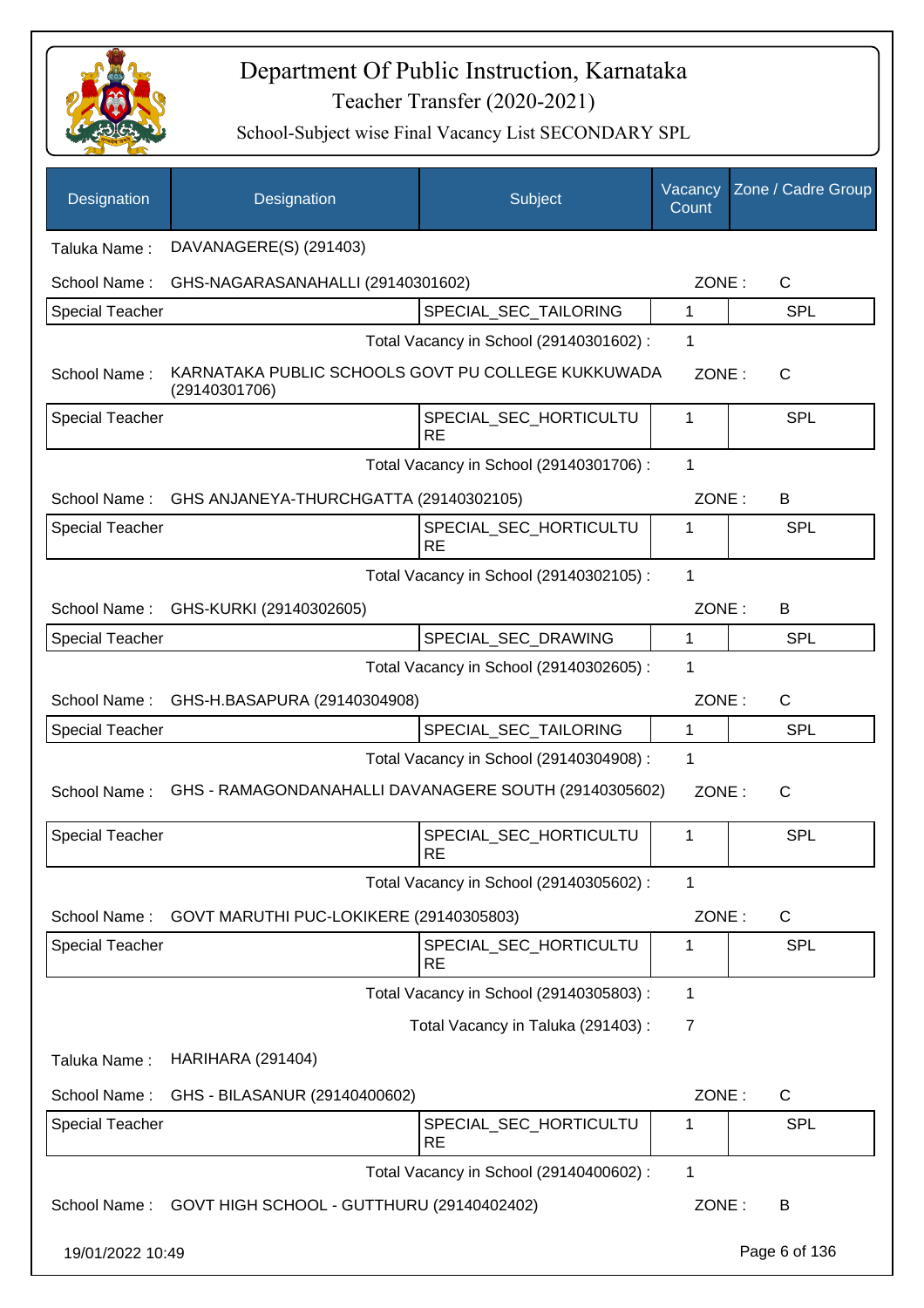

| Designation            | Designation                                                          | Subject                                 | Vacancy<br>Count | Zone / Cadre Group |
|------------------------|----------------------------------------------------------------------|-----------------------------------------|------------------|--------------------|
| <b>Special Teacher</b> |                                                                      | SPECIAL_SEC_HORTICULTU<br><b>RE</b>     | 1                | SPL                |
|                        |                                                                      | Total Vacancy in School (29140402402) : | $\mathbf{1}$     |                    |
| School Name:           | S.B.P.K. GHS. - HANAGAVADI (29140403003)                             |                                         | ZONE:            | B                  |
| Special Teacher        |                                                                      | SPECIAL_SEC_TAILORING                   | 1                | <b>SPL</b>         |
|                        |                                                                      | Total Vacancy in School (29140403003) : | 1                |                    |
| School Name:           | GJC - KUMBALURU (29140405205)                                        |                                         | ZONE:            | B                  |
| Special Teacher        |                                                                      | SPECIAL_SEC_SERICULTUR                  | $\mathbf{1}$     | <b>SPL</b>         |
|                        |                                                                      | Total Vacancy in School (29140405205) : | 1                |                    |
| School Name:           | GHS - RAJANAHALLI (29140406710)                                      |                                         | ZONE:            | C                  |
| <b>Special Teacher</b> |                                                                      | SPECIAL_SEC_TAILORING                   | $\mathbf{1}$     | <b>SPL</b>         |
|                        |                                                                      | Total Vacancy in School (29140406710) : | 1                |                    |
| School Name:           | GHS - SARATHI (29140407203)                                          |                                         | ZONE:            | $\mathsf{C}$       |
| <b>Special Teacher</b> |                                                                      | SPECIAL_SEC_TAILORING                   | $\mathbf{1}$     | <b>SPL</b>         |
|                        |                                                                      | Total Vacancy in School (29140407203) : | 1                |                    |
|                        |                                                                      | Total Vacancy in Taluka (291404) :      | 6                |                    |
| Taluka Name:           | <b>HONNALI</b> (291405)                                              |                                         |                  |                    |
| School Name:           | GHS-HIREGONIGERE (29140502903)                                       |                                         | ZONE:            | C                  |
| Special Teacher        |                                                                      | SPECIAL_SEC_TAILORING                   | $\mathbf{1}$     | <b>SPL</b>         |
|                        |                                                                      | Total Vacancy in School (29140502903) : | 1                |                    |
| School Name:           | GHS - YARECHIKKANAHALLI (29140503702)                                |                                         | ZONE:            | C                  |
| <b>Special Teacher</b> |                                                                      | SPECIAL_SEC_HORTICULTU<br><b>RE</b>     | 1                | SPL                |
|                        |                                                                      | Total Vacancy in School (29140503702) : | 1                |                    |
| School Name:           | GHS-MUKTHENAHALLI (29140504002)                                      |                                         | ZONE:            | C                  |
| <b>Special Teacher</b> |                                                                      | SPECIAL_SEC_TAILORING                   | 1                | <b>SPL</b>         |
|                        |                                                                      | Total Vacancy in School (29140504002) : | 1                |                    |
| School Name:           | KARNATAKA PUBLIC SCHOOLS GOVT PU COLLEGE SASVEHALLI<br>(29140505106) |                                         | ZONE:            | $\mathsf{C}$       |
| Special Teacher        |                                                                      | SPECIAL_SEC_HORTICULTU<br><b>RE</b>     | 1                | <b>SPL</b>         |
|                        |                                                                      | Total Vacancy in School (29140505106) : | 1                |                    |
| School Name:           | GHS - LINGAPURA (29140506403)                                        |                                         | ZONE:            | $\mathsf{C}$       |
| <b>Special Teacher</b> |                                                                      | SPECIAL_SEC_HORTICULTU                  | 1                | SPL                |
| 19/01/2022 10:49       |                                                                      |                                         |                  | Page 7 of 136      |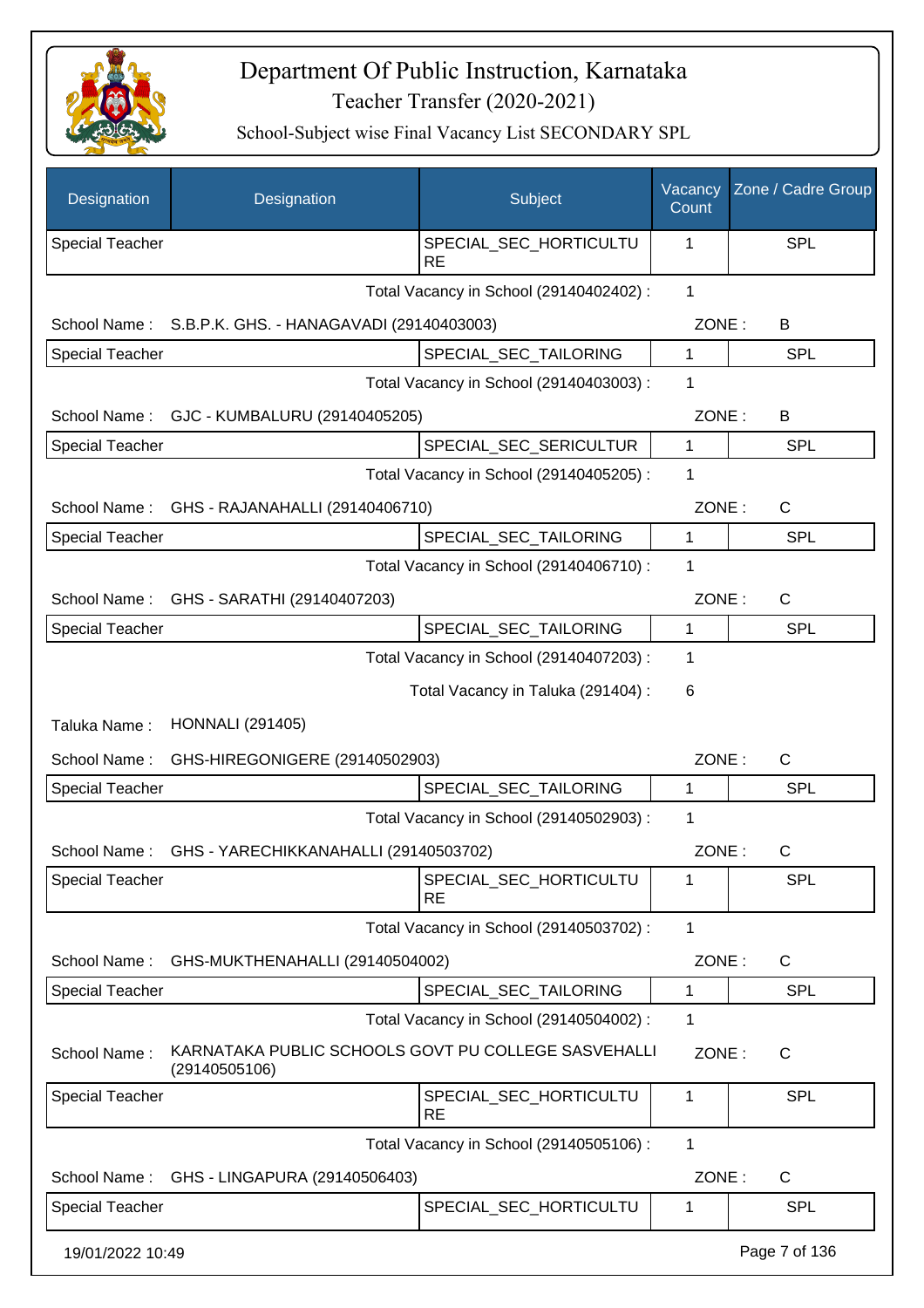

| Designation            | Designation                                                                                        | Subject                                 | Vacancy<br>Count | Zone / Cadre Group |
|------------------------|----------------------------------------------------------------------------------------------------|-----------------------------------------|------------------|--------------------|
|                        |                                                                                                    | E                                       |                  |                    |
|                        |                                                                                                    | Total Vacancy in School (29140506403) : | 1                |                    |
|                        | School Name: GHS-RAMPURA (29140507004)                                                             |                                         | ZONE:            | C                  |
| <b>Special Teacher</b> |                                                                                                    | SPECIAL_SEC_TAILORING                   | 1                | <b>SPL</b>         |
|                        |                                                                                                    | Total Vacancy in School (29140507004) : | 1                |                    |
| School Name:           | GHS - HOSAJOGA (29140512104)                                                                       |                                         | ZONE:            | C                  |
| <b>Special Teacher</b> |                                                                                                    | SPECIAL_SEC_HORTICULTU<br><b>RE</b>     | 1                | SPL                |
|                        |                                                                                                    | Total Vacancy in School (29140512104) : | 1                |                    |
| School Name:           | KARNATAKA PUBLIC SCHOOLS GOVT PRE-UNIVERSITY COLLEGE<br>HIGH SCHOOL SECTION NYAMATHI (29140514709) |                                         | ZONE:            | A                  |
| <b>Special Teacher</b> |                                                                                                    | SPECIAL SEC HORTICULTU<br><b>RE</b>     | 1                | <b>SPL</b>         |
|                        |                                                                                                    | Total Vacancy in School (29140514709) : | 1                |                    |
|                        |                                                                                                    | Total Vacancy in Taluka (291405):       | 8                |                    |
| Taluka Name:           | <b>JAGALUR (291406)</b>                                                                            |                                         |                  |                    |
| School Name:           | GHS - DIDDIGI (29140603502)                                                                        |                                         | ZONE:            | C                  |
| <b>Special Teacher</b> |                                                                                                    | SPECIAL_SEC_DRAWING                     | 1                | <b>SPL</b>         |
|                        |                                                                                                    | Total Vacancy in School (29140603502) : | 1                |                    |
| School Name:           | GHS DODDABOMMANAHALLI (29140603602)                                                                |                                         | ZONE:            | $\mathsf{C}$       |
| <b>Special Teacher</b> |                                                                                                    | SPECIAL_SEC_DRAWING                     | 1                | <b>SPL</b>         |
|                        |                                                                                                    | Total Vacancy in School (29140603602) : | 1                |                    |
|                        | School Name: GHS - GURUSIDDAPURA (29140604903)                                                     |                                         | ZONE:            | C                  |
| Special Teacher        |                                                                                                    | SPECIAL_SEC_TAILORING                   | 1                | <b>SPL</b>         |
|                        |                                                                                                    | Total Vacancy in School (29140604903) : | 1                |                    |
| School Name:           | GHS - HIREMALLANAHOLE (29140605804)                                                                |                                         | ZONE:            | C                  |
| Special Teacher        |                                                                                                    | SPECIAL_SEC_TAILORING                   | 1                | <b>SPL</b>         |
|                        |                                                                                                    | Total Vacancy in School (29140605804) : | $\mathbf 1$      |                    |
| School Name:           | GHS - MEDIKERANAHALLI (29140609302)                                                                |                                         | ZONE:            | C                  |
| Special Teacher        |                                                                                                    | SPECIAL_SEC_DRAWING                     | 1                | <b>SPL</b>         |
|                        |                                                                                                    | Total Vacancy in School (29140609302) : | 1                |                    |
| School Name:           | GHS - THORANAGATTE (29140613802)                                                                   |                                         | ZONE:            | C                  |
| <b>Special Teacher</b> |                                                                                                    | SPECIAL_SEC_HORTICULTU<br><b>RE</b>     | 1                | <b>SPL</b>         |
| 19/01/2022 10:49       |                                                                                                    |                                         |                  | Page 8 of 136      |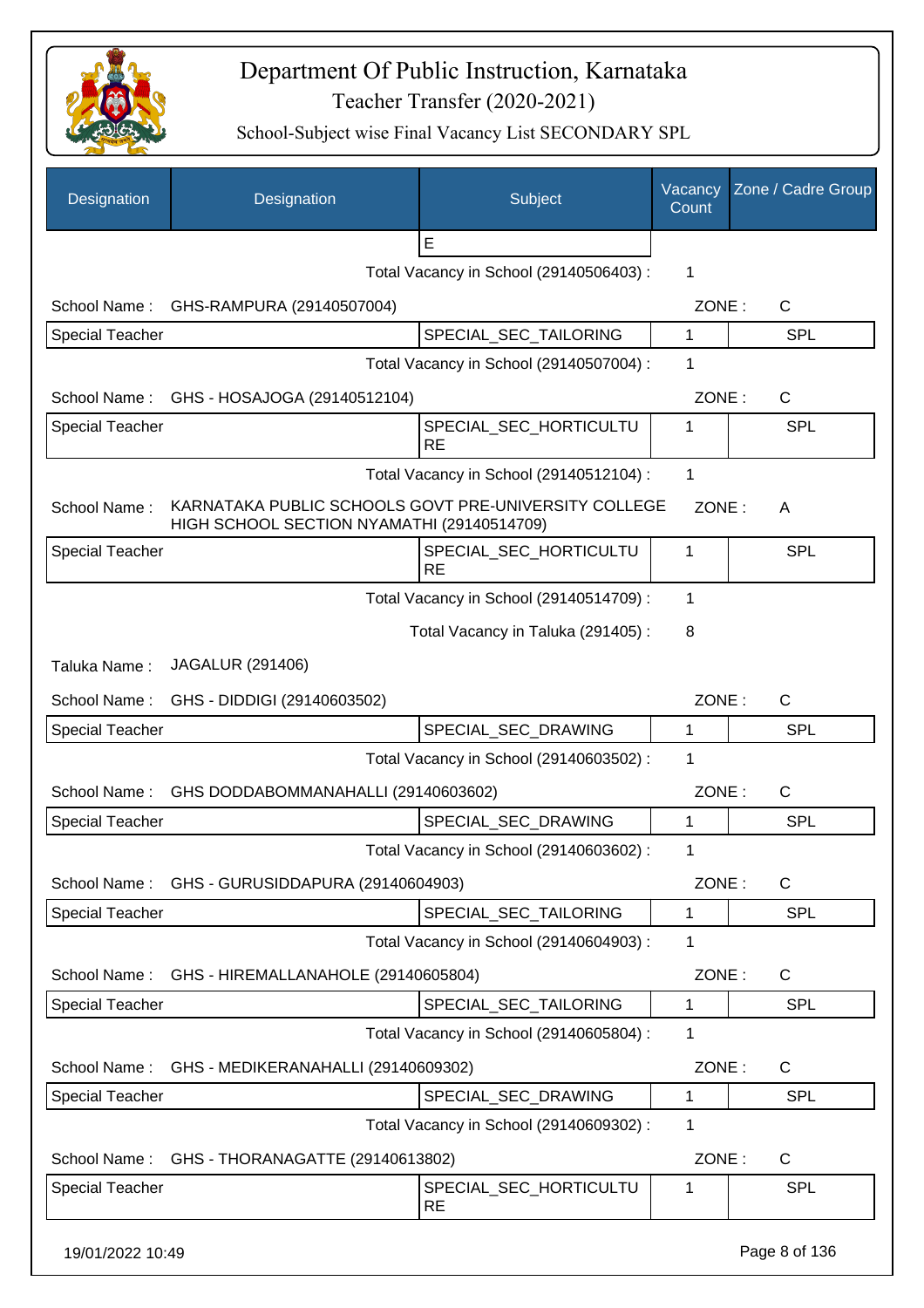

| Designation            | Designation                                  | <b>Subject</b>                           | Vacancy<br>Count | Zone / Cadre Group |
|------------------------|----------------------------------------------|------------------------------------------|------------------|--------------------|
|                        |                                              | Total Vacancy in School (29140613802) :  | 1                |                    |
|                        |                                              | Total Vacancy in Taluka (291406) :       | 6                |                    |
| District Name:         | SHIVAMOGGA (2915)                            |                                          |                  |                    |
| Taluka Name:           | BHADRAVATI (291501)                          |                                          |                  |                    |
| School Name:           | SANCHI HONNAMMA GGPUC OLD TOWN (29150116007) |                                          | ZONE:            | A                  |
| <b>Special Teacher</b> |                                              | SPECIAL_SEC_HORTICULTU<br><b>RE</b>      | 1                | SPL                |
|                        |                                              | Total Vacancy in School (29150116007):   | 1                |                    |
|                        |                                              | Total Vacancy in Taluka (291501) :       | 1                |                    |
| Taluka Name:           | HOSANAGAR (291502)                           |                                          |                  |                    |
| School Name:           | GHS JAYANAGAR (29150211806)                  |                                          | ZONE:            | B                  |
| <b>Special Teacher</b> |                                              | SPECIAL_SEC_TAILORING                    | 1                | <b>SPL</b>         |
|                        |                                              | Total Vacancy in School (29150211806) :  | 1                |                    |
| School Name:           | GPUC RIPPONPET (29150224206)                 |                                          | ZONE:            | $\mathsf{C}$       |
| <b>Special Teacher</b> |                                              | SPECIAL_SEC_MUSIC_GRAD<br>E1             | 1                | SPL                |
|                        |                                              | Total Vacancy in School (29150224206) :  | 1                |                    |
|                        |                                              | Total Vacancy in Taluka (291502) :       | 2                |                    |
| Taluka Name:           | SHIKARIPUR (291504)                          |                                          |                  |                    |
| School Name:           | GHS KAGINALLI (29150413902)                  |                                          | ZONE:            | $\mathsf{C}$       |
| Special Teacher        |                                              | SPECIAL_SEC_MUSIC_GRAD<br>E <sub>1</sub> | 1                | SPL                |
|                        |                                              | Total Vacancy in School (29150413902) :  | 1                |                    |
| School Name:           | GPUC SHIKARIPUR (29150426705)                |                                          | ZONE:            | A                  |
| <b>Special Teacher</b> |                                              | SPECIAL_SEC_DRAWING                      | 1                | <b>SPL</b>         |
| <b>Special Teacher</b> |                                              | SPECIAL_SEC_MUSIC_GRAD<br>E <sub>1</sub> | 1                | <b>SPL</b>         |
|                        |                                              | Total Vacancy in School (29150426705) :  | $\overline{2}$   |                    |
|                        |                                              | Total Vacancy in Taluka (291504) :       | 3                |                    |
| Taluka Name:           | THIRTHAHALLI (291507)                        |                                          |                  |                    |
| School Name:           | GPUC THIRTHAHALLI (29150737804)              |                                          | ZONE:            | A                  |
| Special Teacher        |                                              | SPECIAL_SEC_HORTICULTU<br><b>RE</b>      | 1                | <b>SPL</b>         |
| 19/01/2022 10:49       |                                              |                                          |                  | Page 9 of 136      |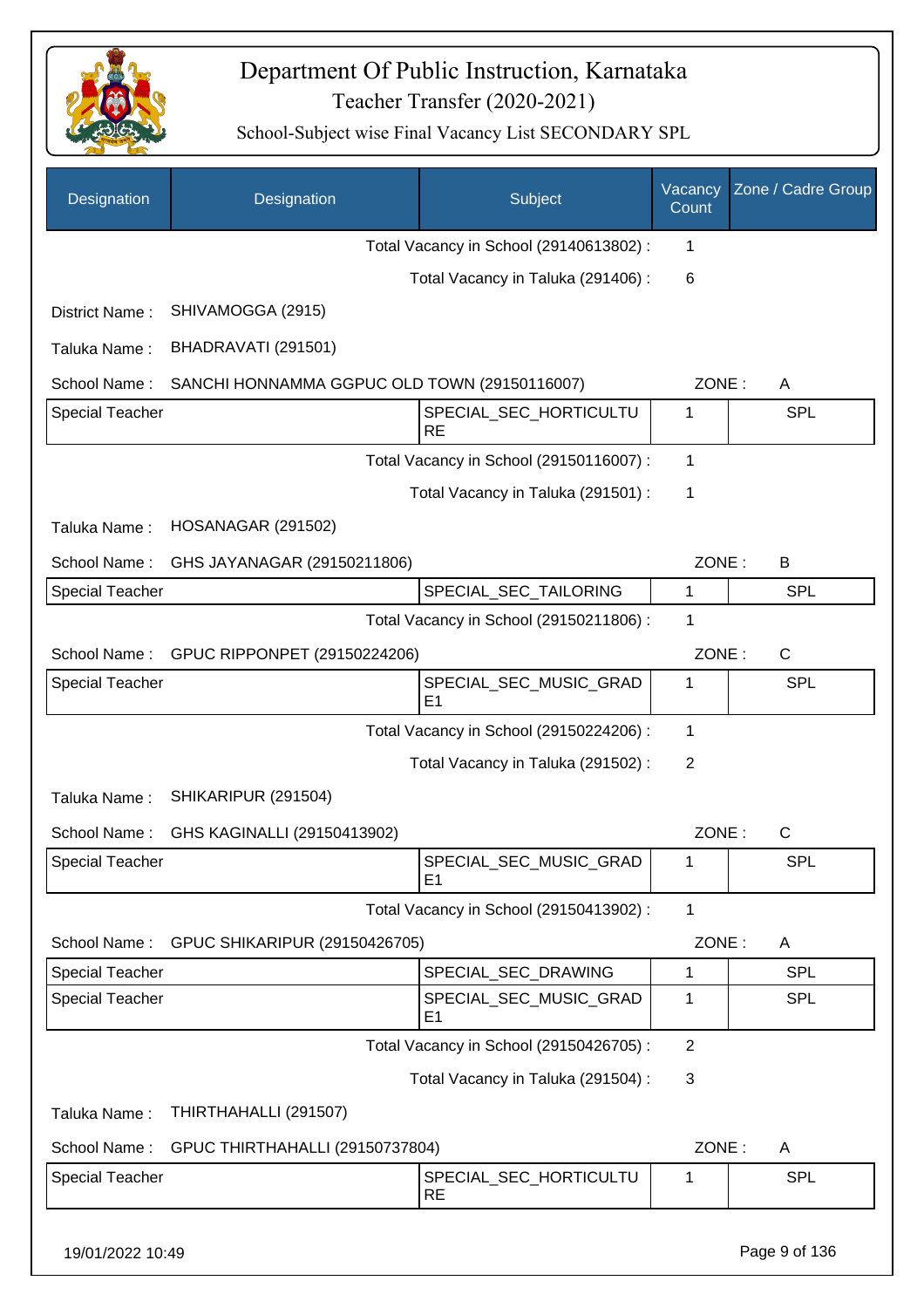

| Designation            | Designation                                | Subject                                  | Vacancy<br>Count | Zone / Cadre Group |
|------------------------|--------------------------------------------|------------------------------------------|------------------|--------------------|
|                        |                                            | Total Vacancy in School (29150737804) :  | 1                |                    |
|                        |                                            | Total Vacancy in Taluka (291507) :       | 1                |                    |
| District Name:         | TUMAKURU (2918)                            |                                          |                  |                    |
| Taluka Name:           | CHIKNAYAKANHALLI (291801)                  |                                          |                  |                    |
| School Name:           | GHS HULIYAR THAMMADIHALLI (29180104804)    |                                          | ZONE:            | C                  |
| <b>Special Teacher</b> |                                            | SPECIAL_SEC_MUSIC_GRAD<br>E <sub>2</sub> | 1                | <b>SPL</b>         |
|                        |                                            | Total Vacancy in School (29180104804) :  | 1                |                    |
| School Name:           | GHS GUBEHALLI (29180108808)                |                                          | ZONE:            | C                  |
| <b>Special Teacher</b> |                                            | SPECIAL_SEC_TAILORING                    | $\mathbf{1}$     | <b>SPL</b>         |
|                        |                                            | Total Vacancy in School (29180108808) :  | 1                |                    |
| School Name:           | GHS THEERTHAPURA (29180111003)             |                                          | ZONE:            | $\mathsf{C}$       |
| <b>Special Teacher</b> |                                            | SPECIAL_SEC_DANCE                        | 1                | SPL                |
|                        |                                            | Total Vacancy in School (29180111003) :  | 1                |                    |
| School Name:           | GHS BARASIDLAHALLI (29180111202)           |                                          | ZONE:            | $\mathsf{C}$       |
| <b>Special Teacher</b> |                                            | SPECIAL_SEC_MUSIC_GRAD<br>E <sub>1</sub> | 1                | <b>SPL</b>         |
|                        |                                            | Total Vacancy in School (29180111202) :  | 1                |                    |
|                        | School Name: GJC GODEKERE (29180115706)    |                                          | ZONE:            | C                  |
| Special Teacher        |                                            | SPECIAL_SEC_HORTICULTU<br><b>RE</b>      | 1                | <b>SPL</b>         |
|                        |                                            | Total Vacancy in School (29180115706) :  | 1                |                    |
| School Name:           | GOVT. HIGH SCHOOL DABBAGUNTE (29180120503) |                                          | ZONE:            | $\mathsf{C}$       |
| <b>Special Teacher</b> |                                            | SPECIAL_SEC_MUSIC_GRAD<br>E <sub>1</sub> | 1                | <b>SPL</b>         |
|                        |                                            | Total Vacancy in School (29180120503) :  | 1                |                    |
|                        |                                            | Total Vacancy in Taluka (291801) :       | 6                |                    |
| Taluka Name:           | GUBBI (291802)                             |                                          |                  |                    |
| School Name:           | GHS COMPOSITE THYAGATUR (29180205703)      |                                          | ZONE:            | $\mathsf{C}$       |
| Special Teacher        |                                            | SPECIAL_SEC_TAILORING                    | 1                | <b>SPL</b>         |
|                        |                                            | Total Vacancy in School (29180205703) :  | 1                |                    |
| School Name:           | GHS COMPOSITE KONDLI (29180213102)         |                                          | ZONE:            | $\mathsf{C}$       |
| Special Teacher        |                                            | SPECIAL_SEC_DRAWING                      | 1                | <b>SPL</b>         |
| 19/01/2022 10:49       |                                            |                                          |                  | Page 10 of 136     |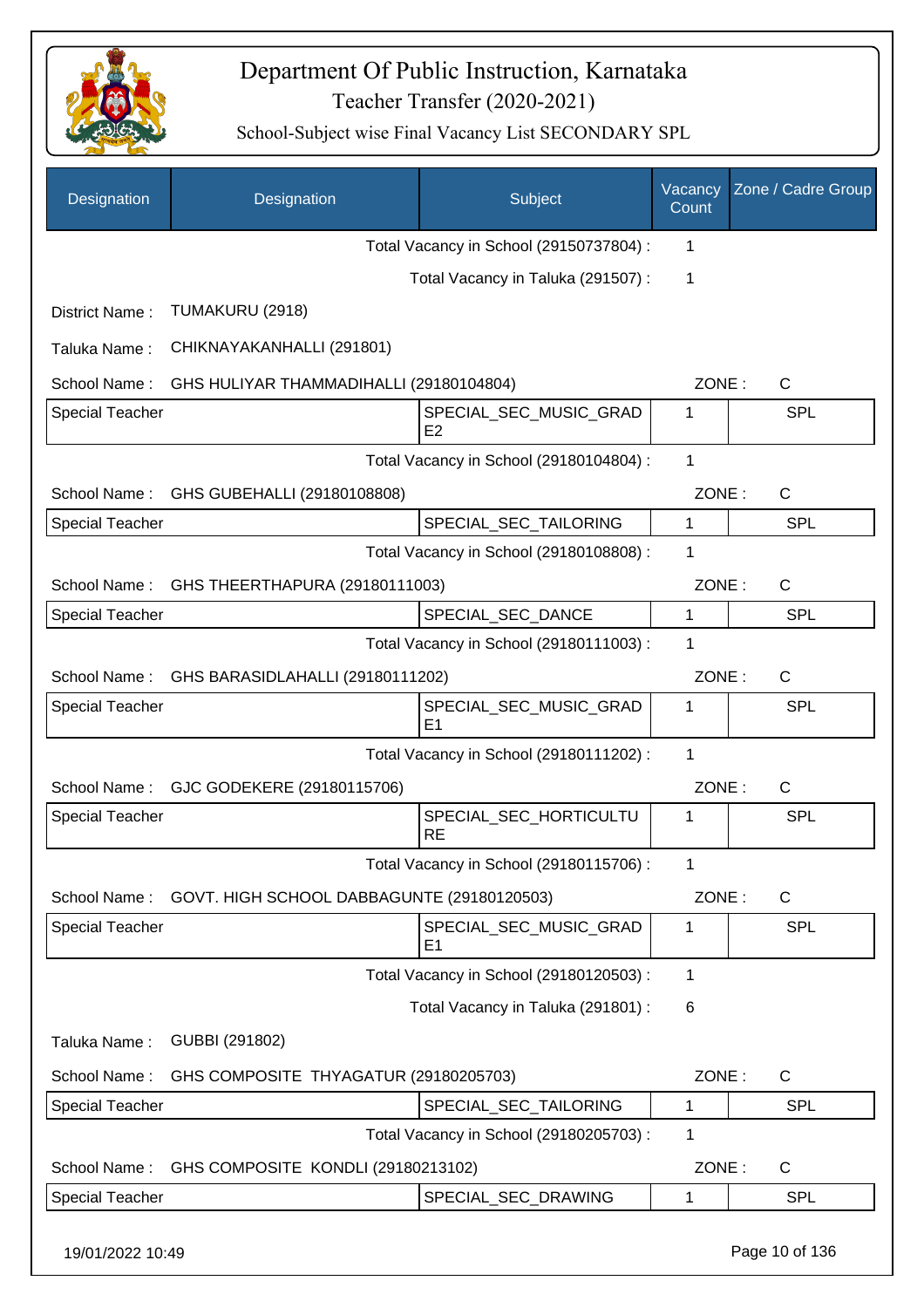

| Designation            | Designation                                                      | Subject                                  | Vacancy<br>Count | Zone / Cadre Group |
|------------------------|------------------------------------------------------------------|------------------------------------------|------------------|--------------------|
|                        |                                                                  | Total Vacancy in School (29180213102) :  | 1                |                    |
|                        | School Name: KARNATAKA PUBLIC SCHOOLS GJC C S PURA (29180213905) |                                          | ZONE:            | $\mathsf{C}$       |
| Special Teacher        |                                                                  | SPECIAL_SEC_MUSIC_GRAD<br>E <sub>2</sub> | 1                | <b>SPL</b>         |
|                        |                                                                  | Total Vacancy in School (29180213905) :  | 1                |                    |
|                        | School Name: GHS BOYS CHELUR (29180219013)                       |                                          | ZONE:            | C                  |
| <b>Special Teacher</b> |                                                                  | SPECIAL_SEC_MUSIC_GRAD<br>E <sub>1</sub> | $\mathbf 1$      | <b>SPL</b>         |
|                        |                                                                  | Total Vacancy in School (29180219013) :  | 1                |                    |
|                        | School Name: GHS HARADAGERE (29180226203)                        |                                          | ZONE:            | $\mathsf{C}$       |
| <b>Special Teacher</b> |                                                                  | SPECIAL_SEC_TAILORING                    | $\mathbf{1}$     | <b>SPL</b>         |
|                        |                                                                  | Total Vacancy in School (29180226203) :  | 1                |                    |
|                        | School Name: GHS SHIVAPURA (29180227102)                         |                                          | ZONE:            | $\mathsf{C}$       |
| Special Teacher        |                                                                  | SPECIAL_SEC_HORTICULTU<br><b>RE</b>      | $\mathbf 1$      | <b>SPL</b>         |
|                        |                                                                  | Total Vacancy in School (29180227102) :  | 1                |                    |
| School Name:           | GHS Ammanaghatta (29180228303)                                   |                                          | ZONE:            | $\mathsf{C}$       |
| Special Teacher        |                                                                  | SPECIAL_SEC_HORTICULTU<br><b>RE</b>      | 1                | <b>SPL</b>         |
|                        |                                                                  | Total Vacancy in School (29180228303) :  | 1                |                    |
|                        |                                                                  | Total Vacancy in Taluka (291802) :       | 7                |                    |
| Taluka Name:           | TURUVEKERE (291807)                                              |                                          |                  |                    |
|                        | School Name: GHS KURUBARAHALLI (29180702404)                     |                                          | ZONE:            | $\mathsf{C}$       |
| <b>Special Teacher</b> |                                                                  | SPECIAL_SEC_TAILORING                    | 1                | <b>SPL</b>         |
|                        |                                                                  | Total Vacancy in School (29180702404) :  | 1                |                    |
| School Name:           | GHS SAMPIGE HOSAHALLI (29180702607)                              |                                          | ZONE:            | C                  |
| Special Teacher        |                                                                  | SPECIAL SEC AGRICULTUR                   | 1                | <b>SPL</b>         |
|                        |                                                                  | Total Vacancy in School (29180702607) :  | 1                |                    |
| School Name:           | GHS TUYALAHALLI (29180703702)                                    |                                          | ZONE:            | C                  |
| <b>Special Teacher</b> |                                                                  | SPECIAL_SEC_DRAWING                      | 1                | SPL                |
|                        |                                                                  | Total Vacancy in School (29180703702) :  | 1                |                    |
| School Name:           | GHS AJJANAHALLI (29180704902)                                    |                                          | ZONE:            | $\mathsf{C}$       |
| Special Teacher        |                                                                  | SPECIAL_SEC_DRAMA_GRA<br>DE <sub>1</sub> | 1                | SPL                |
| 19/01/2022 10:49       |                                                                  |                                          |                  | Page 11 of 136     |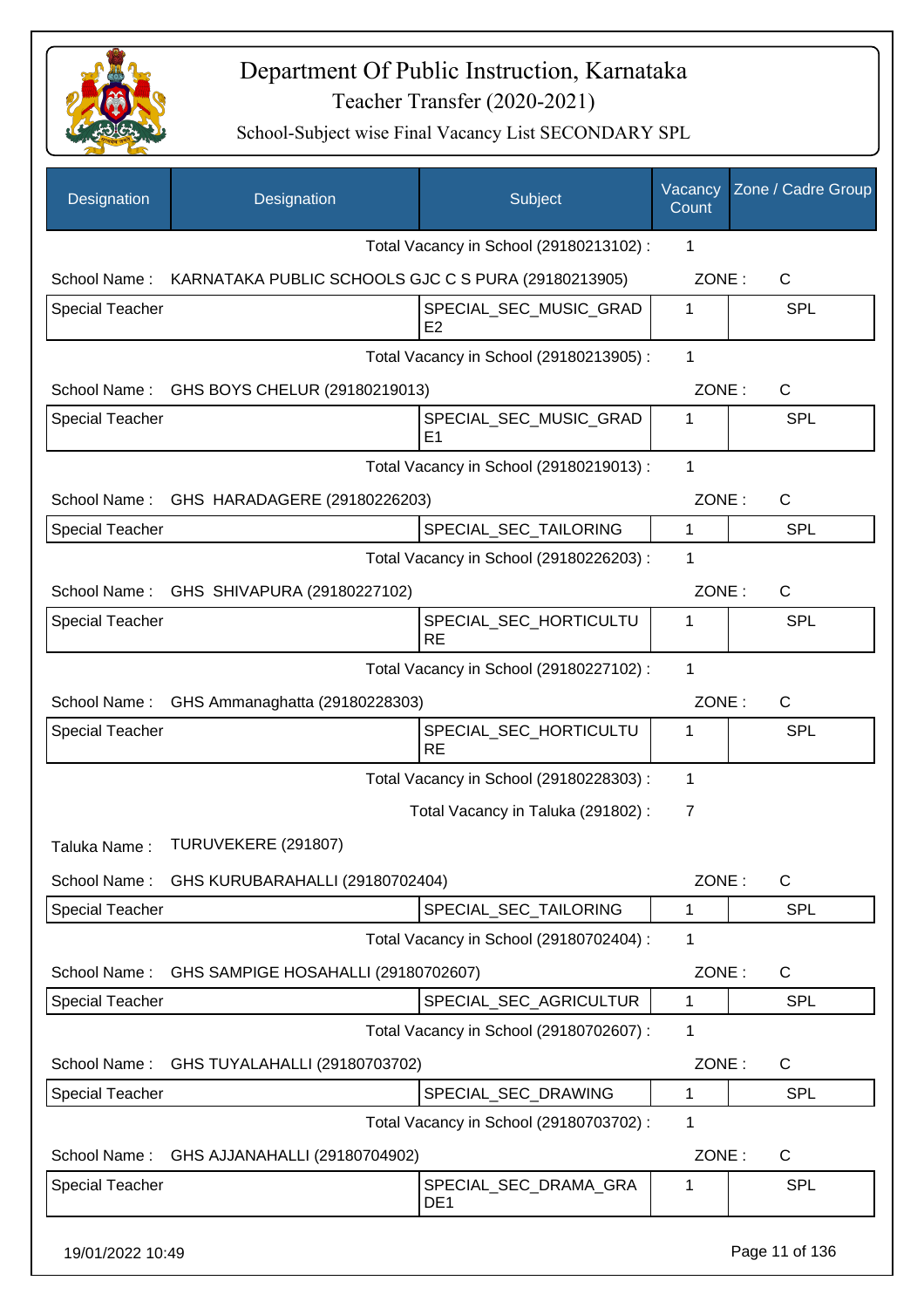

| Designation            | Designation                                                   | Subject                                  | Vacancy<br>Count | Zone / Cadre Group |
|------------------------|---------------------------------------------------------------|------------------------------------------|------------------|--------------------|
|                        |                                                               | Total Vacancy in School (29180704902) :  | 1                |                    |
|                        | School Name: GHS DODDA GORAGHATTA (29180711803)               |                                          | ZONE:            | C                  |
| <b>Special Teacher</b> |                                                               | SPECIAL_SEC_TAILORING                    | $\mathbf{1}$     | <b>SPL</b>         |
|                        |                                                               | Total Vacancy in School (29180711803) :  | 1                |                    |
|                        | School Name: GHS MUDDANAHALLI (29180712704)                   |                                          | ZONE:            | $\mathsf{C}$       |
| <b>Special Teacher</b> |                                                               | SPECIAL_SEC_MUSIC_GRAD<br>E <sub>2</sub> | 1                | <b>SPL</b>         |
|                        |                                                               | Total Vacancy in School (29180712704) :  | 1                |                    |
|                        | School Name: GHS ALADAHALLI (29180713102)                     |                                          | ZONE:            | $\mathsf{C}$       |
| <b>Special Teacher</b> |                                                               | SPECIAL_SEC_HORTICULTU<br><b>RE</b>      | 1                | <b>SPL</b>         |
|                        |                                                               | Total Vacancy in School (29180713102) :  | $\mathbf{1}$     |                    |
|                        | School Name: GHS HULIKAL (29180713302)                        |                                          | ZONE:            | C                  |
| <b>Special Teacher</b> |                                                               | SPECIAL_SEC_HORTICULTU<br><b>RE</b>      | 1                | SPL                |
|                        |                                                               | Total Vacancy in School (29180713302) :  | 1                |                    |
|                        | School Name: GHS AREMALLENAHALLI (29180713703)                |                                          | ZONE:            | $\mathsf{C}$       |
| <b>Special Teacher</b> |                                                               | SPECIAL_SEC_HORTICULTU<br><b>RE</b>      | 1                | SPL                |
|                        |                                                               | Total Vacancy in School (29180713703) :  | 1                |                    |
|                        | School Name: GHS MUGALUR (29180716305)                        |                                          | ZONE:            | $\mathsf{C}$       |
| <b>Special Teacher</b> |                                                               | SPECIAL_SEC_HORTICULTU<br><b>RE</b>      | 1                | <b>SPL</b>         |
|                        |                                                               | Total Vacancy in School (29180716305) :  | 1                |                    |
| School Name:           | KARNATAKA PUBLIC SCHOOLS GJC DANDINA SHIVARA<br>(29180717203) |                                          | ZONE:            | C                  |
| <b>Special Teacher</b> |                                                               | SPECIAL_SEC_HORTICULTU<br><b>RE</b>      | 1                | SPL                |
| <b>Special Teacher</b> |                                                               | SPECIAL_SEC_MUSIC_GRAD<br>E <sub>1</sub> | 1                | <b>SPL</b>         |
|                        |                                                               | Total Vacancy in School (29180717203) :  | $\overline{2}$   |                    |
| School Name:           | GHS COMPOSITE HULIKERE (29180719302)                          |                                          | ZONE:            | $\mathsf C$        |
| <b>Special Teacher</b> |                                                               | SPECIAL_SEC_DRAWING                      | 1                | <b>SPL</b>         |
|                        |                                                               | Total Vacancy in School (29180719302) :  | 1                |                    |
| School Name:           | GHS DABBEGHATTA (29180720104)                                 |                                          | ZONE:            | C                  |
| <b>Special Teacher</b> |                                                               | SPECIAL_SEC_HORTICULTU                   | 1                | <b>SPL</b>         |
| 19/01/2022 10:49       |                                                               |                                          |                  | Page 12 of 136     |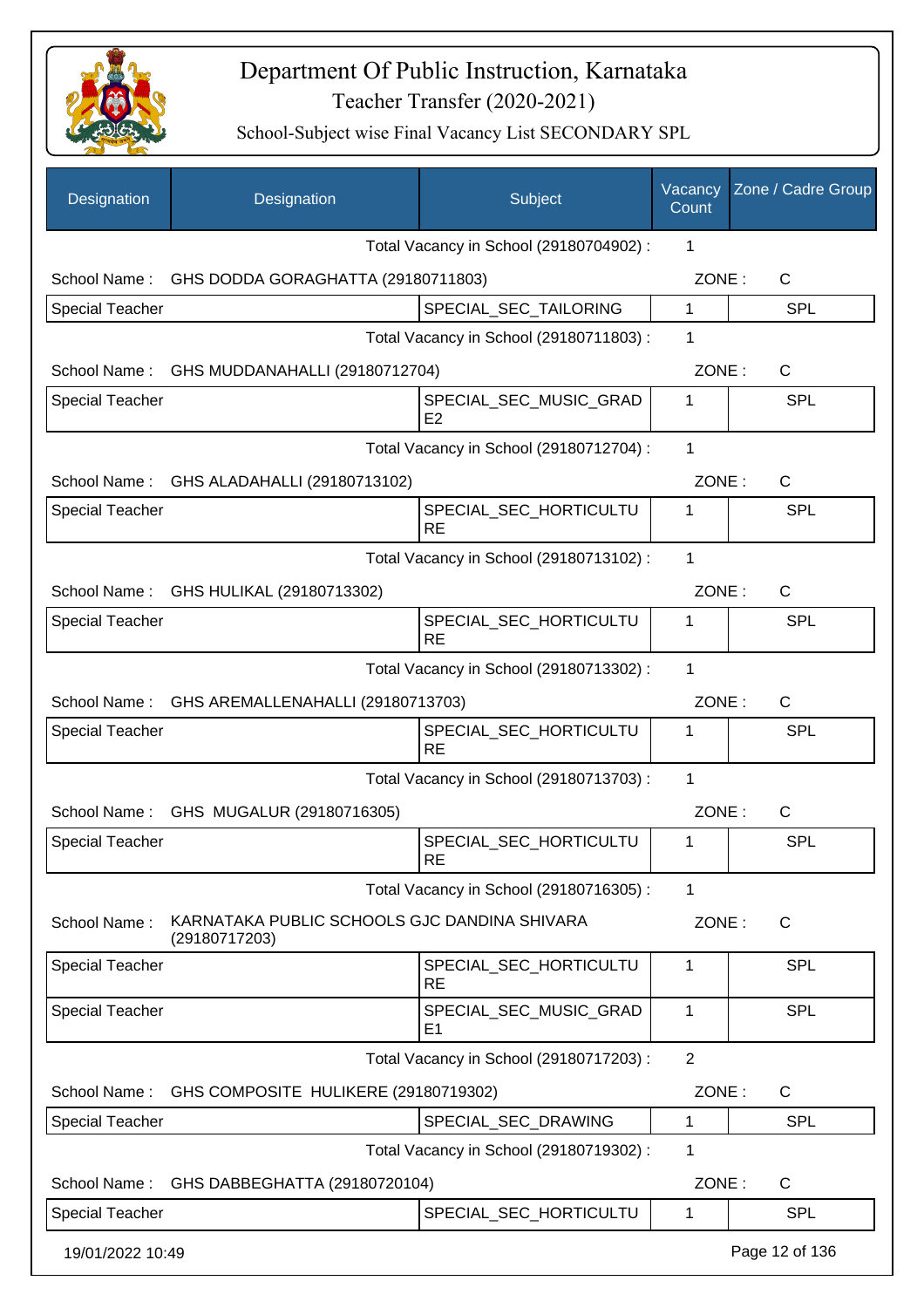

| Designation            | Designation                                                                 | Subject                                 | Vacancy<br>Count | Zone / Cadre Group |
|------------------------|-----------------------------------------------------------------------------|-----------------------------------------|------------------|--------------------|
|                        |                                                                             | E                                       |                  |                    |
|                        |                                                                             | Total Vacancy in School (29180720104) : | 1                |                    |
|                        |                                                                             | Total Vacancy in Taluka (291807):       | 14               |                    |
| Taluka Name:           | <b>TIPTUR (291808)</b>                                                      |                                         |                  |                    |
| School Name:           | GOVT. COMPOSITE HIGH SCHOOL GOWDANAKATTE<br>(29180800704)                   |                                         | ZONE:            | C                  |
| <b>Special Teacher</b> |                                                                             | SPECIAL_SEC_TAILORING                   | 1                | <b>SPL</b>         |
|                        |                                                                             | Total Vacancy in School (29180800704) : | 1                |                    |
| School Name:           | KARNATAKA PUBLIC SCHOOLS GOVT. JUNIOR COLLEGE<br>NONAVINAKERE (29180803410) |                                         | ZONE:            | $\mathsf{C}$       |
| <b>Special Teacher</b> |                                                                             | SPECIAL_SEC_DRAWING                     | $\mathbf{1}$     | SPL                |
|                        |                                                                             | Total Vacancy in School (29180803410) : | 1                |                    |
| School Name:           | GOVT. COMPOSITE HIGH SCHOOL ALBUR (29180803503)                             |                                         | ZONE:            | C                  |
| <b>Special Teacher</b> |                                                                             | SPECIAL_SEC_HORTICULTU<br><b>RE</b>     | 1                | SPL                |
|                        |                                                                             | Total Vacancy in School (29180803503) : | 1                |                    |
| School Name:           | GOVT. PRE-UNIVERSITY COLLEGE BILIGERE (29180804804)                         |                                         | ZONE:            | C                  |
| <b>Special Teacher</b> |                                                                             | SPECIAL_SEC_TAILORING                   | $\mathbf 1$      | SPL                |
|                        |                                                                             | Total Vacancy in School (29180804804) : | 1                |                    |
| School Name:           | KARNATAKA PUBLIC SCHOOLS GPUC HONNAVALLI<br>(29180805910)                   |                                         | ZONE:            | $\mathsf{C}$       |
| <b>Special Teacher</b> |                                                                             | SPECIAL_SEC_DRAWING                     | 1                | SPL                |
|                        |                                                                             | Total Vacancy in School (29180805910) : | 1                |                    |
| School Name:           | GOVT. HIGH SCHOOL GANGANAGATTA (29180809803)                                |                                         | ZONE:            | $\mathsf{C}$       |
| <b>Special Teacher</b> |                                                                             | SPECIAL SEC TAILORING                   | 1                | <b>SPL</b>         |
|                        |                                                                             | Total Vacancy in School (29180809803) : | 1                |                    |
| School Name:           | GOVT HIGH SCHOOL BAJAGUR (29180817103)                                      |                                         | ZONE:            | C                  |
| <b>Special Teacher</b> |                                                                             | SPECIAL SEC TAILORING                   | 1                | SPL                |
|                        |                                                                             | Total Vacancy in School (29180817103) : | 1                |                    |
| School Name:           | GOVT.HIGH SCHOOL HONGELAKSHMI KSHETRA (29180829402)                         |                                         | ZONE:            | C                  |
| Special Teacher        |                                                                             | SPECIAL_SEC_HORTICULTU<br><b>RE</b>     | $\mathbf 1$      | SPL                |
|                        |                                                                             | Total Vacancy in School (29180829402) : | 1                |                    |
|                        |                                                                             | Total Vacancy in Taluka (291808):       | 8                |                    |
| 19/01/2022 10:49       |                                                                             |                                         |                  | Page 13 of 136     |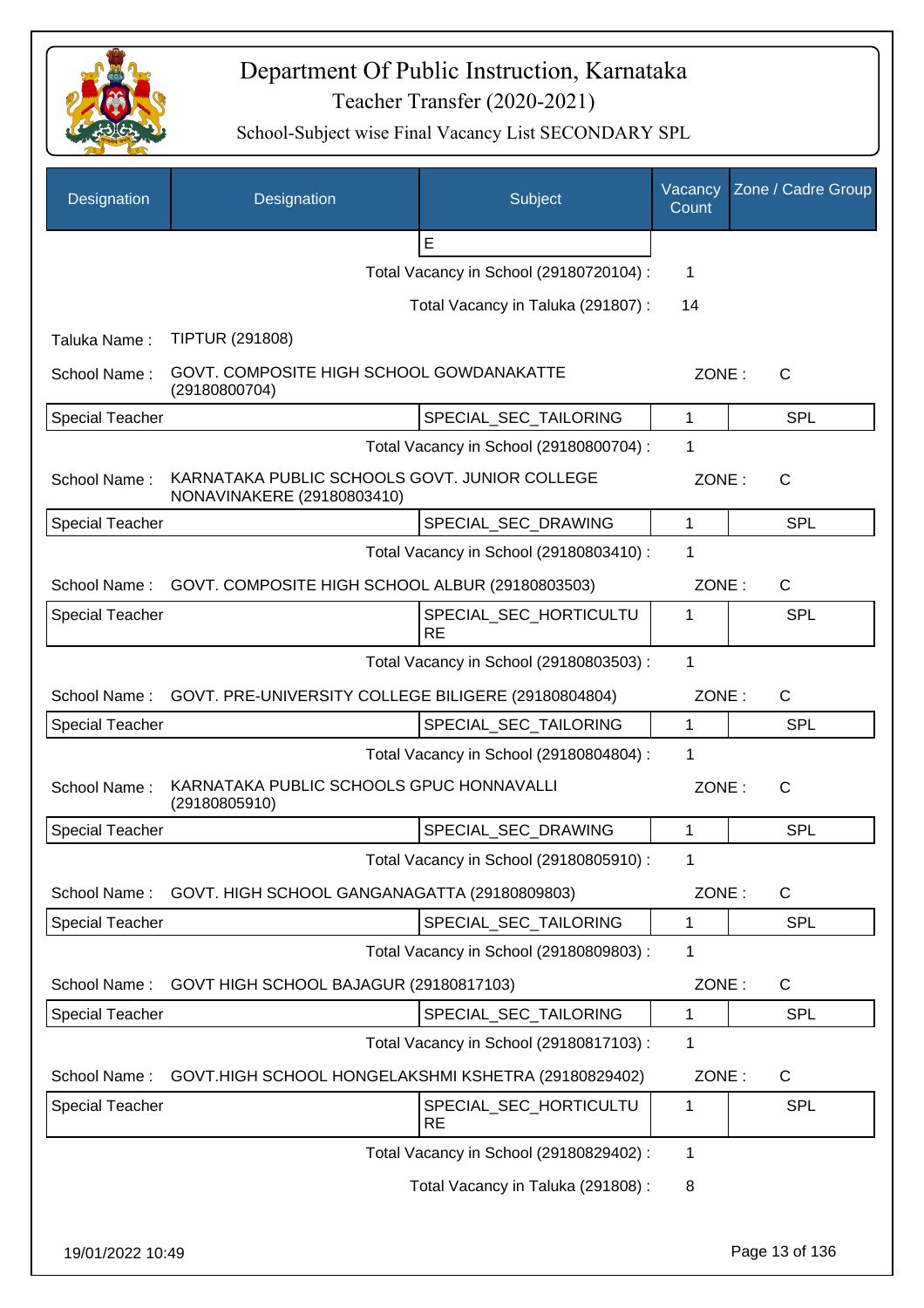

| Designation            | Designation                                                              | <b>Subject</b>                           | Vacancy<br>Count | Zone / Cadre Group |
|------------------------|--------------------------------------------------------------------------|------------------------------------------|------------------|--------------------|
| Taluka Name:           | <b>TUMKUR (291809)</b>                                                   |                                          |                  |                    |
| School Name:           | KARNATAKA PUBLIC SCHOOLS GJC EMPRESS GIRLS TUM Ward-<br>16 (29180902507) |                                          | ZONE:            | A                  |
| <b>Special Teacher</b> |                                                                          | SPECIAL_SEC_MUSIC_GRAD<br>E <sub>2</sub> | 1                | <b>SPL</b>         |
|                        |                                                                          | Total Vacancy in School (29180902507) :  | 1                |                    |
| School Name:           | GJC OORUKERE (29180908907)                                               |                                          | ZONE:            | B                  |
| <b>Special Teacher</b> |                                                                          | SPECIAL_SEC_CARPENTOR                    | 1                | <b>SPL</b>         |
|                        |                                                                          | Total Vacancy in School (29180908907) :  | 1                |                    |
| School Name:           | GHS COMPOSITE KARADIGEREKAVAL (29180935201)                              |                                          | ZONE:            | C                  |
| <b>Special Teacher</b> |                                                                          | SPECIAL SEC HORTICULTU<br><b>RE</b>      | 1                | <b>SPL</b>         |
|                        |                                                                          | Total Vacancy in School (29180935201) :  | 1                |                    |
|                        |                                                                          | Total Vacancy in Taluka (291809):        | 3                |                    |
| Taluka Name:           | <b>KUNIGAL (291810)</b>                                                  |                                          |                  |                    |
| School Name:           | GHS HOLALAGUNDA (29181002402)                                            |                                          | ZONE:            | C                  |
| <b>Special Teacher</b> |                                                                          | SPECIAL_SEC_MUSIC_GRAD<br>E <sub>1</sub> | 1                | SPL                |
|                        |                                                                          | Total Vacancy in School (29181002402) :  | 1                |                    |
| School Name:           | KARNATAKA PUBLIC SCHOOLS GPUC AMRUTHUR (29181002805)                     |                                          | ZONE:            | C                  |
| <b>Special Teacher</b> |                                                                          | SPECIAL_SEC_DRAWING                      | 1                | <b>SPL</b>         |
| Special Teacher        |                                                                          | SPECIAL_SEC_HORTICULTU<br><b>RE</b>      | 1                | <b>SPL</b>         |
|                        |                                                                          | Total Vacancy in School (29181002805) :  | $\overline{2}$   |                    |
| School Name:           | GHS UJJANI (29181003403)                                                 |                                          | ZONE:            | C                  |
| Special Teacher        |                                                                          | SPECIAL_SEC_DRAWING                      | 1                | <b>SPL</b>         |
|                        |                                                                          | Total Vacancy in School (29181003403) :  | 1                |                    |
| School Name:           | GHS KODAVATTI (29181003502)                                              |                                          | ZONE:            | C                  |
| <b>Special Teacher</b> |                                                                          | SPECIAL_SEC_DRAWING                      | 1                | <b>SPL</b>         |
|                        |                                                                          | Total Vacancy in School (29181003502) :  | 1                |                    |
| School Name:           | GPUC NIDASALE (29181003707)                                              |                                          | ZONE:            | C                  |
| <b>Special Teacher</b> |                                                                          | SPECIAL_SEC_HORTICULTU<br><b>RE</b>      | 1                | <b>SPL</b>         |
|                        |                                                                          | Total Vacancy in School (29181003707) :  | 1                |                    |
| 19/01/2022 10:49       |                                                                          |                                          |                  | Page 14 of 136     |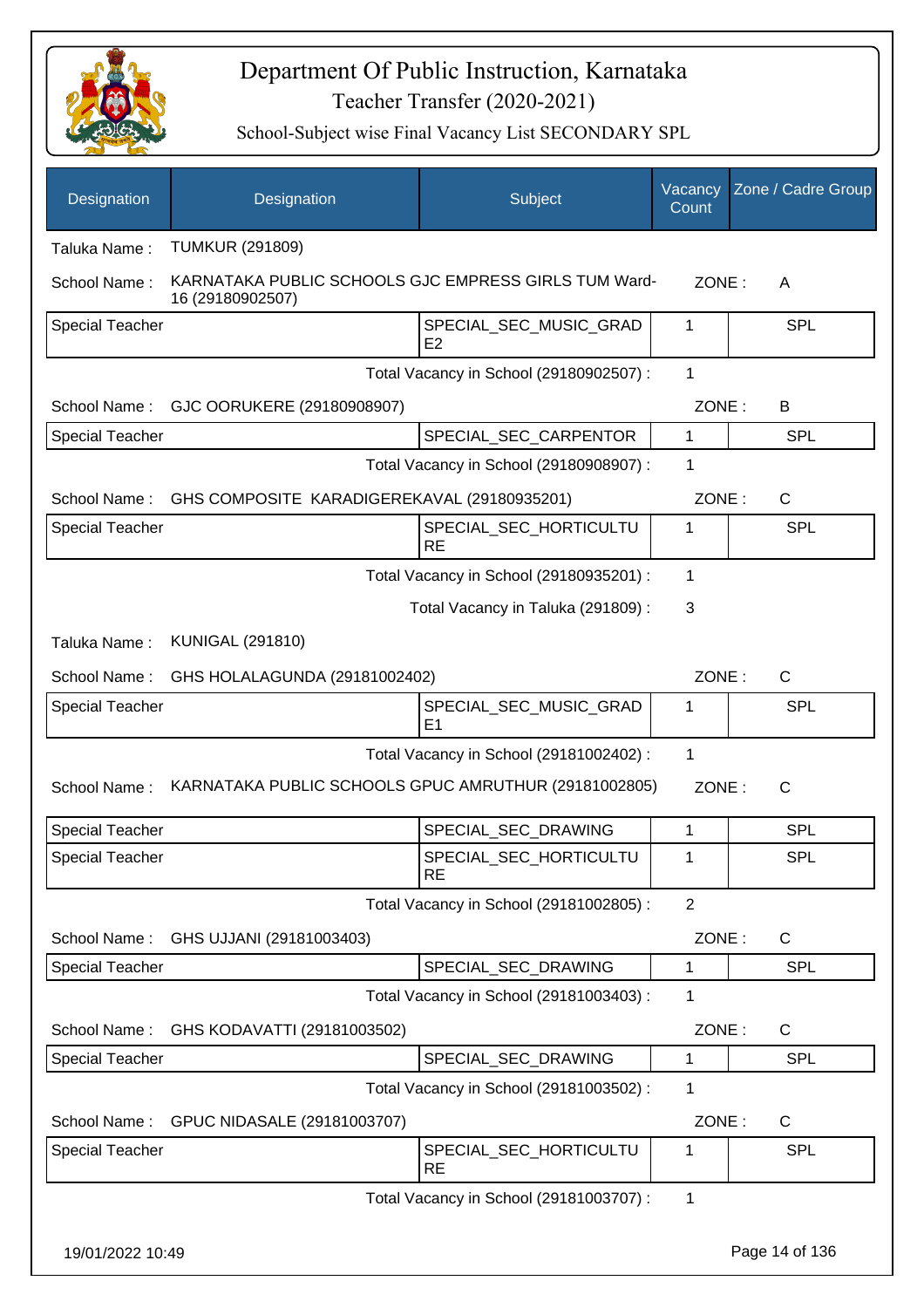

School-Subject wise Final Vacancy List SECONDARY SPL

| Designation            | Designation                                                         | Subject                                  | Vacancy<br>Count | Zone / Cadre Group |
|------------------------|---------------------------------------------------------------------|------------------------------------------|------------------|--------------------|
|                        | School Name: GHS YELEKADAKALU (29181004502)                         |                                          | ZONE:            | $\mathsf{C}$       |
| <b>Special Teacher</b> |                                                                     | SPECIAL_SEC_DRAWING                      | 1                | <b>SPL</b>         |
|                        |                                                                     | Total Vacancy in School (29181004502) :  | 1                |                    |
|                        | School Name: GHS COMPOSITE TAVAREKERE (29181005805)                 |                                          | ZONE:            | $\mathsf{C}$       |
| <b>Special Teacher</b> |                                                                     | SPECIAL_SEC_DRAWING                      | 1                | <b>SPL</b>         |
|                        |                                                                     | Total Vacancy in School (29181005805) :  | 1                |                    |
|                        | School Name: GHS YALAGALAVADI (29181007106)                         |                                          | ZONE:            | C                  |
| <b>Special Teacher</b> |                                                                     | SPECIAL_SEC_DRAWING                      | 1                | <b>SPL</b>         |
|                        |                                                                     | Total Vacancy in School (29181007106) :  | 1                |                    |
|                        | School Name: GHS DODDAMADHURE (29181008603)                         |                                          | ZONE:            | $\mathsf{C}$       |
| <b>Special Teacher</b> |                                                                     | SPECIAL SEC HORTICULTU<br><b>RE</b>      | 1                | <b>SPL</b>         |
|                        |                                                                     | Total Vacancy in School (29181008603) :  | $\mathbf{1}$     |                    |
|                        | School Name: GHS MAGADI PALYA CROSS (29181009302)                   |                                          | ZONE:            | $\mathsf{C}$       |
| Special Teacher        |                                                                     | SPECIAL_SEC_DRAWING                      | 1                | SPL                |
|                        |                                                                     | Total Vacancy in School (29181009302) :  | 1                |                    |
|                        | School Name: GPUC NAGASANDRA (29181010204)                          |                                          | ZONE:            | $\mathsf{C}$       |
| Special Teacher        |                                                                     | SPECIAL_SEC_CARPENTOR                    | 1                | <b>SPL</b>         |
|                        |                                                                     | Total Vacancy in School (29181010204) :  | 1                |                    |
| School Name:           | GGJC KUNIGAL TOWN (29181013703)                                     |                                          | ZONE:            | A                  |
| <b>Special Teacher</b> |                                                                     | SPECIAL_SEC_MUSIC_GRAD<br>E <sub>2</sub> | 1                | <b>SPL</b>         |
|                        |                                                                     | Total Vacancy in School (29181013703) :  | 1                |                    |
|                        | School Name: GOVT. HIGH SCHOOL KICHAVADI (29181019303)              |                                          | ZONE:            | $\mathsf{C}$       |
| Special Teacher        |                                                                     | SPECIAL_SEC_HORTICULTU<br><b>RE</b>      | 1                | <b>SPL</b>         |
|                        |                                                                     | Total Vacancy in School (29181019303) :  | 1                |                    |
| School Name:           | GOVT. COMPOSITE HIGH SCHOOL JINNAGARA (29181020703)                 |                                          | ZONE:            | C                  |
| Special Teacher        |                                                                     | SPECIAL_SEC_HORTICULTU<br><b>RE</b>      | 1                | <b>SPL</b>         |
|                        |                                                                     | Total Vacancy in School (29181020703) :  | 1                |                    |
| School Name:           | GOVT. HIGH SCHOOL, HITTALAHALLI MUTT, HITTALAHALLI<br>(29181024602) |                                          | ZONE:            | $\mathsf{C}$       |
| Special Teacher        |                                                                     | SPECIAL_SEC_DRAWING                      | 1                | <b>SPL</b>         |
|                        |                                                                     |                                          |                  |                    |

19/01/2022 10:49 Page 15 of 136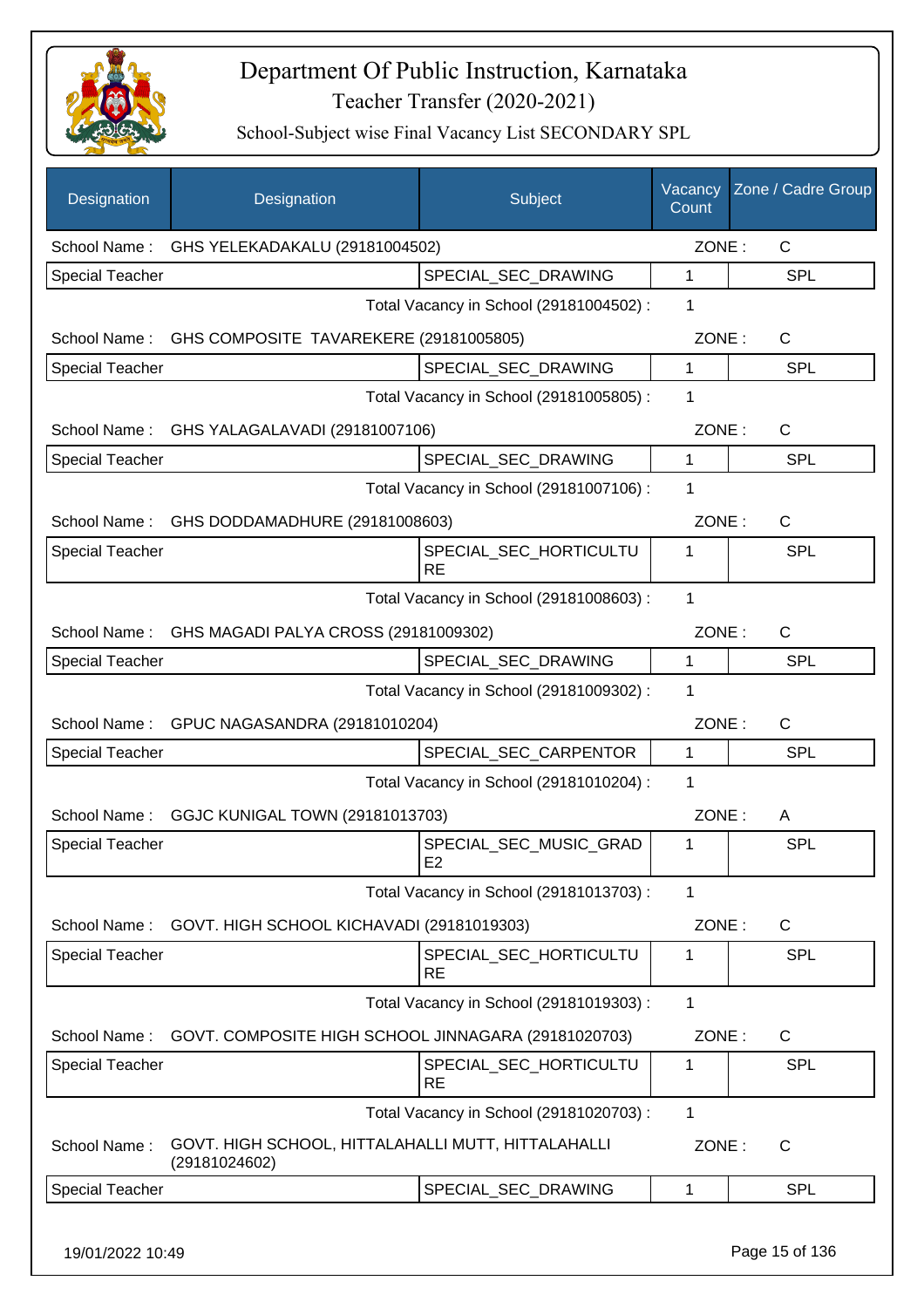

| Designation            | Designation                                                | Subject                                  | Vacancy<br>Count | Zone / Cadre Group |
|------------------------|------------------------------------------------------------|------------------------------------------|------------------|--------------------|
|                        |                                                            | Total Vacancy in School (29181024602) :  | 1                |                    |
|                        | School Name: GOVT. HIGH SCHOOL KEMPANAHALLI (29181025903)  |                                          | ZONE:            | C                  |
| <b>Special Teacher</b> |                                                            | SPECIAL_SEC_HORTICULTU<br><b>RE</b>      | 1                | <b>SPL</b>         |
|                        |                                                            | Total Vacancy in School (29181025903) :  | 1                |                    |
|                        | School Name: GOVT. HIGH SCHOOL ALKERE (29181026702)        |                                          | ZONE:            | C                  |
| Special Teacher        |                                                            | SPECIAL_SEC_MUSIC_GRAD<br>E <sub>1</sub> | 1                | <b>SPL</b>         |
|                        |                                                            | Total Vacancy in School (29181026702) :  | 1                |                    |
|                        | School Name: GOVT. HIGH SCHOOL IPPADI (29181027405)        |                                          | ZONE:            | C                  |
| <b>Special Teacher</b> |                                                            | SPECIAL_SEC_DRAWING                      | 1                | <b>SPL</b>         |
|                        |                                                            | Total Vacancy in School (29181027405) :  | 1                |                    |
|                        |                                                            | Total Vacancy in Taluka (291810) :       | 19               |                    |
| District Name:         | <b>KOLAR (2919)</b>                                        |                                          |                  |                    |
| Taluka Name:           | BANGARAPETE (291902)                                       |                                          |                  |                    |
| School Name:           | GHS N G HULKUR (29190214304)                               |                                          | ZONE:            | C                  |
| <b>Special Teacher</b> |                                                            | SPECIAL_SEC_TAILORING                    | 1                | <b>SPL</b>         |
|                        |                                                            | Total Vacancy in School (29190214304) :  | 1                |                    |
| School Name:           | GHS KARADAGURU (29190218702)                               |                                          | ZONE:            | C                  |
| <b>Special Teacher</b> |                                                            | SPECIAL_SEC_TAILORING                    | 1                | <b>SPL</b>         |
|                        |                                                            | Total Vacancy in School (29190218702) :  | 1                |                    |
|                        | School Name: GHS KYASAMBALLI (29190222504)                 |                                          | ZONE:            | C                  |
| Special Teacher        |                                                            | SPECIAL_SEC_HORTICULTU<br><b>RE</b>      | 1                | <b>SPL</b>         |
|                        |                                                            | Total Vacancy in School (29190222504) :  | 1                |                    |
| School Name:           | KARNATAKA PUBLIC SCHOOLS GJC SUNDARAPALYA<br>(29190233207) |                                          | ZONE:            | $\mathsf{C}$       |
| <b>Special Teacher</b> |                                                            | SPECIAL_SEC_MUSIC_GRAD<br>E <sub>1</sub> | 1                | <b>SPL</b>         |
|                        |                                                            | Total Vacancy in School (29190233207) :  | 1                |                    |
| School Name:           | GHS BANGARUTIRUPATHI (29190240001)                         |                                          | ZONE:            | C                  |
| <b>Special Teacher</b> |                                                            | SPECIAL_SEC_MUSIC_GRAD<br>E <sub>1</sub> | 1                | <b>SPL</b>         |
|                        |                                                            | Total Vacancy in School (29190240001) :  | 1                |                    |
| 19/01/2022 10:49       |                                                            |                                          |                  | Page 16 of 136     |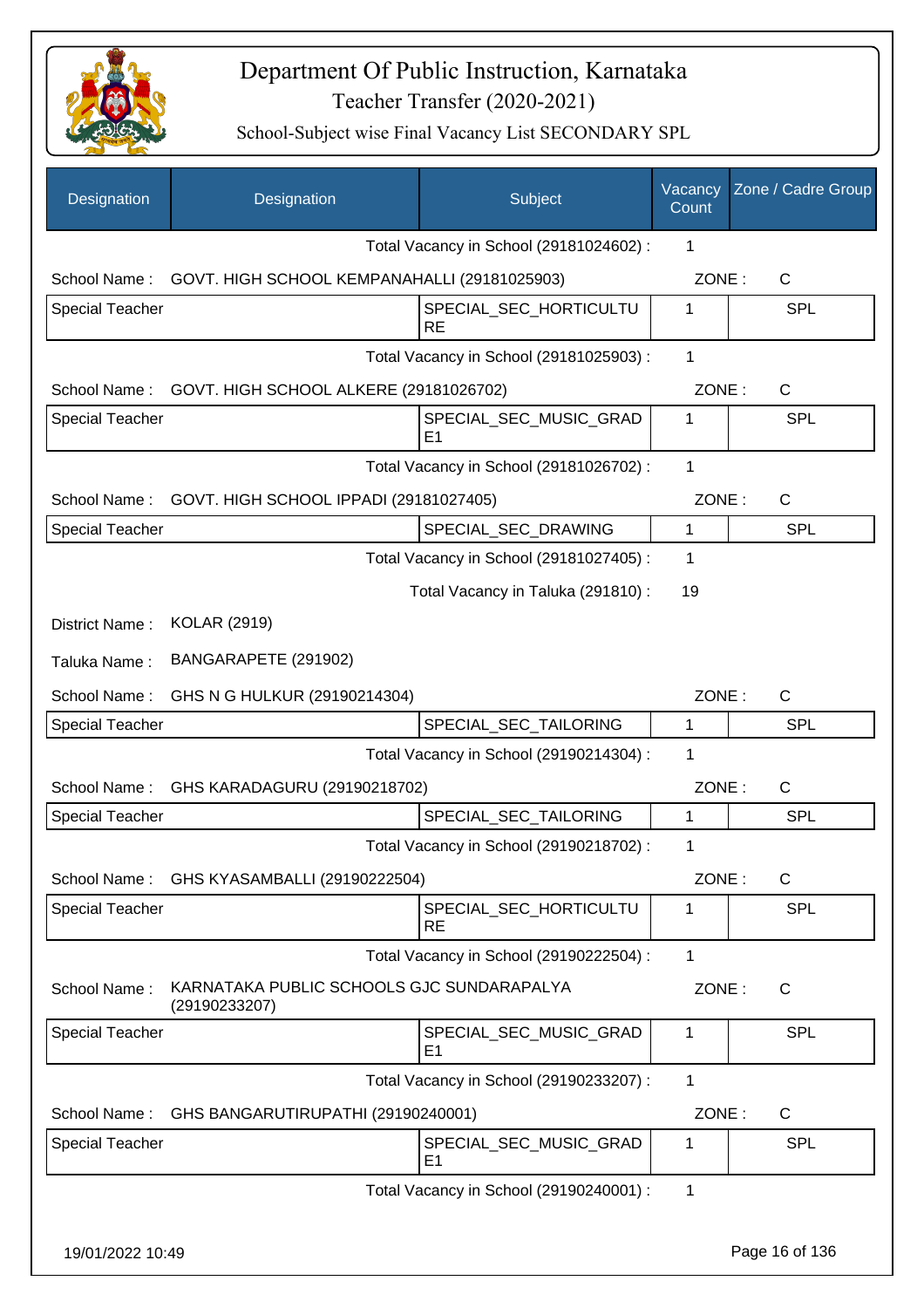

| Designation            | Designation                                           | Subject                                 | Vacancy<br>Count | Zone / Cadre Group |
|------------------------|-------------------------------------------------------|-----------------------------------------|------------------|--------------------|
| School Name:           | GJC BOYS (29190244005)                                |                                         | ZONE:            | A                  |
| <b>Special Teacher</b> |                                                       | SPECIAL_SEC_MUSIC_GRAD<br>E1            | 1                | <b>SPL</b>         |
|                        |                                                       | Total Vacancy in School (29190244005) : | 1                |                    |
|                        |                                                       | Total Vacancy in Taluka (291902) :      | 6                |                    |
| Taluka Name:           | KOLAR (291907)                                        |                                         |                  |                    |
| School Name:           | GHS BELAMARANAHALLI (29190703503)                     |                                         | ZONE:            | C                  |
| Special Teacher        |                                                       | SPECIAL_SEC_SERICULTUR                  | 1                | <b>SPL</b>         |
|                        |                                                       | Total Vacancy in School (29190703503) : | 1                |                    |
| School Name:           | GHS HARATI (29190712803)                              |                                         | ZONE:            | C                  |
| Special Teacher        |                                                       | SPECIAL_SEC_HORTICULTU<br><b>RE</b>     | 1                | <b>SPL</b>         |
|                        |                                                       | Total Vacancy in School (29190712803) : | 1                |                    |
| School Name:           | KARNATAKA PUBLIC SCHOOLS GHS KYALNUR (29190720906)    |                                         | ZONE:            | $\mathsf{C}$       |
| <b>Special Teacher</b> |                                                       | SPECIAL_SEC_SERICULTUR                  | $\mathbf 1$      | <b>SPL</b>         |
|                        |                                                       | Total Vacancy in School (29190720906) : | 1                |                    |
| School Name:           | KARNATAKA PUBLIC SCHOOLS GJC NARASAPURA (29190725206) |                                         | ZONE:            | $\mathsf{C}$       |
| <b>Special Teacher</b> |                                                       | SPECIAL_SEC_TAILORING                   | 1                | <b>SPL</b>         |
|                        |                                                       | Total Vacancy in School (29190725206) : | 1                |                    |
| School Name:           | GHS PATNA (29190726903)                               |                                         | ZONE:            | С                  |
| Special Teacher        |                                                       | SPECIAL_SEC_TAILORING                   | 1                | <b>SPL</b>         |
|                        |                                                       | Total Vacancy in School (29190726903):  | 1                |                    |
| School Name:           | GHS SHAPURA (29190729902)                             |                                         | ZONE:            | C                  |
| Special Teacher        |                                                       | SPECIAL_SEC_HORTICULTU<br><b>RE</b>     | 1                | <b>SPL</b>         |
|                        |                                                       | Total Vacancy in School (29190729902) : | 1                |                    |
| School Name:           | GHS THYAVANAHALLI (29190733102)                       |                                         | ZONE:            | $\mathsf{C}$       |
| <b>Special Teacher</b> |                                                       | SPECIAL_SEC_SERICULTUR                  | 1                | <b>SPL</b>         |
|                        |                                                       | Total Vacancy in School (29190733102) : | 1                |                    |
| School Name:           | GJC VEMGAL (29190734506)                              |                                         | ZONE:            | $\mathsf{C}$       |
| Special Teacher        |                                                       | SPECIAL_SEC_HORTICULTU<br><b>RE</b>     | 1                | <b>SPL</b>         |
|                        |                                                       | Total Vacancy in School (29190734506) : | $\mathbf 1$      |                    |
| 19/01/2022 10:49       |                                                       |                                         |                  | Page 17 of 136     |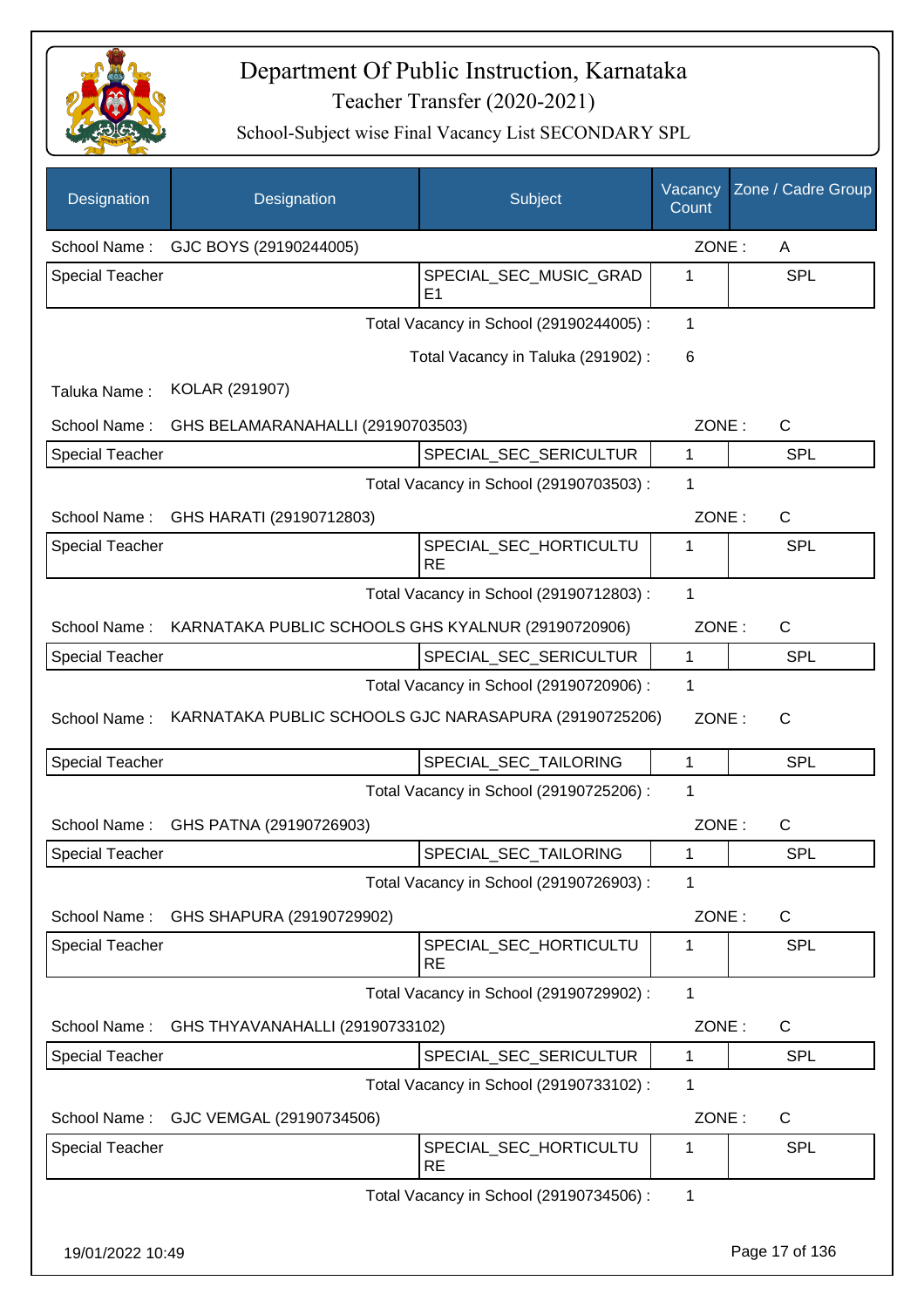

School-Subject wise Final Vacancy List SECONDARY SPL

| Designation            | Designation                                                    | Subject                                 | Vacancy<br>Count | Zone / Cadre Group |
|------------------------|----------------------------------------------------------------|-----------------------------------------|------------------|--------------------|
| School Name:           | GJC BOYS (29190736206)                                         |                                         | ZONE:            | A                  |
| <b>Special Teacher</b> |                                                                | SPECIAL_SEC_MUSIC_GRAD<br>E1            | 1                | <b>SPL</b>         |
|                        |                                                                | Total Vacancy in School (29190736206) : | 1                |                    |
|                        |                                                                | Total Vacancy in Taluka (291907) :      | 9                |                    |
| Taluka Name:           | MALUR (291909)                                                 |                                         |                  |                    |
| School Name:           | GHS ARALERI (29190902103)                                      |                                         | ZONE:            | $\mathsf{C}$       |
| <b>Special Teacher</b> |                                                                | SPECIAL_SEC_SERICULTUR                  | $\mathbf{1}$     | <b>SPL</b>         |
|                        |                                                                | Total Vacancy in School (29190902103) : | 1                |                    |
| School Name:           | GHS CHIKKA KUNTHUR (29190907203)                               |                                         | ZONE:            | C                  |
| <b>Special Teacher</b> |                                                                | SPECIAL_SEC_HORTICULTU<br><b>RE</b>     | 1                | <b>SPL</b>         |
|                        |                                                                | Total Vacancy in School (29190907203) : | 1                |                    |
| School Name:           | GPUC, D.N.DODDI (29190908404)                                  |                                         | ZONE:            | $\mathsf{C}$       |
| <b>Special Teacher</b> |                                                                | SPECIAL_SEC_DRAWING                     | $\mathbf 1$      | <b>SPL</b>         |
|                        |                                                                | Total Vacancy in School (29190908404) : | 1                |                    |
| School Name:           | GHS DINNAHALLI (29190908702)                                   |                                         | ZONE:            | $\mathsf{C}$       |
| <b>Special Teacher</b> |                                                                | SPECIAL_SEC_SERICULTUR                  | $\mathbf{1}$     | <b>SPL</b>         |
|                        |                                                                | Total Vacancy in School (29190908702) : | 1                |                    |
| School Name:           | GHS DODDA NAYAKANAHALLI (29190909602)                          |                                         | ZONE:            | $\mathsf{C}$       |
| <b>Special Teacher</b> |                                                                | SPECIAL_SEC_TAILORING                   | 1                | <b>SPL</b>         |
|                        |                                                                | Total Vacancy in School (29190909602) : | 1                |                    |
| School Name:           | GHS HASANDAHALLI (29190913302)                                 |                                         | ZONE:            | C                  |
| Special Teacher        |                                                                | SPECIAL_SEC_SERICULTUR                  | 1                | <b>SPL</b>         |
|                        |                                                                | Total Vacancy in School (29190913302) : | $\mathbf{1}$     |                    |
| School Name:           | GHS KUDIYANUR (29190920104)                                    |                                         | ZONE:            | C                  |
| <b>Special Teacher</b> |                                                                | SPECIAL_SEC_HORTICULTU<br><b>RE</b>     | $\mathbf{1}$     | <b>SPL</b>         |
|                        |                                                                | Total Vacancy in School (29190920104) : | 1                |                    |
| School Name:           | GJC LAKKUR (29190921106)                                       |                                         | ZONE:            | C                  |
| <b>Special Teacher</b> |                                                                | SPECIAL_SEC_DRAWING                     | $\mathbf{1}$     | <b>SPL</b>         |
|                        |                                                                | Total Vacancy in School (29190921106) : | 1                |                    |
|                        | School Name: KARNATAKA PUBLIC SCHOOLS GJC MASTHI (29190923209) |                                         | ZONE:            | C                  |

19/01/2022 10:49 Page 18 of 136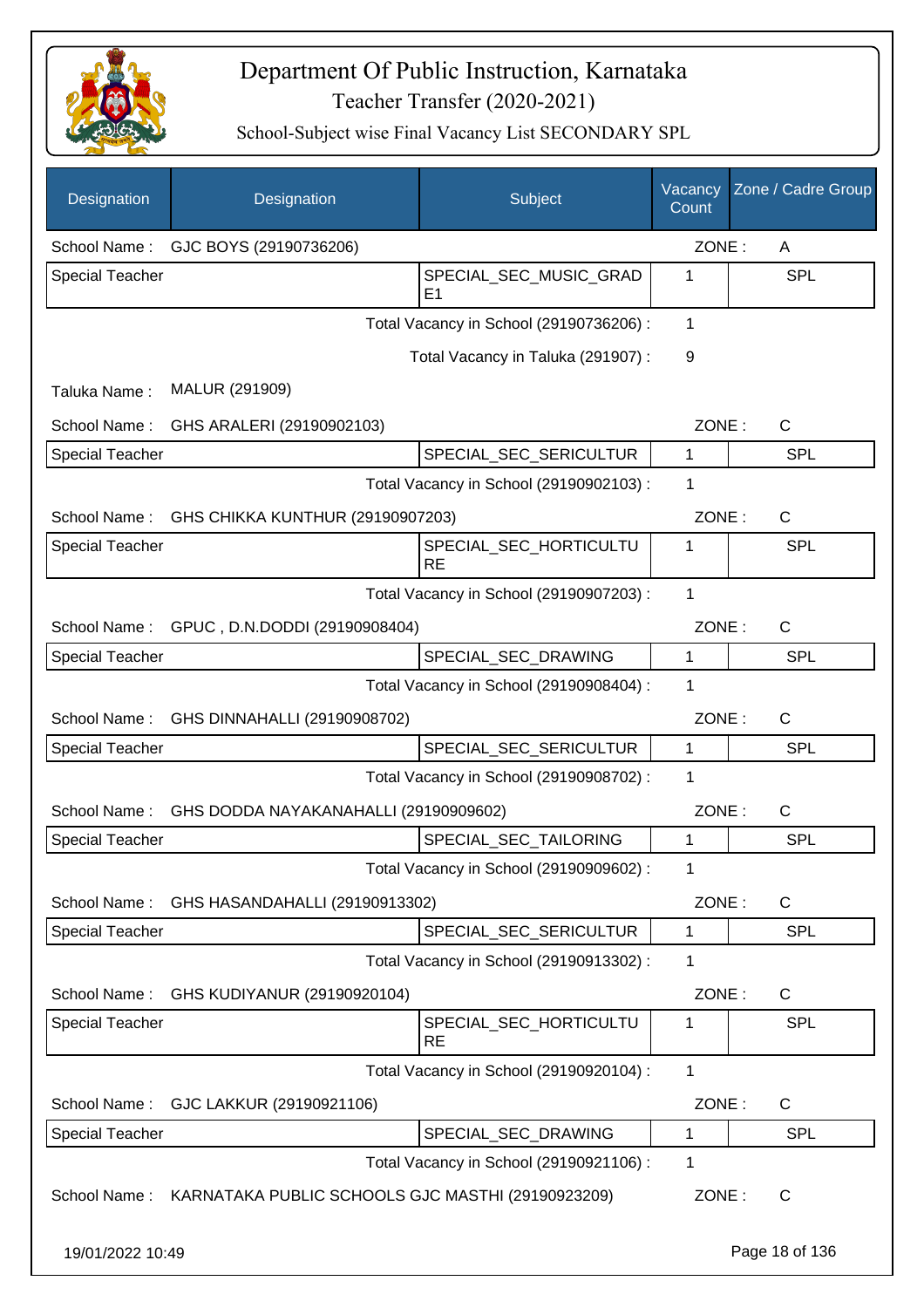

| Designation            | Designation                                                      | Subject                                  | Vacancy<br>Count | Zone / Cadre Group |
|------------------------|------------------------------------------------------------------|------------------------------------------|------------------|--------------------|
| <b>Special Teacher</b> |                                                                  | SPECIAL_SEC_TAILORING                    | 1                | SPL                |
|                        |                                                                  | Total Vacancy in School (29190923209) :  | 1                |                    |
| School Name:           | GJC TEKAL (29190930904)                                          |                                          | ZONE:            | $\mathsf{C}$       |
| <b>Special Teacher</b> |                                                                  | SPECIAL_SEC_MUSIC_GRAD<br>E <sub>1</sub> | 1                | SPL                |
|                        |                                                                  | Total Vacancy in School (29190930904) :  | 1                |                    |
| School Name:           | GJC BOYS (29190955403)                                           |                                          | ZONE:            | A                  |
| <b>Special Teacher</b> |                                                                  | SPECIAL_SEC_DRAWING                      | 1                | SPL                |
|                        |                                                                  | Total Vacancy in School (29190955403) :  | 1                |                    |
| School Name:           | GGPUC MALUR (29190955404)                                        |                                          | ZONE:            | A                  |
| <b>Special Teacher</b> |                                                                  | SPECIAL SEC TAILORING                    | 1                | <b>SPL</b>         |
|                        |                                                                  | Total Vacancy in School (29190955404) :  | 1                |                    |
|                        |                                                                  | Total Vacancy in Taluka (291909) :       | 12               |                    |
| Taluka Name:           | <b>MULBAGAL (291910)</b>                                         |                                          |                  |                    |
| School Name:           | KARNATAKA PUBLIC SCHOOLS GJC AVANI (29191001505)                 |                                          | ZONE:            | $\mathsf{C}$       |
| Special Teacher        |                                                                  | SPECIAL_SEC_HORTICULTU<br><b>RE</b>      | 1                | <b>SPL</b>         |
|                        |                                                                  | Total Vacancy in School (29191001505) :  | 1                |                    |
| School Name:           | GHS BALASANDRA (29191001903)                                     |                                          | ZONE:            | $\mathsf{C}$       |
| <b>Special Teacher</b> |                                                                  | SPECIAL_SEC_MUSIC_GRAD<br>E <sub>1</sub> | 1                | SPL                |
|                        |                                                                  | Total Vacancy in School (29191001903) :  | 1                |                    |
| School Name:           | GHS GUMMALAPURA (29191010702)                                    |                                          | ZONE:            | C                  |
| <b>Special Teacher</b> |                                                                  | SPECIAL_SEC_TAILORING                    | $\mathbf 1$      | <b>SPL</b>         |
|                        |                                                                  | Total Vacancy in School (29191010702) :  | 1                |                    |
| School Name:           | GHS HEBBANI (29191011403)                                        |                                          | ZONE:            | C                  |
| Special Teacher        |                                                                  | SPECIAL_SEC_HORTICULTU<br><b>RE</b>      | 1                | <b>SPL</b>         |
|                        |                                                                  | Total Vacancy in School (29191011403) :  | 1                |                    |
| School Name:           | GHS N VADDAHALLI (29191023102)                                   |                                          | ZONE:            | C                  |
| Special Teacher        |                                                                  | SPECIAL_SEC_MUSIC_GRAD<br>E <sub>1</sub> | 1                | <b>SPL</b>         |
|                        |                                                                  | Total Vacancy in School (29191023102) :  | 1                |                    |
|                        | School Name: G. J. C THAYALUR, HIGH SCHOOL SECTION (29191029705) |                                          | ZONE:            | C                  |
| 19/01/2022 10:49       |                                                                  |                                          |                  | Page 19 of 136     |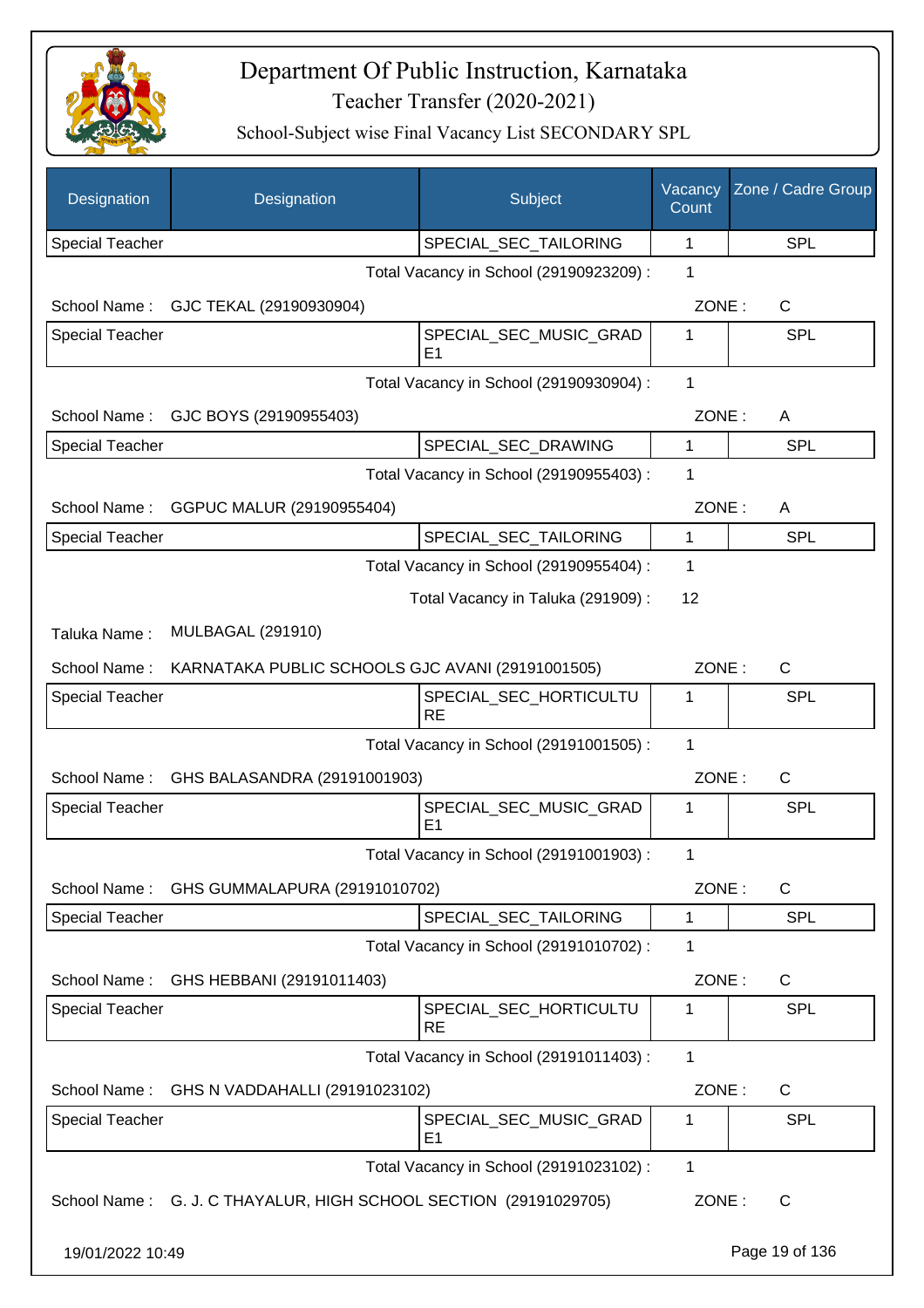

| Designation            | Designation                                          | <b>Subject</b>                           | Vacancy<br>Count | Zone / Cadre Group |
|------------------------|------------------------------------------------------|------------------------------------------|------------------|--------------------|
| <b>Special Teacher</b> |                                                      | SPECIAL_SEC_MUSIC_GRAD<br>E <sub>1</sub> | 1                | SPL                |
|                        |                                                      | Total Vacancy in School (29191029705) :  | $\mathbf{1}$     |                    |
| School Name:           | GHS THIMMARAVUTHANAHALLI (29191030104)               |                                          | ZONE:            | $\mathsf{C}$       |
| <b>Special Teacher</b> |                                                      | SPECIAL_SEC_HORTICULTU<br><b>RE</b>      | 1                | SPL                |
|                        |                                                      | Total Vacancy in School (29191030104) :  | $\mathbf 1$      |                    |
| School Name:           | GHS THIPPADODDI (29191030202)                        |                                          | ZONE:            | C                  |
| <b>Special Teacher</b> |                                                      | SPECIAL_SEC_HORTICULTU<br><b>RE</b>      | 1                | <b>SPL</b>         |
|                        |                                                      | Total Vacancy in School (29191030202) :  | $\mathbf 1$      |                    |
| School Name:           | GOVERNAMENT HIGH SCHOOL YALAGONDAHALLI (29191033003) |                                          | ZONE:            | C                  |
| <b>Special Teacher</b> |                                                      | SPECIAL_SEC_HORTICULTU<br><b>RE</b>      | 1                | SPL                |
|                        |                                                      | Total Vacancy in School (29191033003) :  | 1                |                    |
| School Name:           | GHS VIRUPAKSHI (29191033701)                         |                                          | ZONE:            | $\mathsf{C}$       |
| <b>Special Teacher</b> |                                                      | SPECIAL_SEC_HORTICULTU<br><b>RE</b>      | 1                | SPL                |
|                        |                                                      | Total Vacancy in School (29191033701) :  | $\mathbf{1}$     |                    |
| School Name:           | GHS NUGALBANDE (29191049101)                         |                                          | ZONE:            | A                  |
| <b>Special Teacher</b> |                                                      | SPECIAL_SEC_HORTICULTU<br><b>RE</b>      | 1                | <b>SPL</b>         |
|                        |                                                      | Total Vacancy in School (29191049101) :  | 1                |                    |
| School Name:           | NEW GHS (29191050201)                                |                                          | ZONE:            | A                  |
| <b>Special Teacher</b> |                                                      | SPECIAL_SEC_HORTICULTU<br><b>RE</b>      | 1                | SPL                |
|                        |                                                      | Total Vacancy in School (29191050201) :  | $\mathbf{1}$     |                    |
|                        |                                                      | Total Vacancy in Taluka (291910):        | 12               |                    |
| Taluka Name:           | SRINIVASAPUR (291912)                                |                                          |                  |                    |
| School Name:           | GJC GOWNIPALLI (29191210709)                         |                                          | ZONE:            | C                  |
| <b>Special Teacher</b> |                                                      | SPECIAL_SEC_DRAWING                      | 1                | <b>SPL</b>         |
|                        |                                                      | Total Vacancy in School (29191210709) :  | $\mathbf 1$      |                    |
| School Name:           | GHS KURIGEPALLI (29191218504)                        |                                          | ZONE:            | C                  |
| <b>Special Teacher</b> |                                                      | SPECIAL_SEC_DRAWING                      | 1                | <b>SPL</b>         |
| 19/01/2022 10:49       |                                                      |                                          |                  | Page 20 of 136     |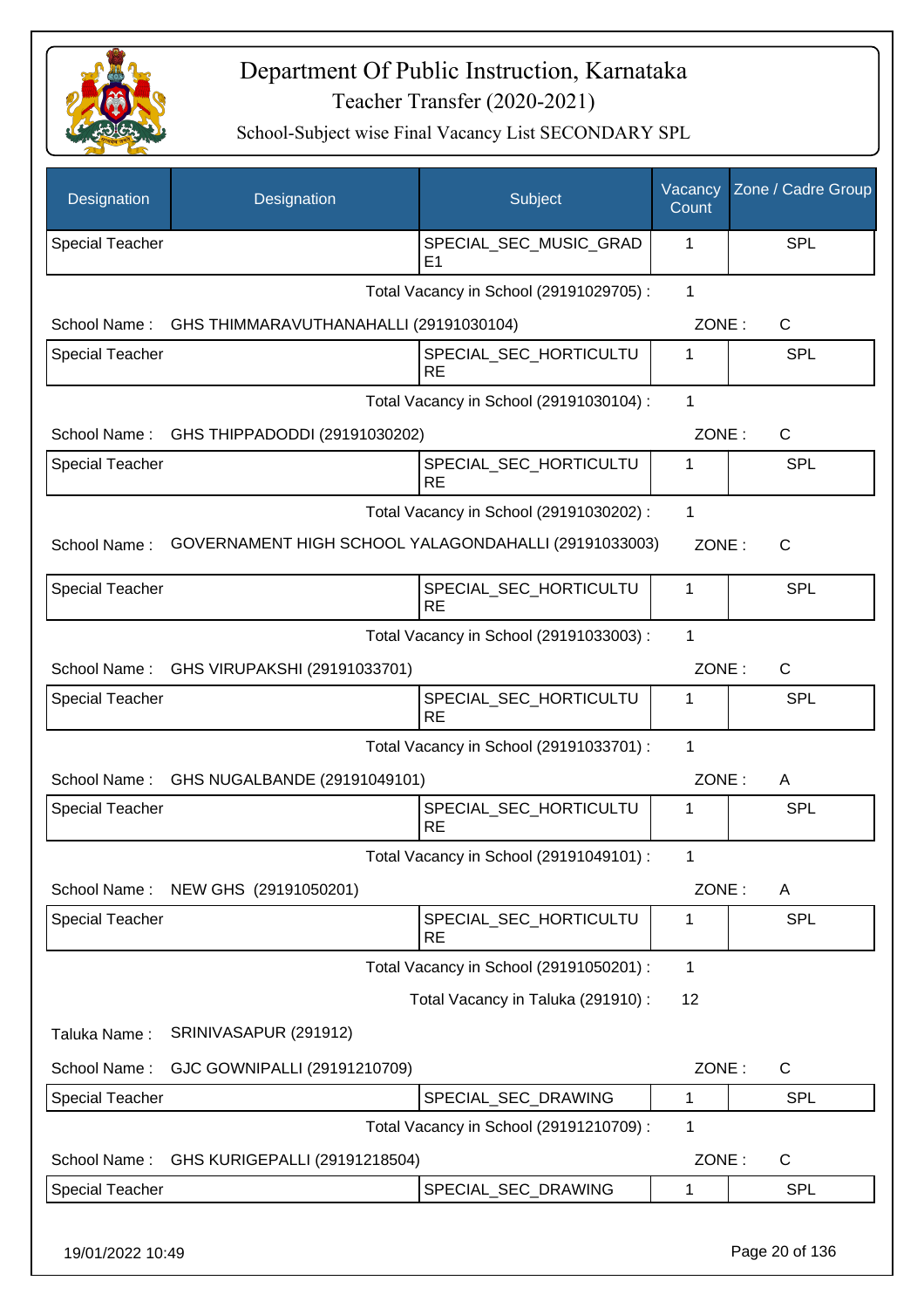

| Designation            | Designation                                                   | Subject                                  | Vacancy<br>Count | Zone / Cadre Group |
|------------------------|---------------------------------------------------------------|------------------------------------------|------------------|--------------------|
|                        |                                                               | Total Vacancy in School (29191218504) :  | 1                |                    |
|                        | School Name: GHS MASTHENAHALLI (29191221102)                  |                                          | ZONE:            | $\mathsf{C}$       |
| Special Teacher        |                                                               | SPECIAL_SEC_TAILORING                    | 1                | <b>SPL</b>         |
|                        |                                                               | Total Vacancy in School (29191221102) :  | 1                |                    |
|                        | School Name: GHS MUDIMADAGU (29191221707)                     |                                          | ZONE:            | $\mathsf{C}$       |
| <b>Special Teacher</b> |                                                               | SPECIAL_SEC_MUSIC_GRAD<br>E <sub>1</sub> | 1                | <b>SPL</b>         |
|                        |                                                               | Total Vacancy in School (29191221707) :  | 1                |                    |
| School Name:           | KARNATAKA PUBLIC SCHOOLS GJC SOMAYAJALAHALLI<br>(29191228705) |                                          | ZONE:            | $\mathsf{C}$       |
| <b>Special Teacher</b> |                                                               | SPECIAL_SEC_TAILORING                    | 1                | <b>SPL</b>         |
|                        |                                                               | Total Vacancy in School (29191228705) :  | 1                |                    |
| School Name:           | GJC(GIRLS)S.V.PURA (29191244601)                              |                                          | ZONE:            | A                  |
| <b>Special Teacher</b> |                                                               | SPECIAL_SEC_MUSIC_GRAD<br>E <sub>1</sub> | 1                | <b>SPL</b>         |
|                        |                                                               | Total Vacancy in School (29191244601) :  | 1                |                    |
|                        |                                                               | Total Vacancy in Taluka (291912) :       | 6                |                    |
| Taluka Name:           | K G F (291913)                                                |                                          |                  |                    |
| School Name:           | GHS DODDUR (29191302602)                                      |                                          | ZONE:            | $\mathsf{C}$       |
| <b>Special Teacher</b> |                                                               | SPECIAL SEC MUSIC GRAD<br>E <sub>1</sub> | 1                | <b>SPL</b>         |
| <b>Special Teacher</b> |                                                               | SPECIAL_SEC_TAILORING                    | 1                | SPL                |
|                        |                                                               | Total Vacancy in School (29191302602) :  | $\overline{2}$   |                    |
| School Name:           | GJC KAMASAMUDRAM (29191303805)                                |                                          | ZONE:            | $\mathsf{C}$       |
| <b>Special Teacher</b> |                                                               | SPECIAL_SEC_AGRICULTUR                   | $\mathbf{1}$     | <b>SPL</b>         |
|                        |                                                               | Total Vacancy in School (29191303805) :  | 1                |                    |
| School Name:           | GHS THOPPANAHALLI (29191307602)                               |                                          | ZONE:            | C                  |
| Special Teacher        |                                                               | SPECIAL_SEC_DRAWING                      | 1                | <b>SPL</b>         |
|                        |                                                               | Total Vacancy in School (29191307602) :  | 1                |                    |
| School Name:           | GJC (GIRLS) (29191311001)                                     |                                          | ZONE:            | A                  |
| <b>Special Teacher</b> |                                                               | SPECIAL_SEC_MUSIC_GRAD<br>E1             | 1                | <b>SPL</b>         |
|                        |                                                               | Total Vacancy in School (29191311001) :  | 1                |                    |
| School Name:           | GJC(BOYS) (29191311301)                                       |                                          | ZONE:            | A                  |
| 19/01/2022 10:49       |                                                               |                                          |                  | Page 21 of 136     |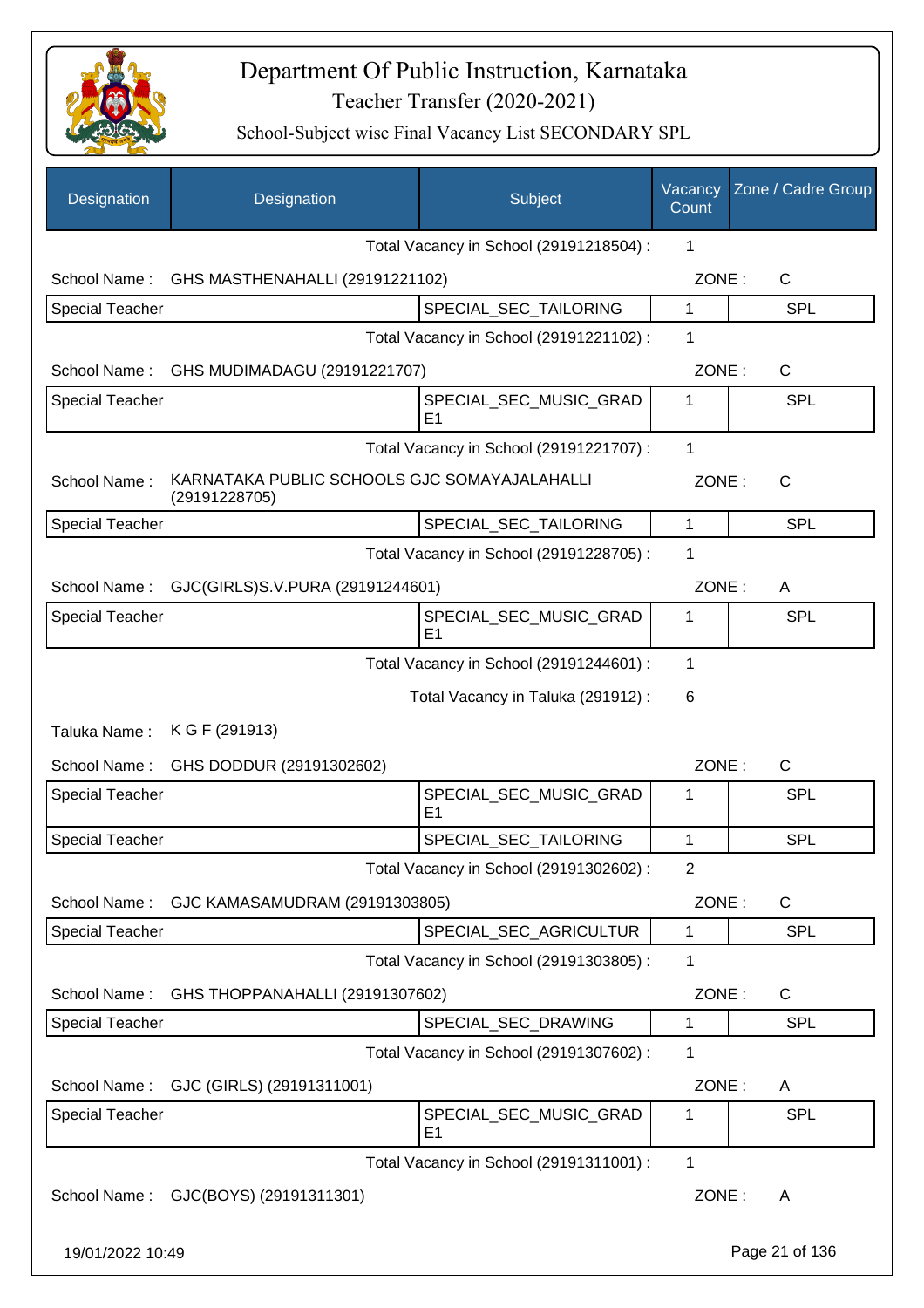

| Designation            | Designation                                                               | Subject                                  | Vacancy<br>Count | Zone / Cadre Group |
|------------------------|---------------------------------------------------------------------------|------------------------------------------|------------------|--------------------|
| <b>Special Teacher</b> |                                                                           | SPECIAL_SEC_TAILORING                    | 1                | SPL                |
|                        |                                                                           | Total Vacancy in School (29191311301) :  | 1                |                    |
| School Name:           | GHS GONAMAKANAHALLI (29191311701)                                         |                                          | ZONE:            | A                  |
| <b>Special Teacher</b> |                                                                           | SPECIAL_SEC_MUSIC_GRAD<br>E1             | 1                | SPL                |
|                        |                                                                           | Total Vacancy in School (29191311701) :  | 1                |                    |
|                        |                                                                           | Total Vacancy in Taluka (291913) :       | $\overline{7}$   |                    |
| District Name:         | BENGALURU U SOUTH (2920)                                                  |                                          |                  |                    |
| Taluka Name:           | ANEKAL (292004)                                                           |                                          |                  |                    |
| School Name:           | GHS CHATRAKHANE CHANDAPURA (29200406452)                                  |                                          | ZONE:            | Α                  |
| <b>Special Teacher</b> |                                                                           | SPECIAL_SEC_TAILORING                    | 1                | SPL                |
|                        |                                                                           | Total Vacancy in School (29200406452) :  | 1                |                    |
| School Name:           | GHPS UPGRADED MAYASANDRA (29200418001)                                    |                                          | ZONE:            | C                  |
| <b>Special Teacher</b> |                                                                           | SPECIAL_SEC_MUSIC_GRAD<br>E <sub>1</sub> | 1                | SPL                |
|                        |                                                                           | Total Vacancy in School (29200418001) :  | $\mathbf 1$      |                    |
| School Name:           | KARNATAKA PUBLIC SCHOOLS ASB GOVT PRE UNIVERSITY<br>COLLEGE (29200430803) |                                          | ZONE:            | A                  |
| <b>Special Teacher</b> |                                                                           | SPECIAL_SEC_MUSIC_GRAD<br>E <sub>2</sub> | 1                | SPL                |
|                        |                                                                           | Total Vacancy in School (29200430803) :  | 1                |                    |
|                        |                                                                           | Total Vacancy in Taluka (292004) :       | 3                |                    |
| Taluka Name:           | SOUTH2 (292008)                                                           |                                          |                  |                    |
| School Name:           | KARNATAKA PUBLIC SCHOOLS GHS ATTIGUPPE (29200800236)                      |                                          | ZONE:            | A                  |
| Special Teacher        |                                                                           | SPECIAL_SEC_HORTICULTU<br><b>RE</b>      | $\mathbf{1}$     | SPL                |
|                        |                                                                           | Total Vacancy in School (29200800236) :  | 1                |                    |
|                        |                                                                           | Total Vacancy in Taluka (292008) :       | 1                |                    |
| Taluka Name:           | SOUTH3 (292009)                                                           |                                          |                  |                    |
| School Name:           | GHPS (RMSA)KOODLU (29200412801)                                           |                                          | ZONE:            | A                  |
| <b>Special Teacher</b> |                                                                           | SPECIAL_SEC_TAILORING                    | 1                | <b>SPL</b>         |
|                        |                                                                           | Total Vacancy in School (29200412801) :  | 1                |                    |
| School Name:           | KARNATAKA PUBLIC SCHOOLS GHS DOMMALUR (29200902318)                       |                                          | ZONE:            | A                  |
| 19/01/2022 10:49       |                                                                           |                                          |                  | Page 22 of 136     |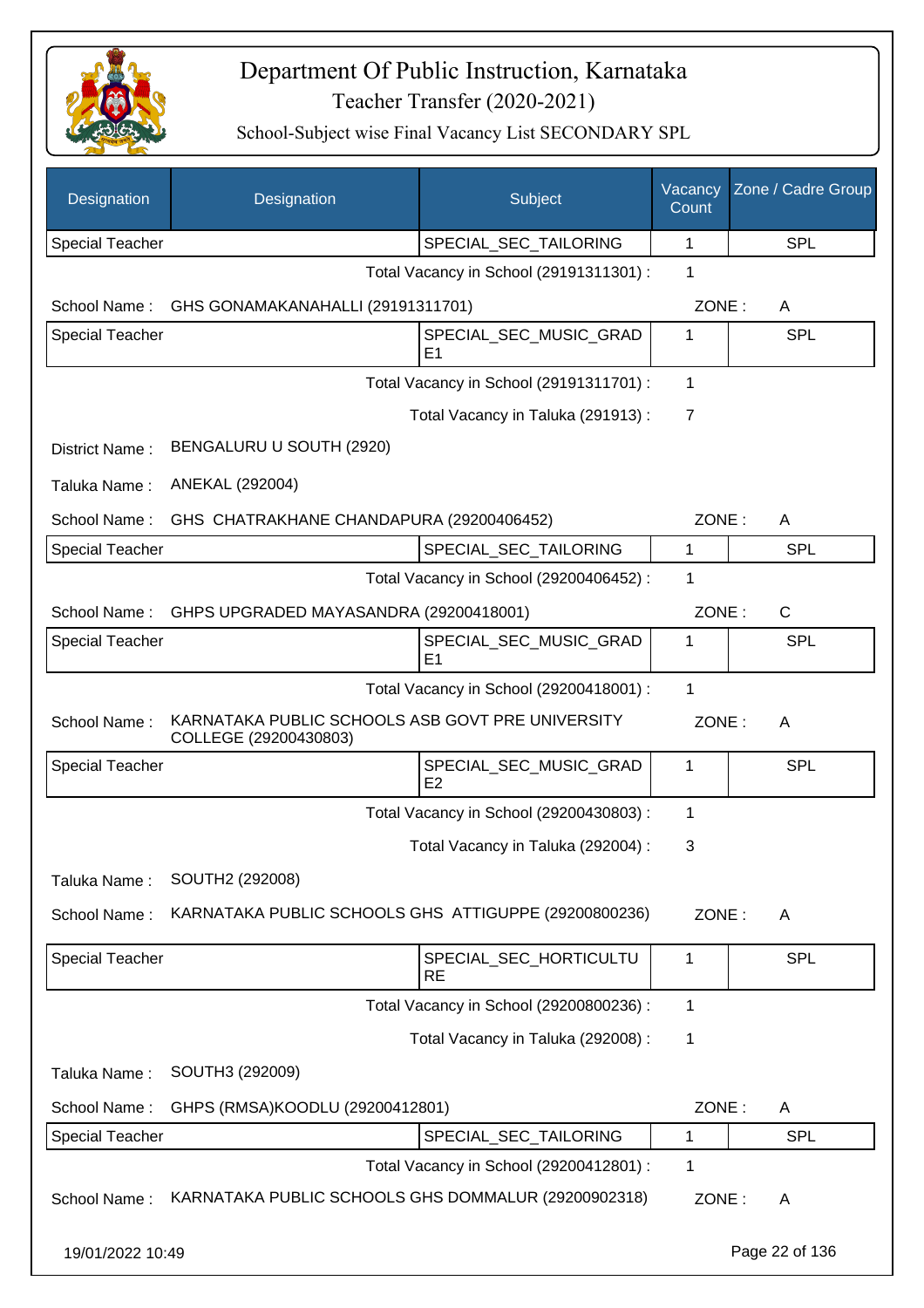

| Designation            | Designation                                 | Subject                                  | Vacancy<br>Count | Zone / Cadre Group |
|------------------------|---------------------------------------------|------------------------------------------|------------------|--------------------|
| <b>Special Teacher</b> |                                             | SPECIAL_SEC_CARPENTOR                    | 1                | <b>SPL</b>         |
|                        |                                             | Total Vacancy in School (29200902318) :  | 1                |                    |
| School Name:           | GHS KONAPPANA AGRAHARA (29200904006)        |                                          | ZONE:            | A                  |
| <b>Special Teacher</b> |                                             | SPECIAL_SEC_TAILORING                    | 1                | <b>SPL</b>         |
|                        |                                             | Total Vacancy in School (29200904006) :  | 1                |                    |
|                        |                                             | Total Vacancy in Taluka (292009) :       | 3                |                    |
| District Name:         | BENGALURU RURAL (2921)                      |                                          |                  |                    |
| Taluka Name:           | NELAMANGALA (292101)                        |                                          |                  |                    |
| School Name:           | G HS (COMP) YELEKYATHANAHALLI (29210100803) |                                          | ZONE:            | $\mathsf{C}$       |
| <b>Special Teacher</b> |                                             | SPECIAL SEC DRAWING                      | 1                | <b>SPL</b>         |
|                        |                                             | Total Vacancy in School (29210100803) :  | 1                |                    |
| School Name:           | G HS (COMP) YANTAGANAHALLI (29210118803)    |                                          | ZONE:            | $\mathsf{C}$       |
| <b>Special Teacher</b> |                                             | SPECIAL_SEC_HORTICULTU<br><b>RE</b>      | 1                | <b>SPL</b>         |
|                        |                                             | Total Vacancy in School (29210118803) :  | 1                |                    |
|                        |                                             | Total Vacancy in Taluka (292101) :       | 2                |                    |
| Taluka Name:           | DODDABALLAPURA (292102)                     |                                          |                  |                    |
| School Name:           | G HS HOSAHALLI (29210200904)                |                                          | ZONE:            | $\mathsf{C}$       |
| <b>Special Teacher</b> |                                             | SPECIAL_SEC_DRAWING                      | 1                | <b>SPL</b>         |
|                        |                                             | Total Vacancy in School (29210200904) :  | 1                |                    |
| School Name:           | G HS CHANNAVEERANAHALLI (29210204402)       |                                          | ZONE:            | C                  |
| <b>Special Teacher</b> |                                             | SPECIAL SEC MUSIC GRAD<br>E <sub>2</sub> | 1                | <b>SPL</b>         |
|                        |                                             | Total Vacancy in School (29210204402) :  | $\mathbf{1}$     |                    |
| School Name:           | GHS TUBAGERE (29210208204)                  |                                          | ZONE:            | C                  |
| <b>Special Teacher</b> |                                             | SPECIAL_SEC_MUSIC_GRAD<br>E <sub>1</sub> | 1                | <b>SPL</b>         |
|                        |                                             | Total Vacancy in School (29210208204) :  | $\mathbf{1}$     |                    |
| School Name:           | G HS BHASHETTIHALLI (29210215206)           |                                          | ZONE:            | B                  |
| <b>Special Teacher</b> |                                             | SPECIAL_SEC_DRAWING                      | 1                | <b>SPL</b>         |
|                        |                                             | Total Vacancy in School (29210215206) :  | 1                |                    |
| School Name:           | G HS(COMP) KADATHIPURU (29210215602)        |                                          | ZONE:            | C                  |
| <b>Special Teacher</b> |                                             | SPECIAL_SEC_MUSIC_GRAD                   | 1                | <b>SPL</b>         |
| 19/01/2022 10:49       |                                             |                                          |                  | Page 23 of 136     |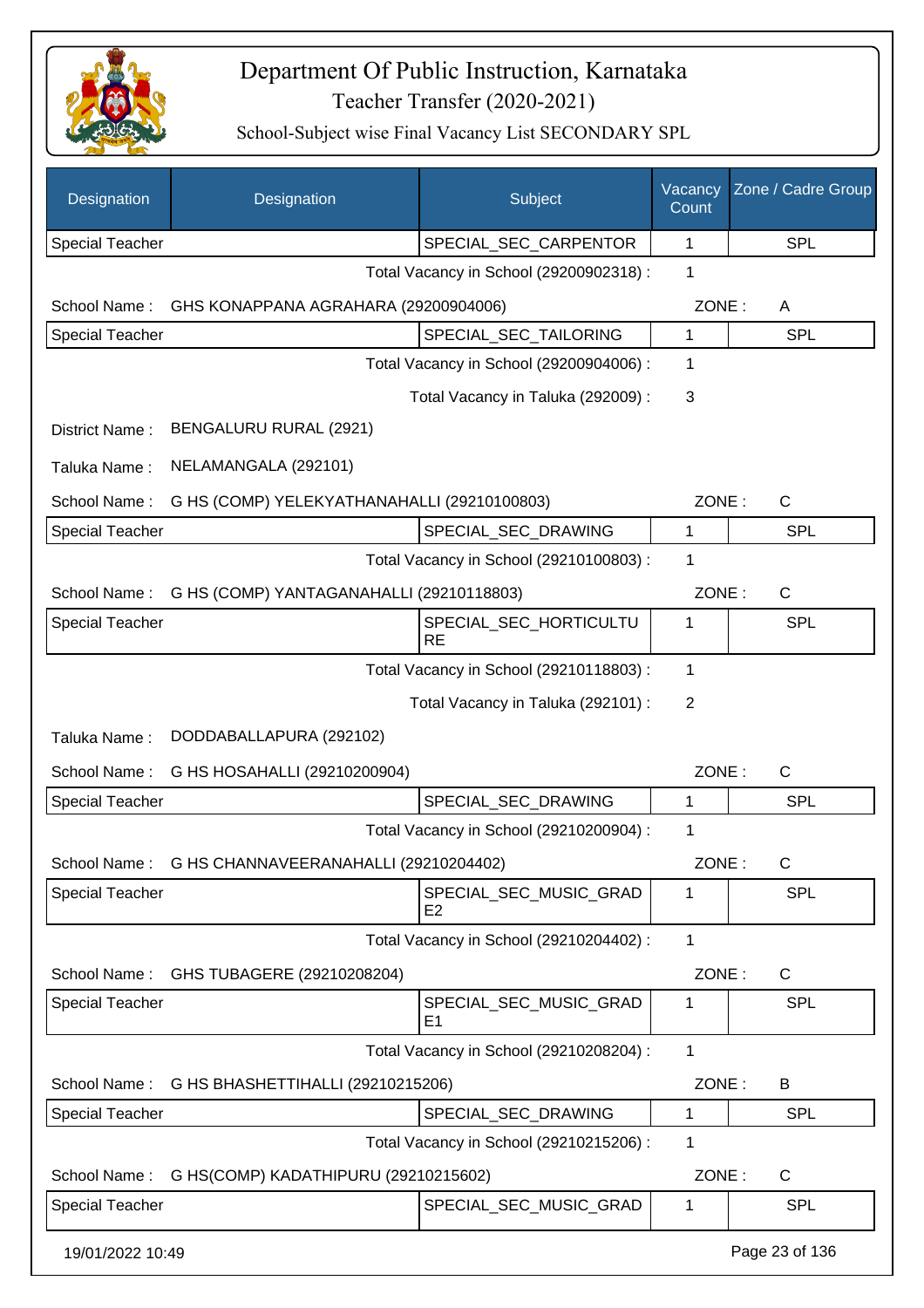

| Designation            | Designation                                  | Subject                                  | Vacancy<br>Count | Zone / Cadre Group |
|------------------------|----------------------------------------------|------------------------------------------|------------------|--------------------|
|                        |                                              | E <sub>2</sub>                           |                  |                    |
|                        |                                              | Total Vacancy in School (29210215602) :  | 1                |                    |
| School Name:           | G HS(COM) SAKKAREGOLAHALLI (29210217404)     |                                          | ZONE:            | $\mathsf{C}$       |
| <b>Special Teacher</b> |                                              | SPECIAL_SEC_DRAWING                      | 1                | <b>SPL</b>         |
|                        |                                              | Total Vacancy in School (29210217404) :  | 1                |                    |
|                        | School Name: G.J.C KANASAVADI (29210224007)  |                                          | ZONE:            | C                  |
| <b>Special Teacher</b> |                                              | SPECIAL_SEC_HORTICULTU<br><b>RE</b>      | 1                | <b>SPL</b>         |
|                        |                                              | Total Vacancy in School (29210224007) :  | 1                |                    |
|                        | School Name: G.J.C HS D.B.PURA (29210225402) |                                          | ZONE:            | A                  |
| <b>Special Teacher</b> |                                              | SPECIAL_SEC_MUSIC_GRAD<br>E <sub>1</sub> | 1                | <b>SPL</b>         |
|                        |                                              | Total Vacancy in School (29210225402) :  | 1                |                    |
|                        |                                              | Total Vacancy in Taluka (292102) :       | 8                |                    |
| Taluka Name:           | DEVANAHALLI (292103)                         |                                          |                  |                    |
| School Name:           | GHS BACHHAHALLI (29210302901)                |                                          | ZONE:            | C                  |
| <b>Special Teacher</b> |                                              | SPECIAL_SEC_HORTICULTU<br><b>RE</b>      | 1                | <b>SPL</b>         |
|                        |                                              | Total Vacancy in School (29210302901) :  | 1                |                    |
|                        | School Name: G HS BIDALUR (29210310202)      |                                          | ZONE:            | C                  |
| Special Teacher        |                                              | SPECIAL_SEC_TAILORING                    | 1                | SPL                |
|                        |                                              | Total Vacancy in School (29210310202) :  | 1                |                    |
| School Name:           | G HS SADAHALLI (29210312004)                 |                                          | ZONE:            | C                  |
| Special Teacher        |                                              | SPECIAL SEC TAILORING                    | 1                | <b>SPL</b>         |
|                        |                                              | Total Vacancy in School (29210312004) :  | 1                |                    |
| School Name:           | G G HS VIJAYAPURA (29210332806)              |                                          | ZONE:            | A                  |
| <b>Special Teacher</b> |                                              | SPECIAL_SEC_DANCE                        | 1                | <b>SPL</b>         |
|                        |                                              | Total Vacancy in School (29210332806) :  | 1                |                    |
| School Name:           | GHS URDU VIJAYAPURA (29210334402)            |                                          | ZONE:            | A                  |
| <b>Special Teacher</b> |                                              | SPECIAL_SEC_TAILORING                    | 1                | <b>SPL</b>         |
|                        |                                              | Total Vacancy in School (29210334402) :  | 1                |                    |
|                        |                                              | Total Vacancy in Taluka (292103):        | 5                |                    |
| Taluka Name:           | <b>HOSAKOTE (292104)</b>                     |                                          |                  |                    |
| 19/01/2022 10:49       |                                              |                                          |                  | Page 24 of 136     |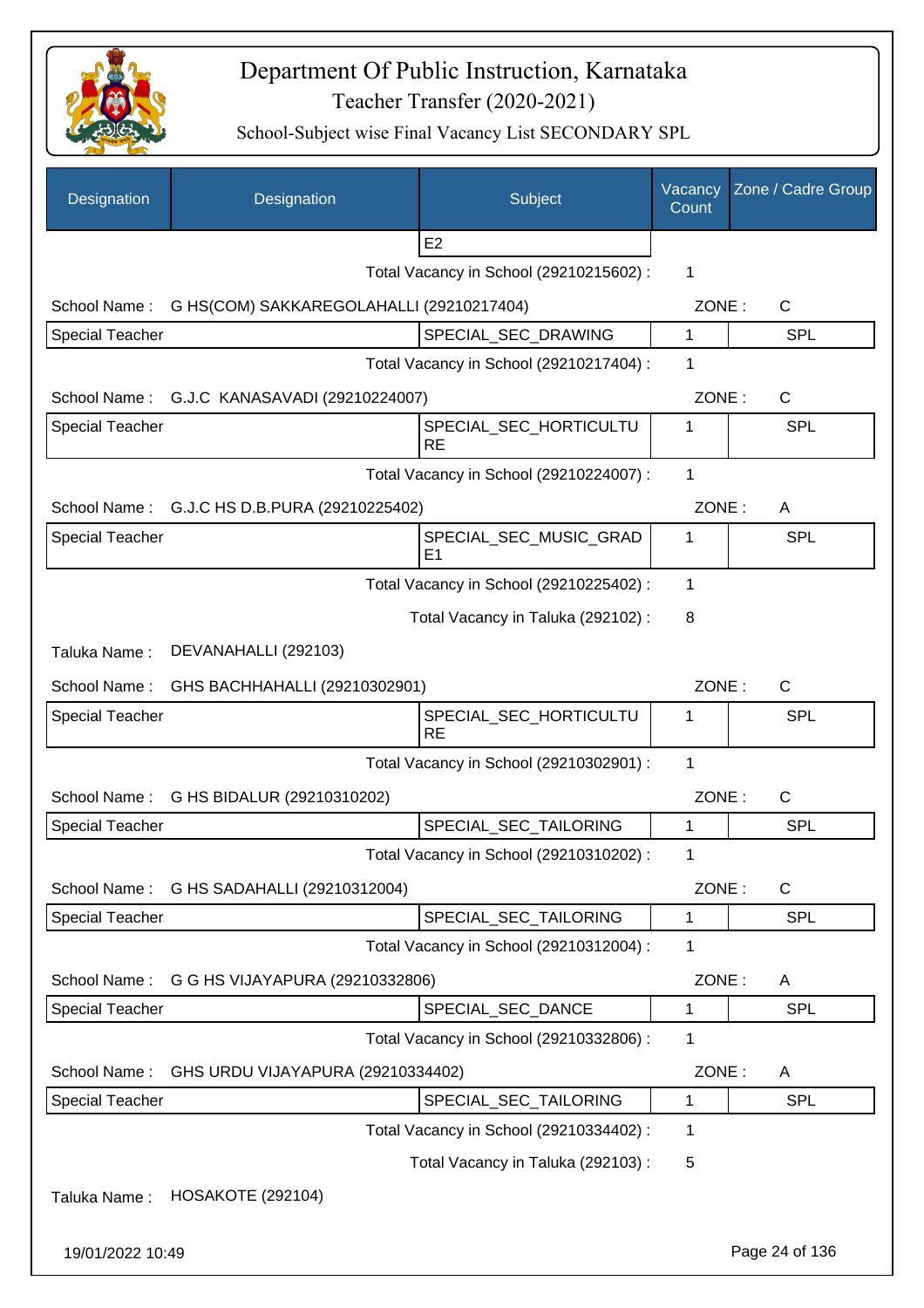

| Designation            | Designation                                     | Subject                                  | Vacancy<br>Count | Zone / Cadre Group |
|------------------------|-------------------------------------------------|------------------------------------------|------------------|--------------------|
| School Name:           | GHS HASIGALA (29210403302)                      |                                          | ZONE:            | C                  |
| <b>Special Teacher</b> |                                                 | SPECIAL_SEC_DANCE                        | $\mathbf{1}$     | <b>SPL</b>         |
|                        |                                                 | Total Vacancy in School (29210403302) :  | 1                |                    |
| School Name:           | G HS BEGURU (29210404202)                       |                                          | ZONE:            | C                  |
| <b>Special Teacher</b> |                                                 | SPECIAL SEC HORTICULTU<br><b>RE</b>      | 1                | <b>SPL</b>         |
|                        |                                                 | Total Vacancy in School (29210404202) :  | 1                |                    |
|                        | School Name: GHS KORATI (29210406303)           |                                          | ZONE:            | C                  |
| <b>Special Teacher</b> |                                                 | SPECIAL_SEC_HORTICULTU<br><b>RE</b>      | 1                | SPL                |
|                        |                                                 | Total Vacancy in School (29210406303) :  | 1                |                    |
|                        | School Name: GHS SHIVANAPURA (29210407403)      |                                          | ZONE:            | $\mathsf{C}$       |
| <b>Special Teacher</b> |                                                 | SPECIAL SEC TAILORING                    | $\mathbf{1}$     | SPL                |
|                        |                                                 | Total Vacancy in School (29210407403) :  | 1                |                    |
|                        | School Name: GHS COMPOSITE UMMALU (29210411302) |                                          | ZONE:            | $\mathsf{C}$       |
| <b>Special Teacher</b> |                                                 | SPECIAL_SEC_DRAWING                      | $\mathbf{1}$     | <b>SPL</b>         |
|                        |                                                 | Total Vacancy in School (29210411302) :  | 1                |                    |
|                        | School Name: G HS JADIGENAHALLI (29210412903)   |                                          | ZONE:            | C                  |
| <b>Special Teacher</b> |                                                 | SPECIAL_SEC_HORTICULTU<br><b>RE</b>      | 1                | SPL                |
|                        |                                                 | Total Vacancy in School (29210412903) :  | $\mathbf{1}$     |                    |
|                        | School Name: G HS DODDAHULLURU (29210416102)    |                                          | ZONE:            | C.                 |
| <b>Special Teacher</b> |                                                 | SPECIAL_SEC_DRAWING                      | 1                | SPL                |
|                        |                                                 | Total Vacancy in School (29210416102) :  | 1                |                    |
| School Name:           | G J C DEVALAPURA (29210418702)                  |                                          | ZONE:            | C                  |
| <b>Special Teacher</b> |                                                 | SPECIAL_SEC_HORTICULTU<br><b>RE</b>      | 1                | <b>SPL</b>         |
|                        |                                                 | Total Vacancy in School (29210418702) :  | 1                |                    |
| School Name:           | G HS DODDAGATTIGANABBE (29210422031)            |                                          | ZONE:            | C                  |
| <b>Special Teacher</b> |                                                 | SPECIAL_SEC_TAILORING                    | 1                | <b>SPL</b>         |
|                        |                                                 | Total Vacancy in School (29210422031) :  | 1                |                    |
|                        | School Name: G G H S HOSAKOTE (29210422034)     |                                          | ZONE:            | A                  |
| <b>Special Teacher</b> |                                                 | SPECIAL_SEC_MUSIC_GRAD<br>E <sub>1</sub> | 1                | <b>SPL</b>         |
| 19/01/2022 10:49       |                                                 |                                          |                  | Page 25 of 136     |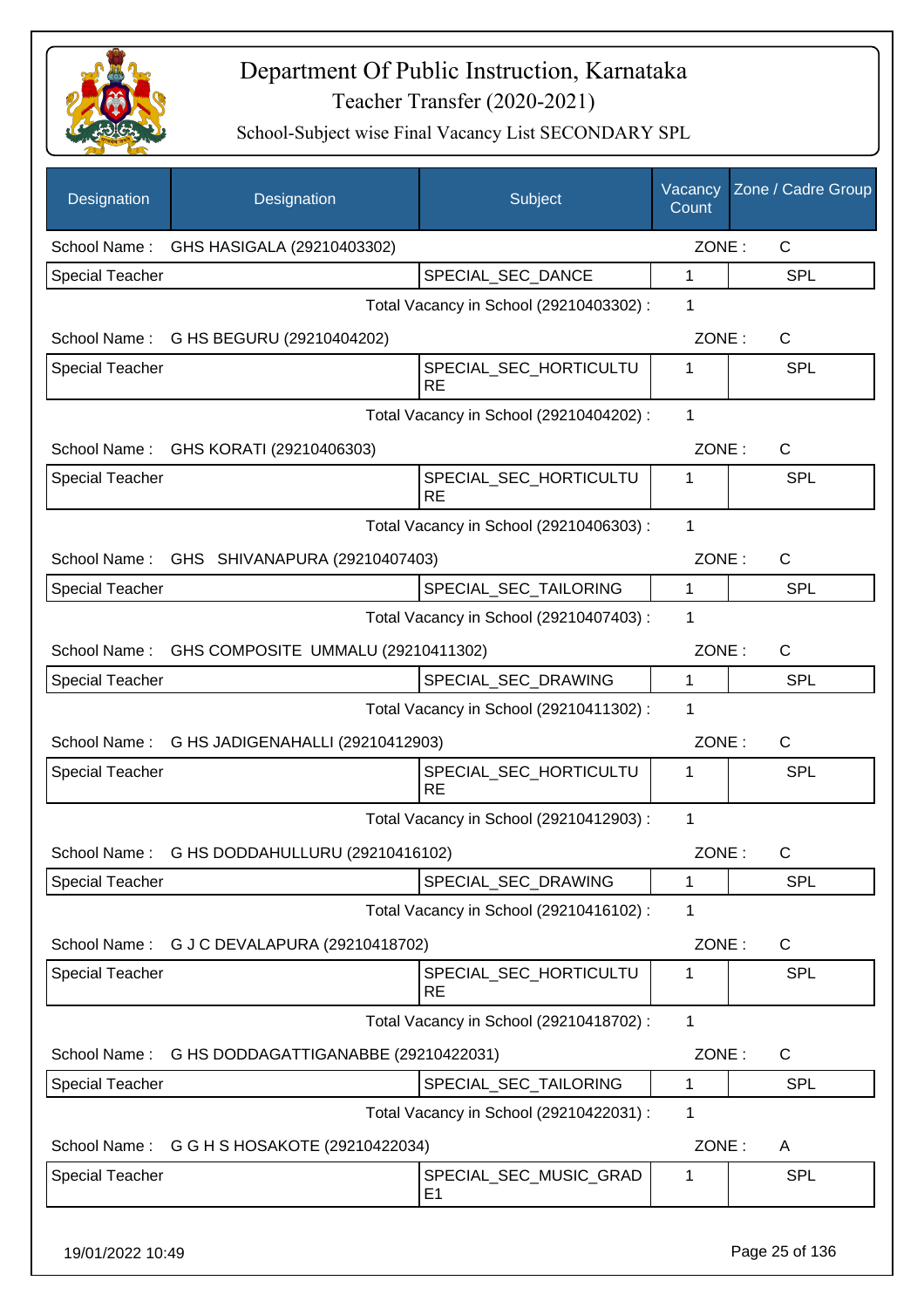

| Designation            | Designation                                                                 | Subject                                 | Vacancy<br>Count | Zone / Cadre Group |
|------------------------|-----------------------------------------------------------------------------|-----------------------------------------|------------------|--------------------|
|                        |                                                                             | Total Vacancy in School (29210422034) : | 1                |                    |
|                        |                                                                             | Total Vacancy in Taluka (292104) :      | 10               |                    |
| District Name:         | BENGALURU U NORTH (2928)                                                    |                                         |                  |                    |
| Taluka Name:           | NORTH2 (292805)                                                             |                                         |                  |                    |
| School Name:           | KARNATAKA PUBLIC SCHOOLS GHS (GIRLS) 13TH CR,<br>MALLESHWARAM (29280503819) |                                         | ZONE:            | A                  |
| <b>Special Teacher</b> |                                                                             | SPECIAL_SEC_MUSIC_GRAD<br>E2            | 1                | <b>SPL</b>         |
|                        |                                                                             | Total Vacancy in School (29280503819) : | 1                |                    |
|                        |                                                                             | Total Vacancy in Taluka (292805) :      | 1                |                    |
| Taluka Name:           | NORTH4 (292807)                                                             |                                         |                  |                    |
| School Name:           | GKMPS AND RMSA HIGH SCHOOL Y UPANAGAR (29280700124)                         |                                         | ZONE:            | A                  |
| <b>Special Teacher</b> |                                                                             | SPECIAL_SEC_TAILORING                   | 1                | <b>SPL</b>         |
|                        |                                                                             | Total Vacancy in School (29280700124) : | 1                |                    |
| School Name:           | GHS AGRAHARALAYOUT (29280704810)                                            |                                         | ZONE:            | A                  |
| <b>Special Teacher</b> |                                                                             | SPECIAL_SEC_TAILORING                   | 1                | <b>SPL</b>         |
|                        |                                                                             | Total Vacancy in School (29280704810) : | 1                |                    |
| School Name:           | GJC HIGH SCHOOL SECTION HESARAGHATTA (29280707707)                          |                                         | ZONE:            | B                  |
| <b>Special Teacher</b> |                                                                             | SPECIAL SEC MUSIC GRAD<br>E2            | 1                | <b>SPL</b>         |
|                        |                                                                             | Total Vacancy in School (29280707707) : | 1                |                    |
|                        |                                                                             | Total Vacancy in Taluka (292807) :      | 3                |                    |
| District Name:         | CHIKKABALLAPURA (2929)                                                      |                                         |                  |                    |
| Taluka Name:           | <b>BAGEPALLY (292901)</b>                                                   |                                         |                  |                    |
| School Name:           | GOVERNMENT BOYS HIGH SCHOOL BAGEPALLI (29290123204)                         |                                         | ZONE:            | A                  |
| <b>Special Teacher</b> |                                                                             | SPECIAL_SEC_DRAWING                     | 1                | <b>SPL</b>         |
|                        |                                                                             | Total Vacancy in School (29290123204) : | 1                |                    |
|                        |                                                                             | Total Vacancy in Taluka (292901) :      | 1                |                    |
| Taluka Name:           | CHIKKABALLAPUR (292903)                                                     |                                         |                  |                    |
| School Name:           | GHS DIBBUR (29290306605)                                                    |                                         | ZONE:            | B                  |
| Special Teacher        |                                                                             | SPECIAL_SEC_DRAWING                     | 1                | <b>SPL</b>         |
|                        |                                                                             | Total Vacancy in School (29290306605) : | 1                |                    |
| 19/01/2022 10:49       |                                                                             |                                         |                  | Page 26 of 136     |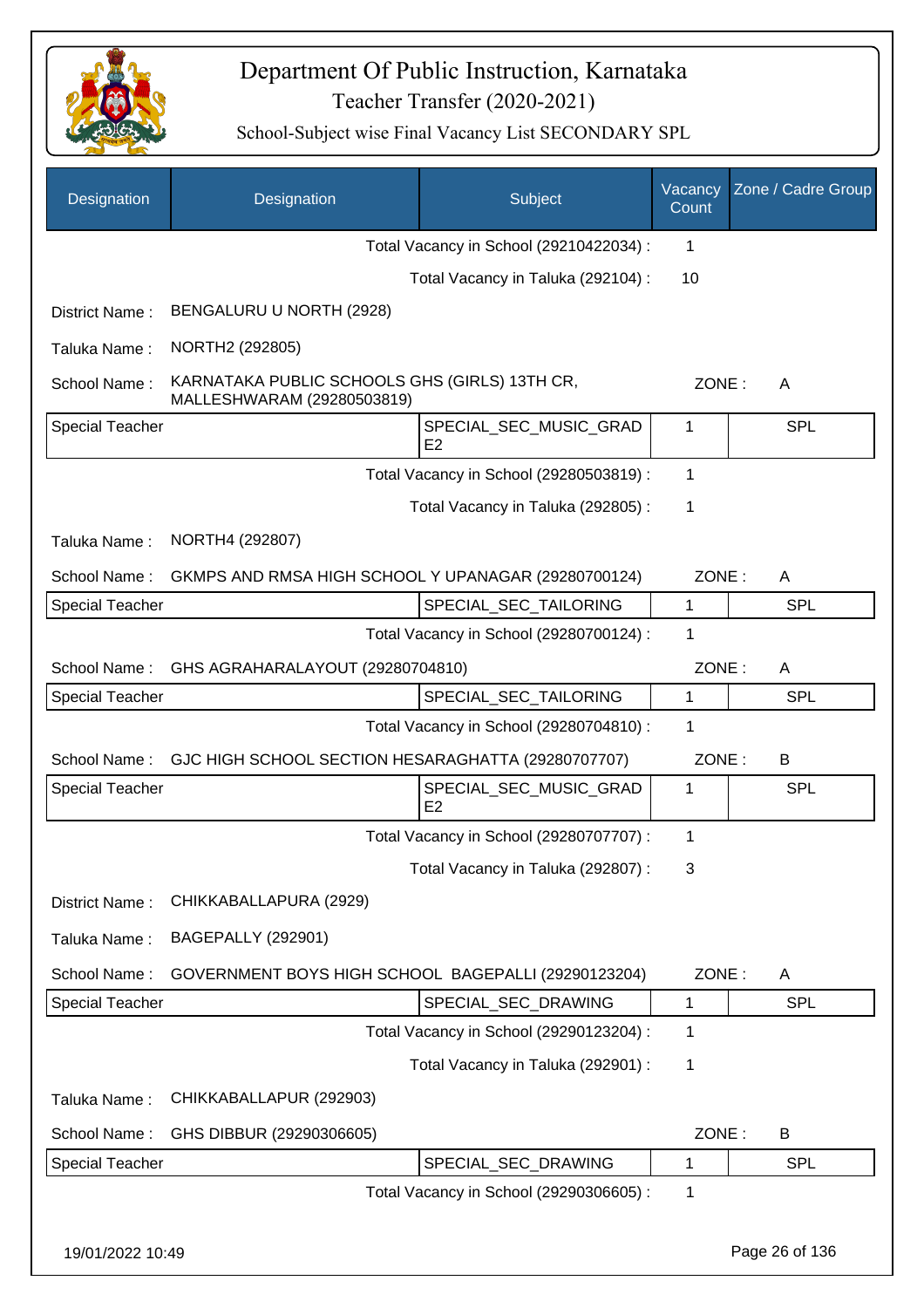

| Designation            | Designation                                                | Subject                                  | Vacancy<br>Count | Zone / Cadre Group |
|------------------------|------------------------------------------------------------|------------------------------------------|------------------|--------------------|
| School Name:           | KARNATAKA PUBLIC SCHOOLS GJC MANDIKAL (29290315518)        |                                          | ZONE:            | $\mathsf{C}$       |
| <b>Special Teacher</b> |                                                            | SPECIAL_SEC_TAILORING                    | 1                | <b>SPL</b>         |
|                        |                                                            | Total Vacancy in School (29290315518) :  | 1                |                    |
| School Name:           | GJC PERESANDRA (29290319806)                               |                                          | ZONE:            | C                  |
| <b>Special Teacher</b> |                                                            | SPECIAL_SEC_TAILORING                    | 1                | <b>SPL</b>         |
|                        |                                                            | Total Vacancy in School (29290319806) :  | 1                |                    |
| School Name:           | GHS REDDYGOLLAVARAHALLI (29290320903)                      |                                          | ZONE:            | $\mathsf{C}$       |
| <b>Special Teacher</b> |                                                            | SPECIAL_SEC_HORTICULTU<br><b>RE</b>      | 1                | SPL                |
|                        |                                                            | Total Vacancy in School (29290320903) :  | 1                |                    |
| School Name:           | GHS HALEPERESANDRA (29290328801)                           |                                          | ZONE:            | $\mathsf{C}$       |
| <b>Special Teacher</b> |                                                            | SPECIAL_SEC_DRAWING                      | $\mathbf{1}$     | SPL                |
|                        |                                                            | Total Vacancy in School (29290328801) :  | 1                |                    |
|                        |                                                            | Total Vacancy in Taluka (292903):        | 5                |                    |
| Taluka Name:           | CHINTAMANI (292904)                                        |                                          |                  |                    |
| School Name:           | GOVERNMENT HIGH SCHOOL BOORAGAMAKALAHALLI<br>(29290404904) |                                          | ZONE:            | B                  |
| <b>Special Teacher</b> |                                                            | SPECIAL_SEC_HORTICULTU<br><b>RE</b>      | 1                | <b>SPL</b>         |
|                        |                                                            | Total Vacancy in School (29290404904) :  | 1                |                    |
| School Name:           | GHS DODDAGANJUR (29290409604)                              |                                          | ZONE:            | B                  |
| Special Teacher        |                                                            | SPECIAL_SEC_AGRICULTUR                   | 1                | <b>SPL</b>         |
|                        |                                                            | Total Vacancy in School (29290409604) :  | $\mathbf 1$      |                    |
|                        | School Name: GOVERNMENT HIGH SCHOOL KAGATHI (29290417902)  |                                          | ZONE:            | B                  |
| <b>Special Teacher</b> |                                                            | SPECIAL SEC HORTICULTU<br><b>RE</b>      | 1                | <b>SPL</b>         |
|                        |                                                            | Total Vacancy in School (29290417902) :  | 1                |                    |
| School Name:           | GHS NANDANAHOSAHALLI (29290428202)                         |                                          | ZONE:            | C                  |
| <b>Special Teacher</b> |                                                            | SPECIAL_SEC_MUSIC_GRAD<br>E <sub>1</sub> | 1                | <b>SPL</b>         |
|                        |                                                            | Total Vacancy in School (29290428202) :  | $\mathbf{1}$     |                    |
| School Name:           | NEW GOVT HIGH SCHOOL (29290440502)                         |                                          | ZONE:            | A                  |
| <b>Special Teacher</b> |                                                            | SPECIAL_SEC_DRAWING                      | 1                | <b>SPL</b>         |
|                        |                                                            | Total Vacancy in School (29290440502) :  | 1                |                    |
| 19/01/2022 10:49       |                                                            |                                          |                  | Page 27 of 136     |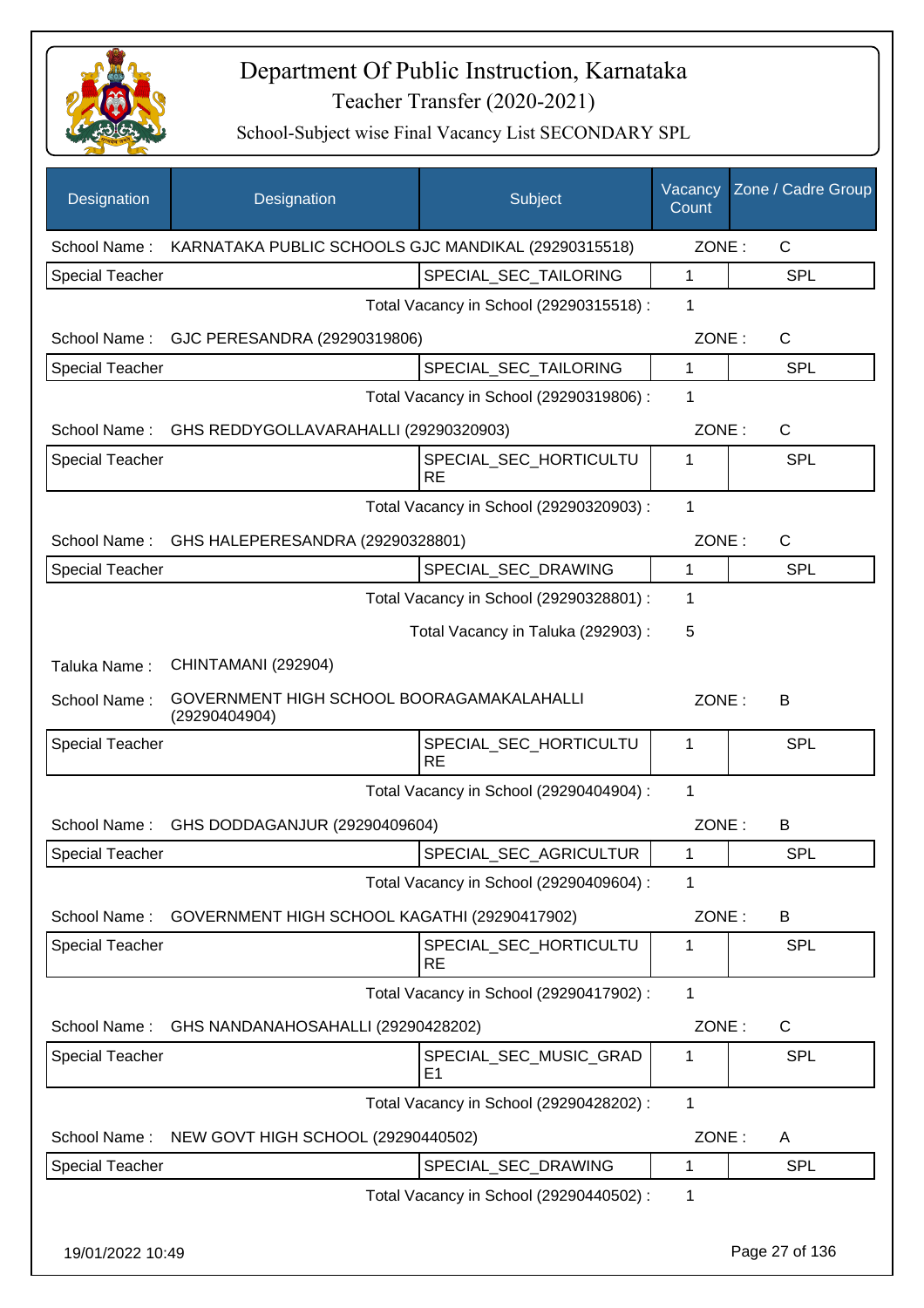

| Designation            | Designation                                                                        | Subject                                  | Vacancy<br>Count | Zone / Cadre Group |
|------------------------|------------------------------------------------------------------------------------|------------------------------------------|------------------|--------------------|
| School Name:           | GIRLS JC (29290441006)                                                             |                                          | ZONE:            | A                  |
| <b>Special Teacher</b> |                                                                                    | SPECIAL SEC TAILORING                    | 1                | <b>SPL</b>         |
|                        |                                                                                    | Total Vacancy in School (29290441006) :  | 1                |                    |
|                        |                                                                                    | Total Vacancy in Taluka (292904) :       | $\,6$            |                    |
| Taluka Name:           | GOWRIBIDANUR (292905)                                                              |                                          |                  |                    |
| School Name:           | GHS BYCHAPURA (29290503102)                                                        |                                          | ZONE:            | $\mathsf{C}$       |
| Special Teacher        |                                                                                    | SPECIAL_SEC_DRAWING                      | 1                | <b>SPL</b>         |
|                        |                                                                                    | Total Vacancy in School (29290503102) :  | 1                |                    |
|                        |                                                                                    | Total Vacancy in Taluka (292905):        | 1                |                    |
| Taluka Name:           | <b>GUDIBANDA (292906)</b>                                                          |                                          |                  |                    |
| School Name:           | SRI GOOLI SOMANNA BAJJANNA GOVERNMENT HIGH SCHOOL<br>BEECHAGANAHALLI (29290600702) |                                          | ZONE:            | $\mathsf{C}$       |
| <b>Special Teacher</b> |                                                                                    | SPECIAL_SEC_DRAWING                      | 1                | <b>SPL</b>         |
|                        |                                                                                    | Total Vacancy in School (29290600702) :  | 1                |                    |
| School Name:           | GHS MACHAHALLI (29290607305)                                                       |                                          | ZONE:            | C                  |
| <b>Special Teacher</b> |                                                                                    | SPECIAL_SEC_HORTICULTU<br><b>RE</b>      | 1                | <b>SPL</b>         |
|                        |                                                                                    | Total Vacancy in School (29290607305) :  | 1                |                    |
| School Name:           | GHS THIRUMANI (29290609102)                                                        |                                          | ZONE:            | C                  |
| <b>Special Teacher</b> |                                                                                    | SPECIAL_SEC_HORTICULTU<br><b>RE</b>      | 1                | <b>SPL</b>         |
|                        |                                                                                    | Total Vacancy in School (29290609102) :  |                  |                    |
| School Name:           | GHS VARLAKONDA (29290609793)                                                       |                                          | ZONE:            | C                  |
| <b>Special Teacher</b> |                                                                                    | SPECIAL_SEC_MUSIC_GRAD<br>E <sub>1</sub> | 1                | <b>SPL</b>         |
|                        |                                                                                    | Total Vacancy in School (29290609793) :  | 1                |                    |
| School Name:           | KARNATAKA PUBLIC SCHOOLS GGHS GUDIBANDA (29290610901)                              |                                          | ZONE:            | A                  |
| <b>Special Teacher</b> |                                                                                    | SPECIAL_SEC_TAILORING                    | $\mathbf 1$      | <b>SPL</b>         |
|                        |                                                                                    | Total Vacancy in School (29290610901) :  | 1                |                    |
|                        |                                                                                    | Total Vacancy in Taluka (292906) :       | 5                |                    |
| Taluka Name:           | SIDLAGHATTA (292911)                                                               |                                          |                  |                    |
| School Name:           | GHS ANEMADAGU (29291101104)                                                        |                                          | ZONE:            | $\mathsf{C}$       |
| Special Teacher        |                                                                                    | SPECIAL_SEC_DRAWING                      | 1                | <b>SPL</b>         |
| 19/01/2022 10:49       |                                                                                    |                                          |                  | Page 28 of 136     |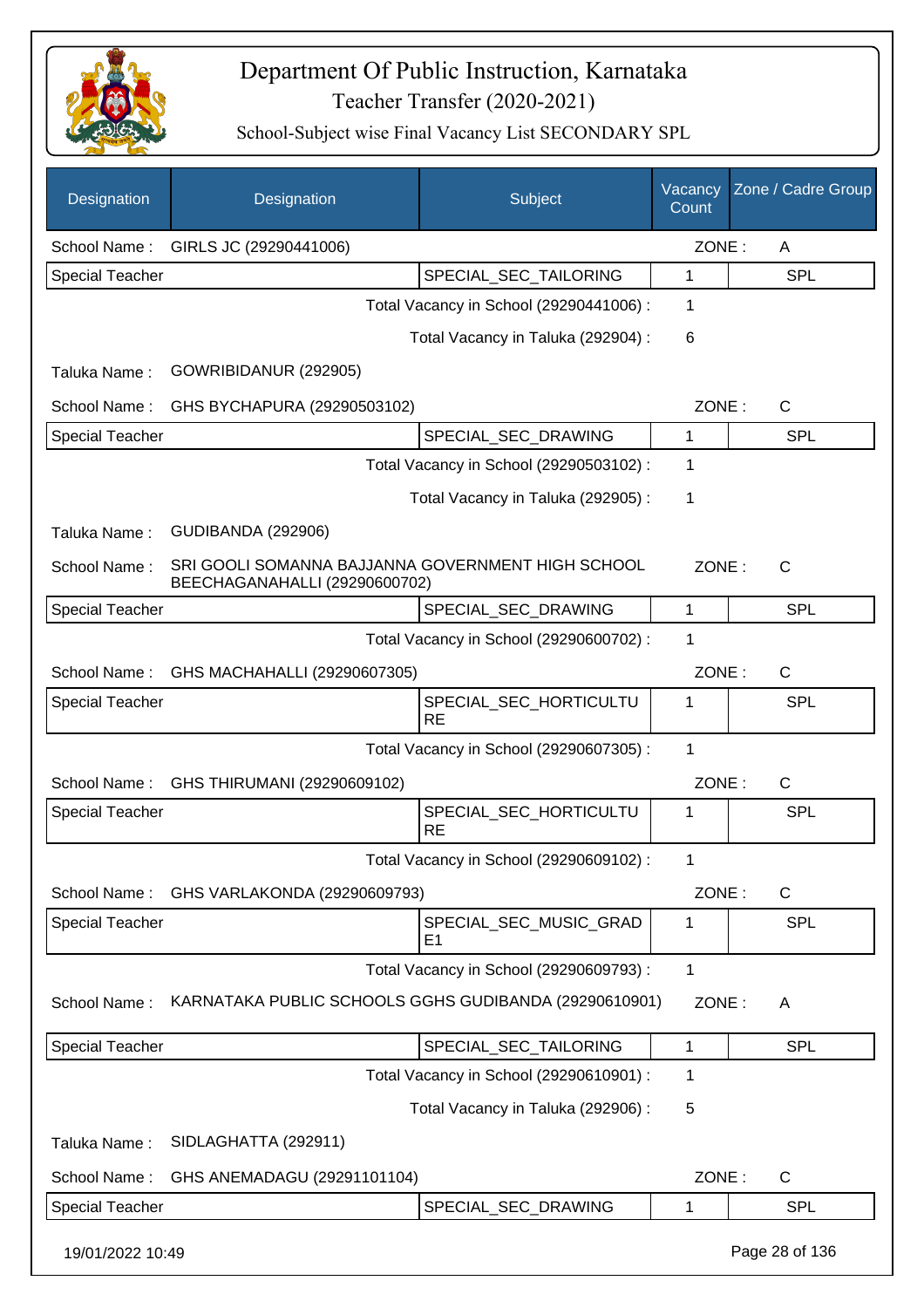

| Designation            | Designation                                             | Subject                                 | Vacancy<br>Count | Zone / Cadre Group |
|------------------------|---------------------------------------------------------|-----------------------------------------|------------------|--------------------|
|                        |                                                         | Total Vacancy in School (29291101104) : | 1                |                    |
| School Name:           | KARNATAKA PUBLIC SCHOOLS GHS BASETTIHALLI (29291103208) |                                         | ZONE:            | C                  |
| <b>Special Teacher</b> |                                                         | SPECIAL SEC AGRICULTUR                  | 1                | <b>SPL</b>         |
|                        |                                                         | Total Vacancy in School (29291103208) : | 1                |                    |
| School Name:           | GHS GANJIGUNTE (29291108907)                            |                                         | ZONE:            | $\mathsf{C}$       |
| <b>Special Teacher</b> |                                                         | SPECIAL_SEC_AGRICULTUR                  | 1                | <b>SPL</b>         |
|                        |                                                         | Total Vacancy in School (29291108907) : | 1                |                    |
| School Name:           | GHS JANGAMAKOTE (29291112505)                           |                                         | ZONE:            | $\mathsf{C}$       |
| <b>Special Teacher</b> |                                                         | SPECIAL_SEC_HORTICULTU<br><b>RE</b>     | 1                | <b>SPL</b>         |
|                        |                                                         | Total Vacancy in School (29291112505) : | $\mathbf{1}$     |                    |
| School Name:           | GOVERNMENT HIGH SCHOOL MALAMACHAHALLI (29291117603)     |                                         | ZONE:            | $\mathsf{C}$       |
| <b>Special Teacher</b> |                                                         | SPECIAL_SEC_DRAWING                     | $\mathbf{1}$     | SPL                |
|                        |                                                         | Total Vacancy in School (29291117603) : | 1                |                    |
| School Name:           | GPUC SADALI (29291123305)                               |                                         | ZONE:            | $\mathsf{C}$       |
| <b>Special Teacher</b> |                                                         | SPECIAL_SEC_DRAWING                     | 1                | <b>SPL</b>         |
|                        |                                                         | Total Vacancy in School (29291123305) : | 1                |                    |
| School Name:           | GHS THIMMASANDRA E (29291126004)                        |                                         | ZONE:            | C                  |
| <b>Special Teacher</b> |                                                         | SPECIAL SEC HORTICULTU<br><b>RE</b>     | 1                | <b>SPL</b>         |
|                        |                                                         | Total Vacancy in School (29291126004) : | 1                |                    |
| School Name:           | GOVERNMENT HIGH SCHOOL SIDLAGATTA (29291128628)         |                                         | ZONE:            | A                  |
| <b>Special Teacher</b> |                                                         | SPECIAL_SEC_SERICULTUR                  | 1                | <b>SPL</b>         |
|                        |                                                         | Total Vacancy in School (29291128628) : | 1                |                    |
| School Name:           | GUHS SIDLAGHATTA (29291128634)                          |                                         | ZONE:            | A                  |
| Special Teacher        |                                                         | SPECIAL SEC DRAWING                     | 1                | <b>SPL</b>         |
|                        |                                                         | Total Vacancy in School (29291128634) : | 1                |                    |
| School Name:           | GOVERNMENT HIGH SCHOOL DYAVAPPANAGUDI (29291133201)     |                                         | ZONE:            | C                  |
| <b>Special Teacher</b> |                                                         | SPECIAL SEC DRAWING                     | 1                | <b>SPL</b>         |
|                        |                                                         | Total Vacancy in School (29291133201) : | 1                |                    |
|                        |                                                         | Total Vacancy in Taluka (292911) :      | 10               |                    |
|                        |                                                         |                                         |                  |                    |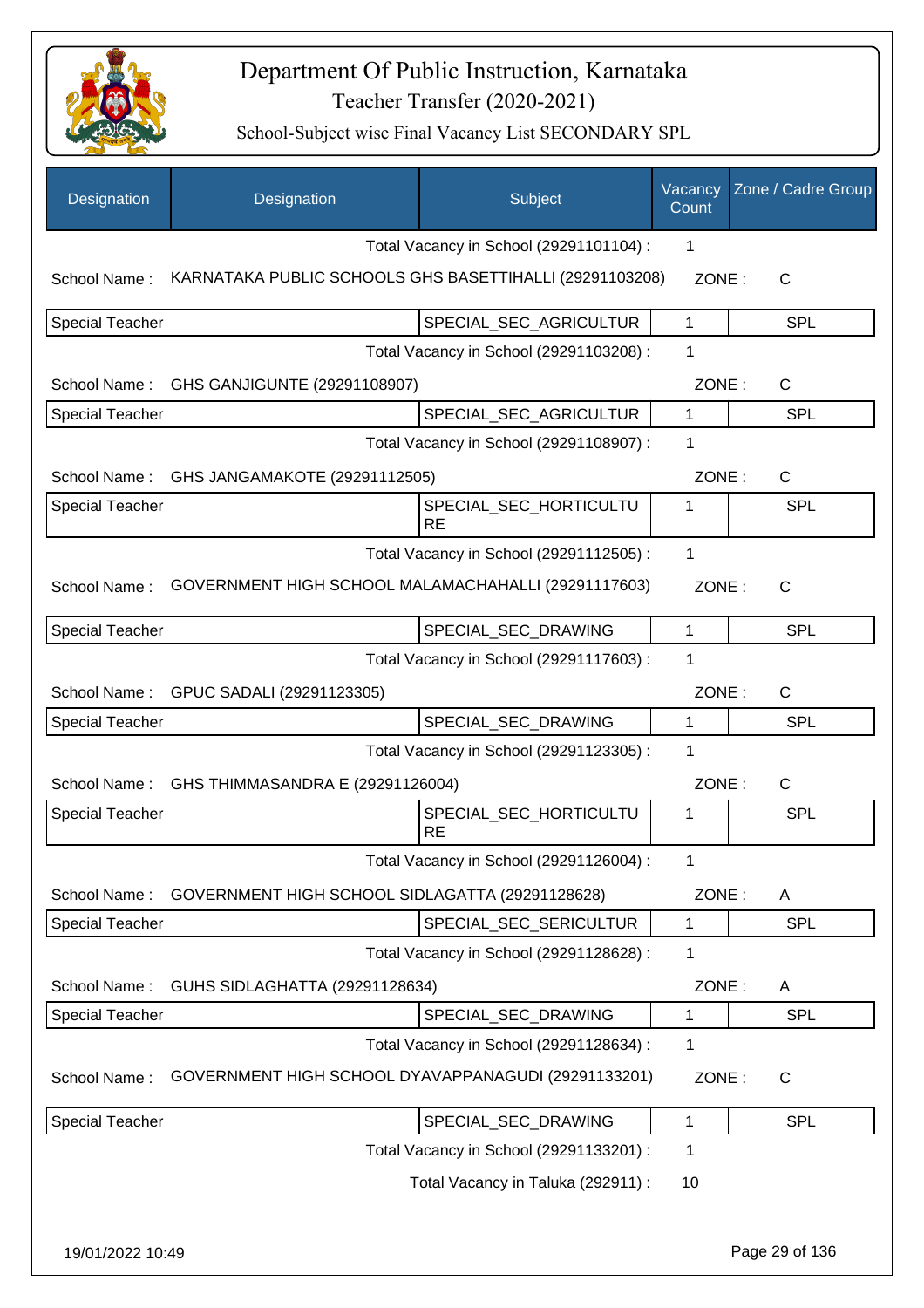

| Designation            | Designation                                     | Subject                                 | Vacancy<br>Count | Zone / Cadre Group |
|------------------------|-------------------------------------------------|-----------------------------------------|------------------|--------------------|
| District Name:         | TUMAKURU MADHUGIRI (2931)                       |                                         |                  |                    |
| Taluka Name:           | KORATAGERE (293103)                             |                                         |                  |                    |
| School Name:           | GOVT HIGH SCHOOL LINGAPURA (29310314402)        |                                         | ZONE:            | C                  |
| <b>Special Teacher</b> |                                                 | SPECIAL_SEC_DRAWING                     | 1                | <b>SPL</b>         |
|                        |                                                 | Total Vacancy in School (29310314402) : | 1                |                    |
| School Name:           | GOVT GIRLS HIGH SCHOOL KORATAGERE (29310319304) |                                         | ZONE:            | A                  |
| <b>Special Teacher</b> |                                                 | SPECIAL_SEC_DRAWING                     | 1                | <b>SPL</b>         |
|                        |                                                 | Total Vacancy in School (29310319304) : | 1                |                    |
|                        |                                                 | Total Vacancy in Taluka (293103):       | 2                |                    |
| Taluka Name:           | <b>MADHUGIRI (293104)</b>                       |                                         |                  |                    |
| School Name:           | GOVT JUNIOR COLLEGE I.D.HALLI (29310406006)     |                                         | ZONE:            | C                  |
| <b>Special Teacher</b> |                                                 | SPECIAL_SEC_DRAWING                     | 1                | <b>SPL</b>         |
|                        |                                                 | Total Vacancy in School (29310406006) : | 1                |                    |
| School Name:           | GHS THONDOTI (29310406202)                      |                                         | ZONE:            | $\mathsf{C}$       |
| <b>Special Teacher</b> |                                                 | SPECIAL_SEC_DRAWING                     | 1                | <b>SPL</b>         |
|                        |                                                 | Total Vacancy in School (29310406202) : | 1                |                    |
| School Name:           | GHS HANUMANTHAPURA (29310408903)                |                                         | ZONE:            | $\mathsf{C}$       |
| <b>Special Teacher</b> |                                                 | SPECIAL_SEC_DRAWING                     | 1                | <b>SPL</b>         |
|                        |                                                 | Total Vacancy in School (29310408903) : | 1                |                    |
| School Name:           | GHS BEDATHURU (29310409303)                     |                                         | ZONE:            | $\mathsf C$        |
| <b>Special Teacher</b> |                                                 | SPECIAL_SEC_DRAWING                     | 1                | SPL                |
|                        |                                                 | Total Vacancy in School (29310409303) : | 1                |                    |
| School Name:           | GHS MALLANAYKANAHALLI (29310410804)             |                                         | ZONE:            | C                  |
| <b>Special Teacher</b> |                                                 | SPECIAL_SEC_DRAWING                     | 1                | <b>SPL</b>         |
|                        |                                                 | Total Vacancy in School (29310410804) : | 1                |                    |
| School Name:           | GHS SODENAHALLI (29310413702)                   |                                         | ZONE:            | C                  |
| <b>Special Teacher</b> |                                                 | SPECIAL_SEC_DRAWING                     | 1                | <b>SPL</b>         |
|                        |                                                 | Total Vacancy in School (29310413702) : | 1                |                    |
| School Name:           | GHS HANUMANAHALLI (29310414202)                 |                                         | ZONE:            | C                  |
| <b>Special Teacher</b> |                                                 | SPECIAL_SEC_DRAWING                     | 1                | SPL                |
|                        |                                                 | Total Vacancy in School (29310414202) : | 1                |                    |
| School Name:           | GHS GIDADAGALAHALLI (29310417002)               |                                         | ZONE:            | $\mathsf{C}$       |
| 19/01/2022 10:49       |                                                 |                                         |                  | Page 30 of 136     |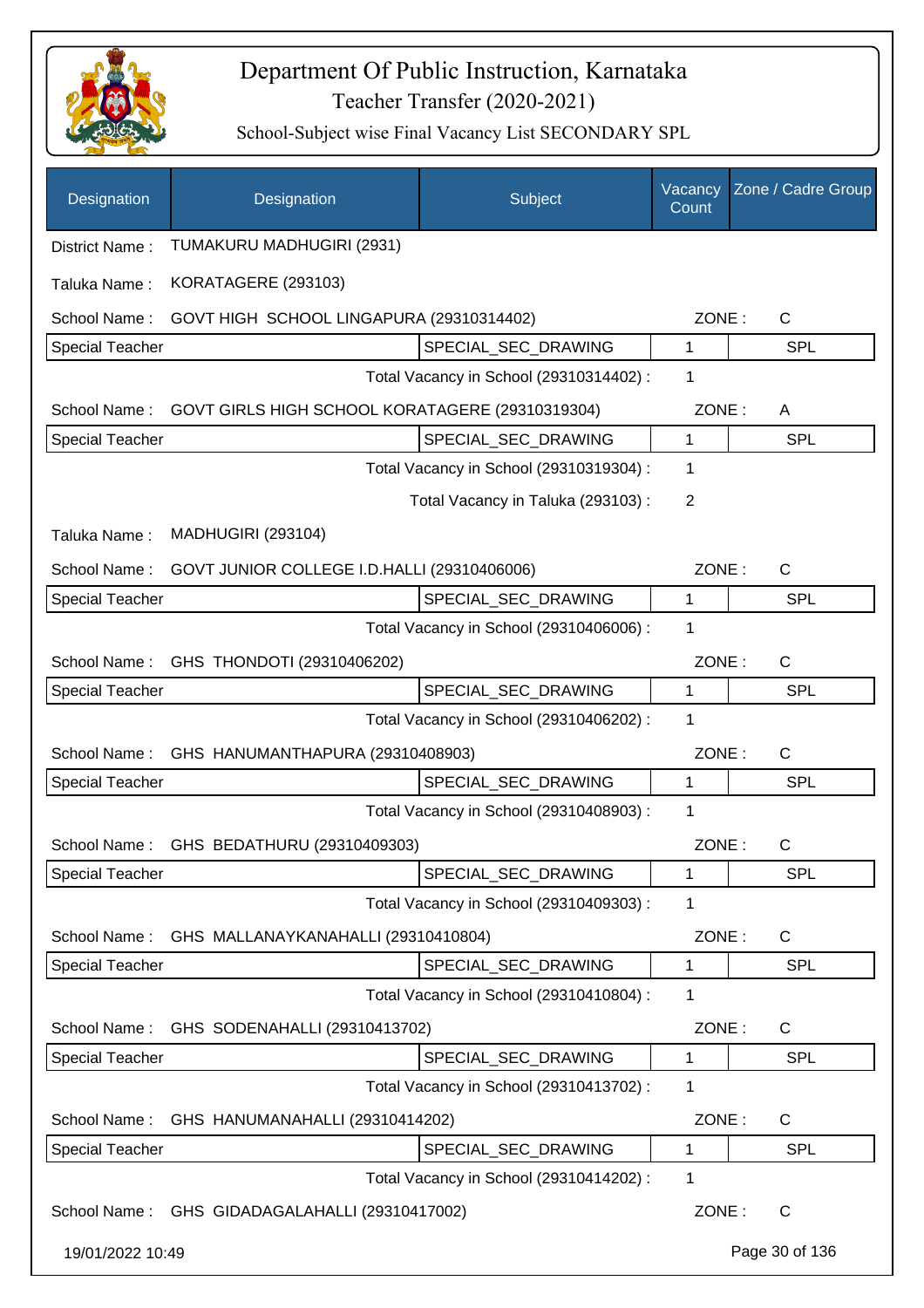

| Designation            | Designation                                    | Subject                                 | Vacancy<br>Count | Zone / Cadre Group |
|------------------------|------------------------------------------------|-----------------------------------------|------------------|--------------------|
| <b>Special Teacher</b> |                                                | SPECIAL_SEC_DRAWING                     | 1                | SPL                |
|                        |                                                | Total Vacancy in School (29310417002) : | 1                |                    |
| School Name:           | GHS KADAGATHURU (29310422306)                  |                                         | ZONE:            | C                  |
| <b>Special Teacher</b> |                                                | SPECIAL SEC AGRICULTUR                  | 1                | <b>SPL</b>         |
|                        |                                                | Total Vacancy in School (29310422306) : | 1                |                    |
| School Name:           | GHS SUDDEKUNTE (29310423702)                   |                                         | ZONE:            | C                  |
| <b>Special Teacher</b> |                                                | SPECIAL_SEC_DRAWING                     | 1                | <b>SPL</b>         |
|                        |                                                | Total Vacancy in School (29310423702) : | 1                |                    |
|                        | School Name: GHS GUNDAGALLU (29310425304)      |                                         | ZONE:            | C                  |
| <b>Special Teacher</b> |                                                | SPECIAL_SEC_AGRICULTUR                  | $\mathbf{1}$     | <b>SPL</b>         |
|                        |                                                | Total Vacancy in School (29310425304) : | 1                |                    |
|                        |                                                | Total Vacancy in Taluka (293104) :      | 11               |                    |
| Taluka Name:           | SIRA (293106)                                  |                                         |                  |                    |
| School Name:           | GOVT JUNIOR COLLEGE LAKKANAHALLI (29310601108) |                                         | ZONE:            | C                  |
| Special Teacher        |                                                | SPECIAL_SEC_TAILORING                   | 1                | <b>SPL</b>         |
|                        |                                                | Total Vacancy in School (29310601108) : | 1                |                    |
| School Name:           | GHS GONIHALLI (29310602802)                    |                                         | ZONE:            | C                  |
| Special Teacher        |                                                | SPECIAL_SEC_HORTICULTU<br><b>RE</b>     | 1                | <b>SPL</b>         |
|                        |                                                | Total Vacancy in School (29310602802) : | 1                |                    |
| School Name:           | GHS HONNAGONDANAHALLI (29310604705)            |                                         | ZONE:            | C                  |
| <b>Special Teacher</b> |                                                | SPECIAL SEC HORTICULTU<br><b>RE</b>     | 1                | SPL                |
|                        |                                                | Total Vacancy in School (29310604705) : | 1                |                    |
| School Name:           | GHS CHANGAVARA (29310605807)                   |                                         | ZONE:            | C                  |
| <b>Special Teacher</b> |                                                | SPECIAL_SEC_HORTICULTU<br>RE            | 1                | SPL                |
|                        |                                                | Total Vacancy in School (29310605807) : | 1                |                    |
|                        |                                                | Total Vacancy in Taluka (293106):       | 4                |                    |
| District Name:         | RAMANAGARA (2932)                              |                                         |                  |                    |
| Taluka Name:           | MAGADI (293205)                                |                                         |                  |                    |
| School Name:           | G H S SANKIGHATTA (29320501803)                |                                         | ZONE:            | C                  |
| <b>Special Teacher</b> |                                                | SPECIAL_SEC_TAILORING                   | 1                | <b>SPL</b>         |
| 19/01/2022 10:49       |                                                |                                         |                  | Page 31 of 136     |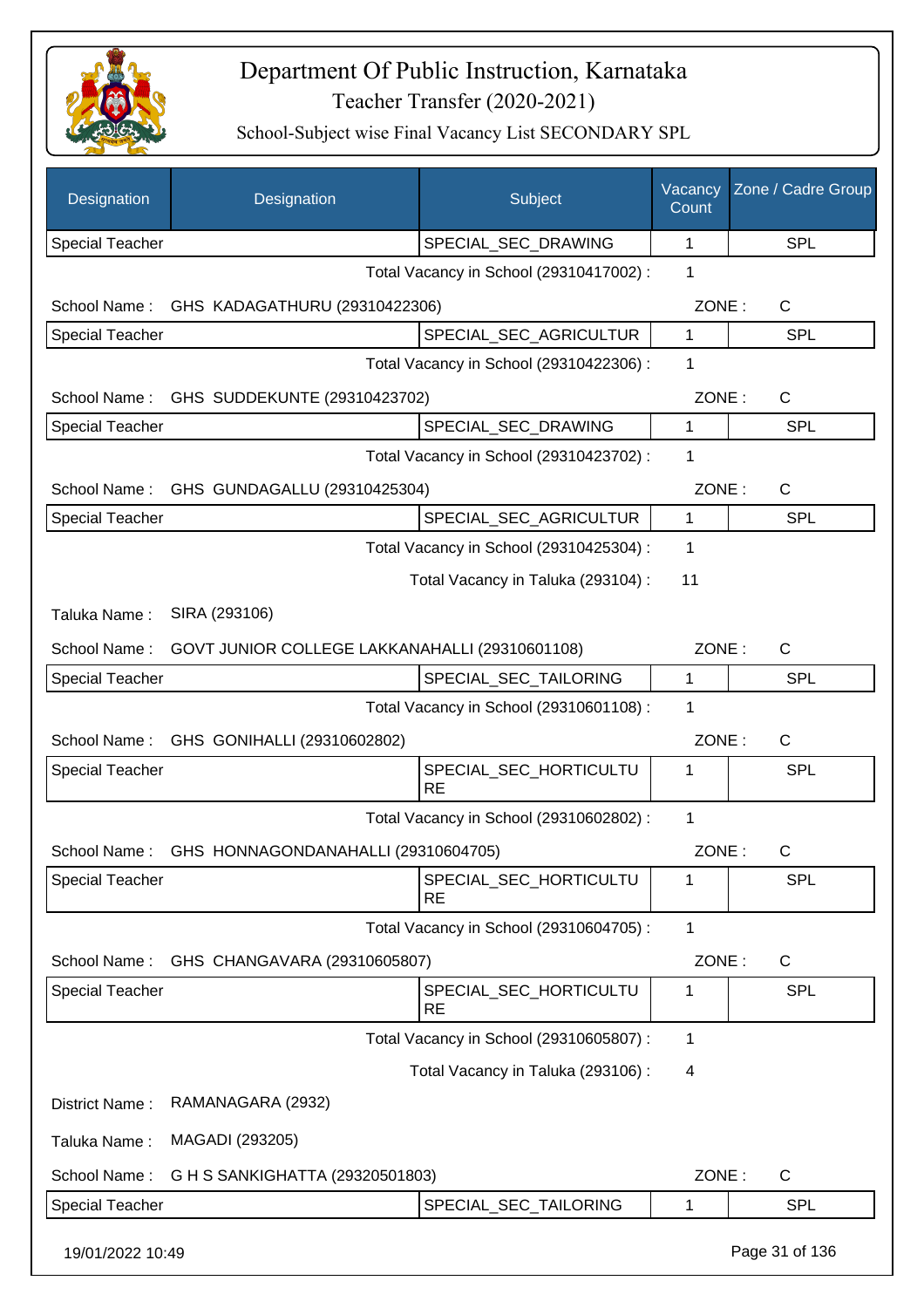

| Designation            | Designation                                                   | Subject                                 | Vacancy<br>Count | Zone / Cadre Group |
|------------------------|---------------------------------------------------------------|-----------------------------------------|------------------|--------------------|
|                        |                                                               | Total Vacancy in School (29320501803) : | 1                |                    |
| School Name:           | KARNATAKA PUBLIC SCHOOLS GJC HS THIPPASANDRA<br>(29320502306) |                                         | ZONE:            | C                  |
| <b>Special Teacher</b> |                                                               | SPECIAL_SEC_HORTICULTU<br><b>RE</b>     | 1                | <b>SPL</b>         |
|                        |                                                               | Total Vacancy in School (29320502306) : | $\mathbf 1$      |                    |
|                        | School Name: G HS SHIVANASANDRA (29320504204)                 |                                         | ZONE:            | C                  |
| <b>Special Teacher</b> |                                                               | SPECIAL_SEC_HORTICULTU<br><b>RE</b>     | 1                | <b>SPL</b>         |
|                        |                                                               | Total Vacancy in School (29320504204) : | 1                |                    |
|                        | School Name: G HS SUGGANAHALLI (29320504303)                  |                                         | ZONE:            | $\mathsf{C}$       |
| <b>Special Teacher</b> |                                                               | SPECIAL SEC DRAWING                     | 1                | <b>SPL</b>         |
|                        |                                                               | Total Vacancy in School (29320504303) : | 1                |                    |
|                        | School Name: G HS SRIGIRIPURA (29320505203)                   |                                         | ZONE:            | $\mathsf{C}$       |
| <b>Special Teacher</b> |                                                               | SPECIAL_SEC_DRAWING                     | 1                | <b>SPL</b>         |
|                        |                                                               | Total Vacancy in School (29320505203) : | 1                |                    |
| School Name:           | KARNATAKA PUBLIC SCHOOLS GJC KUDURU (29320506514)             |                                         | ZONE:            | $\mathsf{C}$       |
| <b>Special Teacher</b> |                                                               | SPECIAL_SEC_HORTICULTU<br><b>RE</b>     | 1                | <b>SPL</b>         |
|                        |                                                               | Total Vacancy in School (29320506514) : | 1                |                    |
| School Name:           | G HS MADIGONDANAHALLI (29320507404)                           |                                         | ZONE:            | C                  |
| <b>Special Teacher</b> |                                                               | SPECIAL_SEC_TAILORING                   | 1                | <b>SPL</b>         |
|                        |                                                               | Total Vacancy in School (29320507404) : | 1                |                    |
| School Name:           | G HS ARASINAKUNTE (29320511402)                               |                                         | ZONE:            | C                  |
| Special Teacher        |                                                               | SPECIAL_SEC_DRAWING                     | 1                | <b>SPL</b>         |
|                        |                                                               | Total Vacancy in School (29320511402) : | 1                |                    |
| School Name:           | G HS SRIPATIHALLI (29320516402)                               |                                         | ZONE:            | C                  |
| Special Teacher        |                                                               | SPECIAL_SEC_TAILORING                   | 1                | <b>SPL</b>         |
|                        |                                                               | Total Vacancy in School (29320516402) : | 1                |                    |
| School Name:           | GJC MAGADI (29320525501)                                      |                                         | ZONE:            | A                  |
| <b>Special Teacher</b> |                                                               | SPECIAL_SEC_HORTICULTU<br><b>RE</b>     | 1                | <b>SPL</b>         |
|                        |                                                               | Total Vacancy in School (29320525501) : | $\mathbf{1}$     |                    |
| School Name:           | GGHS KALYAGATE (29320526407)                                  |                                         | ZONE:            | A                  |
|                        |                                                               |                                         |                  |                    |
| 19/01/2022 10:49       |                                                               |                                         |                  | Page 32 of 136     |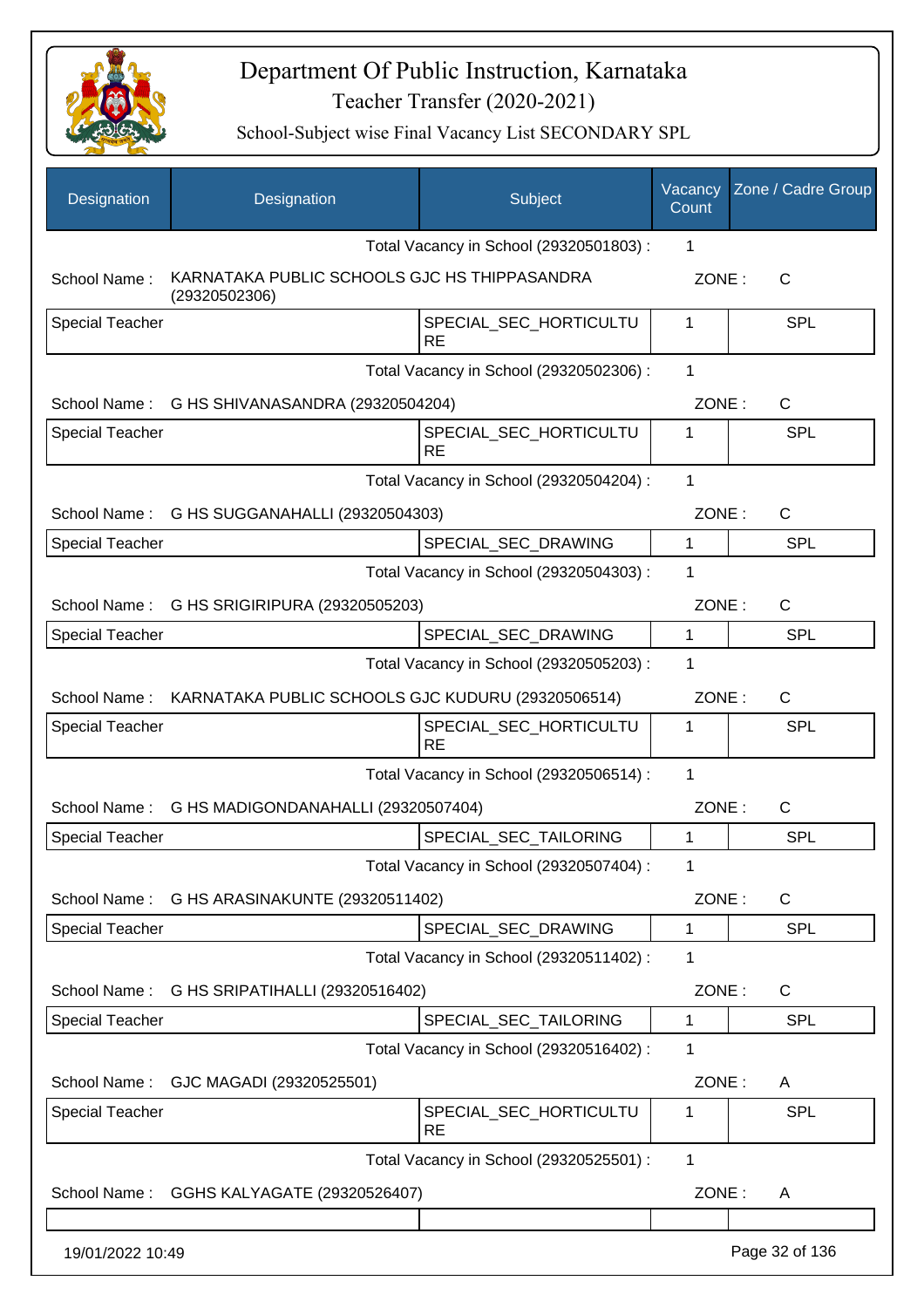

| Designation            | Designation                                    | Subject                                  | Vacancy<br>Count | Zone / Cadre Group |
|------------------------|------------------------------------------------|------------------------------------------|------------------|--------------------|
| <b>Special Teacher</b> |                                                | SPECIAL_SEC_MUSIC_GRAD<br>E <sub>2</sub> | 1                | <b>SPL</b>         |
|                        |                                                | Total Vacancy in School (29320526407) :  | $\mathbf{1}$     |                    |
|                        |                                                | Total Vacancy in Taluka (293205):        | 11               |                    |
| Taluka Name:           | RAMANAGARA (293206)                            |                                          |                  |                    |
| School Name:           | G JC YAREHALLI (29320601304)                   |                                          | ZONE:            | $\mathsf C$        |
| <b>Special Teacher</b> |                                                | SPECIAL_SEC_TAILORING                    | 1                | <b>SPL</b>         |
|                        |                                                | Total Vacancy in School (29320601304) :  | 1                |                    |
| School Name:           | G H S SHYANUBHOGANAHALLI (29320601704)         |                                          | ZONE:            | B                  |
| <b>Special Teacher</b> |                                                | SPECIAL_SEC_TAILORING                    | $\mathbf{1}$     | <b>SPL</b>         |
|                        |                                                | Total Vacancy in School (29320601704) :  | 1                |                    |
|                        | School Name: G HS KYASAPURA (29320601902)      |                                          | ZONE:            | $\mathsf{C}$       |
| <b>Special Teacher</b> |                                                | SPECIAL_SEC_TAILORING                    | 1                | SPL                |
|                        |                                                | Total Vacancy in School (29320601902) :  | 1                |                    |
| School Name:           | G HS HARISANDRA (29320602908)                  |                                          | ZONE:            | B                  |
| <b>Special Teacher</b> |                                                | SPECIAL_SEC_HORTICULTU<br><b>RE</b>      | 1                | <b>SPL</b>         |
|                        |                                                | Total Vacancy in School (29320602908) :  | 1                |                    |
| School Name:           | GHS PADARAHALLI (29320602909)                  |                                          | ZONE:            | B                  |
| <b>Special Teacher</b> |                                                | SPECIAL_SEC_HORTICULTU<br><b>RE</b>      | 1                | <b>SPL</b>         |
|                        |                                                | Total Vacancy in School (29320602909) :  | 1                |                    |
| School Name:           | G HS GANAKAL (29320604202)                     |                                          | ZONE:            | $\mathsf{C}$       |
| Special Teacher        |                                                | SPECIAL_SEC_TAILORING                    | 1                | SPL                |
|                        |                                                | Total Vacancy in School (29320604202) :  | 1                |                    |
| School Name:           | G HS KODIYALA KARENAHALLI (29320606606)        |                                          | ZONE:            | C                  |
| <b>Special Teacher</b> |                                                | SPECIAL_SEC_TAILORING                    | 1                | SPL                |
|                        |                                                | Total Vacancy in School (29320606606) :  | 1                |                    |
| School Name:           | GHS THOREDODDI (29320607505)                   |                                          | ZONE:            | C                  |
| <b>Special Teacher</b> |                                                | SPECIAL_SEC_DRAWING                      | 1                | <b>SPL</b>         |
|                        |                                                | Total Vacancy in School (29320607505) :  | 1                |                    |
| School Name:           | GJC KOONAGAL HIGH SCHOOL SECTION (29320609007) |                                          | ZONE:            | B                  |
| <b>Special Teacher</b> |                                                | SPECIAL_SEC_SERICULTUR                   | 1                | SPL                |
|                        |                                                |                                          |                  |                    |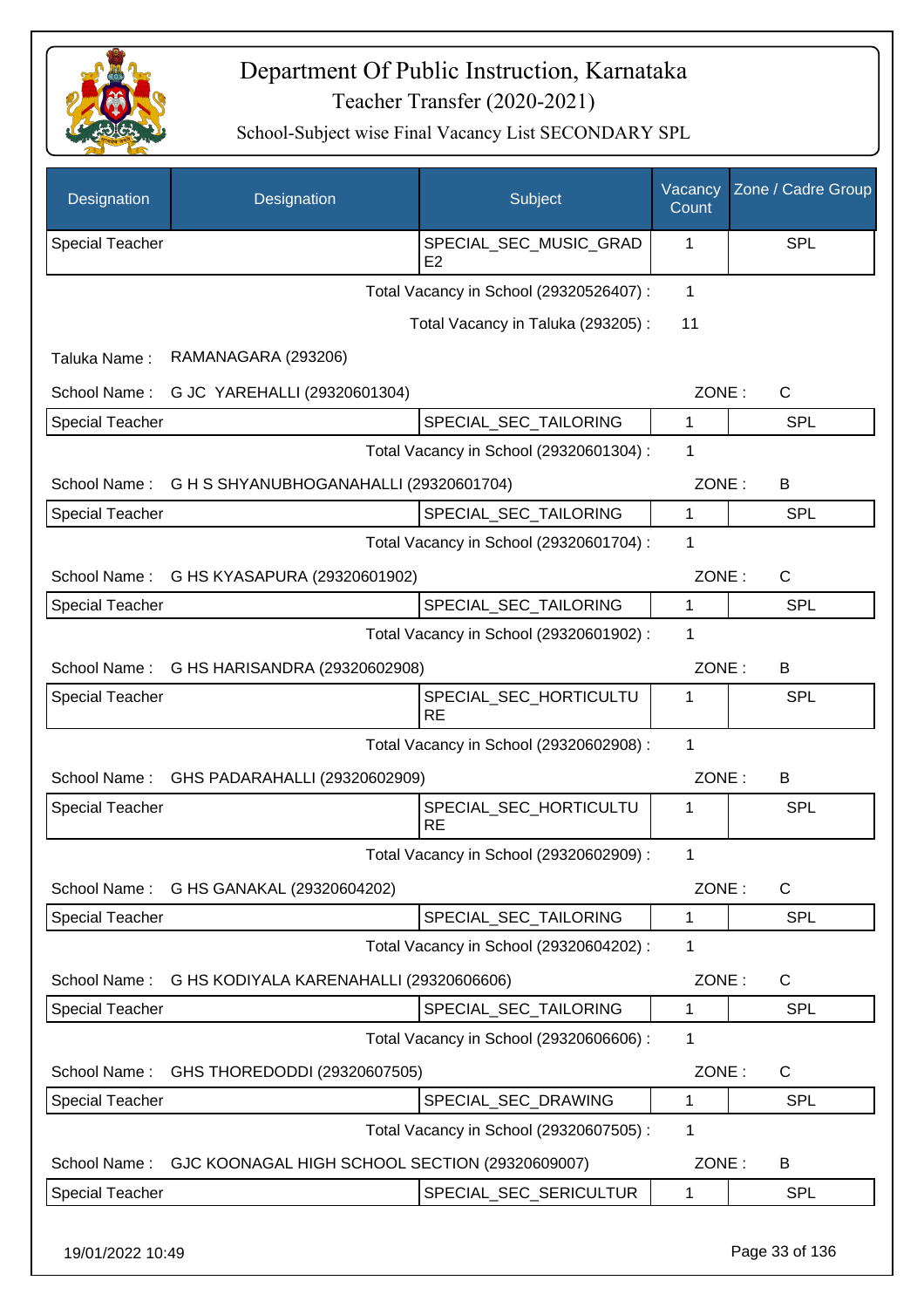

| Designation            | Designation                                            | Subject                                  | Vacancy<br>Count | Zone / Cadre Group |
|------------------------|--------------------------------------------------------|------------------------------------------|------------------|--------------------|
|                        |                                                        | Total Vacancy in School (29320609007) :  | 1                |                    |
| School Name:           | GHS KYALANCHA (29320609703)                            |                                          | ZONE:            | B                  |
| Special Teacher        |                                                        | SPECIAL_SEC_TAILORING                    | $\mathbf{1}$     | <b>SPL</b>         |
|                        |                                                        | Total Vacancy in School (29320609703) :  | 1                |                    |
| School Name:           | KARNATAKA PUBLIC SCHOOLS GJC AVVERAHALLI (29320611402) |                                          | ZONE:            | $\mathsf{C}$       |
| <b>Special Teacher</b> |                                                        | SPECIAL_SEC_HORTICULTU<br><b>RE</b>      | 1                | <b>SPL</b>         |
|                        |                                                        | Total Vacancy in School (29320611402) :  | 1                |                    |
| School Name:           | GJC RAMANAGARA(BOYS) (29320612612)                     |                                          | ZONE:            | A                  |
| <b>Special Teacher</b> |                                                        | SPECIAL_SEC_HORTICULTU<br><b>RE</b>      | 1                | <b>SPL</b>         |
|                        |                                                        | Total Vacancy in School (29320612612) :  | 1                |                    |
| School Name:           | GHS HANUMANTHANAGARA (29320613904)                     |                                          | ZONE:            | A                  |
| <b>Special Teacher</b> |                                                        | SPECIAL_SEC_MUSIC_GRAD<br>E <sub>2</sub> | 1                | SPL                |
|                        |                                                        | Total Vacancy in School (29320613904) :  | 1                |                    |
|                        |                                                        | Total Vacancy in Taluka (293206) :       | 13               |                    |
| Taluka Name:           | CHANNAPATNA (293207)                                   |                                          |                  |                    |
| School Name:           | GHS DASHAVARA (29320700503)                            |                                          | ZONE:            | C                  |
| <b>Special Teacher</b> |                                                        | SPECIAL_SEC_TAILORING                    | 1                | <b>SPL</b>         |
|                        |                                                        | Total Vacancy in School (29320700503) :  | 1                |                    |
|                        | School Name: G HS HONNAYAKANAHALLI (29320701403)       |                                          | ZONE:            | C                  |
| <b>Special Teacher</b> |                                                        | SPECIAL SEC DRAWING                      | $\mathbf{1}$     | SPL                |
|                        |                                                        | Total Vacancy in School (29320701403) :  | 1                |                    |
| School Name:           | G HS MANKUNDA (29320702402)                            |                                          | ZONE:            | $\mathsf{C}$       |
| Special Teacher        |                                                        | SPECIAL SEC TAILORING                    | 1                | <b>SPL</b>         |
|                        |                                                        | Total Vacancy in School (29320702402) :  | 1                |                    |
| School Name:           | G HS THAGACHAGERE (29320706105)                        |                                          | ZONE:            | B                  |
| <b>Special Teacher</b> |                                                        | SPECIAL_SEC_TAILORING                    | $\mathbf 1$      | <b>SPL</b>         |
|                        |                                                        | Total Vacancy in School (29320706105) :  | 1                |                    |
| School Name:           | GHS MANGALAVARAPETE (29320706405)                      |                                          | ZONE:            | Α                  |
| <b>Special Teacher</b> |                                                        | SPECIAL_SEC_TAILORING                    | 1                | SPL                |
|                        |                                                        | Total Vacancy in School (29320706405) :  | $\mathbf 1$      |                    |
| 19/01/2022 10:49       |                                                        |                                          |                  | Page 34 of 136     |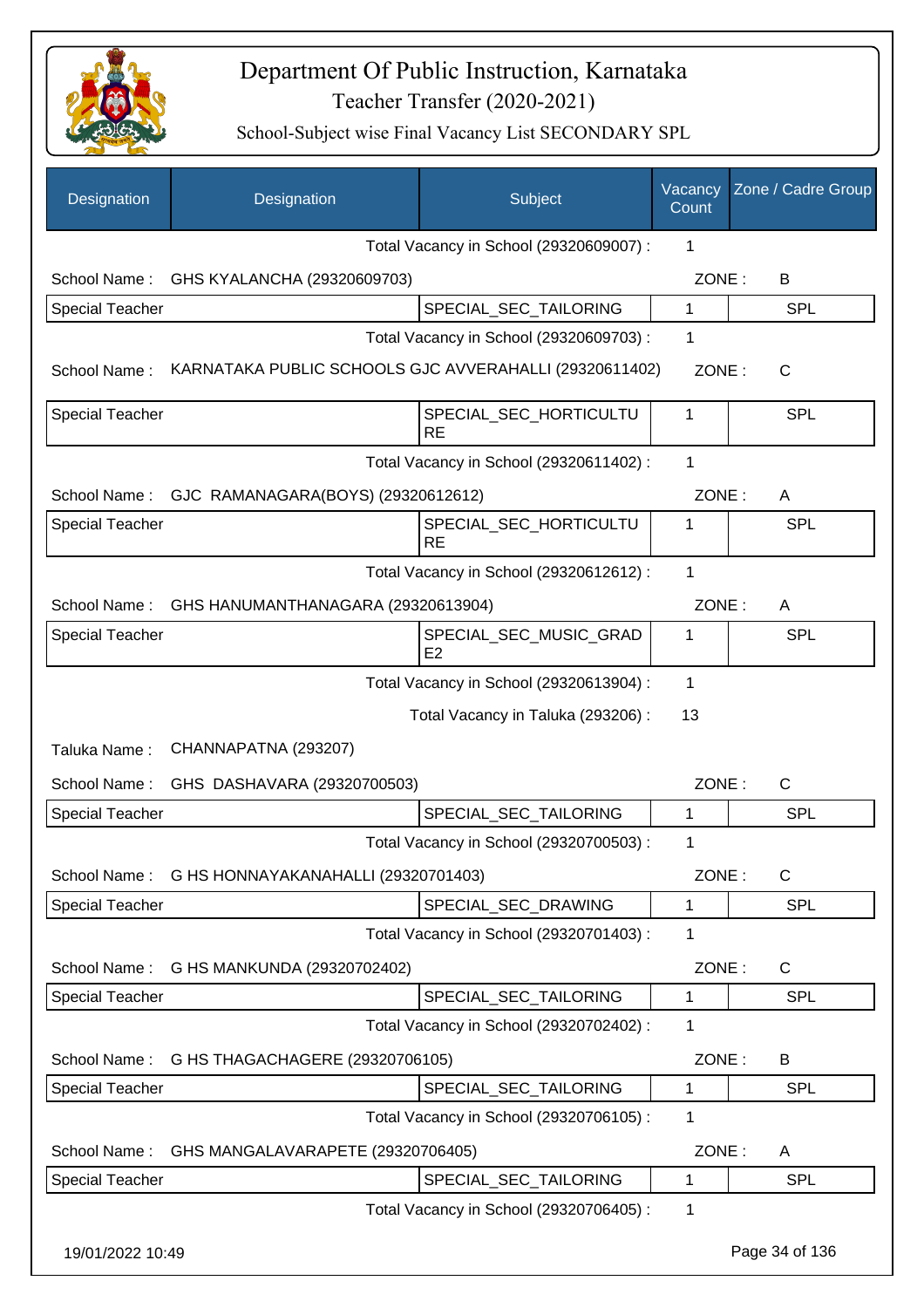

| Designation            | Designation                                   | Subject                                 | Vacancy<br>Count | Zone / Cadre Group |
|------------------------|-----------------------------------------------|-----------------------------------------|------------------|--------------------|
| School Name:           | GHS KUDLURU (29320706602)                     |                                         | ZONE:            | C                  |
| <b>Special Teacher</b> |                                               | SPECIAL_SEC_DRAWING                     | 1                | SPL                |
|                        |                                               | Total Vacancy in School (29320706602) : | 1                |                    |
| School Name:           | G HS BRAMANIPURA (29320707305)                |                                         | ZONE:            | В                  |
| <b>Special Teacher</b> |                                               | SPECIAL_SEC_TAILORING                   | 1                | <b>SPL</b>         |
|                        |                                               | Total Vacancy in School (29320707305) : | 1                |                    |
| School Name:           | G H S SOGALA (29320709806)                    |                                         | ZONE:            | $\mathsf C$        |
| <b>Special Teacher</b> |                                               | SPECIAL_SEC_HORTICULTU<br><b>RE</b>     | 1                | <b>SPL</b>         |
|                        |                                               | Total Vacancy in School (29320709806) : | 1                |                    |
|                        | School Name: G HS KRISHNAPURA (29320710002)   |                                         | ZONE:            | $\mathsf{C}$       |
| <b>Special Teacher</b> |                                               | SPECIAL_SEC_TAILORING                   | 1                | <b>SPL</b>         |
|                        |                                               | Total Vacancy in School (29320710002) : | 1                |                    |
|                        | School Name: G HS HAROKOPPA (29320710202)     |                                         | ZONE:            | $\mathsf{C}$       |
| <b>Special Teacher</b> |                                               | SPECIAL_SEC_TAILORING                   | 1                | SPL                |
|                        |                                               | Total Vacancy in School (29320710202) : | 1                |                    |
| School Name:           | GJC IGGALUR (29320710805)                     |                                         | ZONE:            | C                  |
| <b>Special Teacher</b> |                                               | SPECIAL_SEC_DRAWING                     | 1                | <b>SPL</b>         |
|                        |                                               | Total Vacancy in School (29320710805) : | 1                |                    |
| School Name:           | G HS J.BYADARAHALLI (29320711603)             |                                         | ZONE:            | C                  |
| <b>Special Teacher</b> |                                               | SPECIAL SEC HORTICULTU<br><b>RE</b>     | 1                | SPL                |
|                        |                                               | Total Vacancy in School (29320711603) : | 1                |                    |
| School Name:           | GOVT GIRLS PU COMPOSITE COLLEGE (29320714904) |                                         | ZONE:            | A                  |
| <b>Special Teacher</b> |                                               | SPECIAL_SEC_DANCE                       | 1                | <b>SPL</b>         |
| <b>Special Teacher</b> |                                               | SPECIAL SEC HORTICULTU<br><b>RE</b>     | 2                | <b>SPL</b>         |
|                        |                                               | Total Vacancy in School (29320714904) : | 3                |                    |
|                        |                                               | Total Vacancy in Taluka (293207) :      | 15               |                    |
| Taluka Name:           | KANAKAPURA (293208)                           |                                         |                  |                    |
| School Name:           | G HS KAGGALAHALLI (29320801003)               |                                         | ZONE:            | $\mathsf C$        |
| <b>Special Teacher</b> |                                               | SPECIAL_SEC_HORTICULTU<br><b>RE</b>     | 1                | <b>SPL</b>         |
|                        |                                               | Total Vacancy in School (29320801003) : | 1                |                    |
| 19/01/2022 10:49       |                                               |                                         |                  | Page 35 of 136     |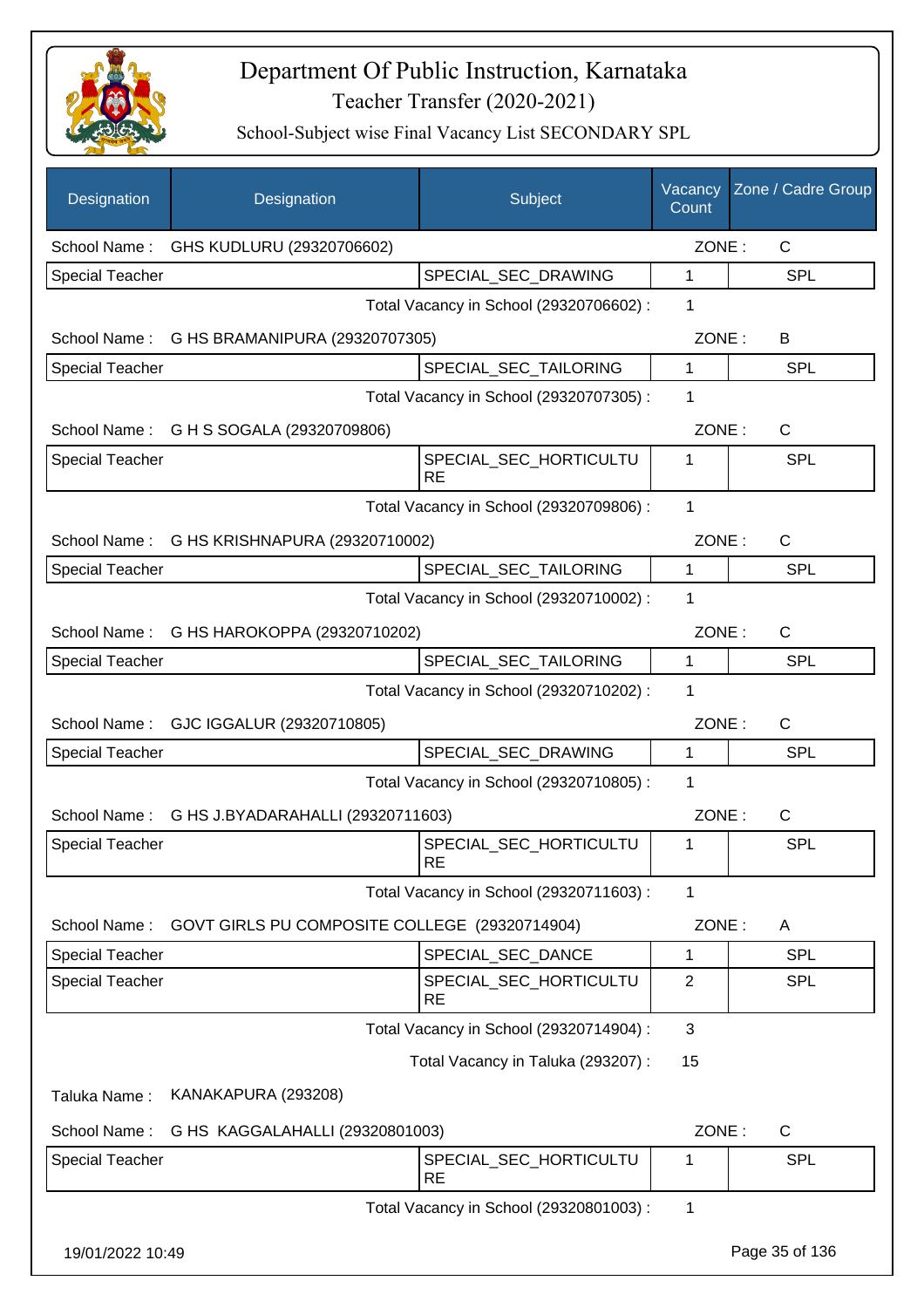

| Designation            | Designation                                        | Subject                                 | Vacancy<br>Count | Zone / Cadre Group |
|------------------------|----------------------------------------------------|-----------------------------------------|------------------|--------------------|
| School Name:           | G HS KADUJAKKASANDRA (29320801602)                 |                                         | ZONE:            | C                  |
| <b>Special Teacher</b> |                                                    | SPECIAL_SEC_TAILORING                   | 1                | <b>SPL</b>         |
|                        |                                                    | Total Vacancy in School (29320801602) : | 1                |                    |
| School Name:           | GHS CHIKKAKALABALU (29320802902)                   |                                         | ZONE:            | $\mathsf C$        |
| <b>Special Teacher</b> |                                                    | SPECIAL_SEC_HORTICULTU<br><b>RE</b>     | 1                | <b>SPL</b>         |
|                        |                                                    | Total Vacancy in School (29320802902) : | 1                |                    |
| School Name:           | G HS BANNIKUPE (29320803004)                       |                                         | ZONE:            | $\mathsf{C}$       |
| <b>Special Teacher</b> |                                                    | SPECIAL SEC TAILORING                   | $\mathbf{1}$     | <b>SPL</b>         |
|                        |                                                    | Total Vacancy in School (29320803004) : | 1                |                    |
|                        | School Name: GHS CHEELURU (29320803506)            |                                         | ZONE:            | $\mathsf{C}$       |
| <b>Special Teacher</b> |                                                    | SPECIAL_SEC_HORTICULTU<br>RE            | 1                | <b>SPL</b>         |
|                        |                                                    | Total Vacancy in School (29320803506) : | $\mathbf{1}$     |                    |
|                        | School Name: G H S BANAVASI (29320806202)          |                                         | ZONE:            | $\mathsf{C}$       |
| <b>Special Teacher</b> |                                                    | SPECIAL_SEC_HORTICULTU<br><b>RE</b>     | 1                | SPL                |
|                        |                                                    | Total Vacancy in School (29320806202) : | 1                |                    |
|                        | School Name: G HS KALLANAKUPPE (29320806605)       |                                         | ZONE:            | C                  |
| <b>Special Teacher</b> |                                                    | SPECIAL_SEC_DRAWING                     | 1                | <b>SPL</b>         |
|                        |                                                    | Total Vacancy in School (29320806605) : | 1                |                    |
|                        | School Name: G HS CHAKANAHALLI (29320809705)       |                                         | ZONE:            | C                  |
| <b>Special Teacher</b> |                                                    | SPECIAL_SEC_DRAWING                     | 1                | <b>SPL</b>         |
|                        |                                                    | Total Vacancy in School (29320809705) : | 1                |                    |
| School Name:           | G HS SHIVANAHALLI (29320810107)                    |                                         | ZONE:            | B                  |
| <b>Special Teacher</b> |                                                    | SPECIAL_SEC_HORTICULTU<br><b>RE</b>     | 1                | SPL                |
|                        |                                                    | Total Vacancy in School (29320810107) : | 1                |                    |
|                        | School Name: G HS THIGALARAHOSAHALLI (29320810803) |                                         | ZONE:            | $\mathsf{C}$       |
| <b>Special Teacher</b> |                                                    | SPECIAL_SEC_HORTICULTU<br><b>RE</b>     | 1                | <b>SPL</b>         |
|                        |                                                    | Total Vacancy in School (29320810803) : | 1                |                    |
| School Name:           | GHS ATTIHALLI (29320812402)                        |                                         | ZONE:            | $\mathsf{C}$       |
| <b>Special Teacher</b> |                                                    | SPECIAL_SEC_DRAWING                     | 1                | SPL                |
| 19/01/2022 10:49       |                                                    |                                         |                  | Page 36 of 136     |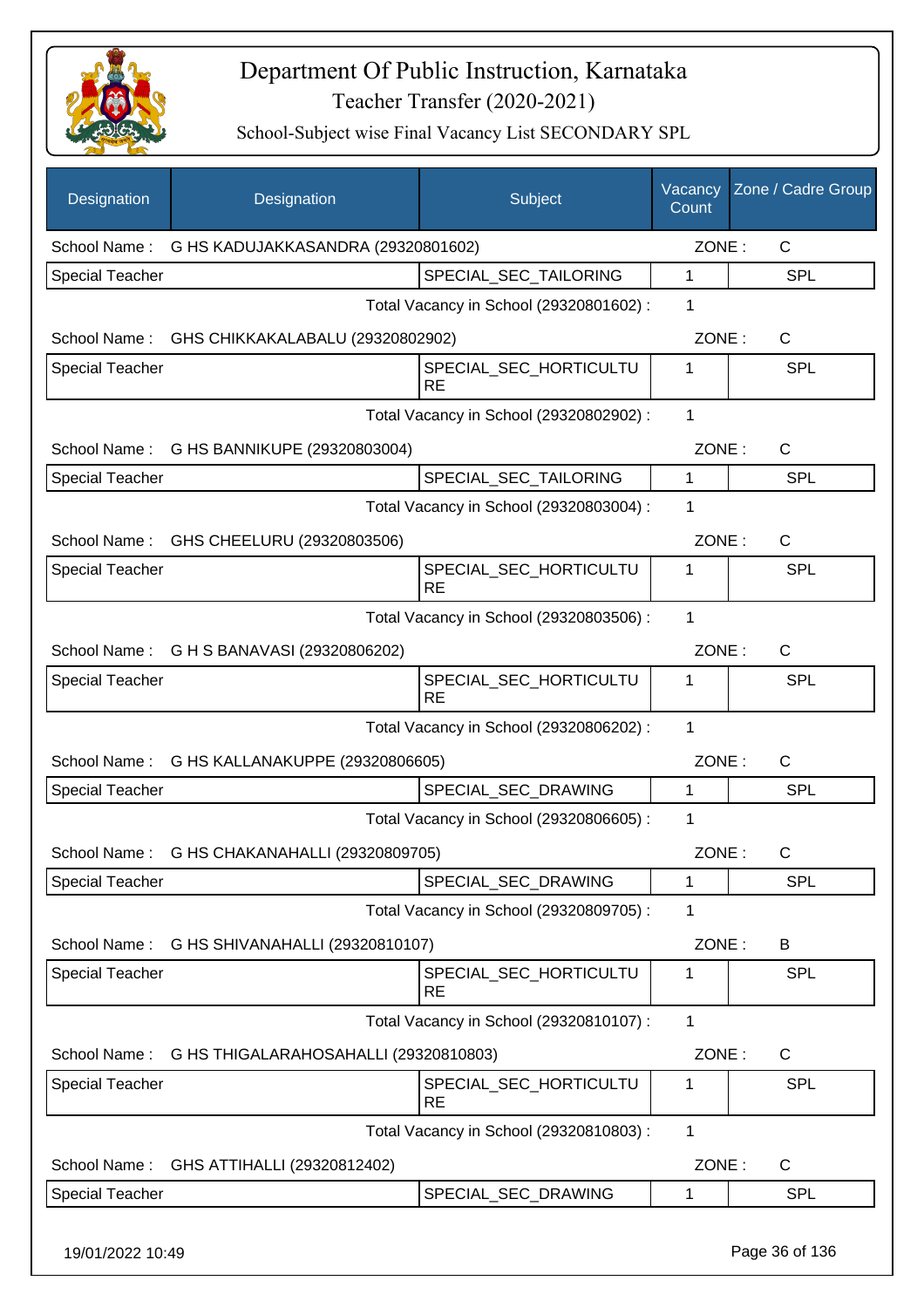

| Designation            | Designation                                                  | Subject                                  | Vacancy<br>Count | Zone / Cadre Group |
|------------------------|--------------------------------------------------------------|------------------------------------------|------------------|--------------------|
|                        |                                                              | Total Vacancy in School (29320812402) :  | 1                |                    |
| School Name:           | GHS HUKUNDA (29320815406)                                    |                                          | ZONE:            | $\mathsf{C}$       |
| <b>Special Teacher</b> |                                                              | SPECIAL_SEC_TAILORING                    | $\mathbf{1}$     | <b>SPL</b>         |
|                        |                                                              | Total Vacancy in School (29320815406) :  | 1                |                    |
| School Name:           | KARNATAKA PUBLIC SCHOOLS GJC DODDA ALAHALLI<br>(29320815906) |                                          | ZONE:            | C                  |
| <b>Special Teacher</b> |                                                              | SPECIAL_SEC_HORTICULTU<br><b>RE</b>      | 1                | <b>SPL</b>         |
|                        |                                                              | Total Vacancy in School (29320815906) :  | 1                |                    |
|                        | School Name: G HS UYYAMBALLI (29320816002)                   |                                          | ZONE:            | $\mathsf{C}$       |
| <b>Special Teacher</b> |                                                              | SPECIAL SEC MUSIC GRAD<br>E <sub>2</sub> | 1                | <b>SPL</b>         |
|                        |                                                              | Total Vacancy in School (29320816002) :  | 1                |                    |
|                        | School Name: G HS HALASURU (29320818206)                     |                                          | ZONE:            | $\mathsf{C}$       |
| <b>Special Teacher</b> |                                                              | SPECIAL_SEC_TAILORING                    | $\mathbf 1$      | <b>SPL</b>         |
|                        |                                                              | Total Vacancy in School (29320818206) :  | 1                |                    |
| School Name:           | G HS BIJJAHALLI (29320818702)                                |                                          | ZONE:            | C                  |
| <b>Special Teacher</b> |                                                              | SPECIAL_SEC_TAILORING                    | 1                | <b>SPL</b>         |
|                        |                                                              | Total Vacancy in School (29320818702) :  | 1                |                    |
| School Name:           | G HS ALANATHA (29320820104)                                  |                                          | ZONE:            | $\mathsf{C}$       |
| <b>Special Teacher</b> |                                                              | SPECIAL SEC HORTICULTU<br><b>RE</b>      | 1                | <b>SPL</b>         |
|                        |                                                              | Total Vacancy in School (29320820104) :  | 1                |                    |
| School Name:           | G HS BANNIMUKKODLU (29320820304)                             |                                          | ZONE:            | C                  |
| <b>Special Teacher</b> |                                                              | SPECIAL SEC HORTICULTU<br><b>RE</b>      | $\mathbf 1$      | <b>SPL</b>         |
|                        |                                                              | Total Vacancy in School (29320820304) :  | 1                |                    |
| School Name:           | GGHS KANAKAPURA (29320821307)                                |                                          | ZONE:            | A                  |
| <b>Special Teacher</b> |                                                              | SPECIAL_SEC_TAILORING                    | 1                | <b>SPL</b>         |
|                        |                                                              | Total Vacancy in School (29320821307) :  | 1                |                    |
| School Name:           | EX-MUNICIPAL GOVERNMENT HIGH SCHOOL (29320821310)            |                                          | ZONE:            | A                  |
| Special Teacher        |                                                              | SPECIAL_SEC_HORTICULTU<br><b>RE</b>      | 1                | <b>SPL</b>         |
|                        |                                                              | Total Vacancy in School (29320821310) :  | 1                |                    |
| School Name:           | GHS H. KOTHANOOR (29320823701)                               |                                          | ZONE:            | $\mathsf{C}$       |
| 19/01/2022 10:49       |                                                              |                                          |                  | Page 37 of 136     |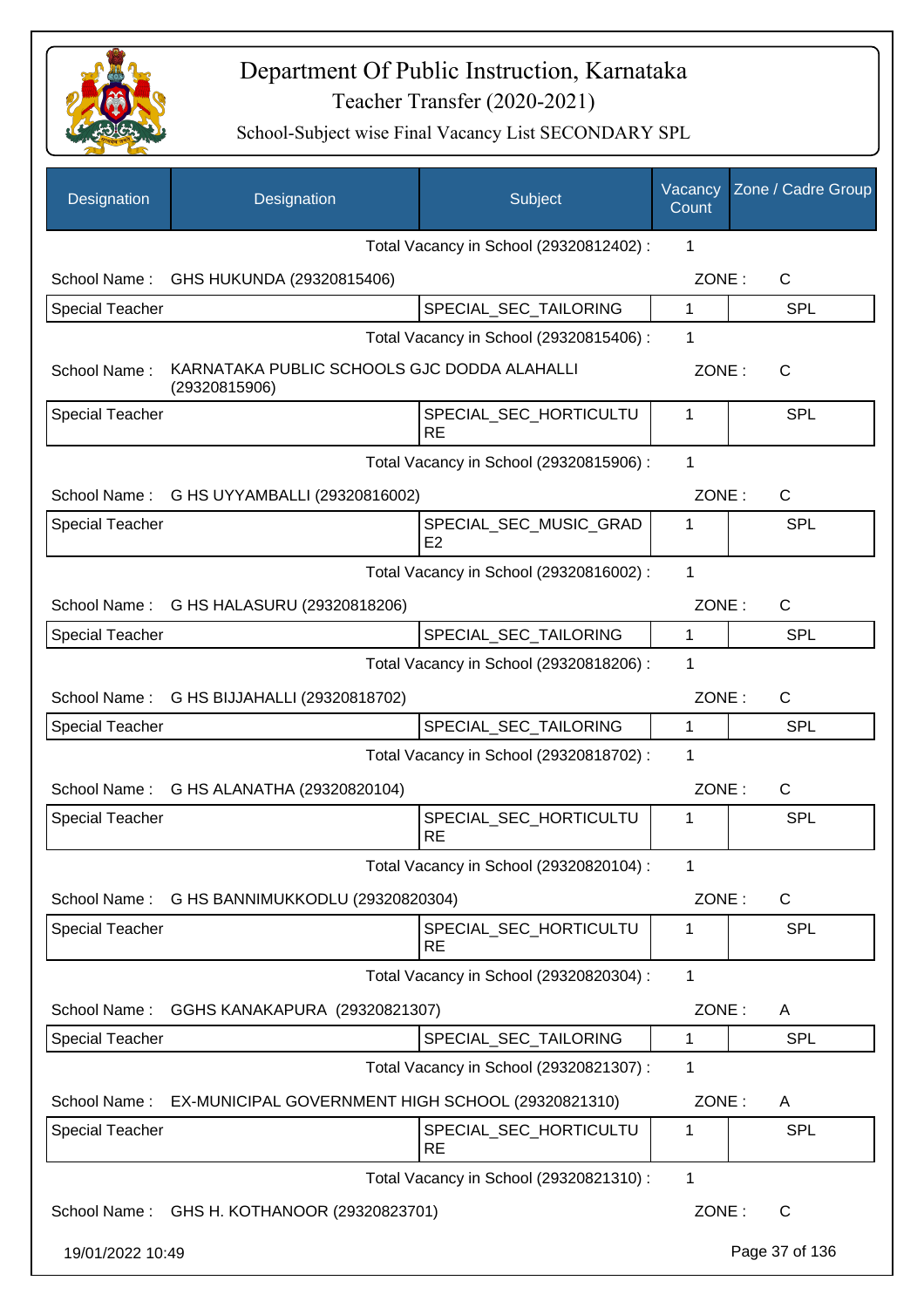

| Designation            | Designation                                                  | Subject                                  | Vacancy<br>Count | Zone / Cadre Group |
|------------------------|--------------------------------------------------------------|------------------------------------------|------------------|--------------------|
| <b>Special Teacher</b> |                                                              | SPECIAL_SEC_HORTICULTU<br><b>RE</b>      | 1                | SPL                |
|                        |                                                              | Total Vacancy in School (29320823701) :  | 1                |                    |
| School Name:           | GOVERNMENT URDU HIGH SCHOOL KANAKAPURA TOWN<br>(29320824202) |                                          | ZONE:            | A                  |
| <b>Special Teacher</b> |                                                              | SPECIAL_SEC_HORTICULTU<br><b>RE</b>      | 1                | <b>SPL</b>         |
|                        |                                                              | Total Vacancy in School (29320824202) :  | 1                |                    |
|                        |                                                              | Total Vacancy in Taluka (293208) :       | 22               |                    |
| <b>Division Name</b>   | Mysore (2)                                                   |                                          |                  |                    |
| District Name:         | <b>UDUPI (2916)</b>                                          |                                          |                  |                    |
| Taluka Name:           | <b>KARKALA (291601)</b>                                      |                                          |                  |                    |
| School Name:           | GHS HERGA VITTAL SHETTY KUCHUR (29160100205)                 |                                          | ZONE:            | B                  |
| <b>Special Teacher</b> |                                                              | SPECIAL_SEC_HORTICULTU<br><b>RE</b>      | 1                | <b>SPL</b>         |
|                        |                                                              | Total Vacancy in School (29160100205) :  | 1                |                    |
| School Name:           | KARNATAKA PUBLIC SCHOOLS GPUC MUNIYALU (29160101003)         |                                          | ZONE:            | $\mathsf{C}$       |
| Special Teacher        |                                                              | SPECIAL_SEC_DRAMA_GRA<br>DE <sub>1</sub> | 1                | SPL                |
|                        |                                                              | Total Vacancy in School (29160101003) :  | 1                |                    |
| School Name:           | GPUC KUKKUJE (29160101303)                                   |                                          | ZONE:            | $\mathsf C$        |
| Special Teacher        |                                                              | SPECIAL_SEC_TAILORING                    | 1                | <b>SPL</b>         |
|                        |                                                              | Total Vacancy in School (29160101303) :  | 1                |                    |
| School Name:           | GHS RADHA NAYAK YENNEHOLE (29160101511)                      |                                          | ZONE:            | C                  |
| <b>Special Teacher</b> |                                                              | SPECIAL_SEC_HORTICULTU<br><b>RE</b>      | 1                | <b>SPL</b>         |
|                        |                                                              | Total Vacancy in School (29160101511) :  | 1                |                    |
| School Name:           | GHS YARLAPADY (29160101605)                                  |                                          | ZONE:            | C                  |
| <b>Special Teacher</b> |                                                              | SPECIAL_SEC_DRAWING                      | 1                | <b>SPL</b>         |
|                        |                                                              | Total Vacancy in School (29160101605) :  | 1                |                    |
| School Name:           | GHS HIRGANA (29160101707)                                    |                                          | ZONE:            | C                  |
| Special Teacher        |                                                              | SPECIAL_SEC_DRAWING                      | 1                | <b>SPL</b>         |
|                        |                                                              | Total Vacancy in School (29160101707) :  | 1                |                    |
|                        | School Name: GHS CHOWKIYANGADI MALA (29160102309)            |                                          | ZONE:            | C                  |
| 19/01/2022 10:49       |                                                              |                                          |                  | Page 38 of 136     |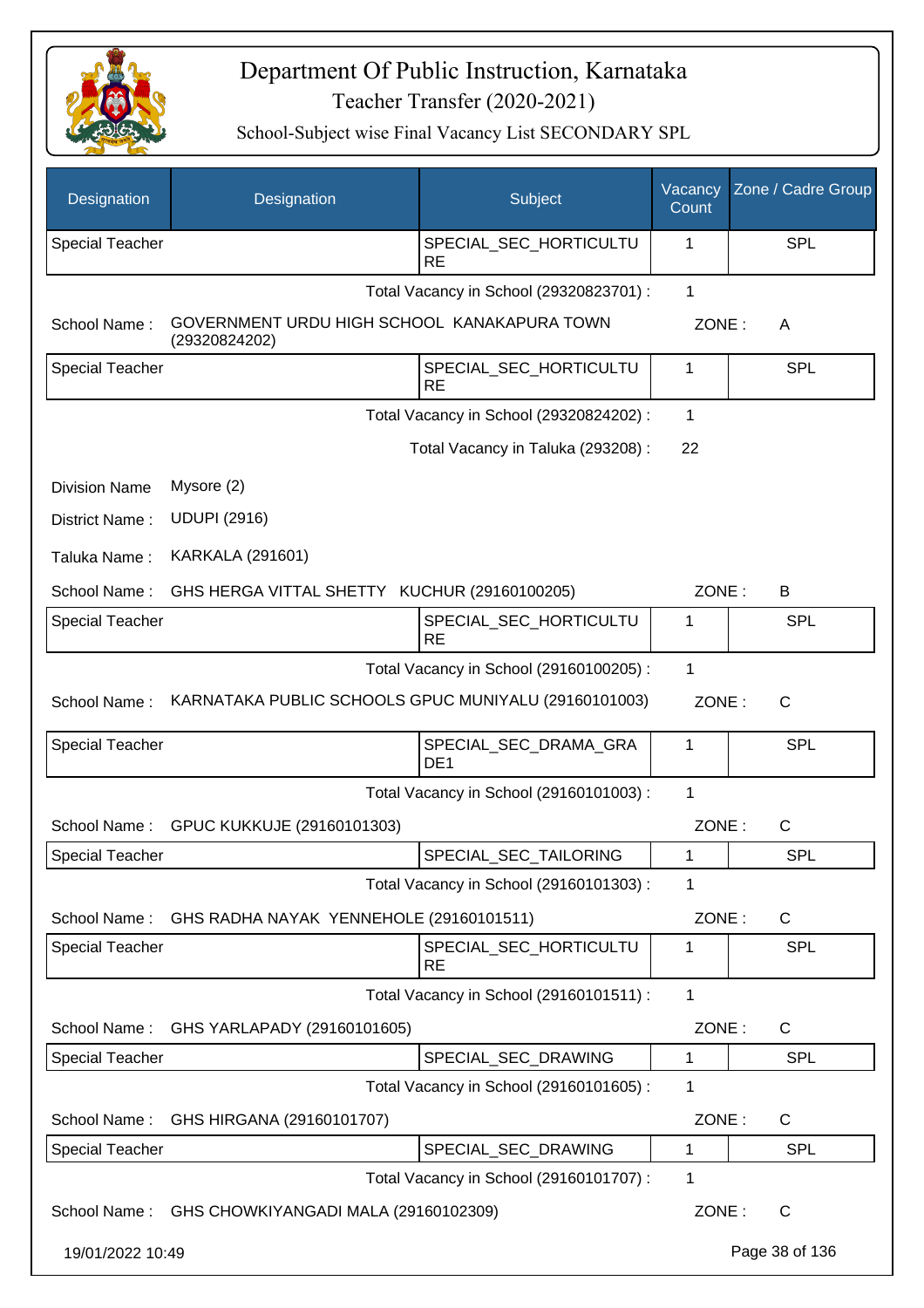

| Designation            | Designation                                                          | Subject                                  | Vacancy<br>Count | Zone / Cadre Group |
|------------------------|----------------------------------------------------------------------|------------------------------------------|------------------|--------------------|
| <b>Special Teacher</b> |                                                                      | SPECIAL_SEC_HORTICULTU<br><b>RE</b>      | 1                | <b>SPL</b>         |
|                        |                                                                      | Total Vacancy in School (29160102309) :  | 1                |                    |
| School Name:           | GPUC BAILUR (29160102603)                                            |                                          | ZONE:            | C                  |
| Special Teacher        |                                                                      | SPECIAL_SEC_HORTICULTU<br><b>RE</b>      | 1                | <b>SPL</b>         |
|                        |                                                                      | Total Vacancy in School (29160102603) :  | $\mathbf{1}$     |                    |
| School Name:           | SHREE ANANDA SHETTY GOVERNMENT HIGH SCHOOL,<br>KANAJAR (29160102706) |                                          | ZONE:            | C                  |
| <b>Special Teacher</b> |                                                                      | SPECIAL_SEC_DRAWING                      | $\mathbf{1}$     | <b>SPL</b>         |
|                        |                                                                      | Total Vacancy in School (29160102706) :  | 1                |                    |
|                        | School Name: GHS KALLYA (29160103006)                                |                                          | ZONE:            | C                  |
| <b>Special Teacher</b> |                                                                      | SPECIAL_SEC_HORTICULTU<br><b>RE</b>      | 1                | SPL                |
|                        |                                                                      | Total Vacancy in School (29160103006) :  | 1                |                    |
| School Name:           | GHS SOODA (29160103405)                                              |                                          | ZONE:            | C                  |
| Special Teacher        |                                                                      | SPECIAL_SEC_DRAWING                      | $\mathbf 1$      | <b>SPL</b>         |
|                        |                                                                      | Total Vacancy in School (29160103405) :  | 1                |                    |
| School Name:           | GPUC SANOOR (29160104208)                                            |                                          | ZONE:            | B                  |
| <b>Special Teacher</b> |                                                                      | SPECIAL_SEC_MUSIC_GRAD<br>E <sub>1</sub> | 1                | <b>SPL</b>         |
|                        |                                                                      | Total Vacancy in School (29160104208) :  | 1                |                    |
| School Name:           | GPUC BAJAGOLI (29160104508)                                          |                                          | ZONE:            | С                  |
| <b>Special Teacher</b> |                                                                      | SPECIAL_SEC_TAILORING                    | $\mathbf 1$      | <b>SPL</b>         |
|                        |                                                                      | Total Vacancy in School (29160104508) :  | 1                |                    |
| School Name:           | KARNATAKA PUBLIC SCHOOLS GHS HOSMAR (29160104706)                    |                                          | ZONE:            | C                  |
| Special Teacher        |                                                                      | SPECIAL_SEC_DRAWING                      | 1                | <b>SPL</b>         |
|                        |                                                                      | Total Vacancy in School (29160104706) :  | 1                |                    |
| School Name:           | GHS RENJALA (29160104904)                                            |                                          | ZONE:            | C                  |
| <b>Special Teacher</b> |                                                                      | SPECIAL_SEC_DRAWING                      | 1                | <b>SPL</b>         |
|                        |                                                                      | Total Vacancy in School (29160104904) :  | 1                |                    |
| School Name:           | GHS KABETTU (29160105505)                                            |                                          | ZONE:            | A                  |
| <b>Special Teacher</b> |                                                                      | SPECIAL_SEC_DRAWING                      | $\mathbf 1$      | <b>SPL</b>         |
|                        |                                                                      | Total Vacancy in School (29160105505) :  | 1                |                    |
| 19/01/2022 10:49       |                                                                      |                                          |                  | Page 39 of 136     |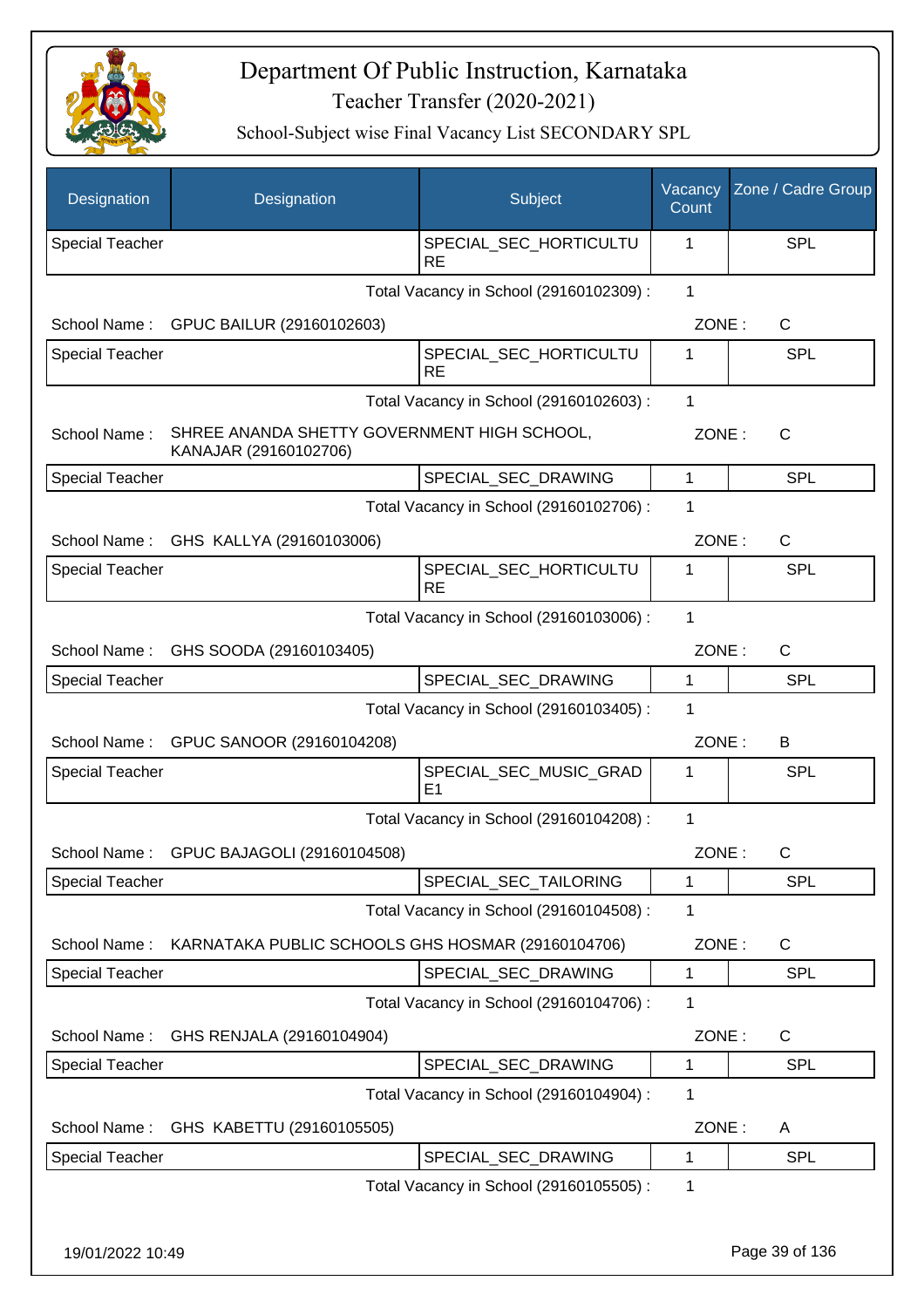

| Designation            | Designation                                                | Subject                                  | Vacancy<br>Count | Zone / Cadre Group |
|------------------------|------------------------------------------------------------|------------------------------------------|------------------|--------------------|
|                        |                                                            | Total Vacancy in Taluka (291601) :       | 16               |                    |
| Taluka Name:           | <b>KUNDAPURA (291603)</b>                                  |                                          |                  |                    |
| School Name:           | GHS KANDLUR (29160305410)                                  |                                          | ZONE:            | $\mathsf{C}$       |
| <b>Special Teacher</b> |                                                            | SPECIAL_SEC_TAILORING                    | 1                | <b>SPL</b>         |
|                        |                                                            | Total Vacancy in School (29160305410) :  | 1                |                    |
| School Name:           | GPUC HS SECTION SHANKARANARAYANA (29160305708)             |                                          | ZONE:            | $\mathsf{C}$       |
| <b>Special Teacher</b> |                                                            | SPECIAL_SEC_MUSIC_GRAD<br>E <sub>2</sub> | 1                | SPL                |
|                        |                                                            | Total Vacancy in School (29160305708) :  | 1                |                    |
| School Name:           | GHS KALAVARA (29160307802)                                 |                                          | ZONE:            | C                  |
| <b>Special Teacher</b> |                                                            | SPECIAL_SEC_TAILORING                    | $\mathbf{1}$     | <b>SPL</b>         |
|                        |                                                            | Total Vacancy in School (29160307802) :  | 1                |                    |
| School Name:           | GHS BASRUR (29160308106)                                   |                                          | ZONE:            | $\mathsf{C}$       |
| <b>Special Teacher</b> |                                                            | SPECIAL_SEC_HORTICULTU<br><b>RE</b>      | 1                | SPL                |
|                        |                                                            | Total Vacancy in School (29160308106) :  | 1                |                    |
| School Name:           | GHS HESKUTHUR (29160308602)                                |                                          | ZONE:            | $\mathsf{C}$       |
| <b>Special Teacher</b> |                                                            | SPECIAL_SEC_DRAWING                      | $\mathbf{1}$     | <b>SPL</b>         |
|                        |                                                            | Total Vacancy in School (29160308602) :  | 1                |                    |
| School Name:           | KARNATAKA PUBLIC SCHOOLS GPUC BIDKALKATTE<br>(29160308906) |                                          | ZONE:            | $\mathsf{C}$       |
| Special Teacher        |                                                            | SPECIAL_SEC_HORTICULTU<br><b>RE</b>      | $\mathbf 1$      | <b>SPL</b>         |
|                        |                                                            | Total Vacancy in School (29160308906) :  | 1                |                    |
| School Name:           | CNSMGHS ALBADY-ARDI (29160309507)                          |                                          | ZONE:            | C                  |
| Special Teacher        |                                                            | SPECIAL_SEC_DRAWING                      | 1                | <b>SPL</b>         |
|                        |                                                            | Total Vacancy in School (29160309507) :  | 1                |                    |
| School Name:           | GPUC KUNDAPURA (29160311003)                               |                                          | ZONE:            | A                  |
| <b>Special Teacher</b> |                                                            | SPECIAL_SEC_HORTICULTU<br><b>RE</b>      | 1                | <b>SPL</b>         |
|                        |                                                            | Total Vacancy in School (29160311003) :  | 1                |                    |
| School Name:           | GHS SIDDAPURA (29160311210)                                |                                          | ZONE:            | C                  |
| <b>Special Teacher</b> |                                                            | SPECIAL_SEC_HORTICULTU<br><b>RE</b>      | 1                | <b>SPL</b>         |
|                        |                                                            | Total Vacancy in School (29160311210) :  | 1                |                    |
| 19/01/2022 10:49       |                                                            |                                          |                  | Page 40 of 136     |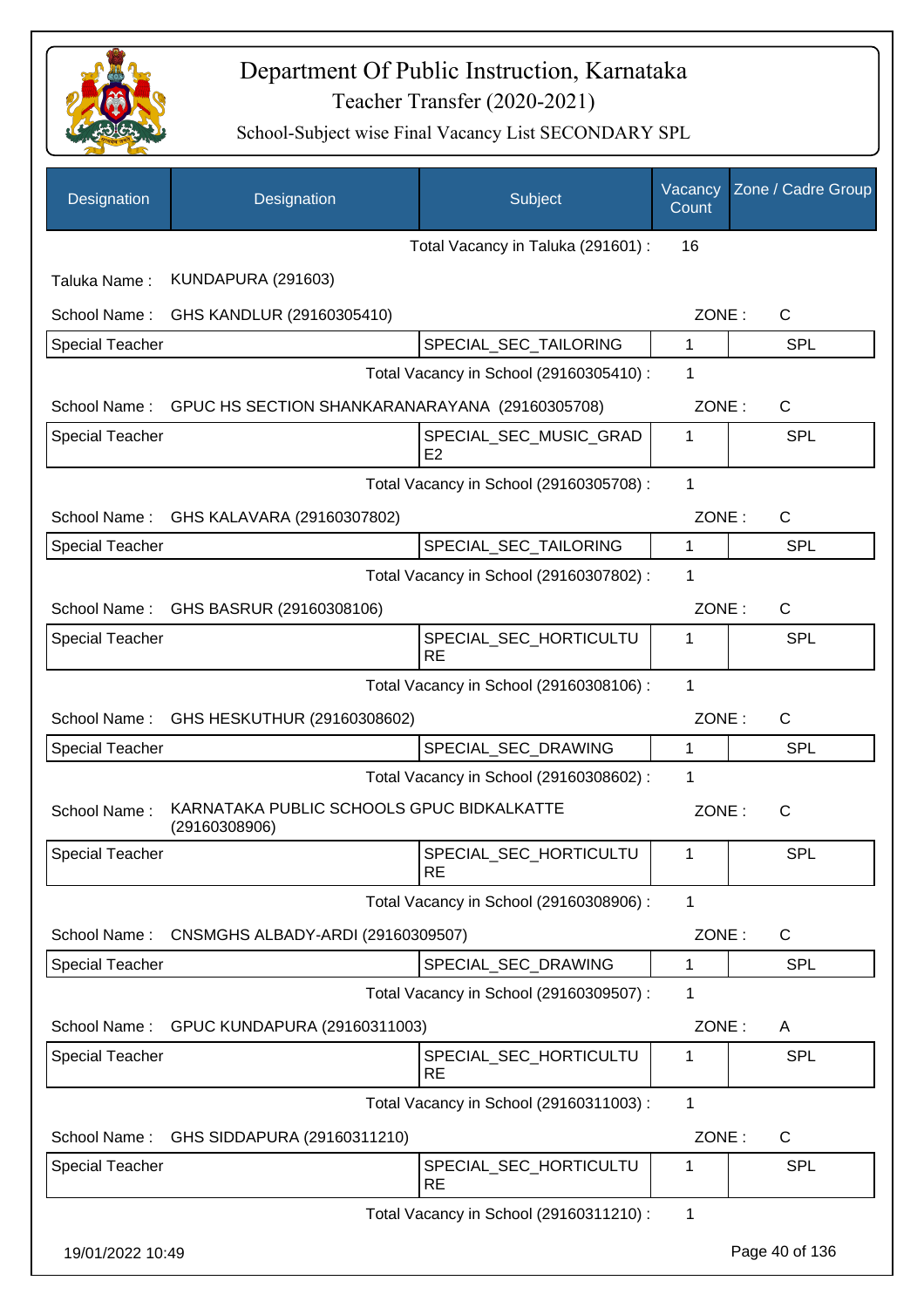

| Designation            | Designation                                          | Subject                                  | Vacancy<br>Count | Zone / Cadre Group |
|------------------------|------------------------------------------------------|------------------------------------------|------------------|--------------------|
|                        |                                                      | Total Vacancy in Taluka (291603) :       | 9                |                    |
| Taluka Name:           | BYNDOOR (291604)                                     |                                          |                  |                    |
| School Name:           | GHS KIRIMANJESHWARA (29160404107)                    |                                          | ZONE:            | C                  |
| Special Teacher        |                                                      | SPECIAL_SEC_TAILORING                    | 1                | <b>SPL</b>         |
|                        |                                                      | Total Vacancy in School (29160404107) :  | 1                |                    |
| School Name:           | GPUC UPPUNDA (29160404807)                           |                                          | ZONE:            | C                  |
| <b>Special Teacher</b> |                                                      | SPECIAL_SEC_HORTICULTU<br><b>RE</b>      | 2                | <b>SPL</b>         |
|                        |                                                      | Total Vacancy in School (29160404807) :  | $\overline{2}$   |                    |
| School Name:           | GPUC BYNDOOR (29160405012)                           |                                          | ZONE:            | A                  |
| Special Teacher        |                                                      | SPECIAL_SEC_HORTICULTU<br><b>RE</b>      | $\overline{2}$   | <b>SPL</b>         |
|                        |                                                      | Total Vacancy in School (29160405012) :  | $\overline{2}$   |                    |
|                        |                                                      | Total Vacancy in Taluka (291604) :       | 5                |                    |
| Taluka Name:           | BRAHAMAVARA (291605)                                 |                                          |                  |                    |
| School Name:           | GHS NUKKURU 576234 (29160503104)                     |                                          | ZONE:            | $\mathsf{C}$       |
| <b>Special Teacher</b> |                                                      | SPECIAL_SEC_TAILORING                    | 1                | <b>SPL</b>         |
|                        |                                                      | Total Vacancy in School (29160503104) :  | 1                |                    |
| School Name:           | GHS NALKOOR (29160504203)                            |                                          | ZONE:            | $\mathsf{C}$       |
| <b>Special Teacher</b> |                                                      | SPECIAL_SEC_HORTICULTU<br><b>RE</b>      | 1                | SPL                |
|                        |                                                      | Total Vacancy in School (29160504203) :  | 1                |                    |
| School Name:           | GPUC THENKANIDIYURU (29160504803)                    |                                          | ZONE:            | $\mathsf C$        |
| <b>Special Teacher</b> |                                                      | SPECIAL_SEC_MUSIC_GRAD<br>E <sub>2</sub> | 1                | <b>SPL</b>         |
|                        |                                                      | Total Vacancy in School (29160504803) :  | 1                |                    |
| School Name:           | GHS VADDARSE (29160505102)                           |                                          | ZONE:            | B                  |
| <b>Special Teacher</b> |                                                      | SPECIAL_SEC_HORTICULTU<br><b>RE</b>      | 1                | <b>SPL</b>         |
|                        |                                                      | Total Vacancy in School (29160505102) :  | $\mathbf{1}$     |                    |
| School Name:           | GOVT PRE UNIVERSITY COLLEGE BRAHMAVARA (29160505405) |                                          | ZONE:            | A                  |
| Special Teacher        |                                                      | SPECIAL_SEC_DRAWING                      | 1                | <b>SPL</b>         |
|                        |                                                      | Total Vacancy in School (29160505405) :  | 1                |                    |
| School Name:           | KARNATAKA PUBLIC SCHOOLS GPUC KOKKARNE               |                                          | ZONE:            | $\mathsf{C}$       |
| 19/01/2022 10:49       |                                                      |                                          |                  | Page 41 of 136     |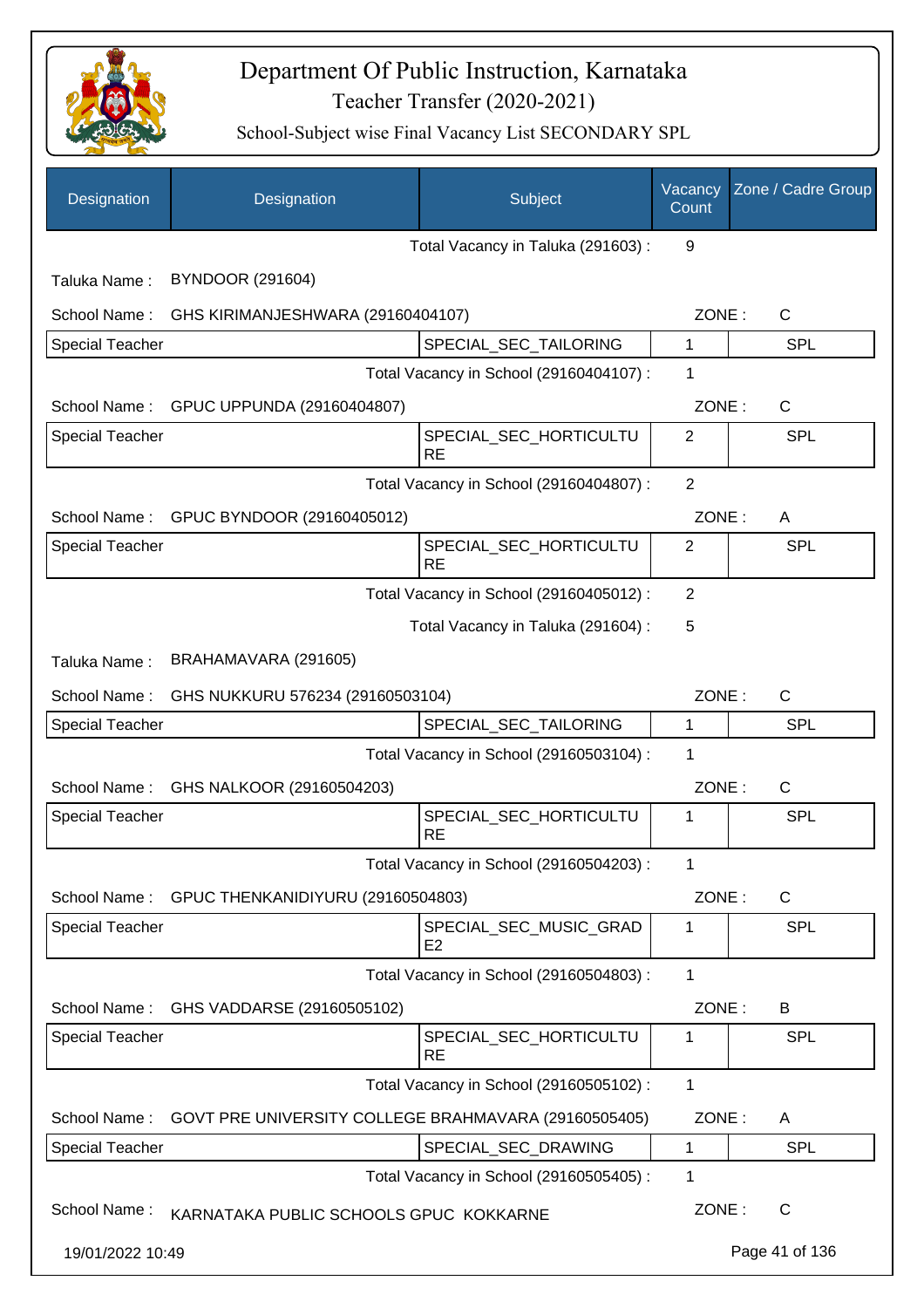

| Designation            | Designation                                                    | Subject                                  | Vacancy<br>Count | Zone / Cadre Group |
|------------------------|----------------------------------------------------------------|------------------------------------------|------------------|--------------------|
|                        | (29160505806)                                                  |                                          |                  |                    |
| <b>Special Teacher</b> |                                                                | SPECIAL_SEC_DRAWING                      | 1                | SPL                |
|                        |                                                                | Total Vacancy in School (29160505806) :  | 1                |                    |
| School Name:           | GPUC KODIKANYANA (29160505904)                                 |                                          | ZONE:            | B                  |
| <b>Special Teacher</b> |                                                                | SPECIAL_SEC_TAILORING                    | 1                | <b>SPL</b>         |
|                        |                                                                | Total Vacancy in School (29160505904) :  | 1                |                    |
| School Name:           | GOVERNMENT COMPOSITE HIGH SCHOOL, SHETTYBETTU<br>(29160507303) |                                          | ZONE:            | A                  |
| <b>Special Teacher</b> |                                                                | SPECIAL_SEC_TAILORING                    | $\mathbf{1}$     | <b>SPL</b>         |
|                        |                                                                | Total Vacancy in School (29160507303) :  | 1                |                    |
|                        |                                                                | Total Vacancy in Taluka (291605):        | 8                |                    |
| District Name:         | CHIKKAMANGALURU (2917)                                         |                                          |                  |                    |
| Taluka Name:           | <b>SRINGERI (291701)</b>                                       |                                          |                  |                    |
| School Name:           | KARNATAKA PUBLIC SCHOOLS GJC BEGAR (29170100203)               |                                          | ZONE:            | C                  |
| <b>Special Teacher</b> |                                                                | SPECIAL_SEC_HORTICULTU<br><b>RE</b>      | 1                | SPL                |
|                        |                                                                | Total Vacancy in School (29170100203) :  | 1                |                    |
| School Name:           | G.J.C NEMMAR (29170101507)                                     |                                          | ZONE:            | $\mathsf C$        |
| <b>Special Teacher</b> |                                                                | SPECIAL_SEC_HORTICULTU<br><b>RE</b>      | 1                | SPL                |
|                        |                                                                | Total Vacancy in School (29170101507) :  | 1                |                    |
| School Name:           | GHS HOLEKOPPA (29170102803)                                    |                                          | ZONE:            | С                  |
| <b>Special Teacher</b> |                                                                | SPECIAL_SEC_HORTICULTU<br><b>RE</b>      | 1                | SPL                |
|                        |                                                                | Total Vacancy in School (29170102803) :  | 1                |                    |
| School Name:           | GHS THOREHADLU (29170103104)                                   |                                          | ZONE:            | $\mathsf{C}$       |
| <b>Special Teacher</b> |                                                                | SPECIAL SEC TAILORING                    | 1                | <b>SPL</b>         |
|                        |                                                                | Total Vacancy in School (29170103104) :  | 1                |                    |
|                        | School Name: G.P.U.C.SRINGERI (29170103609)                    |                                          | ZONE:            | B                  |
| <b>Special Teacher</b> |                                                                | SPECIAL_SEC_MUSIC_GRAD<br>E <sub>2</sub> | 1                | SPL                |
|                        |                                                                | Total Vacancy in School (29170103609) :  | 1                |                    |
| School Name:           | GHS VYKUNTAPURA (29170104405)                                  |                                          | ZONE:            | B                  |
| <b>Special Teacher</b> |                                                                | SPECIAL_SEC_DRAWING                      | 1                | SPL                |
| 19/01/2022 10:49       |                                                                |                                          |                  | Page 42 of 136     |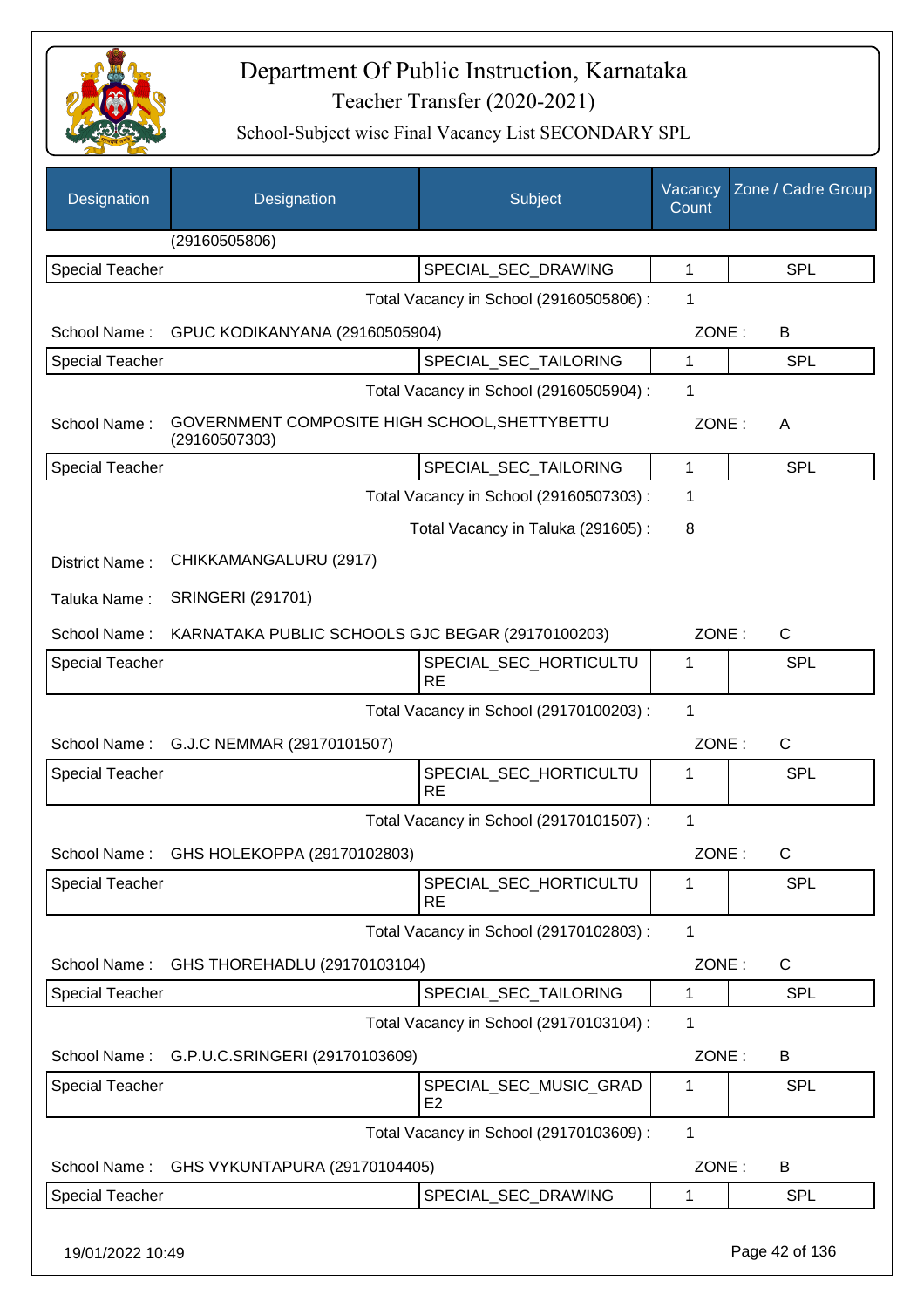

| Designation            | Designation                     | Subject                                  | Vacancy<br>Count | Zone / Cadre Group |
|------------------------|---------------------------------|------------------------------------------|------------------|--------------------|
|                        |                                 | Total Vacancy in School (29170104405) :  | 1                |                    |
|                        |                                 | Total Vacancy in Taluka (291701) :       | 6                |                    |
| Taluka Name:           | KOPPA (291702)                  |                                          |                  |                    |
| School Name:           | GPUC KAMMARDI (29170200105)     |                                          | ZONE:            | $\mathsf{C}$       |
| <b>Special Teacher</b> |                                 | SPECIAL_SEC_DRAWING                      | 1                | <b>SPL</b>         |
|                        |                                 | Total Vacancy in School (29170200105) :  | 1                |                    |
| School Name:           | GHS BOMLAPURA (29170202604)     |                                          | ZONE:            | $\mathsf{C}$       |
| <b>Special Teacher</b> |                                 | SPECIAL SEC DRAWING                      | 1                | <b>SPL</b>         |
|                        |                                 | Total Vacancy in School (29170202604) :  | 1                |                    |
| School Name:           | GHS KUDUREGUNDI (29170204103)   |                                          | ZONE:            | C                  |
| <b>Special Teacher</b> |                                 | SPECIAL_SEC_HORTICULTU<br><b>RE</b>      | 1                | <b>SPL</b>         |
|                        |                                 | Total Vacancy in School (29170204103) :  | $\mathbf{1}$     |                    |
| School Name:           | GHS BAPPUNJI (29170204506)      |                                          | ZONE:            | $\mathsf{C}$       |
| <b>Special Teacher</b> |                                 | SPECIAL_SEC_HORTICULTU<br><b>RE</b>      | 1                | SPL                |
|                        |                                 | Total Vacancy in School (29170204506) :  | 1                |                    |
| School Name:           | GHS LOKANATHAPURA (29170205603) |                                          | ZONE:            | $\mathsf{C}$       |
| <b>Special Teacher</b> |                                 | SPECIAL_SEC_DRAWING                      | 1                | <b>SPL</b>         |
|                        |                                 | Total Vacancy in School (29170205603) :  | 1                |                    |
| School Name:           | GHS AGALAGANDI (29170205904)    |                                          | ZONE:            | $\mathsf{C}$       |
| <b>Special Teacher</b> |                                 | SPECIAL_SEC_DRAWING                      | 1                | <b>SPL</b>         |
|                        |                                 | Total Vacancy in School (29170205904) :  | 1                |                    |
| School Name:           | GHS SHANTIGRAMA (29170206905)   |                                          | ZONE:            | $\mathsf{C}$       |
| <b>Special Teacher</b> |                                 | SPECIAL_SEC_HORTICULTU<br><b>RE</b>      | 1                | <b>SPL</b>         |
|                        |                                 | Total Vacancy in School (29170206905) :  | 1                |                    |
|                        |                                 | Total Vacancy in Taluka (291702):        | 7                |                    |
| Taluka Name:           | NARASIMHARAJAPURA (291703)      |                                          |                  |                    |
| School Name:           | GHS, KATTINAMANE (29170304603)  |                                          | ZONE:            | $\mathsf{C}$       |
| Special Teacher        |                                 | SPECIAL_SEC_MUSIC_GRAD<br>E <sub>2</sub> | 1                | <b>SPL</b>         |
|                        |                                 | Total Vacancy in School (29170304603) :  | 1                |                    |
| 19/01/2022 10:49       |                                 |                                          |                  | Page 43 of 136     |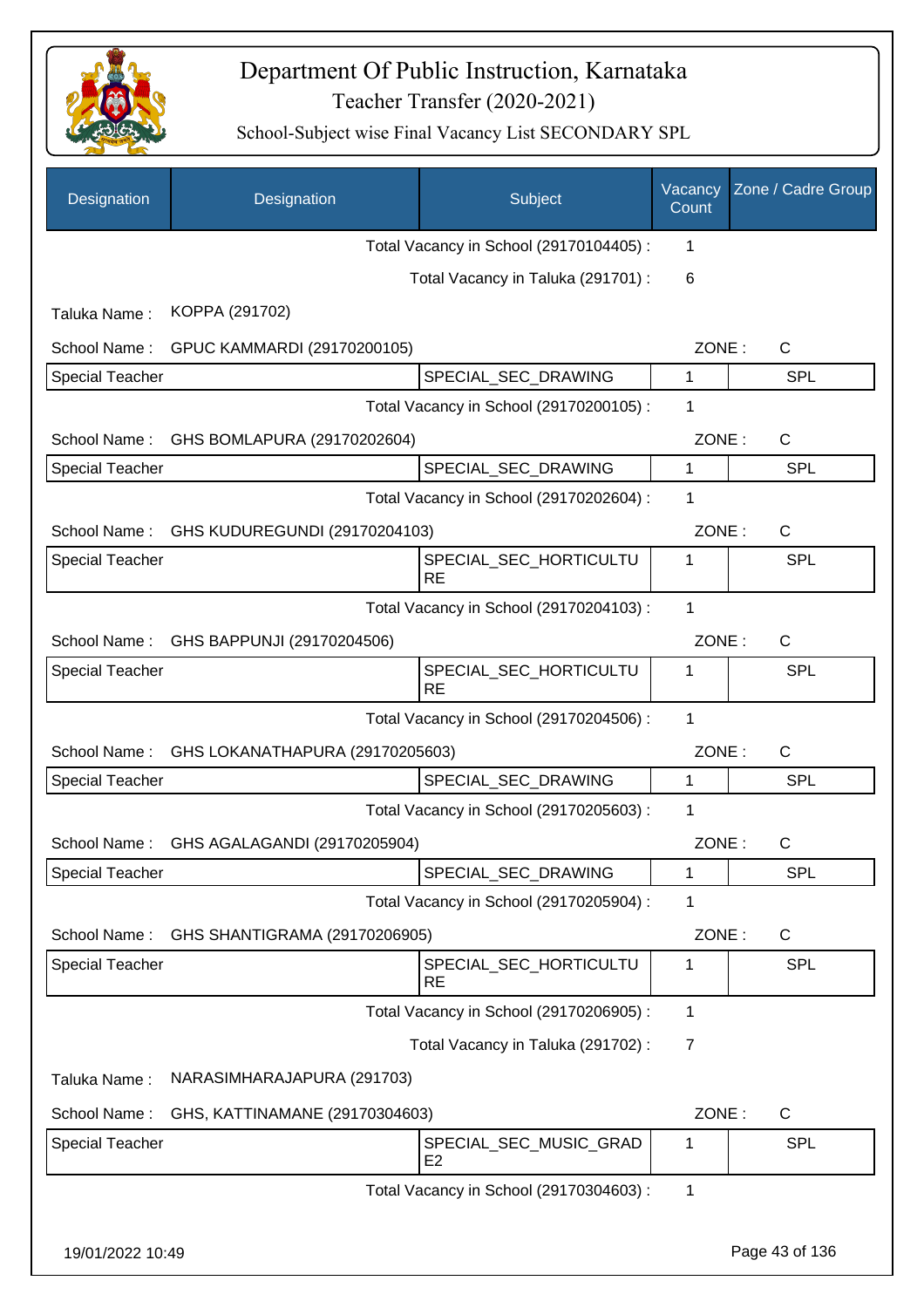

| Designation            | Designation                                               | Subject                                  | Vacancy<br>Count | Zone / Cadre Group |
|------------------------|-----------------------------------------------------------|------------------------------------------|------------------|--------------------|
| School Name:           | GHS, KARKESHWARA (29170305006)                            |                                          | ZONE:            | $\mathsf{C}$       |
| <b>Special Teacher</b> |                                                           | SPECIAL_SEC_DRAWING                      | 1                | <b>SPL</b>         |
|                        |                                                           | Total Vacancy in School (29170305006) :  | 1                |                    |
| School Name:           | GHS, MAGUNDI (29170305803)                                |                                          | ZONE:            | $\mathsf{C}$       |
| <b>Special Teacher</b> |                                                           | SPECIAL_SEC_TAILORING                    | 1                | <b>SPL</b>         |
|                        |                                                           | Total Vacancy in School (29170305803) :  | 1                |                    |
| School Name:           | KARNATAKA PUBLIC SCHOOLS GJC, NRPURA (29170350301)        |                                          | ZONE:            | A                  |
| <b>Special Teacher</b> |                                                           | SPECIAL_SEC_MUSIC_GRAD<br>E <sub>2</sub> | 1                | SPL                |
|                        |                                                           | Total Vacancy in School (29170350301) :  | 1                |                    |
|                        |                                                           | Total Vacancy in Taluka (291703):        | 4                |                    |
| Taluka Name:           | <b>TARIKERE (291704)</b>                                  |                                          |                  |                    |
| School Name:           | GHS BAVIKERE (29170400708)                                |                                          | ZONE:            | $\mathsf{C}$       |
| <b>Special Teacher</b> |                                                           | SPECIAL_SEC_DRAWING                      | 1                | <b>SPL</b>         |
|                        |                                                           | Total Vacancy in School (29170400708) :  | 1                |                    |
| School Name:           | KARNATAKA PUBLIC SCHOOLS GHS RANGENAHLLI<br>(29170400905) |                                          | ZONE:            | $\mathsf{C}$       |
| <b>Special Teacher</b> |                                                           | SPECIAL_SEC_HORTICULTU<br><b>RE</b>      | 1                | SPL                |
|                        |                                                           | Total Vacancy in School (29170400905) :  | 1                |                    |
| School Name:           | GHS MALALICHANNENAHALLI (29170403209)                     |                                          | ZONE:            | C                  |
| Special Teacher        |                                                           | SPECIAL_SEC_HORTICULTU<br><b>RE</b>      | 1                | <b>SPL</b>         |
|                        |                                                           | Total Vacancy in School (29170403209) :  | 1                |                    |
| School Name:           | GHS KUNTINAMADU (29170407902)                             |                                          | ZONE:            | C                  |
| <b>Special Teacher</b> |                                                           | SPECIAL_SEC_HORTICULTU<br><b>RE</b>      | 1                | <b>SPL</b>         |
|                        |                                                           | Total Vacancy in School (29170407902) :  | $\mathbf{1}$     |                    |
| School Name:           | SSGJC AJJAMPURA (29170419212)                             |                                          | ZONE:            | A                  |
| <b>Special Teacher</b> |                                                           | SPECIAL_SEC_MUSIC_GRAD<br>E <sub>2</sub> | 1                | <b>SPL</b>         |
|                        |                                                           | Total Vacancy in School (29170419212) :  | $\mathbf 1$      |                    |
| School Name:           | GHS URDU AJJAMPURA (29170419213)                          |                                          | ZONE:            | A                  |
| <b>Special Teacher</b> |                                                           | SPECIAL_SEC_HORTICULTU<br><b>RE</b>      | 1                | <b>SPL</b>         |
| 19/01/2022 10:49       |                                                           |                                          |                  | Page 44 of 136     |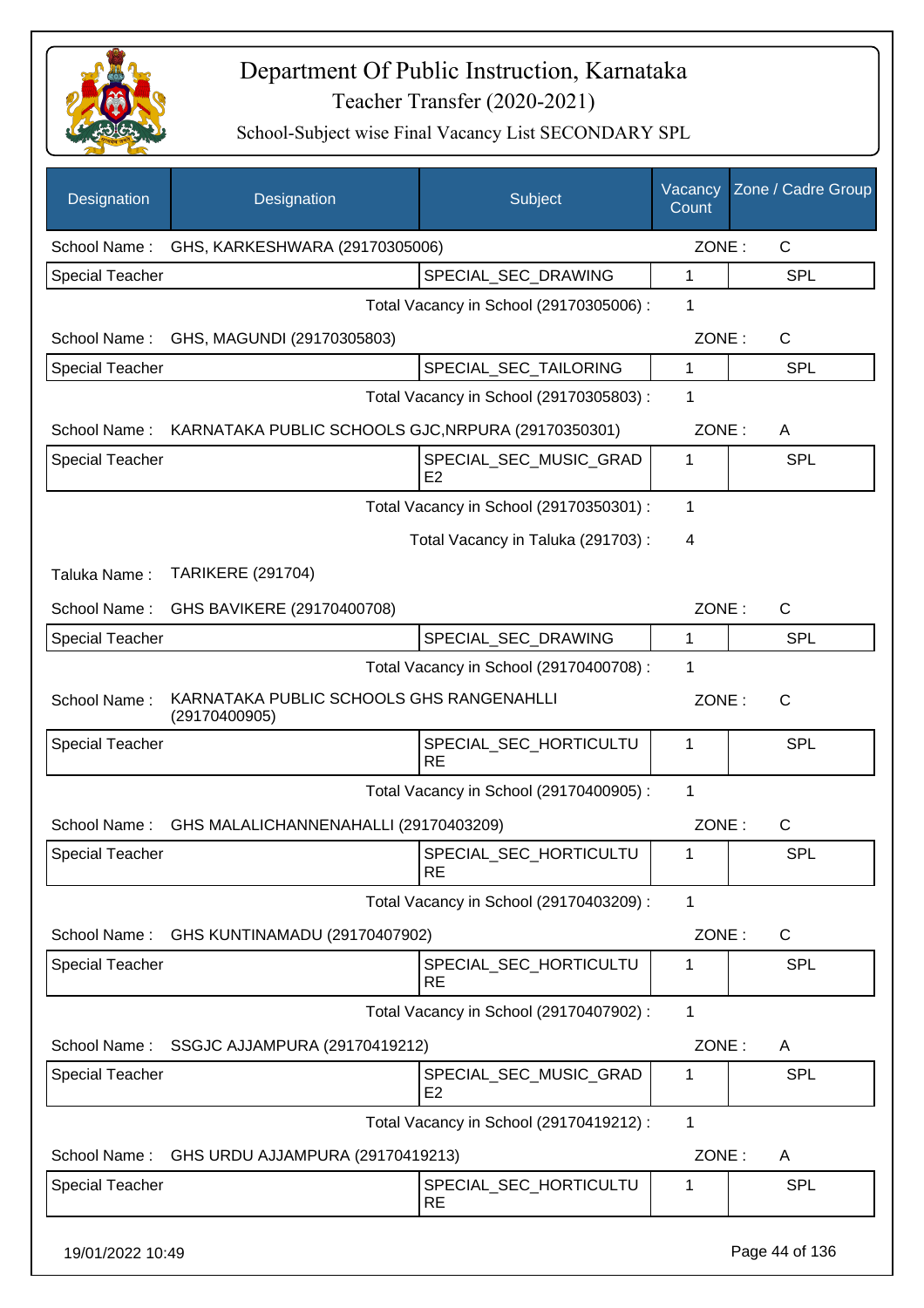

| Designation            | Designation                            | Subject                                  | Vacancy<br>Count | Zone / Cadre Group |
|------------------------|----------------------------------------|------------------------------------------|------------------|--------------------|
|                        |                                        | Total Vacancy in School (29170419213) :  | 1                |                    |
|                        | School Name: GHS SOKKE (29170419903)   |                                          | ZONE:            | B                  |
| <b>Special Teacher</b> |                                        | SPECIAL_SEC_HORTICULTU<br><b>RE</b>      | 1                | <b>SPL</b>         |
|                        |                                        | Total Vacancy in School (29170419903) :  | $\mathbf{1}$     |                    |
|                        |                                        | Total Vacancy in Taluka (291704) :       | $\overline{7}$   |                    |
| Taluka Name:           | KADUR (291705)                         |                                          |                  |                    |
| School Name:           | GHS G YARADAKERE (29170509202)         |                                          | ZONE:            | $\mathsf{C}$       |
| <b>Special Teacher</b> |                                        | SPECIAL_SEC_AGRICULTUR                   | $\mathbf{1}$     | <b>SPL</b>         |
|                        |                                        | Total Vacancy in School (29170509202) :  | 1                |                    |
| School Name:           | GJC YAGATI (29170510705)               |                                          | ZONE:            | C                  |
| <b>Special Teacher</b> |                                        | SPECIAL_SEC_HORTICULTU<br><b>RE</b>      | 1                | SPL                |
|                        |                                        | Total Vacancy in School (29170510705) :  | 1                |                    |
| School Name:           | GHS Y MALLAPURA (29170514002)          |                                          | ZONE:            | C                  |
| <b>Special Teacher</b> |                                        | SPECIAL_SEC_AGRICULTUR                   | $\mathbf 1$      | SPL                |
|                        |                                        | Total Vacancy in School (29170514002) :  | 1                |                    |
|                        | School Name: GHS KUPPALU (29170520109) |                                          | ZONE:            | C                  |
| <b>Special Teacher</b> |                                        | SPECIAL SEC MUSIC GRAD<br>E <sub>2</sub> | 1                | SPL                |
|                        |                                        | Total Vacancy in School (29170520109) :  | $\mathbf 1$      |                    |
| School Name:           | GHS SOMANAHALLI (29170523804)          |                                          | ZONE :           | С                  |
| <b>Special Teacher</b> |                                        | SPECIAL_SEC_AGRICULTUR                   | 1                | <b>SPL</b>         |
|                        |                                        | Total Vacancy in School (29170523804) :  | 1                |                    |
| School Name:           | GHS ANNIGERE (29170534802)             |                                          | ZONE:            | C                  |
| <b>Special Teacher</b> |                                        | SPECIAL_SEC_AGRICULTUR                   | 1                | <b>SPL</b>         |
|                        |                                        | Total Vacancy in School (29170534802) :  | 1                |                    |
|                        |                                        | Total Vacancy in Taluka (291705):        | 6                |                    |
| Taluka Name:           | CHIKMAGALUR (291706)                   |                                          |                  |                    |
| School Name:           | GHS, BOGGASE (29170600311)             |                                          | ZONE:            | C                  |
| <b>Special Teacher</b> |                                        | SPECIAL_SEC_HORTICULTU<br><b>RE</b>      | 1                | <b>SPL</b>         |
|                        |                                        | Total Vacancy in School (29170600311) :  | 1                |                    |
| 19/01/2022 10:49       |                                        |                                          |                  | Page 45 of 136     |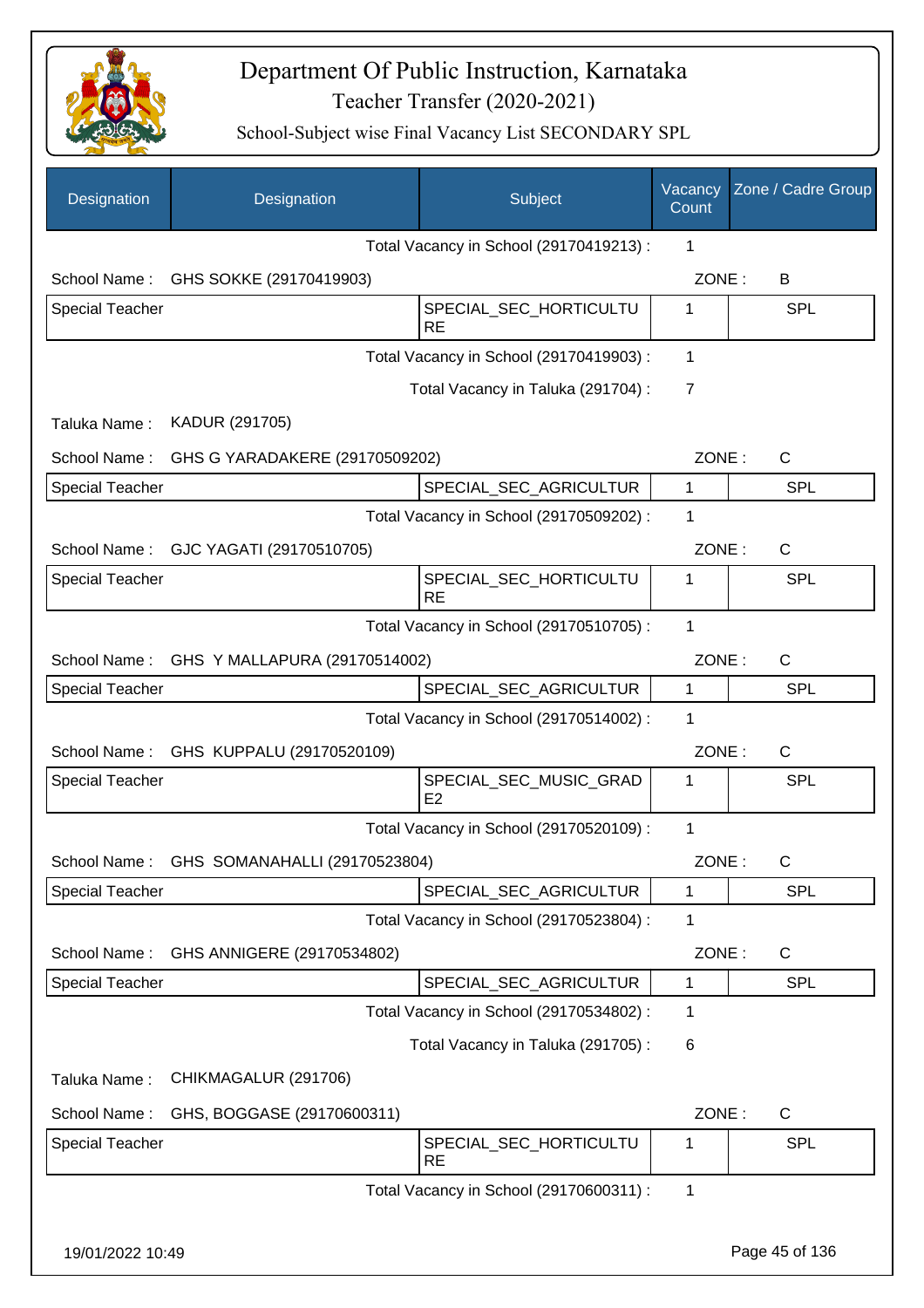

| Designation            | Designation                                 | Subject                                  | Vacancy<br>Count | Zone / Cadre Group |
|------------------------|---------------------------------------------|------------------------------------------|------------------|--------------------|
| School Name:           | GHS MALLANDUR (29170603909)                 |                                          | ZONE:            | $\mathsf{C}$       |
| Special Teacher        |                                             | SPECIAL_SEC_CARPENTOR                    | 1                | <b>SPL</b>         |
|                        |                                             | Total Vacancy in School (29170603909) :  | 1                |                    |
| School Name:           | GHS KANATHI (29170604903)                   |                                          | ZONE:            | $\mathsf{C}$       |
| <b>Special Teacher</b> |                                             | SPECIAL_SEC_HORTICULTU<br><b>RE</b>      | 1                | <b>SPL</b>         |
|                        |                                             | Total Vacancy in School (29170604903) :  | 1                |                    |
| School Name:           | GHS AVATHI (29170605007)                    |                                          | ZONE:            | C                  |
| <b>Special Teacher</b> |                                             | SPECIAL_SEC_TAILORING                    | $\mathbf{1}$     | <b>SPL</b>         |
|                        |                                             | Total Vacancy in School (29170605007) :  | 1                |                    |
|                        | School Name: GJC MALLENAHALLI (29170606208) |                                          | ZONE:            | C                  |
| <b>Special Teacher</b> |                                             | SPECIAL_SEC_HORTICULTU<br><b>RE</b>      | 1                | <b>SPL</b>         |
|                        |                                             | Total Vacancy in School (29170606208) :  | 1                |                    |
|                        | School Name: GJC MUGTHIHALLI (29170608108)  |                                          | ZONE:            | B                  |
| <b>Special Teacher</b> |                                             | SPECIAL_SEC_HORTICULTU<br><b>RE</b>      | 1                | <b>SPL</b>         |
|                        |                                             | Total Vacancy in School (29170608108) :  | 1                |                    |
| School Name:           | GHS JODIMACHENAHALLI (29170612804)          |                                          | ZONE:            | C                  |
| <b>Special Teacher</b> |                                             | SPECIAL_SEC_DRAWING                      | $\mathbf{1}$     | <b>SPL</b>         |
|                        |                                             | Total Vacancy in School (29170612804) :  | 1                |                    |
|                        | School Name: GHS THALIHALLA (29170615103)   |                                          | ZONE:            | C.                 |
| <b>Special Teacher</b> |                                             | SPECIAL_SEC_TAILORING                    | 1                | <b>SPL</b>         |
|                        |                                             | Total Vacancy in School (29170615103) :  | 1                |                    |
| School Name:           | GHS BASAGAL (29170618602)                   |                                          | ZONE:            | C                  |
| <b>Special Teacher</b> |                                             | SPECIAL_SEC_MUSIC_GRAD<br>E <sub>2</sub> | 1                | SPL                |
|                        |                                             | Total Vacancy in School (29170618602) :  | 1                |                    |
| School Name:           | GHS AMBALE (29170620303)                    |                                          | ZONE:            | B                  |
| <b>Special Teacher</b> |                                             | SPECIAL_SEC_HORTICULTU<br><b>RE</b>      | 1                | <b>SPL</b>         |
|                        |                                             | Total Vacancy in School (29170620303) :  | 1                |                    |
|                        |                                             | Total Vacancy in Taluka (291706):        | 10               |                    |
| Taluka Name:           | <b>MOODIGERE (291707)</b>                   |                                          |                  |                    |
| 19/01/2022 10:49       |                                             |                                          |                  | Page 46 of 136     |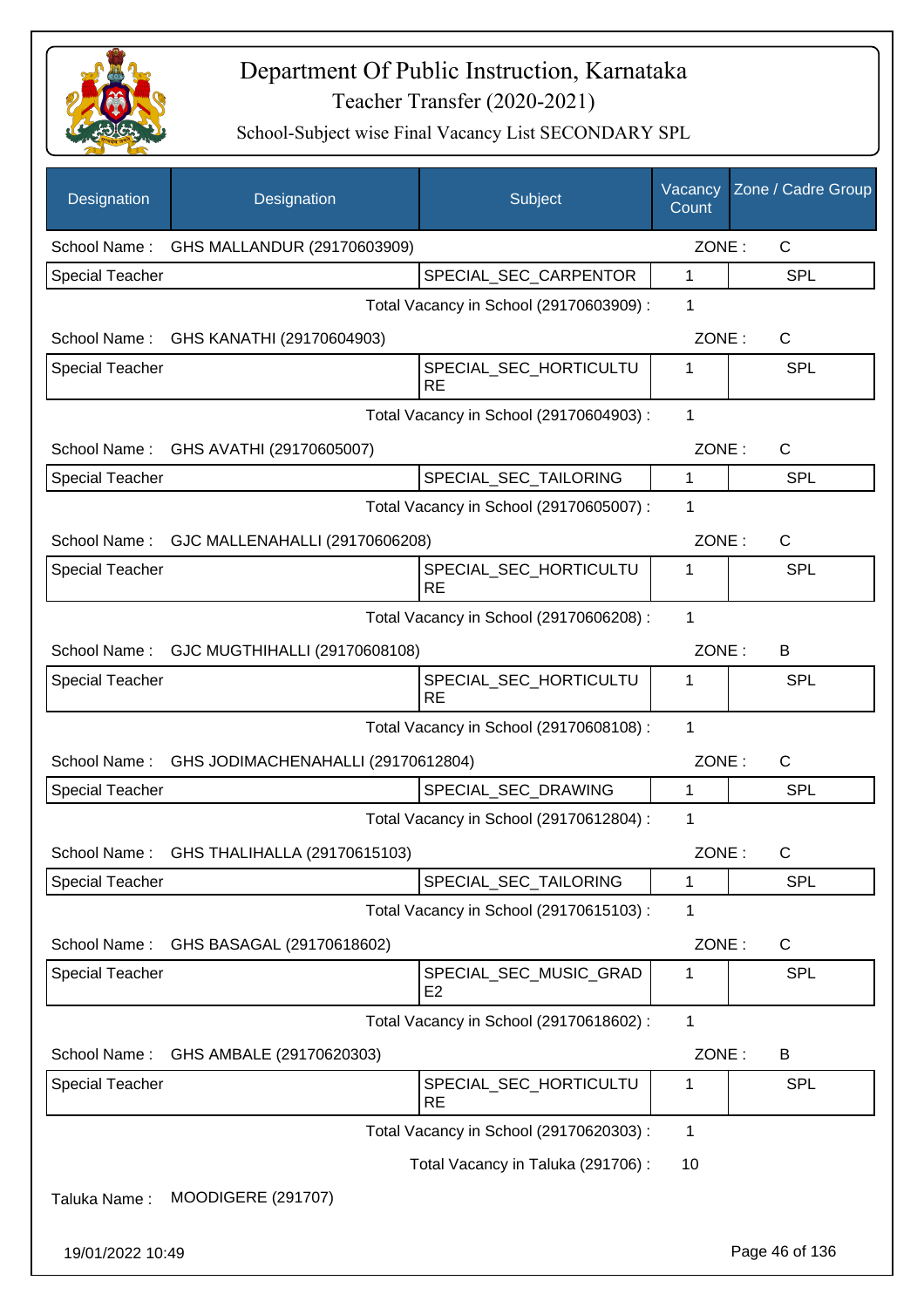

| Designation            | Designation                                        | Subject                                  | Vacancy<br>Count | Zone / Cadre Group |
|------------------------|----------------------------------------------------|------------------------------------------|------------------|--------------------|
| School Name:           | GHS, HORANADU (29170700305)                        |                                          | ZONE:            | C                  |
| <b>Special Teacher</b> |                                                    | SPECIAL_SEC_DRAWING                      | 1                | <b>SPL</b>         |
|                        |                                                    | Total Vacancy in School (29170700305) :  | 1                |                    |
| School Name:           | GHS, HIREBYLU (29170701305)                        |                                          | ZONE:            | $\mathsf{C}$       |
| <b>Special Teacher</b> |                                                    | SPECIAL_SEC_HORTICULTU<br><b>RE</b>      | 1                | <b>SPL</b>         |
|                        |                                                    | Total Vacancy in School (29170701305) :  | 1                |                    |
| School Name:           | GHS, GABGAL (29170702110)                          |                                          | ZONE:            | C                  |
| <b>Special Teacher</b> |                                                    | SPECIAL_SEC_DRAWING                      | $\mathbf{1}$     | <b>SPL</b>         |
|                        |                                                    | Total Vacancy in School (29170702110) :  | 1                |                    |
|                        | School Name: GHS KOTTIGEHARA (29170703601)         |                                          | ZONE:            | $\mathsf{C}$       |
| <b>Special Teacher</b> |                                                    | SPECIAL_SEC_MUSIC_GRAD<br>E <sub>2</sub> | 1                | <b>SPL</b>         |
|                        |                                                    | Total Vacancy in School (29170703601) :  | 1                |                    |
|                        | School Name: GHS KUNDURU (29170704009)             |                                          | ZONE:            | $\mathsf{C}$       |
| <b>Special Teacher</b> |                                                    | SPECIAL_SEC_DRAWING                      | $\mathbf{1}$     | <b>SPL</b>         |
|                        |                                                    | Total Vacancy in School (29170704009) :  | 1                |                    |
| School Name:           | GHS, DARADAHALLI (29170709506)                     |                                          | ZONE:            | $\mathsf{C}$       |
| <b>Special Teacher</b> |                                                    | SPECIAL_SEC_DRAWING                      | $\mathbf{1}$     | <b>SPL</b>         |
|                        |                                                    | Total Vacancy in School (29170709506) :  | 1                |                    |
| School Name:           | GHS GOWDAHALLI (29170712103)                       |                                          | ZONE:            | C                  |
| <b>Special Teacher</b> |                                                    | SPECIAL_SEC_TAILORING                    | 1                | SPL                |
|                        |                                                    | Total Vacancy in School (29170712103) :  | 1                |                    |
| School Name:           | GGJC MUDIGERE (29170715001)                        |                                          | ZONE:            | A                  |
| <b>Special Teacher</b> |                                                    | SPECIAL_SEC_TAILORING                    | 1                | <b>SPL</b>         |
|                        |                                                    | Total Vacancy in School (29170715001) :  | 1                |                    |
| School Name:           | GJC KUDUREMUKHA (29170716001)                      |                                          | ZONE:            | C                  |
| <b>Special Teacher</b> |                                                    | SPECIAL SEC DRAWING                      | 1                | <b>SPL</b>         |
|                        |                                                    | Total Vacancy in School (29170716001) :  | 1                |                    |
| School Name:           | KARNATAKA PUBLIC SCHOOLS GJC, KALASA (29170716312) |                                          | ZONE:            | $\mathsf{C}$       |
| <b>Special Teacher</b> |                                                    | SPECIAL_SEC_DRAWING                      | 1                | <b>SPL</b>         |
|                        |                                                    | Total Vacancy in School (29170716312) :  | 1                |                    |
|                        |                                                    | Total Vacancy in Taluka (291707) :       | 10               |                    |
| 19/01/2022 10:49       |                                                    |                                          |                  | Page 47 of 136     |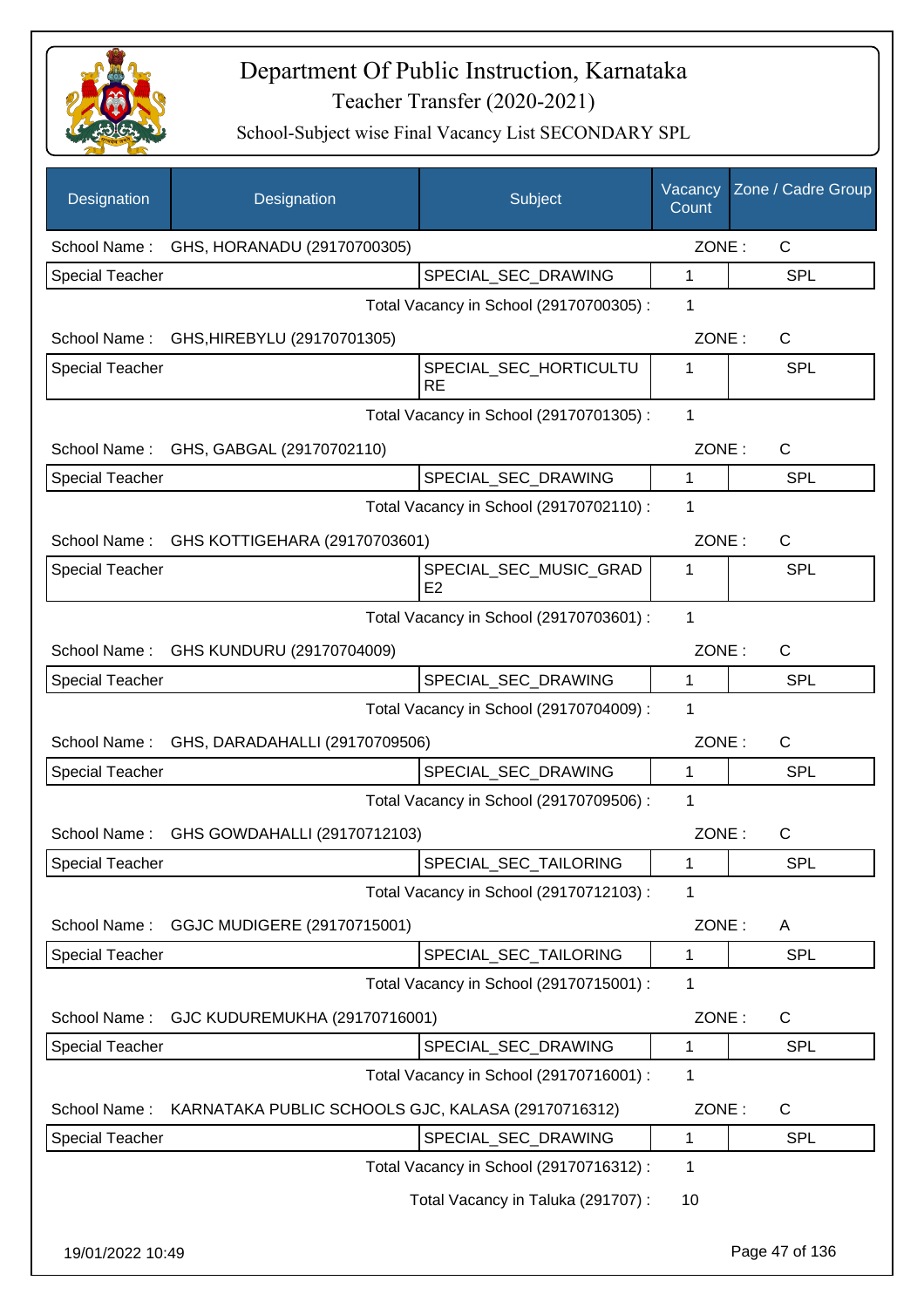

| Designation            | Designation                                  | <b>Subject</b>                           | Vacancy<br>Count | Zone / Cadre Group |  |  |
|------------------------|----------------------------------------------|------------------------------------------|------------------|--------------------|--|--|
| Taluka Name:           | <b>BIRURU (291708)</b>                       |                                          |                  |                    |  |  |
| School Name:           | GHS JODIHOCHIHALLI (29170802903)             |                                          | ZONE:            | $\mathsf{C}$       |  |  |
| <b>Special Teacher</b> |                                              | SPECIAL_SEC_HORTICULTU<br><b>RE</b>      | 1                | <b>SPL</b>         |  |  |
|                        |                                              | Total Vacancy in School (29170802903) :  | 1                |                    |  |  |
|                        | School Name: GHS SAKARAYAPATNA (29170805111) |                                          | ZONE:            | $\mathsf{C}$       |  |  |
| <b>Special Teacher</b> |                                              | SPECIAL_SEC_HORTICULTU<br><b>RE</b>      | 1                | <b>SPL</b>         |  |  |
|                        |                                              | Total Vacancy in School (29170805111) :  | 1                |                    |  |  |
|                        | School Name: GHS S.BIDARE (29170806162)      |                                          | ZONE:            | $\mathsf{C}$       |  |  |
| <b>Special Teacher</b> |                                              | SPECIAL_SEC_DANCE                        | $\mathbf{1}$     | <b>SPL</b>         |  |  |
|                        |                                              | Total Vacancy in School (29170806162) :  | 1                |                    |  |  |
| School Name:           | GHS MACHAGONDANAHALLI (29170816602)          |                                          | ZONE:            | $\mathsf{C}$       |  |  |
| <b>Special Teacher</b> |                                              | SPECIAL_SEC_HORTICULTU<br><b>RE</b>      | 1                | <b>SPL</b>         |  |  |
|                        |                                              | Total Vacancy in School (29170816602) :  | 1                |                    |  |  |
|                        |                                              | Total Vacancy in Taluka (291708) :       | $\overline{4}$   |                    |  |  |
| District Name:         | <b>MANDYA (2922)</b>                         |                                          |                  |                    |  |  |
| Taluka Name:           | KRISHNARAJA PET (292201)                     |                                          |                  |                    |  |  |
| School Name:           | G J C AGHALAYA (29220100504)                 |                                          | ZONE:            | C                  |  |  |
| <b>Special Teacher</b> |                                              | SPECIAL_SEC_CARPENTOR                    | $\mathbf 1$      | <b>SPL</b>         |  |  |
|                        |                                              | Total Vacancy in School (29220100504) :  | 1                |                    |  |  |
| School Name:           | GHS ALENAHALLI (29220101002)                 |                                          | ZONE:            | $\mathsf{C}$       |  |  |
| Special Teacher        |                                              | SPECIAL_SEC_HORTICULTU<br><b>RE</b>      | 1                | <b>SPL</b>         |  |  |
|                        |                                              | Total Vacancy in School (29220101002) :  | 1                |                    |  |  |
| School Name:           | GJC BOOKANAKERE (29220106405)                |                                          | ZONE:            | C                  |  |  |
| <b>Special Teacher</b> |                                              | SPECIAL_SEC_MUSIC_GRAD<br>E <sub>1</sub> | 1                | <b>SPL</b>         |  |  |
|                        |                                              | Total Vacancy in School (29220106405) :  | 1                |                    |  |  |
| School Name:           | GHS CHATAMGERE (29220107002)                 |                                          | ZONE:            | C                  |  |  |
| <b>Special Teacher</b> |                                              | SPECIAL_SEC_MUSIC_GRAD<br>E1             | 1                | <b>SPL</b>         |  |  |
|                        |                                              | Total Vacancy in School (29220107002) :  | 1                |                    |  |  |
| 19/01/2022 10:49       |                                              |                                          |                  | Page 48 of 136     |  |  |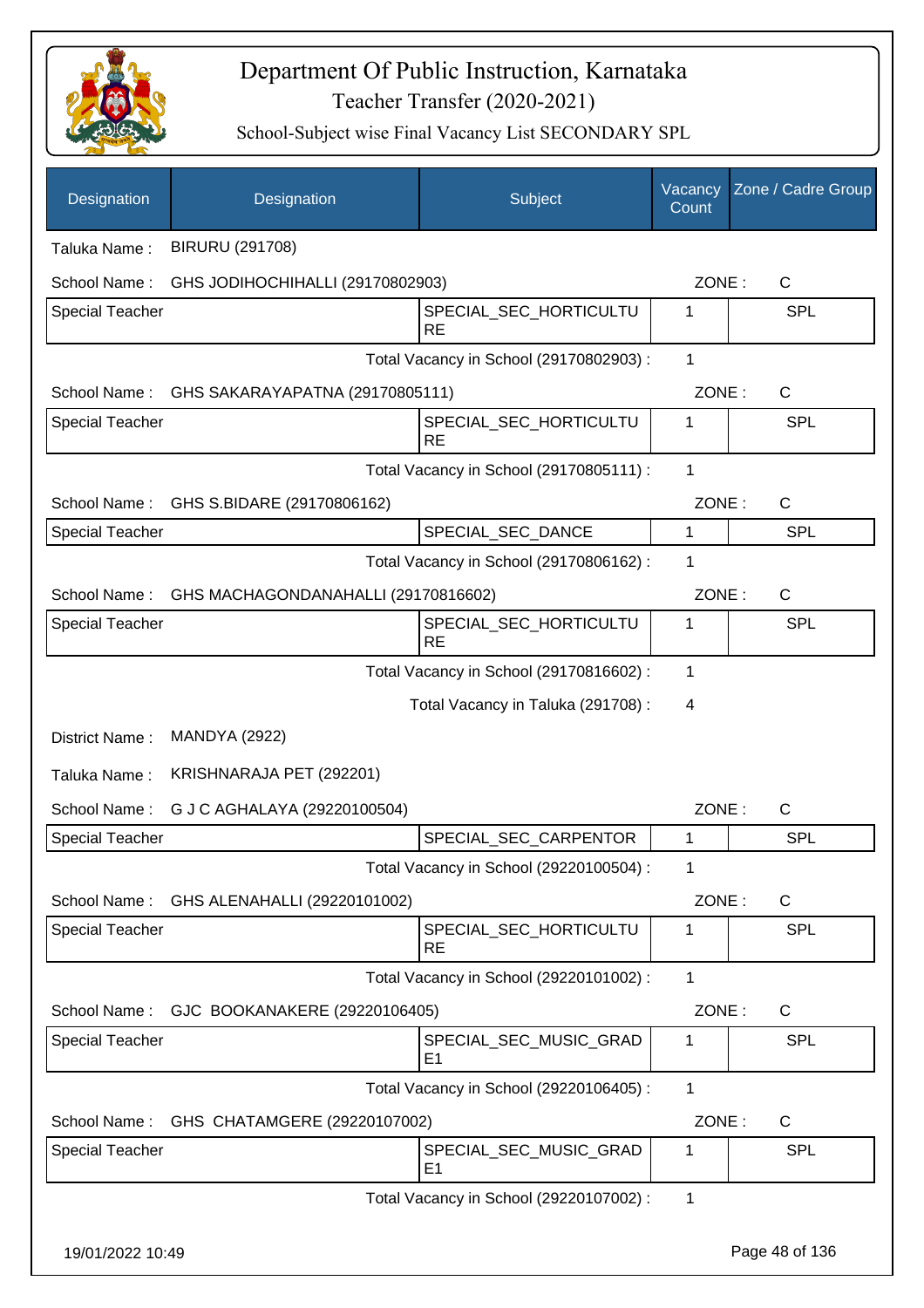

| Designation            | Designation                                                 | Subject                                  | Vacancy<br>Count | Zone / Cadre Group |
|------------------------|-------------------------------------------------------------|------------------------------------------|------------------|--------------------|
| School Name:           | KARNATAKA PUBLIC SCHOOLS GPUC KIKKERI (29220118014)         |                                          | ZONE:            | C                  |
| <b>Special Teacher</b> |                                                             | SPECIAL_SEC_MUSIC_GRAD<br>E <sub>1</sub> | $\overline{2}$   | <b>SPL</b>         |
|                        |                                                             | Total Vacancy in School (29220118014) :  | $\overline{2}$   |                    |
| School Name:           | GHS MAKAVALLY (29220121203)                                 |                                          | ZONE:            | C                  |
| <b>Special Teacher</b> |                                                             | SPECIAL_SEC_HORTICULTU<br><b>RE</b>      | 1                | <b>SPL</b>         |
|                        |                                                             | Total Vacancy in School (29220121203) :  | 1                |                    |
| School Name:           | GJC SANTEBHACHA HALLY (29220127805)                         |                                          | ZONE:            | $\mathsf{C}$       |
| <b>Special Teacher</b> |                                                             | SPECIAL_SEC_MUSIC_GRAD<br>E1             | 1                | <b>SPL</b>         |
|                        |                                                             | Total Vacancy in School (29220127805) :  | 1                |                    |
|                        | School Name: GHS SARANGI (29220127903)                      |                                          | ZONE:            | $\mathsf{C}$       |
| <b>Special Teacher</b> |                                                             | SPECIAL_SEC_HORTICULTU<br><b>RE</b>      | 1                | <b>SPL</b>         |
|                        |                                                             | Total Vacancy in School (29220127903) :  | 1                |                    |
|                        | School Name: GJC VITTALA PURA (29220130804)                 |                                          | ZONE:            | $\mathsf{C}$       |
| <b>Special Teacher</b> |                                                             | SPECIAL_SEC_DRAWING                      | 1                | <b>SPL</b>         |
|                        |                                                             | Total Vacancy in School (29220130804) :  | 1                |                    |
| School Name:           | Gpu college K R PET (29220133402)                           |                                          | ZONE:            | A                  |
| <b>Special Teacher</b> |                                                             | SPECIAL_SEC_MUSIC_GRAD<br>E <sub>1</sub> | 1                | <b>SPL</b>         |
|                        |                                                             | Total Vacancy in School (29220133402) :  | 1                |                    |
| School Name:           | KARNATAKA PUBLIC SCHOOLS GHS GIRLS K R PET<br>(29220135305) |                                          | ZONE:            | A                  |
| <b>Special Teacher</b> |                                                             | SPECIAL_SEC_MUSIC_GRAD<br>E <sub>1</sub> | 1                | <b>SPL</b>         |
|                        |                                                             | Total Vacancy in School (29220135305) :  | 1                |                    |
|                        |                                                             | Total Vacancy in Taluka (292201) :       | 12               |                    |
| Taluka Name:           | MADDUR (292202)                                             |                                          |                  |                    |
| School Name:           | GHS ABALAVADI (29220200102)                                 |                                          | ZONE:            | C                  |
| Special Teacher        |                                                             | SPECIAL_SEC_DRAWING                      | 1                | <b>SPL</b>         |
|                        |                                                             | Total Vacancy in School (29220200102) :  | 1                |                    |
| School Name:           | GHS BOPPASAMUDRA (29220202602)                              |                                          | ZONE:            | C                  |
| <b>Special Teacher</b> |                                                             | SPECIAL_SEC_DRAWING                      | 1                | <b>SPL</b>         |
| 19/01/2022 10:49       |                                                             |                                          |                  | Page 49 of 136     |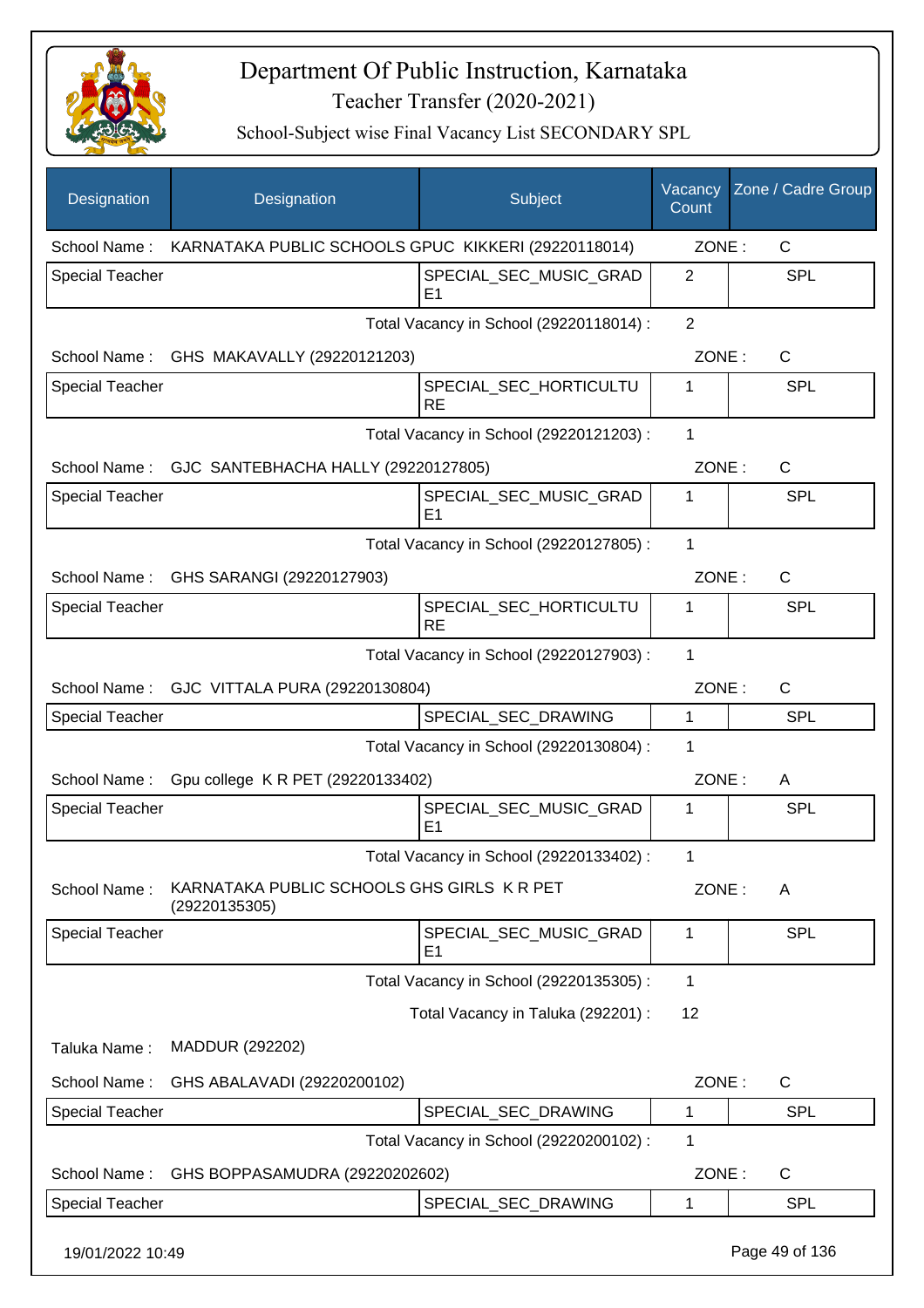

School-Subject wise Final Vacancy List SECONDARY SPL

| Designation            | Designation                                   | Subject                                  | Vacancy<br>Count | Zone / Cadre Group |
|------------------------|-----------------------------------------------|------------------------------------------|------------------|--------------------|
|                        |                                               | Total Vacancy in School (29220202602) :  | 1                |                    |
| School Name:           | GHS CHIKKARASINAKERE (29220203503)            |                                          | ZONE:            | $\mathsf{C}$       |
| <b>Special Teacher</b> |                                               | SPECIAL_SEC_HORTICULTU<br><b>RE</b>      | 1                | <b>SPL</b>         |
|                        |                                               | Total Vacancy in School (29220203503) :  | 1                |                    |
|                        | School Name: GHS DESHAHALLY (29220204103)     |                                          | ZONE:            | В                  |
| <b>Special Teacher</b> |                                               | SPECIAL_SEC_MUSIC_GRAD<br>E <sub>2</sub> | 1                | <b>SPL</b>         |
|                        |                                               | Total Vacancy in School (29220204103) :  | 1                |                    |
|                        | School Name: GHS HALEHALLY (29220205102)      |                                          | ZONE:            | $\mathsf{C}$       |
| <b>Special Teacher</b> |                                               | SPECIAL_SEC_TAILORING                    | 1                | <b>SPL</b>         |
|                        |                                               | Total Vacancy in School (29220205102) :  | 1                |                    |
|                        | School Name: GHS HOOTAGERE (29220206004)      |                                          | ZONE:            | $\mathsf{C}$       |
| <b>Special Teacher</b> |                                               | SPECIAL_SEC_TAILORING                    | $\mathbf{1}$     | <b>SPL</b>         |
|                        |                                               | Total Vacancy in School (29220206004) :  | 1                |                    |
|                        | School Name: GJC K. HONNALAGERE (29220207108) |                                          | ZONE:            | C                  |
| <b>Special Teacher</b> |                                               | SPECIAL_SEC_TAILORING                    | $\mathbf{1}$     | <b>SPL</b>         |
|                        |                                               | Total Vacancy in School (29220207108) :  | 1                |                    |
| School Name:           | GHS KADILUVAGILU (29220207703)                |                                          | ZONE:            | C                  |
| Special Teacher        |                                               | SPECIAL SEC DRAWING                      | 1                | <b>SPL</b>         |
|                        |                                               | Total Vacancy in School (29220207703) :  | 1                |                    |
| School Name:           | CMCC GJC KOWDLE (29220208911)                 |                                          | ZONE:            | C                  |
| <b>Special Teacher</b> |                                               | SPECIAL SEC TAILORING                    | 1                | <b>SPL</b>         |
|                        |                                               | Total Vacancy in School (29220208911) :  | 1                |                    |
| School Name:           | GHS KONGABORANA DODDI (29220209803)           |                                          | ZONE:            | $\mathsf{C}$       |
| <b>Special Teacher</b> |                                               | SPECIAL_SEC_DRAWING                      | 1                | <b>SPL</b>         |
|                        |                                               | Total Vacancy in School (29220209803) :  | 1                |                    |
| School Name:           | GHS MADENAHALLY (29220210105)                 |                                          | ZONE:            | C                  |
| <b>Special Teacher</b> |                                               | SPECIAL_SEC_TAILORING                    | 1                | <b>SPL</b>         |
|                        |                                               | Total Vacancy in School (29220210105) :  | 1                |                    |
| School Name:           | GHS MALAGARANAHALLY (29220210203)             |                                          | ZONE:            | C                  |
| <b>Special Teacher</b> |                                               | SPECIAL_SEC_MUSIC_GRAD<br>E <sub>2</sub> | 1                | <b>SPL</b>         |
|                        |                                               |                                          |                  |                    |

19/01/2022 10:49 Page 50 of 136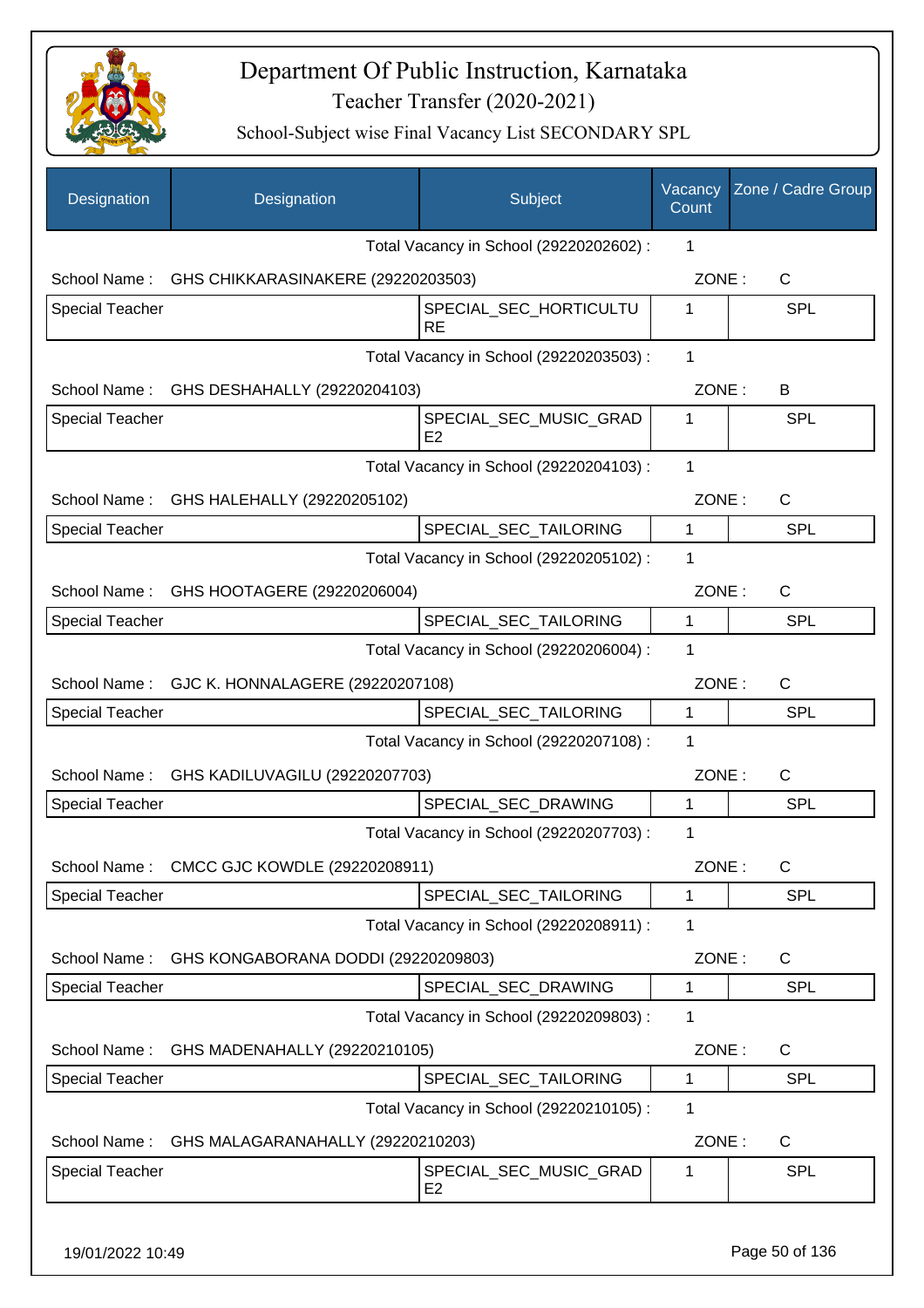

| Designation            | Designation                                         | Subject                                  | Vacancy<br>Count | Zone / Cadre Group |
|------------------------|-----------------------------------------------------|------------------------------------------|------------------|--------------------|
|                        |                                                     | Total Vacancy in School (29220210203) :  | 1                |                    |
| School Name:           | GJC MALLANAKUPPE, High school section (29220210303) |                                          | ZONE:            | C                  |
| <b>Special Teacher</b> |                                                     | SPECIAL_SEC_HORTICULTU<br><b>RE</b>      | 1                | <b>SPL</b>         |
|                        |                                                     | Total Vacancy in School (29220210303) :  | 1                |                    |
| School Name:           | GHS MARALIGA (29220210827)                          |                                          | ZONE:            | $\mathsf{C}$       |
| <b>Special Teacher</b> |                                                     | SPECIAL_SEC_SERICULTUR                   | $\mathbf{1}$     | SPL                |
|                        |                                                     | Total Vacancy in School (29220210827) :  | 1                |                    |
|                        | School Name: GHS NAVILE (29220212302)               |                                          | ZONE:            | $\mathsf C$        |
| <b>Special Teacher</b> |                                                     | SPECIAL_SEC_HORTICULTU<br><b>RE</b>      | 1                | <b>SPL</b>         |
|                        |                                                     | Total Vacancy in School (29220212302) :  | 1                |                    |
|                        | School Name: GHS THAGGAHALLY (29220214107)          |                                          | ZONE:            | C                  |
| <b>Special Teacher</b> |                                                     | SPECIAL_SEC_HORTICULTU<br><b>RE</b>      | 1                | <b>SPL</b>         |
|                        |                                                     | Total Vacancy in School (29220214107) :  | $\mathbf{1}$     |                    |
|                        | School Name: GHS THORESHETTAHALLY (29220214703)     |                                          | ZONE:            | $\mathsf{C}$       |
| <b>Special Teacher</b> |                                                     | SPECIAL_SEC_TAILORING                    | $\mathbf{1}$     | SPL                |
|                        |                                                     | Total Vacancy in School (29220214703) :  | 1                |                    |
| School Name:           | GHS TYLOORU (29220214803)                           |                                          | ZONE:            | $\mathsf{C}$       |
| <b>Special Teacher</b> |                                                     | SPECIAL_SEC_TAILORING                    | 1                | <b>SPL</b>         |
|                        |                                                     | Total Vacancy in School (29220214803) :  | 1                |                    |
| School Name:           | GHS-SHIVAPURA-MADDUR (29220218801)                  |                                          | ZONE:            | A                  |
| <b>Special Teacher</b> |                                                     | SPECIAL_SEC_DRAMA_GRA<br>DE <sub>1</sub> | 1                | <b>SPL</b>         |
|                        |                                                     | Total Vacancy in School (29220218801) :  | $\mathbf 1$      |                    |
|                        |                                                     | Total Vacancy in Taluka (292202) :       | 19               |                    |
| Taluka Name:           | MALAVALLY (292203)                                  |                                          |                  |                    |
| School Name:           | GHS AGASANAPURA (29220300102)                       |                                          | ZONE:            | C                  |
| <b>Special Teacher</b> |                                                     | SPECIAL_SEC_HORTICULTU<br><b>RE</b>      | 1                | <b>SPL</b>         |
|                        |                                                     | Total Vacancy in School (29220300102) :  | 1                |                    |
| School Name:           | GHS ALADA HALLY (29220300202)                       |                                          | ZONE:            | $\mathsf{C}$       |
| <b>Special Teacher</b> |                                                     | SPECIAL_SEC_HORTICULTU                   | 1                | SPL                |
| 19/01/2022 10:49       |                                                     |                                          |                  | Page 51 of 136     |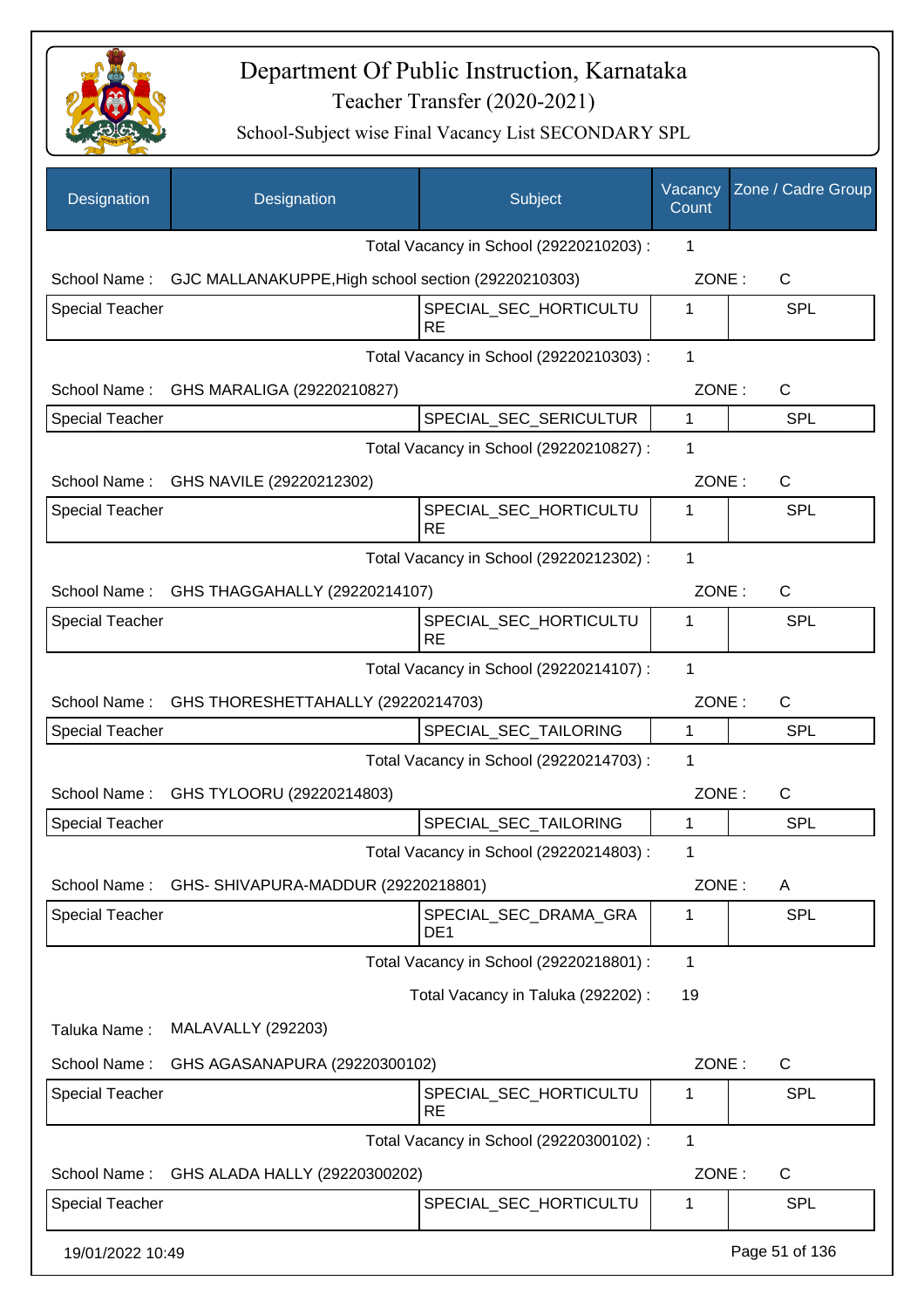

| Designation            | Designation                                       | Subject                                 | Vacancy<br>Count | Zone / Cadre Group |
|------------------------|---------------------------------------------------|-----------------------------------------|------------------|--------------------|
|                        |                                                   | E                                       |                  |                    |
|                        |                                                   | Total Vacancy in School (29220300202) : | 1                |                    |
| School Name:           | GHS B.G.PURA (29220301104)                        |                                         | ZONE:            | C                  |
| <b>Special Teacher</b> |                                                   | SPECIAL_SEC_DRAWING                     | 1                | <b>SPL</b>         |
|                        | Total Vacancy in School (29220301104) :           |                                         |                  |                    |
| School Name:           | GHS BHEEMANA HALLY (29220302402)                  |                                         | ZONE:            | $\mathsf C$        |
| <b>Special Teacher</b> |                                                   | SPECIAL_SEC_TAILORING                   | 1                | SPL                |
|                        |                                                   | Total Vacancy in School (29220302402) : | 1                |                    |
| School Name:           | GHS DALAVAY KODIHALLY (29220303605)               |                                         | ZONE:            | $\mathsf C$        |
| <b>Special Teacher</b> |                                                   | SPECIAL_SEC_HORTICULTU<br><b>RE</b>     | 1                | SPL                |
|                        |                                                   | Total Vacancy in School (29220303605) : | 1                |                    |
| School Name:           | GHS DODDA BHOOVALLY (29220304302)                 |                                         | ZONE:            | C                  |
| <b>Special Teacher</b> |                                                   | SPECIAL_SEC_HORTICULTU<br><b>RE</b>     | 1                | SPL                |
|                        |                                                   | Total Vacancy in School (29220304302) : | 1                |                    |
|                        | School Name: GHS HADLY (29220305706)              |                                         | ZONE:            | $\mathsf{C}$       |
| <b>Special Teacher</b> |                                                   | SPECIAL_SEC_HORTICULTU<br><b>RE</b>     | 1                | SPL                |
|                        |                                                   | Total Vacancy in School (29220305706) : | 1                |                    |
| School Name:           | KARNATAKA PUBLIC SCHOOL GJC HALAGUR (29220306017) |                                         | ZONE:            | $\mathsf C$        |
| <b>Special Teacher</b> |                                                   | SPECIAL_SEC_HORTICULTU<br><b>RE</b>     | 1                | <b>SPL</b>         |
|                        |                                                   | Total Vacancy in School (29220306017) : | 1                |                    |
| School Name:           | GHS HUSKURU (29220307707)                         |                                         | ZONE:            | C                  |
| <b>Special Teacher</b> |                                                   | SPECIAL_SEC_HORTICULTU<br><b>RE</b>     | 1                | <b>SPL</b>         |
|                        |                                                   | Total Vacancy in School (29220307707) : | $\mathbf{1}$     |                    |
| School Name:           | GHS MARAGOWDANA HALLY (29220311703)               |                                         | ZONE:            | $\mathsf{C}$       |
| <b>Special Teacher</b> |                                                   | SPECIAL_SEC_HORTICULTU<br><b>RE</b>     | 1                | SPL                |
|                        |                                                   | Total Vacancy in School (29220311703) : | $\mathbf{1}$     |                    |
| School Name:           | GHS NELAMAKANA HALLY (29220313205)                |                                         | ZONE:            | C                  |
| <b>Special Teacher</b> |                                                   | SPECIAL_SEC_HORTICULTU                  | 1                | <b>SPL</b>         |
|                        |                                                   | <b>RE</b>                               |                  |                    |
| 19/01/2022 10:49       |                                                   |                                         |                  | Page 52 of 136     |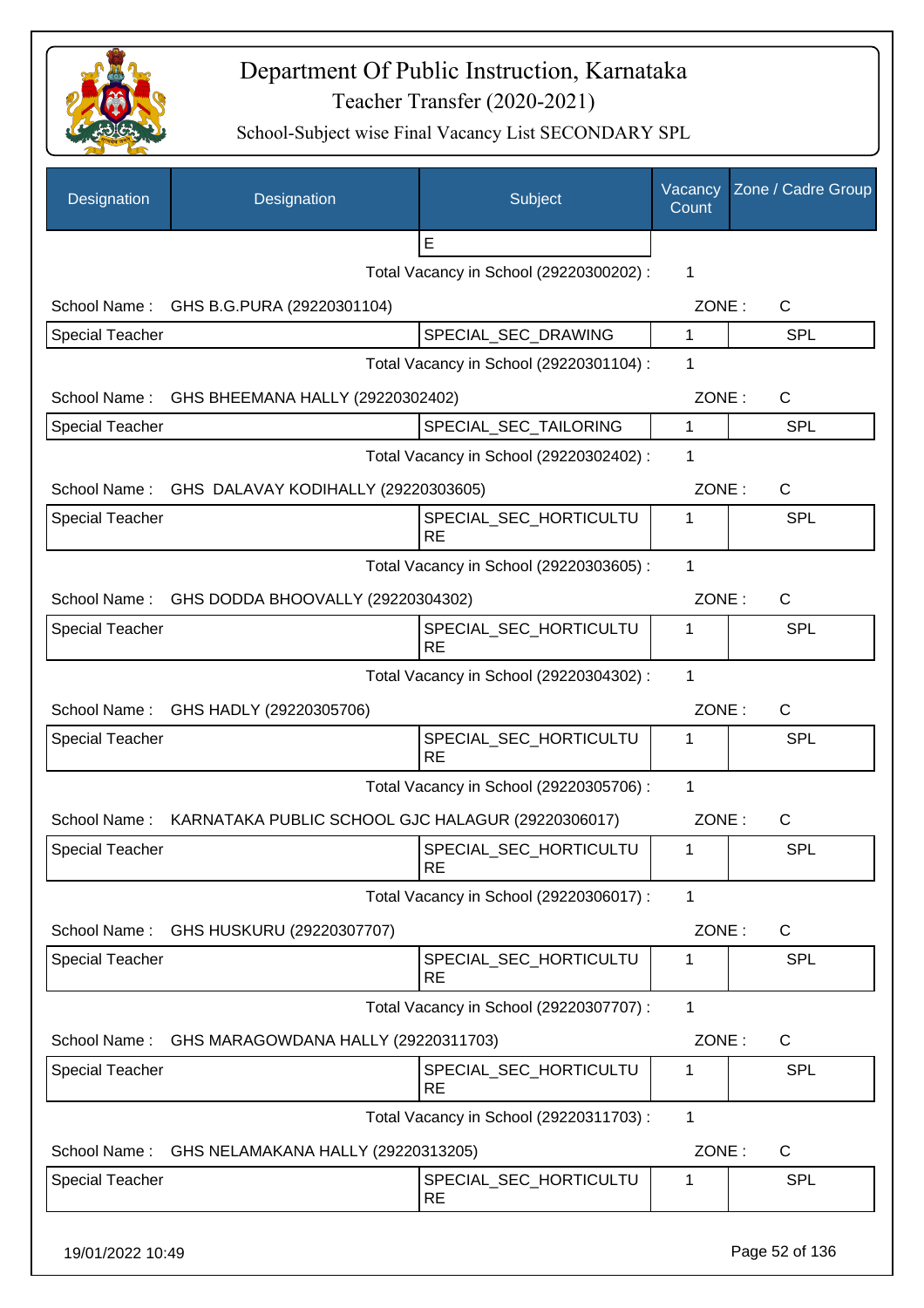

| Designation            | Designation                                         | Subject                                 | Vacancy<br>Count | Zone / Cadre Group |
|------------------------|-----------------------------------------------------|-----------------------------------------|------------------|--------------------|
|                        |                                                     | Total Vacancy in School (29220313205) : | 1                |                    |
|                        | School Name: GHS KYATHE GOWDANA DODDI (29220313505) |                                         | ZONE:            | B                  |
| <b>Special Teacher</b> |                                                     | SPECIAL_SEC_HORTICULTU<br><b>RE</b>     | $\mathbf{1}$     | <b>SPL</b>         |
|                        |                                                     | Total Vacancy in School (29220313505) : | 1                |                    |
|                        | School Name: GHS RAVANI (29220314102)               |                                         | ZONE:            | $\mathsf{C}$       |
| <b>Special Teacher</b> |                                                     | SPECIAL_SEC_HORTICULTU<br><b>RE</b>     | 1                | <b>SPL</b>         |
|                        |                                                     | Total Vacancy in School (29220314102) : | 1                |                    |
|                        | School Name: GHS SUJJALURU (29220315206)            |                                         | ZONE:            | $\mathsf{C}$       |
| Special Teacher        |                                                     | SPECIAL_SEC_HORTICULTU<br><b>RE</b>     | 1                | <b>SPL</b>         |
|                        |                                                     | Total Vacancy in School (29220315206) : | 1                |                    |
|                        | School Name: GHS YATHAMBADI (29220316702)           |                                         | ZONE:            | $\mathsf{C}$       |
| Special Teacher        |                                                     | SPECIAL_SEC_HORTICULTU<br><b>RE</b>     | $\mathbf 1$      | <b>SPL</b>         |
|                        |                                                     | Total Vacancy in School (29220316702) : | 1                |                    |
|                        | School Name: GJC MALAVALLI (29220319603)            |                                         | ZONE:            | A                  |
| <b>Special Teacher</b> |                                                     | SPECIAL_SEC_MUSIC_GRAD<br>E2            | 1                | <b>SPL</b>         |
|                        |                                                     | Total Vacancy in School (29220319603) : | 1                |                    |
|                        |                                                     | Total Vacancy in Taluka (292203) :      | 16               |                    |
| Taluka Name:           | MANDYA SOUTH (292204)                               |                                         |                  |                    |
| School Name:           | GHS BELUR (29220401405)                             |                                         | ZONE:            | B                  |
| <b>Special Teacher</b> |                                                     | SPECIAL_SEC_HORTICULTU<br><b>RE</b>     | 1                | <b>SPL</b>         |
|                        |                                                     | Total Vacancy in School (29220401405) : | 1                |                    |
| School Name:           | GHS INDUVALU (29220408803)                          |                                         | ZONE:            | B                  |
| <b>Special Teacher</b> |                                                     | SPECIAL_SEC_HORTICULTU<br><b>RE</b>     | 1                | <b>SPL</b>         |
|                        |                                                     | Total Vacancy in School (29220408803) : | 1                |                    |
| School Name:           | GJC MANGALA (29220412404)                           |                                         | ZONE:            | B                  |
| <b>Special Teacher</b> |                                                     | SPECIAL_SEC_HORTICULTU<br><b>RE</b>     | 1                | <b>SPL</b>         |
|                        |                                                     | Total Vacancy in School (29220412404) : | 1                |                    |
| 19/01/2022 10:49       |                                                     |                                         |                  | Page 53 of 136     |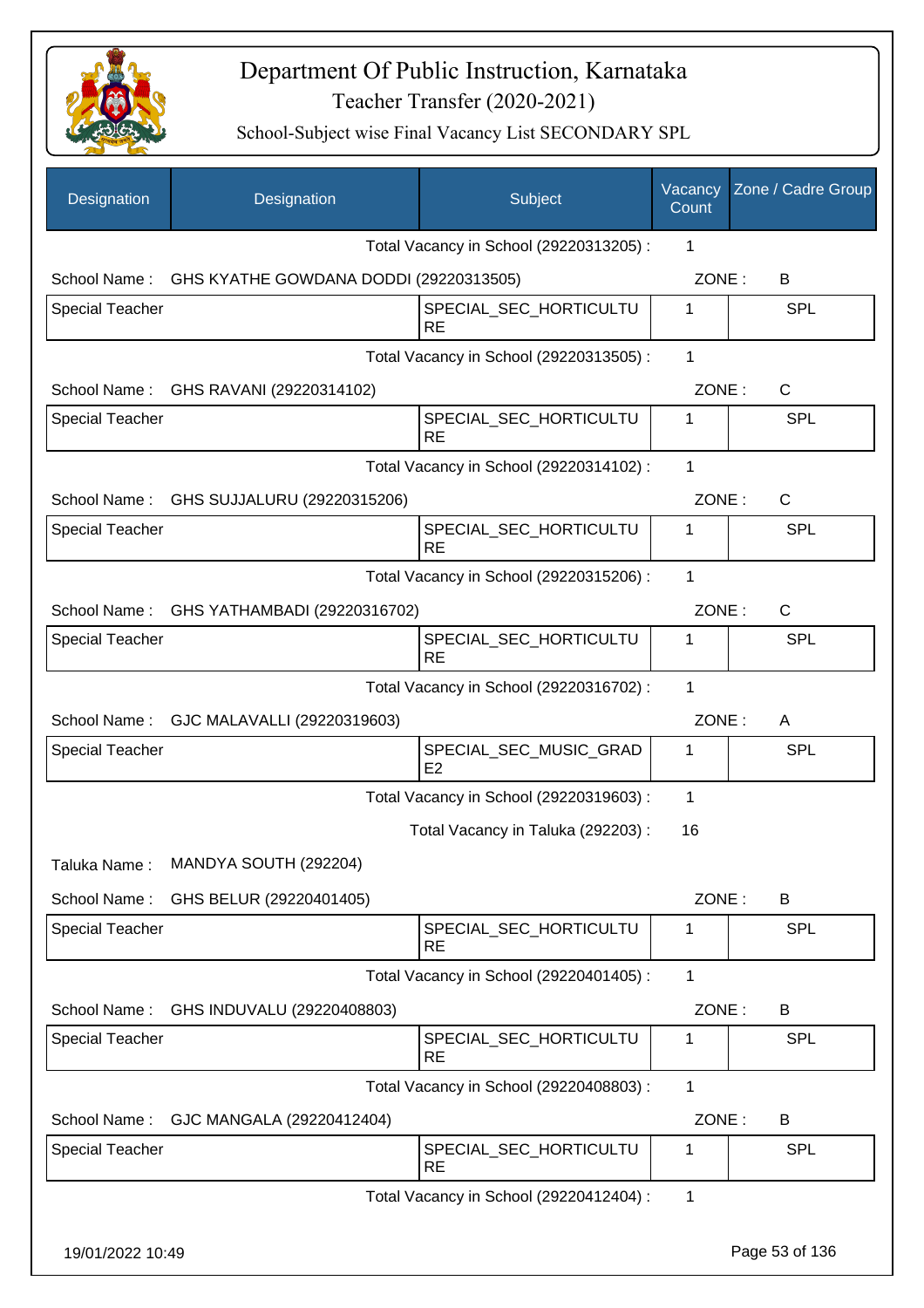

| Designation            | Designation                                                      | Subject                                  | Vacancy<br>Count | Zone / Cadre Group |
|------------------------|------------------------------------------------------------------|------------------------------------------|------------------|--------------------|
| School Name:           | GHS YELECHAKANA HALLY (29220417506)                              |                                          | ZONE:            | $\mathsf{C}$       |
| <b>Special Teacher</b> |                                                                  | SPECIAL SEC DRAWING                      | 1                | <b>SPL</b>         |
|                        |                                                                  | Total Vacancy in School (29220417506) :  | 1                |                    |
| School Name:           | GHS KALLAHALLI (29220418602)                                     |                                          | ZONE:            | A                  |
| <b>Special Teacher</b> |                                                                  | SPECIAL_SEC_MUSIC_GRAD<br>E <sub>1</sub> | 1                | <b>SPL</b>         |
|                        |                                                                  | Total Vacancy in School (29220418602) :  | 1                |                    |
|                        | School Name: GJC EX.MUNCIPAL (29220419001)                       |                                          | ZONE:            | A                  |
| <b>Special Teacher</b> |                                                                  | SPECIAL_SEC_HORTICULTU<br><b>RE</b>      | 1                | <b>SPL</b>         |
|                        |                                                                  | Total Vacancy in School (29220419001) :  | 1                |                    |
| School Name:           | GHS HOSAHALLY (29220419701)                                      |                                          | ZONE:            | A                  |
| <b>Special Teacher</b> |                                                                  | SPECIAL_SEC_HORTICULTU<br><b>RE</b>      | 1                | <b>SPL</b>         |
|                        |                                                                  | Total Vacancy in School (29220419701) :  | 1                |                    |
| School Name:           | GJC STONE BUILDING(GIRLS) (29220420408)                          |                                          | ZONE:            | A                  |
| <b>Special Teacher</b> |                                                                  | SPECIAL_SEC_TAILORING                    | $\mathbf{1}$     | <b>SPL</b>         |
|                        |                                                                  | Total Vacancy in School (29220420408) :  | 1                |                    |
| School Name:           | KARNATAKA PUBLIC SCHOOLS GGJC ARKESHWARA NAGARA<br>(29220421105) |                                          | ZONE:            | A                  |
| <b>Special Teacher</b> |                                                                  | SPECIAL SEC HORTICULTU<br><b>RE</b>      | 1                | SPL                |
|                        |                                                                  | Total Vacancy in School (29220421105) :  | 1                |                    |
|                        |                                                                  | Total Vacancy in Taluka (292204) :       | 9                |                    |
| Taluka Name:           | NAGAMANGALA (292205)                                             |                                          |                  |                    |
| School Name:           | RDS GGHS BELLUR (29220503911)                                    |                                          | ZONE:            | A                  |
| Special Teacher        |                                                                  | SPECIAL_SEC_DRAWING                      | 1                | <b>SPL</b>         |
|                        |                                                                  | Total Vacancy in School (29220503911) :  | 1                |                    |
| School Name:           | HS BHIMANA HALLI (29220504307)                                   |                                          | ZONE:            | $\mathsf{C}$       |
| Special Teacher        |                                                                  | SPECIAL_SEC_DRAWING                      | 1                | <b>SPL</b>         |
|                        |                                                                  | Total Vacancy in School (29220504307) :  | 1                |                    |
| School Name:           | GJC BINDIGANAVILE (29220504809)                                  |                                          | ZONE:            | C                  |
| Special Teacher        |                                                                  | SPECIAL_SEC_TAILORING                    | 1                | <b>SPL</b>         |
|                        |                                                                  | Total Vacancy in School (29220504809) :  | 1                |                    |
| 19/01/2022 10:49       |                                                                  |                                          |                  | Page 54 of 136     |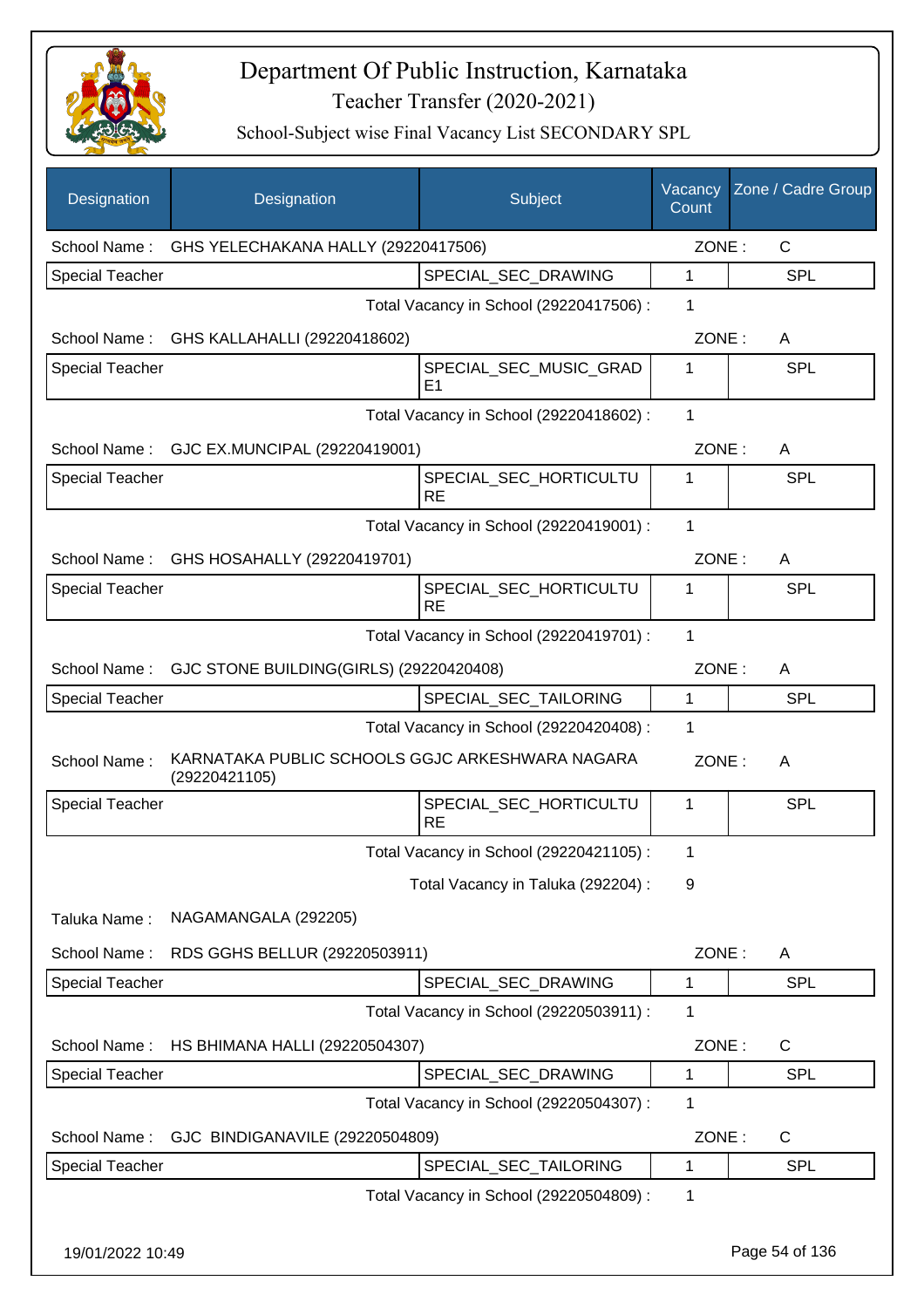

School-Subject wise Final Vacancy List SECONDARY SPL

| Designation            | Designation                                | Subject                                  | Vacancy<br>Count | Zone / Cadre Group |
|------------------------|--------------------------------------------|------------------------------------------|------------------|--------------------|
| School Name:           | GJC BOGADI (29220504906)                   |                                          | ZONE:            | C                  |
| Special Teacher        |                                            | SPECIAL_SEC_DRAWING                      | $\mathbf{1}$     | <b>SPL</b>         |
|                        |                                            | Total Vacancy in School (29220504906) :  | 1                |                    |
| School Name:           | GJC CHEENYA (29220507005)                  |                                          | ZONE:            | C                  |
| <b>Special Teacher</b> |                                            | SPECIAL_SEC_MUSIC_GRAD<br>E2             | 1                | <b>SPL</b>         |
|                        |                                            | Total Vacancy in School (29220507005) :  | 1                |                    |
| School Name:           | GJC HARADANA HALLI (29220514607)           |                                          | ZONE:            | $\mathsf C$        |
| <b>Special Teacher</b> |                                            | SPECIAL_SEC_HORTICULTU<br><b>RE</b>      | 1                | SPL                |
|                        |                                            | Total Vacancy in School (29220514607) :  | 1                |                    |
| School Name:           | GJC HONNAVARA (29220515207)                |                                          | ZONE:            | $\mathsf{C}$       |
| <b>Special Teacher</b> |                                            | SPECIAL_SEC_MUSIC_GRAD<br>E <sub>2</sub> | 1                | SPL                |
|                        |                                            | Total Vacancy in School (29220515207) :  | 1                |                    |
| School Name:           | GHS KANTHAPURA (29220521406)               |                                          | ZONE:            | $\mathsf{C}$       |
| <b>Special Teacher</b> |                                            | SPECIAL_SEC_DRAWING                      | 1                | <b>SPL</b>         |
|                        |                                            | Total Vacancy in School (29220521406) :  | 1                |                    |
| School Name:           | GHS KARADAHALLI (29220521606)              |                                          | ZONE:            | $\mathsf C$        |
| Special Teacher        |                                            | SPECIAL_SEC_TAILORING                    | 1                | SPL                |
|                        |                                            | Total Vacancy in School (29220521606) :  | 1                |                    |
|                        | School Name: GHS KOOCHAHALLY (29220523102) |                                          | ZONE:            | C                  |
| <b>Special Teacher</b> |                                            | SPECIAL_SEC_DRAMA_GRA<br>DE <sub>1</sub> | 1                | <b>SPL</b>         |
|                        |                                            | Total Vacancy in School (29220523102) :  | 1                |                    |
| School Name:           | GHS P NERALAKERE (29220529902)             |                                          | ZONE:            | C                  |
| <b>Special Teacher</b> |                                            | SPECIAL_SEC_DRAMA_GRA<br>DE <sub>1</sub> | 1                | <b>SPL</b>         |
|                        |                                            | Total Vacancy in School (29220529902) :  | 1                |                    |
| School Name:           | GHS SHETTI HALLY (29220532003)             |                                          | ZONE:            | C                  |
| Special Teacher        |                                            | SPECIAL_SEC_TAILORING                    | 1                | <b>SPL</b>         |
|                        |                                            | Total Vacancy in School (29220532003) :  | 1                |                    |
| School Name:           | GHS T.CHANNAPURA (29220533302)             |                                          | ZONE:            | C                  |
| <b>Special Teacher</b> |                                            | SPECIAL_SEC_TAILORING                    | 1                | <b>SPL</b>         |
|                        |                                            |                                          |                  |                    |

19/01/2022 10:49 Page 55 of 136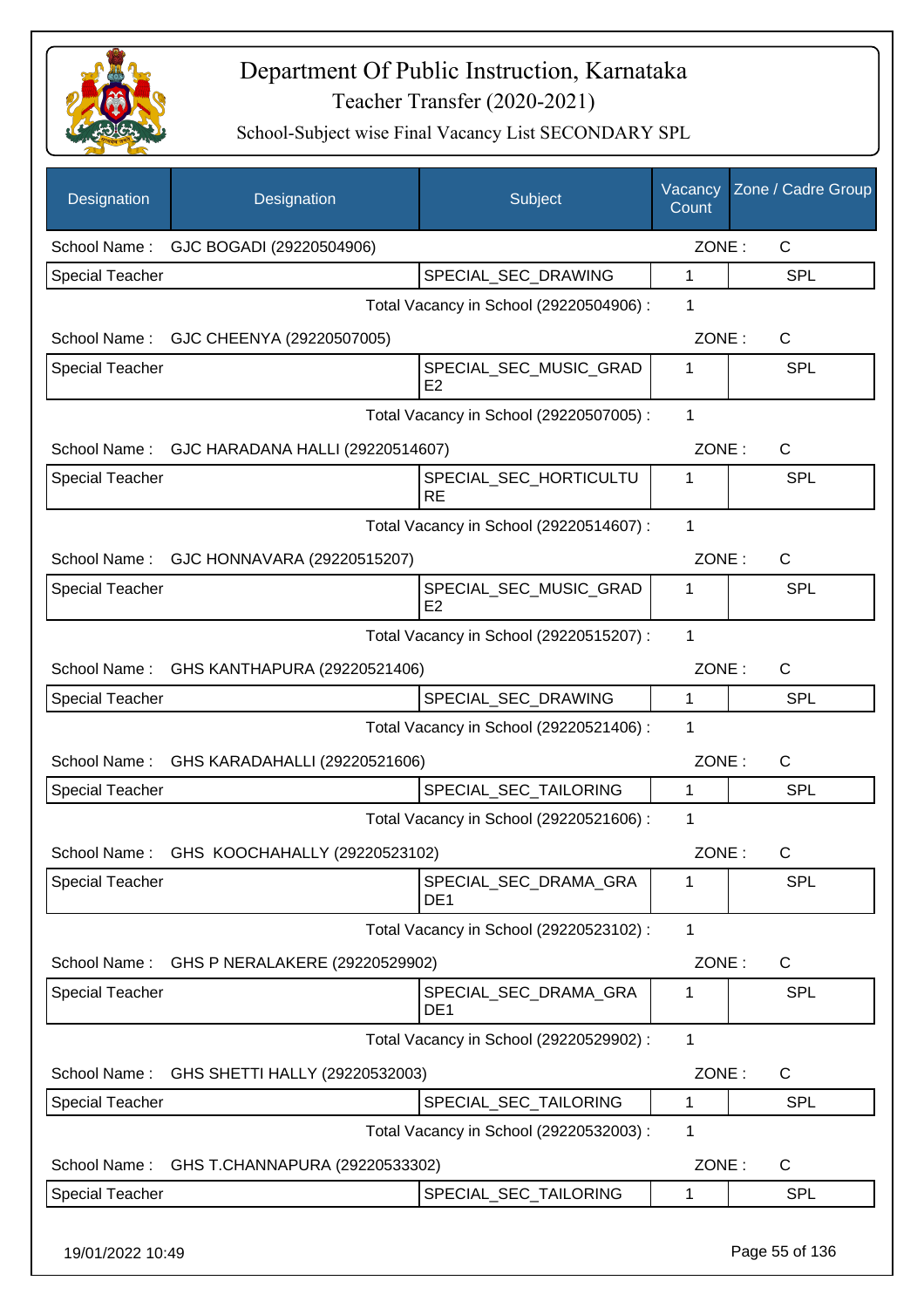

| Designation            | Designation                                            | Subject                                  | Vacancy<br>Count | Zone / Cadre Group |
|------------------------|--------------------------------------------------------|------------------------------------------|------------------|--------------------|
|                        |                                                        | Total Vacancy in School (29220533302) :  | 1                |                    |
|                        | School Name: GHS THATTA HALLI (29220533402)            |                                          | ZONE:            | B                  |
| <b>Special Teacher</b> |                                                        | SPECIAL_SEC_DRAWING                      | $\mathbf{1}$     | <b>SPL</b>         |
|                        |                                                        | Total Vacancy in School (29220533402) :  | 1                |                    |
|                        | School Name: GHS NAGAMANAGALA GIRLS (29220538805)      |                                          | ZONE:            | A                  |
| <b>Special Teacher</b> |                                                        | SPECIAL_SEC_MUSIC_GRAD<br>E <sub>2</sub> | 1                | <b>SPL</b>         |
|                        |                                                        | Total Vacancy in School (29220538805) :  | 1                |                    |
|                        | School Name: GJC NAGAMANAGALA (29220539304)            |                                          | ZONE:            | A                  |
| <b>Special Teacher</b> |                                                        | SPECIAL_SEC_HORTICULTU<br><b>RE</b>      | 1                | <b>SPL</b>         |
|                        |                                                        | Total Vacancy in School (29220539304) :  | $\mathbf{1}$     |                    |
|                        |                                                        | Total Vacancy in Taluka (292205):        | 16               |                    |
| Taluka Name:           | PANDAVAPURA (292206)                                   |                                          |                  |                    |
| School Name:           | GJC CHIKKABYADARAHALLI (29220603003)                   |                                          | ZONE:            | C                  |
| <b>Special Teacher</b> |                                                        | SPECIAL_SEC_HORTICULTU<br><b>RE</b>      | 1                | <b>SPL</b>         |
|                        |                                                        | Total Vacancy in School (29220603003) :  | 1                |                    |
| School Name:           | KARNATAKA PUBLIC SCHOOLS GJC CHINAKURALI (29220603406) |                                          | ZONE:            | $\mathsf{C}$       |
| <b>Special Teacher</b> |                                                        | SPECIAL SEC MUSIC GRAD<br>E <sub>1</sub> | 1                | <b>SPL</b>         |
|                        |                                                        | Total Vacancy in School (29220603406) :  | 1                |                    |
| School Name:           | GHS DINKA (29220603903)                                |                                          | ZONE:            | $\mathsf{C}$       |
| <b>Special Teacher</b> |                                                        | SPECIAL_SEC_DRAWING                      | 1                | <b>SPL</b>         |
|                        |                                                        | Total Vacancy in School (29220603903) :  | 1                |                    |
| School Name:           | GHS HIREMARALI (29220605703)                           |                                          | ZONE:            | B                  |
| <b>Special Teacher</b> |                                                        | SPECIAL_SEC_DRAWING                      | 1                | <b>SPL</b>         |
|                        |                                                        | Total Vacancy in School (29220605703) :  | 1                |                    |
| School Name:           | GHS JAKKANAHALLY (29220606604)                         |                                          | ZONE:            | C                  |
| <b>Special Teacher</b> |                                                        | SPECIAL_SEC_MUSIC_GRAD<br>E <sub>1</sub> | 1                | <b>SPL</b>         |
|                        |                                                        | Total Vacancy in School (29220606604) :  | $\mathbf{1}$     |                    |
| School Name:           | GHS LAKSHMISAGARA (29220609106)                        |                                          | ZONE:            | C                  |
|                        |                                                        |                                          |                  |                    |
| 19/01/2022 10:49       |                                                        |                                          |                  | Page 56 of 136     |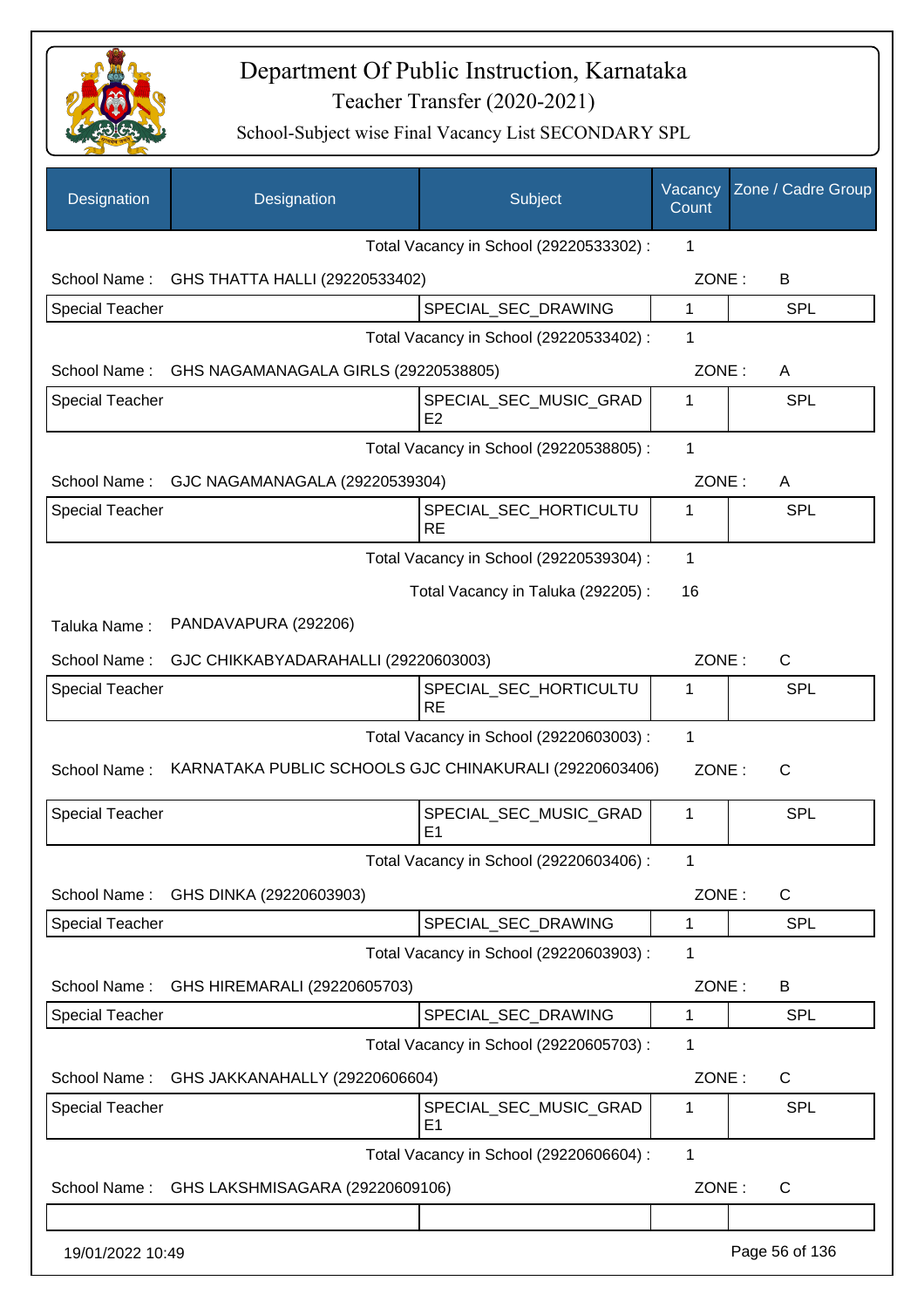

| Designation            | Designation                                                         | Subject                                  | Vacancy<br>Count | Zone / Cadre Group |
|------------------------|---------------------------------------------------------------------|------------------------------------------|------------------|--------------------|
| <b>Special Teacher</b> |                                                                     | SPECIAL_SEC_DRAWING                      | 1                | <b>SPL</b>         |
|                        |                                                                     | Total Vacancy in School (29220609106) :  | 1                |                    |
| School Name:           | GJC NARAYANAPURA (29220610904)                                      |                                          | ZONE:            | C                  |
| Special Teacher        |                                                                     | SPECIAL SEC MUSIC GRAD<br>E <sub>1</sub> | 1                | <b>SPL</b>         |
|                        |                                                                     | Total Vacancy in School (29220610904) :  | $\mathbf{1}$     |                    |
| School Name:           | GJC SUNKATHONNUR (29220613105)                                      |                                          | ZONE:            | C                  |
| Special Teacher        |                                                                     | SPECIAL_SEC_HORTICULTU<br><b>RE</b>      | 1                | <b>SPL</b>         |
|                        |                                                                     | Total Vacancy in School (29220613105) :  | 1                |                    |
|                        |                                                                     | Total Vacancy in Taluka (292206) :       | 8                |                    |
| Taluka Name:           | SRIRANGA PATNA (292207)                                             |                                          |                  |                    |
| School Name:           | GHS P.HOSAHALLY (29220704703)                                       |                                          | ZONE:            | C                  |
| <b>Special Teacher</b> |                                                                     | SPECIAL_SEC_DRAWING                      | 1                | <b>SPL</b>         |
|                        |                                                                     | Total Vacancy in School (29220704703) :  | 1                |                    |
| School Name:           | GJC KODIYALA (29220706405)                                          |                                          | ZONE:            | $\mathsf{C}$       |
| <b>Special Teacher</b> |                                                                     | SPECIAL_SEC_HORTICULTU<br><b>RE</b>      | 1                | <b>SPL</b>         |
|                        |                                                                     | Total Vacancy in School (29220706405) :  | 1                |                    |
| School Name:           | GHS M.SHETTAHALLY (29220706703)                                     |                                          | ZONE:            | C                  |
| <b>Special Teacher</b> |                                                                     | SPECIAL_SEC_TAILORING                    | 1                | <b>SPL</b>         |
|                        |                                                                     | Total Vacancy in School (29220706703) :  | 1                |                    |
| School Name:           | GHS NERALEKERE (29220708202)                                        |                                          | ZONE:            | C                  |
| Special Teacher        |                                                                     | SPECIAL_SEC_HORTICULTU<br><b>RE</b>      | 1                | <b>SPL</b>         |
|                        |                                                                     | Total Vacancy in School (29220708202) :  | 1                |                    |
|                        |                                                                     | Total Vacancy in Taluka (292207) :       | 4                |                    |
| Taluka Name:           | MANDYA NORTH (292208)                                               |                                          |                  |                    |
| School Name:           | KARNATAKA PUBLIC SCHOOLS G.P.U.C. COLLEGE BASARALU<br>(29220801705) |                                          | ZONE:            | $\mathsf{C}$       |
| <b>Special Teacher</b> |                                                                     | SPECIAL_SEC_DRAWING                      | 1                | <b>SPL</b>         |
|                        |                                                                     | Total Vacancy in School (29220801705) :  | 1                |                    |
| School Name:           | GHS COMPOSITE HOLALU (29220803303)                                  |                                          | ZONE:            | B                  |
| Special Teacher        |                                                                     | SPECIAL_SEC_DRAWING                      | 1                | <b>SPL</b>         |
| 19/01/2022 10:49       |                                                                     |                                          |                  | Page 57 of 136     |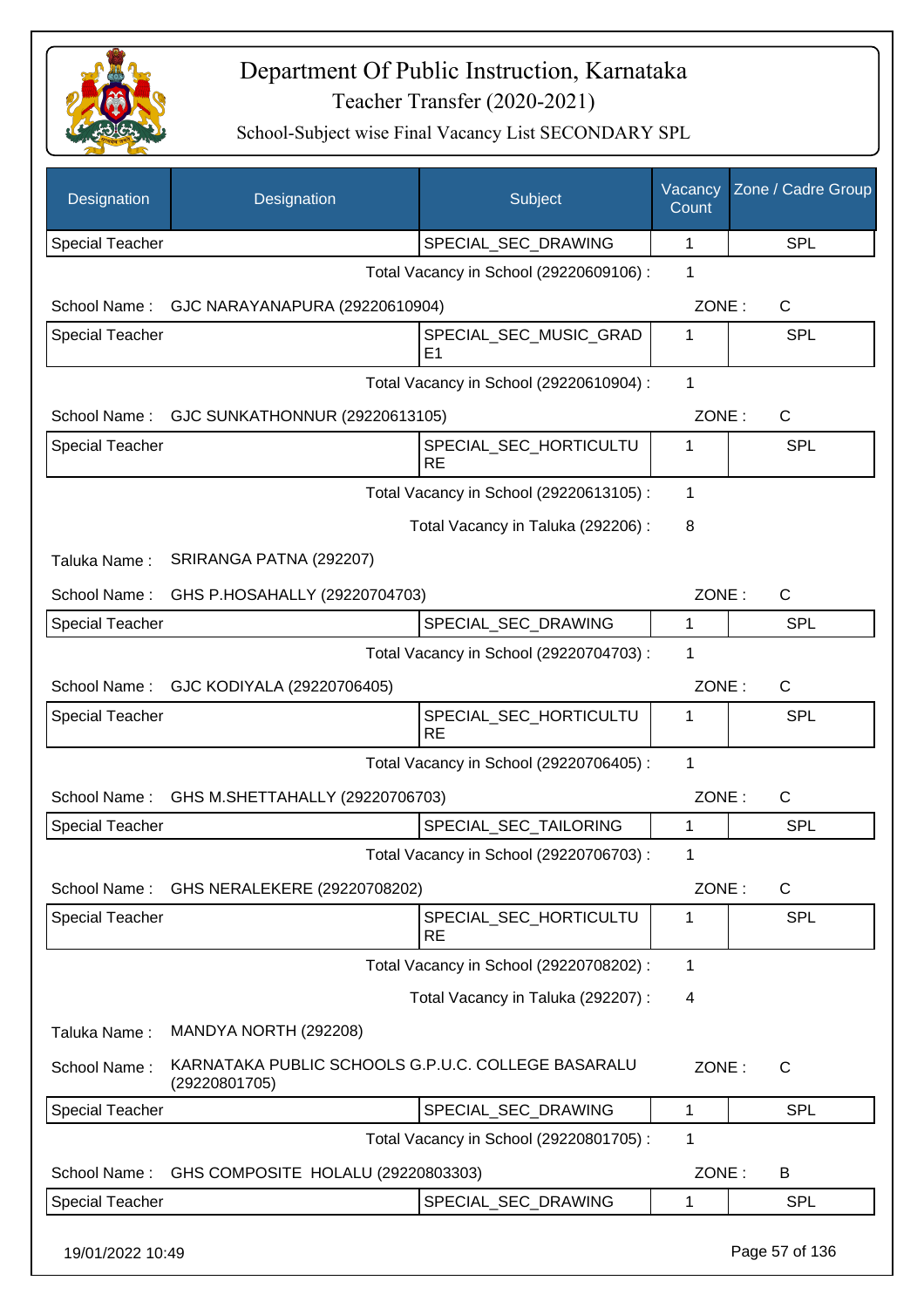

| Designation            | Designation                                   | Subject                                  | Vacancy<br>Count | Zone / Cadre Group |
|------------------------|-----------------------------------------------|------------------------------------------|------------------|--------------------|
|                        |                                               | Total Vacancy in School (29220803303) :  | 1                |                    |
|                        | School Name: G.P.U.C. V.C. FARM (29220803404) |                                          | ZONE:            | $\mathsf{C}$       |
| <b>Special Teacher</b> |                                               | SPECIAL_SEC_CARPENTOR                    | $\mathbf{1}$     | <b>SPL</b>         |
|                        |                                               | Total Vacancy in School (29220803404) :  | 1                |                    |
| School Name:           | GHS DODDAGARUDANAHALLI (29220804102)          |                                          | ZONE:            | $\mathsf{C}$       |
| <b>Special Teacher</b> |                                               | SPECIAL_SEC_HORTICULTU<br><b>RE</b>      | 1                | <b>SPL</b>         |
|                        |                                               | Total Vacancy in School (29220804102) :  | 1                |                    |
|                        | School Name: GHS SHIVAPURA (29220805406)      |                                          | ZONE:            | $\mathsf{C}$       |
| <b>Special Teacher</b> |                                               | SPECIAL_SEC_MUSIC_GRAD<br>E2             | $\mathbf 1$      | <b>SPL</b>         |
|                        |                                               | Total Vacancy in School (29220805406) :  | 1                |                    |
| School Name:           | GHS COMPOSITE G. MALLIGERE (29220806003)      |                                          | ZONE:            | $\mathsf{C}$       |
| <b>Special Teacher</b> |                                               | SPECIAL_SEC_MUSIC_GRAD<br>E2             | 1                | <b>SPL</b>         |
|                        |                                               | Total Vacancy in School (29220806003) :  | 1                |                    |
| School Name:           | GHS COMPOSITE HULIKERE (29220806105)          |                                          | ZONE:            | $\mathsf{C}$       |
| <b>Special Teacher</b> |                                               | SPECIAL_SEC_HORTICULTU<br><b>RE</b>      | 1                | <b>SPL</b>         |
|                        |                                               | Total Vacancy in School (29220806105) :  | 1                |                    |
|                        | School Name: GHS MALLENAHALLI (29220806602)   |                                          | ZONE:            | $\mathsf{C}$       |
| <b>Special Teacher</b> |                                               | SPECIAL_SEC_HORTICULTU<br><b>RE</b>      | 1                | <b>SPL</b>         |
|                        |                                               | Total Vacancy in School (29220806602) :  | 1                |                    |
| School Name:           | GHS COMPOSITE MUDAGANDURU (29220810404)       |                                          | ZONE:            | C                  |
| <b>Special Teacher</b> |                                               | SPECIAL_SEC_TAILORING                    | 1                | <b>SPL</b>         |
|                        |                                               | Total Vacancy in School (29220810404) :  | 1                |                    |
| School Name:           | GHS COMPOSITE MUTHEGERE (29220810805)         |                                          | ZONE:            | C                  |
| <b>Special Teacher</b> |                                               | SPECIAL SEC MUSIC GRAD<br>E <sub>2</sub> | 1                | <b>SPL</b>         |
|                        |                                               | Total Vacancy in School (29220810805) :  | 1                |                    |
| School Name:           | GHS GORAVALE (29220811003)                    |                                          | ZONE:            | $\mathsf{C}$       |
| Special Teacher        |                                               | SPECIAL_SEC_TAILORING                    | 1                | <b>SPL</b>         |
|                        |                                               | Total Vacancy in School (29220811003) :  | 1                |                    |
| 19/01/2022 10:49       |                                               |                                          |                  | Page 58 of 136     |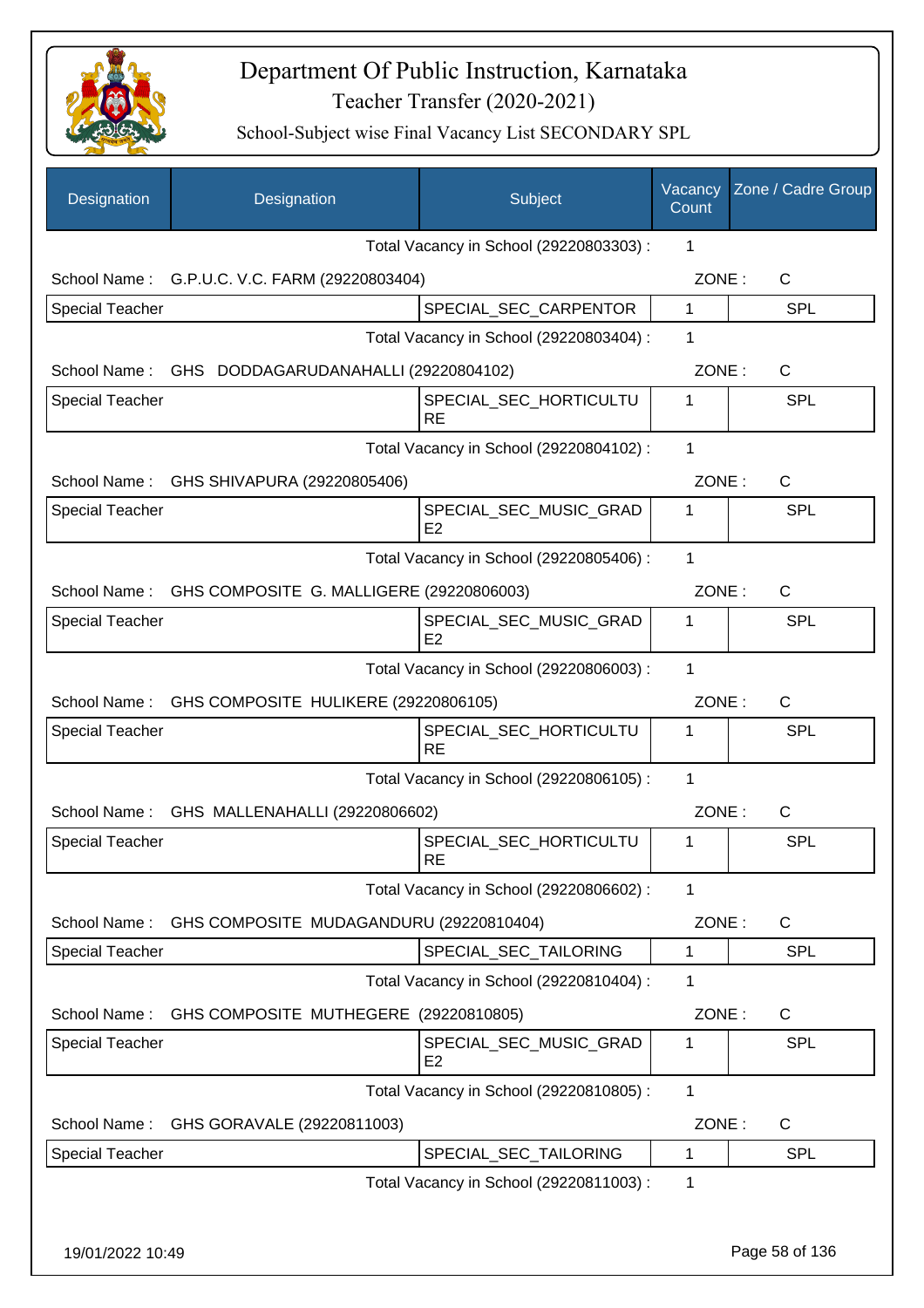

| Designation            | Designation                                                     | Subject                                  | Vacancy<br>Count | Zone / Cadre Group |
|------------------------|-----------------------------------------------------------------|------------------------------------------|------------------|--------------------|
|                        |                                                                 | Total Vacancy in Taluka (292208) :       | 11               |                    |
| District Name:         | <b>HASSAN (2923)</b>                                            |                                          |                  |                    |
| Taluka Name:           | ALUR (292301)                                                   |                                          |                  |                    |
| School Name:           | GOVT GIRLS HIGH SCHOOL ALUR (29230100122)                       |                                          | ZONE:            | A                  |
| <b>Special Teacher</b> |                                                                 | SPECIAL_SEC_MUSIC_GRAD<br>E <sub>1</sub> | 1                | SPL                |
|                        |                                                                 | Total Vacancy in School (29230100122) :  | 1                |                    |
|                        | School Name: GOVT HIGH SCHOOL BETTADAHALLY KUDIGE (29230100402) |                                          | ZONE:            | C                  |
| <b>Special Teacher</b> |                                                                 | SPECIAL_SEC_HORTICULTU<br><b>RE</b>      | 1                | SPL                |
|                        |                                                                 | Total Vacancy in School (29230100402) :  | 1                |                    |
|                        | School Name: GOVT HIGH SCHOOL HARIHALLY (29230102602)           |                                          | ZONE:            | C                  |
| <b>Special Teacher</b> |                                                                 | SPECIAL_SEC_DRAWING                      | $\mathbf{1}$     | <b>SPL</b>         |
|                        |                                                                 | Total Vacancy in School (29230102602) :  | 1                |                    |
| School Name:           | GOVT HIGH SCHOOL JINAGARAVALLI (29230104002)                    |                                          | ZONE:            | $\mathsf{C}$       |
| Special Teacher        |                                                                 | SPECIAL_SEC_DRAWING                      | $\mathbf 1$      | SPL                |
|                        |                                                                 | Total Vacancy in School (29230104002) :  | 1                |                    |
| School Name:           | GOVT JUNIOR COLLEGE KANATHUR (29230106104)                      |                                          | ZONE:            | B                  |
| <b>Special Teacher</b> |                                                                 | SPECIAL_SEC_HORTICULTU<br><b>RE</b>      | 1                | <b>SPL</b>         |
|                        |                                                                 | Total Vacancy in School (29230106104) :  | 1                |                    |
| School Name:           | GHS KUNDUR (29230109802)                                        |                                          | ZONE:            | C                  |
| <b>Special Teacher</b> |                                                                 | SPECIAL_SEC_TAILORING                    | 1                | <b>SPL</b>         |
|                        |                                                                 | Total Vacancy in School (29230109802) :  | 1                |                    |
| School Name:           | GOVERNMENT HIGH SCHOOL THIPPANAHALLY (29230113302)              |                                          | ZONE:            | C                  |
| <b>Special Teacher</b> |                                                                 | SPECIAL_SEC_HORTICULTU<br>RE             | $\mathbf 1$      | <b>SPL</b>         |
|                        |                                                                 | Total Vacancy in School (29230113302) :  | 1                |                    |
|                        |                                                                 | Total Vacancy in Taluka (292301) :       | 7                |                    |
| Taluka Name:           | ARAKALAGUDU (292302)                                            |                                          |                  |                    |
| School Name:           | GOVT JUNIOR COLLEGE DODDAMAGGE (29230220503)                    |                                          | ZONE:            | C                  |
| <b>Special Teacher</b> |                                                                 | SPECIAL_SEC_HORTICULTU<br><b>RE</b>      | 1                | <b>SPL</b>         |
|                        |                                                                 | Total Vacancy in School (29230220503) :  | 1                |                    |
| 19/01/2022 10:49       |                                                                 |                                          |                  | Page 59 of 136     |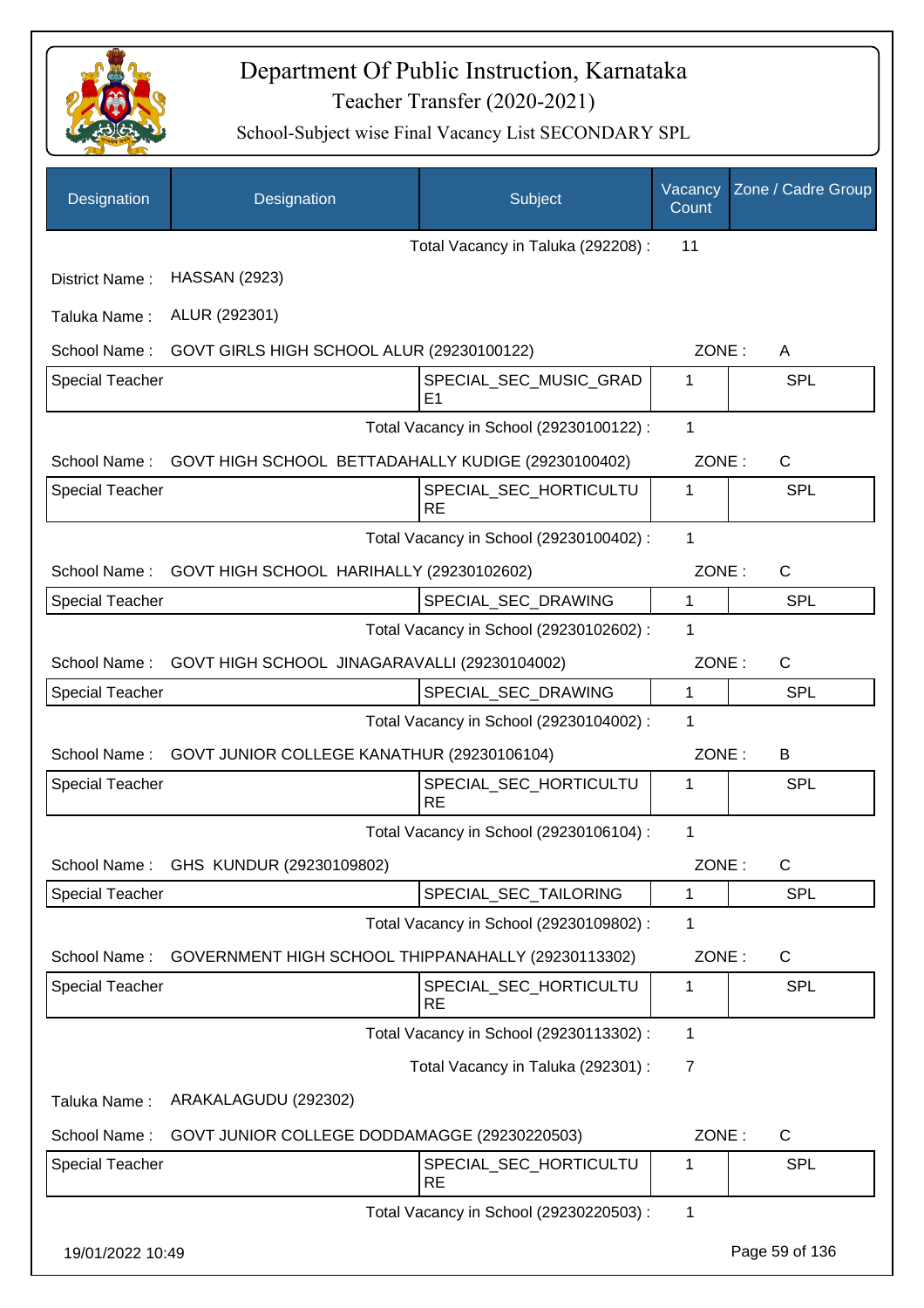

| <b>Designation</b>     | Designation                                            | Subject                                  | Vacancy<br>Count | Zone / Cadre Group |
|------------------------|--------------------------------------------------------|------------------------------------------|------------------|--------------------|
| School Name:           | GOVT JUNIEOR BOYS COLLEGE ARAKALAGUDU (29230228324)    |                                          | ZONE:            | A                  |
| <b>Special Teacher</b> |                                                        | SPECIAL_SEC_DRAWING                      | 1                | <b>SPL</b>         |
|                        |                                                        | Total Vacancy in School (29230228324) :  | 1                |                    |
|                        |                                                        | Total Vacancy in Taluka (292302):        | $\overline{2}$   |                    |
| Taluka Name:           | <b>ARASIKERE (292303)</b>                              |                                          |                  |                    |
| School Name:           | GHS KALYADI (29230300402)                              |                                          | ZONE:            | C                  |
| <b>Special Teacher</b> |                                                        | SPECIAL_SEC_HORTICULTU<br><b>RE</b>      | 1                | <b>SPL</b>         |
|                        |                                                        | Total Vacancy in School (29230300402) :  | $\mathbf{1}$     |                    |
| School Name:           | GHS KARUGUNDHA (29230302502)                           |                                          | ZONE:            | $\mathsf{C}$       |
| <b>Special Teacher</b> |                                                        | SPECIAL_SEC_HORTICULTU<br><b>RE</b>      | 1                | <b>SPL</b>         |
|                        |                                                        | Total Vacancy in School (29230302502) :  | $\mathbf{1}$     |                    |
| School Name:           | GGJC ARASIKERE (29230312452)                           |                                          | ZONE:            | A                  |
| <b>Special Teacher</b> |                                                        | SPECIAL_SEC_DANCE                        | 1                | <b>SPL</b>         |
| <b>Special Teacher</b> |                                                        | SPECIAL_SEC_MUSIC_GRAD<br>E <sub>2</sub> | 1                | <b>SPL</b>         |
|                        |                                                        | Total Vacancy in School (29230312452) :  | $\overline{2}$   |                    |
| School Name:           | GHS NAGAVEDI (29230326702)                             |                                          | ZONE:            | C                  |
| Special Teacher        |                                                        | SPECIAL_SEC_TAILORING                    | 1                | <b>SPL</b>         |
|                        |                                                        | Total Vacancy in School (29230326702) :  | 1                |                    |
| School Name:           | GHS NERLIGE (29230333604)                              |                                          | ZONE:            | C                  |
| <b>Special Teacher</b> |                                                        | SPECIAL_SEC_HORTICULTU<br><b>RE</b>      | 1                | <b>SPL</b>         |
|                        |                                                        | Total Vacancy in School (29230333604) :  | 1                |                    |
| School Name:           | GHS BANDUR (29230335002)                               |                                          | ZONE:            | C                  |
| <b>Special Teacher</b> |                                                        | SPECIAL_SEC_TAILORING                    | 1                | <b>SPL</b>         |
|                        |                                                        | Total Vacancy in School (29230335002) :  | 1                |                    |
| School Name:           | GOVT JUNIOR COLLAGE GANDASI SANTE MYDANA (29230335413) |                                          | ZONE:            | C                  |
| <b>Special Teacher</b> |                                                        | SPECIAL_SEC_HORTICULTU<br><b>RE</b>      | 1                | <b>SPL</b>         |
|                        |                                                        | Total Vacancy in School (29230335413) :  | 1                |                    |
|                        |                                                        | Total Vacancy in Taluka (292303) :       | 8                |                    |
| 19/01/2022 10:49       |                                                        |                                          |                  | Page 60 of 136     |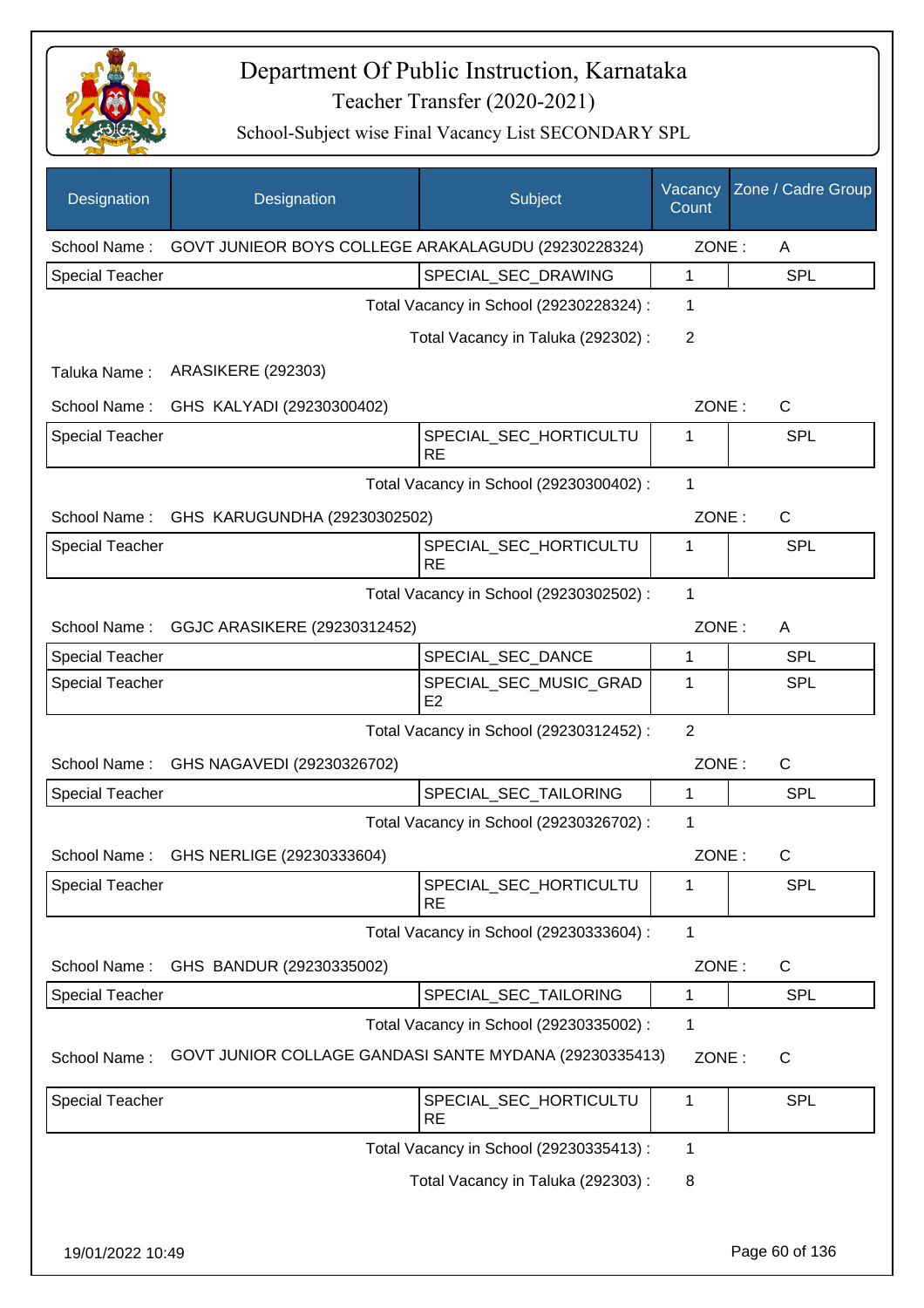

| Designation            | Designation                                  | Subject                                  | Vacancy<br>Count | Zone / Cadre Group |
|------------------------|----------------------------------------------|------------------------------------------|------------------|--------------------|
| Taluka Name:           | BELUR (292304)                               |                                          |                  |                    |
| School Name:           | GHS BIKKODU (29230402805)                    |                                          | ZONE:            | $\mathsf{C}$       |
| <b>Special Teacher</b> |                                              | SPECIAL_SEC_MUSIC_GRAD<br>E2             | 1                | <b>SPL</b>         |
|                        |                                              | Total Vacancy in School (29230402805) :  | 1                |                    |
| School Name:           | GHS H.MALLAPURA (29230408902)                |                                          | ZONE:            | $\mathsf{C}$       |
| <b>Special Teacher</b> |                                              | SPECIAL_SEC_HORTICULTU<br><b>RE</b>      | 1                | <b>SPL</b>         |
|                        |                                              | Total Vacancy in School (29230408902) :  | 1                |                    |
|                        | School Name: GHS CHEEKANAHALLY (29230410502) |                                          | ZONE:            | $\mathsf{C}$       |
| <b>Special Teacher</b> |                                              | SPECIAL_SEC_HORTICULTU<br><b>RE</b>      | 1                | <b>SPL</b>         |
|                        |                                              | Total Vacancy in School (29230410502) :  | 1                |                    |
| School Name:           | GHS GABBALAGODU (29230411942)                |                                          | ZONE:            | $\mathsf{C}$       |
| Special Teacher        |                                              | SPECIAL_SEC_TAILORING                    | $\mathbf{1}$     | <b>SPL</b>         |
|                        |                                              | Total Vacancy in School (29230411942) :  | 1                |                    |
| School Name:           | GHS HANUMIDI (29230416802)                   |                                          | ZONE:            | $\mathsf{C}$       |
| <b>Special Teacher</b> |                                              | SPECIAL_SEC_HORTICULTU<br><b>RE</b>      | 1                | <b>SPL</b>         |
|                        |                                              | Total Vacancy in School (29230416802) :  | 1                |                    |
| School Name:           | GHS RAJANASIRIYURU (29230423902)             |                                          | ZONE:            | $\mathsf{C}$       |
| <b>Special Teacher</b> |                                              | SPECIAL_SEC_MUSIC_GRAD<br>E <sub>2</sub> | 1                | <b>SPL</b>         |
|                        |                                              | Total Vacancy in School (29230423902) :  | 1                |                    |
| School Name:           | GHS TARIMARA (29230426202)                   |                                          | ZONE:            | $\mathsf{C}$       |
| Special Teacher        |                                              | SPECIAL_SEC_HORTICULTU<br><b>RE</b>      | 1                | <b>SPL</b>         |
|                        |                                              | Total Vacancy in School (29230426202) :  | 1                |                    |
| School Name:           | GOVT PU COLLEGE AREHALLY (29230426409)       |                                          | ZONE:            | C                  |
| Special Teacher        |                                              | SPECIAL_SEC_HORTICULTU<br><b>RE</b>      | 1                | <b>SPL</b>         |
|                        |                                              | Total Vacancy in School (29230426409) :  | 1                |                    |
|                        |                                              | Total Vacancy in Taluka (292304) :       | 8                |                    |
| Taluka Name:           | CHANNARAYAPATNA (292305)                     |                                          |                  |                    |
| School Name:           | GOVT.HIGH SCHOOL JUTTNAHALLY (29230537503)   |                                          | ZONE:            | $\mathsf{C}$       |
| 19/01/2022 10:49       |                                              |                                          |                  | Page 61 of 136     |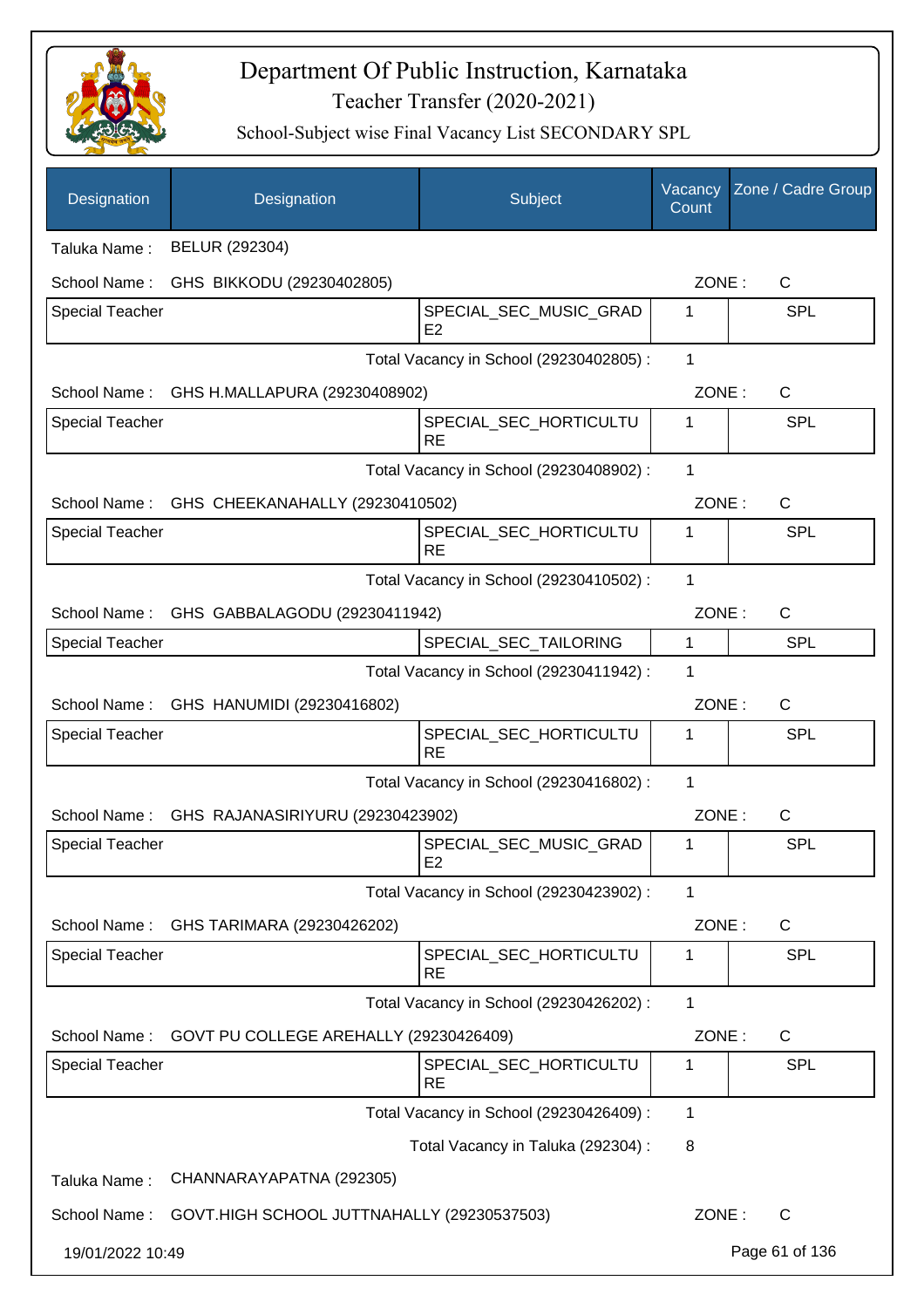

| Designation            | Designation                                                                | Subject                                 | Vacancy<br>Count | Zone / Cadre Group |
|------------------------|----------------------------------------------------------------------------|-----------------------------------------|------------------|--------------------|
| <b>Special Teacher</b> |                                                                            | SPECIAL_SEC_DRAWING                     | 1                | <b>SPL</b>         |
|                        |                                                                            | Total Vacancy in School (29230537503) : | 1                |                    |
|                        |                                                                            | Total Vacancy in Taluka (292305):       | 1                |                    |
| Taluka Name:           | HOLENARASIPURA (292306)                                                    |                                         |                  |                    |
| School Name:           | GOVT JUNIOR COLLEGE NAGARANAHALLI (29230601702)                            |                                         | ZONE:            | C                  |
| Special Teacher        |                                                                            | SPECIAL_SEC_TAILORING                   | 1                | <b>SPL</b>         |
|                        |                                                                            | Total Vacancy in School (29230601702) : | 1                |                    |
| School Name:           | KARNATAKA PUBLIC SCHOOLS GOVT JUNIOR COLLEGE<br>HARIHARAPURA (29230603103) |                                         | ZONE:            | C                  |
| <b>Special Teacher</b> |                                                                            | SPECIAL_SEC_HORTICULTU<br><b>RE</b>     | 1                | <b>SPL</b>         |
|                        |                                                                            | Total Vacancy in School (29230603103) : | 1                |                    |
| School Name:           | GHS MAVANURU (29230603602)                                                 |                                         | ZONE:            | $\mathsf{C}$       |
| <b>Special Teacher</b> |                                                                            | SPECIAL_SEC_HORTICULTU<br><b>RE</b>     | 1                | <b>SPL</b>         |
|                        |                                                                            | Total Vacancy in School (29230603602) : | 1                |                    |
| School Name:           | GHS BEDIGANAHALLY (29230603802)                                            |                                         | ZONE:            | C                  |
| <b>Special Teacher</b> |                                                                            | SPECIAL_SEC_TAILORING                   | 1                | SPL                |
|                        |                                                                            | Total Vacancy in School (29230603802) : | 1                |                    |
| School Name:           | GHS SOMANAHALLY (29230604902)                                              |                                         | ZONE:            | C                  |
| <b>Special Teacher</b> |                                                                            | SPECIAL_SEC_DRAWING                     | 1                | SPL                |
|                        |                                                                            | Total Vacancy in School (29230604902) : | 1                |                    |
| School Name:           | GHS BAGIVALU (29230606202)                                                 |                                         | ZONE:            | В                  |
| <b>Special Teacher</b> |                                                                            | SPECIAL_SEC_HORTICULTU<br><b>RE</b>     | 1                | <b>SPL</b>         |
|                        |                                                                            | Total Vacancy in School (29230606202) : | 1                |                    |
| School Name:           | GHS YELLESHAPURA (29230607002)                                             |                                         | ZONE:            | B                  |
| <b>Special Teacher</b> |                                                                            | SPECIAL_SEC_HORTICULTU<br><b>RE</b>     | 1                | <b>SPL</b>         |
|                        |                                                                            | Total Vacancy in School (29230607002) : | 1                |                    |
| School Name:           | GOVT JUNIOR COLLEGE PADAVALAHIPPE (29230609502)                            |                                         | ZONE:            | $\mathsf{C}$       |
| <b>Special Teacher</b> |                                                                            | SPECIAL_SEC_HORTICULTU<br><b>RE</b>     | 1                | <b>SPL</b>         |
|                        |                                                                            | Total Vacancy in School (29230609502) : | 1                |                    |
|                        | School Name: GOVT GIRLS HIGH SCHOOL HOLENARASIPURA (29230612136)           |                                         | ZONE:            | A                  |
| 19/01/2022 10:49       |                                                                            |                                         |                  | Page 62 of 136     |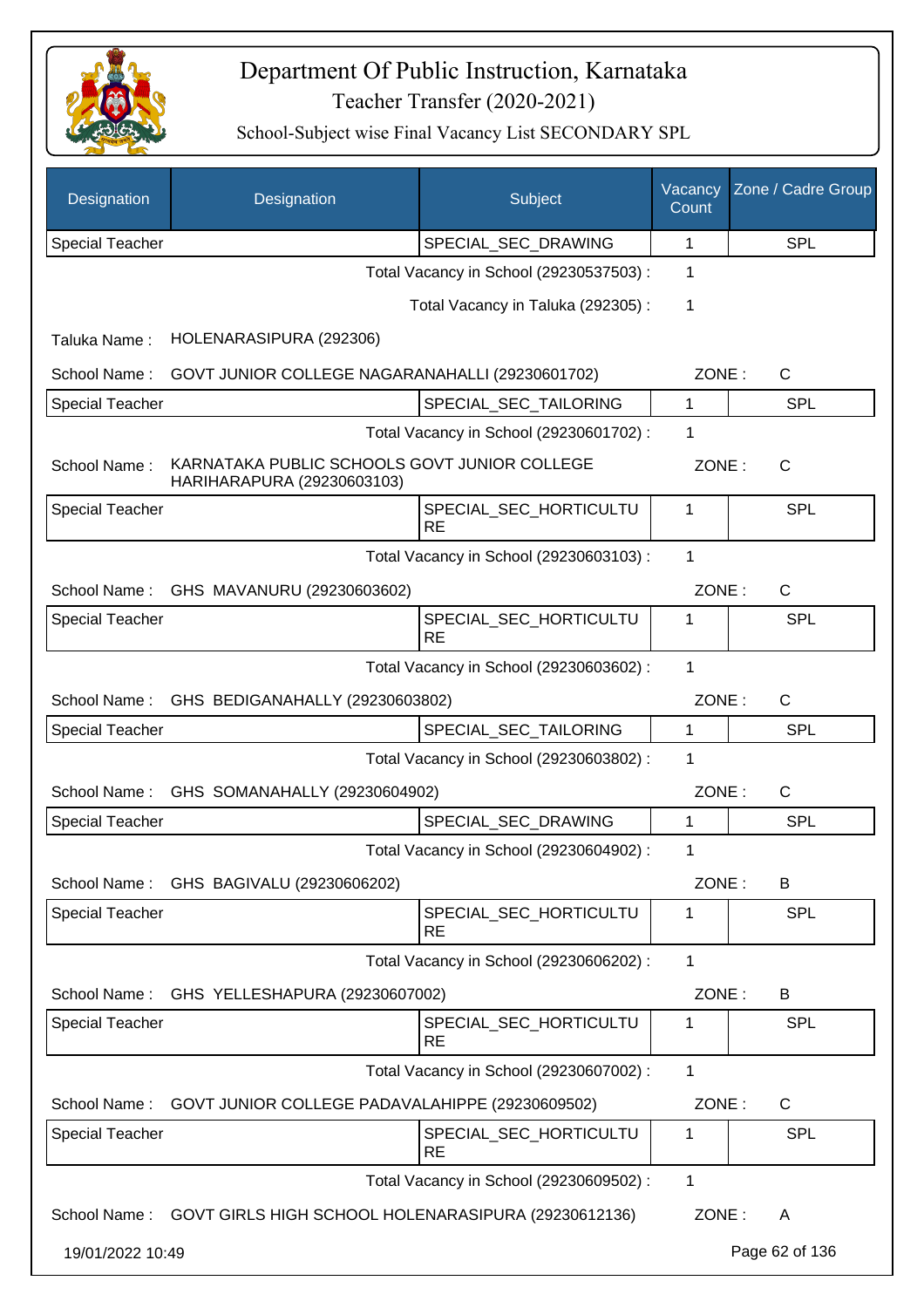

| Designation            | Designation                                                        | Subject                                  | Vacancy<br>Count | Zone / Cadre Group |
|------------------------|--------------------------------------------------------------------|------------------------------------------|------------------|--------------------|
| Special Teacher        |                                                                    | SPECIAL_SEC_MUSIC_GRAD<br>E <sub>1</sub> | 1                | <b>SPL</b>         |
|                        |                                                                    | Total Vacancy in School (29230612136) :  | $\mathbf{1}$     |                    |
| School Name:           | GHS KARNATAKA HOUSING BOARD COLONY HOLENARASIPURA<br>(29230612139) |                                          | ZONE:            | A                  |
| <b>Special Teacher</b> |                                                                    | SPECIAL_SEC_TAILORING                    | $\mathbf{1}$     | <b>SPL</b>         |
|                        |                                                                    | Total Vacancy in School (29230612139) :  | 1                |                    |
|                        | School Name: GHS HIREHALLYKOPPALU (29230613204)                    |                                          | ZONE:            | C                  |
| Special Teacher        |                                                                    | SPECIAL_SEC_HORTICULTU<br><b>RE</b>      | 1                | <b>SPL</b>         |
|                        |                                                                    | Total Vacancy in School (29230613204) :  | 1                |                    |
| School Name:           | GOVT JUNIOR COLLEGE KERAGODU (29230613402)                         |                                          | ZONE:            | $\mathsf{C}$       |
| Special Teacher        |                                                                    | SPECIAL_SEC_HORTICULTU<br><b>RE</b>      | 1                | <b>SPL</b>         |
|                        |                                                                    | Total Vacancy in School (29230613402) :  | 1                |                    |
| School Name:           | GHS ATTICHOWDENAHALLY (29230615402)                                |                                          | ZONE:            | C                  |
| <b>Special Teacher</b> |                                                                    | SPECIAL_SEC_TAILORING                    | $\mathbf{1}$     | <b>SPL</b>         |
|                        |                                                                    | Total Vacancy in School (29230615402) :  | 1                |                    |
| School Name:           | GHS BANUKUPPE (29230615602)                                        |                                          | ZONE:            | C                  |
| <b>Special Teacher</b> |                                                                    | SPECIAL_SEC_HORTICULTU<br><b>RE</b>      | 1                | <b>SPL</b>         |
|                        |                                                                    | Total Vacancy in School (29230615602) :  | 1                |                    |
|                        | School Name: GHS HADAVANAHALLY (29230616102)                       |                                          | ZONE:            | C                  |
| <b>Special Teacher</b> |                                                                    | SPECIAL_SEC_HORTICULTU<br><b>RE</b>      | 1                | <b>SPL</b>         |
|                        |                                                                    | Total Vacancy in School (29230616102) :  | $\mathbf{1}$     |                    |
| School Name:           | GOVT JUNIOR COLLEGE MUDALHIPPE (29230617701)                       |                                          | ZONE:            | C                  |
| <b>Special Teacher</b> |                                                                    | SPECIAL SEC TAILORING                    | 1                | <b>SPL</b>         |
|                        |                                                                    | Total Vacancy in School (29230617701) :  | 1                |                    |
| School Name:           | GHS GANNIKADA (29230618202)                                        |                                          | ZONE:            | C                  |
| <b>Special Teacher</b> |                                                                    | SPECIAL_SEC_HORTICULTU<br><b>RE</b>      | 1                | <b>SPL</b>         |
|                        |                                                                    | Total Vacancy in School (29230618202) :  | $\mathbf{1}$     |                    |
| School Name:           | GOVT JUNIOR COLLEGE DEVARAMUDDANAHALLY (29230620202)               |                                          | ZONE:            | $\mathsf{C}$       |
| <b>Special Teacher</b> |                                                                    | SPECIAL_SEC_TAILORING                    | 1                | <b>SPL</b>         |
| 19/01/2022 10:49       |                                                                    |                                          |                  | Page 63 of 136     |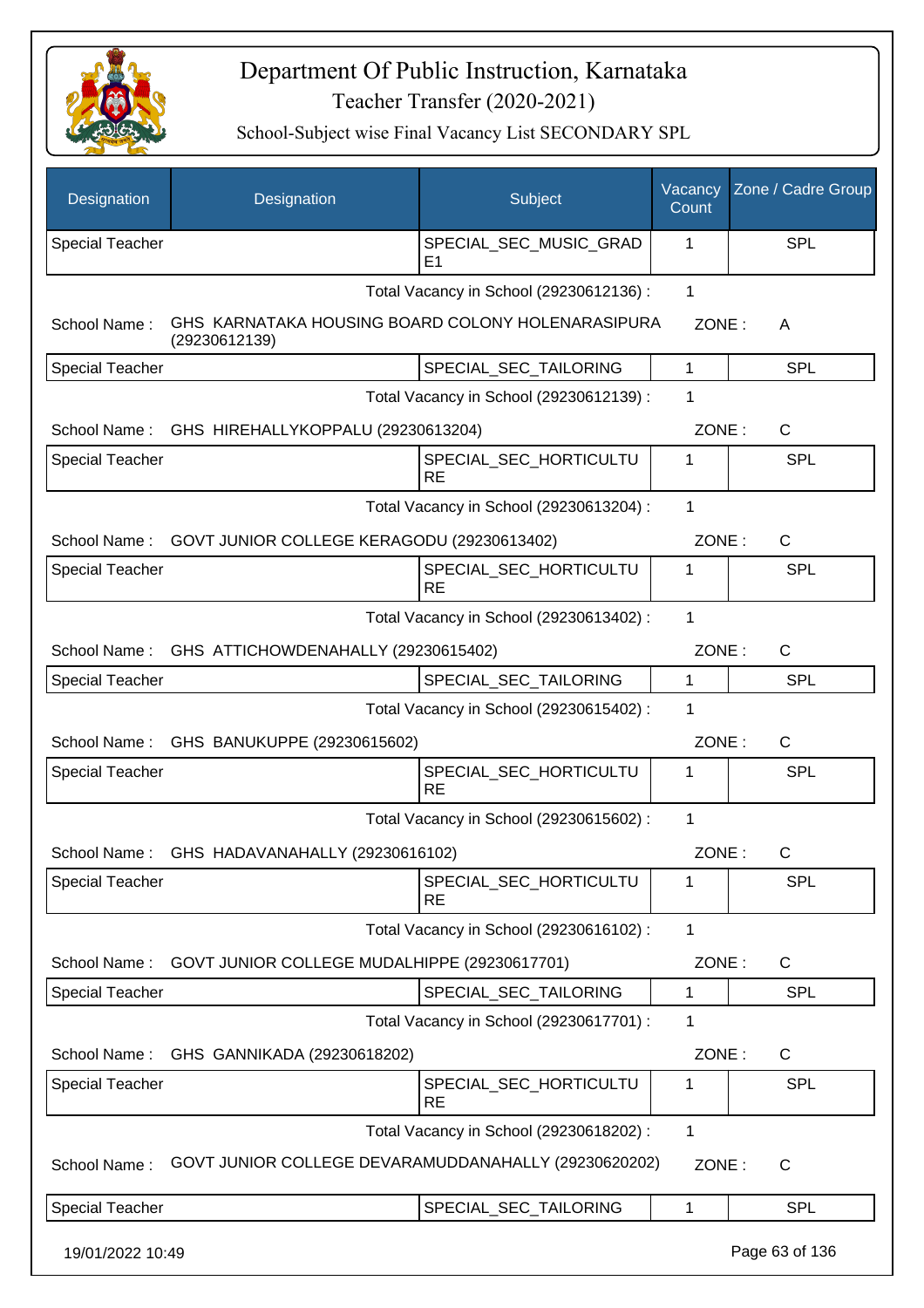

| Designation            | Designation                                                           | Subject                                  | Vacancy<br>Count | Zone / Cadre Group |
|------------------------|-----------------------------------------------------------------------|------------------------------------------|------------------|--------------------|
|                        |                                                                       | Total Vacancy in School (29230620202) :  | 1                |                    |
|                        | School Name: GHS ALAGOWDANAHALLY (29230620702)                        |                                          | ZONE:            | $\mathsf{C}$       |
| <b>Special Teacher</b> |                                                                       | SPECIAL_SEC_TAILORING                    | $\mathbf{1}$     | <b>SPL</b>         |
|                        |                                                                       | Total Vacancy in School (29230620702) :  | 1                |                    |
|                        | School Name: GOVT JUNIOR COLLEGE HALLYMYSORE (29230621606)            |                                          | ZONE:            | $\mathsf{C}$       |
| <b>Special Teacher</b> |                                                                       | SPECIAL_SEC_HORTICULTU<br>RE             | 1                | <b>SPL</b>         |
|                        |                                                                       | Total Vacancy in School (29230621606) :  | $\mathbf{1}$     |                    |
|                        | School Name: GHS NIDUVANI (29230623503)                               |                                          | ZONE:            | $\mathsf{C}$       |
| <b>Special Teacher</b> |                                                                       | SPECIAL_SEC_HORTICULTU<br><b>RE</b>      | 1                | SPL                |
|                        |                                                                       | Total Vacancy in School (29230623503) :  | 1                |                    |
|                        |                                                                       | Total Vacancy in Taluka (292306) :       | 21               |                    |
| Taluka Name:           | SAKALESHAPURA (292308)                                                |                                          |                  |                    |
| School Name:           | GHS UDEVARA (29230800202)                                             |                                          | ZONE:            | C                  |
| <b>Special Teacher</b> |                                                                       | SPECIAL_SEC_MUSIC_GRAD<br>E1             | 1                | <b>SPL</b>         |
|                        |                                                                       | Total Vacancy in School (29230800202) :  | 1                |                    |
|                        | School Name: GHS SUNDEKERE (29230800802)                              |                                          | ZONE:            | C                  |
| <b>Special Teacher</b> |                                                                       | SPECIAL_SEC_TAILORING                    | 1                | SPL                |
|                        |                                                                       | Total Vacancy in School (29230800802) :  | 1                |                    |
| School Name:           | GHS KUMBARADI (29230802802)                                           |                                          | ZONE:            | С                  |
| <b>Special Teacher</b> |                                                                       | SPECIAL_SEC_HORTICULTU<br><b>RE</b>      | 1                | <b>SPL</b>         |
|                        |                                                                       | Total Vacancy in School (29230802802) :  | 1                |                    |
| School Name:           | KARNATAKA PUBLIC SCHOOLS GOVT JUNIOR COLLEGE<br>HANBALU (29230803606) |                                          | ZONE:            | $\mathsf{C}$       |
| <b>Special Teacher</b> |                                                                       | SPECIAL_SEC_HORTICULTU<br><b>RE</b>      | 1                | <b>SPL</b>         |
|                        |                                                                       | Total Vacancy in School (29230803606) :  | 1                |                    |
| School Name:           | GOVT GIRLS HIGH SCHOOL SAKALESHPURA (29230806939)                     |                                          | ZONE:            | A                  |
| <b>Special Teacher</b> |                                                                       | SPECIAL_SEC_MUSIC_GRAD<br>E <sub>2</sub> | 1                | <b>SPL</b>         |
|                        |                                                                       | Total Vacancy in School (29230806939) :  | 1                |                    |
| School Name:           | KARNATAKA PUBLIC SCHOOLS GOVT JUNIOR COLLEGE HETHUR                   |                                          | ZONE:            | C                  |
| 19/01/2022 10:49       |                                                                       |                                          |                  | Page 64 of 136     |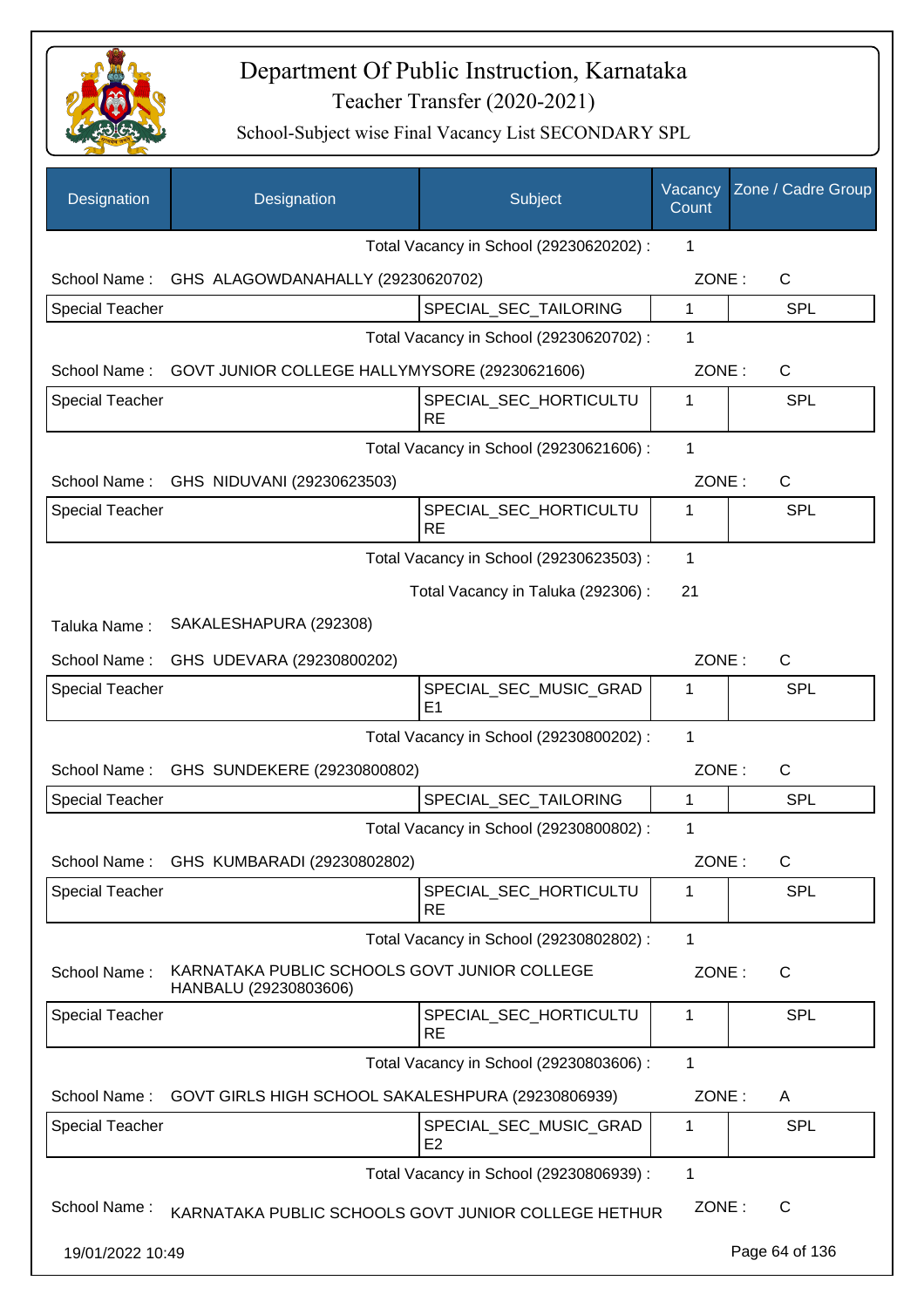

School-Subject wise Final Vacancy List SECONDARY SPL

| Designation            | Designation                                                           | Subject                                 | Vacancy<br>Count | Zone / Cadre Group    |
|------------------------|-----------------------------------------------------------------------|-----------------------------------------|------------------|-----------------------|
|                        | (29230813303)                                                         |                                         |                  |                       |
| <b>Special Teacher</b> |                                                                       | SPECIAL_SEC_HORTICULTU<br><b>RE</b>     | 1                | SPL                   |
|                        |                                                                       | Total Vacancy in School (29230813303) : | 1                |                       |
|                        | School Name: GOVT JUNIOR COLLEGE YESLUR (29230813704)                 |                                         | ZONE:            | $\mathsf{C}$          |
| <b>Special Teacher</b> |                                                                       | SPECIAL SEC HORTICULTU<br><b>RE</b>     | 1                | SPL                   |
|                        |                                                                       | Total Vacancy in School (29230813704) : | $\mathbf{1}$     |                       |
| School Name:           | GHS VANAGURU (29230815203)                                            |                                         | ZONE:            | C                     |
| Special Teacher        |                                                                       | SPECIAL_SEC_DRAWING                     | $\mathbf 1$      | <b>SPL</b>            |
|                        |                                                                       | Total Vacancy in School (29230815203) : | 1                |                       |
|                        |                                                                       | Total Vacancy in Taluka (292308) :      | 8                |                       |
| District Name:         | DAKSHINA KANNADA (2924)                                               |                                         |                  |                       |
| Taluka Name:           | <b>BANTWAL (292401)</b>                                               |                                         |                  |                       |
| School Name:           | DKZP GOVT. HIGH SCHOOL BILIYOOR MADATHARU<br>(29240101304)            |                                         |                  | ZONE:<br>$\mathsf{C}$ |
| <b>Special Teacher</b> |                                                                       | SPECIAL_SEC_TAILORING                   | 1                | <b>SPL</b>            |
|                        |                                                                       | Total Vacancy in School (29240101304) : | 1                |                       |
| School Name:           | DKZP GOVT. HIGH SCHOOL SOORYA (29240102205)                           |                                         | ZONE:            | $\mathsf{C}$          |
| <b>Special Teacher</b> |                                                                       | SPECIAL SEC TAILORING                   | 1                | <b>SPL</b>            |
|                        |                                                                       | Total Vacancy in School (29240102205) : | 1                |                       |
|                        | School Name: DKZP GOVT. HIGH SCHOOL KADESHIVALAYA (29240102605)       |                                         | ZONE:            | C                     |
| <b>Special Teacher</b> |                                                                       | SPECIAL SEC HORTICULTU<br><b>RE</b>     | 1                | <b>SPL</b>            |
|                        |                                                                       | Total Vacancy in School (29240102605) : | $\mathbf{1}$     |                       |
| School Name:           | KARNATAKA PUBLIC SCHOOL KANYANA (29240102910)                         |                                         | ZONE:            | C                     |
| <b>Special Teacher</b> |                                                                       | SPECIAL_SEC_DRAWING                     | 1                | <b>SPL</b>            |
|                        |                                                                       | Total Vacancy in School (29240102910) : | 1                |                       |
| School Name:           | DKZP GOVT. HIGH SCHOOL KAVALAKATTE (29240103305)                      |                                         | ZONE:            | C                     |
| <b>Special Teacher</b> |                                                                       | SPECIAL_SEC_DRAWING                     | 1                | <b>SPL</b>            |
|                        |                                                                       | Total Vacancy in School (29240103305) : | 1                |                       |
| School Name:           | DKZP GOVT. PRE UNIVERSITY COLLEGE KAVALA PADUR VAGGA<br>(29240103406) |                                         | ZONE:            | C                     |
| <b>Special Teacher</b> |                                                                       | SPECIAL_SEC_TAILORING                   | 1                | <b>SPL</b>            |
|                        |                                                                       |                                         |                  |                       |

19/01/2022 10:49 Page 65 of 136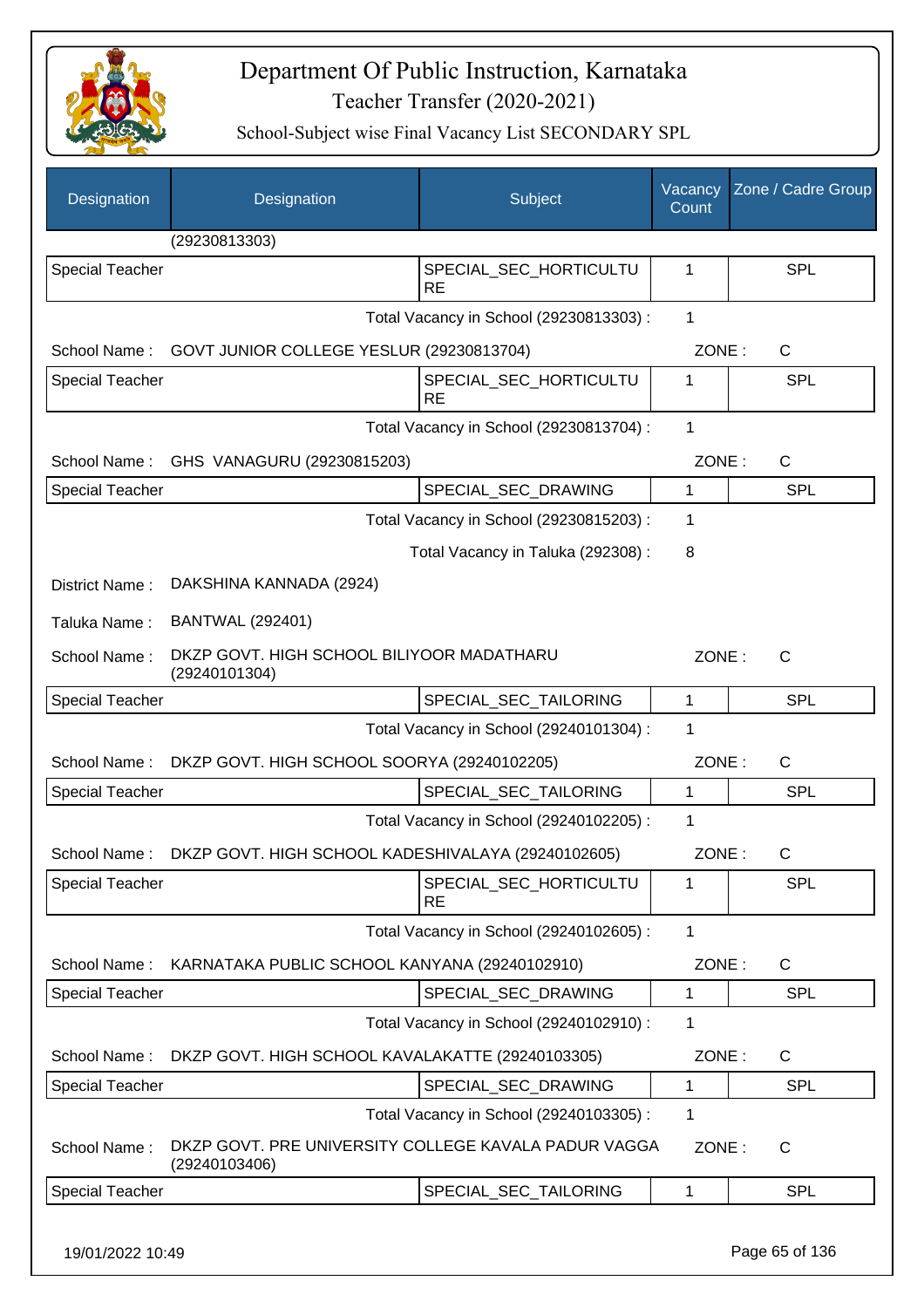

| Designation            | Designation                                                       | Subject                                 | Vacancy<br>Count | Zone / Cadre Group |
|------------------------|-------------------------------------------------------------------|-----------------------------------------|------------------|--------------------|
|                        |                                                                   | Total Vacancy in School (29240103406) : | 1                |                    |
|                        | School Name: DKZP GOVT. HIGH SCHOOL KALLANGALA KEPU (29240103609) |                                         | ZONE:            | $\mathsf{C}$       |
| <b>Special Teacher</b> |                                                                   | SPECIAL_SEC_HORTICULTU<br><b>RE</b>     | 1                | <b>SPL</b>         |
|                        |                                                                   | Total Vacancy in School (29240103609) : | $\mathbf 1$      |                    |
|                        | School Name: DKZP GOVT. HIGH SCHOOL KODMANNU (29240103702)        |                                         | ZONE:            | C                  |
| Special Teacher        |                                                                   | SPECIAL_SEC_DRAWING                     | $\mathbf{1}$     | <b>SPL</b>         |
|                        |                                                                   | Total Vacancy in School (29240103702) : | 1                |                    |
| School Name:           | DKZP GOVT. HIGH SCHOOL SURIBAILU - RMSA (29240103908)             |                                         | ZONE:            | C                  |
| Special Teacher        |                                                                   | SPECIAL_SEC_DRAWING                     | 1                | <b>SPL</b>         |
|                        |                                                                   | Total Vacancy in School (29240103908) : | 1                |                    |
| School Name:           | DKZP GOVT. HIGH SCHOOL NARSHA MAIDAN (29240103914)                |                                         | ZONE:            | $\mathsf{C}$       |
| <b>Special Teacher</b> |                                                                   | SPECIAL SEC DRAWING                     | 1                | <b>SPL</b>         |
|                        |                                                                   | Total Vacancy in School (29240103914) : | 1                |                    |
| School Name:           | DKZP GOVT. HIGH SCHOOL KOLNADU KADUMATA (29240103915)             |                                         | ZONE:            | $\mathsf{C}$       |
| <b>Special Teacher</b> |                                                                   | SPECIAL_SEC_DRAWING                     | $\mathbf{1}$     | <b>SPL</b>         |
|                        |                                                                   | Total Vacancy in School (29240103915) : | 1                |                    |
| School Name:           | DKZP GOVT. HIGH SCHOOL MANCHI KUKKAJE (29240104506)               |                                         | ZONE:            | C                  |
| <b>Special Teacher</b> |                                                                   | SPECIAL_SEC_HORTICULTU<br><b>RE</b>     | 1                | SPL                |
|                        |                                                                   | Total Vacancy in School (29240104506) : | 1                |                    |
| School Name:           | DKZP GOVT. HIGH SCHOOL MANILA (29240104705)                       |                                         | ZONE:            | C                  |
| <b>Special Teacher</b> |                                                                   | SPECIAL_SEC_TAILORING                   | 1                | <b>SPL</b>         |
|                        |                                                                   | Total Vacancy in School (29240104705) : | 1                |                    |
| School Name:           | DKZP GOVT. PRE UNIVERSITY COLLEGE MANINALKUR<br>(29240104805)     |                                         | ZONE:            | C                  |
| <b>Special Teacher</b> |                                                                   | SPECIAL_SEC_DRAWING                     | 1                | <b>SPL</b>         |
|                        |                                                                   | Total Vacancy in School (29240104805) : | 1                |                    |
| School Name:           | DKZP GOVT. HIGH SCHOOL DADDALAKADU (29240105001)                  |                                         | ZONE:            | B                  |
| Special Teacher        |                                                                   | SPECIAL_SEC_DRAWING                     | 1                | <b>SPL</b>         |
|                        |                                                                   | Total Vacancy in School (29240105001) : | 1                |                    |
| School Name:           | DKZP GOVT. HIGH SCHOOL KALLARAKODI -RMSA (29240105303)            |                                         | ZONE:            | C                  |
| Special Teacher        |                                                                   | SPECIAL_SEC_DRAWING                     | 1                | <b>SPL</b>         |
| 19/01/2022 10:49       |                                                                   |                                         |                  | Page 66 of 136     |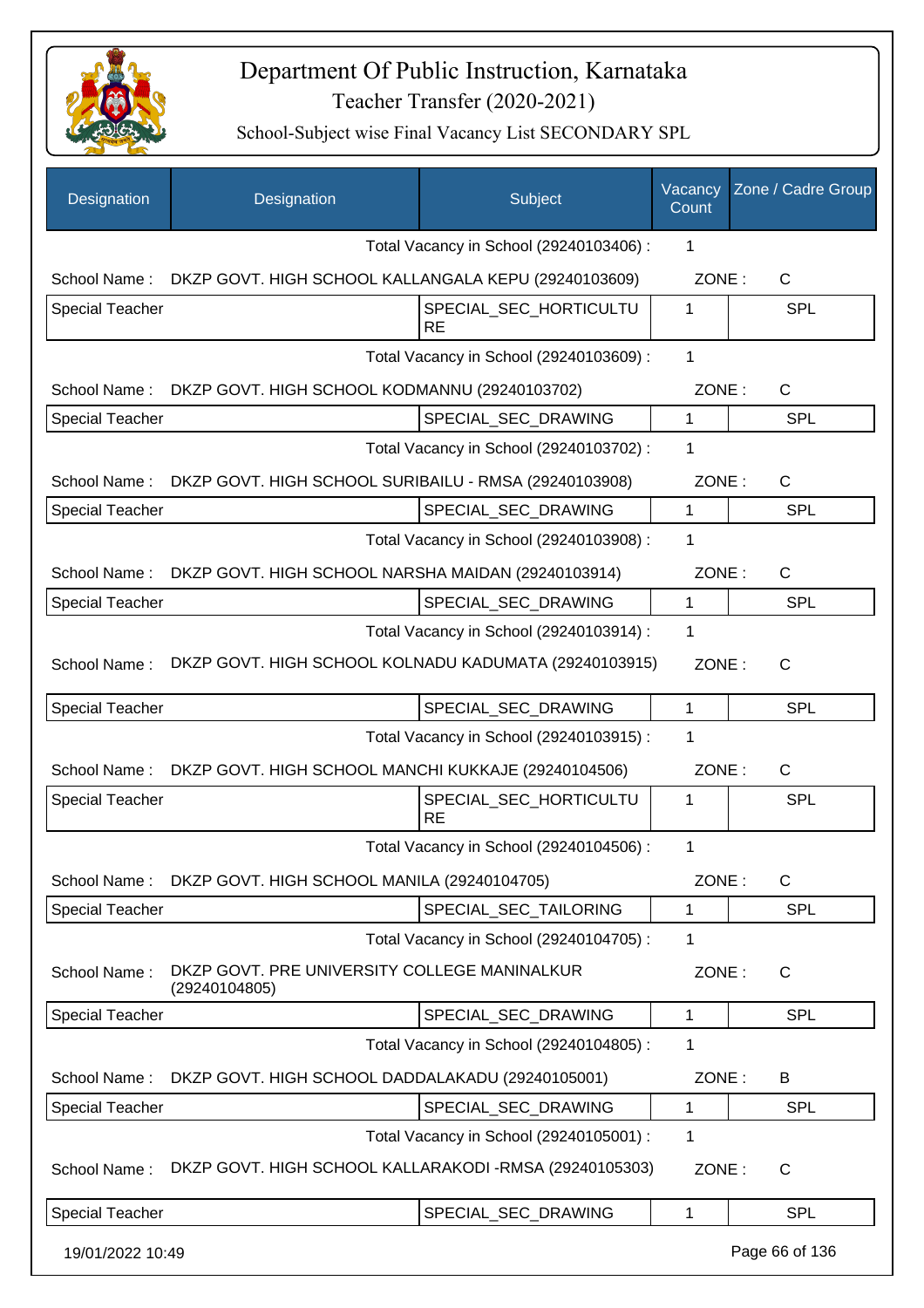

| Designation            | Designation                                                                          | Subject                                  | Vacancy<br>Count | Zone / Cadre Group |
|------------------------|--------------------------------------------------------------------------------------|------------------------------------------|------------------|--------------------|
|                        |                                                                                      | Total Vacancy in School (29240105303) :  | 1                |                    |
| School Name:           | KARNATAKA PUBLIC SCHOOL MONTEPADAVU - SECONDARY<br>(29240105306)                     |                                          | ZONE:            | $\mathsf{C}$       |
| <b>Special Teacher</b> |                                                                                      | SPECIAL_SEC_DRAWING                      | $\mathbf{1}$     | <b>SPL</b>         |
|                        |                                                                                      | Total Vacancy in School (29240105306) :  | 1                |                    |
| School Name:           | DKZP GOVT. HIGH SCHOOL NAVOOR (29240105404)                                          |                                          | ZONE:            | B                  |
| <b>Special Teacher</b> |                                                                                      | SPECIAL_SEC_TAILORING                    | $\mathbf 1$      | <b>SPL</b>         |
|                        |                                                                                      | Total Vacancy in School (29240105404) :  | 1                |                    |
| School Name:           | DKZP GOVT. HIGH SCHOOL PANJIKAL (29240105703)                                        |                                          | ZONE:            | $\mathsf{C}$       |
| <b>Special Teacher</b> |                                                                                      | SPECIAL SEC TAILORING                    | $\mathbf{1}$     | <b>SPL</b>         |
|                        |                                                                                      | Total Vacancy in School (29240105703) :  | 1                |                    |
| School Name:           | DKZP GOVT. HIGH SCHOOL SUJEER (29240106305)                                          |                                          | ZONE:            | В                  |
| <b>Special Teacher</b> |                                                                                      | SPECIAL_SEC_DRAWING                      | $\mathbf 1$      | <b>SPL</b>         |
|                        |                                                                                      | Total Vacancy in School (29240106305) :  | 1                |                    |
| School Name:           | DKZP GOVT. HIGH SCHOOL NANDAVARA (29240106705)                                       |                                          | ZONE:            | В                  |
| <b>Special Teacher</b> |                                                                                      | SPECIAL_SEC_TAILORING                    | $\mathbf 1$      | <b>SPL</b>         |
|                        |                                                                                      | Total Vacancy in School (29240106705) :  | 1                |                    |
| School Name:           | DKZP GOVT. HIGH SCHOOL SAJIPANADU (29240106805)                                      |                                          | ZONE:            | В                  |
| <b>Special Teacher</b> |                                                                                      | SPECIAL SEC DRAWING                      | 1                | <b>SPL</b>         |
|                        |                                                                                      | Total Vacancy in School (29240106805) :  | 1                |                    |
| School Name:           | DKZP GOVT. HIGH SCHOOL SALETHUR (29240107003)                                        |                                          | ZONE:            | C                  |
| <b>Special Teacher</b> |                                                                                      | SPECIAL SEC DRAWING                      | 1                | <b>SPL</b>         |
|                        |                                                                                      | Total Vacancy in School (29240107003) :  | 1                |                    |
| School Name:           | DKZP GOVT. HIGH SCHOOL SARAPADY (29240107205)                                        |                                          | ZONE:            | $\mathsf{C}$       |
| <b>Special Teacher</b> |                                                                                      | SPECIAL_SEC_TAILORING                    | 1                | <b>SPL</b>         |
|                        |                                                                                      | Total Vacancy in School (29240107205) :  | 1                |                    |
| School Name:           | BONDALA JAGANNATHA SHETTY MEMORIAL DKZP GOVT. HIGH<br>SCHOOL SHAMBHOOR (29240107302) |                                          | ZONE:            | B                  |
| Special Teacher        |                                                                                      | SPECIAL_SEC_DRAWING                      | 1                | <b>SPL</b>         |
|                        |                                                                                      | Total Vacancy in School (29240107302) :  | 1                |                    |
| School Name:           | DKZP GOVT. HIGH SCHOOL VITTAL - RMSA (29240108107)                                   |                                          | ZONE:            | A                  |
| Special Teacher        |                                                                                      | SPECIAL_SEC_MUSIC_GRAD<br>E <sub>1</sub> | 1                | <b>SPL</b>         |
|                        |                                                                                      | Total Vacancy in School (29240108107) :  | 1                |                    |
|                        |                                                                                      |                                          |                  |                    |
| 19/01/2022 10:49       |                                                                                      |                                          |                  | Page 67 of 136     |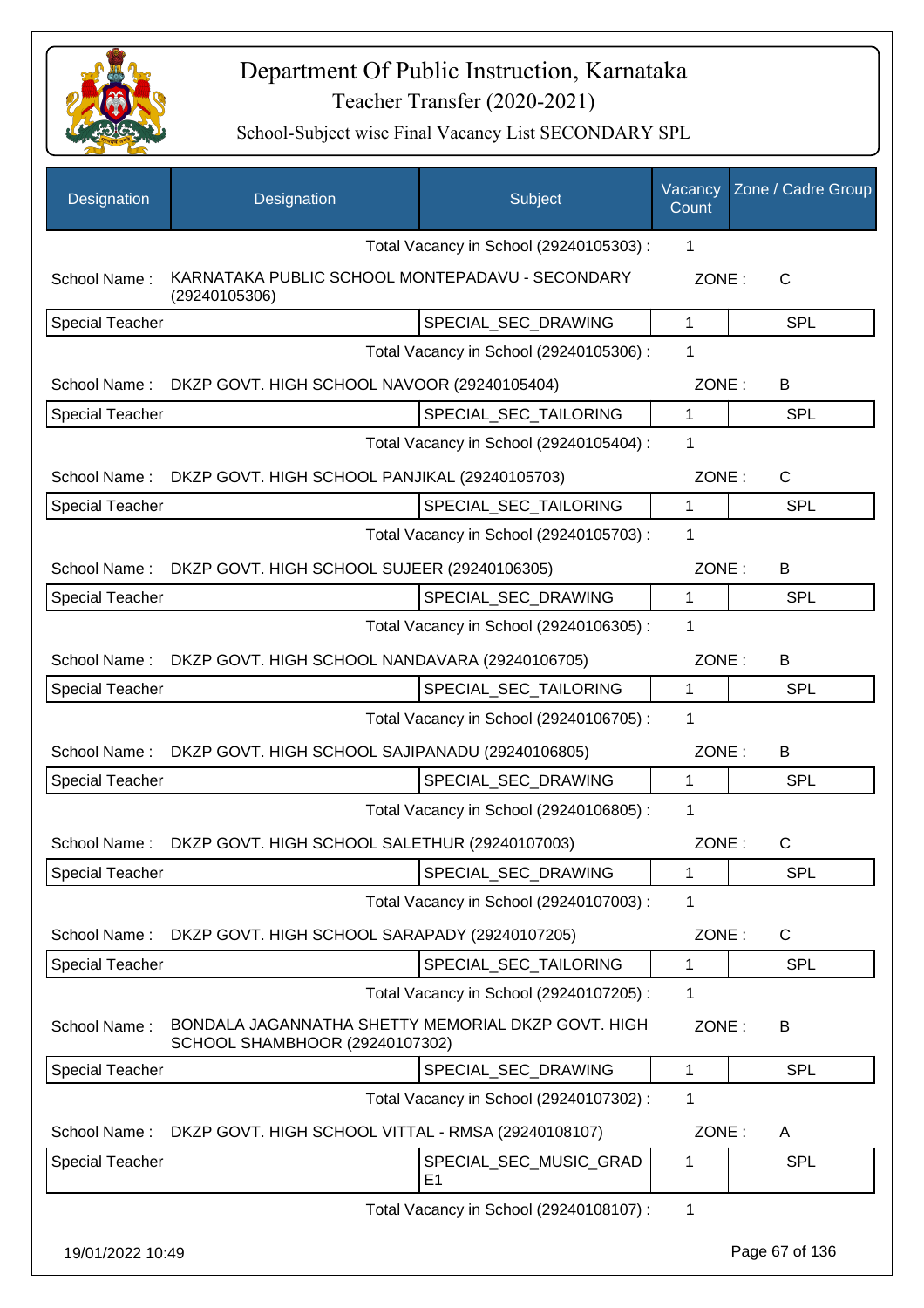

| Designation            | Designation                                                               | Subject                                 | Vacancy<br>Count | Zone / Cadre Group |
|------------------------|---------------------------------------------------------------------------|-----------------------------------------|------------------|--------------------|
| School Name:           | DKZP GOVT. HIGH SCHOOL AJJIBETTU (29240109202)                            |                                         | ZONE:            | A                  |
| <b>Special Teacher</b> |                                                                           | SPECIAL SEC DRAWING                     | 1                | <b>SPL</b>         |
|                        |                                                                           | Total Vacancy in School (29240109202) : | 1                |                    |
| School Name:           | NETAJI SUBHASCHANDRA BOSE DKZP GOVT. HIGH SCHOOL<br>KODANGE (29240109304) |                                         | ZONE:            | A                  |
| Special Teacher        |                                                                           | SPECIAL_SEC_DRAWING                     | 1                | <b>SPL</b>         |
|                        |                                                                           | Total Vacancy in School (29240109304) : | 1                |                    |
|                        |                                                                           | Total Vacancy in Taluka (292401) :      | 28               |                    |
| Taluka Name:           | BELTHANGADY (292402)                                                      |                                         |                  |                    |
| School Name:           | DKZP GOVT. HIGH SCHOOL KAKKINJE (29240201004)                             |                                         | ZONE:            | $\mathsf{C}$       |
| <b>Special Teacher</b> |                                                                           | SPECIAL_SEC_HORTICULTU<br><b>RE</b>     | 1                | <b>SPL</b>         |
|                        |                                                                           | Total Vacancy in School (29240201004) : | $\mathbf{1}$     |                    |
| School Name:           | DKZP GOVT. PRE UNIVERSITY COLLEGE ARASINA MAKKI<br>(29240201503)          |                                         | ZONE:            | $\mathsf{C}$       |
| <b>Special Teacher</b> |                                                                           | SPECIAL_SEC_HORTICULTU<br><b>RE</b>     | 1                | <b>SPL</b>         |
|                        |                                                                           | Total Vacancy in School (29240201503) : | $\mathbf{1}$     |                    |
| School Name:           | DKZP GOVT. HIGH SCHOOL KAYARTHADKA (29240202004)                          |                                         | ZONE:            | C                  |
| <b>Special Teacher</b> |                                                                           | SPECIAL SEC TAILORING                   | $\mathbf{1}$     | <b>SPL</b>         |
|                        |                                                                           | Total Vacancy in School (29240202004) : | 1                |                    |
| School Name:           | DKZP GOVT. PRE UNIVERSITY COLLEGE GERUKATTE<br>(29240202104)              |                                         | ZONE:            | $\mathsf{C}$       |
| <b>Special Teacher</b> |                                                                           | SPECIAL_SEC_HORTICULTU<br><b>RE</b>     | 1                | <b>SPL</b>         |
|                        |                                                                           | Total Vacancy in School (29240202104) : | 1                |                    |
| School Name:           | DKZP GOVT. HIGH SCHOOL KARAYA (29240202605)                               |                                         | ZONE:            | C                  |
| Special Teacher        |                                                                           | SPECIAL_SEC_HORTICULTU<br>RE            | 1                | <b>SPL</b>         |
|                        |                                                                           | Total Vacancy in School (29240202605) : | $\mathbf{1}$     |                    |
| School Name:           | DKZP GOVT. HIGH SCHOOL KASHIPATNA (29240202803)                           |                                         | ZONE:            | C                  |
| <b>Special Teacher</b> |                                                                           | SPECIAL_SEC_DRAWING                     | 1                | <b>SPL</b>         |
|                        |                                                                           | Total Vacancy in School (29240202803) : | 1                |                    |
| School Name:           | DKZP GOVT. PRE UNIVERSITY COLLEGE KOKKADA (29240202907)                   |                                         | ZONE:            | C                  |
| <b>Special Teacher</b> |                                                                           | SPECIAL_SEC_DRAWING                     | 1                | <b>SPL</b>         |
| 19/01/2022 10:49       |                                                                           |                                         |                  | Page 68 of 136     |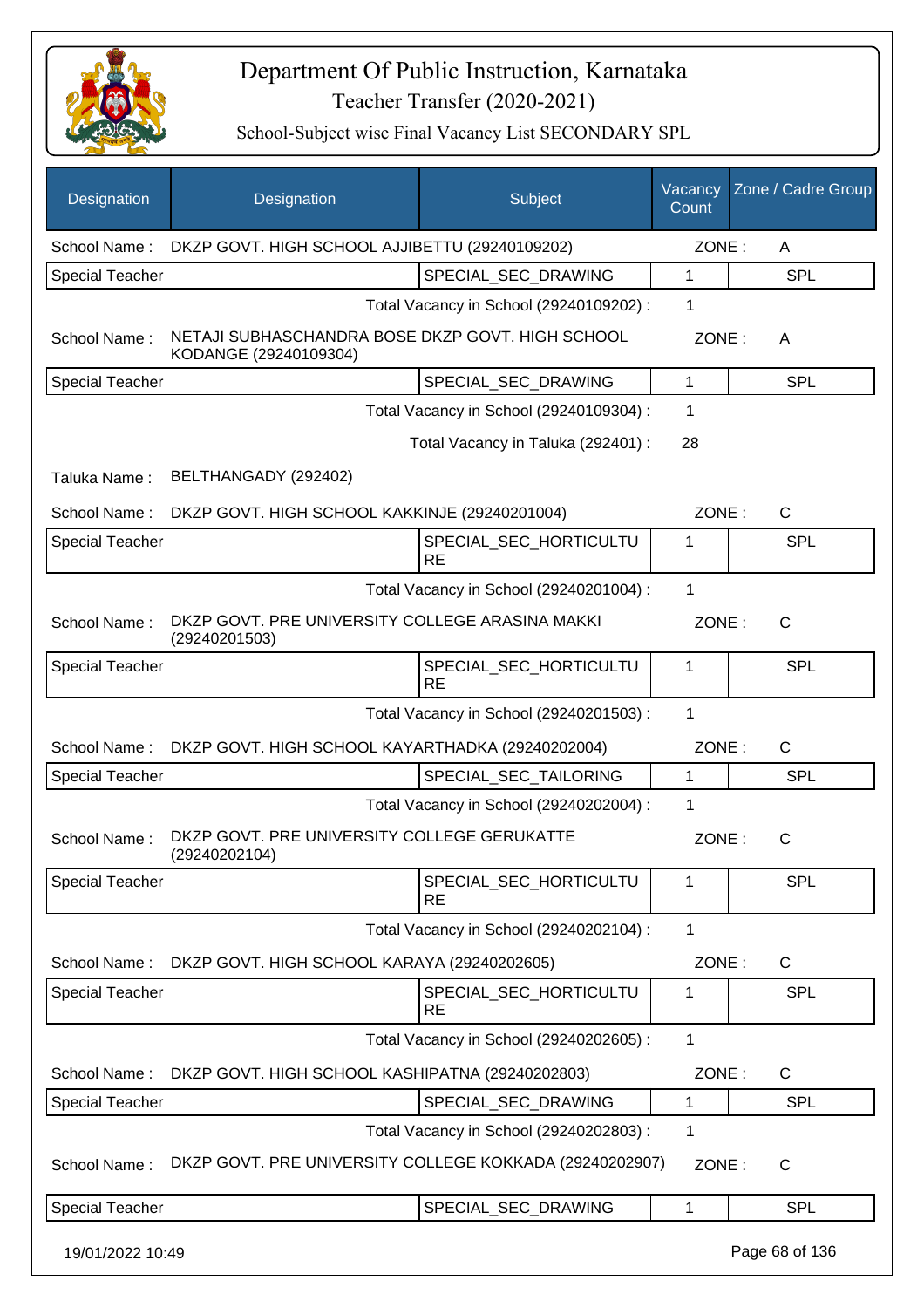

| Designation            | Designation                                                | Subject                                 | Vacancy<br>Count | Zone / Cadre Group |
|------------------------|------------------------------------------------------------|-----------------------------------------|------------------|--------------------|
|                        |                                                            | Total Vacancy in School (29240202907) : | 1                |                    |
| School Name:           | DKZP GOVT. PRE UNIVERSITY COLLEGE KOKRADY (29240203002)    |                                         | ZONE:            | $\mathsf{C}$       |
| <b>Special Teacher</b> |                                                            | SPECIAL SEC TAILORING                   | 1                | <b>SPL</b>         |
|                        |                                                            | Total Vacancy in School (29240203002) : | 1                |                    |
| School Name:           | DKZP GOVT. PRE UNIVERSITY COLLEGE KOYYURU<br>(29240203106) |                                         | ZONE:            | $\mathsf{C}$       |
| <b>Special Teacher</b> |                                                            | SPECIAL_SEC_TAILORING                   | $\mathbf{1}$     | SPL                |
|                        |                                                            | Total Vacancy in School (29240203106) : | 1                |                    |
| School Name:           | KARNATAKA PUBLIC SCHOOL PUNJALKATTE (29240203303)          |                                         | ZONE:            | C                  |
| <b>Special Teacher</b> |                                                            | SPECIAL_SEC_MUSIC_GRAD<br>E1            | 1                | <b>SPL</b>         |
|                        |                                                            | Total Vacancy in School (29240203303) : | 1                |                    |
| School Name:           | DKZP GOVT. HIGH SCHOOL MACHINA (29240203907)               |                                         | ZONE:            | C                  |
| <b>Special Teacher</b> |                                                            | SPECIAL_SEC_DRAWING                     | 1                | <b>SPL</b>         |
|                        |                                                            | Total Vacancy in School (29240203907) : | 1                |                    |
| School Name:           | DKZP GOVT. HIGH SCHOOL MITTABAGILU (29240204304)           |                                         | ZONE:            | $\mathsf{C}$       |
| <b>Special Teacher</b> |                                                            | SPECIAL_SEC_DRAWING                     | 1                | <b>SPL</b>         |
|                        |                                                            | Total Vacancy in School (29240204304) : | 1                |                    |
| School Name:           | DKZP GOVT. HIGH SCHOOL BULERI - MOGRU (29240204405)        |                                         | ZONE:            | $\mathsf{C}$       |
| <b>Special Teacher</b> |                                                            | SPECIAL_SEC_TAILORING                   | $\mathbf{1}$     | SPL                |
|                        |                                                            | Total Vacancy in School (29240204405) : | 1                |                    |
| School Name:           | DKZP GOVT. PRE UNIVERSITY COLLEGE NADA (29240204806)       |                                         | ZONE:            | C                  |
| <b>Special Teacher</b> |                                                            | SPECIAL_SEC_TAILORING                   | $\mathbf{1}$     | <b>SPL</b>         |
|                        |                                                            | Total Vacancy in School (29240204806) : | 1                |                    |
| School Name:           | DKZP GOVT. HIGH SCHOOL NAVOOR (29240205203)                |                                         | ZONE:            | C                  |
| <b>Special Teacher</b> |                                                            | SPECIAL SEC DRAWING                     | $\mathbf{1}$     | <b>SPL</b>         |
|                        |                                                            | Total Vacancy in School (29240205203) : | 1                |                    |
| School Name:           | DKZP GOVT. HIGH SCHOOL NIDLE (29240205404)                 |                                         | ZONE:            | C                  |
| <b>Special Teacher</b> |                                                            | SPECIAL_SEC_TAILORING                   | 1                | <b>SPL</b>         |
|                        |                                                            | Total Vacancy in School (29240205404) : | 1                |                    |
| School Name:           | DKZP GOVT. HIGH SCHOOL PADANGADY (29240205702)             |                                         | ZONE:            | C                  |
| <b>Special Teacher</b> |                                                            | SPECIAL_SEC_HORTICULTU<br><b>RE</b>     | 1                | <b>SPL</b>         |
| 19/01/2022 10:49       |                                                            |                                         |                  | Page 69 of 136     |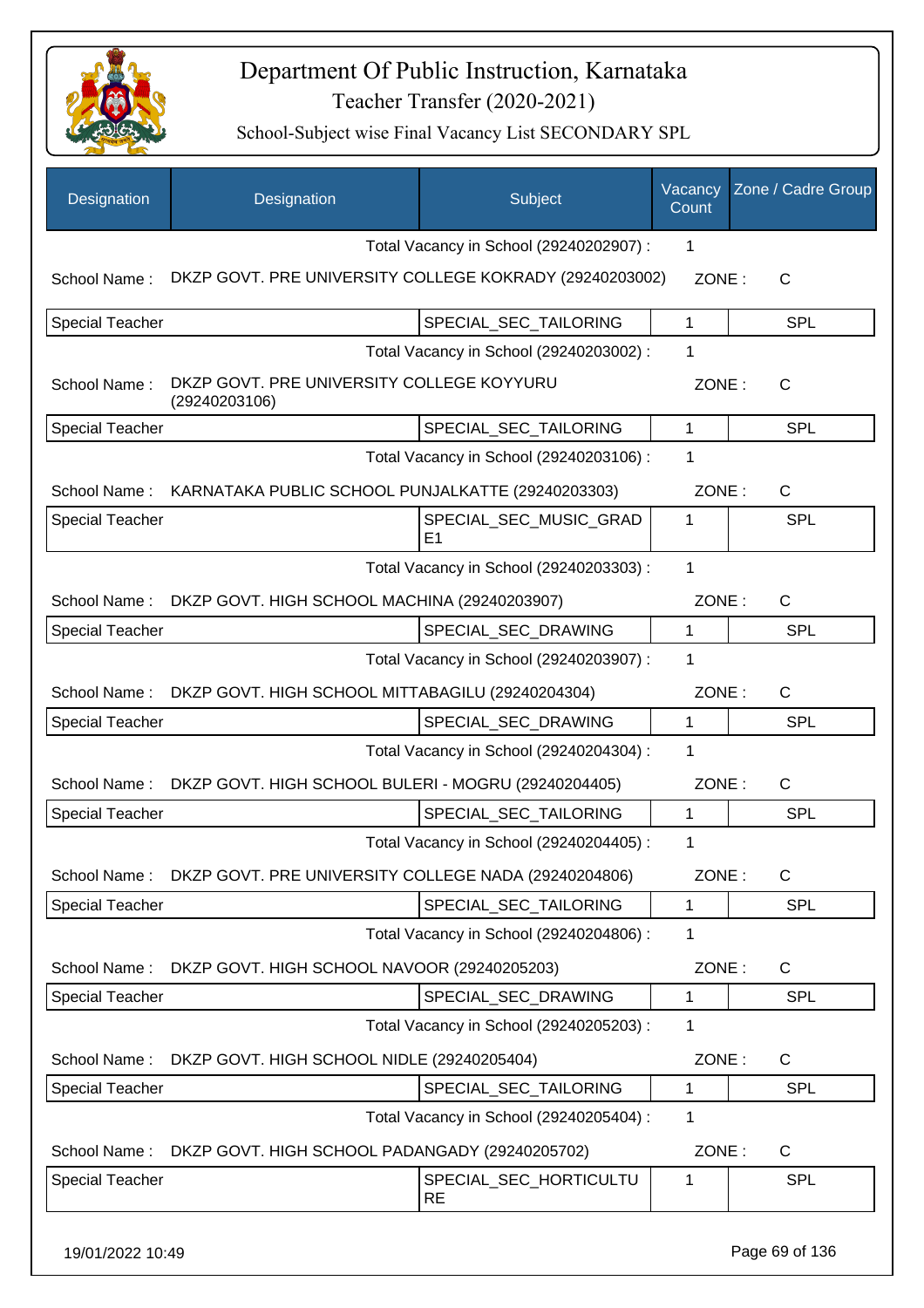

| Designation            | Designation                                                                  | Subject                                  | Vacancy<br>Count | Zone / Cadre Group |
|------------------------|------------------------------------------------------------------------------|------------------------------------------|------------------|--------------------|
|                        |                                                                              | Total Vacancy in School (29240205702) :  | 1                |                    |
| School Name:           | DKZP GOVT. HIGH SCHOOL PUTHILA (29240206303)                                 |                                          | ZONE:            | $\mathsf{C}$       |
| <b>Special Teacher</b> |                                                                              | SPECIAL_SEC_TAILORING                    | 1                | <b>SPL</b>         |
|                        |                                                                              | Total Vacancy in School (29240206303) :  | 1                |                    |
| School Name:           | DKZP GOVT. HIGH SCHOOL NELYADKA (29240206403)                                |                                          | ZONE:            | $\mathsf{C}$       |
| <b>Special Teacher</b> |                                                                              | SPECIAL_SEC_DRAWING                      | 1                | <b>SPL</b>         |
|                        |                                                                              | Total Vacancy in School (29240206403) :  | 1                |                    |
| School Name:           | NETHAJI SUBHASHCHANDRA BOSE DKZP GOVT. HIGH SCHOOL<br>SAVANALU (29240206503) |                                          | ZONE:            | $\mathsf{C}$       |
| <b>Special Teacher</b> |                                                                              | SPECIAL_SEC_HORTICULTU<br><b>RE</b>      | 1                | <b>SPL</b>         |
|                        |                                                                              | Total Vacancy in School (29240206503) :  | 1                |                    |
| School Name:           | DKZP GOVT. HIGH SCHOOL HALEPETE UJIRE (29240207712)                          |                                          | ZONE:            | B                  |
| <b>Special Teacher</b> |                                                                              | SPECIAL_SEC_HORTICULTU<br><b>RE</b>      | 1                | <b>SPL</b>         |
|                        |                                                                              | Total Vacancy in School (29240207712) :  | 1                |                    |
| School Name:           | DKZP GOVT. PRE UNIVERSITY COLLEGE VENOOR (29240207902)                       |                                          | ZONE:            | $\mathsf{C}$       |
| <b>Special Teacher</b> |                                                                              | SPECIAL_SEC_DRAWING                      | 1                | <b>SPL</b>         |
|                        |                                                                              | Total Vacancy in School (29240207902) :  | 1                |                    |
| School Name:           | GOVT. PRE UNIVERSITY COLLEGE BELTHANGADY (29240208702)                       |                                          | ZONE:            | A                  |
| <b>Special Teacher</b> |                                                                              | SPECIAL SEC DRAWING                      | $\mathbf 1$      | SPL                |
|                        |                                                                              | Total Vacancy in School (29240208702) :  | 1                |                    |
|                        |                                                                              | Total Vacancy in Taluka (292402) :       | 23               |                    |
| Taluka Name:           | MANGALURU NORTH (292403)                                                     |                                          |                  |                    |
| School Name:           | DKZP GOVT. PRE UNIVERSITY COLLEGE KAVOOR (29240300404)                       |                                          | ZONE:            | A                  |
| <b>Special Teacher</b> |                                                                              | SPECIAL_SEC_MUSIC_GRAD<br>E <sub>2</sub> | 1                | <b>SPL</b>         |
|                        |                                                                              | Total Vacancy in School (29240300404) :  | 1                |                    |
| School Name:           | DKZP GOVT. PRE UNIVERSITY COLLEGE BOKKAPATNA<br>(29240301504)                |                                          | ZONE:            | A                  |
| <b>Special Teacher</b> |                                                                              | SPECIAL_SEC_TAILORING                    | 1                | <b>SPL</b>         |
|                        |                                                                              | Total Vacancy in School (29240301504) :  | 1                |                    |
| School Name:           | DKZP GOVT. PRE UNIVERSITY COLLEGE BALMATTA                                   |                                          | ZONE:            | A                  |
| 19/01/2022 10:49       |                                                                              |                                          |                  | Page 70 of 136     |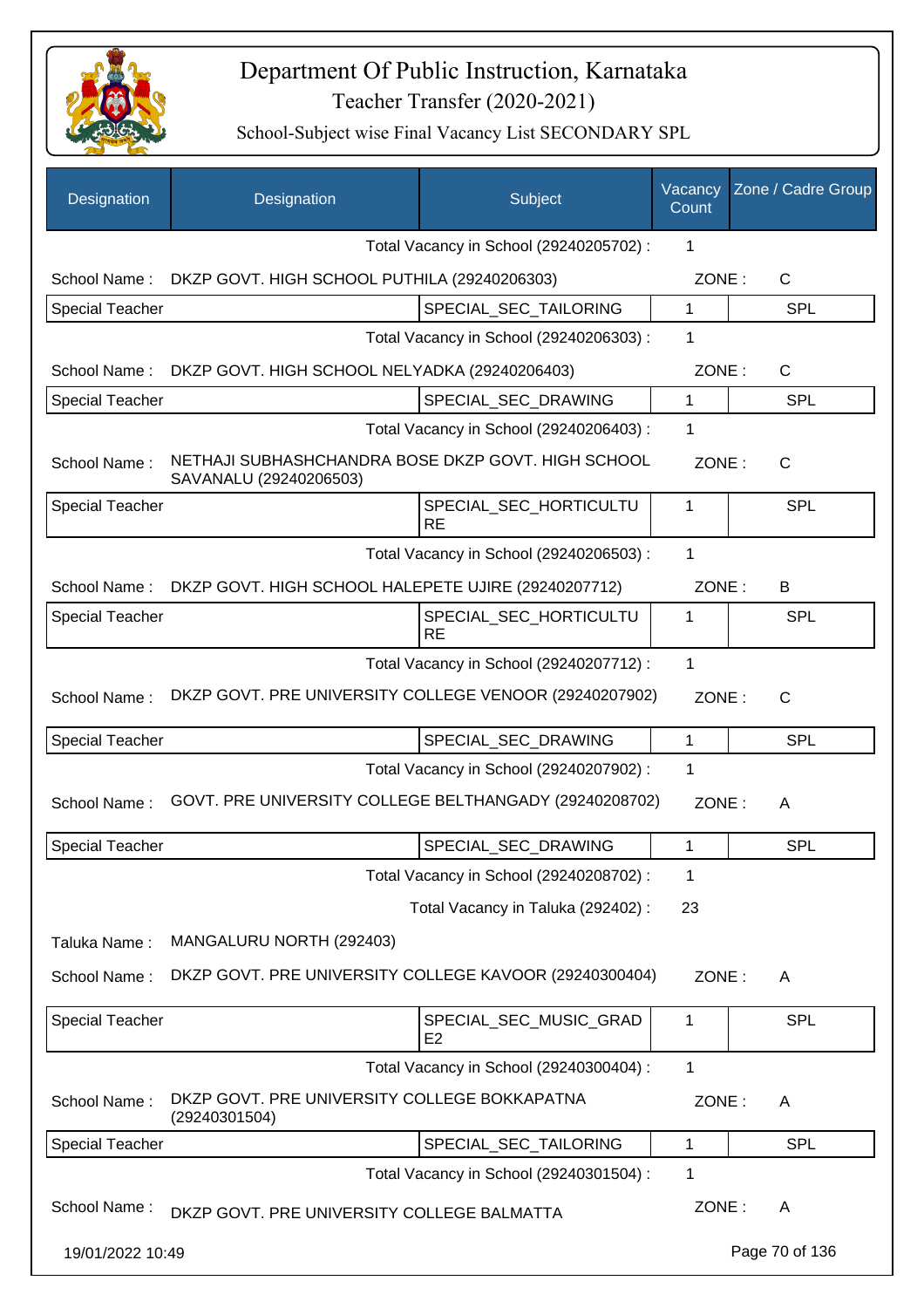

| Designation            | Designation                                                                     | Subject                                  | Vacancy<br>Count | Zone / Cadre Group |
|------------------------|---------------------------------------------------------------------------------|------------------------------------------|------------------|--------------------|
|                        | (29240302807)                                                                   |                                          |                  |                    |
| <b>Special Teacher</b> |                                                                                 | SPECIAL_SEC_TAILORING                    | $\mathbf{1}$     | <b>SPL</b>         |
|                        |                                                                                 | Total Vacancy in School (29240302807) :  | 1                |                    |
| School Name:           | DKZP GOVT. HIGH SCHOOL BUNDER (URDU) (29240303203)                              |                                          | ZONE:            | A                  |
| Special Teacher        |                                                                                 | SPECIAL SEC TAILORING                    | 1                | <b>SPL</b>         |
|                        |                                                                                 | Total Vacancy in School (29240303203) :  | 1                |                    |
| School Name:           | SRI NARAYAN SANIL GOVT. PUC HALEYANGADY (29240305605)                           |                                          | ZONE:            | B                  |
| <b>Special Teacher</b> |                                                                                 | SPECIAL_SEC_HORTICULTU<br><b>RE</b>      | 1                | <b>SPL</b>         |
|                        |                                                                                 | Total Vacancy in School (29240305605) :  | $\mathbf{1}$     |                    |
| School Name:           | PANJADA GUTHU SHANTHARAMA SHETTY DKZP GOVT. HIGH<br>SCHOOL KEMRAL (29240306002) |                                          | ZONE:            | $\mathsf{C}$       |
| <b>Special Teacher</b> |                                                                                 | SPECIAL SEC HORTICULTU<br><b>RE</b>      | 1                | <b>SPL</b>         |
|                        |                                                                                 | Total Vacancy in School (29240306002) :  | 1                |                    |
| School Name:           | DKZP GOVT. PRE UNIVERSITY COLLEGE CHELLAIRU<br>(29240307203)                    |                                          | ZONE:            | B                  |
| <b>Special Teacher</b> |                                                                                 | SPECIAL_SEC_TAILORING                    | $\mathbf{1}$     | <b>SPL</b>         |
|                        |                                                                                 | Total Vacancy in School (29240307203) :  | 1                |                    |
|                        | School Name: DKZP GOVT. HIGH SCHOOL JOKATTE (29240307406)                       |                                          | ZONE:            | B                  |
| <b>Special Teacher</b> |                                                                                 | SPECIAL_SEC_TAILORING                    | 1                | <b>SPL</b>         |
|                        |                                                                                 | Total Vacancy in School (29240307406) :  | 1                |                    |
| School Name:           | DKZP GOVT. HIGH SCHOOL KENJAR (29240308102)                                     |                                          | ZONE:            | B.                 |
| Special Teacher        |                                                                                 | SPECIAL_SEC_TAILORING                    | 1                | <b>SPL</b>         |
|                        |                                                                                 | Total Vacancy in School (29240308102) :  | 1                |                    |
| School Name:           | DKZP GOVT. HIGH SCHOOL SOORINJE (29240308403)                                   |                                          | ZONE:            | B                  |
| <b>Special Teacher</b> |                                                                                 | SPECIAL_SEC_MUSIC_GRAD<br>E <sub>2</sub> | 1                | <b>SPL</b>         |
|                        |                                                                                 | Total Vacancy in School (29240308403) :  | 1                |                    |
| School Name:           | DKZP GOVT. HIGH SCHOOL BENGRE KASABA (29240308705)                              |                                          | ZONE:            | A                  |
| <b>Special Teacher</b> |                                                                                 | SPECIAL_SEC_TAILORING                    | 1                | <b>SPL</b>         |
|                        |                                                                                 | Total Vacancy in School (29240308705) :  | 1                |                    |
| School Name:           | DKZP GOVT. HIGH SCHOOL CHITRAPURA (29240309605)                                 |                                          | ZONE:            | A                  |
| <b>Special Teacher</b> |                                                                                 | SPECIAL_SEC_TAILORING                    | 1                | <b>SPL</b>         |
|                        |                                                                                 | Total Vacancy in School (29240309605) :  | 1                |                    |
| 19/01/2022 10:49       |                                                                                 |                                          |                  | Page 71 of 136     |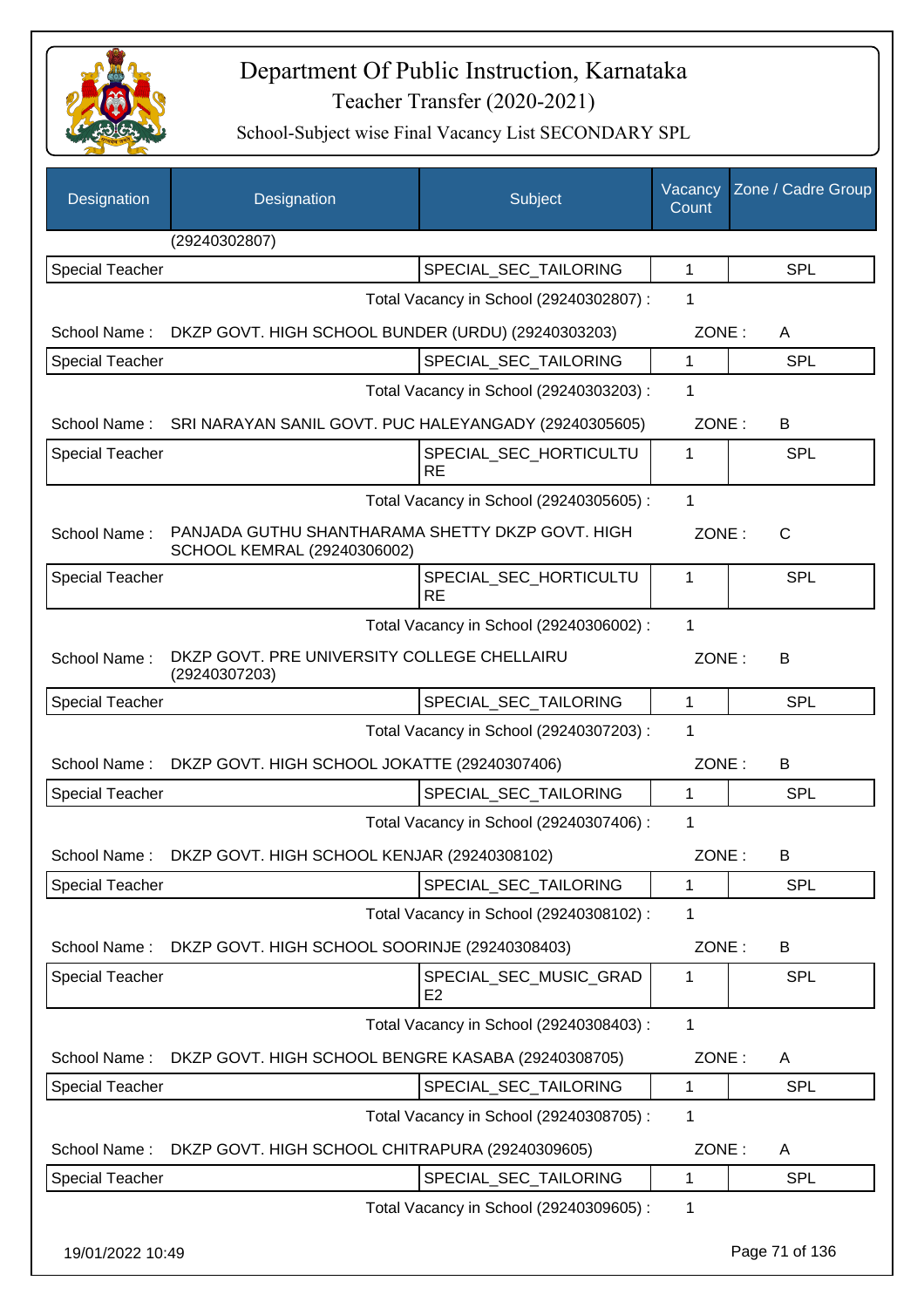

| Designation            | Designation                                                       | Subject                                  | Vacancy<br>Count | Zone / Cadre Group |
|------------------------|-------------------------------------------------------------------|------------------------------------------|------------------|--------------------|
| School Name:           | KS RAO MEMORIAL DKZP GOVT. HIGH SCHOOL CHITRAPU<br>(29240309912)  |                                          | ZONE:            | A                  |
| <b>Special Teacher</b> |                                                                   | SPECIAL_SEC_MUSIC_GRAD<br>E2             | 1                | <b>SPL</b>         |
|                        |                                                                   | Total Vacancy in School (29240309912) :  | 1                |                    |
|                        |                                                                   | Total Vacancy in Taluka (292403) :       | 13               |                    |
| Taluka Name:           | <b>PUTTUR (292404)</b>                                            |                                          |                  |                    |
| School Name:           | DKZP GOVT. PRE UNIVERSITY COLLEGE BELIYOOR KATTE<br>(29240401006) |                                          | ZONE:            | $\mathsf{C}$       |
| <b>Special Teacher</b> |                                                                   | SPECIAL_SEC_TAILORING                    | 1                | <b>SPL</b>         |
|                        |                                                                   | Total Vacancy in School (29240401006) :  | 1                |                    |
| School Name:           | DKZP GOVT. HIGH SCHOOL SHANTHI NAGAR (29240401502)                |                                          | ZONE:            | $\mathsf{C}$       |
| <b>Special Teacher</b> |                                                                   | SPECIAL SEC HORTICULTU<br><b>RE</b>      | 1                | <b>SPL</b>         |
|                        |                                                                   | Total Vacancy in School (29240401502) :  | 1                |                    |
|                        | School Name: DKZP GOVT. HIGH SCHOOL DOLPADY (29240402003)         |                                          | ZONE:            | $\mathsf{C}$       |
| <b>Special Teacher</b> |                                                                   | SPECIAL_SEC_TAILORING                    | 1                | <b>SPL</b>         |
|                        |                                                                   | Total Vacancy in School (29240402003) :  | 1                |                    |
| School Name:           | DKZP GOVT. PRE UNIVERSITY COLLEGE KABAKA (29240402605)            |                                          | ZONE:            | В                  |
| <b>Special Teacher</b> |                                                                   | SPECIAL_SEC_TAILORING                    | 1                | <b>SPL</b>         |
|                        |                                                                   | Total Vacancy in School (29240402605) :  | 1                |                    |
| School Name:           | DKZP GOVT. PRE UNIVERSITY COLLEGE KANIYURU<br>(29240402903)       |                                          | ZONE:            | $\mathsf{C}$       |
| <b>Special Teacher</b> |                                                                   | SPECIAL_SEC_MUSIC_GRAD<br>E <sub>2</sub> | 1                | <b>SPL</b>         |
|                        |                                                                   | Total Vacancy in School (29240402903) :  | 1                |                    |
| School Name:           | DKZP GOVT. HIGH SCHOOL MANIKKARA (29240403710)                    |                                          | ZONE:            | C                  |
| Special Teacher        |                                                                   | SPECIAL_SEC_DRAWING                      | 1                | <b>SPL</b>         |
|                        |                                                                   | Total Vacancy in School (29240403710) :  | 1                |                    |
| School Name:           | DKZP GOVT. PRE UNIVERSITY COLLEGE KONALU (29240404002)            |                                          | ZONE:            | $\mathsf{C}$       |
| Special Teacher        |                                                                   | SPECIAL_SEC_HORTICULTU<br><b>RE</b>      | 1                | <b>SPL</b>         |
|                        |                                                                   | Total Vacancy in School (29240404002) :  | 1                |                    |
| School Name:           | DKZP GOVT. HIGH SCHOOL PADUBETTU (29240404905)                    |                                          | ZONE:            | C                  |
|                        |                                                                   |                                          |                  |                    |
| 19/01/2022 10:49       |                                                                   |                                          |                  | Page 72 of 136     |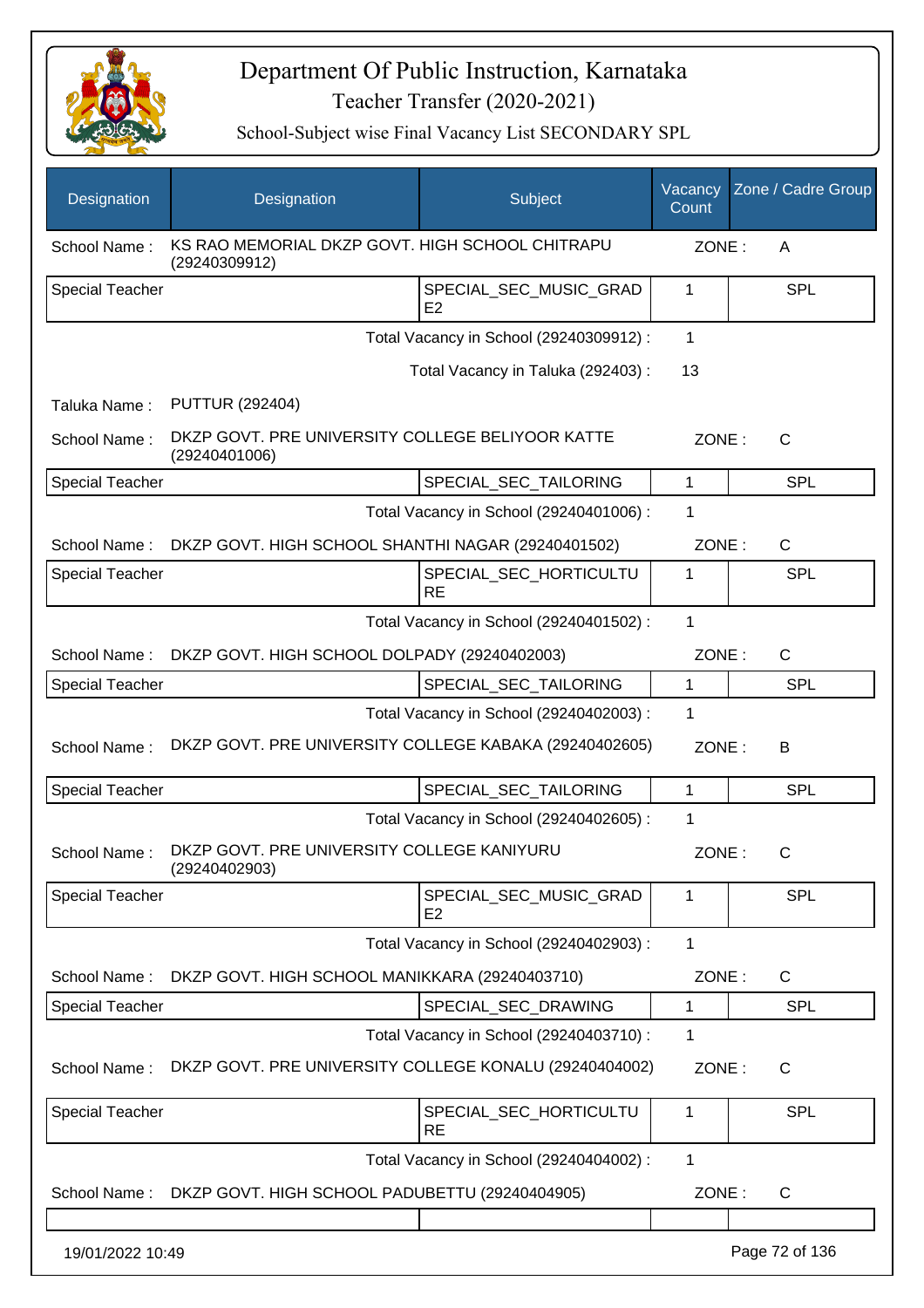

| Designation            | Designation                                                                     | Subject                                  | Vacancy<br>Count | Zone / Cadre Group |
|------------------------|---------------------------------------------------------------------------------|------------------------------------------|------------------|--------------------|
| <b>Special Teacher</b> |                                                                                 | SPECIAL_SEC_TAILORING                    | 1                | <b>SPL</b>         |
|                        |                                                                                 | Total Vacancy in School (29240404905) :  | 1                |                    |
| School Name:           | DKZP GOVT. HIGH SCHOOL NETTANIGE MUDNUR (29240405014)                           |                                          | ZONE:            | C                  |
| <b>Special Teacher</b> |                                                                                 | SPECIAL SEC DRAWING                      | 1                | <b>SPL</b>         |
|                        |                                                                                 | Total Vacancy in School (29240405014) :  | 1                |                    |
| School Name:           | DKZP GOVT. HIGH SCHOOL MANJUNATHA NAGARA<br>(29240405505)                       |                                          | ZONE:            | $\mathsf{C}$       |
| <b>Special Teacher</b> |                                                                                 | SPECIAL_SEC_DRAWING                      | 1                | <b>SPL</b>         |
|                        |                                                                                 | Total Vacancy in School (29240405505) :  | 1                |                    |
| School Name:           | DKZP GOVT. HIGH SCHOOL SARVE (29240406103)                                      |                                          | ZONE:            | $\mathsf{C}$       |
| Special Teacher        |                                                                                 | SPECIAL_SEC_HORTICULTU<br><b>RE</b>      | 1                | <b>SPL</b>         |
|                        |                                                                                 | Total Vacancy in School (29240406103) :  | 1                |                    |
| School Name:           | DKZP GOVT. PRE UNIVERSITY COLLEGE SAVANUR (29240406205)                         |                                          | ZONE:            | $\mathsf{C}$       |
| <b>Special Teacher</b> |                                                                                 | SPECIAL_SEC_MUSIC_GRAD<br>E2             | 1                | <b>SPL</b>         |
|                        |                                                                                 | Total Vacancy in School (29240406205) :  | 1                |                    |
| School Name:           | KARNATAKA PUBLIC SCHOOL KUMBRA - SECONDARY<br>(29240406707)                     |                                          | ZONE:            | $\mathsf{C}$       |
| <b>Special Teacher</b> |                                                                                 | SPECIAL SEC DRAWING                      | $\mathbf{1}$     | <b>SPL</b>         |
|                        |                                                                                 | Total Vacancy in School (29240406707) :  | 1                |                    |
|                        | School Name: DKZP GOVT. PRE UNIVERSITY COLLEGE KOMBETTU PUTTUR<br>(29240407501) |                                          | ZONE:            | A                  |
| Special Teacher        |                                                                                 | SPECIAL_SEC_HORTICULTU<br><b>RE</b>      | 1                | <b>SPL</b>         |
|                        |                                                                                 | Total Vacancy in School (29240407501) :  | 1                |                    |
| School Name:           | DR. SHIVARAMA KARANTHA HIGH SCHOOL PUTTUR<br>(29240408402)                      |                                          | ZONE:            | A                  |
| <b>Special Teacher</b> |                                                                                 | SPECIAL SEC MUSIC GRAD<br>E <sub>2</sub> | 1                | <b>SPL</b>         |
|                        |                                                                                 | Total Vacancy in School (29240408402) :  | $\mathbf{1}$     |                    |
|                        |                                                                                 | Total Vacancy in Taluka (292404) :       | 15               |                    |
| Taluka Name:           | <b>SULLIA (292405)</b>                                                          |                                          |                  |                    |
| School Name:           | DKZP GOVT. PRE UNIVERSITY COLLEGE AIVARNADU<br>(29240500206)                    |                                          | ZONE:            | B                  |
|                        |                                                                                 |                                          |                  |                    |
| 19/01/2022 10:49       |                                                                                 |                                          |                  | Page 73 of 136     |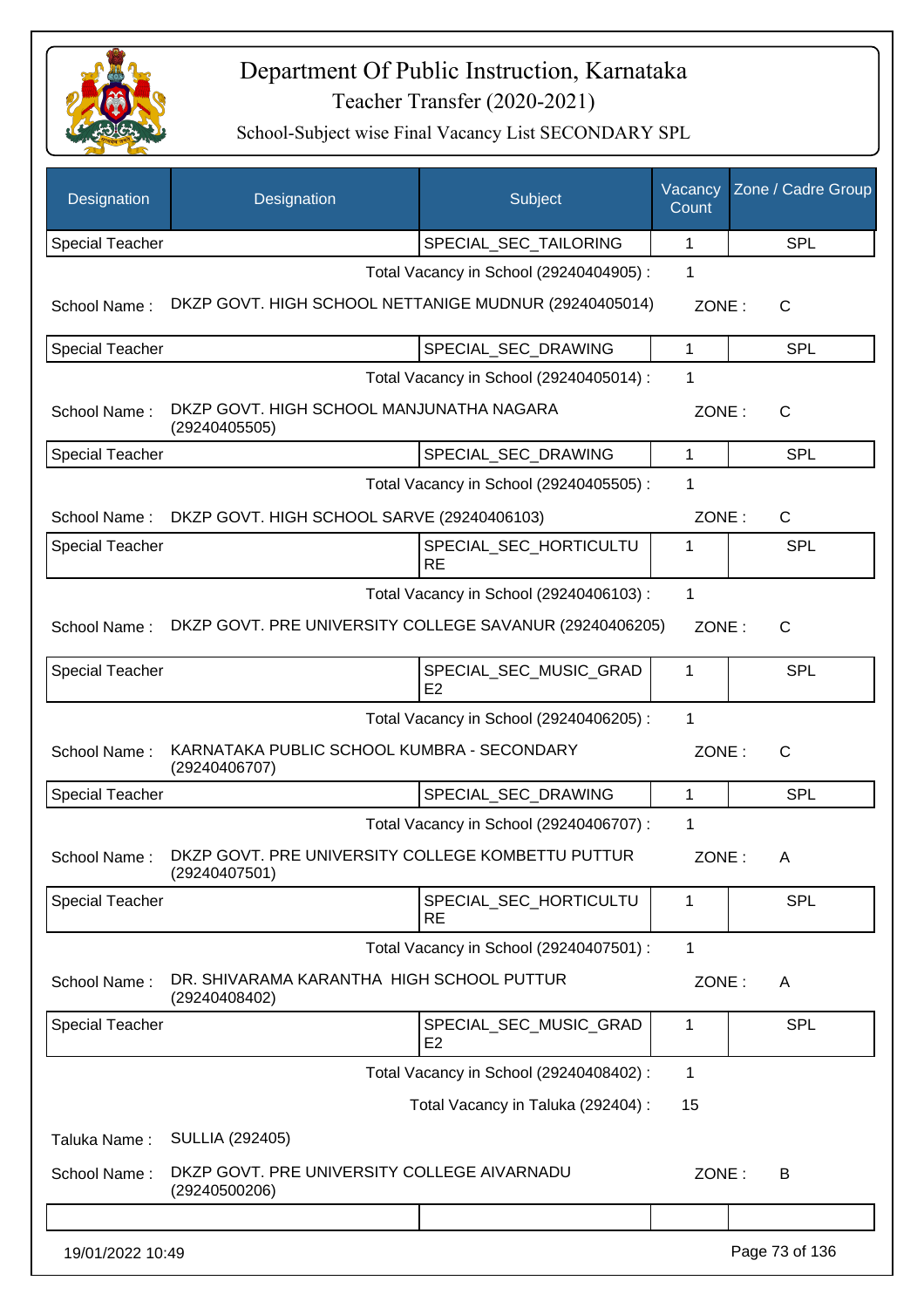

| Designation            | Designation                                                            | Subject                                  | Vacancy<br>Count | Zone / Cadre Group |
|------------------------|------------------------------------------------------------------------|------------------------------------------|------------------|--------------------|
| <b>Special Teacher</b> |                                                                        | SPECIAL SEC HORTICULTU<br><b>RE</b>      | 1                | <b>SPL</b>         |
|                        |                                                                        | Total Vacancy in School (29240500206) :  | $\mathbf{1}$     |                    |
| School Name:           | DKZP GOVT. PRE UNIVERSITY COLLEGE PANJA (29240500306)                  |                                          | ZONE:            | C                  |
| <b>Special Teacher</b> |                                                                        | SPECIAL SEC DRAWING                      | 1                | <b>SPL</b>         |
|                        |                                                                        | Total Vacancy in School (29240500306) :  | 1                |                    |
| School Name:           | DKZP GOVT. HIGH SCHOOL ELIMALE (29240501310)                           |                                          | ZONE:            | $\mathsf{C}$       |
| <b>Special Teacher</b> |                                                                        | SPECIAL_SEC_DRAWING                      | 1                | <b>SPL</b>         |
|                        |                                                                        | Total Vacancy in School (29240501310) :  | 1                |                    |
| School Name:           | DKZP GOVT. PRE UNIVERSITY COLLEGE GUTHIGAR<br>(29240501409)            |                                          | ZONE:            | $\mathsf{C}$       |
| Special Teacher        |                                                                        | SPECIAL_SEC_HORTICULTU<br><b>RE</b>      | 1                | <b>SPL</b>         |
|                        |                                                                        | Total Vacancy in School (29240501409) :  | $\mathbf{1}$     |                    |
| School Name:           | DKZP GOVT. PRE UNIVERSITY COLLEGE<br>HARIHARAPALLATHADKA (29240501502) |                                          | ZONE:            | $\mathsf{C}$       |
| <b>Special Teacher</b> |                                                                        | SPECIAL_SEC_MUSIC_GRAD<br>E <sub>2</sub> | 1                | <b>SPL</b>         |
|                        |                                                                        | Total Vacancy in School (29240501502) :  | 1                |                    |
| School Name:           | DKZP GOVT. HIGH SCHOOL YENEKALLU (29240503904)                         |                                          | ZONE:            | $\mathsf{C}$       |
| <b>Special Teacher</b> |                                                                        | SPECIAL SEC DRAWING                      | $\mathbf{1}$     | <b>SPL</b>         |
|                        |                                                                        | Total Vacancy in School (29240503904) :  | 1                |                    |
| School Name:           | DKZP GOVT. HIGH SCHOOL DUGGALADKA (29240504102)                        |                                          | ZONE:            | Α                  |
| Special Teacher        |                                                                        | SPECIAL_SEC_HORTICULTU<br><b>RE</b>      | 1                | <b>SPL</b>         |
|                        |                                                                        | Total Vacancy in School (29240504102) :  | $\mathbf 1$      |                    |
| School Name:           | DKZP GOVT. PRE UNIVERSITY COLLEGE SULLIA (29240504606)                 |                                          | ZONE:            | A                  |
| <b>Special Teacher</b> |                                                                        | SPECIAL SEC DRAWING                      | 1                | <b>SPL</b>         |
|                        |                                                                        | Total Vacancy in School (29240504606) :  | 1                |                    |
| School Name:           | KARNATAKA PUBLIC SCHOOL GANDHINAGARA (29240505501)                     |                                          | ZONE:            | A                  |
| Special Teacher        |                                                                        | SPECIAL_SEC_TAILORING                    | $\mathbf 1$      | <b>SPL</b>         |
|                        |                                                                        | Total Vacancy in School (29240505501) :  | 1                |                    |
|                        |                                                                        | Total Vacancy in Taluka (292405):        | 9                |                    |
| Taluka Name:           | MANGALURU SOUTH (292406)                                               |                                          |                  |                    |
| School Name:           | DKZP GOVT. PRE UNIVERSITY COLLEGE GURUPURA                             |                                          | ZONE:            | B                  |
| 19/01/2022 10:49       |                                                                        |                                          |                  | Page 74 of 136     |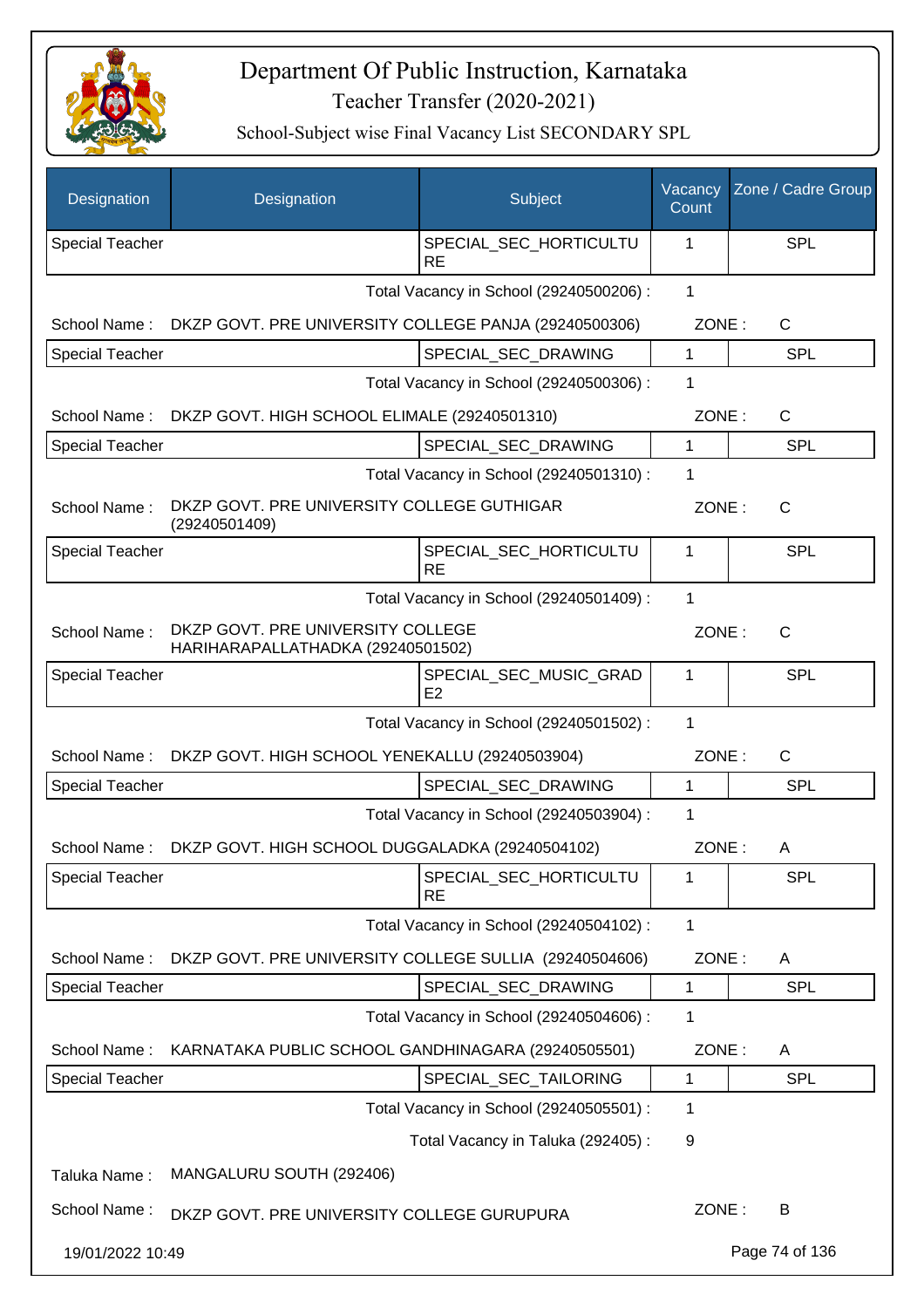

| Designation            | Designation                                                       | Subject                                  | Vacancy<br>Count | Zone / Cadre Group |
|------------------------|-------------------------------------------------------------------|------------------------------------------|------------------|--------------------|
|                        | (29240600605)                                                     |                                          |                  |                    |
| Special Teacher        |                                                                   | SPECIAL_SEC_HORTICULTU<br><b>RE</b>      | 1                | <b>SPL</b>         |
|                        |                                                                   | Total Vacancy in School (29240600605) :  | $\mathbf{1}$     |                    |
|                        | School Name: DKZP GOVT. HIGH SCHOOL MALALI (29240600804)          |                                          | ZONE:            | $\mathsf{C}$       |
| <b>Special Teacher</b> |                                                                   | SPECIAL_SEC_MUSIC_GRAD<br>E <sub>1</sub> | 1                | <b>SPL</b>         |
|                        |                                                                   | Total Vacancy in School (29240600804) :  | 1                |                    |
| School Name:           | DKZP GOVT. HIGH SCHOOL KINNIKAMBLA (29240601008)                  |                                          | ZONE:            | C                  |
| <b>Special Teacher</b> |                                                                   | SPECIAL_SEC_DRAWING                      | 1                | SPL                |
|                        |                                                                   | Total Vacancy in School (29240601008) :  | 1                |                    |
| School Name:           | DKZP GOVT. HIGH SCHOOL KALLADI (29240601105)                      |                                          | ZONE:            | $\mathsf{C}$       |
| Special Teacher        |                                                                   | SPECIAL SEC HORTICULTU<br><b>RE</b>      | 1                | <b>SPL</b>         |
|                        |                                                                   | Total Vacancy in School (29240601105) :  | 1                |                    |
|                        | School Name: KARNATAKA PUBLIC SCHOOL MUTHUR (29240601302)         |                                          | ZONE:            | $\mathsf{C}$       |
| <b>Special Teacher</b> |                                                                   | SPECIAL_SEC_TAILORING                    | $\mathbf 1$      | <b>SPL</b>         |
|                        |                                                                   | Total Vacancy in School (29240601302) :  | 1                |                    |
| School Name:           | NETAJI S BOSE DKZP GOVT. HIGH SCHOOL DERALAKATTE<br>(29240602307) |                                          | ZONE:            | B                  |
| <b>Special Teacher</b> |                                                                   | SPECIAL_SEC_TAILORING                    | $\mathbf 1$      | SPL                |
|                        |                                                                   | Total Vacancy in School (29240602307) :  | 1                |                    |
|                        | School Name: DKZP GOVT. HIGH SCHOOL NEWPADPU (29240603105)        |                                          | ZONE :           | С                  |
| <b>Special Teacher</b> |                                                                   | SPECIAL SEC DRAWING                      | 1                | <b>SPL</b>         |
|                        |                                                                   | Total Vacancy in School (29240603105) :  | 1                |                    |
| School Name:           | DKZP GOVT. HIGH SCHOOL KALKATTA (29240605008)                     |                                          | ZONE:            | $\mathsf{C}$       |
| <b>Special Teacher</b> |                                                                   | SPECIAL_SEC_TAILORING                    | 1                | <b>SPL</b>         |
|                        |                                                                   | Total Vacancy in School (29240605008) :  | 1                |                    |
| School Name:           | DKZP GOVT. HIGH SCHOOL MOODUSHEDDE (29240605304)                  |                                          | ZONE:            | B                  |
| <b>Special Teacher</b> |                                                                   | SPECIAL_SEC_TAILORING                    | 1                | <b>SPL</b>         |
|                        |                                                                   | Total Vacancy in School (29240605304) :  | 1                |                    |
| School Name:           | DKZP GOVT. HIGH SCHOOL MUCHUR (29240605402)                       |                                          | ZONE:            | $\mathsf{C}$       |
| <b>Special Teacher</b> |                                                                   | SPECIAL_SEC_DRAWING                      | 1                | <b>SPL</b>         |
|                        |                                                                   | Total Vacancy in School (29240605402) :  | $\mathbf 1$      |                    |
| 19/01/2022 10:49       |                                                                   |                                          |                  | Page 75 of 136     |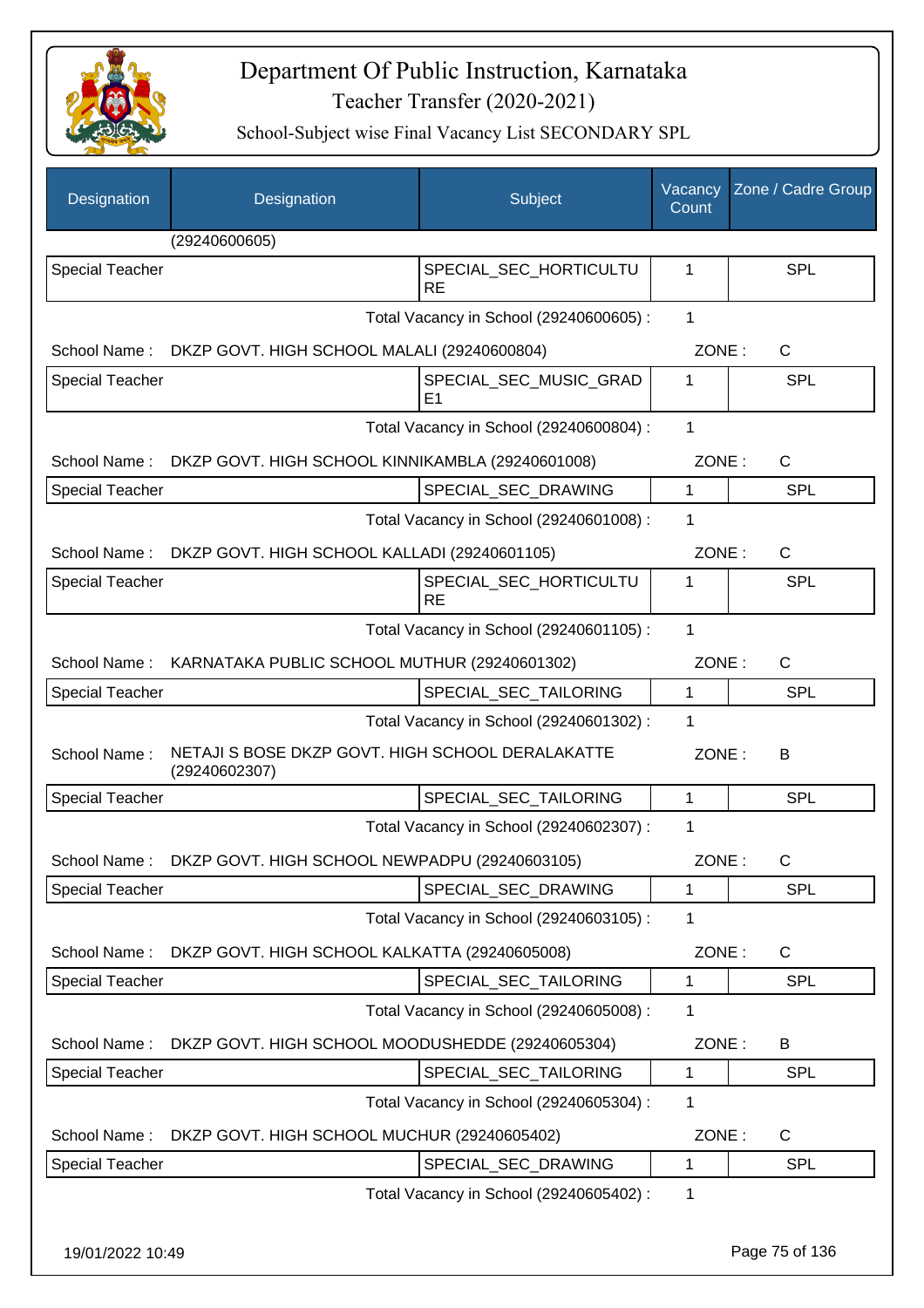

School-Subject wise Final Vacancy List SECONDARY SPL

| $\mathsf{C}$<br>DKZP GOVT. HIGH SCHOOL PAVOOR (29240606106)<br>ZONE:<br>School Name:<br>SPECIAL_SEC_TAILORING<br>1<br><b>SPL</b><br><b>Special Teacher</b><br>Total Vacancy in School (29240606106) :<br>1<br>School Name:<br>DKZP GOVT. HIGH SCHOOL PERMANNUR (29240607628)<br>ZONE:<br>A<br>SPECIAL SEC TAILORING<br>1<br><b>SPL</b><br><b>Special Teacher</b><br>1<br>Total Vacancy in School (29240607628) :<br>School Name: DKZP GOVT. HIGH SCHOOL KANNUR (29240608905)<br>ZONE:<br>A<br><b>SPL</b><br>SPECIAL_SEC_DRAWING<br>1<br><b>Special Teacher</b><br>1<br>Total Vacancy in School (29240608905) :<br>School Name: DKZP GOVT. HIGH SCHOOL NALYAPADAVU (29240609804)<br>ZONE:<br>A<br>SPECIAL SEC DRAWING<br><b>SPL</b><br><b>Special Teacher</b><br>1<br>1<br>Total Vacancy in School (29240609804) :<br>School Name:<br>DKZP GOVT. HIGH SCHOOL MALLIKATTE (29240610006)<br>ZONE:<br>A<br><b>SPL</b><br><b>Special Teacher</b><br>SPECIAL_SEC_TAILORING<br>1<br>1<br>Total Vacancy in School (29240610006) :<br>DKZP GOVT. PRACTICING HIGH SCHOOL MANGALORE<br>School Name:<br>ZONE:<br>A<br>(29240610701)<br>$\mathbf{1}$<br><b>Special Teacher</b><br>SPECIAL_SEC_DRAWING<br><b>SPL</b><br>1<br>Total Vacancy in School (29240610701) :<br>DKZP GOVT. HIGH SCHOOL HOIGEBAZAR (29240611602)<br>ZONE:<br>School Name:<br>A<br><b>SPL</b><br>SPECIAL_SEC_DRAWING<br>1<br><b>Special Teacher</b><br>Total Vacancy in School (29240611602) :<br>1<br>Total Vacancy in Taluka (292406) :<br>17<br>MOODABIDRE (292407)<br>Taluka Name:<br>School Name:<br>DKZP GOVT. HIGH SCHOOL HOSABETTU (29240700404)<br>ZONE:<br>$\mathsf{C}$<br>SPECIAL_SEC_MUSIC_GRAD<br>SPL<br><b>Special Teacher</b><br>1<br>E <sub>2</sub><br>$\mathbf 1$<br>Total Vacancy in School (29240700404) :<br>DKZP GOVT. HIGH SCHOOL PADUKONAJE (29240701402)<br>ZONE:<br>School Name:<br>B<br>SPECIAL_SEC_DRAWING<br>SPL<br><b>Special Teacher</b><br>1<br>1<br>Total Vacancy in School (29240701402) :<br>School Name:<br>DKZP GOVT. HIGH SCHOOL NEERKERE (29240702104)<br>ZONE:<br>$\mathsf{C}$<br>Special Teacher<br>SPECIAL_SEC_DRAWING<br><b>SPL</b><br>1 | Designation | Designation | Subject | Vacancy<br>Count | Zone / Cadre Group |
|-------------------------------------------------------------------------------------------------------------------------------------------------------------------------------------------------------------------------------------------------------------------------------------------------------------------------------------------------------------------------------------------------------------------------------------------------------------------------------------------------------------------------------------------------------------------------------------------------------------------------------------------------------------------------------------------------------------------------------------------------------------------------------------------------------------------------------------------------------------------------------------------------------------------------------------------------------------------------------------------------------------------------------------------------------------------------------------------------------------------------------------------------------------------------------------------------------------------------------------------------------------------------------------------------------------------------------------------------------------------------------------------------------------------------------------------------------------------------------------------------------------------------------------------------------------------------------------------------------------------------------------------------------------------------------------------------------------------------------------------------------------------------------------------------------------------------------------------------------------------------------------------------------------------------------------------------------------------------------------------------------------------------------------------------------------------------------------------------------------------------------------------|-------------|-------------|---------|------------------|--------------------|
|                                                                                                                                                                                                                                                                                                                                                                                                                                                                                                                                                                                                                                                                                                                                                                                                                                                                                                                                                                                                                                                                                                                                                                                                                                                                                                                                                                                                                                                                                                                                                                                                                                                                                                                                                                                                                                                                                                                                                                                                                                                                                                                                           |             |             |         |                  |                    |
|                                                                                                                                                                                                                                                                                                                                                                                                                                                                                                                                                                                                                                                                                                                                                                                                                                                                                                                                                                                                                                                                                                                                                                                                                                                                                                                                                                                                                                                                                                                                                                                                                                                                                                                                                                                                                                                                                                                                                                                                                                                                                                                                           |             |             |         |                  |                    |
|                                                                                                                                                                                                                                                                                                                                                                                                                                                                                                                                                                                                                                                                                                                                                                                                                                                                                                                                                                                                                                                                                                                                                                                                                                                                                                                                                                                                                                                                                                                                                                                                                                                                                                                                                                                                                                                                                                                                                                                                                                                                                                                                           |             |             |         |                  |                    |
|                                                                                                                                                                                                                                                                                                                                                                                                                                                                                                                                                                                                                                                                                                                                                                                                                                                                                                                                                                                                                                                                                                                                                                                                                                                                                                                                                                                                                                                                                                                                                                                                                                                                                                                                                                                                                                                                                                                                                                                                                                                                                                                                           |             |             |         |                  |                    |
|                                                                                                                                                                                                                                                                                                                                                                                                                                                                                                                                                                                                                                                                                                                                                                                                                                                                                                                                                                                                                                                                                                                                                                                                                                                                                                                                                                                                                                                                                                                                                                                                                                                                                                                                                                                                                                                                                                                                                                                                                                                                                                                                           |             |             |         |                  |                    |
|                                                                                                                                                                                                                                                                                                                                                                                                                                                                                                                                                                                                                                                                                                                                                                                                                                                                                                                                                                                                                                                                                                                                                                                                                                                                                                                                                                                                                                                                                                                                                                                                                                                                                                                                                                                                                                                                                                                                                                                                                                                                                                                                           |             |             |         |                  |                    |
|                                                                                                                                                                                                                                                                                                                                                                                                                                                                                                                                                                                                                                                                                                                                                                                                                                                                                                                                                                                                                                                                                                                                                                                                                                                                                                                                                                                                                                                                                                                                                                                                                                                                                                                                                                                                                                                                                                                                                                                                                                                                                                                                           |             |             |         |                  |                    |
|                                                                                                                                                                                                                                                                                                                                                                                                                                                                                                                                                                                                                                                                                                                                                                                                                                                                                                                                                                                                                                                                                                                                                                                                                                                                                                                                                                                                                                                                                                                                                                                                                                                                                                                                                                                                                                                                                                                                                                                                                                                                                                                                           |             |             |         |                  |                    |
|                                                                                                                                                                                                                                                                                                                                                                                                                                                                                                                                                                                                                                                                                                                                                                                                                                                                                                                                                                                                                                                                                                                                                                                                                                                                                                                                                                                                                                                                                                                                                                                                                                                                                                                                                                                                                                                                                                                                                                                                                                                                                                                                           |             |             |         |                  |                    |
|                                                                                                                                                                                                                                                                                                                                                                                                                                                                                                                                                                                                                                                                                                                                                                                                                                                                                                                                                                                                                                                                                                                                                                                                                                                                                                                                                                                                                                                                                                                                                                                                                                                                                                                                                                                                                                                                                                                                                                                                                                                                                                                                           |             |             |         |                  |                    |
|                                                                                                                                                                                                                                                                                                                                                                                                                                                                                                                                                                                                                                                                                                                                                                                                                                                                                                                                                                                                                                                                                                                                                                                                                                                                                                                                                                                                                                                                                                                                                                                                                                                                                                                                                                                                                                                                                                                                                                                                                                                                                                                                           |             |             |         |                  |                    |
|                                                                                                                                                                                                                                                                                                                                                                                                                                                                                                                                                                                                                                                                                                                                                                                                                                                                                                                                                                                                                                                                                                                                                                                                                                                                                                                                                                                                                                                                                                                                                                                                                                                                                                                                                                                                                                                                                                                                                                                                                                                                                                                                           |             |             |         |                  |                    |
|                                                                                                                                                                                                                                                                                                                                                                                                                                                                                                                                                                                                                                                                                                                                                                                                                                                                                                                                                                                                                                                                                                                                                                                                                                                                                                                                                                                                                                                                                                                                                                                                                                                                                                                                                                                                                                                                                                                                                                                                                                                                                                                                           |             |             |         |                  |                    |
|                                                                                                                                                                                                                                                                                                                                                                                                                                                                                                                                                                                                                                                                                                                                                                                                                                                                                                                                                                                                                                                                                                                                                                                                                                                                                                                                                                                                                                                                                                                                                                                                                                                                                                                                                                                                                                                                                                                                                                                                                                                                                                                                           |             |             |         |                  |                    |
|                                                                                                                                                                                                                                                                                                                                                                                                                                                                                                                                                                                                                                                                                                                                                                                                                                                                                                                                                                                                                                                                                                                                                                                                                                                                                                                                                                                                                                                                                                                                                                                                                                                                                                                                                                                                                                                                                                                                                                                                                                                                                                                                           |             |             |         |                  |                    |
|                                                                                                                                                                                                                                                                                                                                                                                                                                                                                                                                                                                                                                                                                                                                                                                                                                                                                                                                                                                                                                                                                                                                                                                                                                                                                                                                                                                                                                                                                                                                                                                                                                                                                                                                                                                                                                                                                                                                                                                                                                                                                                                                           |             |             |         |                  |                    |
|                                                                                                                                                                                                                                                                                                                                                                                                                                                                                                                                                                                                                                                                                                                                                                                                                                                                                                                                                                                                                                                                                                                                                                                                                                                                                                                                                                                                                                                                                                                                                                                                                                                                                                                                                                                                                                                                                                                                                                                                                                                                                                                                           |             |             |         |                  |                    |
|                                                                                                                                                                                                                                                                                                                                                                                                                                                                                                                                                                                                                                                                                                                                                                                                                                                                                                                                                                                                                                                                                                                                                                                                                                                                                                                                                                                                                                                                                                                                                                                                                                                                                                                                                                                                                                                                                                                                                                                                                                                                                                                                           |             |             |         |                  |                    |
|                                                                                                                                                                                                                                                                                                                                                                                                                                                                                                                                                                                                                                                                                                                                                                                                                                                                                                                                                                                                                                                                                                                                                                                                                                                                                                                                                                                                                                                                                                                                                                                                                                                                                                                                                                                                                                                                                                                                                                                                                                                                                                                                           |             |             |         |                  |                    |
|                                                                                                                                                                                                                                                                                                                                                                                                                                                                                                                                                                                                                                                                                                                                                                                                                                                                                                                                                                                                                                                                                                                                                                                                                                                                                                                                                                                                                                                                                                                                                                                                                                                                                                                                                                                                                                                                                                                                                                                                                                                                                                                                           |             |             |         |                  |                    |
|                                                                                                                                                                                                                                                                                                                                                                                                                                                                                                                                                                                                                                                                                                                                                                                                                                                                                                                                                                                                                                                                                                                                                                                                                                                                                                                                                                                                                                                                                                                                                                                                                                                                                                                                                                                                                                                                                                                                                                                                                                                                                                                                           |             |             |         |                  |                    |
|                                                                                                                                                                                                                                                                                                                                                                                                                                                                                                                                                                                                                                                                                                                                                                                                                                                                                                                                                                                                                                                                                                                                                                                                                                                                                                                                                                                                                                                                                                                                                                                                                                                                                                                                                                                                                                                                                                                                                                                                                                                                                                                                           |             |             |         |                  |                    |
|                                                                                                                                                                                                                                                                                                                                                                                                                                                                                                                                                                                                                                                                                                                                                                                                                                                                                                                                                                                                                                                                                                                                                                                                                                                                                                                                                                                                                                                                                                                                                                                                                                                                                                                                                                                                                                                                                                                                                                                                                                                                                                                                           |             |             |         |                  |                    |
|                                                                                                                                                                                                                                                                                                                                                                                                                                                                                                                                                                                                                                                                                                                                                                                                                                                                                                                                                                                                                                                                                                                                                                                                                                                                                                                                                                                                                                                                                                                                                                                                                                                                                                                                                                                                                                                                                                                                                                                                                                                                                                                                           |             |             |         |                  |                    |
|                                                                                                                                                                                                                                                                                                                                                                                                                                                                                                                                                                                                                                                                                                                                                                                                                                                                                                                                                                                                                                                                                                                                                                                                                                                                                                                                                                                                                                                                                                                                                                                                                                                                                                                                                                                                                                                                                                                                                                                                                                                                                                                                           |             |             |         |                  |                    |
|                                                                                                                                                                                                                                                                                                                                                                                                                                                                                                                                                                                                                                                                                                                                                                                                                                                                                                                                                                                                                                                                                                                                                                                                                                                                                                                                                                                                                                                                                                                                                                                                                                                                                                                                                                                                                                                                                                                                                                                                                                                                                                                                           |             |             |         |                  |                    |
|                                                                                                                                                                                                                                                                                                                                                                                                                                                                                                                                                                                                                                                                                                                                                                                                                                                                                                                                                                                                                                                                                                                                                                                                                                                                                                                                                                                                                                                                                                                                                                                                                                                                                                                                                                                                                                                                                                                                                                                                                                                                                                                                           |             |             |         |                  |                    |
|                                                                                                                                                                                                                                                                                                                                                                                                                                                                                                                                                                                                                                                                                                                                                                                                                                                                                                                                                                                                                                                                                                                                                                                                                                                                                                                                                                                                                                                                                                                                                                                                                                                                                                                                                                                                                                                                                                                                                                                                                                                                                                                                           |             |             |         |                  |                    |
|                                                                                                                                                                                                                                                                                                                                                                                                                                                                                                                                                                                                                                                                                                                                                                                                                                                                                                                                                                                                                                                                                                                                                                                                                                                                                                                                                                                                                                                                                                                                                                                                                                                                                                                                                                                                                                                                                                                                                                                                                                                                                                                                           |             |             |         |                  |                    |
|                                                                                                                                                                                                                                                                                                                                                                                                                                                                                                                                                                                                                                                                                                                                                                                                                                                                                                                                                                                                                                                                                                                                                                                                                                                                                                                                                                                                                                                                                                                                                                                                                                                                                                                                                                                                                                                                                                                                                                                                                                                                                                                                           |             |             |         |                  |                    |
|                                                                                                                                                                                                                                                                                                                                                                                                                                                                                                                                                                                                                                                                                                                                                                                                                                                                                                                                                                                                                                                                                                                                                                                                                                                                                                                                                                                                                                                                                                                                                                                                                                                                                                                                                                                                                                                                                                                                                                                                                                                                                                                                           |             |             |         |                  |                    |

19/01/2022 10:49 Page 76 of 136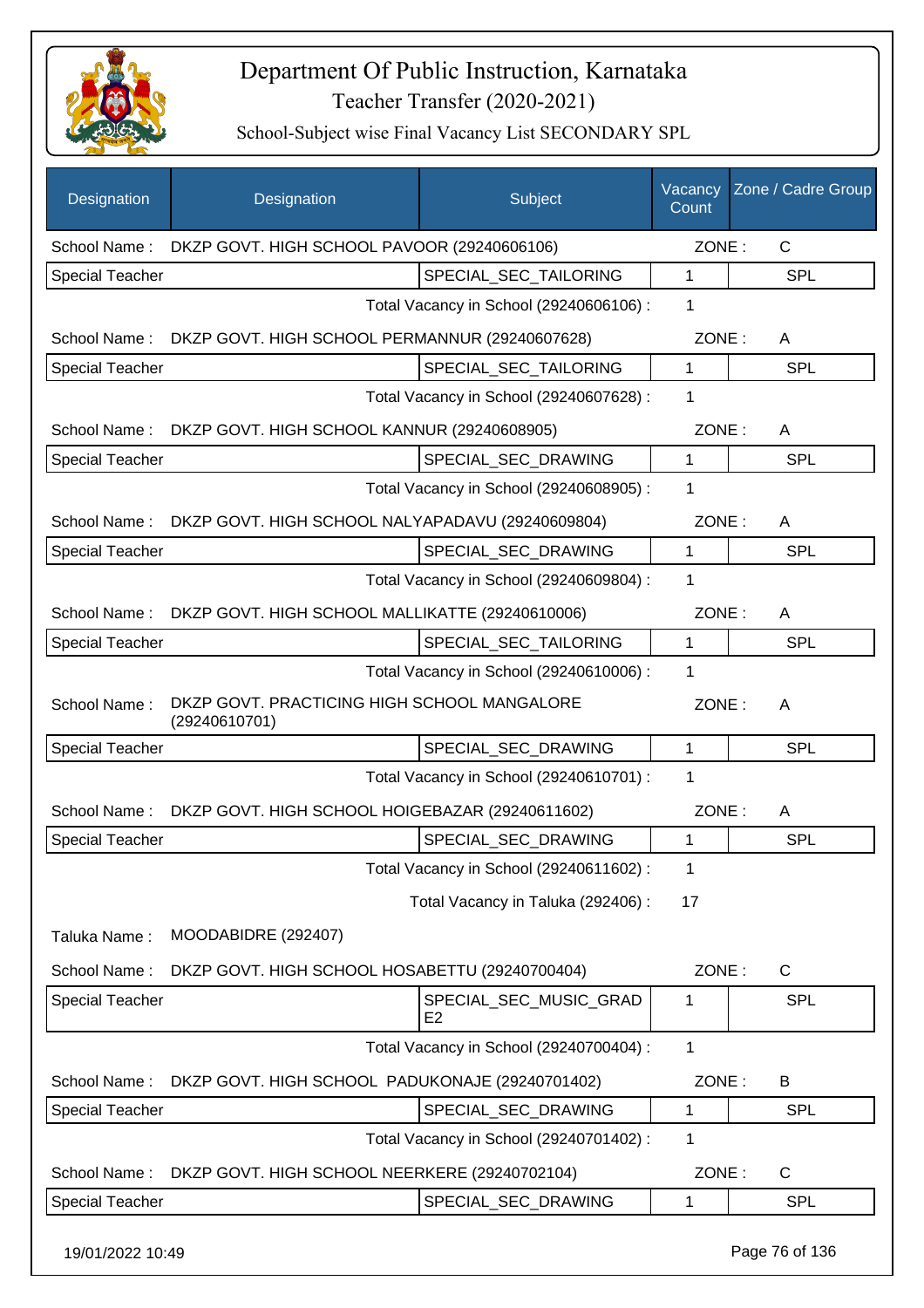

| Designation            | Designation                                                            | <b>Subject</b>                           | Vacancy<br>Count | Zone / Cadre Group |
|------------------------|------------------------------------------------------------------------|------------------------------------------|------------------|--------------------|
|                        |                                                                        | Total Vacancy in School (29240702104) :  | 1                |                    |
|                        |                                                                        | Total Vacancy in Taluka (292407) :       | 3                |                    |
| District Name:         | <b>KODAGU (2925)</b>                                                   |                                          |                  |                    |
| Taluka Name:           | <b>MADIKERI (292501)</b>                                               |                                          |                  |                    |
| School Name:           | HIGH SCHOOL, YEMMEMADU (29250104004)                                   |                                          | ZONE:            | $\mathsf{C}$       |
| <b>Special Teacher</b> |                                                                        | SPECIAL_SEC_DRAWING                      | 1                | <b>SPL</b>         |
|                        |                                                                        | Total Vacancy in School (29250104004) :  | 1                |                    |
|                        |                                                                        | Total Vacancy in Taluka (292501) :       | 1                |                    |
| Taluka Name:           | SOMAVARPET (292502)                                                    |                                          |                  |                    |
| School Name:           | KARNATAKA PUBLIC SCHOOL NELLIAHUDIKERI (29250209607)                   |                                          | ZONE:            | $\mathsf{C}$       |
| <b>Special Teacher</b> |                                                                        | SPECIAL_SEC_HORTICULTU<br><b>RE</b>      | 1                | <b>SPL</b>         |
|                        |                                                                        | Total Vacancy in School (29250209607) :  | 1                |                    |
|                        |                                                                        | Total Vacancy in Taluka (292502) :       | 1                |                    |
| Taluka Name:           | <b>VIRAJPET (292503)</b>                                               |                                          |                  |                    |
| School Name:           | KARNATAKA PUBLIC SCHOOLS GOV JUNIOR COLLEGE<br>PONNAMPET (29250304713) |                                          | ZONE:            | $\mathsf{C}$       |
| <b>Special Teacher</b> |                                                                        | SPECIAL_SEC_MUSIC_GRAD<br>E <sub>1</sub> | 1                | SPL                |
|                        |                                                                        | Total Vacancy in School (29250304713) :  | 1                |                    |
|                        |                                                                        | Total Vacancy in Taluka (292503) :       | 1                |                    |
| District Name:         | <b>MYSURU (2926)</b>                                                   |                                          |                  |                    |
| Taluka Name:           | H.D.KOTE (292603)                                                      |                                          |                  |                    |
| School Name:           | GHS MADAPURA (29260305711)                                             |                                          | ZONE:            | $\mathsf{C}$       |
| Special Teacher        |                                                                        | SPECIAL_SEC_DRAWING                      | 1                | <b>SPL</b>         |
|                        |                                                                        | Total Vacancy in School (29260305711) :  | 1                |                    |
| School Name:           | GHS K BELTHURU (29260306305)                                           |                                          | ZONE:            | C                  |
| <b>Special Teacher</b> |                                                                        | SPECIAL_SEC_HORTICULTU<br><b>RE</b>      | 1                | <b>SPL</b>         |
|                        |                                                                        | Total Vacancy in School (29260306305) :  | $\mathbf{1}$     |                    |
| School Name:           | GHS ANTHARASANTHE (29260309106)                                        |                                          | ZONE:            | $\mathsf{C}$       |
| Special Teacher        |                                                                        | SPECIAL_SEC_HORTICULTU<br><b>RE</b>      | 1                | <b>SPL</b>         |
| 19/01/2022 10:49       |                                                                        |                                          |                  | Page 77 of 136     |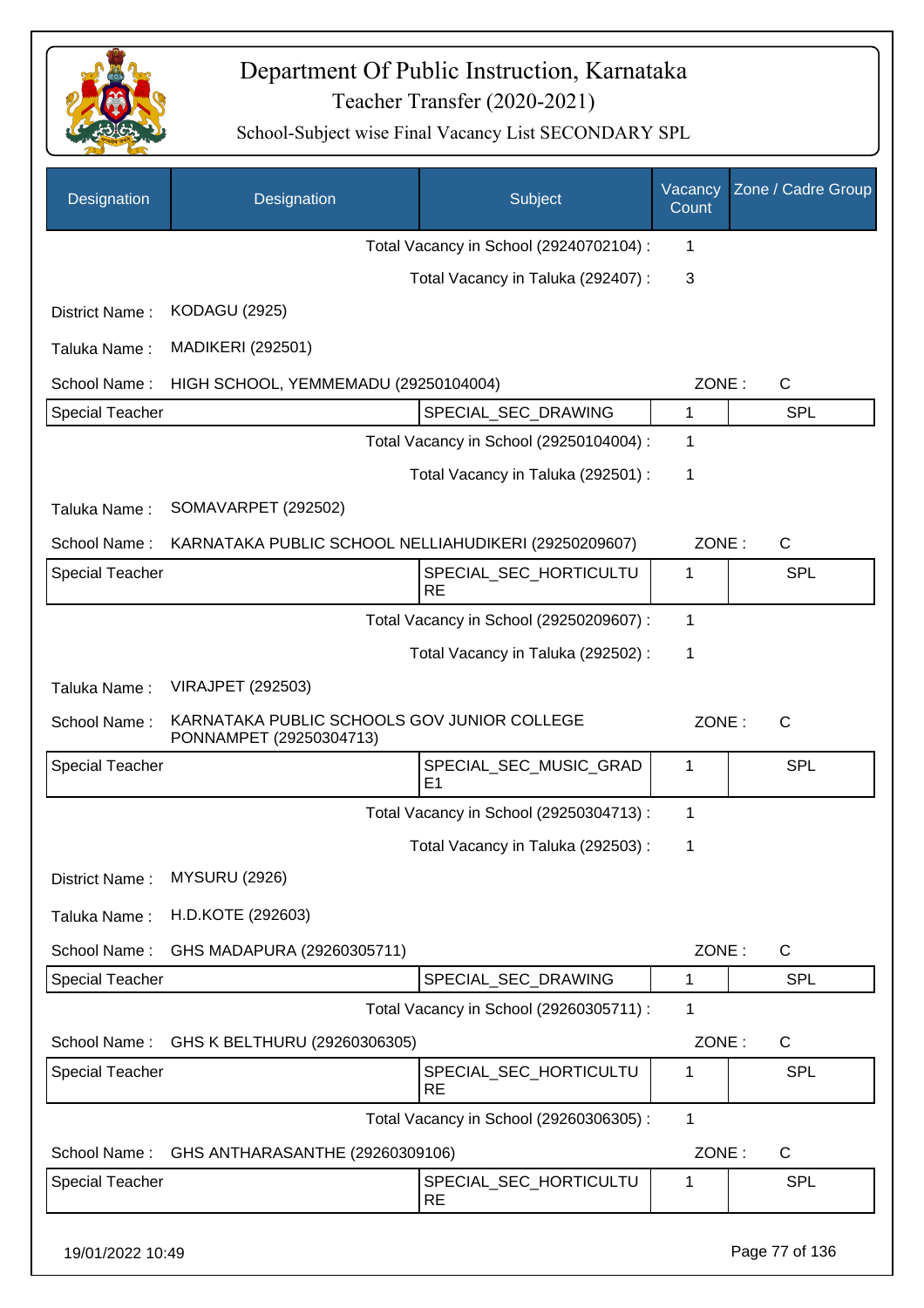

| Designation            | Designation                                               | Subject                                  | Vacancy<br>Count | Zone / Cadre Group |
|------------------------|-----------------------------------------------------------|------------------------------------------|------------------|--------------------|
|                        |                                                           | Total Vacancy in School (29260309106) :  | 1                |                    |
|                        | School Name: GHS SAVVE (29260314807)                      |                                          | ZONE:            | $\mathsf{C}$       |
| Special Teacher        |                                                           | SPECIAL_SEC_HORTICULTU<br><b>RE</b>      | 1                | <b>SPL</b>         |
|                        |                                                           | Total Vacancy in School (29260314807) :  | $\mathbf 1$      |                    |
|                        | School Name: GHS DODDABYRANAKUPPE (29260332101)           |                                          | ZONE:            | $\mathsf{C}$       |
| <b>Special Teacher</b> |                                                           | SPECIAL_SEC_MUSIC_GRAD<br>E <sub>2</sub> | 1                | <b>SPL</b>         |
|                        |                                                           | Total Vacancy in School (29260332101) :  | 1                |                    |
| School Name:           | GHS GIRLS, SARAGUR WARD-5 (29260334901)                   |                                          | ZONE:            | A                  |
| <b>Special Teacher</b> |                                                           | SPECIAL_SEC_TAILORING                    | 1                | <b>SPL</b>         |
|                        |                                                           | Total Vacancy in School (29260334901) :  | 1                |                    |
|                        |                                                           | Total Vacancy in Taluka (292603) :       | 6                |                    |
| Taluka Name:           | <b>HUNSUR (292604)</b>                                    |                                          |                  |                    |
| School Name:           | GPUC HANAGODU (29260401808)                               |                                          | ZONE:            | $\mathsf{C}$       |
| <b>Special Teacher</b> |                                                           | SPECIAL_SEC_DRAWING                      | 1                | <b>SPL</b>         |
|                        |                                                           | Total Vacancy in School (29260401808) :  | 1                |                    |
| School Name:           | GOVERNMENT HIGH SCHOOL NERALAKUPPE (29260403204)          |                                          | ZONE:            | C                  |
| <b>Special Teacher</b> |                                                           | SPECIAL_SEC_DRAWING                      | $\mathbf 1$      | <b>SPL</b>         |
|                        |                                                           | Total Vacancy in School (29260403204) :  | 1                |                    |
| School Name:           | GOVERNMENT HIGH SCHOOL CHILKUNDA (29260404904)            |                                          | ZONE:            | С                  |
| <b>Special Teacher</b> |                                                           | SPECIAL_SEC_HORTICULTU<br><b>RE</b>      | 1                | SPL                |
|                        |                                                           | Total Vacancy in School (29260404904) :  | 1                |                    |
| School Name:           | GOVERNMENT HIGH SCHOOL HIREKYATHANAHALLI<br>(29260406804) |                                          | ZONE:            | $\mathsf{C}$       |
| <b>Special Teacher</b> |                                                           | SPECIAL_SEC_DRAWING                      | 1                | <b>SPL</b>         |
|                        |                                                           | Total Vacancy in School (29260406804) :  | 1                |                    |
| School Name:           | GOVERNMENT HIGH SCHOOL HARAVE (29260407603)               |                                          | ZONE:            | C                  |
| <b>Special Teacher</b> |                                                           | SPECIAL_SEC_MUSIC_GRAD<br>E <sub>1</sub> | 1                | <b>SPL</b>         |
|                        |                                                           | Total Vacancy in School (29260407603) :  | 1                |                    |
| School Name:           | KARNATAKA PUBLIC SCHOOLS GPUC GAVADAGERE<br>(29260413004) |                                          | ZONE:            | C                  |
| <b>Special Teacher</b> |                                                           | SPECIAL_SEC_HORTICULTU                   | $\mathbf 1$      | <b>SPL</b>         |
| 19/01/2022 10:49       |                                                           |                                          |                  | Page 78 of 136     |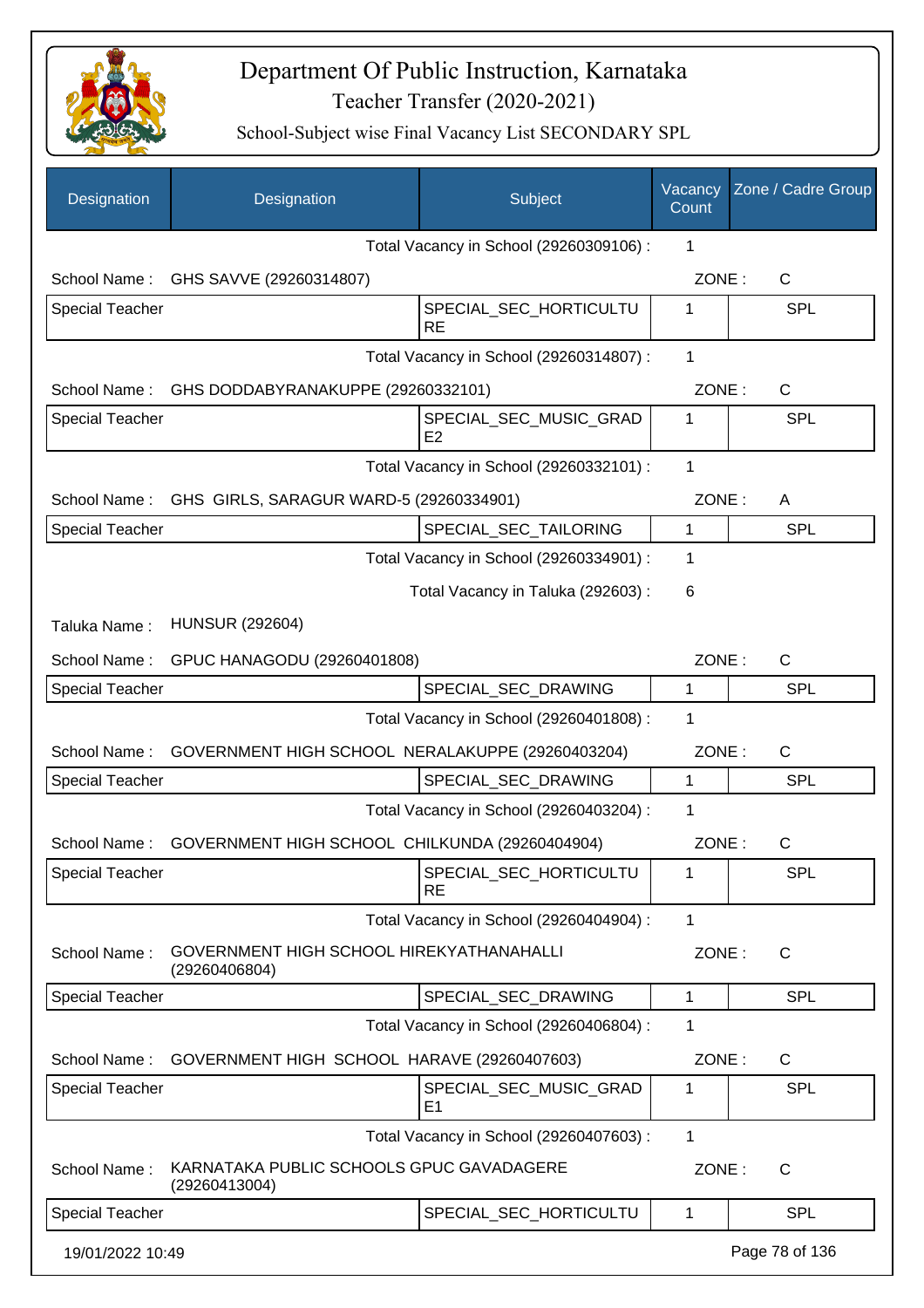

| Designation            | Designation                                                          | Subject                                  | Vacancy<br>Count | Zone / Cadre Group |
|------------------------|----------------------------------------------------------------------|------------------------------------------|------------------|--------------------|
|                        |                                                                      | E                                        |                  |                    |
|                        |                                                                      | Total Vacancy in School (29260413004) :  | 1                |                    |
| School Name:           | GOVERNMENT HIGH SCHOOL DAHRMAPURA (29260415802)                      |                                          | ZONE:            | C                  |
| <b>Special Teacher</b> |                                                                      | SPECIAL SEC MUSIC GRAD<br>E <sub>1</sub> | 1                | <b>SPL</b>         |
|                        | Total Vacancy in School (29260415802) :                              |                                          |                  |                    |
| School Name:           | GOVERNMENT HIGH SCHOOL GURUPURA HUNSUR TALUK<br>MYSORE (29260419104) |                                          | ZONE:            | C                  |
| <b>Special Teacher</b> |                                                                      | SPECIAL_SEC_HORTICULTU<br><b>RE</b>      | 1                | <b>SPL</b>         |
|                        |                                                                      | Total Vacancy in School (29260419104) :  | 1                |                    |
|                        | School Name: GJC BANNIKUPPE (29260420304)                            |                                          | ZONE:            | C                  |
| <b>Special Teacher</b> |                                                                      | SPECIAL_SEC_HORTICULTU<br><b>RE</b>      | 1                | <b>SPL</b>         |
|                        |                                                                      | Total Vacancy in School (29260420304) :  | 1                |                    |
| School Name:           | GOVERNMENT HIGH SCHOOL NAGAPURA HADI (29260425702)                   |                                          | ZONE:            | C                  |
| <b>Special Teacher</b> |                                                                      | SPECIAL_SEC_MUSIC_GRAD<br>E <sub>1</sub> | 1                | <b>SPL</b>         |
|                        |                                                                      | Total Vacancy in School (29260425702) :  | 1                |                    |
| School Name:           | GJC GIRLS, HUNSUR TOWN (29260427003)                                 |                                          | ZONE:            | A                  |
| <b>Special Teacher</b> |                                                                      | SPECIAL_SEC_TAILORING                    | $\mathbf{1}$     | <b>SPL</b>         |
|                        |                                                                      | Total Vacancy in School (29260427003) :  | 1                |                    |
| School Name:           | GOVERNMENT HIGH SCHOOL KALKUNIKE HUNSUR WARD-1<br>(29260428202)      |                                          | ZONE:            | A                  |
| <b>Special Teacher</b> |                                                                      | SPECIAL_SEC_HORTICULTU<br><b>RE</b>      | 1                | <b>SPL</b>         |
|                        |                                                                      | Total Vacancy in School (29260428202) :  | 1                |                    |
|                        |                                                                      | Total Vacancy in Taluka (292604) :       | 12               |                    |
| Taluka Name:           | MYSORE RURAL (292608)                                                |                                          |                  |                    |
| School Name:           | GOVERNMENT HIGH SCHOOL HINKAL (29260818902)                          |                                          | ZONE:            | A                  |
| <b>Special Teacher</b> |                                                                      | SPECIAL_SEC_HORTICULTU<br><b>RE</b>      | 1                | <b>SPL</b>         |
|                        |                                                                      | Total Vacancy in School (29260818902) :  | 1                |                    |
|                        |                                                                      | Total Vacancy in Taluka (292608) :       | 1                |                    |
| Taluka Name:           | NANJANAGUD (292609)                                                  |                                          |                  |                    |
| 19/01/2022 10:49       |                                                                      |                                          |                  | Page 79 of 136     |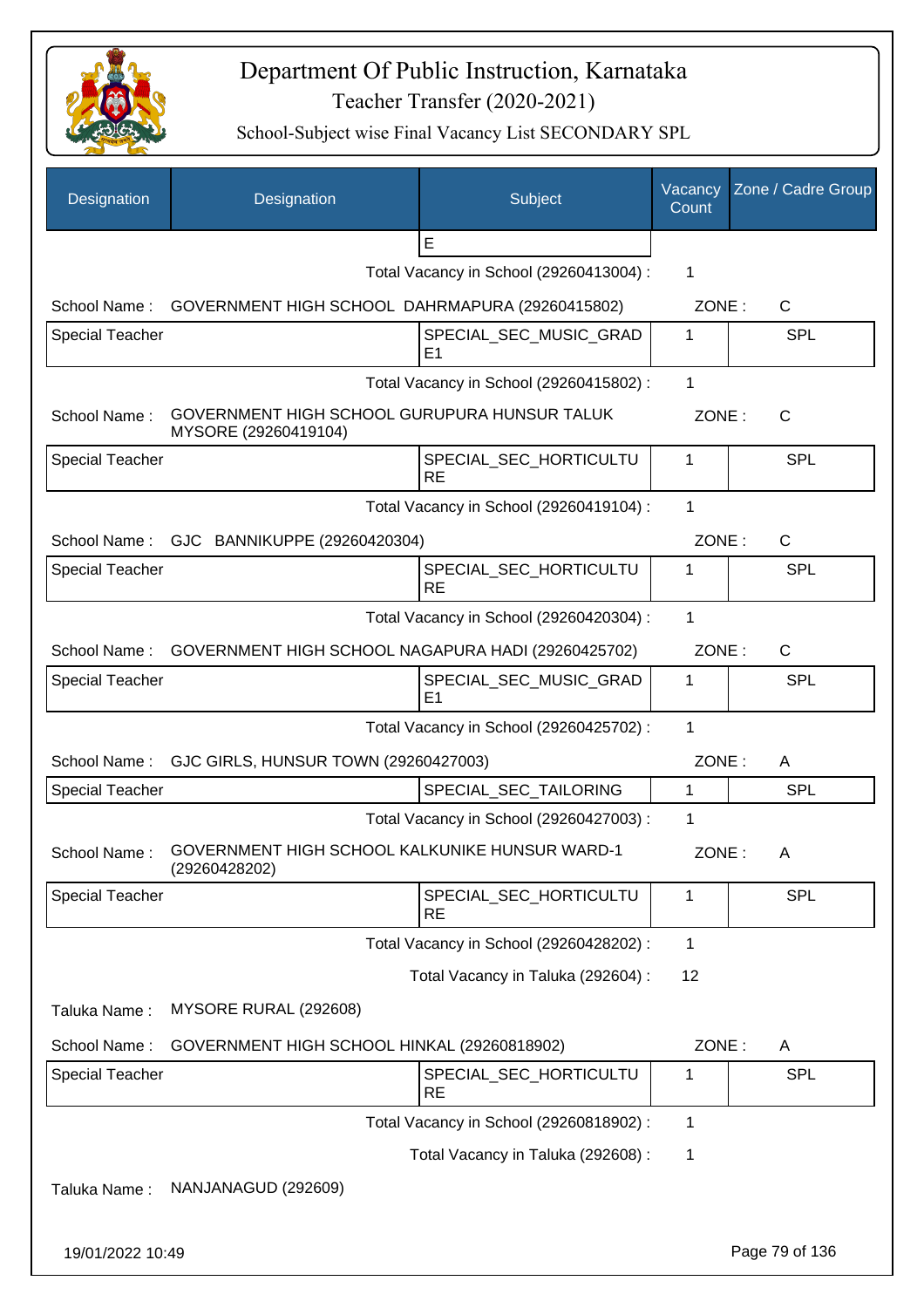

| Designation            | Designation                                                    | Subject                                  | Vacancy<br>Count | Zone / Cadre Group |
|------------------------|----------------------------------------------------------------|------------------------------------------|------------------|--------------------|
| School Name:           | GOVERNMENT HIGH SCHOOL HARADANA HALLI (29260901403)            |                                          | ZONE:            | C                  |
| <b>Special Teacher</b> |                                                                | SPECIAL_SEC_MUSIC_GRAD<br>E1             | 1                | <b>SPL</b>         |
|                        |                                                                | Total Vacancy in School (29260901403) :  | 1                |                    |
|                        | School Name: GOVERNMENT HIGH SCHOOL HURA, HURA (29260902703)   |                                          | ZONE:            | $\mathsf{C}$       |
| <b>Special Teacher</b> |                                                                | SPECIAL_SEC_HORTICULTU<br><b>RE</b>      | 1                | <b>SPL</b>         |
|                        |                                                                | Total Vacancy in School (29260902703) :  | 1                |                    |
| School Name:           | G.P.U.COLLEGE, HIGH SCHOOL SECTION, HEDIYALA.<br>(29260904106) |                                          | ZONE:            | $\mathsf{C}$       |
| <b>Special Teacher</b> |                                                                | SPECIAL_SEC_DRAWING                      | 1                | <b>SPL</b>         |
|                        |                                                                | Total Vacancy in School (29260904106) :  | 1                |                    |
| School Name:           | GOVERNMENT HIGH SCHOOL MADUVINAHALLI (29260904202)             |                                          | ZONE:            | $\mathsf{C}$       |
| <b>Special Teacher</b> |                                                                | SPECIAL SEC TAILORING                    | 1                | <b>SPL</b>         |
|                        |                                                                | Total Vacancy in School (29260904202) :  | 1                |                    |
| School Name:           | GOVERNMENT HIGH SCHOOL KAPPASOGE (29260905202)                 |                                          | ZONE:            | $\mathsf{C}$       |
| <b>Special Teacher</b> |                                                                | SPECIAL_SEC_HORTICULTU<br><b>RE</b>      | 1                | <b>SPL</b>         |
|                        |                                                                | Total Vacancy in School (29260905202) :  | $\mathbf 1$      |                    |
|                        | School Name: GJC DODDA KAVALANDE (29260911204)                 |                                          | ZONE:            | $\mathsf{C}$       |
| <b>Special Teacher</b> |                                                                | SPECIAL_SEC_HORTICULTU<br><b>RE</b>      | 1                | SPL                |
|                        |                                                                | Total Vacancy in School (29260911204) :  | 1                |                    |
| School Name:           | KARNATAKA PUBLIC SCHOOLS GJC HEMMARA GALA<br>(29260912403)     |                                          | ZONE:            | C                  |
| <b>Special Teacher</b> |                                                                | SPECIAL_SEC_MUSIC_GRAD<br>E <sub>2</sub> | 1                | <b>SPL</b>         |
|                        |                                                                | Total Vacancy in School (29260912403) :  | 1                |                    |
| School Name:           | GOVERNMENT HIGH SCHOOL HEDATHALE, HEDATHALE<br>(29260912805)   |                                          | ZONE:            | $\mathsf{C}$       |
| <b>Special Teacher</b> |                                                                | SPECIAL_SEC_HORTICULTU<br><b>RE</b>      | 1                | <b>SPL</b>         |
|                        |                                                                | Total Vacancy in School (29260912805) :  | 1                |                    |
| School Name:           | GOVERNMENT HIGH SCHOOL NAVILURU, NAVILURU<br>(29260915502)     |                                          | ZONE:            | C                  |
| <b>Special Teacher</b> |                                                                | SPECIAL_SEC_TAILORING                    | 1                | <b>SPL</b>         |
|                        |                                                                | Total Vacancy in School (29260915502) :  | 1                |                    |
| 19/01/2022 10:49       |                                                                |                                          |                  | Page 80 of 136     |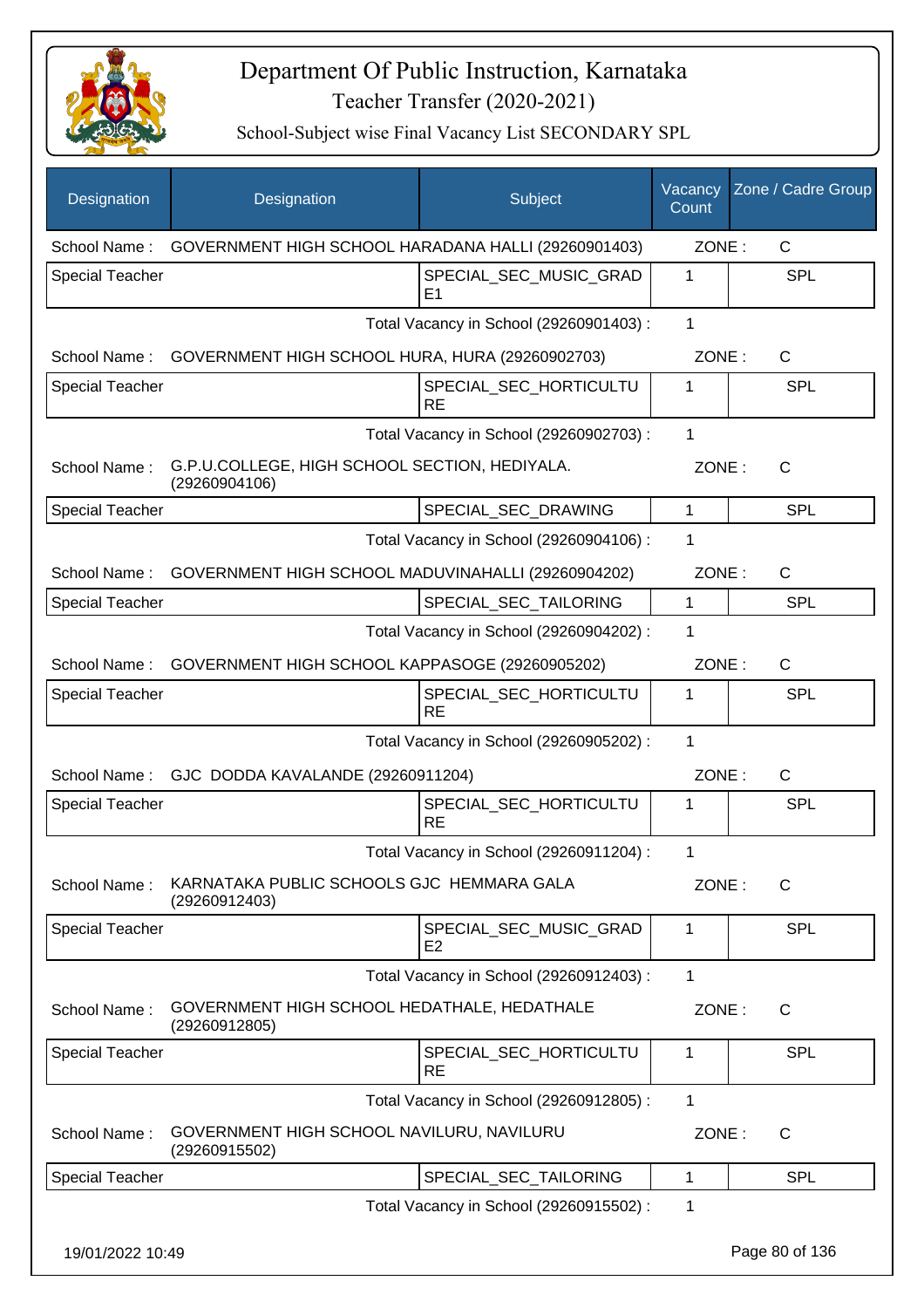

| Designation            | Designation                                                                | Subject                                  | Vacancy<br>Count | Zone / Cadre Group |
|------------------------|----------------------------------------------------------------------------|------------------------------------------|------------------|--------------------|
| School Name:           | GOVERNMENT HIGH SCHOOL, HORALA VADI (29260916404)                          |                                          | ZONE:            | C                  |
| <b>Special Teacher</b> |                                                                            | SPECIAL_SEC_TAILORING                    | 1                | <b>SPL</b>         |
|                        |                                                                            | Total Vacancy in School (29260916404) :  | 1                |                    |
| School Name:           | GJC DEVANURU (29260921702)                                                 |                                          | ZONE:            | $\mathsf{C}$       |
| Special Teacher        |                                                                            | SPECIAL_SEC_MUSIC_GRAD<br>E <sub>2</sub> | 1                | <b>SPL</b>         |
|                        |                                                                            | Total Vacancy in School (29260921702) :  | 1                |                    |
| School Name:           | GOVT GIRLS HIGH SCHOOL(DALVAI PREMISES) (29260927302)                      |                                          | ZONE:            | A                  |
| <b>Special Teacher</b> |                                                                            | SPECIAL_SEC_HORTICULTU<br><b>RE</b>      | 1                | <b>SPL</b>         |
|                        |                                                                            | Total Vacancy in School (29260927302) :  | 1                |                    |
|                        |                                                                            | Total Vacancy in Taluka (292609):        | 12               |                    |
| Taluka Name:           | PERIYA PATNA (292610)                                                      |                                          |                  |                    |
| School Name:           | KARNATAKA PUBLIC SCHOOLS GOVT JUNIOR COLLEGE<br>HARANA HALLI (29261002102) |                                          | ZONE:            | $\mathsf{C}$       |
| <b>Special Teacher</b> |                                                                            | SPECIAL_SEC_DRAWING                      | $\mathbf{1}$     | SPL                |
|                        |                                                                            | Total Vacancy in School (29261002102) :  | $\mathbf 1$      |                    |
| School Name:           | GHS CHIKKA NERALE (29261002804)                                            |                                          | ZONE:            | C                  |
| <b>Special Teacher</b> |                                                                            | SPECIAL_SEC_HORTICULTU<br><b>RE</b>      | 1                | SPL                |
|                        |                                                                            | Total Vacancy in School (29261002804) :  | 1                |                    |
|                        | School Name: GHS BYLA KUPPE (29261003810)                                  |                                          | ZONE:            | С                  |
| <b>Special Teacher</b> |                                                                            | SPECIAL_SEC_MUSIC_GRAD<br>E1             | 1                | <b>SPL</b>         |
|                        |                                                                            | Total Vacancy in School (29261003810) :  | 1                |                    |
| School Name:           | GHS CHANNAKAL (29261004703)                                                |                                          | ZONE:            | C                  |
| Special Teacher        |                                                                            | SPECIAL_SEC_DRAWING                      | 1                | <b>SPL</b>         |
|                        |                                                                            | Total Vacancy in School (29261004703) :  | 1                |                    |
| School Name:           | GHS DODDA KAMRA VALLI (29261005603)                                        |                                          | ZONE:            | $\mathsf{C}$       |
| <b>Special Teacher</b> |                                                                            | SPECIAL_SEC_HORTICULTU<br><b>RE</b>      | 1                | <b>SPL</b>         |
|                        |                                                                            | Total Vacancy in School (29261005603) :  | 1                |                    |
| School Name:           | GHS HUNASAVADI (29261006302)                                               |                                          | ZONE:            | $\mathsf{C}$       |
| <b>Special Teacher</b> |                                                                            | SPECIAL_SEC_DRAWING                      | 1                | <b>SPL</b>         |
|                        |                                                                            | Total Vacancy in School (29261006302) :  | 1                |                    |
| 19/01/2022 10:49       |                                                                            |                                          |                  | Page 81 of 136     |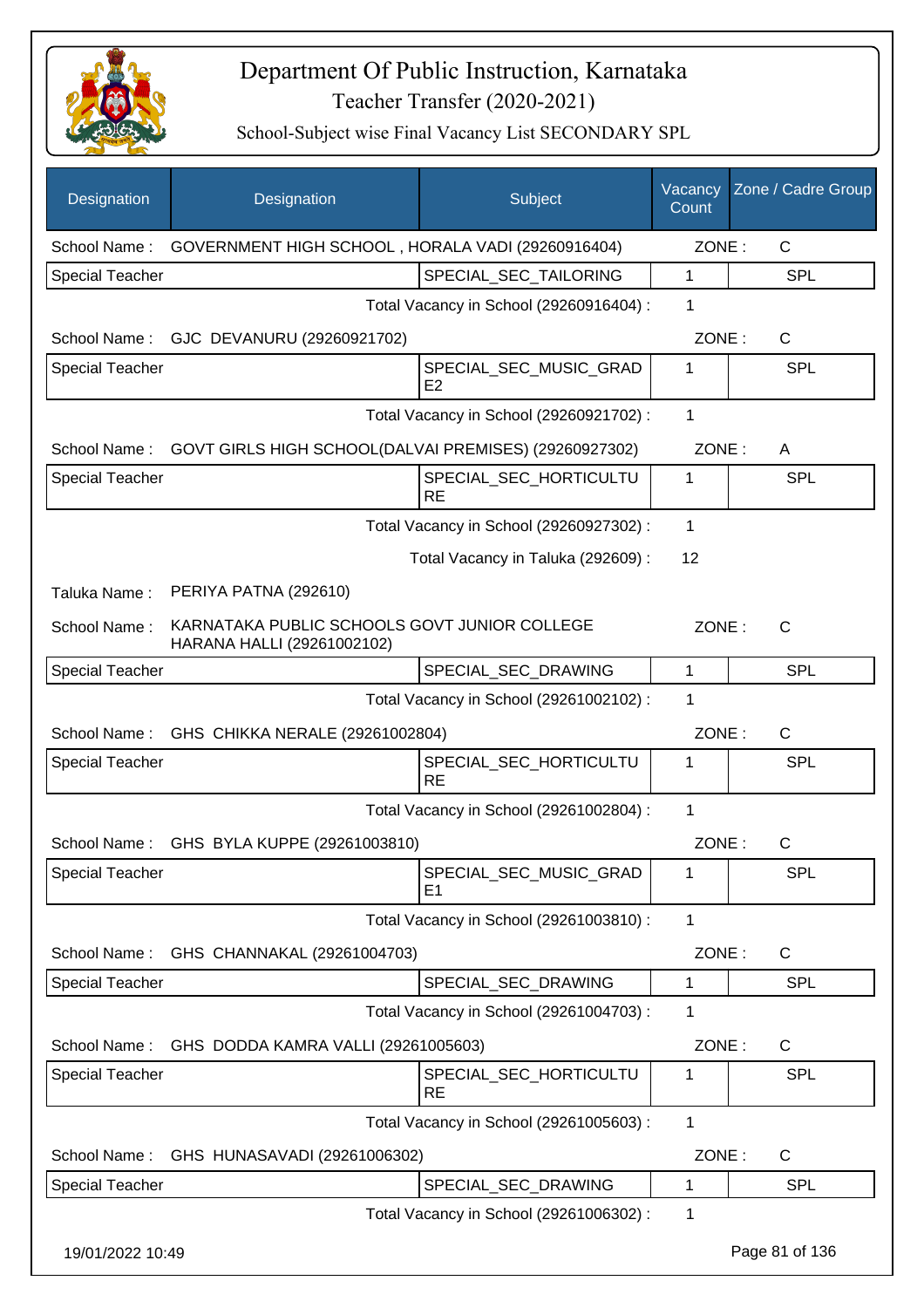

| Designation            | Designation                                                                                  | Subject                                  | Vacancy<br>Count | Zone / Cadre Group |
|------------------------|----------------------------------------------------------------------------------------------|------------------------------------------|------------------|--------------------|
|                        | School Name: GHS MUTHURU (29261007407)                                                       |                                          | ZONE:            | C                  |
| <b>Special Teacher</b> |                                                                                              | SPECIAL_SEC_HORTICULTU<br><b>RE</b>      | 1                | SPL                |
|                        |                                                                                              | Total Vacancy in School (29261007407) :  | 1                |                    |
| School Name:           | GOVT HIGH SCHOOL MAKODU (29261011503)                                                        |                                          | ZONE:            | $\mathsf C$        |
| <b>Special Teacher</b> |                                                                                              | SPECIAL_SEC_HORTICULTU<br><b>RE</b>      | 1                | <b>SPL</b>         |
|                        |                                                                                              | Total Vacancy in School (29261011503) :  | 1                |                    |
|                        | School Name: GHS BHUVANAHALLI (29261014802)                                                  |                                          | ZONE:            | C                  |
| Special Teacher        |                                                                                              | SPECIAL_SEC_HORTICULTU<br><b>RE</b>      | 1                | <b>SPL</b>         |
|                        |                                                                                              | Total Vacancy in School (29261014802) :  | 1                |                    |
| School Name:           | KARNATAKA PUBLIC SCHOOLS GOVT JUNIOR COLLEGE<br>RAVANDUR (29261016109)                       |                                          | ZONE:            | C                  |
| <b>Special Teacher</b> |                                                                                              | SPECIAL_SEC_MUSIC_GRAD<br>E <sub>1</sub> | 1                | SPL                |
|                        |                                                                                              | Total Vacancy in School (29261016109) :  | 1                |                    |
| School Name:           | GHS HANDITHAVALLI (29261016902)                                                              |                                          | ZONE:            | C                  |
| Special Teacher        |                                                                                              | SPECIAL_SEC_DRAWING                      | 1                | SPL                |
|                        |                                                                                              | Total Vacancy in School (29261016902) :  | 1                |                    |
| School Name:           | GOVT JUNIOR COLLEGE HALAGANA HALLI (29261017805)                                             |                                          | ZONE:            | C                  |
| Special Teacher        |                                                                                              | SPECIAL_SEC_DRAWING                      | 1                | SPL                |
|                        |                                                                                              | Total Vacancy in School (29261017805) :  | 1                |                    |
| School Name:           | GOVT GIRLS JUNIOR COLLEGE PERIYAPATNA (29261025902)                                          |                                          | ZONE:            | A                  |
| <b>Special Teacher</b> |                                                                                              | SPECIAL SEC TAILORING                    | 1                | SPL                |
|                        |                                                                                              | Total Vacancy in School (29261025902) :  | 1                |                    |
| School Name:           | GOVT BOYS JUNIOR COLLEGE PERIYAPATNA (29261025913)                                           |                                          | ZONE:            | A                  |
| <b>Special Teacher</b> |                                                                                              | SPECIAL_SEC_HORTICULTU<br><b>RE</b>      | 3                | SPL                |
|                        |                                                                                              | Total Vacancy in School (29261025913) :  | 3                |                    |
|                        |                                                                                              | Total Vacancy in Taluka (292610) :       | 16               |                    |
| Taluka Name:           | T.N.PURA (292611)                                                                            |                                          |                  |                    |
| School Name:           | GOVERNAMENT PRE UNIVERSITY COLLEGE HIGH SCHOOL<br>SECTION MENASIKYATHANA HALLI (29261100603) |                                          | ZONE:            | $\mathsf{C}$       |
| <b>Special Teacher</b> |                                                                                              | SPECIAL_SEC_MUSIC_GRAD                   | 1                | SPL                |
| 19/01/2022 10:49       |                                                                                              |                                          |                  | Page 82 of 136     |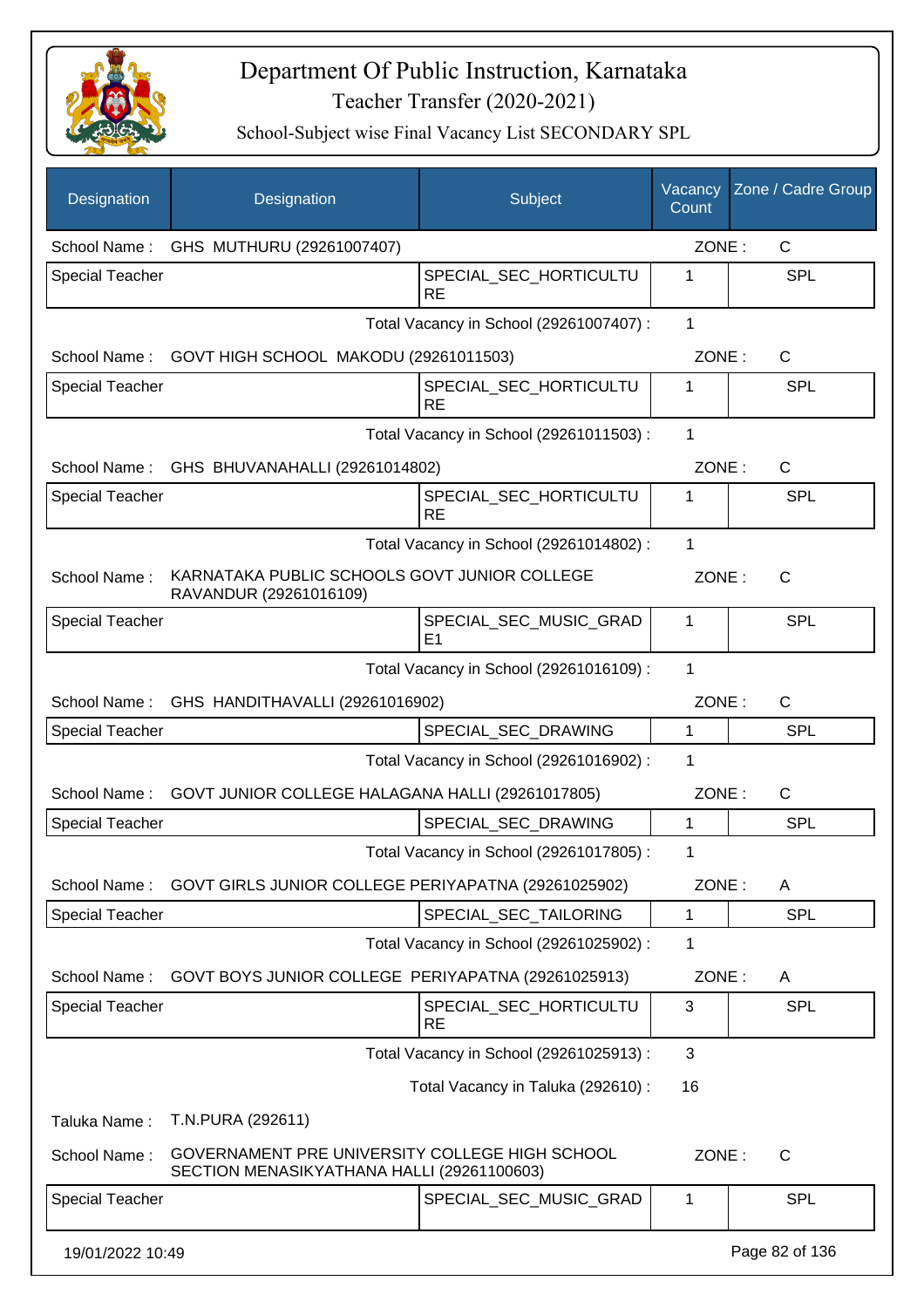

| Designation            | Designation                                  | Subject                                  | Vacancy<br>Count | Zone / Cadre Group |
|------------------------|----------------------------------------------|------------------------------------------|------------------|--------------------|
|                        |                                              | E1                                       |                  |                    |
|                        |                                              | Total Vacancy in School (29261100603) :  | 1                |                    |
|                        | School Name: GHS CHIDARA VALLI (29261102803) |                                          | ZONE:            | C                  |
| <b>Special Teacher</b> |                                              | SPECIAL_SEC_HORTICULTU<br><b>RE</b>      | 1                | SPL                |
|                        |                                              | Total Vacancy in School (29261102803) :  | $\mathbf{1}$     |                    |
|                        | School Name: GHS MAVINAHALLI (29261103903)   |                                          | ZONE:            | C                  |
| <b>Special Teacher</b> |                                              | SPECIAL_SEC_MUSIC_GRAD<br>E <sub>1</sub> | 1                | <b>SPL</b>         |
|                        |                                              | Total Vacancy in School (29261103903) :  | $\mathbf{1}$     |                    |
|                        | School Name: GHS YADADORE (29261104302)      |                                          | ZONE:            | B                  |
| <b>Special Teacher</b> |                                              | SPECIAL_SEC_DRAMA_GRA<br>DE <sub>1</sub> | 1                | <b>SPL</b>         |
|                        |                                              | Total Vacancy in School (29261104302) :  | 1                |                    |
| School Name:           | GHS HEGGURU (29261104603)                    |                                          | ZONE:            | C                  |
| <b>Special Teacher</b> |                                              | SPECIAL_SEC_TAILORING                    | 1                | <b>SPL</b>         |
|                        |                                              | Total Vacancy in School (29261104603) :  | 1                |                    |
|                        | School Name: GHS KODAGAHALLI (29261107803)   |                                          | ZONE:            | $\mathsf{C}$       |
| Special Teacher        |                                              | SPECIAL_SEC_MUSIC_GRAD<br>E1             | 1                | SPL                |
|                        |                                              | Total Vacancy in School (29261107803) :  | 1                |                    |
|                        | School Name: GHS KETHUPURA (29261108203)     |                                          | ZONE:            | C                  |
| <b>Special Teacher</b> |                                              | SPECIAL_SEC_TAILORING                    | 1                | <b>SPL</b>         |
|                        |                                              | Total Vacancy in School (29261108203) :  | 1                |                    |
| School Name:           | GHS BANNAHALLI HUNDI (29261110502)           |                                          | ZONE:            | B                  |
| <b>Special Teacher</b> |                                              | SPECIAL_SEC_MUSIC_GRAD<br>E <sub>1</sub> | 1                | <b>SPL</b>         |
|                        |                                              | Total Vacancy in School (29261110502) :  | $\mathbf{1}$     |                    |
| School Name:           | GHS BILAGEREHUNDI (29261111103)              |                                          | ZONE:            | B                  |
| <b>Special Teacher</b> |                                              | SPECIAL_SEC_MUSIC_GRAD<br>E <sub>1</sub> | 1                | <b>SPL</b>         |
|                        |                                              | Total Vacancy in School (29261111103) :  | $\mathbf{1}$     |                    |
| School Name:           | GHS MADAPURA (29261113203)                   |                                          | ZONE:            | C                  |
| <b>Special Teacher</b> |                                              | SPECIAL_SEC_HORTICULTU<br><b>RE</b>      | 1                | <b>SPL</b>         |
| 19/01/2022 10:49       |                                              |                                          |                  | Page 83 of 136     |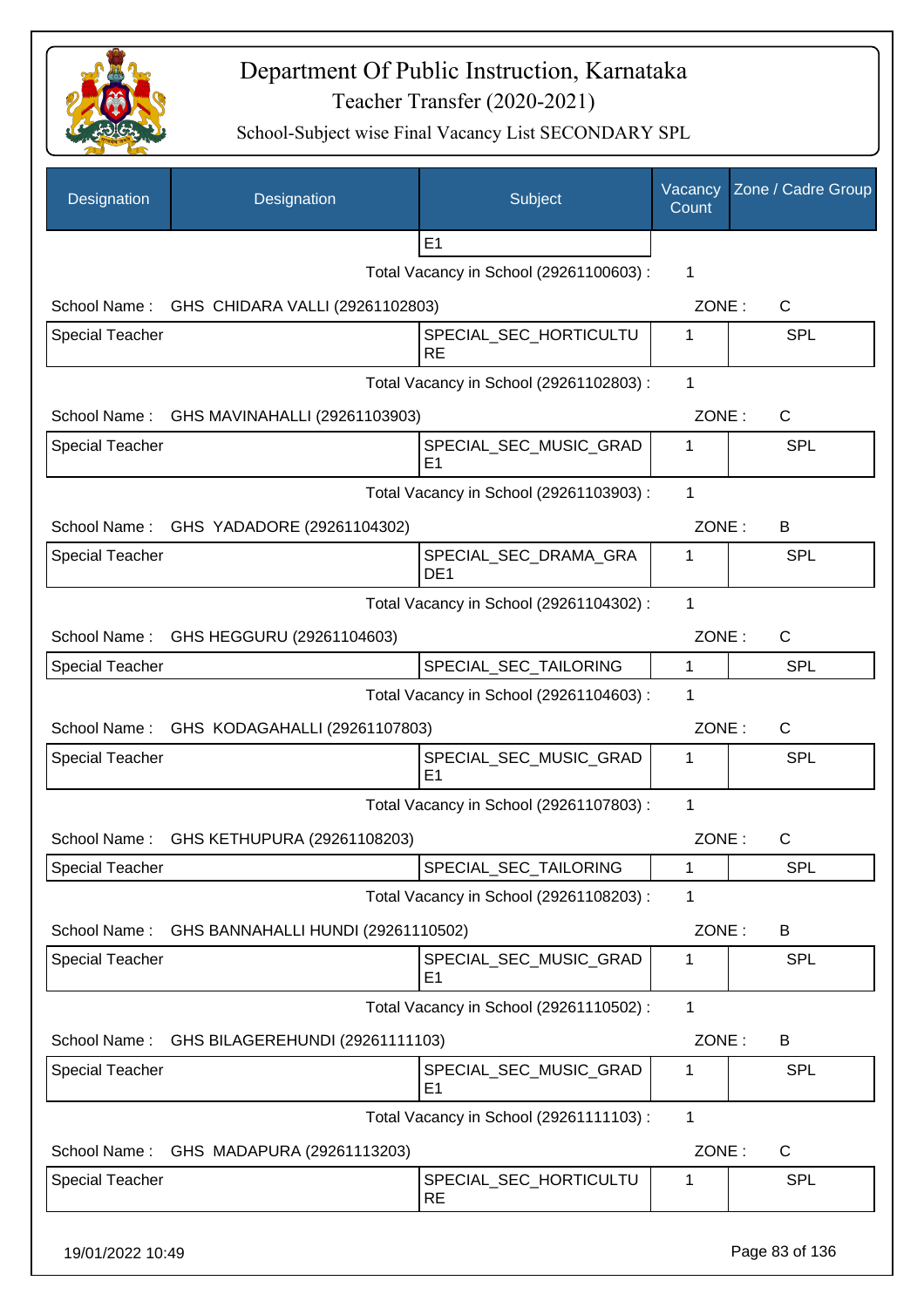

| Designation            | Designation                                                    | Subject                                  | Vacancy<br>Count | Zone / Cadre Group |
|------------------------|----------------------------------------------------------------|------------------------------------------|------------------|--------------------|
|                        |                                                                | Total Vacancy in School (29261113203) :  | 1                |                    |
|                        | School Name: KARNATAKA PUBLIC SCHOOLS GJC MUGURU (29261113607) |                                          | ZONE:            | C                  |
| <b>Special Teacher</b> |                                                                | SPECIAL_SEC_MUSIC_GRAD<br>E <sub>2</sub> | 1                | <b>SPL</b>         |
|                        |                                                                | Total Vacancy in School (29261113607) :  | 1                |                    |
|                        | School Name: GHS VYASARAJA PURA (29261115903)                  |                                          | ZONE:            | $\mathsf{C}$       |
| <b>Special Teacher</b> |                                                                | SPECIAL_SEC_HORTICULTU<br>RE             | 1                | <b>SPL</b>         |
|                        |                                                                | Total Vacancy in School (29261115903) :  | $\mathbf 1$      |                    |
|                        | School Name: GJC TALAKADU (29261117309)                        |                                          | ZONE:            | $\mathsf{C}$       |
| <b>Special Teacher</b> |                                                                | SPECIAL_SEC_HORTICULTU<br><b>RE</b>      | $\mathbf 1$      | <b>SPL</b>         |
|                        |                                                                | Total Vacancy in School (29261117309) :  | 1                |                    |
|                        | School Name: GHS ATTAHALLI (29261119604)                       |                                          | ZONE:            | B                  |
| <b>Special Teacher</b> |                                                                | SPECIAL_SEC_MUSIC_GRAD<br>E1             | 1                | <b>SPL</b>         |
|                        |                                                                | Total Vacancy in School (29261119604) :  | 1                |                    |
|                        | School Name: GJC T.N.PURA WARD-5 (29261122503)                 |                                          | ZONE:            | A                  |
| Special Teacher        |                                                                | SPECIAL_SEC_MUSIC_GRAD<br>E1             | 1                | <b>SPL</b>         |
|                        |                                                                | Total Vacancy in School (29261122503) :  | 1                |                    |
|                        |                                                                | Total Vacancy in Taluka (292611) :       | 15               |                    |
| Taluka Name:           | MYSORE SOUTH (292612)                                          |                                          |                  |                    |
| School Name:           | GOVT MAHARANI'S HS(CJC) (29261203011)                          |                                          | ZONE:            | A                  |
| <b>Special Teacher</b> |                                                                | SPECIAL_SEC_MUSIC_GRAD<br>E <sub>1</sub> | 1                | <b>SPL</b>         |
|                        |                                                                | Total Vacancy in School (29261203011) :  | 1                |                    |
|                        |                                                                | Total Vacancy in Taluka (292612) :       | 1                |                    |
| District Name:         | CHAMARAJANAGARA (2927)                                         |                                          |                  |                    |
| Taluka Name:           | CHAMARAJA NAGAR (292701)                                       |                                          |                  |                    |
| School Name:           | GHS BADANAGUPPE (29270100403)                                  |                                          | ZONE:            | B                  |
| Special Teacher        |                                                                | SPECIAL_SEC_TAILORING                    | 1                | <b>SPL</b>         |
|                        |                                                                | Total Vacancy in School (29270100403) :  | 1                |                    |
| School Name:           | GHS HEGGOTARA (29270100904)                                    |                                          | ZONE:            | C                  |
| 19/01/2022 10:49       |                                                                |                                          |                  | Page 84 of 136     |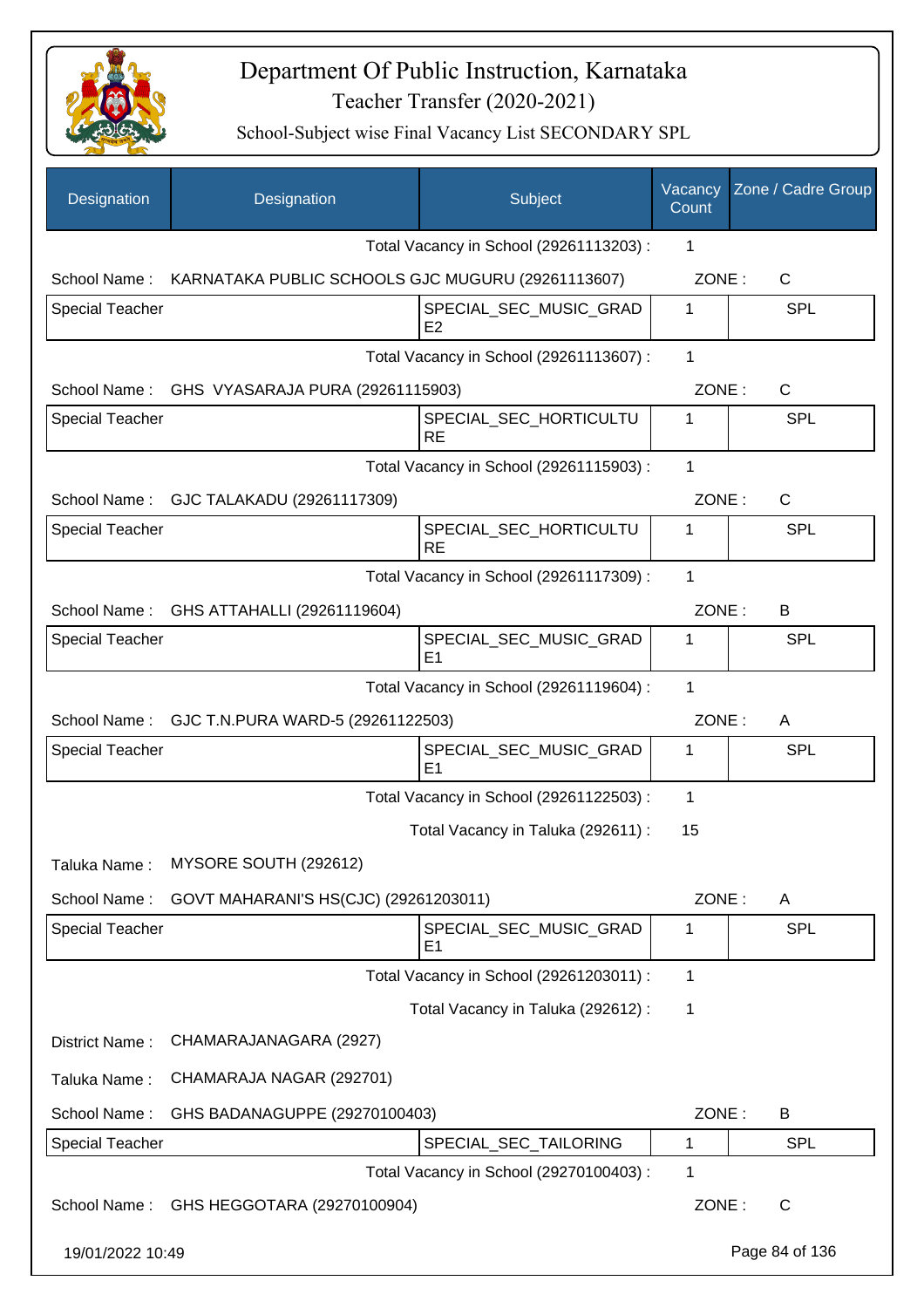

| Designation            | Designation                                     | Subject                                  | Vacancy<br>Count | Zone / Cadre Group |
|------------------------|-------------------------------------------------|------------------------------------------|------------------|--------------------|
| <b>Special Teacher</b> |                                                 | SPECIAL_SEC_HORTICULTU<br><b>RE</b>      | 1                | SPL                |
|                        |                                                 | Total Vacancy in School (29270100904) :  | $\mathbf{1}$     |                    |
| School Name:           | GHS DODDARAYAPETE (29270104702)                 |                                          | ZONE:            | B                  |
| <b>Special Teacher</b> |                                                 | SPECIAL_SEC_TAILORING                    | 1                | SPL                |
|                        |                                                 | Total Vacancy in School (29270104702) :  | 1                |                    |
| School Name:           | GPUC HARAVE (29270105105)                       |                                          | ZONE:            | $\mathsf{C}$       |
| Special Teacher        |                                                 | SPECIAL_SEC_DRAWING                      | 1                | <b>SPL</b>         |
|                        |                                                 | Total Vacancy in School (29270105105) :  | 1                |                    |
| School Name:           | GHS SAGADE (29270107602)                        |                                          | ZONE:            | $\mathsf{C}$       |
| <b>Special Teacher</b> |                                                 | SPECIAL_SEC_HORTICULTU<br><b>RE</b>      | 1                | <b>SPL</b>         |
|                        |                                                 | Total Vacancy in School (29270107602) :  | 1                |                    |
|                        | School Name: GHS NANJEDEVANA PURA (29270108501) |                                          | ZONE:            | $\mathsf{C}$       |
| <b>Special Teacher</b> |                                                 | SPECIAL_SEC_HORTICULTU<br><b>RE</b>      | 1                | SPL                |
|                        |                                                 | Total Vacancy in School (29270108501) :  | 1                |                    |
|                        | School Name: GHS THAMMADAHALLI (29270108702)    |                                          | ZONE:            | $\mathsf{C}$       |
| <b>Special Teacher</b> |                                                 | SPECIAL_SEC_HORTICULTU<br><b>RE</b>      | 1                | SPL                |
|                        |                                                 | Total Vacancy in School (29270108702) :  | 1                |                    |
| School Name:           | GHS HARADANAHALLI (29270108904)                 |                                          | ZONE:            | B                  |
| <b>Special Teacher</b> |                                                 | SPECIAL_SEC_HORTICULTU<br><b>RE</b>      | 1                | <b>SPL</b>         |
|                        |                                                 | Total Vacancy in School (29270108904) :  | 1                |                    |
| School Name:           | GPUC VENKATAIAHNA CHATHRA (29270109202)         |                                          | ZONE:            | B                  |
| <b>Special Teacher</b> |                                                 | SPECIAL_SEC_MUSIC_GRAD<br>E <sub>2</sub> | 1                | SPL                |
|                        |                                                 | Total Vacancy in School (29270109202) :  | $\mathbf{1}$     |                    |
| School Name:           | GHS YANAGALLI (29270110602)                     |                                          | ZONE:            | C                  |
| <b>Special Teacher</b> |                                                 | SPECIAL_SEC_HORTICULTU<br><b>RE</b>      | 1                | SPL                |
|                        |                                                 | Total Vacancy in School (29270110602) :  | 1                |                    |
| School Name:           | GHS YARAGANAHALLI (29270111102)                 |                                          | ZONE:            | $\mathsf{C}$       |
| <b>Special Teacher</b> |                                                 | SPECIAL_SEC_HORTICULTU<br>R              | 1                | <b>SPL</b>         |
| 19/01/2022 10:49       |                                                 |                                          |                  | Page 85 of 136     |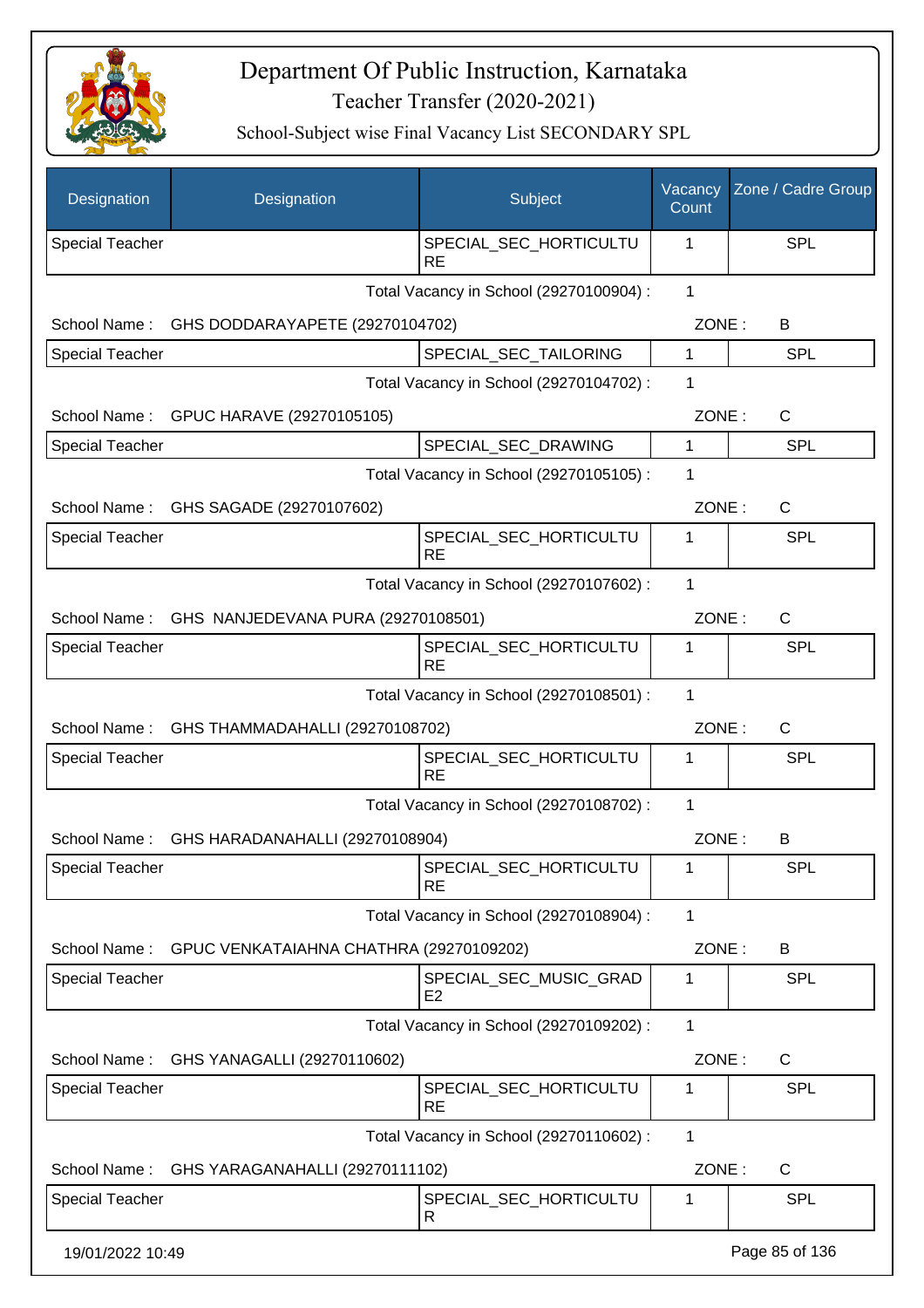

| Designation            | Designation                                                     | Subject                                  | Vacancy<br>Count | Zone / Cadre Group |
|------------------------|-----------------------------------------------------------------|------------------------------------------|------------------|--------------------|
|                        |                                                                 | E                                        |                  |                    |
|                        |                                                                 | Total Vacancy in School (29270111102) :  | 1                |                    |
| School Name:           | KARNATAKA PUBLIC SCHOOLS GPUC CHANDAKAVADI(HS)<br>(29270111507) |                                          | ZONE:            | B                  |
| <b>Special Teacher</b> |                                                                 | SPECIAL_SEC_DRAWING                      | 1                | <b>SPL</b>         |
|                        |                                                                 | Total Vacancy in School (29270111507) :  | 1                |                    |
| School Name:           | GHS KOLIPALYA (29270115304)                                     |                                          | ZONE:            | C                  |
| <b>Special Teacher</b> |                                                                 | SPECIAL_SEC_HORTICULTU<br><b>RE</b>      | 1                | <b>SPL</b>         |
|                        |                                                                 | Total Vacancy in School (29270115304) :  | 1                |                    |
|                        | School Name: GHS NAVILUR (29270116002)                          |                                          | ZONE:            | C                  |
| <b>Special Teacher</b> |                                                                 | SPECIAL_SEC_MUSIC_GRAD<br>E2             | 1                | <b>SPL</b>         |
|                        |                                                                 | Total Vacancy in School (29270116002) :  | 1                |                    |
|                        | School Name: GPUC KUDERU (29270116905)                          |                                          | ZONE:            | $\mathsf{C}$       |
| <b>Special Teacher</b> |                                                                 | SPECIAL_SEC_HORTICULTU<br><b>RE</b>      | 1                | <b>SPL</b>         |
|                        |                                                                 | Total Vacancy in School (29270116905) :  | 1                |                    |
|                        | School Name: GHS GULIPURA (29270118306)                         |                                          | ZONE:            | C                  |
| <b>Special Teacher</b> |                                                                 | SPECIAL_SEC_HORTICULTU<br><b>RE</b>      | 1                | <b>SPL</b>         |
|                        |                                                                 | Total Vacancy in School (29270118306) :  | $\mathbf 1$      |                    |
|                        | School Name: GHS HONGANURU (29270118709)                        |                                          | ZONE:            | C                  |
| <b>Special Teacher</b> |                                                                 | SPECIAL_SEC_HORTICULTU<br><b>RE</b>      | 1                | <b>SPL</b>         |
|                        |                                                                 | Total Vacancy in School (29270118709) :  | 1                |                    |
| School Name:           | GHS ERASA VADI (29270119103)                                    |                                          | ZONE:            | C                  |
| <b>Special Teacher</b> |                                                                 | SPECIAL_SEC_HORTICULTU<br>RE             | 1                | <b>SPL</b>         |
|                        |                                                                 | Total Vacancy in School (29270119103) :  | 1                |                    |
| School Name:           | GPUC SANTHEMARAHALLI (29270119808)                              |                                          | ZONE:            | C                  |
| <b>Special Teacher</b> |                                                                 | SPECIAL_SEC_MUSIC_GRAD<br>E <sub>1</sub> | 1                | <b>SPL</b>         |
|                        |                                                                 | Total Vacancy in School (29270119808) :  | 1                |                    |
| School Name:           | GPUC GIRLS, CHAMARAJANAGA (29270126504)                         |                                          | ZONE:            | A                  |
| <b>Special Teacher</b> |                                                                 | SPECIAL_SEC_TAILORING                    | 1                | <b>SPL</b>         |
| 19/01/2022 10:49       |                                                                 |                                          |                  | Page 86 of 136     |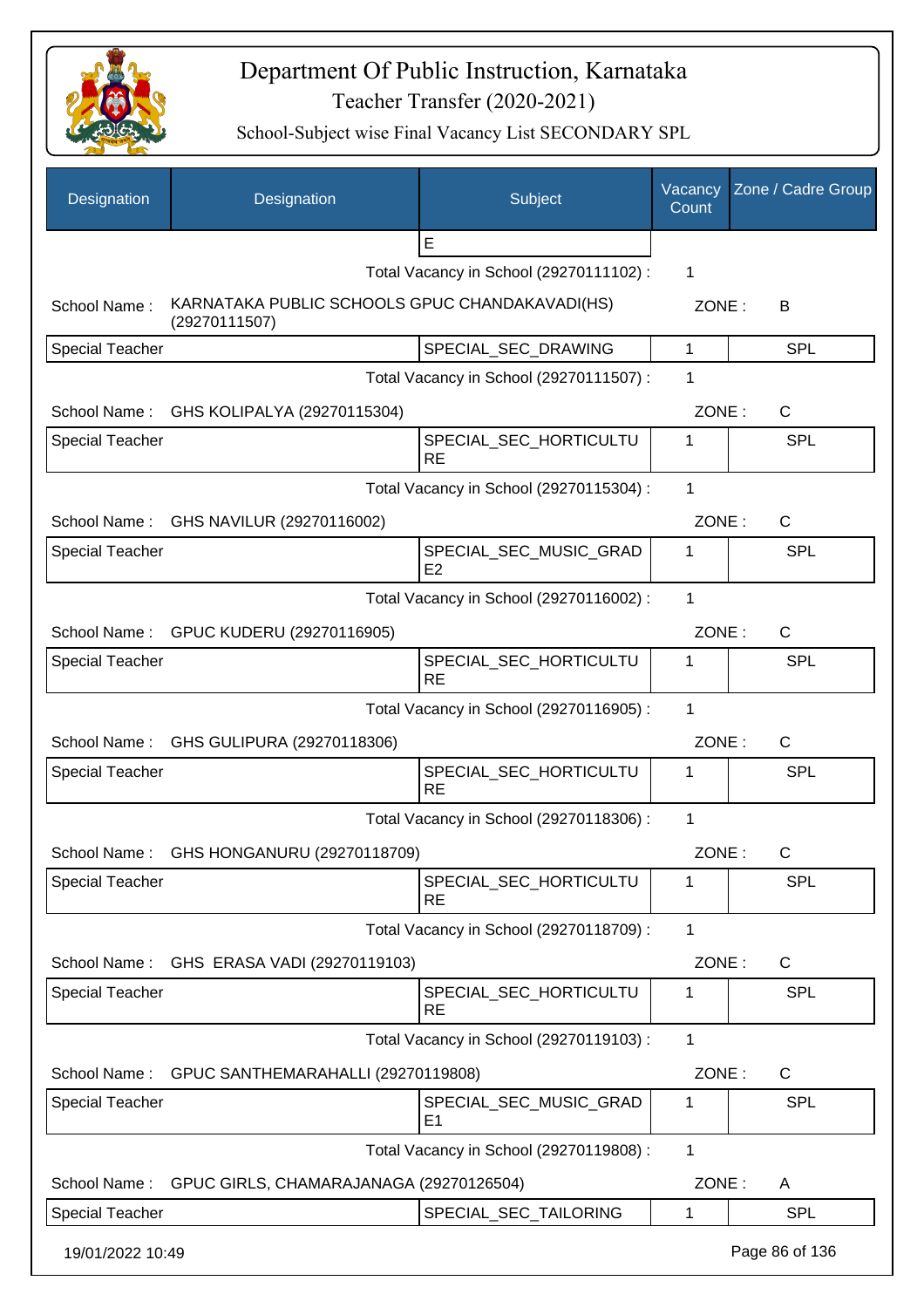

| Designation            | Designation                                         | Subject                                 | Vacancy<br>Count | Zone / Cadre Group |
|------------------------|-----------------------------------------------------|-----------------------------------------|------------------|--------------------|
|                        |                                                     | Total Vacancy in School (29270126504) : | 1                |                    |
|                        |                                                     | Total Vacancy in Taluka (292701) :      | 20               |                    |
| Taluka Name:           | <b>GUNDULPET (292702)</b>                           |                                         |                  |                    |
| School Name:           | GHS ALATHUR (29270200603)                           |                                         | ZONE:            | $\mathsf{C}$       |
| <b>Special Teacher</b> |                                                     | SPECIAL_SEC_DRAWING                     | 1                | <b>SPL</b>         |
|                        |                                                     | Total Vacancy in School (29270200603) : | 1                |                    |
| School Name:           | KARNATAKA PUBLIC SCHOOLS GPUC HANGALA (29270204203) |                                         | ZONE:            | $\mathsf{C}$       |
| <b>Special Teacher</b> |                                                     | SPECIAL_SEC_DRAWING                     | $\mathbf{1}$     | <b>SPL</b>         |
|                        |                                                     | Total Vacancy in School (29270204203) : | 1                |                    |
| School Name:           | GHS BACHALLI (29270204704)                          |                                         | ZONE:            | $\mathsf{C}$       |
| <b>Special Teacher</b> |                                                     | SPECIAL_SEC_HORTICULTU<br><b>RE</b>     | 1                | SPL                |
|                        |                                                     | Total Vacancy in School (29270204704) : | 1                |                    |
| School Name:           | GHS HUNDI PURA (29270206002)                        |                                         | ZONE:            | $\mathsf{C}$       |
| <b>Special Teacher</b> |                                                     | SPECIAL_SEC_DRAWING                     | 1                | SPL                |
|                        |                                                     | Total Vacancy in School (29270206002) : | 1                |                    |
| School Name:           | GHS GIRLS KABBAHALLI (29270207307)                  |                                         | ZONE:            | C                  |
| <b>Special Teacher</b> |                                                     | SPECIAL_SEC_TAILORING                   | 1                | <b>SPL</b>         |
|                        |                                                     | Total Vacancy in School (29270207307) : | 1                |                    |
| School Name:           | GHS KELASURU (29270208502)                          |                                         | ZONE:            | C                  |
| Special Teacher        |                                                     | SPECIAL_SEC_DRAWING                     |                  | <b>SPL</b>         |
|                        |                                                     | Total Vacancy in School (29270208502) : | 1                |                    |
| School Name:           | GPUC HS BEGUR (29270209303)                         |                                         | ZONE:            | $\mathsf{C}$       |
| <b>Special Teacher</b> |                                                     | SPECIAL_SEC_HORTICULTU<br><b>RE</b>     | 1                | <b>SPL</b>         |
|                        |                                                     | Total Vacancy in School (29270209303) : | 1                |                    |
| School Name:           | GHS BOMMANA HALLI (29270210402)                     |                                         | ZONE:            | $\mathsf{C}$       |
| <b>Special Teacher</b> |                                                     | SPECIAL_SEC_DRAWING                     | $\mathbf{1}$     | <b>SPL</b>         |
|                        |                                                     | Total Vacancy in School (29270210402) : | 1                |                    |
| School Name:           | GHS CHIKKATI (29270212002)                          |                                         | ZONE:            | C                  |
| <b>Special Teacher</b> |                                                     | SPECIAL_SEC_HORTICULTU<br><b>RE</b>     | 1                | <b>SPL</b>         |
|                        |                                                     | Total Vacancy in School (29270212002) : | $\mathbf 1$      |                    |
| 19/01/2022 10:49       |                                                     |                                         |                  | Page 87 of 136     |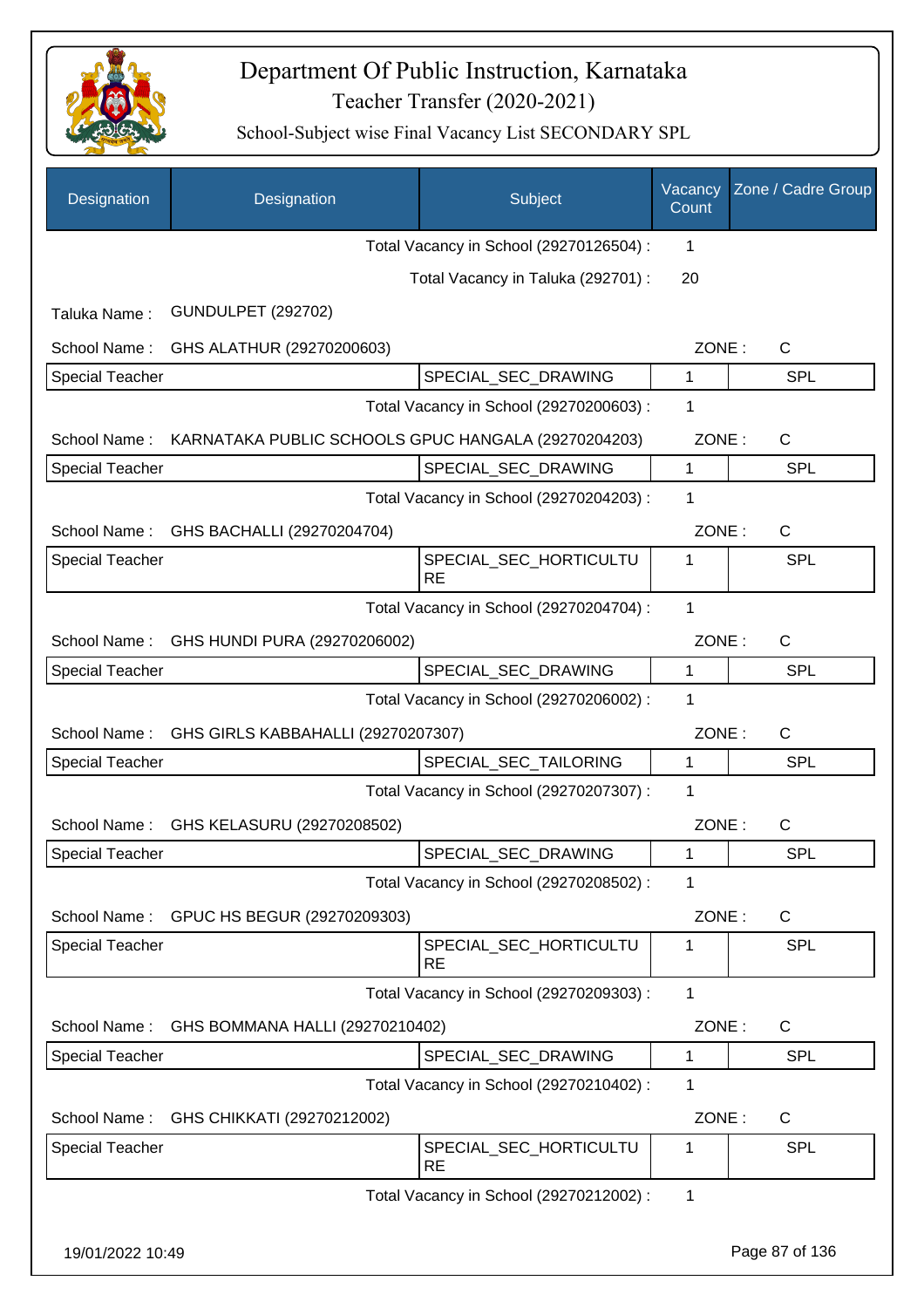

| Designation            | Designation                                          | Subject                                  | Vacancy<br>Count | Zone / Cadre Group |
|------------------------|------------------------------------------------------|------------------------------------------|------------------|--------------------|
| School Name:           | GGHS MADAHALLI ROAD GUNDLUPET (29270218504)          |                                          | ZONE:            | A                  |
| <b>Special Teacher</b> |                                                      | SPECIAL_SEC_DRAWING                      | 1                | <b>SPL</b>         |
|                        |                                                      | Total Vacancy in School (29270218504) :  | 1                |                    |
|                        |                                                      | Total Vacancy in Taluka (292702) :       | 10               |                    |
| Taluka Name:           | <b>YELANDUR (292712)</b>                             |                                          |                  |                    |
| School Name:           | GOVT HIGH SCHOOL KESTUR (29271200904)                |                                          | ZONE:            | $\mathsf{C}$       |
| <b>Special Teacher</b> |                                                      | SPECIAL_SEC_DRAWING                      | 1                | <b>SPL</b>         |
|                        |                                                      | Total Vacancy in School (29271200904) :  | 1                |                    |
| School Name:           | GOVT HIGH SCHOOL MADDUR (29271202104)                |                                          | ZONE:            | $\mathsf{C}$       |
| <b>Special Teacher</b> |                                                      | SPECIAL_SEC_TAILORING                    | 1                | <b>SPL</b>         |
|                        |                                                      | Total Vacancy in School (29271202104) :  | 1                |                    |
| School Name:           | KARNATAKA PUBLIC SCHOOLS GPUC YELANDUR (29271204203) |                                          | ZONE:            | A                  |
| <b>Special Teacher</b> |                                                      | SPECIAL_SEC_HORTICULTU<br><b>RE</b>      | 1                | <b>SPL</b>         |
|                        |                                                      | Total Vacancy in School (29271204203) :  | 1                |                    |
| School Name:           | GOVT GIRLS HS YELANDUR (29271204407)                 |                                          | ZONE:            | A                  |
| <b>Special Teacher</b> |                                                      | SPECIAL_SEC_MUSIC_GRAD<br>E <sub>1</sub> | 1                | <b>SPL</b>         |
|                        |                                                      | Total Vacancy in School (29271204407) :  | 1                |                    |
|                        |                                                      | Total Vacancy in Taluka (292712) :       | 4                |                    |
|                        | Taluka Name: HANUR (292713)                          |                                          |                  |                    |
| School Name:           | GHS CHANNALINGANAHALLI (29271301302)                 |                                          | ZONE:            | $\mathsf C$        |
| <b>Special Teacher</b> |                                                      | SPECIAL_SEC_HORTICULTU<br><b>RE</b>      | 1                | <b>SPL</b>         |
|                        |                                                      | Total Vacancy in School (29271301302) :  | 1                |                    |
| School Name:           | GHS COWDALLI (29271301606)                           |                                          | ZONE:            | C                  |
| <b>Special Teacher</b> |                                                      | SPECIAL_SEC_DRAWING                      | 1                | <b>SPL</b>         |
|                        |                                                      | Total Vacancy in School (29271301606) :  | 1                |                    |
| School Name:           | HS ELLEMALA (29271302105)                            |                                          | ZONE:            | C                  |
| <b>Special Teacher</b> |                                                      | SPECIAL_SEC_HORTICULTU<br><b>RE</b>      | 1                | <b>SPL</b>         |
|                        |                                                      | Total Vacancy in School (29271302105) :  | 1                |                    |
| School Name:           | GHS (GVG) HANUR (29271302408)                        |                                          | ZONE:            | A                  |
| 19/01/2022 10:49       |                                                      |                                          |                  | Page 88 of 136     |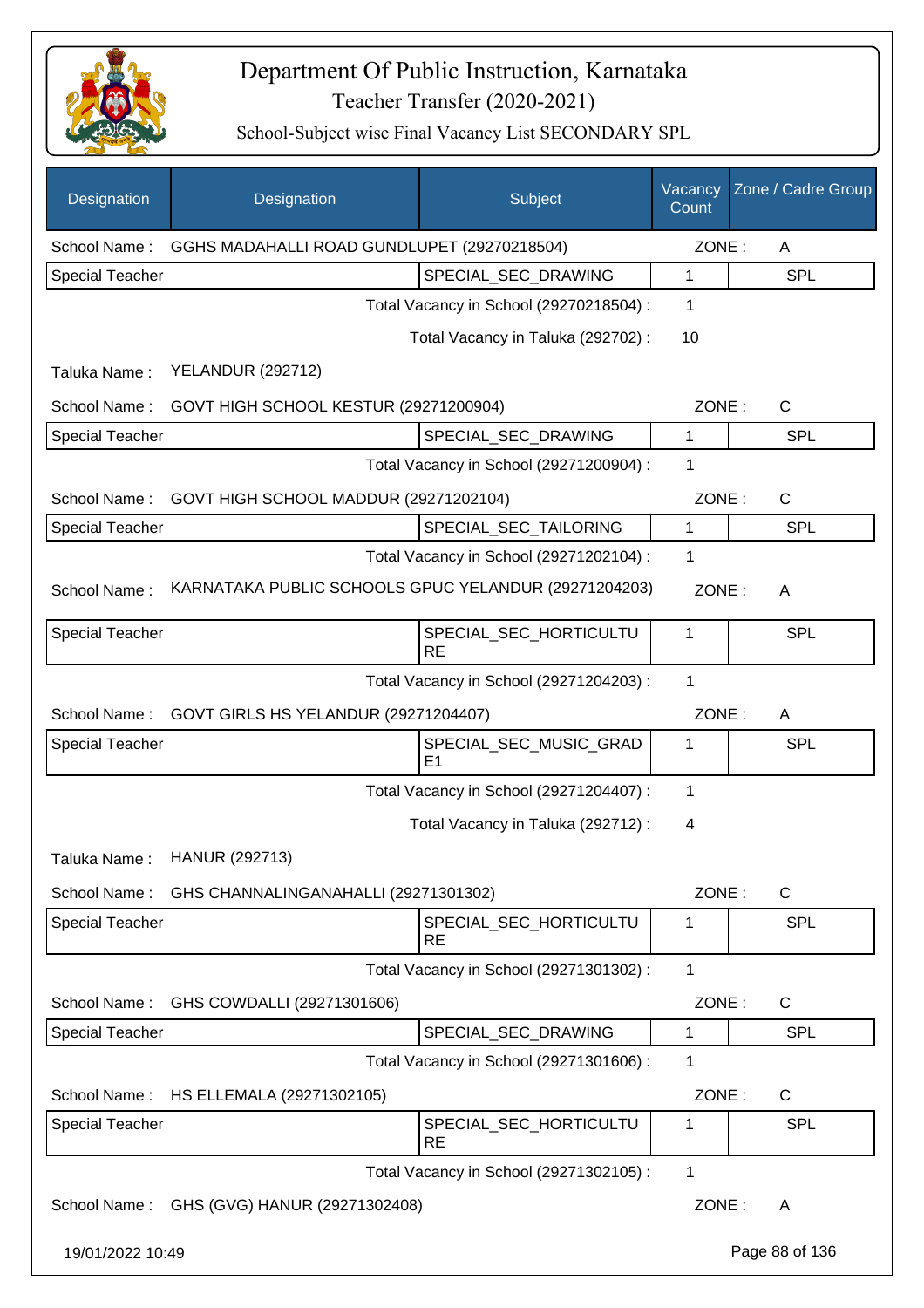

| Designation            | Designation                               | Subject                                  | Vacancy<br>Count | Zone / Cadre Group |
|------------------------|-------------------------------------------|------------------------------------------|------------------|--------------------|
| <b>Special Teacher</b> |                                           | SPECIAL_SEC_HORTICULTU<br><b>RE</b>      | 1                | <b>SPL</b>         |
|                        |                                           | Total Vacancy in School (29271302408) :  | 1                |                    |
| School Name:           | GHS MANGALA (29271303303)                 |                                          | ZONE:            | $\mathsf{C}$       |
| <b>Special Teacher</b> |                                           | SPECIAL_SEC_HORTICULTU<br><b>RE</b>      | 1                | <b>SPL</b>         |
|                        |                                           | Total Vacancy in School (29271303303) :  | 1                |                    |
| School Name:           | GHS MINYAM (29271303503)                  |                                          | ZONE:            | C                  |
| Special Teacher        |                                           | SPECIAL_SEC_DRAWING                      | 1                | <b>SPL</b>         |
|                        |                                           | Total Vacancy in School (29271303503) :  | 1                |                    |
| School Name:           | GHS RAMAPURA (29271303804)                |                                          | ZONE:            | C                  |
| <b>Special Teacher</b> |                                           | SPECIAL_SEC_HORTICULTU<br><b>RE</b>      | 1                | <b>SPL</b>         |
|                        |                                           | Total Vacancy in School (29271303804) :  | 1                |                    |
| School Name:           | GHS GIRLS RAMAPURA (29271303805)          |                                          | ZONE:            | $\mathsf{C}$       |
| <b>Special Teacher</b> |                                           | SPECIAL_SEC_MUSIC_GRAD<br>E <sub>2</sub> | 1                | <b>SPL</b>         |
|                        |                                           | Total Vacancy in School (29271303805) :  | 1                |                    |
| School Name:           | GHS SHAGYAM (29271303902)                 |                                          | ZONE:            | $\mathsf{C}$       |
| <b>Special Teacher</b> |                                           | SPECIAL_SEC_HORTICULTU<br><b>RE</b>      | 1                | <b>SPL</b>         |
|                        |                                           | Total Vacancy in School (29271303902) :  | $\mathbf{1}$     |                    |
|                        | School Name: GHS GOPINATHAM (29271306272) |                                          | ZONE:            | C                  |
| <b>Special Teacher</b> |                                           | SPECIAL SEC DRAWING                      | 1                | <b>SPL</b>         |
|                        |                                           | Total Vacancy in School (29271306272) :  | 1                |                    |
|                        |                                           | Total Vacancy in Taluka (292713) :       | 10               |                    |
| <b>Division Name</b>   | Belagavi (3)                              |                                          |                  |                    |
| District Name:         | BELAGAVI (2901)                           |                                          |                  |                    |
| Taluka Name:           | BAILHONGAL (290102)                       |                                          |                  |                    |
| School Name:           | GOVT HIGH SCHOOL BAILWAD (29010200805)    |                                          | ZONE:            | B                  |
| <b>Special Teacher</b> |                                           | SPECIAL_SEC_HORTICULTU<br><b>RE</b>      | 1                | <b>SPL</b>         |
|                        |                                           | Total Vacancy in School (29010200805) :  | $\mathbf{1}$     |                    |
| School Name:           | GOVT HIGHSCHOOL HANABARATTI (29010205604) |                                          | ZONE:            | $\mathsf{C}$       |
| 19/01/2022 10:49       |                                           |                                          |                  | Page 89 of 136     |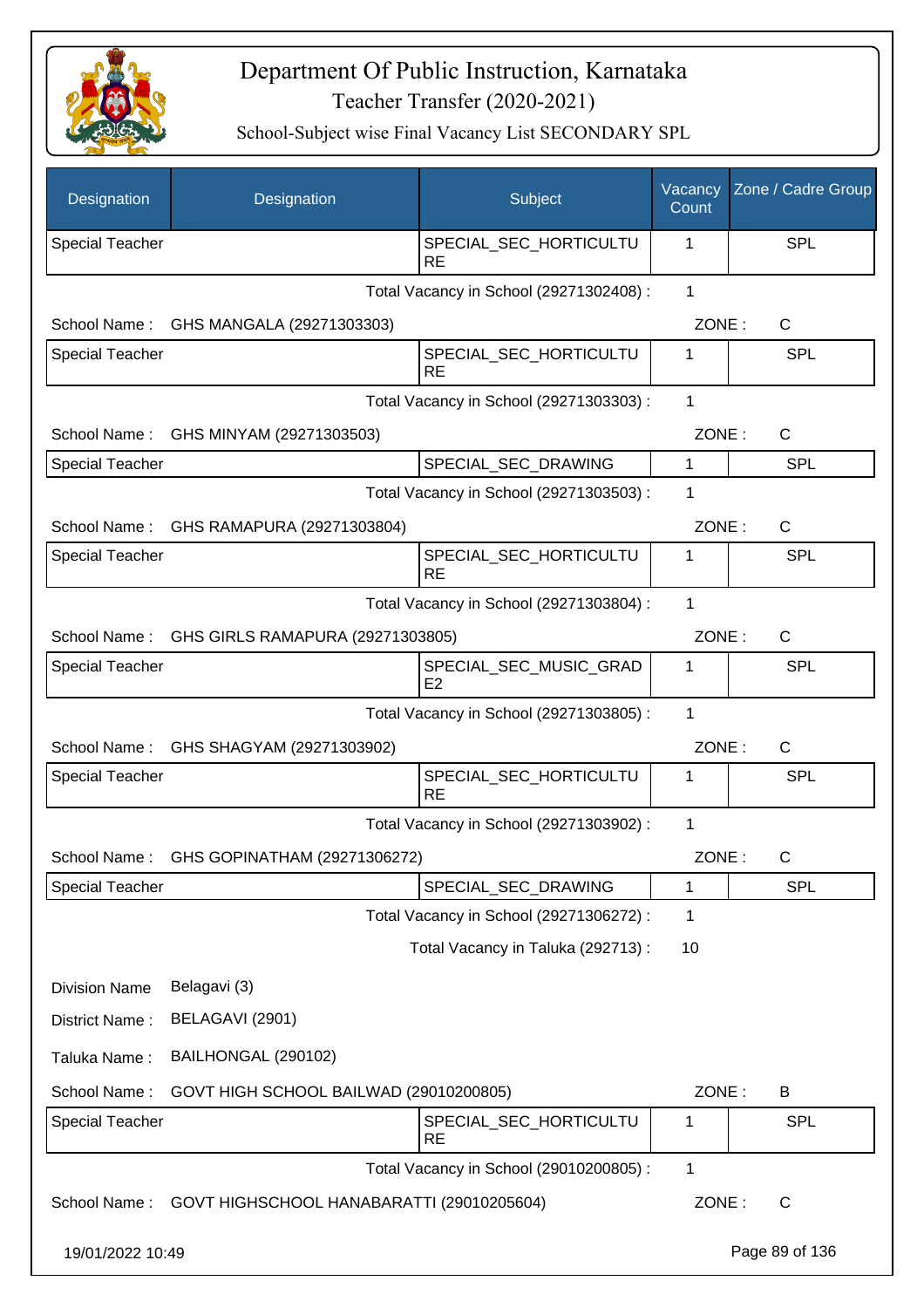

| Designation            | Designation                               | Subject                                 | Vacancy<br>Count | Zone / Cadre Group |
|------------------------|-------------------------------------------|-----------------------------------------|------------------|--------------------|
| <b>Special Teacher</b> |                                           | SPECIAL_SEC_TAILORING                   | $\mathbf 1$      | <b>SPL</b>         |
|                        |                                           | Total Vacancy in School (29010205604) : | 1                |                    |
| School Name:           | GOVT HIGHSCHOOL MARIKATTI (29010208202)   |                                         | ZONE:            | C                  |
| <b>Special Teacher</b> |                                           | SPECIAL_SEC_TAILORING                   | 1                | SPL                |
|                        |                                           | Total Vacancy in School (29010208202) : | 1                |                    |
| School Name:           | GOVT HIGHSCHOOL MEKALMARDI (29010209004)  |                                         | ZONE:            | C                  |
| <b>Special Teacher</b> |                                           | SPECIAL_SEC_TAILORING                   | 1                | <b>SPL</b>         |
|                        |                                           | Total Vacancy in School (29010209004) : | 1                |                    |
| School Name:           | GOVT HIGHSCHOOL SUTAGATTI (29010210903)   |                                         | ZONE:            | C                  |
| Special Teacher        |                                           | SPECIAL_SEC_TAILORING                   | 1                | <b>SPL</b>         |
|                        |                                           | Total Vacancy in School (29010210903) : | 1                |                    |
|                        |                                           | Total Vacancy in Taluka (290102):       | 5                |                    |
| Taluka Name:           | BELGAUM RURAL. (290104)                   |                                         |                  |                    |
| School Name:           | GOVT HIGHSCHOOL KSRP MATCHE (29010407611) |                                         | ZONE:            | B                  |
| <b>Special Teacher</b> |                                           | SPECIAL_SEC_HORTICULTU<br><b>RE</b>     | 1                | <b>SPL</b>         |
|                        |                                           | Total Vacancy in School (29010407611) : | 1                |                    |
|                        |                                           | Total Vacancy in Taluka (290104) :      | 1                |                    |
| Taluka Name:           | <b>KHANAPUR (290108)</b>                  |                                         |                  |                    |
| School Name:           | GHS HANDUR-HULIKOTTAL (29010808802)       |                                         | ZONE:            | C                  |
| Special Teacher        |                                           | SPECIAL_SEC_TAILORING                   | 1                | <b>SPL</b>         |
|                        |                                           | Total Vacancy in School (29010808802) : | 1                |                    |
|                        |                                           | Total Vacancy in Taluka (290108) :      | 1                |                    |
| Taluka Name:           | <b>RAMDURG (290111)</b>                   |                                         |                  |                    |
| School Name:           | GOVT HIGHSCHOOL MUDAKAVI (29011107203)    |                                         | ZONE:            | C                  |
| <b>Special Teacher</b> |                                           | SPECIAL_SEC_CARPENTOR                   | 1                | <b>SPL</b>         |
|                        |                                           | Total Vacancy in School (29011107203) : | 1                |                    |
| School Name:           | GOVT HIGHSCHOOL SALAPUR (29011109008)     |                                         | ZONE:            | C                  |
| Special Teacher        |                                           | SPECIAL_SEC_HORTICULTU<br><b>RE</b>     | 1                | <b>SPL</b>         |
|                        |                                           | Total Vacancy in School (29011109008) : | $\mathbf{1}$     |                    |
| School Name:           | GOVT HIGHSCHOOL K CHANDARGI (29011111266) |                                         | ZONE:            | C                  |
|                        |                                           |                                         |                  |                    |
| 19/01/2022 10:49       |                                           |                                         |                  | Page 90 of 136     |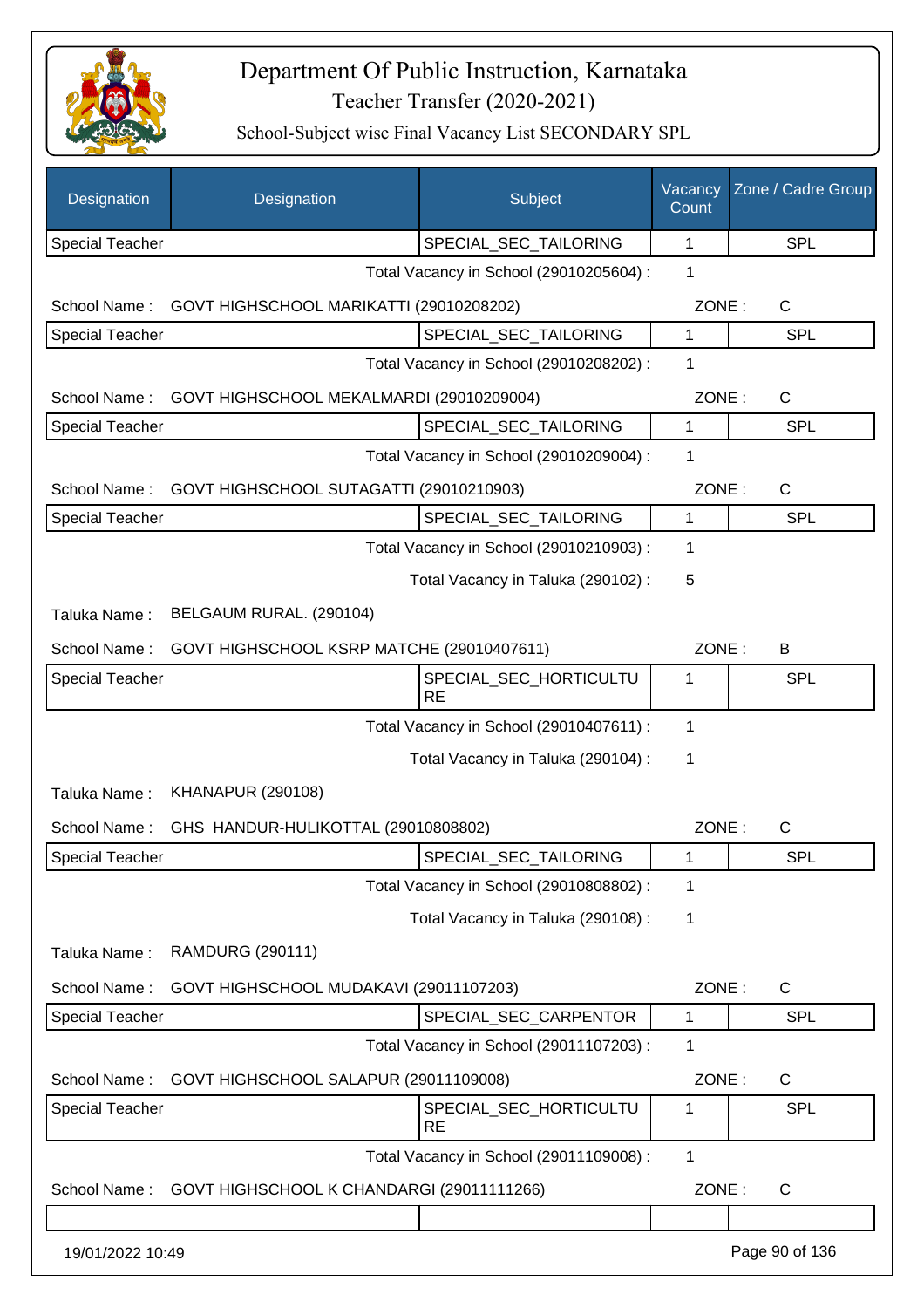

| Designation            | Designation                                                           | Subject                                  | Vacancy<br>Count | Zone / Cadre Group |
|------------------------|-----------------------------------------------------------------------|------------------------------------------|------------------|--------------------|
| <b>Special Teacher</b> |                                                                       | SPECIAL_SEC_MUSIC_GRAD<br>E <sub>1</sub> | 1                | SPL                |
|                        |                                                                       | Total Vacancy in School (29011111266) :  | 1                |                    |
|                        |                                                                       | Total Vacancy in Taluka (290111) :       | 3                |                    |
| Taluka Name:           | <b>SOUNDATTI (290112)</b>                                             |                                          |                  |                    |
| School Name:           | GOVT HIGH SCHOOL KARIKATTI (29011205304)                              |                                          | ZONE:            | C                  |
| <b>Special Teacher</b> |                                                                       | SPECIAL_SEC_DRAWING                      | 1                | <b>SPL</b>         |
|                        |                                                                       | Total Vacancy in School (29011205304) :  | 1                |                    |
|                        |                                                                       | Total Vacancy in Taluka (290112) :       | 1                |                    |
| Taluka Name:           | KITTUR (290113)                                                       |                                          |                  |                    |
| School Name:           | GOVT HIGHSCHOOL BAILUR (29010201603)                                  |                                          | ZONE:            | $\mathsf{C}$       |
| <b>Special Teacher</b> |                                                                       | SPECIAL_SEC_TAILORING                    | 1                | <b>SPL</b>         |
|                        |                                                                       | Total Vacancy in School (29010201603) :  | 1                |                    |
| School Name:           | KARNATAKA PUBLIC SCHOOLS GOVT HIGHSCHOOL<br>HUNASIKATTI (29010204806) |                                          | ZONE:            | C                  |
| <b>Special Teacher</b> |                                                                       | SPECIAL_SEC_TAILORING                    | 1                | SPL                |
|                        |                                                                       | Total Vacancy in School (29010204806) :  | 1                |                    |
| School Name:           | S V K GOVT HIGHSCHOOL KADARAVALLI (29010206405)                       |                                          | ZONE:            | C                  |
| <b>Special Teacher</b> |                                                                       | SPECIAL_SEC_TAILORING                    | 1                | SPL                |
|                        |                                                                       | Total Vacancy in School (29010206405) :  | 1                |                    |
| School Name:           | SBM GOVT GIRLS HIGH SCHOOL KITTUR (29010206719)                       |                                          | ZONE:            | A                  |
| <b>Special Teacher</b> |                                                                       | SPECIAL_SEC_TAILORING                    | 1                | <b>SPL</b>         |
|                        |                                                                       | Total Vacancy in School (29010206719) :  | 1                |                    |
| School Name:           | GOVT HIGH SCHOOL TURAMARI (29010211204)                               |                                          | ZONE:            | C                  |
| <b>Special Teacher</b> |                                                                       | SPECIAL SEC HORTICULTU<br><b>RE</b>      | 1                | <b>SPL</b>         |
|                        |                                                                       | Total Vacancy in School (29010211204) :  | 1                |                    |
|                        |                                                                       | Total Vacancy in Taluka (290113) :       | 5                |                    |
| District Name:         | BAGALKOT (2902)                                                       |                                          |                  |                    |
| Taluka Name:           | BADAMI (290201)                                                       |                                          |                  |                    |
| School Name:           | GOVT-HIGH SCHOOL GOVINKOPPA (29020103302)                             |                                          | ZONE:            | C                  |
| Special Teacher        |                                                                       | SPECIAL_SEC_WEAVING                      | 1                | <b>SPL</b>         |
|                        |                                                                       | Total Vacancy in School (29020103302) :  | 1                |                    |
| 19/01/2022 10:49       |                                                                       |                                          |                  | Page 91 of 136     |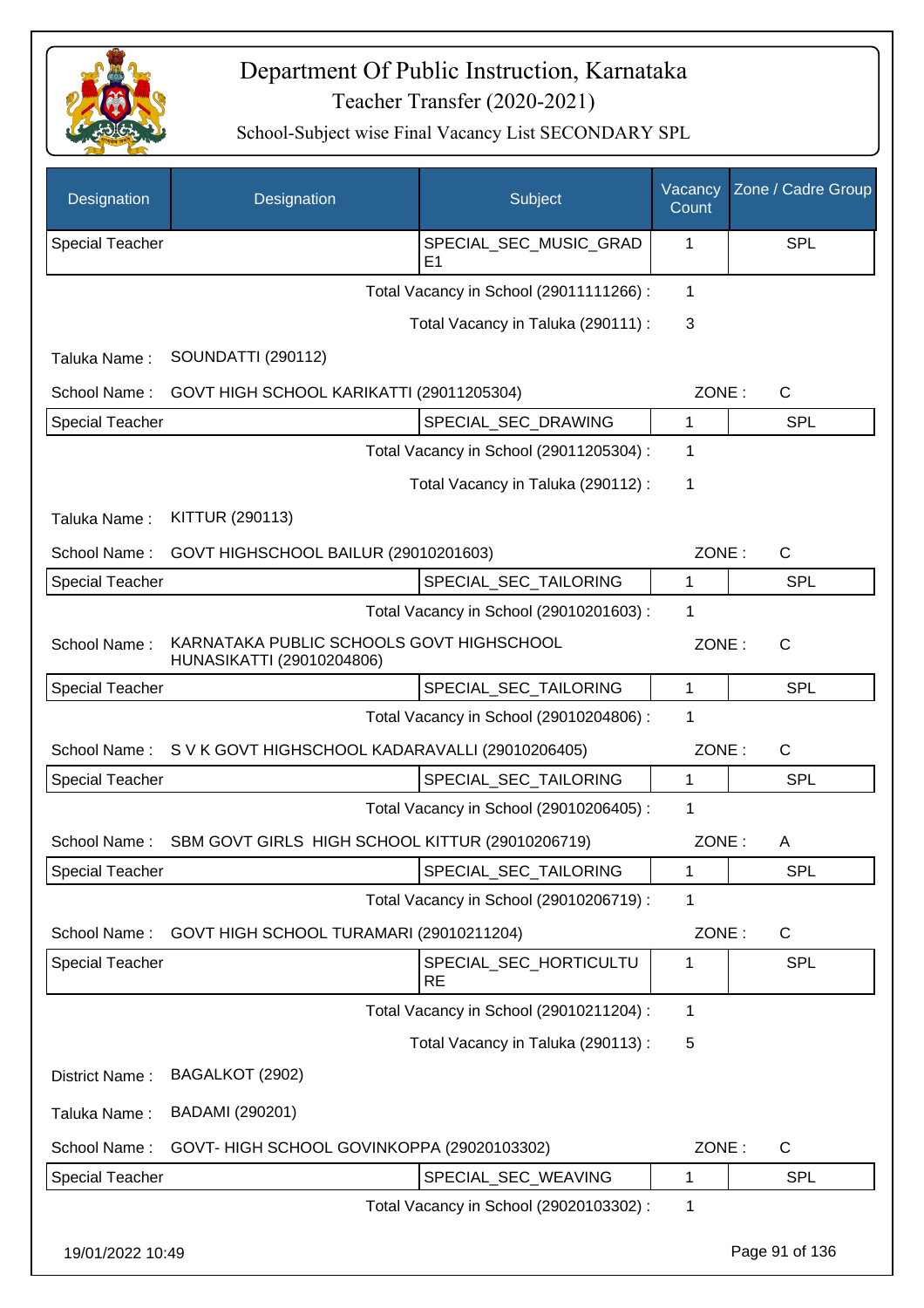

School-Subject wise Final Vacancy List SECONDARY SPL

| Designation            | Designation                                                             | Subject                                 | Vacancy<br>Count | Zone / Cadre Group |
|------------------------|-------------------------------------------------------------------------|-----------------------------------------|------------------|--------------------|
| School Name:           | GOVT-HIGH SCHOOL HANAPUR LT (29020104404)                               |                                         | ZONE:            | $\mathsf{C}$       |
| Special Teacher        |                                                                         | SPECIAL_SEC_TAILORING                   | 1                | <b>SPL</b>         |
|                        |                                                                         | Total Vacancy in School (29020104404) : | 1                |                    |
| School Name:           | GOVT-HIGH SCHOOL KAINAKATTI (29020106902)                               |                                         | ZONE:            | $\mathsf C$        |
| <b>Special Teacher</b> |                                                                         | SPECIAL_SEC_DRAWING                     | 1                | <b>SPL</b>         |
|                        |                                                                         | Total Vacancy in School (29020106902) : | 1                |                    |
| School Name:           | GOVT-HIGH SCHOOL LAYADGUNDI (29020109704)                               |                                         | ZONE:            | $\mathsf{C}$       |
| Special Teacher        |                                                                         | SPECIAL_SEC_HORTICULTU<br><b>RE</b>     | 1                | SPL                |
|                        |                                                                         | Total Vacancy in School (29020109704) : | 1                |                    |
| School Name:           | GOVT- URDU HIGH SCHOOL KERUR (29020119904)                              |                                         | ZONE:            | A                  |
| <b>Special Teacher</b> |                                                                         | SPECIAL_SEC_TAILORING                   | 1                | <b>SPL</b>         |
|                        |                                                                         | Total Vacancy in School (29020119904) : | 1                |                    |
|                        |                                                                         | Total Vacancy in Taluka (290201) :      | 5                |                    |
| Taluka Name:           | <b>BAGALKOT (290202)</b>                                                |                                         |                  |                    |
| School Name:           | KARNATAKA PUBLIC SCHOOLS GOVT- GJC COMPOSITE<br>MUGALOLLI (29020206105) |                                         | ZONE:            | $\mathsf{C}$       |
| Special Teacher        |                                                                         | SPECIAL_SEC_TAILORING                   | 1                | SPL                |
|                        |                                                                         | Total Vacancy in School (29020206105) : | $\mathbf 1$      |                    |
| School Name:           | GOVT-HIGH SCHOOL SITIMANI R.S (RAMPUR RC) (29020208005)                 |                                         | ZONE:            | C                  |
| <b>Special Teacher</b> |                                                                         | SPECIAL SEC DRAWING                     | 1                | <b>SPL</b>         |
|                        |                                                                         | Total Vacancy in School (29020208005) : | 1                |                    |
|                        |                                                                         | Total Vacancy in Taluka (290202):       | $\overline{2}$   |                    |
| Taluka Name:           | BILAGI (290206)                                                         |                                         |                  |                    |
| School Name:           | GOVT- HIGH SCHOOL ARAKERI (29020600406)                                 |                                         | ZONE:            | $\mathsf{C}$       |
| <b>Special Teacher</b> |                                                                         | SPECIAL SEC DRAWING                     | 1                | <b>SPL</b>         |
|                        |                                                                         | Total Vacancy in School (29020600406) : | 1                |                    |
| School Name:           | GOVT-HIGH SCHOOL (INAM) HANCHINAL (29020602803)                         |                                         | ZONE:            | C                  |
| <b>Special Teacher</b> |                                                                         | SPECIAL_SEC_DRAWING                     | 1                | <b>SPL</b>         |
|                        |                                                                         | Total Vacancy in School (29020602803) : | 1                |                    |
| School Name:           | GOVT- HIGH SCHOOL KOLUR P.K (29020603805)                               |                                         | ZONE:            | C                  |
| <b>Special Teacher</b> |                                                                         | SPECIAL_SEC_DRAWING                     | 1                | <b>SPL</b>         |
|                        |                                                                         |                                         |                  |                    |

19/01/2022 10:49 Page 92 of 136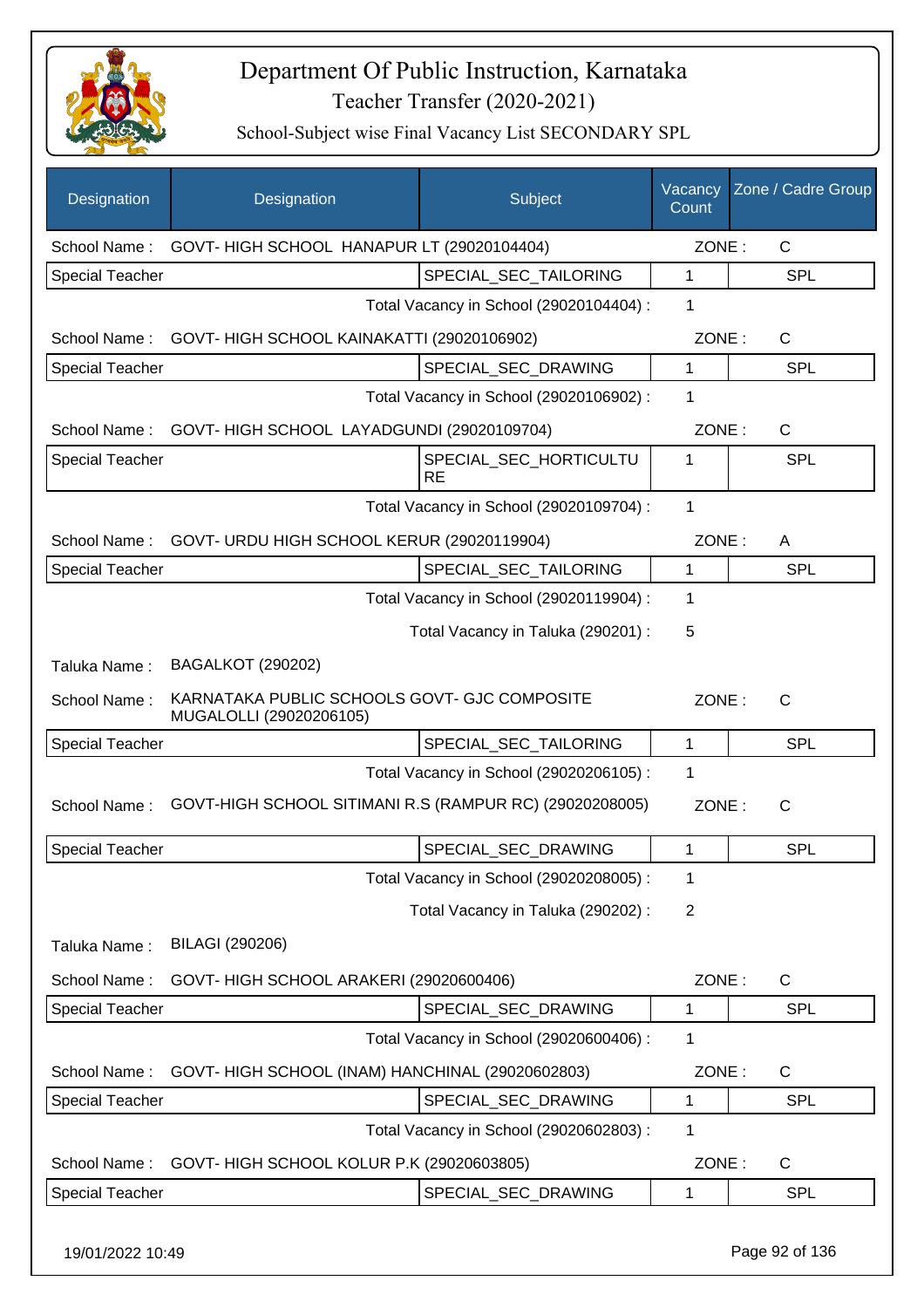

| Designation            | Designation                                                          | Subject                                 | Vacancy<br>Count | Zone / Cadre Group |
|------------------------|----------------------------------------------------------------------|-----------------------------------------|------------------|--------------------|
|                        |                                                                      | Total Vacancy in School (29020603805) : | 1                |                    |
| School Name:           | GOVT-HIGH SCHOOL YADAHALLI P.K (29020606304)                         |                                         | ZONE:            | C                  |
| <b>Special Teacher</b> |                                                                      | SPECIAL SEC DRAWING                     | 1                | SPL                |
|                        |                                                                      | Total Vacancy in School (29020606304) : | 1                |                    |
|                        |                                                                      | Total Vacancy in Taluka (290206) :      | 4                |                    |
| Taluka Name:           | <b>HUNAGUND (290207)</b>                                             |                                         |                  |                    |
| School Name:           | GOVT-HIGH SCHOOL BEVINAMATTI (29020701702)                           |                                         | ZONE:            | $\mathsf C$        |
| <b>Special Teacher</b> |                                                                      | SPECIAL_SEC_DRAWING                     | 1                | <b>SPL</b>         |
|                        |                                                                      | Total Vacancy in School (29020701702) : | 1                |                    |
| School Name:           | KARNATAKA PUBLIC SCHOOLS GOVT-GJC COMPOSITE<br>DHANNUR (29020704505) |                                         | ZONE:            | $\mathsf C$        |
| <b>Special Teacher</b> |                                                                      | SPECIAL_SEC_DRAWING                     | 1                | SPL                |
|                        |                                                                      | Total Vacancy in School (29020704505) : | 1                |                    |
| School Name:           | GOVT-URDU HIGH SCHOOL GUDUR SC (29020705710)                         |                                         | ZONE:            | C                  |
| <b>Special Teacher</b> |                                                                      | SPECIAL SEC DRAWING                     | 1                | <b>SPL</b>         |
|                        |                                                                      | Total Vacancy in School (29020705710) : | 1                |                    |
| School Name:           | GOVERNMENT HIGH SCHOOL HIREMAGI (29020707203)                        |                                         | ZONE:            | $\mathsf C$        |
| <b>Special Teacher</b> |                                                                      | SPECIAL_SEC_TAILORING                   | 1                | <b>SPL</b>         |
|                        |                                                                      | Total Vacancy in School (29020707203) : | 1                |                    |
| School Name:           | GOVT-HIGH SCHOOL KANDAGAL (29020709909)                              |                                         | ZONE:            | C                  |
| <b>Special Teacher</b> |                                                                      | SPECIAL SEC TAILORING                   | 1                | <b>SPL</b>         |
|                        |                                                                      | Total Vacancy in School (29020709909) : | 1                |                    |
| School Name:           | GOVT-JUNIOR COLLEGE (HIGH SCHOOL SECTION) SULEBHAVI<br>(29020714206) |                                         | ZONE:            | A                  |
| <b>Special Teacher</b> |                                                                      | SPECIAL SEC TAILORING                   | 1                | <b>SPL</b>         |
|                        |                                                                      | Total Vacancy in School (29020714206) : | 1                |                    |
|                        |                                                                      | Total Vacancy in Taluka (290207) :      | 6                |                    |
| Taluka Name:           | JAMAKHANDI (290209)                                                  |                                         |                  |                    |
| School Name:           | GOVT HS CHIMMAD (29020901113)                                        |                                         | ZONE:            | B                  |
| Special Teacher        |                                                                      | SPECIAL_SEC_HORTICULTU<br><b>RE</b>     | 1                | SPL                |
|                        |                                                                      | Total Vacancy in School (29020901113) : | 1                |                    |
| School Name:           | GOVT HPS AND HS KALAHALLI RMSA (29020903601)                         |                                         | ZONE:            | C                  |
| 19/01/2022 10:49       |                                                                      |                                         |                  | Page 93 of 136     |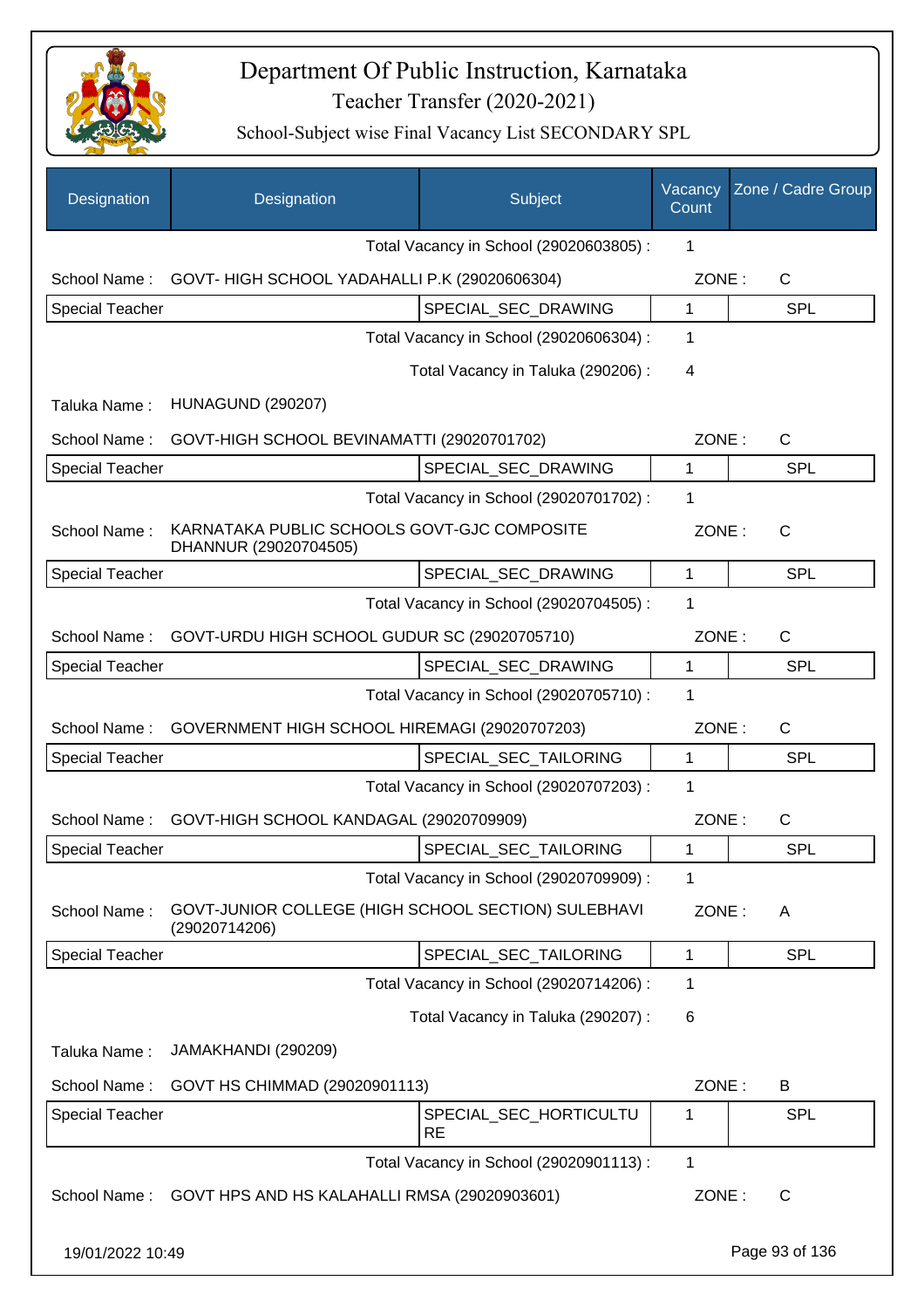

| Designation            | Designation                                                                     | Subject                                  | Vacancy<br>Count | Zone / Cadre Group |
|------------------------|---------------------------------------------------------------------------------|------------------------------------------|------------------|--------------------|
| <b>Special Teacher</b> |                                                                                 | SPECIAL_SEC_HORTICULTU<br><b>RE</b>      | 1                | SPL                |
|                        |                                                                                 | Total Vacancy in School (29020903601) :  | $\mathbf{1}$     |                    |
| School Name:           | GOVT HS KONNNUR R.C. (29020904211)                                              |                                          | ZONE:            | $\mathsf{C}$       |
| Special Teacher        |                                                                                 | SPECIAL_SEC_DRAWING                      | 1                | <b>SPL</b>         |
|                        |                                                                                 | Total Vacancy in School (29020904211) :  | $\mathbf 1$      |                    |
| School Name:           | GOVT HS KULAHALLI (29020904310)                                                 |                                          | ZONE:            | $\mathsf{C}$       |
| <b>Special Teacher</b> |                                                                                 | SPECIAL_SEC_DRAWING                      | $\mathbf 1$      | <b>SPL</b>         |
|                        |                                                                                 | Total Vacancy in School (29020904310) :  | 1                |                    |
| School Name:           | GOVT KARNATAKA PUBLIC SCHOOLS KARNATAKA PUBLIC<br>SCHOOL NAVALAGI (29020905407) |                                          | ZONE:            | $\mathsf{C}$       |
| <b>Special Teacher</b> |                                                                                 | SPECIAL_SEC_DRAWING                      | $\overline{2}$   | <b>SPL</b>         |
|                        |                                                                                 | Total Vacancy in School (29020905407) :  | $\overline{2}$   |                    |
| School Name:           | GOVT PB PU JR.COLL. JAMAKHANDI (29020908802)                                    |                                          | ZONE:            | A                  |
| <b>Special Teacher</b> |                                                                                 | SPECIAL_SEC_HORTICULTU<br><b>RE</b>      | 1                | <b>SPL</b>         |
|                        |                                                                                 | Total Vacancy in School (29020908802) :  | $\mathbf 1$      |                    |
| School Name:           | GOVT HS AND JR.COLLAGE RABKAVI-BANAHATTI (29020911003)                          |                                          | ZONE:            | A                  |
| Special Teacher        |                                                                                 | SPECIAL_SEC_MUSIC_GRAD<br>E <sub>1</sub> | 1                | SPL                |
|                        |                                                                                 | Total Vacancy in School (29020911003) :  | $\mathbf 1$      |                    |
|                        |                                                                                 | Total Vacancy in Taluka (290209):        | 8                |                    |
| Taluka Name:           | MUDHOL (290211)                                                                 |                                          |                  |                    |
| School Name:           | GOVT-HIGH SCHOOL DAVALESHWAR (29021102309)                                      |                                          | ZONE:            | $\mathsf{C}$       |
| <b>Special Teacher</b> |                                                                                 | SPECIAL_SEC_TAILORING                    | 1                | <b>SPL</b>         |
|                        |                                                                                 | Total Vacancy in School (29021102309) :  | $\mathbf 1$      |                    |
| School Name:           | GOVT HIGH SCHOOL COMPOSIT JR. COLLEGE KESARGOPPA<br>(29021103906)               |                                          | ZONE:            | B                  |
| Special Teacher        |                                                                                 | SPECIAL SEC TAILORING                    | 1                | <b>SPL</b>         |
|                        |                                                                                 | Total Vacancy in School (29021103906) :  | $\mathbf 1$      |                    |
| School Name:           | GOVT- HIGH SCHOOL MANTUR (29021105110)                                          |                                          | ZONE:            | C                  |
| <b>Special Teacher</b> |                                                                                 | SPECIAL SEC TAILORING                    | 1                | <b>SPL</b>         |
|                        |                                                                                 | Total Vacancy in School (29021105110) :  | 1                |                    |
| School Name:           | KARNATAKA PUBLIC SCHOOLS GOVT- HIGH SCHOOL AND Jr                               |                                          | ZONE:            | $\mathsf{C}$       |
| 19/01/2022 10:49       |                                                                                 |                                          |                  | Page 94 of 136     |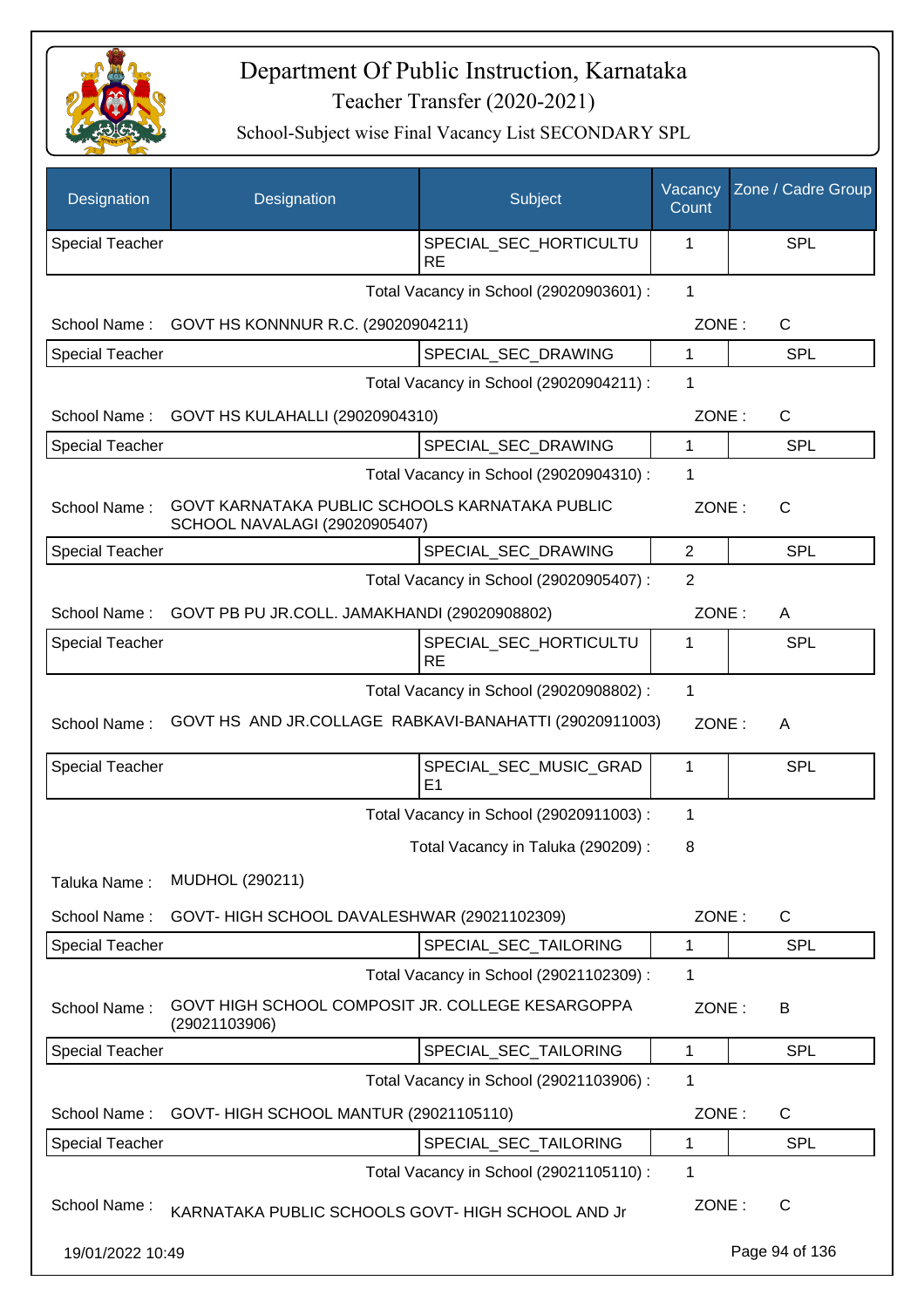

| Designation            | Designation                                      | Subject                                 | Vacancy<br>Count | Zone / Cadre Group |
|------------------------|--------------------------------------------------|-----------------------------------------|------------------|--------------------|
|                        | COLLEGE INGALAGI (29021107708)                   |                                         |                  |                    |
| <b>Special Teacher</b> |                                                  | SPECIAL SEC TAILORING                   | 1                | SPL                |
|                        |                                                  | Total Vacancy in School (29021107708) : | 1                |                    |
| School Name:           | GOVT URDU HIGH SCHOOL MAHALINGAPUR (29021111307) |                                         | ZONE:            | A                  |
| Special Teacher        |                                                  | SPECIAL_SEC_TAILORING                   | 1                | SPL                |
|                        |                                                  | Total Vacancy in School (29021111307) : | 1                |                    |
|                        |                                                  | Total Vacancy in Taluka (290211) :      | 5                |                    |
| District Name:         | VIJAYAPURA (2903)                                |                                         |                  |                    |
| Taluka Name:           | BASAVAN BAGEWADI (290303)                        |                                         |                  |                    |
| School Name:           | GHS MALAGHAN (29030322703)                       |                                         | ZONE:            | $\mathsf{C}$       |
| Special Teacher        |                                                  | SPECIAL_SEC_HORTICULTU<br><b>RE</b>     | 1                | SPL                |
|                        |                                                  | Total Vacancy in School (29030322703) : | 1                |                    |
|                        |                                                  | Total Vacancy in Taluka (290303) :      | 1                |                    |
| Taluka Name:           | BIJAPUR RURAL (290305)                           |                                         |                  |                    |
| School Name:           | GOVT. HIGH SCHOOL JAINAPUR (29030504906)         |                                         | ZONE:            | C                  |
| <b>Special Teacher</b> |                                                  | SPECIAL_SEC_TAILORING                   | 1                | SPL                |
|                        |                                                  | Total Vacancy in School (29030504906) : | 1                |                    |
| School Name:           | GOVT. HIGH SCHOOL KALLAKAVATAGI (29030505608)    |                                         | ZONE:            | $\mathsf C$        |
| Special Teacher        |                                                  | SPECIAL_SEC_TAILORING                   | 1                | SPL                |
|                        |                                                  | Total Vacancy in School (29030505608) : | 1                |                    |
|                        |                                                  | Total Vacancy in Taluka (290305):       | 2                |                    |
| Taluka Name:           | INDI (290308)                                    |                                         |                  |                    |
| School Name:           | GHS AHIRASANG (29030800307)                      |                                         | ZONE:            | C                  |
| <b>Special Teacher</b> |                                                  | SPECIAL_SEC_AGRICULTUR                  | 1                | <b>SPL</b>         |
|                        |                                                  | Total Vacancy in School (29030800307) : | 1                |                    |
|                        |                                                  | Total Vacancy in Taluka (290308):       | 1                |                    |
| Taluka Name:           | MUDDEBIHAL (290310)                              |                                         |                  |                    |
| School Name:           | GHS ALUR (29031000602)                           |                                         | ZONE:            | $\mathsf{C}$       |
| Special Teacher        |                                                  | SPECIAL_SEC_TAILORING                   | 1                | <b>SPL</b>         |
|                        |                                                  | Total Vacancy in School (29031000602) : | 1                |                    |
| School Name:           | GHS BALABATTI (29031001303)                      |                                         | ZONE:            | $\mathsf{C}$       |
| 19/01/2022 10:49       |                                                  |                                         |                  | Page 95 of 136     |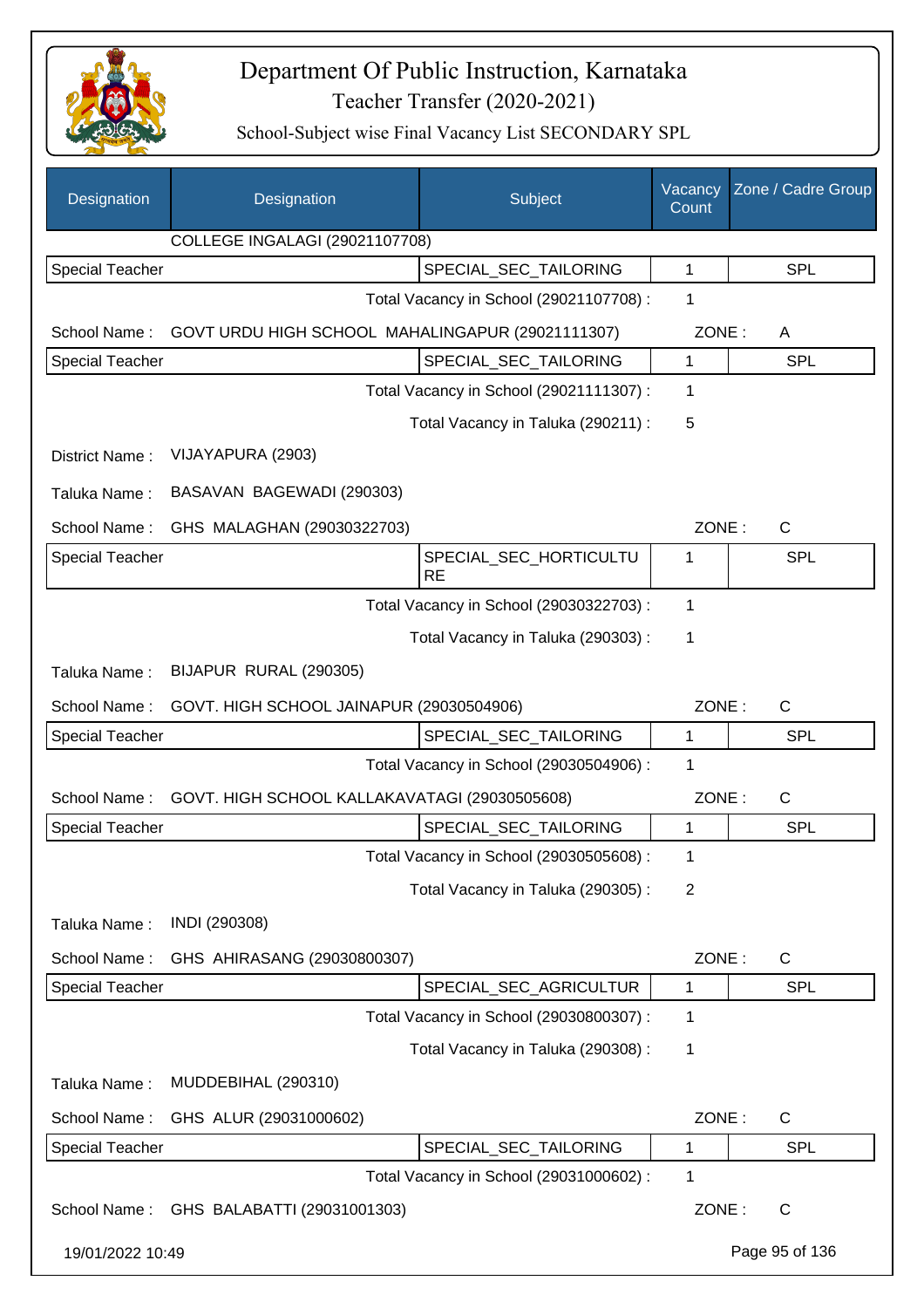

| Designation            | Designation                                                      | Subject                                 | Vacancy<br>Count | Zone / Cadre Group |
|------------------------|------------------------------------------------------------------|-----------------------------------------|------------------|--------------------|
| <b>Special Teacher</b> |                                                                  | SPECIAL_SEC_TAILORING                   | $\mathbf 1$      | <b>SPL</b>         |
|                        |                                                                  | Total Vacancy in School (29031001303) : | 1                |                    |
| School Name:           | GHS NALATAWAD (29031012219)                                      |                                         | ZONE:            | B                  |
| <b>Special Teacher</b> |                                                                  | SPECIAL_SEC_DANCE                       | 1                | <b>SPL</b>         |
|                        |                                                                  | Total Vacancy in School (29031012219) : | 1                |                    |
|                        |                                                                  | Total Vacancy in Taluka (290310) :      | 3                |                    |
| Taluka Name:           | SINDAGI (290312)                                                 |                                         |                  |                    |
| School Name:           | GHS B B INGALAGI (29031202303)                                   |                                         | ZONE:            | $\mathsf C$        |
| <b>Special Teacher</b> |                                                                  | SPECIAL_SEC_TAILORING                   | 1                | <b>SPL</b>         |
|                        |                                                                  | Total Vacancy in School (29031202303) : | 1                |                    |
| School Name:           | KARNATAKA PUBLIC SCHOOLS GHS JALAWAD (29031207111)               |                                         | ZONE:            | C                  |
| Special Teacher        |                                                                  | SPECIAL_SEC_TAILORING                   | $\mathbf{1}$     | <b>SPL</b>         |
|                        |                                                                  | Total Vacancy in School (29031207111) : | 1                |                    |
|                        |                                                                  | Total Vacancy in Taluka (290312) :      | 2                |                    |
| District Name:         | GADAG (2908)                                                     |                                         |                  |                    |
| Taluka Name:           | <b>MUNDARAGI (290802)</b>                                        |                                         |                  |                    |
| School Name:           | GOVT HS KADAMPUR (29080200203)                                   |                                         | ZONE:            | C                  |
| Special Teacher        |                                                                  | SPECIAL_SEC_TAILORING                   | 1                | <b>SPL</b>         |
|                        |                                                                  | Total Vacancy in School (29080200203) : | 1                |                    |
| School Name:           | GOVT HS JANTLI SHIRUR (29080200502)                              |                                         | ZONE:            | C                  |
| Special Teacher        |                                                                  | SPECIAL_SEC_TAILORING                   | 1                | SPL                |
|                        |                                                                  | Total Vacancy in School (29080200502) : | 1                |                    |
| School Name:           | GOVT HS HALLIKERI (29080200704)                                  |                                         | ZONE:            | C                  |
| Special Teacher        |                                                                  | SPECIAL_SEC_DRAWING                     | 1                | <b>SPL</b>         |
|                        |                                                                  | Total Vacancy in School (29080200704) : | 1                |                    |
| School Name:           | KARNATAKA PUBLIC SCHOOLS GOVT COMP JUN COL DONI<br>(29080201405) |                                         | ZONE:            | $\mathsf{C}$       |
| <b>Special Teacher</b> |                                                                  | SPECIAL_SEC_TAILORING                   | $\mathbf{1}$     | <b>SPL</b>         |
|                        |                                                                  | Total Vacancy in School (29080201405) : | 1                |                    |
| School Name:           | GOVT HIGH SCHOOL MEVUNDI (29080201803)                           |                                         | ZONE:            | C                  |
| Special Teacher        |                                                                  | SPECIAL_SEC_DRAWING                     | 1                | SPL                |
|                        |                                                                  | Total Vacancy in School (29080201803) : | 1                |                    |
| 19/01/2022 10:49       |                                                                  |                                         |                  | Page 96 of 136     |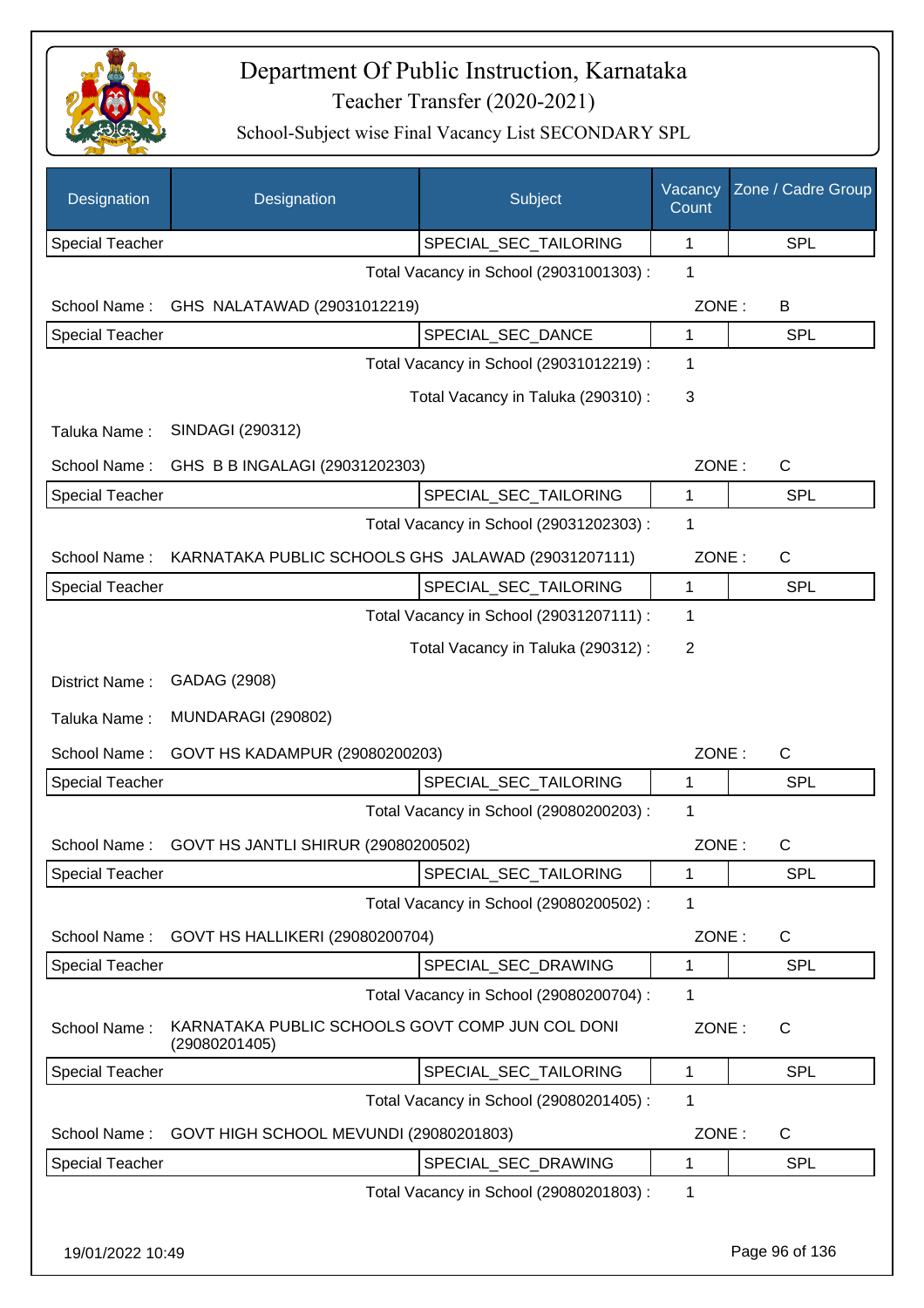

| Designation            | Designation                             | Subject                                 | Vacancy<br>Count | Zone / Cadre Group |
|------------------------|-----------------------------------------|-----------------------------------------|------------------|--------------------|
| School Name:           | GOVT HS NAGARAHALLI (29080204002)       |                                         | ZONE:            | C                  |
| <b>Special Teacher</b> |                                         | SPECIAL_SEC_TAILORING                   | 1                | SPL                |
|                        |                                         | Total Vacancy in School (29080204002) : | 1                |                    |
| School Name:           | GOVT HS BIDARALLI (29080204902)         |                                         | ZONE:            | C                  |
| <b>Special Teacher</b> |                                         | SPECIAL_SEC_DRAWING                     | 1                | <b>SPL</b>         |
|                        |                                         | Total Vacancy in School (29080204902) : | 1                |                    |
|                        |                                         | Total Vacancy in Taluka (290802) :      | 7                |                    |
| Taluka Name:           | <b>NARAGUND (290803)</b>                |                                         |                  |                    |
| School Name:           | GOVT HS HIREKOPPA (29080300404)         |                                         | ZONE:            | C                  |
| <b>Special Teacher</b> |                                         | SPECIAL SEC DRAWING                     | 1                | SPL                |
|                        |                                         | Total Vacancy in School (29080300404) : | 1                |                    |
| School Name:           | GOVT HS JAGAPUR (29080300903)           |                                         | ZONE:            | $\mathsf{C}$       |
| Special Teacher        |                                         | SPECIAL_SEC_DRAWING                     | 1                | <b>SPL</b>         |
|                        |                                         | Total Vacancy in School (29080300903) : | 1                |                    |
| School Name:           | GOVT HS RADDER NAGANUR (29080302402)    |                                         | ZONE:            | C                  |
| <b>Special Teacher</b> |                                         | SPECIAL_SEC_TAILORING                   | 1                | <b>SPL</b>         |
|                        |                                         | Total Vacancy in School (29080302402) : | 1                |                    |
| School Name:           | GOVT HS HADLI (29080302903)             |                                         | ZONE:            | C                  |
| Special Teacher        |                                         | SPECIAL_SEC_TAILORING                   | 1                | SPL                |
|                        |                                         | Total Vacancy in School (29080302903) : | 1                |                    |
| School Name:           | GOVT UHS NARAGUND (29080305002)         |                                         | ZONE:            | Α                  |
| <b>Special Teacher</b> |                                         | SPECIAL_SEC_TAILORING                   | 1                | <b>SPL</b>         |
|                        |                                         | Total Vacancy in School (29080305002) : | 1                |                    |
|                        |                                         | Total Vacancy in Taluka (290803) :      | 5                |                    |
| Taluka Name:           | RON (290804)                            |                                         |                  |                    |
| School Name:           | GOVT HS MENASAGI (29080400304)          |                                         | ZONE:            | C                  |
| Special Teacher        |                                         | SPECIAL SEC DRAWING                     | 1                | <b>SPL</b>         |
|                        |                                         | Total Vacancy in School (29080400304) : | 1                |                    |
| School Name:           | GOVT HS BENAHAL (29080401202)           |                                         | ZONE:            | C                  |
| <b>Special Teacher</b> |                                         | SPECIAL_SEC_TAILORING                   | 1                | <b>SPL</b>         |
|                        |                                         | Total Vacancy in School (29080401202) : | 1                |                    |
| School Name:           | GOVT COMP JUN COL YAVAGAL (29080402204) |                                         | ZONE:            | $\mathsf{C}$       |
| 19/01/2022 10:49       |                                         |                                         |                  | Page 97 of 136     |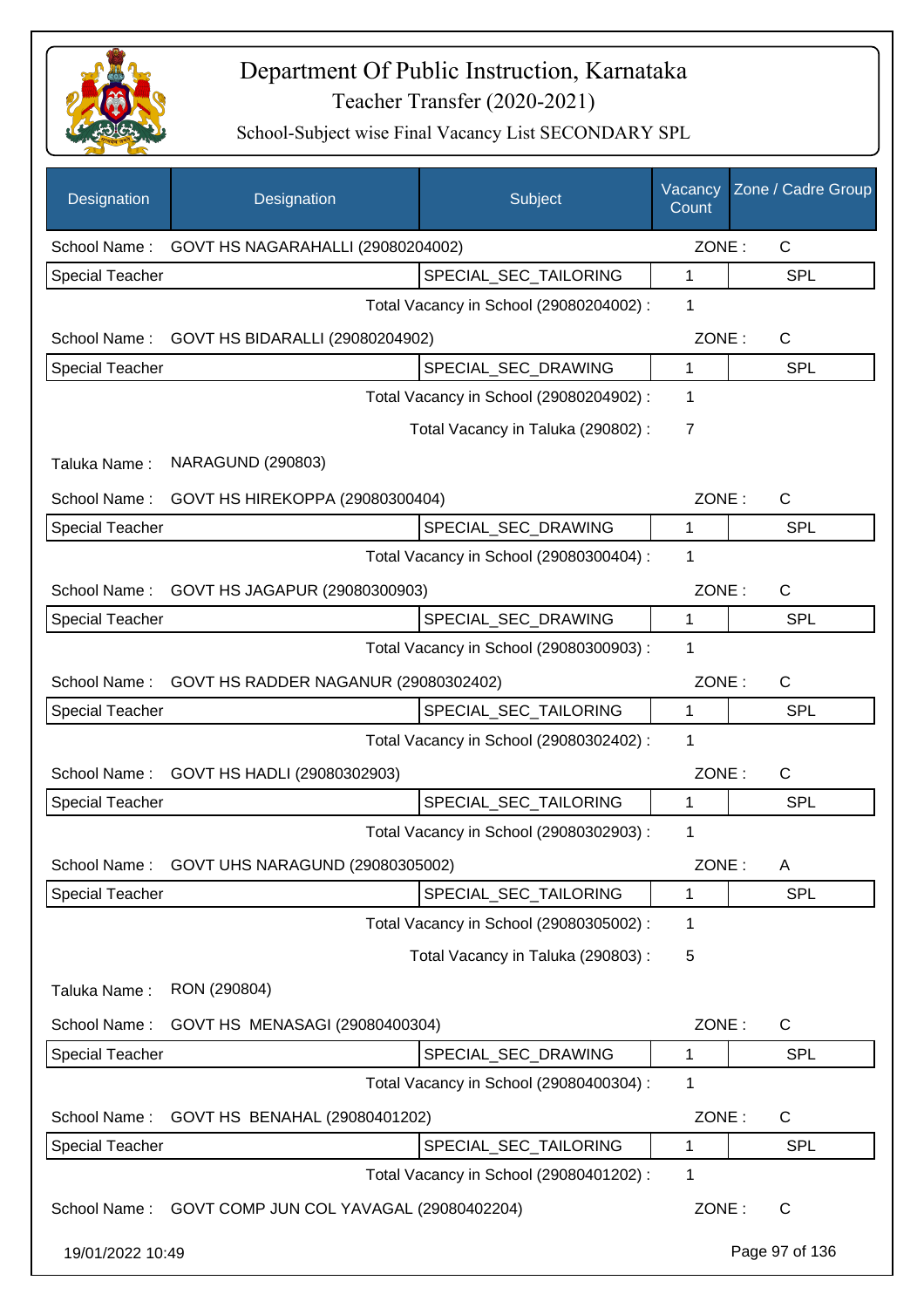

| Designation            | Designation                                                 | Subject                                 | Vacancy<br>Count | Zone / Cadre Group |
|------------------------|-------------------------------------------------------------|-----------------------------------------|------------------|--------------------|
| <b>Special Teacher</b> |                                                             | SPECIAL_SEC_TAILORING                   | 1                | <b>SPL</b>         |
|                        |                                                             | Total Vacancy in School (29080402204) : | 1                |                    |
| School Name:           | GOVT HS MALLAPUR (29080402503)                              |                                         | ZONE:            | C                  |
| <b>Special Teacher</b> |                                                             | SPECIAL_SEC_TAILORING                   | $\mathbf{1}$     | <b>SPL</b>         |
|                        |                                                             | Total Vacancy in School (29080402503) : | 1                |                    |
| School Name:           | GOVT COMP JUN COL HIREHAL (29080403105)                     |                                         | ZONE:            | $\mathsf C$        |
| Special Teacher        |                                                             | SPECIAL_SEC_TAILORING                   | 1                | <b>SPL</b>         |
|                        |                                                             | Total Vacancy in School (29080403105) : | 1                |                    |
| School Name:           | GOVT HS ABBIGERI (29080406904)                              |                                         | ZONE:            | $\mathsf{C}$       |
| Special Teacher        |                                                             | SPECIAL SEC TAILORING                   | $\mathbf{1}$     | <b>SPL</b>         |
|                        |                                                             | Total Vacancy in School (29080406904) : | 1                |                    |
| School Name:           | S A.J.D.GHS JAKKALI (29080407005)                           |                                         | ZONE:            | C                  |
| <b>Special Teacher</b> |                                                             | SPECIAL SEC TAILORING                   | $\mathbf{1}$     | <b>SPL</b>         |
|                        |                                                             | Total Vacancy in School (29080407005) : | 1                |                    |
| School Name:           | GOVT HS GAJENDRAGADA (29080413203)                          |                                         | ZONE:            | A                  |
| <b>Special Teacher</b> |                                                             | SPECIAL_SEC_MUSIC_GRAD                  | 1                | <b>SPL</b>         |
|                        |                                                             | E1                                      |                  |                    |
|                        |                                                             | Total Vacancy in School (29080413203) : | 1                |                    |
|                        |                                                             | Total Vacancy in Taluka (290804) :      | 8                |                    |
| Taluka Name:           | <b>SHIRHATTI (290805)</b>                                   |                                         |                  |                    |
| School Name:           | GOVT HS GOJANUR (29080500602)                               |                                         | ZONE:            | C                  |
| Special Teacher        |                                                             | SPECIAL_SEC_DRAWING                     | 1                | <b>SPL</b>         |
|                        |                                                             | Total Vacancy in School (29080500602) : | 1                |                    |
| School Name:           | KARNATAKA PUBLIC SCHOOLS BPA GGHS BELLATTI<br>(29080505007) |                                         | ZONE:            | $\mathsf{C}$       |
| Special Teacher        |                                                             | SPECIAL_SEC_DRAWING                     | 1                | <b>SPL</b>         |
|                        |                                                             | Total Vacancy in School (29080505007) : | 1                |                    |
| School Name:           | YAJAMAN SHRI G F, UPNAL GOVT HS RAMAGERI (29080508302)      |                                         | ZONE:            | B                  |
| Special Teacher        |                                                             | SPECIAL_SEC_DRAWING                     | 1                | <b>SPL</b>         |
|                        |                                                             | Total Vacancy in School (29080508302) : | 1                |                    |
| School Name:           | GOVT A A PATHAN UHS SHIRAHATTI (29080508804)                |                                         | ZONE:            | A                  |
| Special Teacher        |                                                             | SPECIAL_SEC_DRAWING                     | 1                | <b>SPL</b>         |
|                        |                                                             | Total Vacancy in School (29080508804) : | 1                |                    |
| 19/01/2022 10:49       |                                                             |                                         |                  | Page 98 of 136     |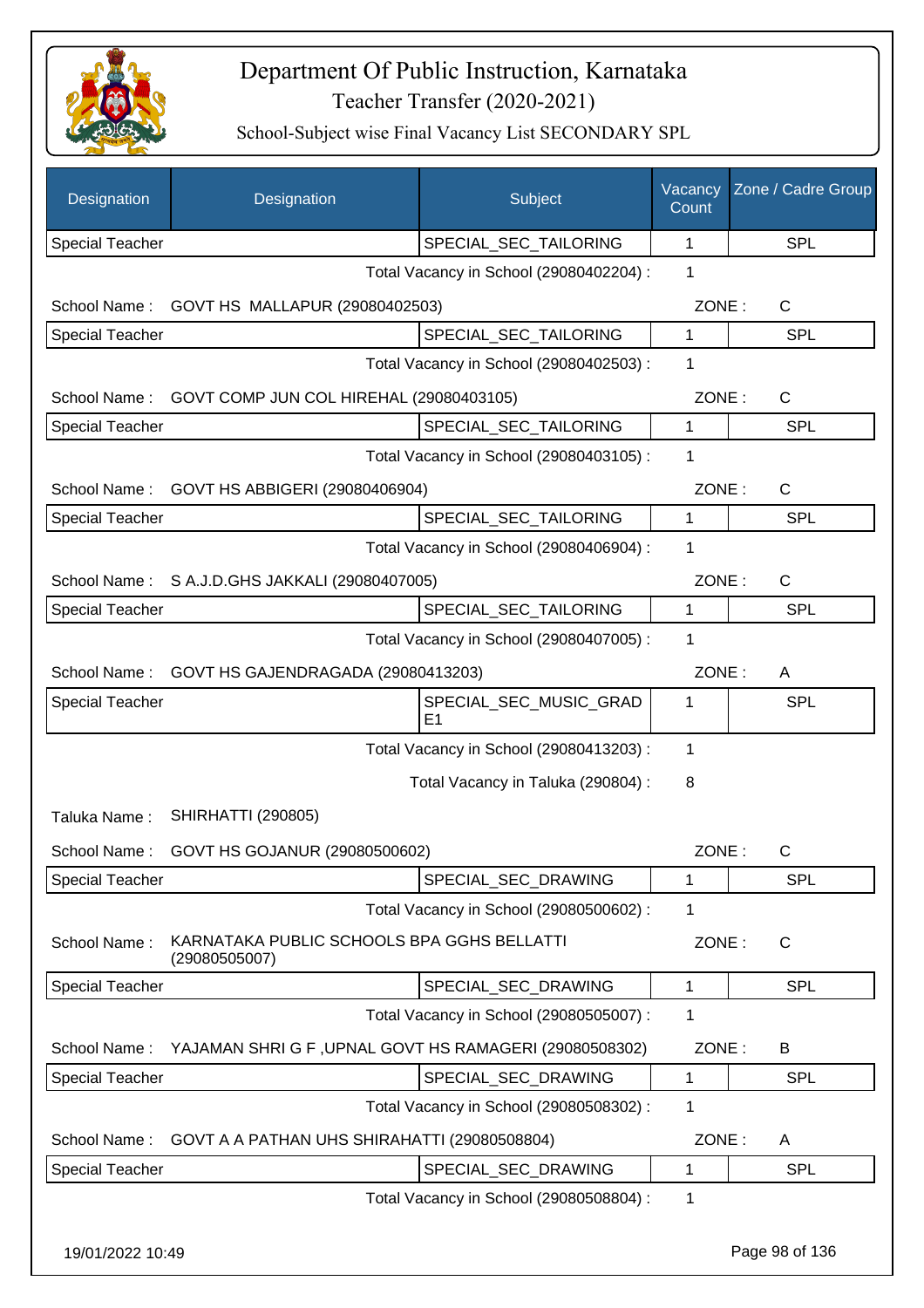

| Designation            | Designation                                             | Subject                                 | Vacancy<br>Count | Zone / Cadre Group |
|------------------------|---------------------------------------------------------|-----------------------------------------|------------------|--------------------|
|                        |                                                         | Total Vacancy in Taluka (290805):       | 4                |                    |
| Taluka Name:           | <b>GADAG RURAL (290806)</b>                             |                                         |                  |                    |
| School Name:           | GOVT HS LINGADAL (29080600203)                          |                                         | ZONE:            | $\mathsf{C}$       |
| <b>Special Teacher</b> |                                                         | SPECIAL_SEC_TAILORING                   | 1                | SPL                |
|                        |                                                         | Total Vacancy in School (29080600203) : | 1                |                    |
|                        | School Name: GHS HOMBAL (29080600707)                   |                                         | ZONE:            | C                  |
| <b>Special Teacher</b> |                                                         | SPECIAL_SEC_TAILORING                   | $\mathbf{1}$     | SPL                |
|                        |                                                         | Total Vacancy in School (29080600707) : | 1                |                    |
|                        | School Name: GOVT HS BELAHOD (29080601003)              |                                         | ZONE:            | $\mathsf{C}$       |
| <b>Special Teacher</b> |                                                         | SPECIAL SEC TAILORING                   | 1                | SPL                |
|                        |                                                         | Total Vacancy in School (29080601003) : | 1                |                    |
| School Name:           | GOVT HS NEERALAGI (29080601802)                         |                                         | ZONE:            | $\mathsf{C}$       |
| <b>Special Teacher</b> |                                                         | SPECIAL_SEC_DRAWING                     | 1                | <b>SPL</b>         |
|                        |                                                         | Total Vacancy in School (29080601802) : | 1                |                    |
| School Name:           | GOVT HS KOTUMACHAGI (29080601907)                       |                                         | ZONE:            | $\mathsf{C}$       |
| <b>Special Teacher</b> |                                                         | SPECIAL_SEC_DRAWING                     | 1                | SPL                |
|                        |                                                         | Total Vacancy in School (29080601907) : | 1                |                    |
| School Name:           | K.H.Patil govt.girls high school hulkoti. (29080603308) |                                         | ZONE:            | $\mathsf{C}$       |
| <b>Special Teacher</b> |                                                         | SPECIAL_SEC_DRAWING                     | 1                | SPL                |
|                        |                                                         | Total Vacancy in School (29080603308) : | 1                |                    |
| School Name:           | GOVT HS SHIRUNJA (29080605303)                          |                                         | ZONE:            | C                  |
| <b>Special Teacher</b> |                                                         | SPECIAL_SEC_HORTICULTU<br><b>RE</b>     | 1                | <b>SPL</b>         |
|                        |                                                         | Total Vacancy in School (29080605303) : | 1                |                    |
| School Name:           | Govt URDU HS MULAGUND (29080606103)                     |                                         | ZONE:            | A                  |
| <b>Special Teacher</b> |                                                         | SPECIAL_SEC_TAILORING                   | 1                | <b>SPL</b>         |
|                        |                                                         | Total Vacancy in School (29080606103) : | 1                |                    |
|                        |                                                         | Total Vacancy in Taluka (290806) :      | 8                |                    |
| District Name:         | DHARWAD (2909)                                          |                                         |                  |                    |
| Taluka Name:           | DHARWAD (290901)                                        |                                         |                  |                    |
| School Name:           | GHS BENACHI (29090100902)                               |                                         | ZONE:            | C                  |
| <b>Special Teacher</b> |                                                         | SPECIAL_SEC_DRAWING                     | 1                | <b>SPL</b>         |
| 19/01/2022 10:49       |                                                         |                                         |                  | Page 99 of 136     |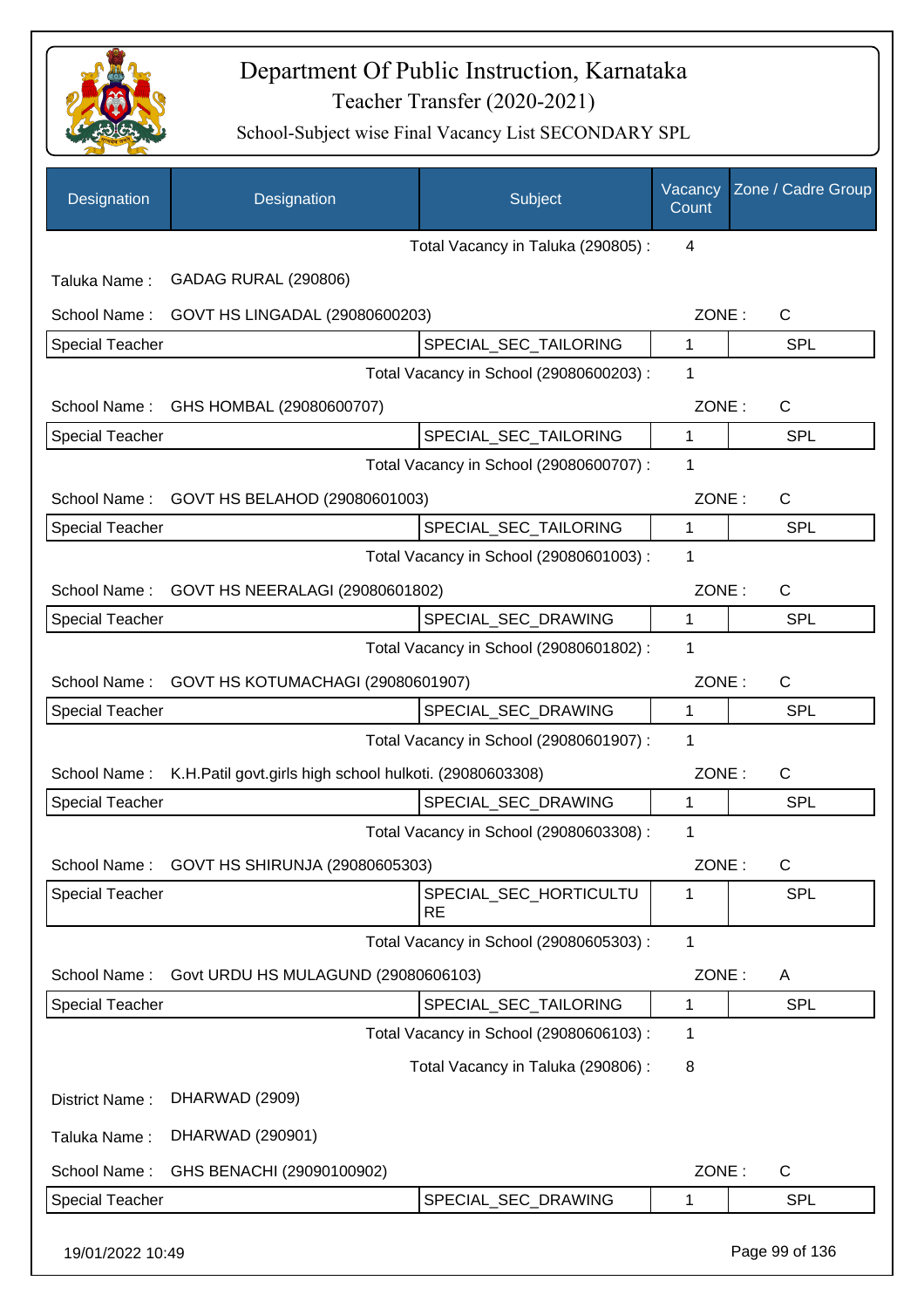

| Designation            | Designation                                                                     | Subject                                  | Vacancy<br>Count | Zone / Cadre Group |
|------------------------|---------------------------------------------------------------------------------|------------------------------------------|------------------|--------------------|
|                        |                                                                                 | Total Vacancy in School (29090100902) :  | 1                |                    |
| School Name:           | GHPS HOLTIKOTI-RMSA UPGRADED (29090104201)                                      |                                          | ZONE:            | C                  |
| <b>Special Teacher</b> |                                                                                 | SPECIAL_SEC_DRAMA_GRA<br>DE <sub>1</sub> | 1                | SPL                |
|                        |                                                                                 | Total Vacancy in School (29090104201) :  | $\mathbf{1}$     |                    |
| School Name:           | GHPS LOKUR-RMSA UPGRADED (29090107401)                                          |                                          | ZONE:            | C                  |
| Special Teacher        |                                                                                 | SPECIAL_SEC_MUSIC_GRAD<br>E <sub>1</sub> | 1                | <b>SPL</b>         |
|                        |                                                                                 | Total Vacancy in School (29090107401) :  | 1                |                    |
|                        |                                                                                 | Total Vacancy in Taluka (290901) :       | 3                |                    |
| Taluka Name:           | KALGHATAGI (290903)                                                             |                                          |                  |                    |
| School Name:           | GHS BAGADAGERI (29090300602)                                                    |                                          | ZONE:            | $\mathsf{C}$       |
| <b>Special Teacher</b> |                                                                                 | SPECIAL_SEC_CARPENTOR                    | 1                | <b>SPL</b>         |
|                        |                                                                                 | Total Vacancy in School (29090300602) :  | 1                |                    |
| School Name:           | KARNATAKA PUBLIC SCHOOLS GHS BAMMIGATTI (29090300706)                           |                                          | ZONE:            | $\mathsf{C}$       |
| <b>Special Teacher</b> |                                                                                 | SPECIAL_SEC_TAILORING                    | 1                | SPL                |
|                        |                                                                                 | Total Vacancy in School (29090300706) :  | 1                |                    |
| School Name:           | GHS HULAKOPPA (29090304004)                                                     |                                          | ZONE:            | C                  |
| <b>Special Teacher</b> |                                                                                 | SPECIAL_SEC_DRAWING                      | 1                | <b>SPL</b>         |
|                        |                                                                                 | Total Vacancy in School (29090304004) :  | 1                |                    |
|                        | School Name: GHS MUTTAGI (29090306002)                                          |                                          | ZONE:            | C                  |
| <b>Special Teacher</b> |                                                                                 | SPECIAL_SEC_DRAWING                      | 1                | <b>SPL</b>         |
|                        |                                                                                 | Total Vacancy in School (29090306002) :  | 1                |                    |
| School Name:           | GHS URDU KALGHATAGI (29090308826)                                               |                                          | ZONE:            | A                  |
| <b>Special Teacher</b> |                                                                                 | SPECIAL_SEC_TAILORING                    | $\mathbf{1}$     | <b>SPL</b>         |
|                        |                                                                                 | Total Vacancy in School (29090308826) :  | 1                |                    |
|                        |                                                                                 | Total Vacancy in Taluka (290903) :       | 5                |                    |
| Taluka Name:           | <b>KUNDAGOL (290904)</b>                                                        |                                          |                  |                    |
| School Name:           | KARNATAKA PUBLIC SCHOOLS F.C.M KARNATAK PUBLIC<br>SCHOOL, GUDGERI (29090401708) |                                          | ZONE:            | $\mathsf{C}$       |
| Special Teacher        |                                                                                 | SPECIAL_SEC_TAILORING                    | 1                | <b>SPL</b>         |
|                        |                                                                                 | Total Vacancy in School (29090401708) :  | 1                |                    |
| School Name:           | GHS INGALAGI (29090402905)                                                      |                                          | ZONE:            | $\mathsf{C}$       |
| 19/01/2022 10:49       |                                                                                 |                                          |                  | Page 100 of 136    |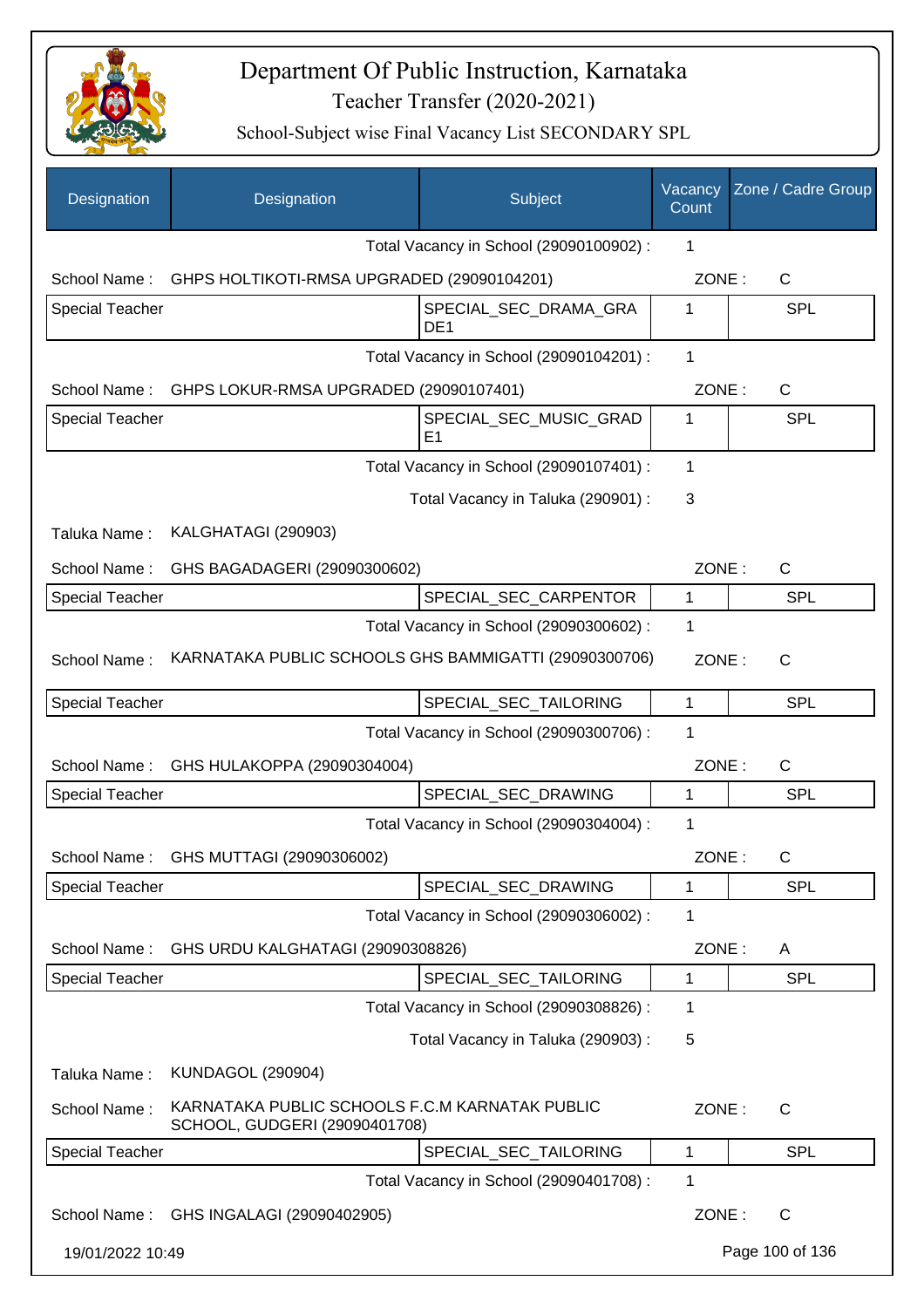

| Designation            | Designation                                                       | Subject                                 | Vacancy<br>Count | Zone / Cadre Group |
|------------------------|-------------------------------------------------------------------|-----------------------------------------|------------------|--------------------|
| <b>Special Teacher</b> |                                                                   | SPECIAL_SEC_TAILORING                   | 1                | <b>SPL</b>         |
|                        |                                                                   | Total Vacancy in School (29090402905) : | 1                |                    |
| School Name:           | GHS YAREBUDIHAL (29090405604)                                     |                                         | ZONE:            | C                  |
| Special Teacher        |                                                                   | SPECIAL_SEC_DRAWING                     | $\mathbf{1}$     | <b>SPL</b>         |
|                        |                                                                   | Total Vacancy in School (29090405604) : | 1                |                    |
| School Name:           | GHS TARLAGHATTA (29090406103)                                     |                                         | ZONE:            | $\mathsf{C}$       |
| Special Teacher        |                                                                   | SPECIAL_SEC_TAILORING                   | 1                | <b>SPL</b>         |
|                        |                                                                   | Total Vacancy in School (29090406103) : | 1                |                    |
|                        |                                                                   | Total Vacancy in Taluka (290904) :      | 4                |                    |
| Taluka Name:           | NAVALGUND (290905)                                                |                                         |                  |                    |
| School Name:           | S.V. AND SMT N.S. PATANASHETTI GHS BYALAL (29090501502)           |                                         | ZONE:            | $\mathsf{C}$       |
| Special Teacher        |                                                                   | SPECIAL_SEC_DRAWING                     | 1                | <b>SPL</b>         |
|                        |                                                                   | Total Vacancy in School (29090501502) : | 1                |                    |
| School Name:           | GHS IBRAHIMPUR (29090502602)                                      |                                         | ZONE:            | $\mathsf{C}$       |
| Special Teacher        |                                                                   | SPECIAL_SEC_MUSIC_GRAD                  | 1                | <b>SPL</b>         |
|                        |                                                                   | E <sub>1</sub>                          |                  |                    |
|                        |                                                                   | Total Vacancy in School (29090502602) : | 1                |                    |
| School Name:           | GHS TIRLAPUR (29090505503)                                        |                                         | ZONE:            | $\mathsf{C}$       |
| Special Teacher        |                                                                   | SPECIAL_SEC_DRAWING                     | 1                | <b>SPL</b>         |
|                        |                                                                   | Total Vacancy in School (29090505503) : | 1                |                    |
|                        |                                                                   | Total Vacancy in Taluka (290905):       | 3                |                    |
| District Name:         | UTTARA KANNADA (2910)                                             |                                         |                  |                    |
| Taluka Name:           | ANKOLA (291001)                                                   |                                         |                  |                    |
| School Name:           | GHS BELEKERI (29100100604)                                        |                                         | ZONE:            | $\mathsf{C}$       |
| Special Teacher        |                                                                   | SPECIAL_SEC_DRAWING                     | 1                | <b>SPL</b>         |
|                        |                                                                   | Total Vacancy in School (29100100604) : | 1                |                    |
| School Name:           | KARNATAKA PUBLIC SCHOOLS GOVT HIGH SCHOOL AGASUR<br>(29100102706) |                                         | ZONE:            | $\mathsf{C}$       |
| Special Teacher        |                                                                   | SPECIAL_SEC_TAILORING                   | 1                | <b>SPL</b>         |
|                        |                                                                   | Total Vacancy in School (29100102706) : | 1                |                    |
| School Name:           | GHS SUNKASALA (29100103004)                                       |                                         | ZONE:            | $\mathsf{C}$       |
| Special Teacher        |                                                                   | SPECIAL_SEC_TAILORING                   | 1                | <b>SPL</b>         |
|                        |                                                                   | Total Vacancy in School (29100103004) : | 1                |                    |
| 19/01/2022 10:49       |                                                                   |                                         |                  | Page 101 of 136    |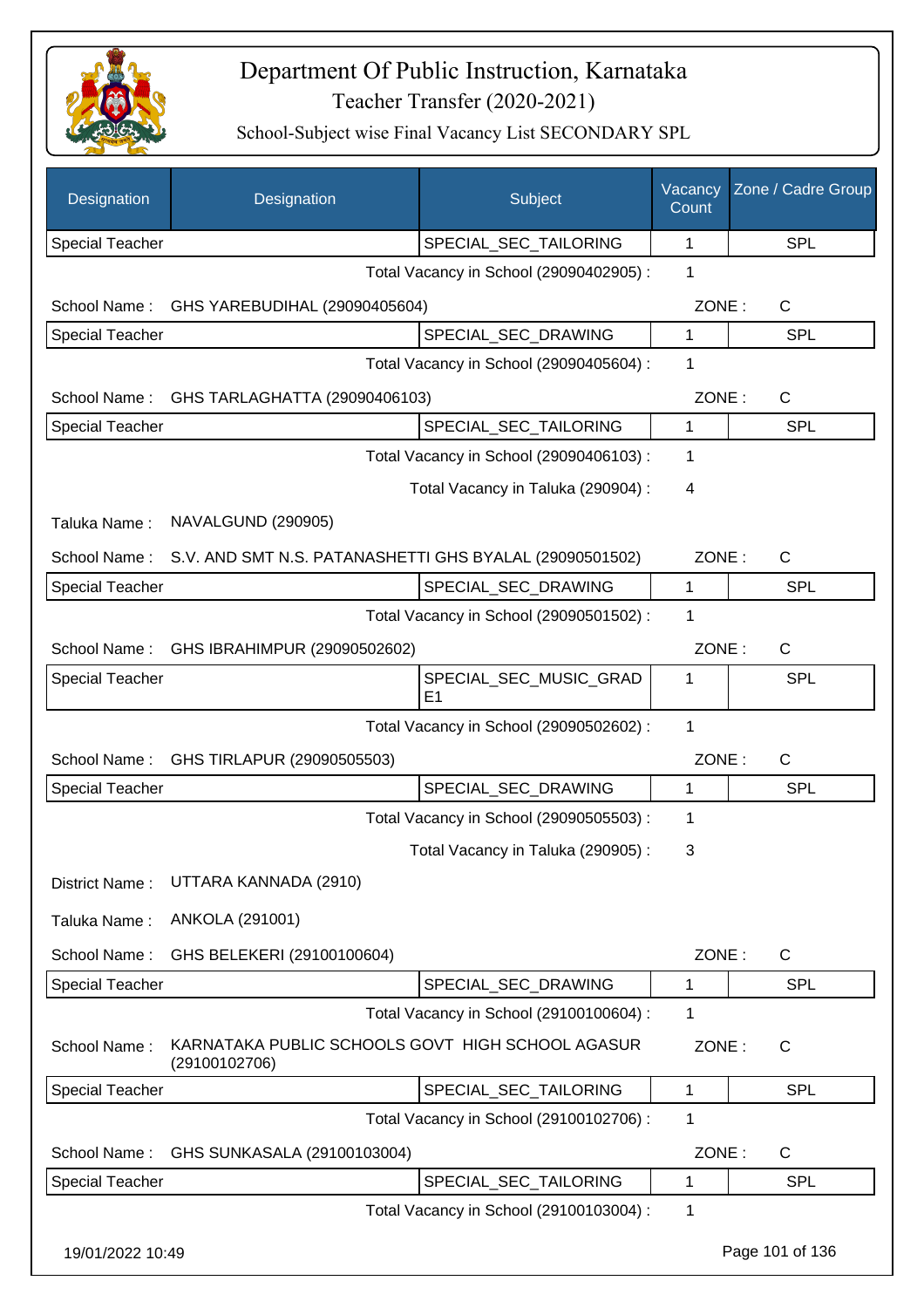

| Designation            | Designation                                                               | Subject                                 | Vacancy<br>Count | Zone / Cadre Group |
|------------------------|---------------------------------------------------------------------------|-----------------------------------------|------------------|--------------------|
| School Name:           | GHS KALLESHWAR (29100103603)                                              |                                         | ZONE:            | C                  |
| Special Teacher        |                                                                           | SPECIAL_SEC_DRAWING                     | 1                | SPL                |
|                        |                                                                           | Total Vacancy in School (29100103603) : | 1                |                    |
| School Name:           | GHS AGRAGONA (29100105803)                                                |                                         | ZONE:            | C                  |
| <b>Special Teacher</b> |                                                                           | SPECIAL_SEC_TAILORING                   | 1                | <b>SPL</b>         |
|                        |                                                                           | Total Vacancy in School (29100105803) : | 1                |                    |
| School Name:           | GHS HILLUR (29100108007)                                                  |                                         | ZONE:            | $\mathsf C$        |
| <b>Special Teacher</b> |                                                                           | SPECIAL_SEC_DRAWING                     | 1                | <b>SPL</b>         |
|                        |                                                                           | Total Vacancy in School (29100108007) : | 1                |                    |
| School Name:           | GHS KENI (29100111901)                                                    |                                         | ZONE:            | A                  |
| <b>Special Teacher</b> |                                                                           | SPECIAL_SEC_TAILORING                   | 1                | SPL                |
|                        |                                                                           | Total Vacancy in School (29100111901) : | 1                |                    |
|                        |                                                                           | Total Vacancy in Taluka (291001) :      | 7                |                    |
| Taluka Name:           | KARWAR (291002)                                                           |                                         |                  |                    |
| School Name:           | GHS CHITTAKULA (29100200522)                                              |                                         | ZONE:            | B                  |
| <b>Special Teacher</b> |                                                                           | SPECIAL_SEC_DRAWING                     | 1                | <b>SPL</b>         |
|                        |                                                                           | Total Vacancy in School (29100200522) : | 1                |                    |
| School Name:           | KARNATAKA PUBLIC SCHOOLS Government Highschool, Shirwad.<br>(29100203908) |                                         | ZONE:            | В                  |
| <b>Special Teacher</b> |                                                                           | SPECIAL_SEC_TAILORING                   | 1                | SPL                |
|                        |                                                                           | Total Vacancy in School (29100203908) : | 1                |                    |
| School Name:           | KARNATAKA PUBLIC SCHOOLS GHS AMADALLI (29100205212)                       |                                         | ZONE:            | C                  |
| <b>Special Teacher</b> |                                                                           | SPECIAL_SEC_HORTICULTU<br><b>RE</b>     | 1                | <b>SPL</b>         |
|                        |                                                                           | Total Vacancy in School (29100205212) : | 1                |                    |
| School Name:           | GHS KARWAR (29100206402)                                                  |                                         | ZONE:            | A                  |
| <b>Special Teacher</b> |                                                                           | SPECIAL_SEC_DRAWING                     | 1                | <b>SPL</b>         |
|                        |                                                                           | Total Vacancy in School (29100206402) : | 1                |                    |
| School Name:           | GHS KATHINKON (29100209229)                                               |                                         | ZONE:            | A                  |
| Special Teacher        |                                                                           | SPECIAL_SEC_TAILORING                   | 1                | <b>SPL</b>         |
|                        |                                                                           | Total Vacancy in School (29100209229) : | 1                |                    |
|                        |                                                                           | Total Vacancy in Taluka (291002):       | 5                |                    |
| Taluka Name:           | <b>HONNAVAR (291008)</b>                                                  |                                         |                  |                    |
| 19/01/2022 10:49       |                                                                           |                                         |                  | Page 102 of 136    |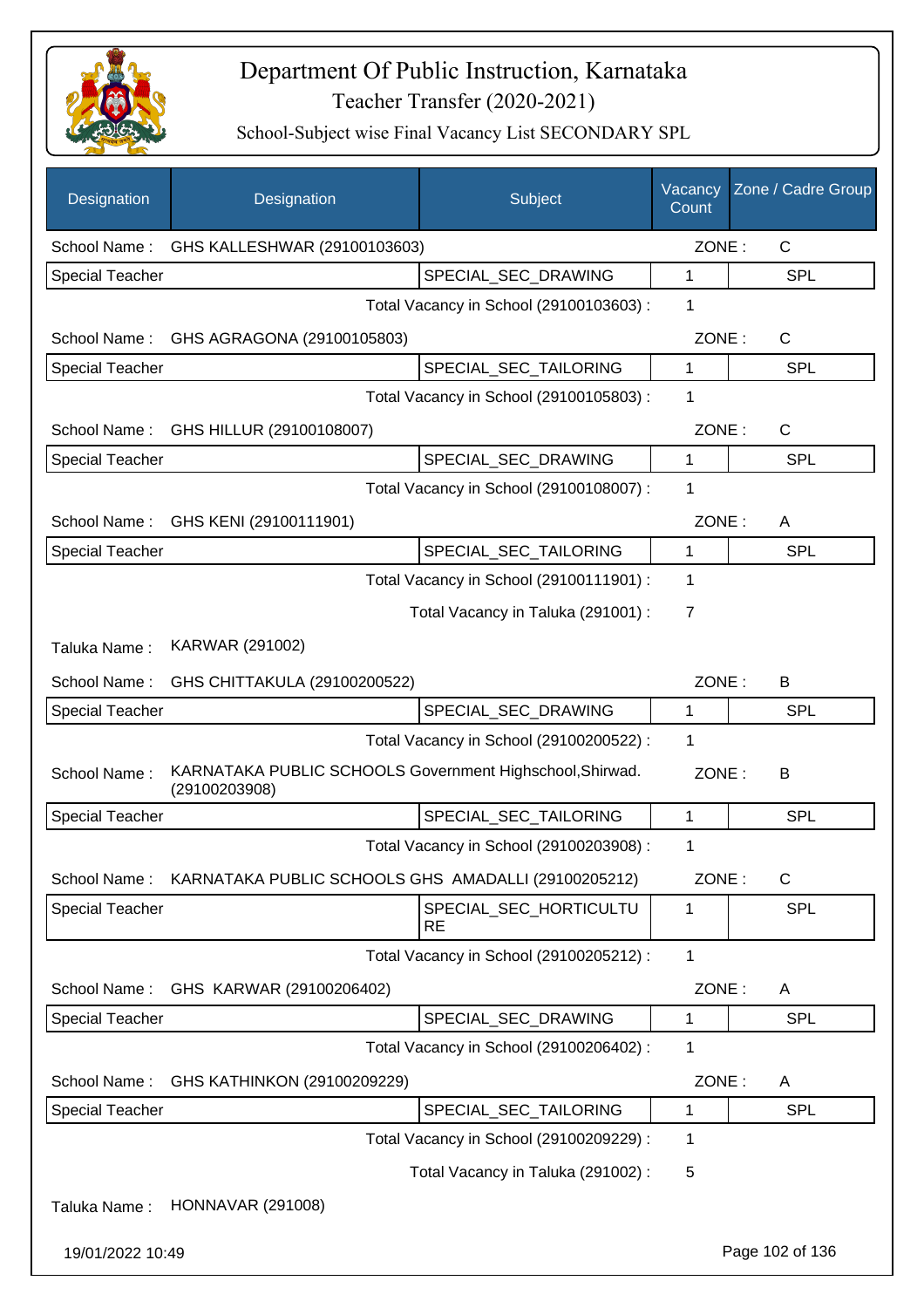

| Designation            | Designation                                 | Subject                                 | Vacancy<br>Count | Zone / Cadre Group |
|------------------------|---------------------------------------------|-----------------------------------------|------------------|--------------------|
| School Name:           | GHS IDAGUNJI (29100802805)                  |                                         | ZONE:            | $\mathsf{C}$       |
| <b>Special Teacher</b> |                                             | SPECIAL_SEC_AGRICULTUR                  | 1                | <b>SPL</b>         |
|                        |                                             | Total Vacancy in School (29100802805) : | 1                |                    |
| School Name:           | GHS HADINBAL (29100806306)                  |                                         | ZONE:            | $\mathsf{C}$       |
| <b>Special Teacher</b> |                                             | SPECIAL_SEC_TAILORING                   | $\mathbf{1}$     | <b>SPL</b>         |
|                        |                                             | Total Vacancy in School (29100806306) : | 1                |                    |
|                        | School Name: GHS KOTEBAIL (29100806504)     |                                         | ZONE:            | $\mathsf{C}$       |
| <b>Special Teacher</b> |                                             | SPECIAL_SEC_DRAWING                     | 1                | <b>SPL</b>         |
|                        |                                             | Total Vacancy in School (29100806504) : | 1                |                    |
| School Name:           | GHS GERASOPPA (29100808502)                 |                                         | ZONE:            | $\mathsf{C}$       |
| <b>Special Teacher</b> |                                             | SPECIAL_SEC_DRAWING                     | 1                | <b>SPL</b>         |
|                        |                                             | Total Vacancy in School (29100808502) : | 1                |                    |
|                        | School Name: GHS PRABHATNAGAR (29100809602) |                                         | ZONE:            | A                  |
| <b>Special Teacher</b> |                                             | SPECIAL_SEC_TAILORING                   | $\mathbf{1}$     | SPL                |
|                        |                                             | Total Vacancy in School (29100809602) : | 1                |                    |
|                        |                                             | Total Vacancy in Taluka (291008) :      | 5                |                    |
| District Name:         | <b>HAVERI (2911)</b>                        |                                         |                  |                    |
| Taluka Name:           | <b>BYADAGI (291101)</b>                     |                                         |                  |                    |
| School Name:           | SJJM GHS BYADAGI (29110109701)              |                                         | ZONE:            | A                  |
| <b>Special Teacher</b> |                                             | SPECIAL_SEC_DRAWING                     | 1                | SPL                |
|                        |                                             | Total Vacancy in School (29110109701) : | 1                |                    |
|                        |                                             | Total Vacancy in Taluka (291101) :      | 1                |                    |
| Taluka Name:           | <b>HANAGAL (291105)</b>                     |                                         |                  |                    |
| School Name:           | GHS BELAGALAPET (29110501906)               |                                         | ZONE:            | $\mathsf{C}$       |
| <b>Special Teacher</b> |                                             | SPECIAL_SEC_DRAWING                     | $\mathbf 1$      | <b>SPL</b>         |
|                        |                                             | Total Vacancy in School (29110501906) : | 1                |                    |
| School Name:           | GHS BAMMANAHALLI (29110502313)              |                                         | ZONE:            | C                  |
| <b>Special Teacher</b> |                                             | SPECIAL_SEC_DRAWING                     | 1                | SPL                |
|                        |                                             | Total Vacancy in School (29110502313) : | 1                |                    |
| School Name:           | GHS HIREHULLAL (29110505802)                |                                         | ZONE:            | C                  |
| <b>Special Teacher</b> |                                             | SPECIAL_SEC_MUSIC_GRAD<br>E1            | 1                | <b>SPL</b>         |
| 19/01/2022 10:49       |                                             |                                         |                  | Page 103 of 136    |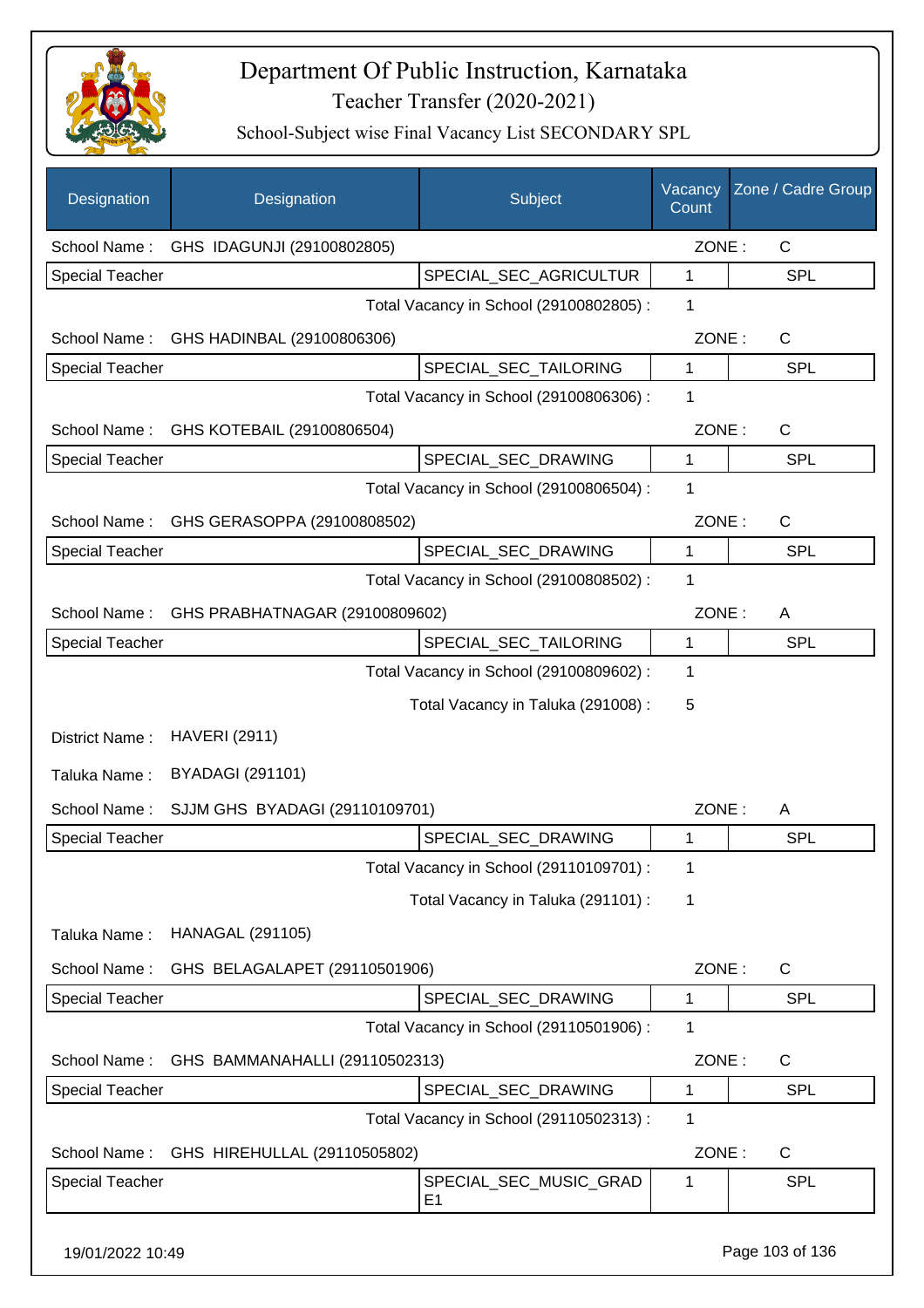

| Designation            | Designation                                    | Subject                                 | Vacancy<br>Count | Zone / Cadre Group |
|------------------------|------------------------------------------------|-----------------------------------------|------------------|--------------------|
|                        |                                                | Total Vacancy in School (29110505802) : | 1                |                    |
|                        | School Name: GHS HIREKANAGI (29110505902)      |                                         | ZONE:            | C                  |
| <b>Special Teacher</b> |                                                | SPECIAL_SEC_DRAWING                     | 1                | SPL                |
|                        |                                                | Total Vacancy in School (29110505902) : | 1                |                    |
|                        | School Name: GHS HIRUR (29110506103)           |                                         | ZONE:            | C                  |
| <b>Special Teacher</b> |                                                | SPECIAL_SEC_HORTICULTU<br><b>RE</b>     | 1                | SPL                |
|                        |                                                | Total Vacancy in School (29110506103) : | 1                |                    |
|                        | School Name: GHS KADASHETTIHALLI (29110507703) |                                         | ZONE:            | C                  |
| <b>Special Teacher</b> |                                                | SPECIAL_SEC_HORTICULTU<br><b>RE</b>     | 1                | <b>SPL</b>         |
|                        |                                                | Total Vacancy in School (29110507703) : | 1                |                    |
|                        | School Name: GHS KANCHINEGLUR (29110508403)    |                                         | ZONE:            | C                  |
| Special Teacher        |                                                | SPECIAL_SEC_DRAWING                     | 1                | <b>SPL</b>         |
|                        |                                                | Total Vacancy in School (29110508403) : | 1                |                    |
| School Name:           | GHS KOPPARASIKOPPA (29110509403)               |                                         | ZONE:            | C                  |
| <b>Special Teacher</b> |                                                | SPECIAL_SEC_TAILORING                   | $\mathbf{1}$     | <b>SPL</b>         |
|                        |                                                | Total Vacancy in School (29110509403) : | $\mathbf 1$      |                    |
|                        | School Name: GHS MAHARAJAPETH (29110510002)    |                                         | ZONE:            | $\mathsf{C}$       |
| <b>Special Teacher</b> |                                                | SPECIAL_SEC_TAILORING                   | 1                | <b>SPL</b>         |
|                        |                                                | Total Vacancy in School (29110510002) : | 1                |                    |
|                        | School Name: GHS MASANAKATTI (29110510504)     |                                         | ZONE:            | $\mathsf C$        |
| Special Teacher        |                                                | SPECIAL SEC AGRICULTUR                  | 1                | <b>SPL</b>         |
|                        |                                                | Total Vacancy in School (29110510504) : | 1                |                    |
| School Name:           | GHS SHESHAGIRI (29110512002)                   |                                         | ZONE:            | C                  |
| <b>Special Teacher</b> |                                                | SPECIAL_SEC_DRAWING                     | 1                | <b>SPL</b>         |
|                        |                                                | Total Vacancy in School (29110512002) : | 1                |                    |
| School Name:           | GHS SHIRGOD (29110512203)                      |                                         | ZONE:            | C                  |
| <b>Special Teacher</b> |                                                | SPECIAL_SEC_HORTICULTU<br><b>RE</b>     | 1                | SPL                |
|                        |                                                | Total Vacancy in School (29110512203) : | 1                |                    |
| School Name:           | GOVT URDU HIGH SCHOOL TILAVALLI (29110512910)  |                                         | ZONE:            | C                  |
| Special Teacher        |                                                | SPECIAL_SEC_TAILORING                   | 1                | <b>SPL</b>         |
| 19/01/2022 10:49       |                                                |                                         |                  | Page 104 of 136    |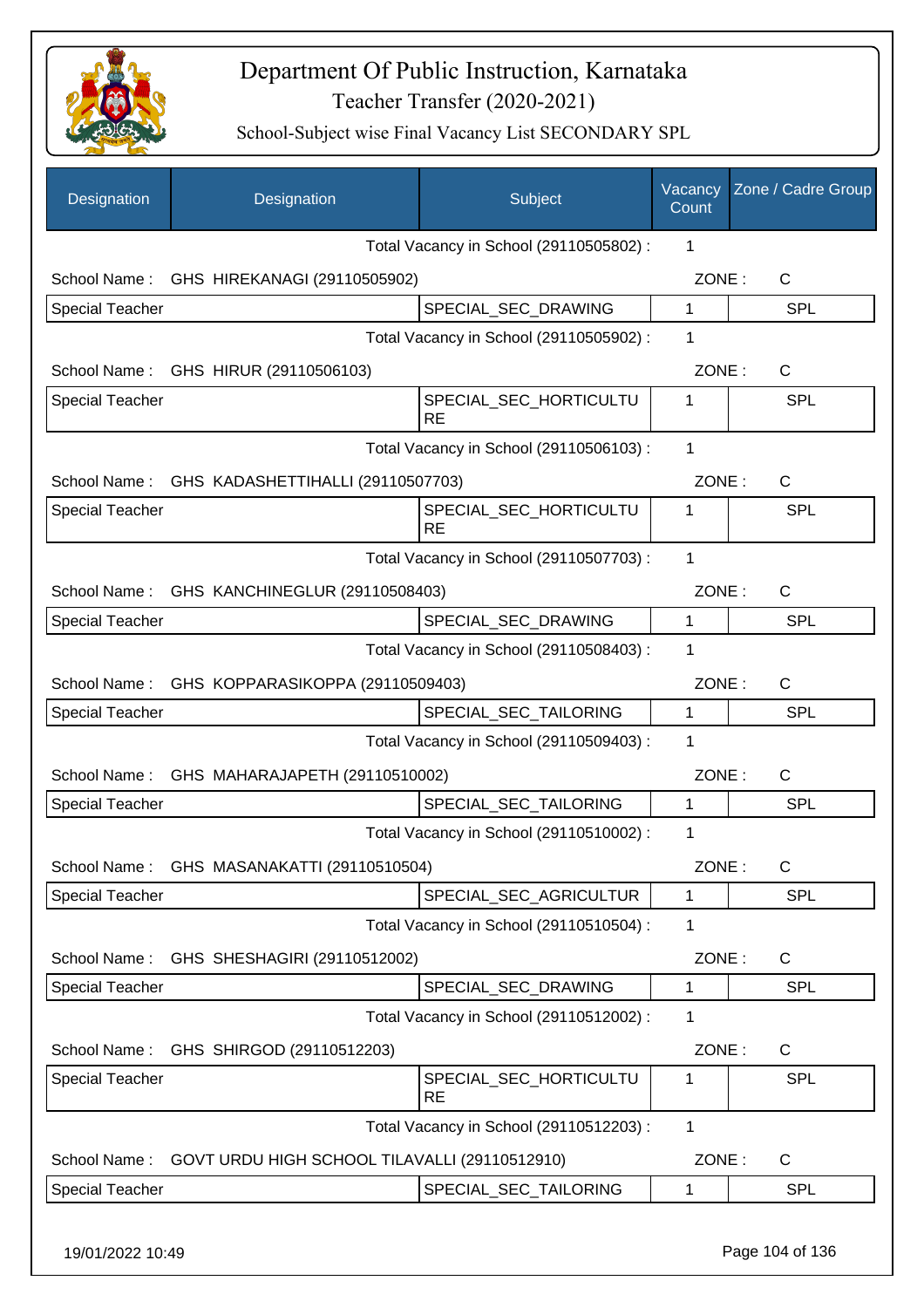

| Designation            | Designation                                      | Subject                                 | Vacancy<br>Count | Zone / Cadre Group |
|------------------------|--------------------------------------------------|-----------------------------------------|------------------|--------------------|
|                        |                                                  | Total Vacancy in School (29110512910) : | 1                |                    |
|                        | School Name: GHS YALAVATTI (29110513705)         |                                         | ZONE:            | $\mathsf{C}$       |
| <b>Special Teacher</b> |                                                  | SPECIAL_SEC_TAILORING                   | 1                | <b>SPL</b>         |
|                        |                                                  | Total Vacancy in School (29110513705) : | 1                |                    |
| School Name:           | GOVERNMENT HIGH SCHOOL SHYADAGUPPI (29110516002) |                                         | ZONE:            | $\mathsf{C}$       |
| <b>Special Teacher</b> |                                                  | SPECIAL_SEC_TAILORING                   | $\mathbf{1}$     | <b>SPL</b>         |
|                        |                                                  | Total Vacancy in School (29110516002) : | 1                |                    |
| School Name:           | GHS MARANBEED (29110517102)                      |                                         | ZONE:            | $\mathsf{C}$       |
| <b>Special Teacher</b> |                                                  | SPECIAL_SEC_DRAWING                     | $\mathbf 1$      | <b>SPL</b>         |
|                        |                                                  | Total Vacancy in School (29110517102) : | 1                |                    |
|                        |                                                  | Total Vacancy in Taluka (291105):       | 16               |                    |
| Taluka Name:           | HAVERI (291106)                                  |                                         |                  |                    |
| School Name:           | GOVT HIGH SCH HALERITTI (29110600902)            |                                         | ZONE:            | $\mathsf{C}$       |
| Special Teacher        |                                                  | SPECIAL_SEC_DRAWING                     | $\mathbf{1}$     | <b>SPL</b>         |
|                        |                                                  | Total Vacancy in School (29110600902) : | $\mathbf 1$      |                    |
| School Name:           | GHS KONANATAMABAGI (29110602605)                 |                                         | ZONE:            | C                  |
| <b>Special Teacher</b> |                                                  | SPECIAL_SEC_DRAWING                     | $\mathbf{1}$     | <b>SPL</b>         |
|                        |                                                  | Total Vacancy in School (29110602605) : | 1                |                    |
|                        |                                                  | Total Vacancy in Taluka (291106):       | $\overline{2}$   |                    |
| Taluka Name:           | <b>HIREKERUR (291107)</b>                        |                                         |                  |                    |
| School Name:           | GOVT KAN HIGH SCHOOL CHIKKONATI (29110702906)    |                                         | ZONE:            | $\mathsf{C}$       |
| <b>Special Teacher</b> |                                                  | SPECIAL_SEC_DRAWING                     | $\mathbf{1}$     | <b>SPL</b>         |
|                        |                                                  | Total Vacancy in School (29110702906) : | $\mathbf 1$      |                    |
| School Name:           | GOVT KAN HIGH SCHOOL HIREKABBAR (29110704803)    |                                         | ZONE:            | C                  |
| <b>Special Teacher</b> |                                                  | SPECIAL SEC HORTICULTU<br><b>RE</b>     | 1                | <b>SPL</b>         |
|                        |                                                  | Total Vacancy in School (29110704803) : | $\mathbf{1}$     |                    |
| School Name:           | GOVT KAN HIGH SCHOOL KADUR (29110706404)         |                                         | ZONE:            | C                  |
| <b>Special Teacher</b> |                                                  | SPECIAL_SEC_DRAWING                     | 1                | <b>SPL</b>         |
|                        |                                                  | Total Vacancy in School (29110706404) : | 1                |                    |
| School Name:           | GOVT URDU HIGH SCHOOL MASUR (29110708314)        |                                         | ZONE:            | C                  |
| <b>Special Teacher</b> |                                                  | SPECIAL_SEC_DRAWING                     | $\mathbf 1$      | <b>SPL</b>         |
|                        |                                                  |                                         |                  |                    |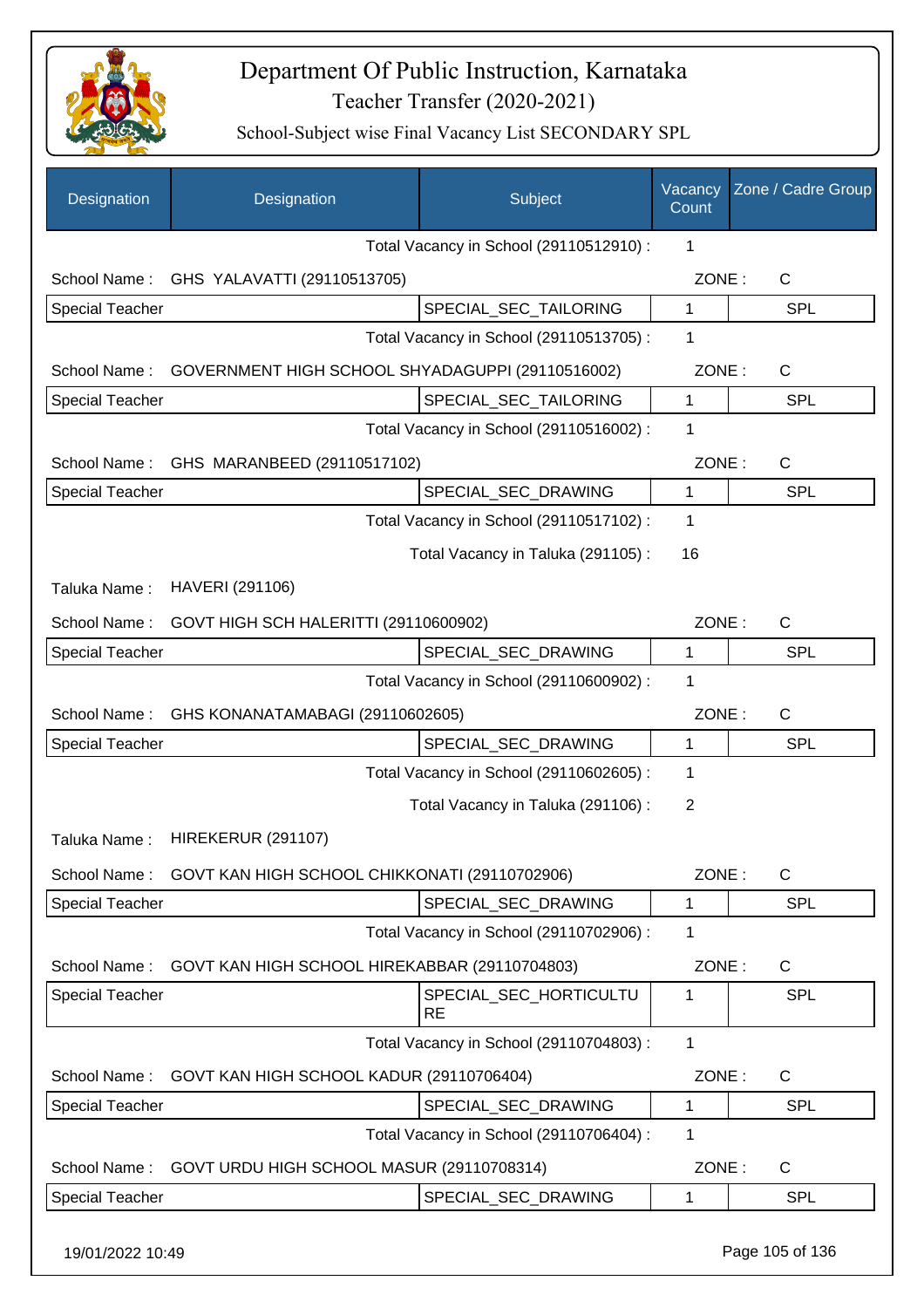

| Designation            | Designation                                    | Subject                                  | Vacancy<br>Count | Zone / Cadre Group |
|------------------------|------------------------------------------------|------------------------------------------|------------------|--------------------|
|                        |                                                | Total Vacancy in School (29110708314) :  | 1                |                    |
| School Name:           | KARNATAKA PUBLIC SCHOOL NULAGERI (29110709102) |                                          | ZONE:            | C                  |
| <b>Special Teacher</b> |                                                | SPECIAL_SEC_DRAWING                      | 1                | <b>SPL</b>         |
|                        |                                                | Total Vacancy in School (29110709102) :  | 1                |                    |
| School Name:           | GOVT KAN HIGH SCHOOL TAVARAGI (29110710802)    |                                          | ZONE:            | B                  |
| <b>Special Teacher</b> |                                                | SPECIAL_SEC_HORTICULTU<br><b>RE</b>      | 1                | <b>SPL</b>         |
|                        |                                                | Total Vacancy in School (29110710802) :  | 1                |                    |
|                        |                                                | Total Vacancy in Taluka (291107):        | 6                |                    |
| Taluka Name:           | RANNEBENNUR (291114)                           |                                          |                  |                    |
| School Name:           | GOVT HIGH SCH BENAKANKONDA (29111400904)       |                                          | ZONE:            | $\mathsf{C}$       |
| <b>Special Teacher</b> |                                                | SPECIAL_SEC_TAILORING                    | 1                | <b>SPL</b>         |
|                        |                                                | Total Vacancy in School (29111400904) :  | 1                |                    |
| School Name:           | GOVT HIGH SCH GUDIHONNATTI (29111403207)       |                                          | ZONE:            | $\mathsf{C}$       |
| <b>Special Teacher</b> |                                                | SPECIAL_SEC_TAILORING                    | 1                | <b>SPL</b>         |
|                        |                                                | Total Vacancy in School (29111403207) :  | 1                |                    |
| School Name:           | GOVT HIGH SCH HANUMAPUR (29111403903)          |                                          | ZONE:            | C                  |
| Special Teacher        |                                                | SPECIAL_SEC_TAILORING                    | 1                | <b>SPL</b>         |
|                        |                                                | Total Vacancy in School (29111403903) :  | 1                |                    |
| School Name:           | GOVT HIGH SCH HARANGIRI (29111404002)          |                                          | ZONE:            | $\mathsf{C}$       |
| Special Teacher        |                                                | SPECIAL_SEC_DRAWING                      | 1                | <b>SPL</b>         |
|                        |                                                | Total Vacancy in School (29111404002) :  | 1                |                    |
| School Name:           | GOVT HIGH SCH HIREMAGNUR (29111404502)         |                                          | ZONE:            | C                  |
| <b>Special Teacher</b> |                                                | SPECIAL_SEC_DRAMA_GRA<br>DE <sub>1</sub> | 1                | <b>SPL</b>         |
|                        |                                                | Total Vacancy in School (29111404502) :  | 1                |                    |
| School Name:           | GOVT HIGH SCH JOISARAHARALAHALLI (29111405610) |                                          | ZONE:            | C                  |
| <b>Special Teacher</b> |                                                | SPECIAL_SEC_HORTICULTU<br><b>RE</b>      | 1                | <b>SPL</b>         |
|                        |                                                | Total Vacancy in School (29111405610) :  | 1                |                    |
| School Name:           | GOVT HIGH SCH MAKNUR (29111407906)             |                                          | ZONE:            | C                  |
| <b>Special Teacher</b> |                                                | SPECIAL_SEC_HORTICULTU<br><b>RE</b>      | 1                | <b>SPL</b>         |
|                        |                                                | Total Vacancy in School (29111407906) :  | 1                |                    |
| 19/01/2022 10:49       |                                                |                                          |                  | Page 106 of 136    |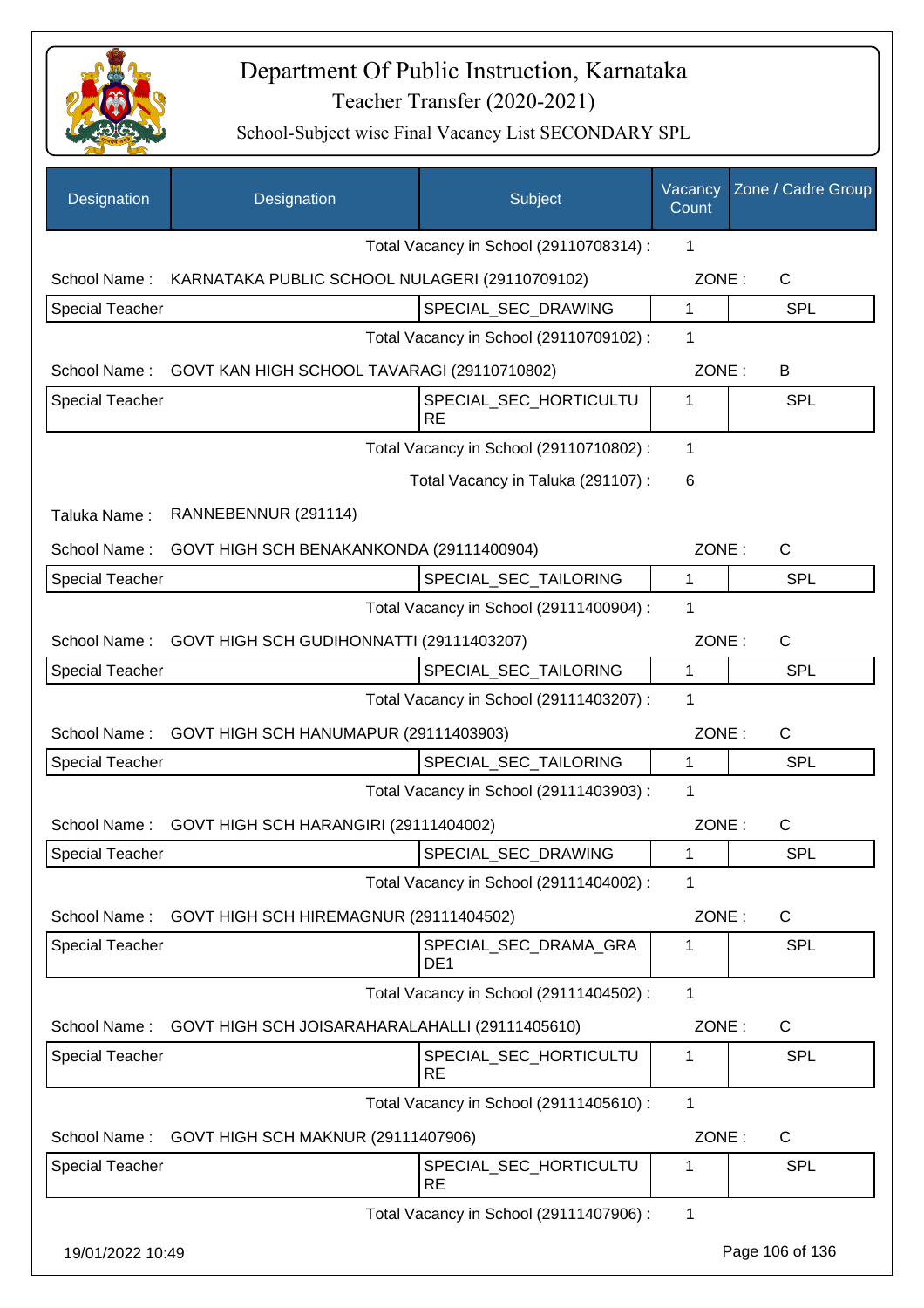

| Designation            | Designation                              | Subject                                 | Vacancy<br>Count | Zone / Cadre Group |
|------------------------|------------------------------------------|-----------------------------------------|------------------|--------------------|
| School Name:           | GOVT HIGH SCH HIREBIDARI (29111411304)   |                                         | ZONE:            | C                  |
| <b>Special Teacher</b> |                                          | SPECIAL_SEC_DRAWING                     | 1                | <b>SPL</b>         |
|                        |                                          | Total Vacancy in School (29111411304) : | 1                |                    |
|                        |                                          | Total Vacancy in Taluka (291114) :      | 8                |                    |
| Taluka Name:           | <b>SAVANUR (291116)</b>                  |                                         |                  |                    |
| School Name:           | GHS HESARUR (29111601803)                |                                         | ZONE:            | $\mathsf C$        |
| <b>Special Teacher</b> |                                          | SPECIAL_SEC_DRAWING                     | 1                | <b>SPL</b>         |
|                        |                                          | Total Vacancy in School (29111601803) : | 1                |                    |
| School Name:           | GHS MANTRODI (29111604902)               |                                         | ZONE:            | $\mathsf{C}$       |
| <b>Special Teacher</b> |                                          | SPECIAL_SEC_TAILORING                   | 1                | <b>SPL</b>         |
|                        |                                          | Total Vacancy in School (29111604902) : | 1                |                    |
| School Name:           | GOVT HIGH SCH SHIRABADAGI (29111605803)  |                                         | ZONE:            | $\mathsf{C}$       |
| <b>Special Teacher</b> |                                          | SPECIAL_SEC_CARPENTOR                   | 1                | <b>SPL</b>         |
|                        |                                          | Total Vacancy in School (29111605803) : | 1                |                    |
|                        |                                          | Total Vacancy in Taluka (291116) :      | 3                |                    |
| Taluka Name:           | <b>SHIGGOAN (291117)</b>                 |                                         |                  |                    |
| School Name:           | GHS ATTIGERI (29111700403)               |                                         | ZONE:            | $\mathsf C$        |
| <b>Special Teacher</b> |                                          | SPECIAL_SEC_HORTICULTU<br><b>RE</b>     | 1                | SPL                |
|                        |                                          | Total Vacancy in School (29111700403) : | 1                |                    |
|                        | School Name: GHS BASAVANAL (29111700903) |                                         | ZONE:            | C                  |
| <b>Special Teacher</b> |                                          | SPECIAL_SEC_DRAWING                     | 1                | <b>SPL</b>         |
|                        |                                          | Total Vacancy in School (29111700903):  | 1                |                    |
| School Name:           | GHS CHANDAPUR (29111701404)              |                                         | ZONE:            | $\mathsf{C}$       |
| <b>Special Teacher</b> |                                          | SPECIAL_SEC_DRAWING                     | 1                | <b>SPL</b>         |
|                        |                                          | Total Vacancy in School (29111701404) : | 1                |                    |
| School Name:           | GHS HOTANHALLI (29111702804)             |                                         | ZONE:            | $\mathsf{C}$       |
| <b>Special Teacher</b> |                                          | SPECIAL_SEC_DRAWING                     | 1                | <b>SPL</b>         |
|                        |                                          | Total Vacancy in School (29111702804) : | 1                |                    |
| School Name:           | GHS HUNAGUND (29111703302)               |                                         | ZONE:            | C                  |
| <b>Special Teacher</b> |                                          | SPECIAL_SEC_HORTICULTU<br><b>RE</b>     | 1                | SPL                |
|                        |                                          | Total Vacancy in School (29111703302) : | $\mathbf 1$      |                    |
| 19/01/2022 10:49       |                                          |                                         |                  | Page 107 of 136    |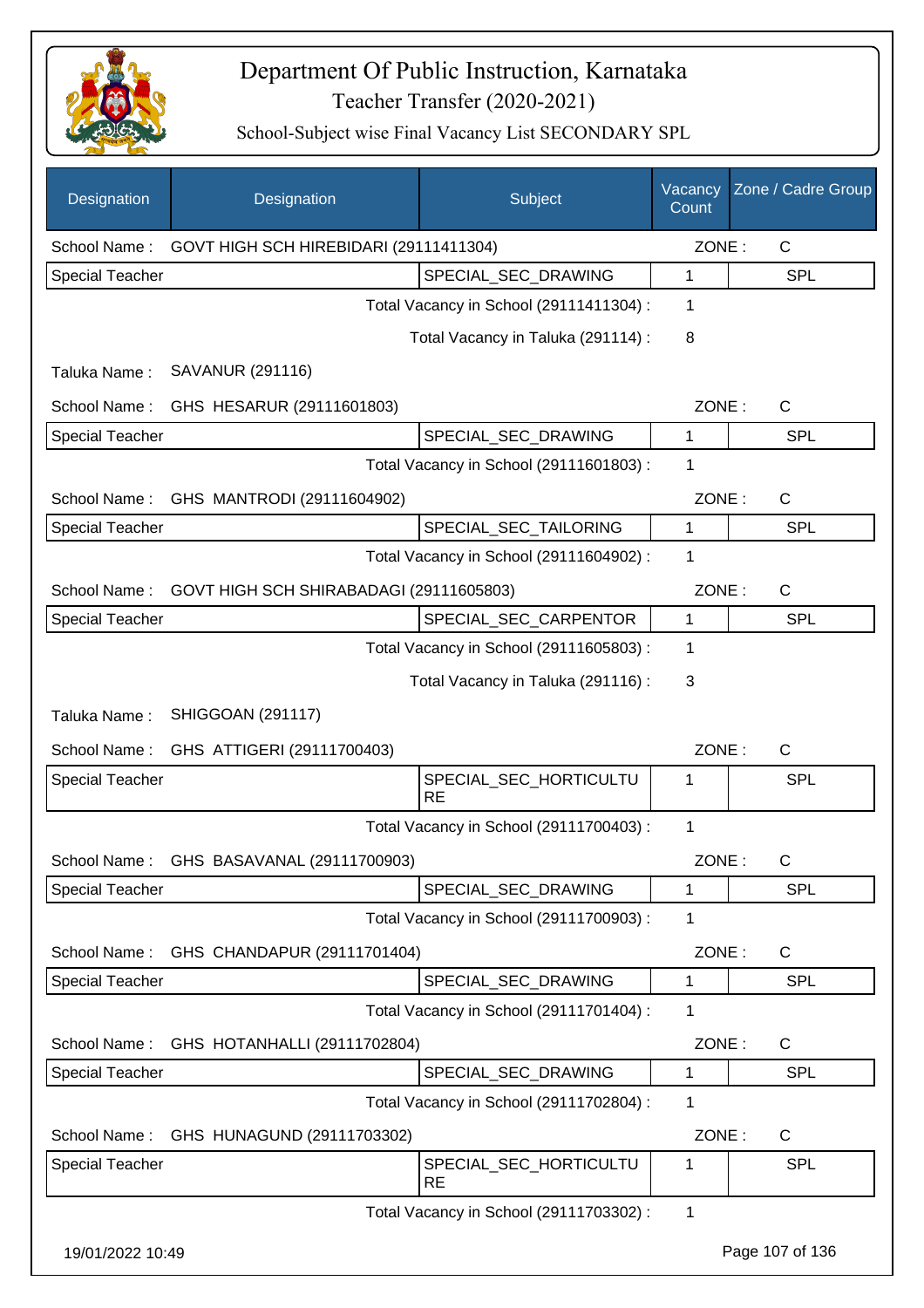

| Designation            | Designation                                                                    | Subject                                  | Vacancy<br>Count | Zone / Cadre Group |
|------------------------|--------------------------------------------------------------------------------|------------------------------------------|------------------|--------------------|
|                        |                                                                                | Total Vacancy in Taluka (291117) :       | 5                |                    |
| District Name:         | BELAGAVI CHIKKODI (2930)                                                       |                                          |                  |                    |
| Taluka Name:           | ATHANI (293001)                                                                |                                          |                  |                    |
| School Name:           | GOVT PU COLLEGE, KOKATANOOR (29300104535)                                      |                                          | ZONE:            | C                  |
| Special Teacher        |                                                                                | SPECIAL_SEC_TAILORING                    | 1                | <b>SPL</b>         |
|                        |                                                                                | Total Vacancy in School (29300104535) :  | 1                |                    |
| School Name:           | KARNATAKA PUBLIC SCHOOLS GOVT H.S. AND PU COLLEGE<br>N.INGALGAON (29300106006) |                                          | ZONE:            | $\mathsf{C}$       |
| <b>Special Teacher</b> |                                                                                | SPECIAL_SEC_TAILORING                    | 1                | <b>SPL</b>         |
|                        |                                                                                | Total Vacancy in School (29300106006) :  | 1                |                    |
| School Name:           | GHS SATTI (29300106814)                                                        |                                          | ZONE:            | C                  |
| <b>Special Teacher</b> |                                                                                | SPECIAL SEC MUSIC GRAD<br>E <sub>1</sub> | 1                | <b>SPL</b>         |
|                        |                                                                                | Total Vacancy in School (29300106814) :  | 1                |                    |
|                        |                                                                                | Total Vacancy in Taluka (293001) :       | 3                |                    |
| Taluka Name:           | CHIKODI (293005)                                                               |                                          |                  |                    |
| School Name:           | GHS YADUR (29300515704)                                                        |                                          | ZONE:            | $\mathsf{C}$       |
| <b>Special Teacher</b> |                                                                                | SPECIAL_SEC_TAILORING                    | 1                | <b>SPL</b>         |
|                        |                                                                                | Total Vacancy in School (29300515704) :  | 1                |                    |
|                        |                                                                                | Total Vacancy in Taluka (293005):        | 1                |                    |
| Taluka Name:           | GOKAK (293006)                                                                 |                                          |                  |                    |
| School Name:           | GHS HIRENANDI (29300603804)                                                    |                                          | ZONE:            | $\mathsf{C}$       |
| Special Teacher        |                                                                                | SPECIAL_SEC_DRAWING                      | 1                | <b>SPL</b>         |
|                        |                                                                                | Total Vacancy in School (29300603804) :  | 1                |                    |
| School Name:           | KHPS GOVT PU COLLEGE GOKAK (29300615302)                                       |                                          | ZONE:            | A                  |
| <b>Special Teacher</b> |                                                                                | SPECIAL SEC MUSIC GRAD<br>E <sub>1</sub> | 1                | <b>SPL</b>         |
|                        |                                                                                | Total Vacancy in School (29300615302) :  | 1                |                    |
|                        |                                                                                | Total Vacancy in Taluka (293006) :       | $\overline{2}$   |                    |
| Taluka Name:           | <b>HUKKERI (293007)</b>                                                        |                                          |                  |                    |
| School Name:           | GHS BASAPUR (29300701805)                                                      |                                          | ZONE:            | C                  |
| Special Teacher        |                                                                                | SPECIAL_SEC_TAILORING                    | 1                | <b>SPL</b>         |
| 19/01/2022 10:49       |                                                                                |                                          |                  | Page 108 of 136    |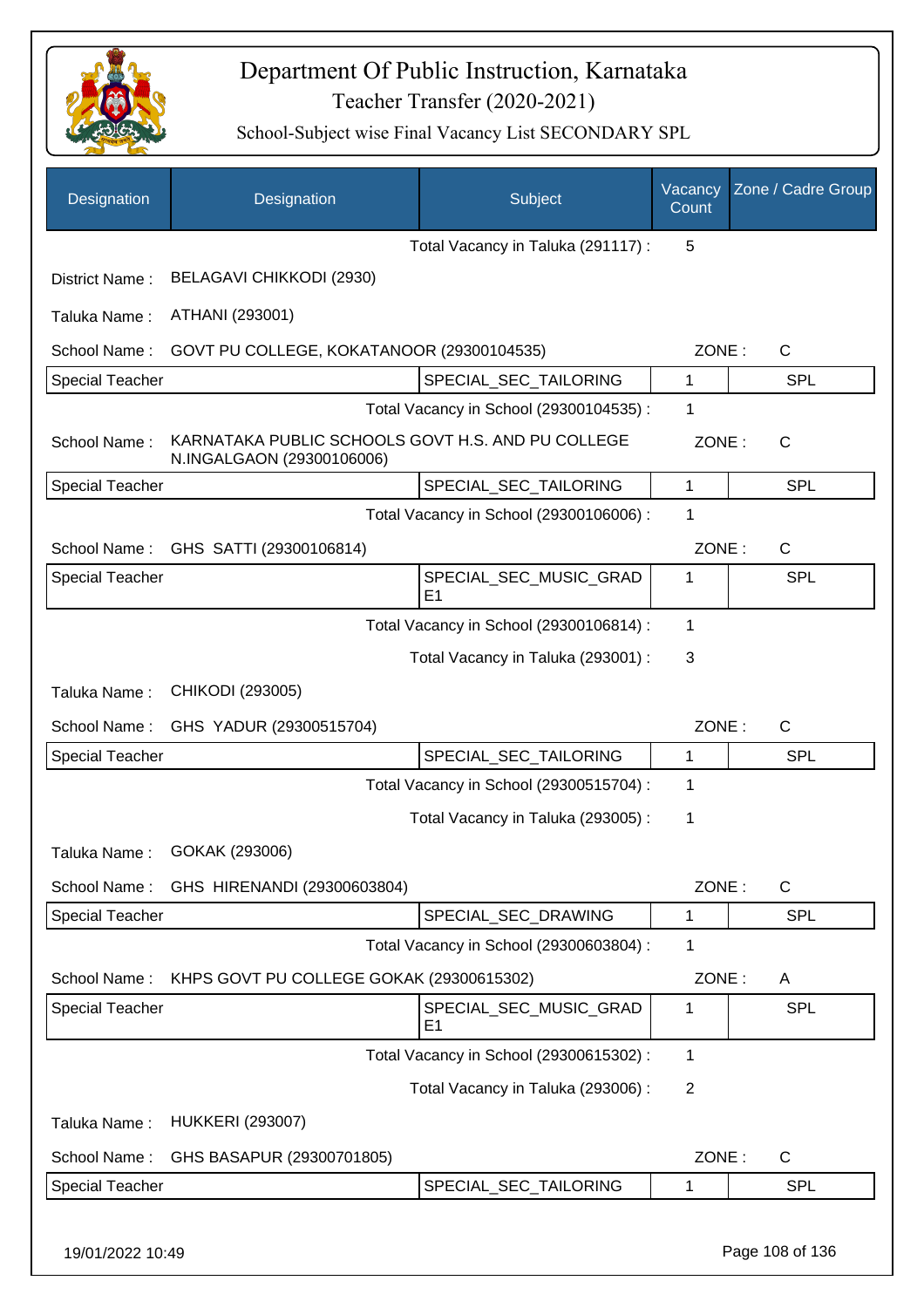

| Designation            | Designation                                                        | Subject                                 | Vacancy<br>Count | Zone / Cadre Group |
|------------------------|--------------------------------------------------------------------|-----------------------------------------|------------------|--------------------|
|                        |                                                                    | Total Vacancy in School (29300701805) : | 1                |                    |
| School Name:           | GHS GUDAS (29300702904)                                            |                                         | ZONE:            | $\mathsf C$        |
| <b>Special Teacher</b> |                                                                    | SPECIAL_SEC_TAILORING                   | $\mathbf{1}$     | <b>SPL</b>         |
|                        |                                                                    | Total Vacancy in School (29300702904) : | 1                |                    |
| School Name:           | KHPS Gutguddi Upgraded RMSA HS (29300703201)                       |                                         | ZONE:            | $\mathsf C$        |
| <b>Special Teacher</b> |                                                                    | SPECIAL_SEC_TAILORING                   | 1                | <b>SPL</b>         |
|                        |                                                                    | Total Vacancy in School (29300703201) : | 1                |                    |
| School Name:           | KARNATAKA PUBLIC SCHOOLS DBH PU and HS U-KHANAPUR<br>(29300709806) |                                         | ZONE:            | $\mathsf{C}$       |
| <b>Special Teacher</b> |                                                                    | SPECIAL_SEC_TAILORING                   | 1                | <b>SPL</b>         |
|                        |                                                                    | Total Vacancy in School (29300709806) : | 1                |                    |
|                        |                                                                    | Total Vacancy in Taluka (293007) :      | 4                |                    |
| Taluka Name:           | RAIBAG (293010)                                                    |                                         |                  |                    |
| School Name:           | GHS KANKANWADI (29301002923)                                       |                                         | ZONE:            | A                  |
| <b>Special Teacher</b> |                                                                    | SPECIAL_SEC_TAILORING                   | $\overline{2}$   | <b>SPL</b>         |
|                        |                                                                    | Total Vacancy in School (29301002923) : | $\overline{2}$   |                    |
| School Name:           | GHS MEKHALI (29301004006)                                          |                                         | ZONE:            | $\mathsf C$        |
| <b>Special Teacher</b> |                                                                    | SPECIAL_SEC_TAILORING                   | 1                | <b>SPL</b>         |
|                        |                                                                    | Total Vacancy in School (29301004006) : | 1                |                    |
|                        |                                                                    | Total Vacancy in Taluka (293010) :      | 3                |                    |
|                        | Taluka Name: MUDALGI (293014)                                      |                                         |                  |                    |
| School Name:           | S.V.V.D.G.H.S. BETAGERI (29301401005)                              |                                         | ZONE:            | $\mathsf C$        |
| <b>Special Teacher</b> |                                                                    | SPECIAL_SEC_TAILORING                   | 1                | <b>SPL</b>         |
|                        |                                                                    | Total Vacancy in School (29301401005) : | 1                |                    |
| School Name:           | BVN GOVT H.S. SUNADHOLI (29301405808)                              |                                         | ZONE:            | $\mathsf C$        |
| <b>Special Teacher</b> |                                                                    | SPECIAL SEC TAILORING                   | 1                | <b>SPL</b>         |
|                        |                                                                    | Total Vacancy in School (29301405808) : | 1                |                    |
| School Name:           | G.H.S. KHANNATI (29301406803)                                      |                                         | ZONE:            | $\mathsf C$        |
| <b>Special Teacher</b> |                                                                    | SPECIAL_SEC_TAILORING                   | 1                | <b>SPL</b>         |
|                        |                                                                    | Total Vacancy in School (29301406803) : | 1                |                    |
| School Name:           | G.H.S. MUDALGI (29301409107)                                       |                                         | ZONE:            | A                  |
| <b>Special Teacher</b> |                                                                    | SPECIAL_SEC_TAILORING                   | 1                | SPL                |
| 19/01/2022 10:49       |                                                                    |                                         |                  | Page 109 of 136    |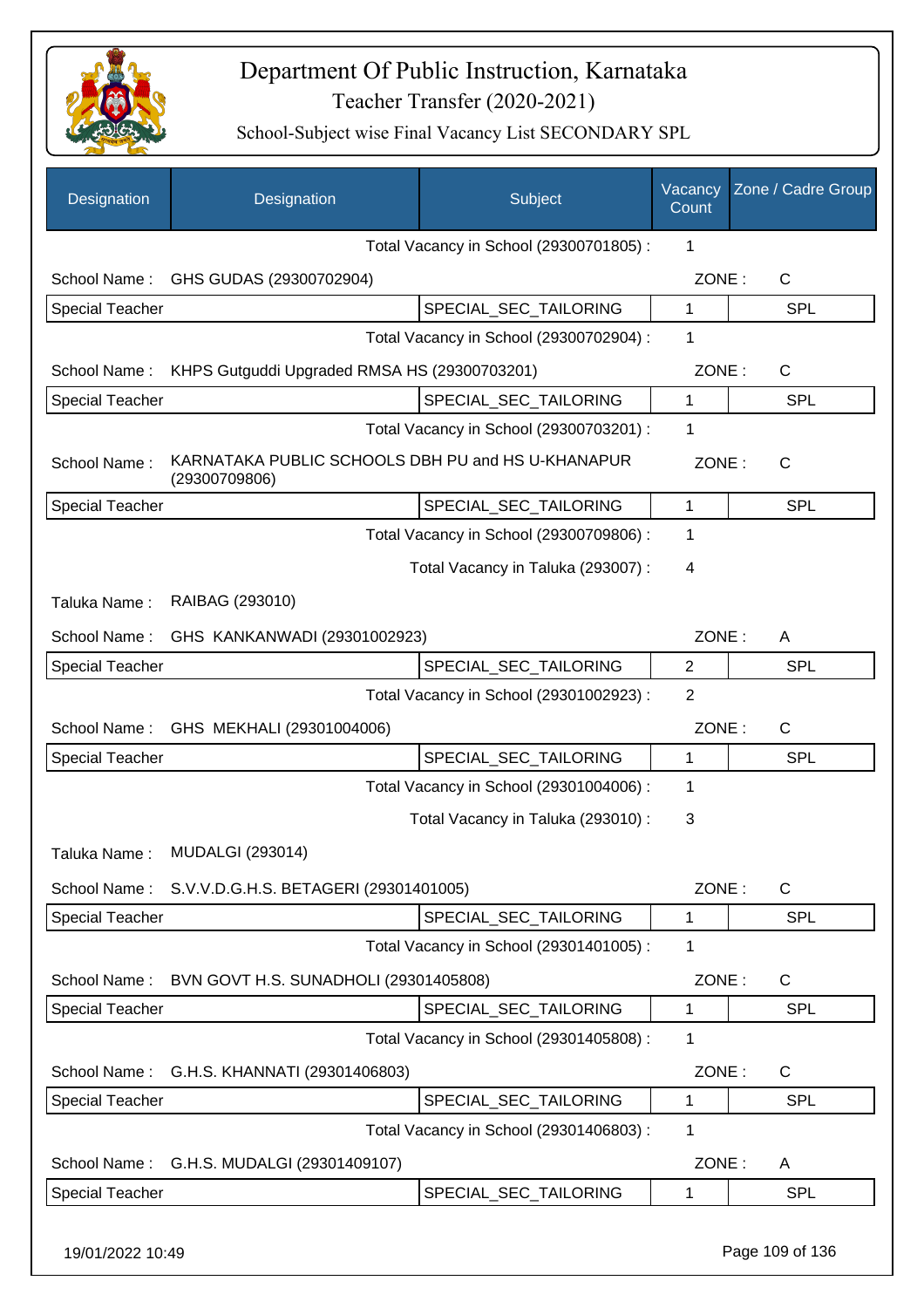

| Designation            | Designation                                              | Subject                                  | Vacancy<br>Count | Zone / Cadre Group |
|------------------------|----------------------------------------------------------|------------------------------------------|------------------|--------------------|
|                        |                                                          | Total Vacancy in School (29301409107) :  | 1                |                    |
|                        |                                                          | Total Vacancy in Taluka (293014) :       | $\overline{4}$   |                    |
| District Name:         | UTTARA KANNADA SIRSI (2934)                              |                                          |                  |                    |
| Taluka Name:           | SIRSI (293403)                                           |                                          |                  |                    |
| School Name:           | GOVT HIGHSCHOOL ISALOORU (29340311104)                   |                                          | ZONE:            | B                  |
| <b>Special Teacher</b> |                                                          | SPECIAL_SEC_TAILORING                    | 1                | <b>SPL</b>         |
|                        |                                                          | Total Vacancy in School (29340311104) :  | 1                |                    |
| School Name:           | GOVT HIGHSCHOOL GANESHNAGAR (29340324002)                |                                          | ZONE:            | A                  |
| <b>Special Teacher</b> |                                                          | SPECIAL_SEC_TAILORING                    | 1                | <b>SPL</b>         |
|                        |                                                          | Total Vacancy in School (29340324002) :  | 1                |                    |
| School Name:           | SHRI MARIKAMBA GOVT PU COLLEGE (29340324102)             |                                          | ZONE:            | A                  |
| <b>Special Teacher</b> |                                                          | SPECIAL_SEC_TAILORING                    | $\mathbf 1$      | <b>SPL</b>         |
|                        |                                                          | Total Vacancy in School (29340324102) :  | 1                |                    |
| School Name:           | GOVT URDU HIGH SCHOOL SIRSI (29340326603)                |                                          | ZONE:            | A                  |
| <b>Special Teacher</b> |                                                          | SPECIAL_SEC_TAILORING                    | 1                | <b>SPL</b>         |
|                        |                                                          | Total Vacancy in School (29340326603) :  | 1                |                    |
|                        |                                                          | Total Vacancy in Taluka (293403) :       | 4                |                    |
| Taluka Name:           | <b>HALIYAL (293404)</b>                                  |                                          |                  |                    |
| School Name:           | GOVT.HIGH SCHOOL GIRLS JAVALIGALLI HALIYAL (29340412305) |                                          | ZONE:            | A                  |
| <b>Special Teacher</b> |                                                          | SPECIAL_SEC_MUSIC_GRAD<br>E <sub>1</sub> | 1                | <b>SPL</b>         |
|                        |                                                          | Total Vacancy in School (29340412305) :  | 1                |                    |
| School Name:           | GOVT.HIGH SCHOOL TERGAON (29340412704)                   |                                          | ZONE:            | B                  |
| <b>Special Teacher</b> |                                                          | SPECIAL_SEC_TAILORING                    | 1                | <b>SPL</b>         |
|                        |                                                          | Total Vacancy in School (29340412704) :  | 1                |                    |
| School Name:           | GOVT.HIGH SCHOOL MANGALWADA (29340412803)                |                                          | ZONE:            | B                  |
| <b>Special Teacher</b> |                                                          | SPECIAL_SEC_MUSIC_GRAD<br>E <sub>2</sub> | 1                | <b>SPL</b>         |
|                        |                                                          | Total Vacancy in School (29340412803) :  | $\mathbf{1}$     |                    |
| School Name:           | GOVT.HIGH SCHOOL KAVALAWAD (29340417804)                 |                                          | ZONE:            | $\mathsf{C}$       |
| Special Teacher        |                                                          | SPECIAL_SEC_DRAWING                      | 1                | <b>SPL</b>         |
|                        |                                                          | Total Vacancy in School (29340417804) :  | 1                |                    |
| 19/01/2022 10:49       |                                                          |                                          |                  | Page 110 of 136    |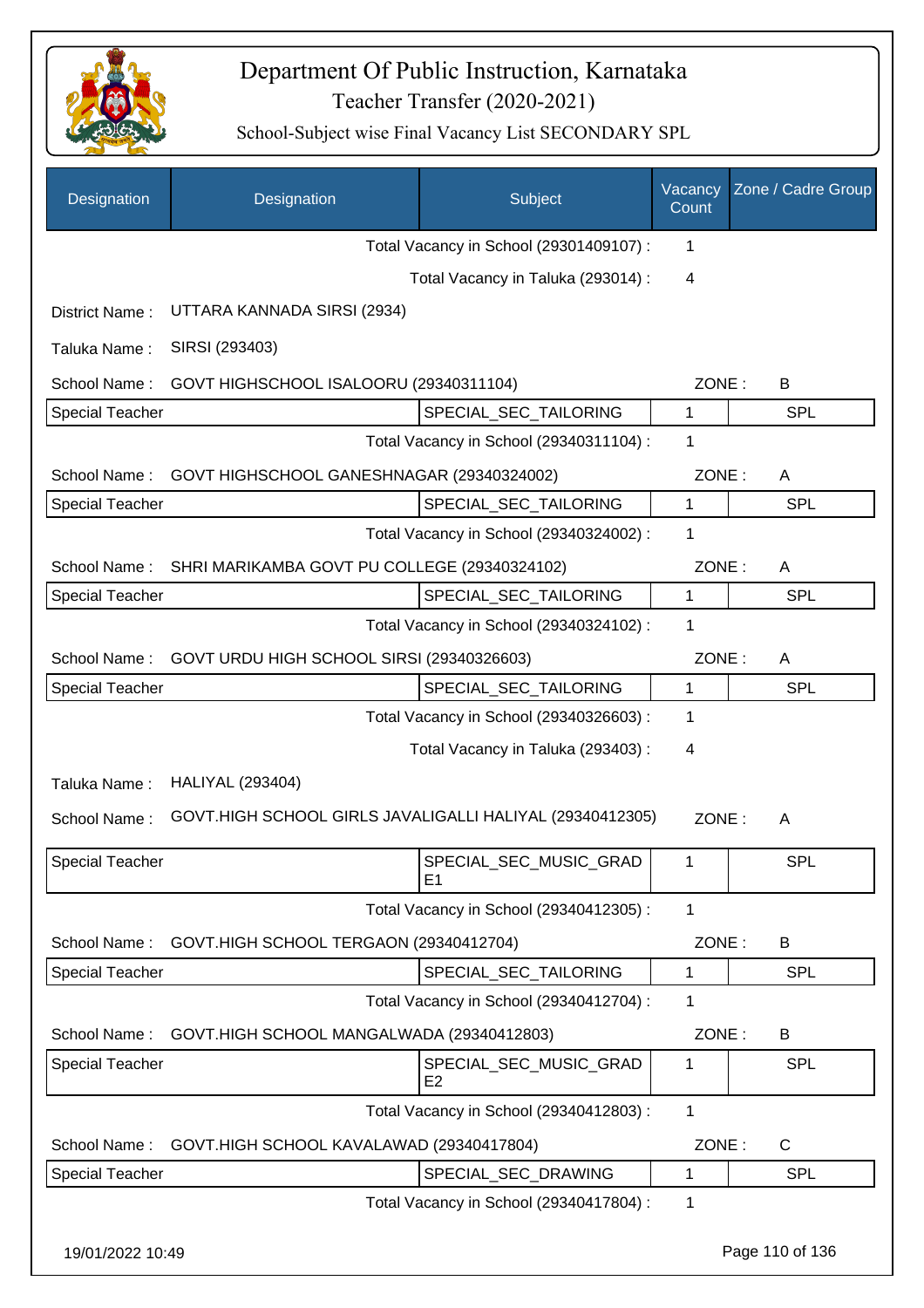

| Designation            | Designation                                                      | Subject                                 | Vacancy<br>Count | Zone / Cadre Group |
|------------------------|------------------------------------------------------------------|-----------------------------------------|------------------|--------------------|
|                        |                                                                  | Total Vacancy in Taluka (293404) :      | $\overline{4}$   |                    |
| Taluka Name:           | SIDDAPUR (293406)                                                |                                         |                  |                    |
| School Name:           | GOVT. HIGH SCHOOL SHIRAGUNI (29340600203)                        |                                         | ZONE:            | C                  |
| <b>Special Teacher</b> |                                                                  | SPECIAL SEC TAILORING                   | $\mathbf{1}$     | <b>SPL</b>         |
|                        |                                                                  | Total Vacancy in School (29340600203) : | 1                |                    |
|                        | School Name: GOVT PU COLLEGE NANIKATTA (29340607603)             |                                         | ZONE:            | C                  |
| <b>Special Teacher</b> |                                                                  | SPECIAL_SEC_TAILORING                   | 1                | <b>SPL</b>         |
|                        |                                                                  | Total Vacancy in School (29340607603) : | 1                |                    |
|                        | School Name: GOVT. HIGH SCHOOL VANDANE (29340609603)             |                                         | ZONE:            | C                  |
| <b>Special Teacher</b> |                                                                  | SPECIAL_SEC_MUSIC_GRAD<br>E2            | 1                | <b>SPL</b>         |
|                        |                                                                  | Total Vacancy in School (29340609603) : | 1                |                    |
| School Name:           | KARNATAKA PUBLIC SCHOOLS G P U COLLEGE HALAGERI<br>(29340613602) |                                         | ZONE:            | C                  |
| <b>Special Teacher</b> |                                                                  | SPECIAL_SEC_DRAWING                     | 1                | <b>SPL</b>         |
|                        |                                                                  | Total Vacancy in School (29340613602) : | 1                |                    |
| School Name:           | GOVT. HIGH SCHOOL MANMANE (29340614902)                          |                                         | ZONE:            | C                  |
| <b>Special Teacher</b> |                                                                  | SPECIAL_SEC_DRAWING                     | 1                | <b>SPL</b>         |
|                        |                                                                  | Total Vacancy in School (29340614902) : | 1                |                    |
| School Name:           | GOVT. HIGH SCHOOL KOLSIRSI (29340616603)                         |                                         | ZONE:            | B                  |
| <b>Special Teacher</b> |                                                                  | SPECIAL_SEC_DRAWING                     | 1                | <b>SPL</b>         |
|                        |                                                                  | Total Vacancy in School (29340616603) : | 1                |                    |
| School Name:           | GOVT. URDU HIGH SCHOOL SIDDAPUR (29340620705)                    |                                         | ZONE:            | A                  |
| <b>Special Teacher</b> |                                                                  | SPECIAL SEC MUSIC GRAD<br>E1            | 1                | <b>SPL</b>         |
|                        |                                                                  | Total Vacancy in School (29340620705) : | 1                |                    |
| School Name:           | GOVT. HIGH SCHOOL HALLIBAIL (29340623403)                        |                                         | ZONE:            | C                  |
| <b>Special Teacher</b> |                                                                  | SPECIAL_SEC_TAILORING                   | 1                | <b>SPL</b>         |
|                        |                                                                  | Total Vacancy in School (29340623403) : | 1                |                    |
| School Name:           | GOVT. HIGH SCHOOL LAMBAPURA (29340624101)                        |                                         | ZONE:            | $\mathsf{C}$       |
| <b>Special Teacher</b> |                                                                  | SPECIAL_SEC_HORTICULTU<br><b>RE</b>     | 1                | <b>SPL</b>         |
|                        |                                                                  | Total Vacancy in School (29340624101) : | 1                |                    |
|                        | School Name: GOVT. HIGH SCHOOL JIDDI (29340624602)               |                                         | ZONE:            | $\mathsf{C}$       |
| 19/01/2022 10:49       |                                                                  |                                         |                  | Page 111 of 136    |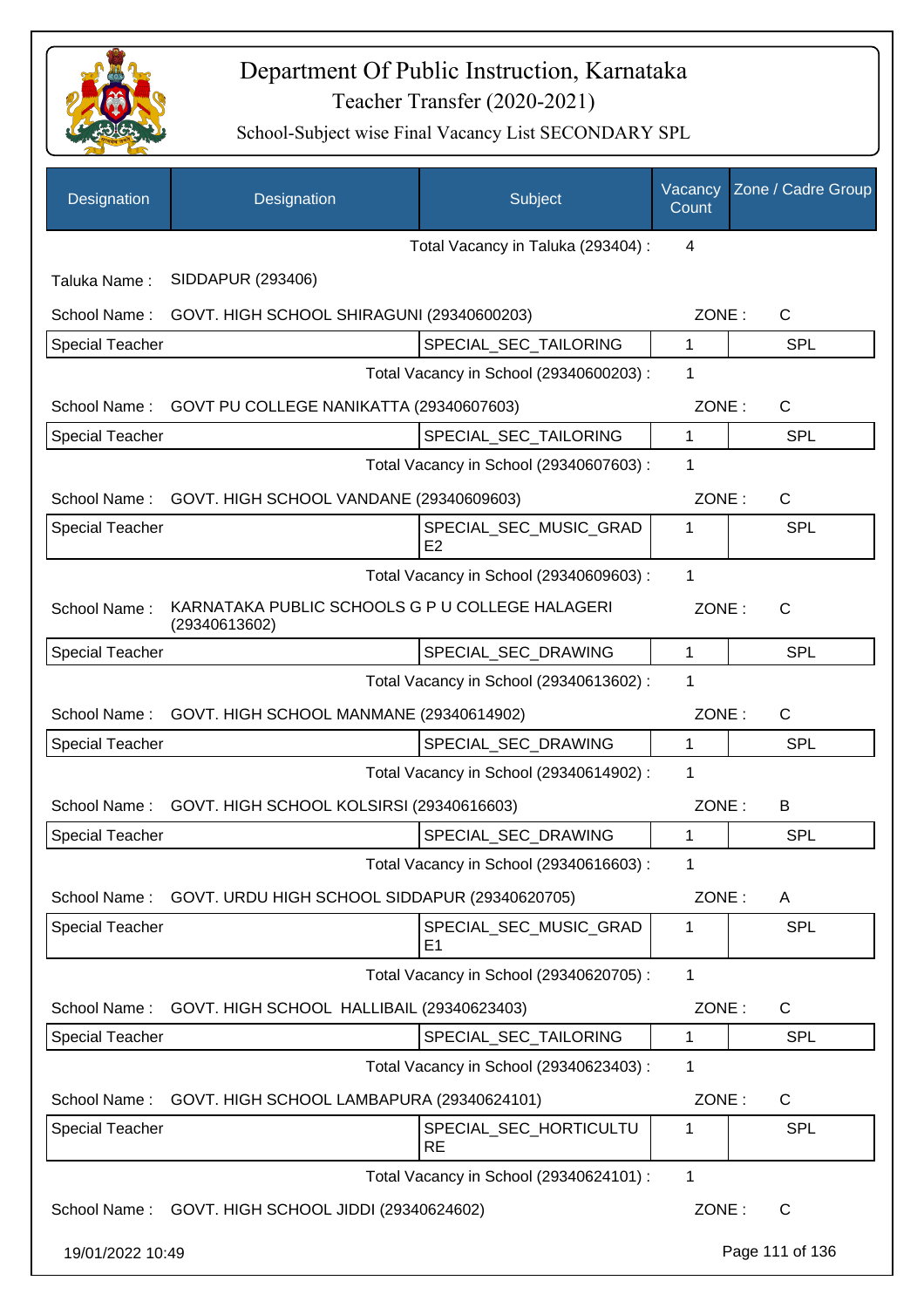

| Designation            | Designation                                | Subject                                 | Vacancy<br>Count | Zone / Cadre Group |
|------------------------|--------------------------------------------|-----------------------------------------|------------------|--------------------|
| <b>Special Teacher</b> |                                            | SPECIAL_SEC_DRAWING                     | 1                | <b>SPL</b>         |
|                        |                                            | Total Vacancy in School (29340624602) : | 1                |                    |
|                        |                                            | Total Vacancy in Taluka (293406) :      | 10               |                    |
| Taluka Name:           | JOIDA (293411)                             |                                         |                  |                    |
| School Name:           | GOVT HIGH SCHOOL ASU (29341102104)         |                                         | ZONE:            | $\mathsf{C}$       |
| <b>Special Teacher</b> |                                            | SPECIAL_SEC_TAILORING                   | 1                | SPL                |
|                        |                                            | Total Vacancy in School (29341102104) : | 1                |                    |
| School Name:           | GOVT. HIGHSCHOOL BAPELICROSS (29341106703) |                                         | ZONE:            | C                  |
| <b>Special Teacher</b> |                                            | SPECIAL_SEC_MUSIC_GRAD<br>E1            | 1                | SPL                |
|                        |                                            | Total Vacancy in School (29341106703) : | 1                |                    |
| School Name:           | GOVT. HIGHSCHOOL TINNAIGHAT (29341109101)  |                                         | ZONE:            | C                  |
| <b>Special Teacher</b> |                                            | SPECIAL_SEC_TAILORING                   | 1                | SPL                |
|                        |                                            | Total Vacancy in School (29341109101) : | 1                |                    |
| School Name:           | GOVT. HIGHSCHOOL NANDIGADDE (29341110002)  |                                         | ZONE:            | $\mathsf C$        |
| <b>Special Teacher</b> |                                            | SPECIAL_SEC_TAILORING                   | 1                | <b>SPL</b>         |
|                        |                                            | Total Vacancy in School (29341110002) : | 1                |                    |
| School Name:           | GOVT. HIGHSCHOOL CASTLEROCK (29341113801)  |                                         | ZONE:            | C                  |
| Special Teacher        |                                            | SPECIAL_SEC_DRAWING                     | 1                | SPL                |
|                        |                                            | Total Vacancy in School (29341113801) : | 1                |                    |
| School Name:           | GOVT. HIGHSCHOOL KUMBARWADA (29341114001)  |                                         | ZONE:            | C                  |
| <b>Special Teacher</b> |                                            | SPECIAL_SEC_TAILORING                   | 1                | <b>SPL</b>         |
|                        |                                            | Total Vacancy in School (29341114001) : | 1                |                    |
|                        |                                            | Total Vacancy in Taluka (293411) :      | 6                |                    |
| <b>Division Name</b>   | Kalburgi (4)                               |                                         |                  |                    |
| District Name:         | KALBURGI (2904)                            |                                         |                  |                    |
| Taluka Name:           | ALAND (290401)                             |                                         |                  |                    |
| School Name:           | GHS HADALGI (29040103803)                  |                                         | ZONE:            | $\mathsf{C}$       |
| <b>Special Teacher</b> |                                            | SPECIAL_SEC_TAILORING                   | 1                | <b>SPL</b>         |
|                        |                                            | Total Vacancy in School (29040103803) : | 1                |                    |
|                        |                                            | Total Vacancy in Taluka (290401) :      | 1                |                    |
| Taluka Name:           | AFZALPUR (290402)                          |                                         |                  |                    |
| 19/01/2022 10:49       |                                            |                                         |                  | Page 112 of 136    |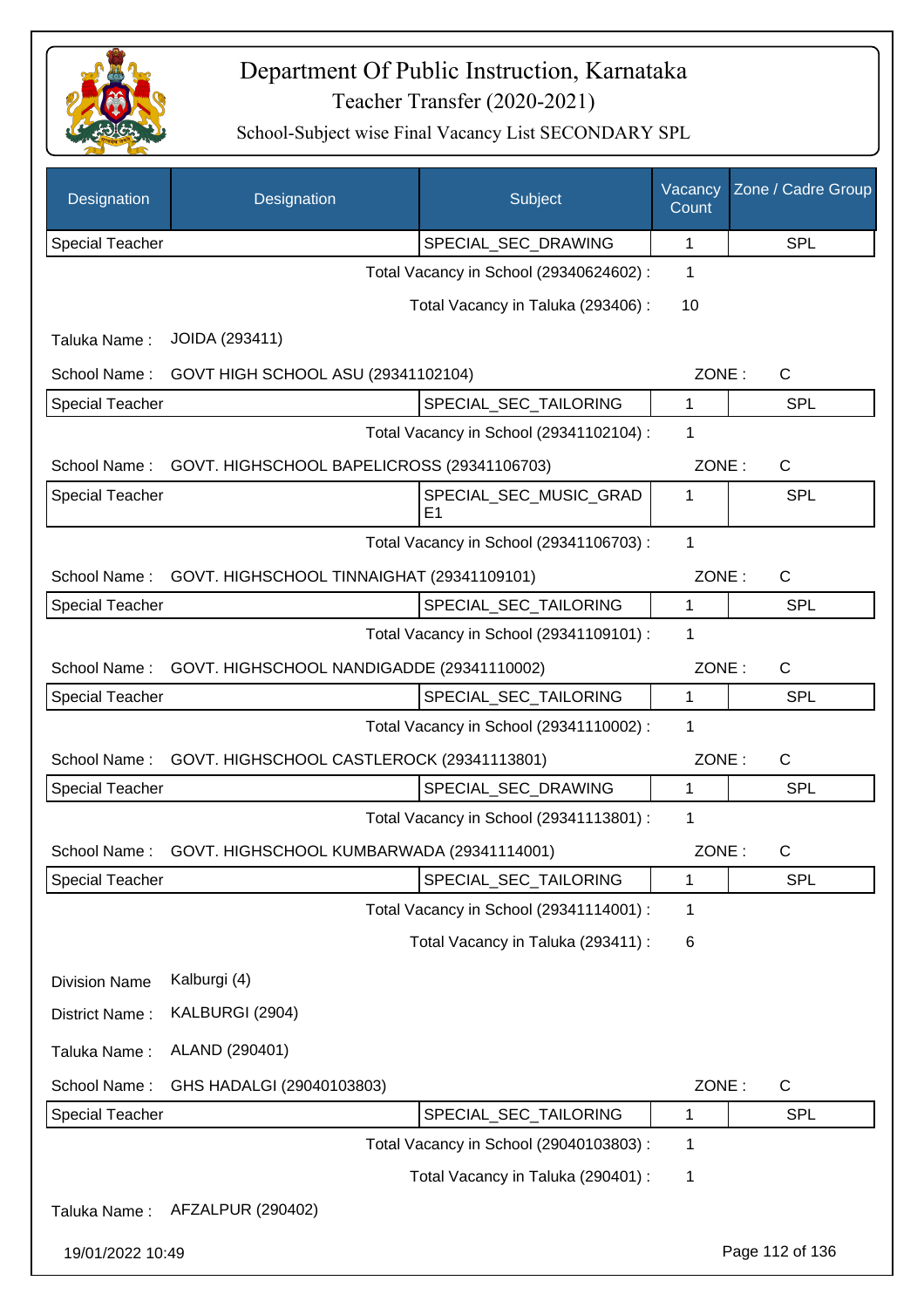

| Designation            | Designation                           | Subject                                 | Vacancy<br>Count | Zone / Cadre Group |
|------------------------|---------------------------------------|-----------------------------------------|------------------|--------------------|
| School Name:           | GOVT HS BHOSAGA (29040202502)         |                                         | ZONE:            | C                  |
| <b>Special Teacher</b> |                                       | SPECIAL_SEC_DRAWING                     | 1                | <b>SPL</b>         |
|                        |                                       | Total Vacancy in School (29040202502) : | 1                |                    |
| School Name:           | GOVT HS HASARAGUNDAGI (29040204503)   |                                         | ZONE:            | C                  |
| <b>Special Teacher</b> |                                       | SPECIAL_SEC_CARPENTOR                   | $\mathbf{1}$     | <b>SPL</b>         |
|                        |                                       | Total Vacancy in School (29040204503) : | $\mathbf 1$      |                    |
| School Name:           | GOVT HS MASHAL (29040207114)          |                                         | ZONE:            | $\mathsf{C}$       |
| <b>Special Teacher</b> |                                       | SPECIAL_SEC_CARPENTOR                   | $\mathbf{1}$     | <b>SPL</b>         |
|                        |                                       | Total Vacancy in School (29040207114) : | 1                |                    |
| School Name:           | GOVT HS SAGANOOR (29040207702)        |                                         | ZONE:            | $\mathsf{C}$       |
| <b>Special Teacher</b> |                                       | SPECIAL_SEC_DRAWING                     | $\mathbf{1}$     | <b>SPL</b>         |
|                        |                                       | Total Vacancy in School (29040207702) : | 1                |                    |
|                        |                                       | Total Vacancy in Taluka (290402) :      | 4                |                    |
| Taluka Name:           | <b>CHINCHOLI (290403)</b>             |                                         |                  |                    |
| School Name:           | GHS NAGAIDLAI (29040308004)           |                                         | ZONE:            | $\mathsf{C}$       |
| <b>Special Teacher</b> |                                       | SPECIAL_SEC_DRAWING                     | 1                | <b>SPL</b>         |
|                        |                                       | Total Vacancy in School (29040308004) : | 1                |                    |
|                        |                                       | Total Vacancy in Taluka (290403):       | 1                |                    |
| Taluka Name:           | <b>JEWARGI (290406)</b>               |                                         |                  |                    |
| School Name:           | GOVT HS BILAWAR (29040602004)         |                                         | ZONE:            | C                  |
| <b>Special Teacher</b> |                                       | SPECIAL_SEC_DRAWING                     | 1                | <b>SPL</b>         |
|                        |                                       | Total Vacancy in School (29040602004) : | 1                |                    |
|                        |                                       | Total Vacancy in Taluka (290406) :      | 1                |                    |
| Taluka Name:           | GULBARGA NORTH (290411)               |                                         |                  |                    |
| School Name:           | GOVT HS GIRLS KAMALAPUR (29041103418) |                                         | ZONE:            | A                  |
| <b>Special Teacher</b> |                                       | SPECIAL_SEC_TAILORING                   | 1                | <b>SPL</b>         |
|                        |                                       | Total Vacancy in School (29041103418) : | 1                |                    |
|                        |                                       | Total Vacancy in Taluka (290411) :      | 1                |                    |
| District Name:         | <b>BIDAR (2905)</b>                   |                                         |                  |                    |
| Taluka Name:           | AURAD (290501)                        |                                         |                  |                    |
| School Name:           | GOVT H.S AURAD (B) (29050100132)      |                                         | ZONE:            | A                  |
| 19/01/2022 10:49       |                                       |                                         |                  | Page 113 of 136    |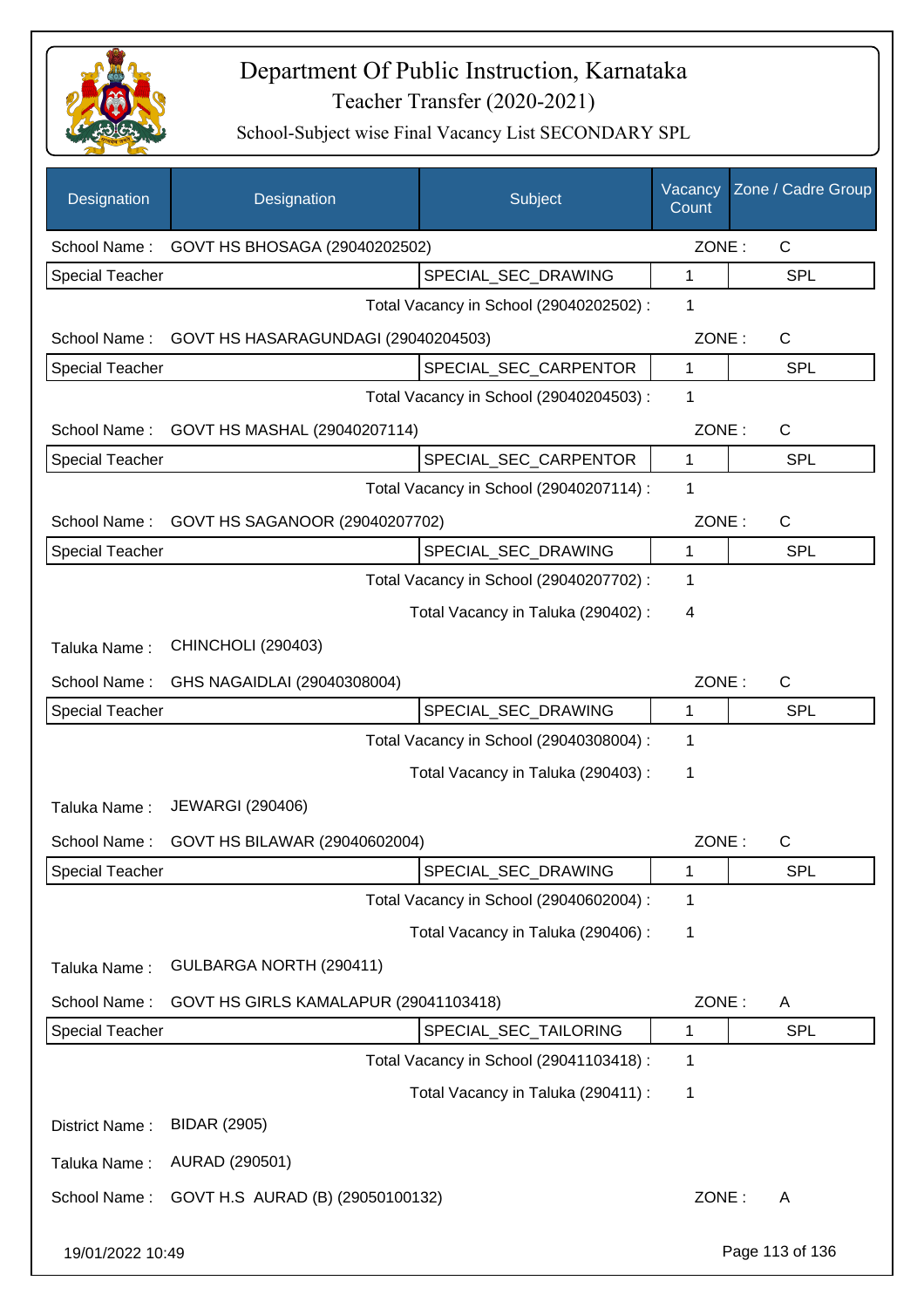

| Designation            | Designation                                   | Subject                                 | Vacancy<br>Count | Zone / Cadre Group |
|------------------------|-----------------------------------------------|-----------------------------------------|------------------|--------------------|
| <b>Special Teacher</b> |                                               | SPECIAL_SEC_DRAWING                     | 1                | <b>SPL</b>         |
|                        |                                               | Total Vacancy in School (29050100132) : | 1                |                    |
| School Name:           | GOVT H.S BADALGAON (29050100603)              |                                         | ZONE:            | B                  |
| Special Teacher        |                                               | SPECIAL_SEC_CARPENTOR                   | 1                | SPL                |
|                        |                                               | Total Vacancy in School (29050100603) : | 1                |                    |
| School Name:           | GOVT H.S BHANDARKUMTA (29050100904)           |                                         | ZONE:            | C                  |
| Special Teacher        |                                               | SPECIAL_SEC_DRAWING                     | 1                | <b>SPL</b>         |
|                        |                                               | Total Vacancy in School (29050100904) : | 1                |                    |
| School Name:           | GOVT H.S. HOLSAMUDRA (29050106103)            |                                         |                  | C<br>ZONE:         |
| <b>Special Teacher</b> |                                               | SPECIAL_SEC_TAILORING                   | 1                | <b>SPL</b>         |
|                        |                                               | Total Vacancy in School (29050106103) : | 1                |                    |
| School Name:           | GOVT H.S. KHATAGAON (29050108302)             |                                         | ZONE:            | C                  |
| <b>Special Teacher</b> |                                               | SPECIAL_SEC_DRAWING                     | 1                | <b>SPL</b>         |
|                        |                                               | Total Vacancy in School (29050108302) : | 1                |                    |
| School Name:           | GOVT H.S. MADNOOR (29050111204)               |                                         | ZONE:            | C                  |
| <b>Special Teacher</b> |                                               | SPECIAL_SEC_DRAWING                     | 1                | SPL                |
|                        |                                               | Total Vacancy in School (29050111204) : | 1                |                    |
| School Name:           | GOVT H.S. TORNA (29050114606)                 |                                         | ZONE:            | C                  |
| <b>Special Teacher</b> |                                               | SPECIAL_SEC_TAILORING                   | 1                | SPL                |
|                        |                                               | Total Vacancy in School (29050114606) : | 1                |                    |
|                        | School Name: GOVT H.S. YANGUNDA (29050115302) |                                         | ZONE:            | C                  |
| Special Teacher        |                                               | SPECIAL_SEC_DRAWING                     | 1                | SPL                |
|                        |                                               | Total Vacancy in School (29050115302) : | 1                |                    |
| School Name:           | GOVT H.S CHAVAR DAPKA (29050115611)           |                                         | ZONE:            | C                  |
| Special Teacher        |                                               | SPECIAL_SEC_DRAWING                     | 1                | <b>SPL</b>         |
|                        |                                               | Total Vacancy in School (29050115611) : | 1                |                    |
|                        |                                               | Total Vacancy in Taluka (290501) :      | 9                |                    |
| Taluka Name:           | BASAVAKALYAN (290502)                         |                                         |                  |                    |
| School Name:           | GOVT HIGH SCHOOL ALGOOD (29050200402)         |                                         | ZONE:            | C                  |
| Special Teacher        |                                               | SPECIAL_SEC_DRAWING                     | 1                | SPL                |
|                        |                                               | Total Vacancy in School (29050200402) : | 1                |                    |
| School Name:           | GOVT H.S. BATGERA (29050201102)               |                                         | ZONE:            | $\mathsf{C}$       |
| 19/01/2022 10:49       |                                               |                                         |                  | Page 114 of 136    |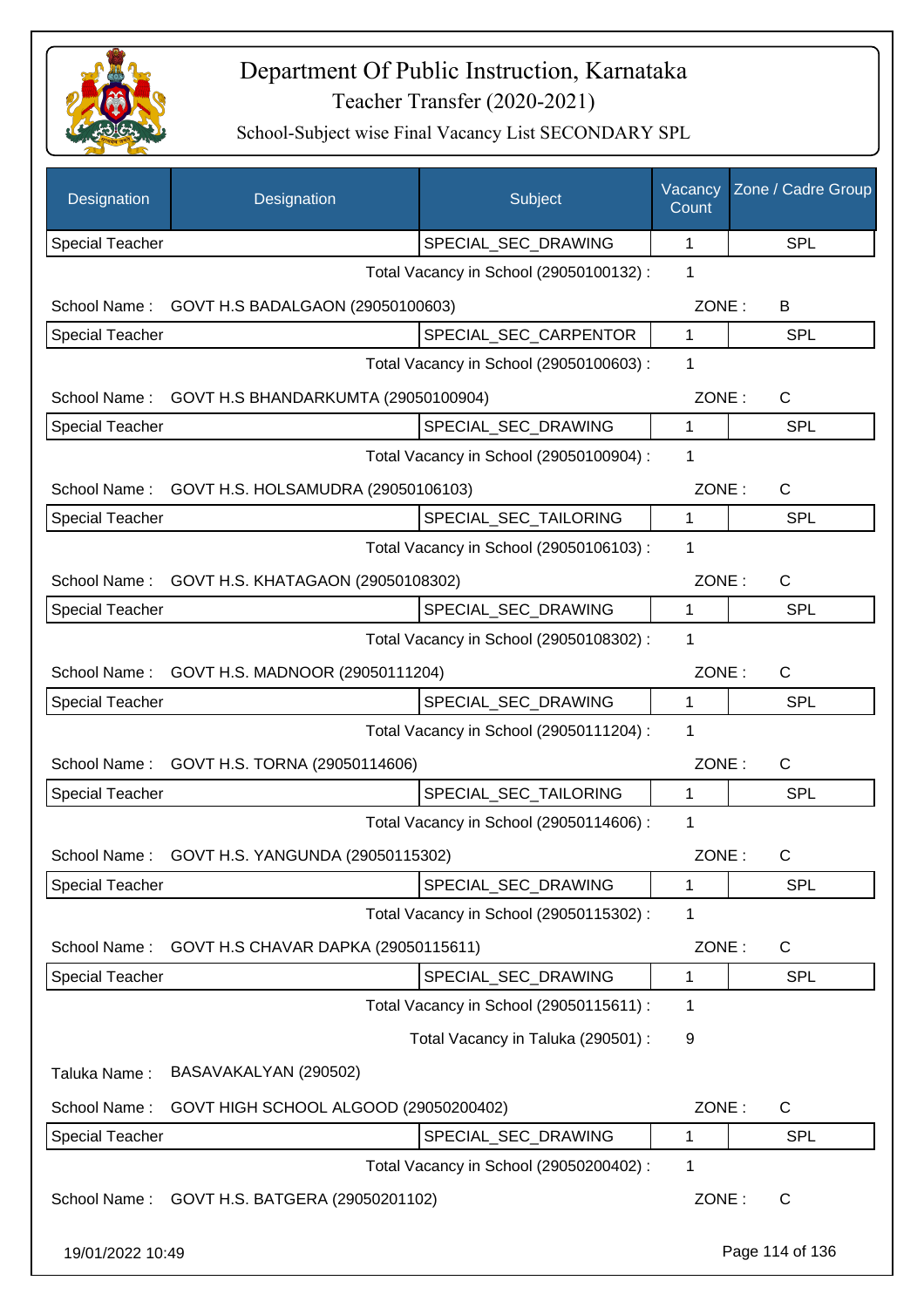

| Designation            | Designation                                         | Subject                                 | Vacancy<br>Count | Zone / Cadre Group |
|------------------------|-----------------------------------------------------|-----------------------------------------|------------------|--------------------|
| <b>Special Teacher</b> |                                                     | SPECIAL_SEC_DRAWING                     | 1                | <b>SPL</b>         |
|                        |                                                     | Total Vacancy in School (29050201102) : | $\mathbf{1}$     |                    |
|                        | School Name: GOVT.H.S. BHOSGA (29050201603)         |                                         | ZONE:            | C                  |
| <b>Special Teacher</b> |                                                     | SPECIAL SEC TAILORING                   | 1                | <b>SPL</b>         |
|                        |                                                     | Total Vacancy in School (29050201603) : | 1                |                    |
|                        | School Name: GOVT H.S. EKAMBA (29050203802)         |                                         | ZONE:            | $\mathsf{C}$       |
| <b>Special Teacher</b> |                                                     | SPECIAL_SEC_DRAWING                     | 1                | <b>SPL</b>         |
|                        |                                                     | Total Vacancy in School (29050203802) : | 1                |                    |
|                        | School Name: GOVT H.S. GHOTALA (29050205310)        |                                         | ZONE:            | $\mathsf{C}$       |
| <b>Special Teacher</b> |                                                     | SPECIAL SEC DRAWING                     | $\mathbf{1}$     | <b>SPL</b>         |
|                        |                                                     | Total Vacancy in School (29050205310) : | 1                |                    |
|                        | School Name: GOVT HIGH SCHOOL HULSOOR (29050205910) |                                         | ZONE:            | $\mathsf{C}$       |
| <b>Special Teacher</b> |                                                     | SPECIAL_SEC_MUSIC_GRAD                  | 1                | <b>SPL</b>         |
|                        |                                                     | E1                                      |                  |                    |
|                        |                                                     | Total Vacancy in School (29050205910) : | 1                |                    |
|                        | School Name: GOVT H.S. HIPPARGA BAGH (29050206804)  |                                         | ZONE:            | $\mathsf{C}$       |
| <b>Special Teacher</b> |                                                     | SPECIAL_SEC_CARPENTOR                   | $\mathbf{1}$     | <b>SPL</b>         |
|                        |                                                     | Total Vacancy in School (29050206804) : | 1                |                    |
| School Name:           | GOVT URDU HIGH SCHOOL KOHINOOR PAHAD (29050209006)  |                                         | ZONE:            | C                  |
| <b>Special Teacher</b> |                                                     | SPECIAL SEC DRAWING                     | $\mathbf{1}$     | SPL                |
|                        |                                                     | Total Vacancy in School (29050209006) : | 1                |                    |
| School Name:           | GOVT HIGH SCHOOL KOUDIYAL R (29050210102)           |                                         | ZONE:            | C                  |
| <b>Special Teacher</b> |                                                     | SPECIAL_SEC_DRAWING                     | 1                | <b>SPL</b>         |
|                        |                                                     | Total Vacancy in School (29050210102) : | $\mathbf 1$      |                    |
| School Name:           | GOVT H.S. (URDU) MANTHAL (29050211310)              |                                         | ZONE:            | C                  |
| <b>Special Teacher</b> |                                                     | SPECIAL_SEC_DRAWING                     | 1                | <b>SPL</b>         |
|                        |                                                     | Total Vacancy in School (29050211310) : | 1                |                    |
| School Name:           | GOVT H.S. NARAYANPUR (29050212006)                  |                                         | ZONE:            | B                  |
| <b>Special Teacher</b> |                                                     | SPECIAL_SEC_CARPENTOR                   | 1                | <b>SPL</b>         |
|                        |                                                     | Total Vacancy in School (29050212006) : | 1                |                    |
| School Name:           | GOVT HIGH SCHOOL YARANDI (29050216203)              |                                         | ZONE:            | C                  |
| <b>Special Teacher</b> |                                                     | SPECIAL_SEC_HORTICULTU<br><b>RE</b>     | 1                | <b>SPL</b>         |
| 19/01/2022 10:49       |                                                     |                                         |                  | Page 115 of 136    |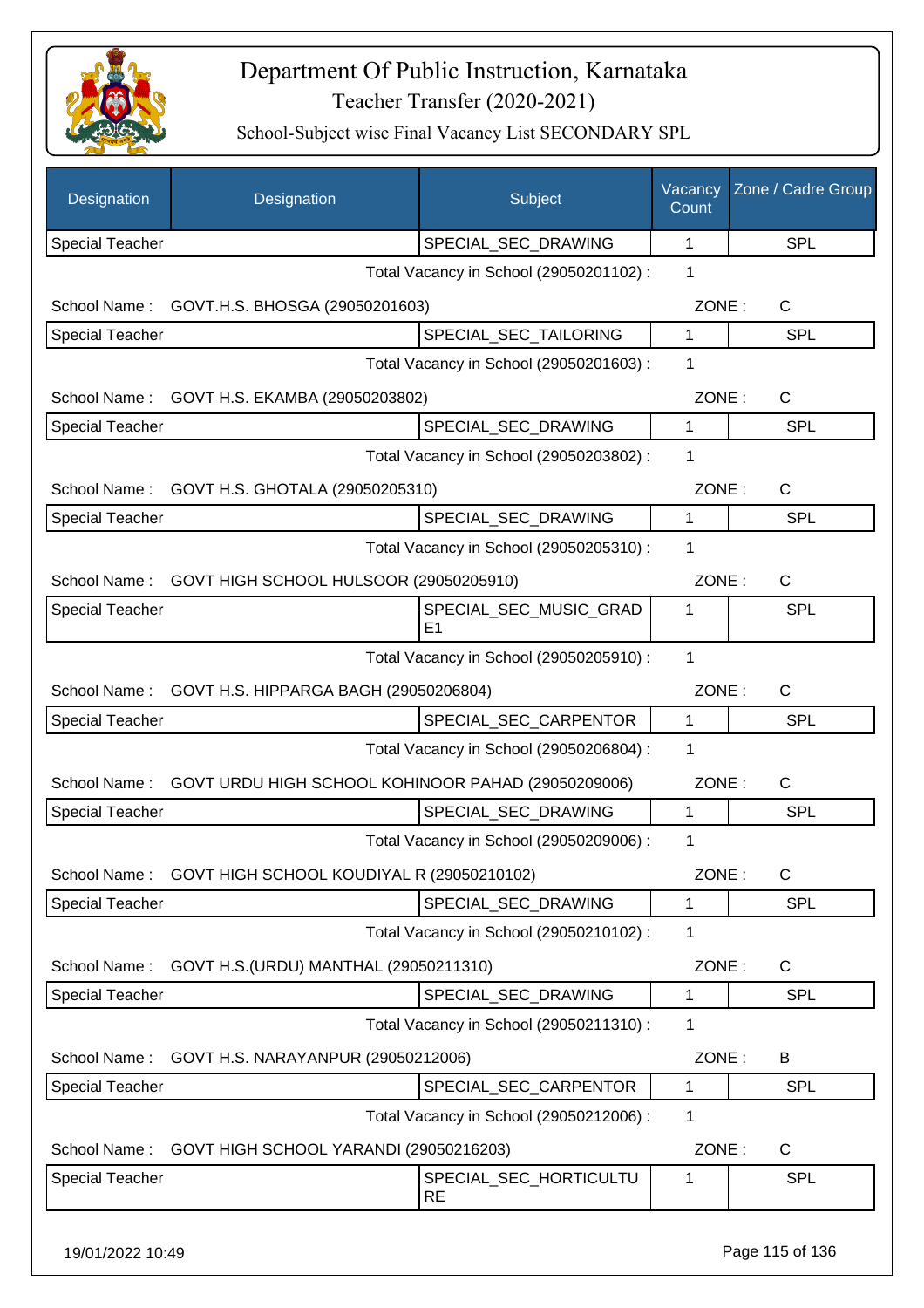

| Designation            | Designation                                     | Subject                                 | Vacancy<br>Count | Zone / Cadre Group |
|------------------------|-------------------------------------------------|-----------------------------------------|------------------|--------------------|
|                        |                                                 | Total Vacancy in School (29050216203) : | 1                |                    |
| School Name:           | GOVT HIGH SCHOOL KITTA (29050218505)            |                                         | ZONE:            | C                  |
| <b>Special Teacher</b> |                                                 | SPECIAL_SEC_CARPENTOR                   | 1                | <b>SPL</b>         |
|                        |                                                 | Total Vacancy in School (29050218505) : | 1                |                    |
|                        |                                                 | Total Vacancy in Taluka (290502) :      | 13               |                    |
| Taluka Name:           | <b>BHALKI (290503)</b>                          |                                         |                  |                    |
| School Name:           | GOVT H.S. DHANNURA (S) (29050302810)            |                                         | ZONE:            | C                  |
| <b>Special Teacher</b> |                                                 | SPECIAL_SEC_HORTICULTU                  | 1                | <b>SPL</b>         |
|                        |                                                 | <b>RE</b>                               |                  |                    |
|                        |                                                 | Total Vacancy in School (29050302810) : | 1                |                    |
| School Name:           | GOVT H.S. KAKNAL (29050306302)                  |                                         | ZONE:            | $\mathsf{C}$       |
| <b>Special Teacher</b> |                                                 | SPECIAL_SEC_TAILORING                   | 1                | <b>SPL</b>         |
|                        |                                                 | Total Vacancy in School (29050306302) : | 1                |                    |
| School Name:           | GOVT H.S. KONMELKUNDA (29050307703)             |                                         | ZONE:            | $\mathsf{C}$       |
| <b>Special Teacher</b> |                                                 | SPECIAL_SEC_TAILORING                   | $\mathbf{1}$     | <b>SPL</b>         |
|                        |                                                 | Total Vacancy in School (29050307703) : | 1                |                    |
| School Name:           | GOVT.H.S. MEHKAR (29050309709)                  |                                         | ZONE:            | $\mathsf{C}$       |
| <b>Special Teacher</b> |                                                 | SPECIAL SEC DRAWING                     | 1                | <b>SPL</b>         |
|                        |                                                 | Total Vacancy in School (29050309709) : | 1                |                    |
|                        | School Name: GOVT HS WARWATTI (B) (29050313607) |                                         | ZONE:            | $\mathsf{C}$       |
| Special Teacher        |                                                 | SPECIAL_SEC_DRAWING                     | 1                | <b>SPL</b>         |
|                        |                                                 | Total Vacancy in School (29050313607) : | 1                |                    |
|                        |                                                 | Total Vacancy in Taluka (290503) :      | 5                |                    |
| Taluka Name:           | BIDAR (290504)                                  |                                         |                  |                    |
| School Name:           | GOVT H.S GIRLS MAILOOR BIDAR (29050417722)      |                                         | ZONE:            | A                  |
| Special Teacher        |                                                 | SPECIAL_SEC_CARPENTOR                   | 1                | <b>SPL</b>         |
|                        |                                                 | Total Vacancy in School (29050417722) : | 1                |                    |
|                        |                                                 |                                         |                  |                    |
|                        |                                                 | Total Vacancy in Taluka (290504) :      | 1                |                    |
| Taluka Name:           | <b>HUMNABAD (290505)</b>                        |                                         |                  |                    |
| School Name:           | GOVT H.S. BENCHINCHOLI (29050500502)            |                                         | ZONE:            | $\mathsf{C}$       |
| Special Teacher        |                                                 | SPECIAL_SEC_DRAWING                     | $\mathbf 1$      | <b>SPL</b>         |
|                        |                                                 | Total Vacancy in School (29050500502) : | 1                |                    |
| 19/01/2022 10:49       |                                                 |                                         |                  | Page 116 of 136    |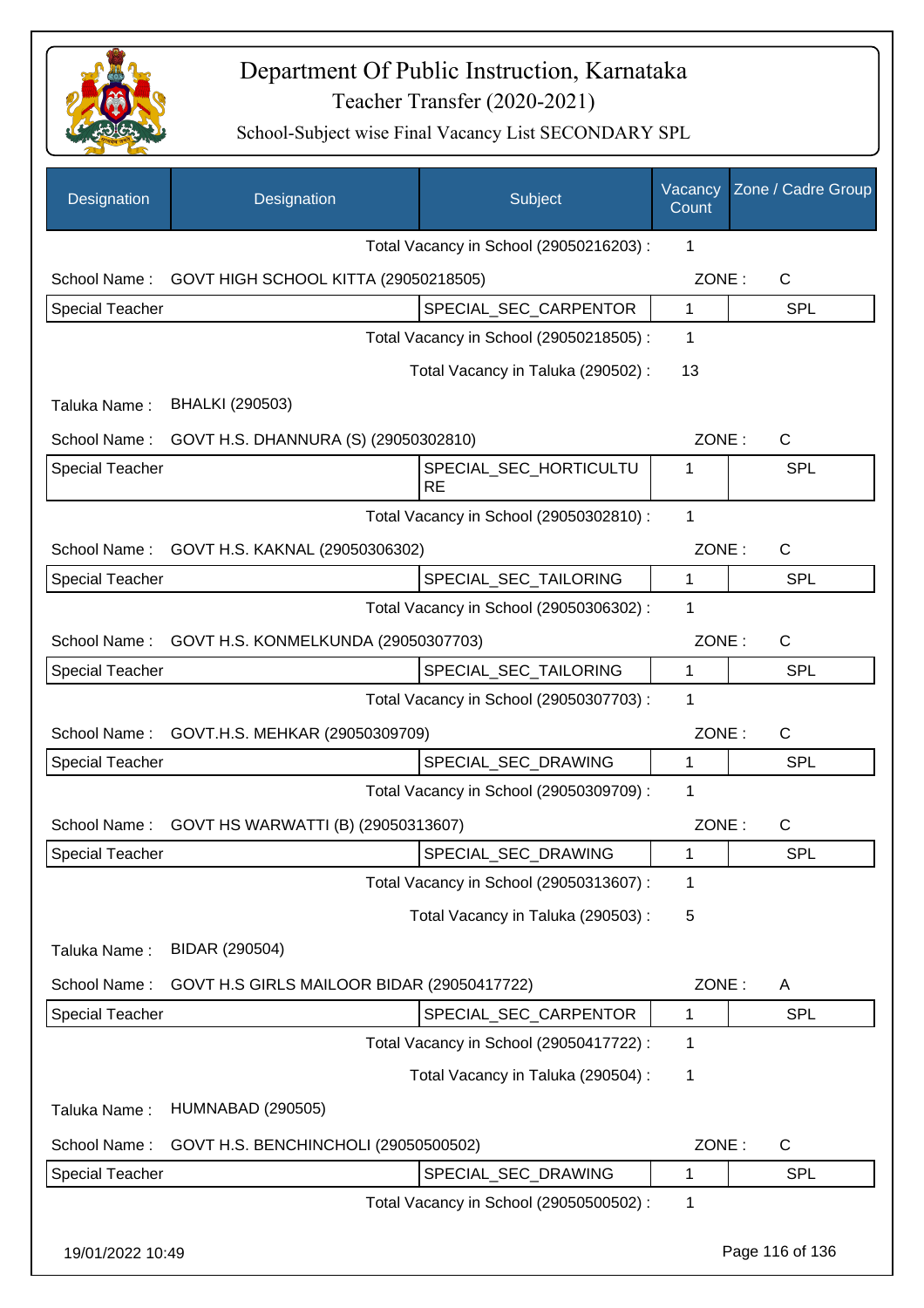

| Designation            | Designation                                                  | Subject                                 | Vacancy<br>Count | Zone / Cadre Group |
|------------------------|--------------------------------------------------------------|-----------------------------------------|------------------|--------------------|
| School Name:           | KARNATAKA PUBLIC SCHOOLS GOVT H.S BEMALKHED<br>(29050500905) |                                         | ZONE:            | $\mathsf{C}$       |
| <b>Special Teacher</b> |                                                              | SPECIAL_SEC_DRAWING                     | 1                | <b>SPL</b>         |
|                        |                                                              | Total Vacancy in School (29050500905) : | $\mathbf 1$      |                    |
| School Name:           | GOVT H.S. (URDU) BEMALKHEDA (29050500906)                    |                                         | ZONE:            | C                  |
| Special Teacher        |                                                              | SPECIAL SEC CARPENTOR                   | 1                | <b>SPL</b>         |
|                        |                                                              | Total Vacancy in School (29050500906) : | 1                |                    |
| School Name:           | GOVT H.S. DUBALGUNDI (29050502310)                           |                                         | ZONE:            | C                  |
| <b>Special Teacher</b> |                                                              | SPECIAL SEC DANCE                       | 1                | <b>SPL</b>         |
|                        |                                                              | Total Vacancy in School (29050502310) : | 1                |                    |
| School Name:           | GOVT H.S. KODAMBAL (29050504804)                             |                                         | ZONE:            | C                  |
| <b>Special Teacher</b> |                                                              | SPECIAL SEC CARPENTOR                   | $\mathbf 1$      | <b>SPL</b>         |
|                        |                                                              | Total Vacancy in School (29050504804) : | 1                |                    |
| School Name:           | GOVT H.S. MUTTANGI (29050506407)                             |                                         | ZONE:            | C                  |
| <b>Special Teacher</b> |                                                              | SPECIAL_SEC_DRAWING                     | 1                | <b>SPL</b>         |
|                        |                                                              | Total Vacancy in School (29050506407) : | 1                |                    |
|                        | School Name: GOVT H.S. NIMBUR (29050506803)                  |                                         | ZONE:            | C                  |
| <b>Special Teacher</b> |                                                              | SPECIAL_SEC_DRAWING                     | 1                | <b>SPL</b>         |
|                        |                                                              | Total Vacancy in School (29050506803) : | 1                |                    |
|                        | School Name: GOVT H.S. UDBAL (29050508304)                   |                                         | ZONE:            | C                  |
| <b>Special Teacher</b> |                                                              | SPECIAL SEC DRAWING                     | 1                | <b>SPL</b>         |
|                        |                                                              | Total Vacancy in School (29050508304) : | 1                |                    |
| School Name:           | GOVT H.S. UDAMNALLI (29050508402)                            |                                         | ZONE:            | C                  |
| <b>Special Teacher</b> |                                                              | SPECIAL_SEC_DRAWING                     | 1                | <b>SPL</b>         |
|                        |                                                              | Total Vacancy in School (29050508402) : | 1                |                    |
| School Name:           | GOVT. HIGH SCHOOL WALKHINDI (29050508602)                    |                                         | ZONE:            | C                  |
| Special Teacher        |                                                              | SPECIAL SEC DRAWING                     | 1                | <b>SPL</b>         |
|                        |                                                              | Total Vacancy in School (29050508602) : | 1                |                    |
|                        |                                                              | Total Vacancy in Taluka (290505):       | 10               |                    |
| District Name:         | <b>RAICHUR (2906)</b>                                        |                                         |                  |                    |
| Taluka Name:           | DEVADURGA (290601)                                           |                                         |                  |                    |
| School Name:           | GHS ALKOD (29060100503)                                      |                                         | ZONE:            | C                  |
|                        |                                                              |                                         |                  |                    |
| 19/01/2022 10:49       |                                                              |                                         |                  | Page 117 of 136    |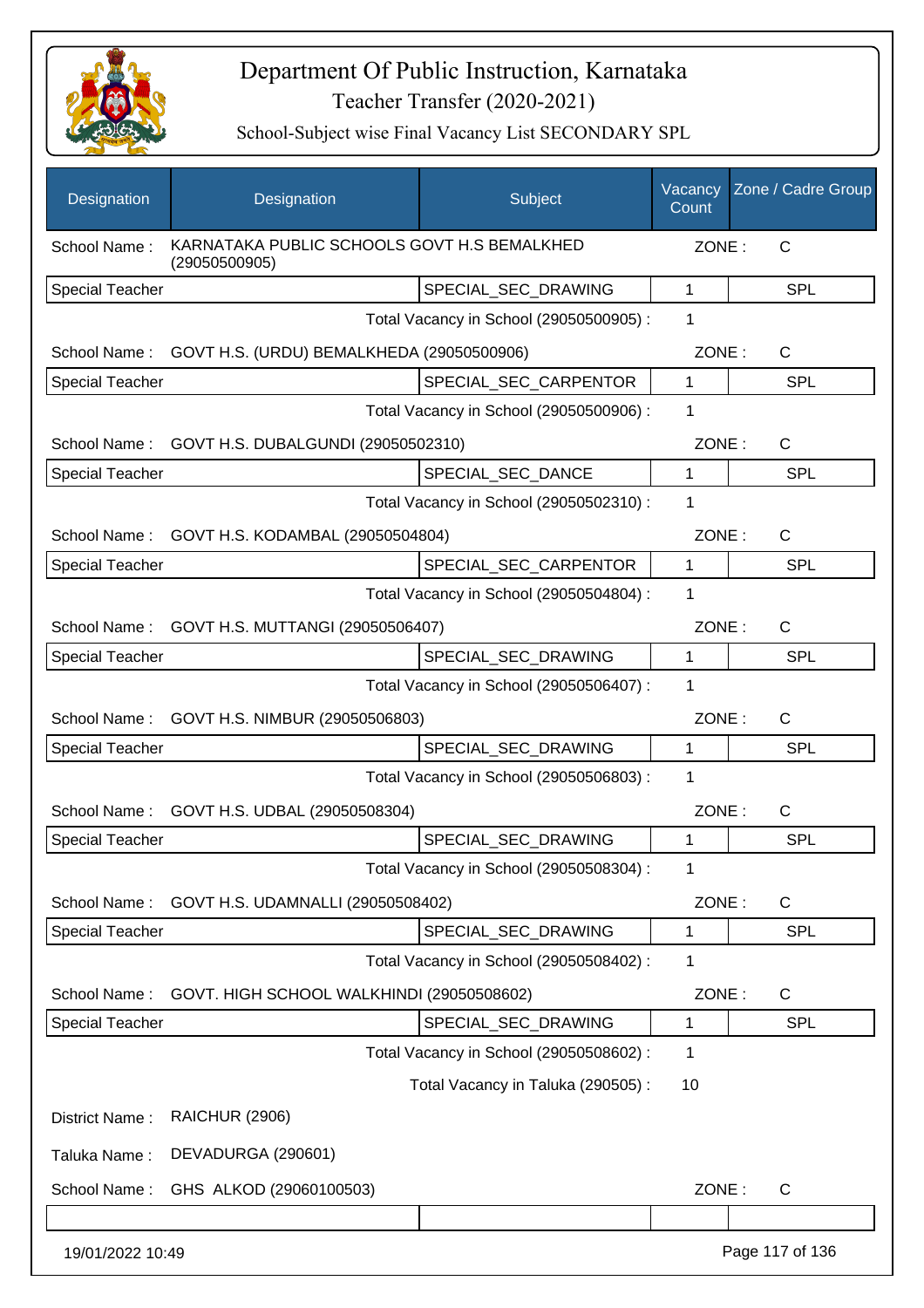

| Designation            | Designation                                                 | Subject                                  | Vacancy<br>Count | Zone / Cadre Group |
|------------------------|-------------------------------------------------------------|------------------------------------------|------------------|--------------------|
| <b>Special Teacher</b> |                                                             | SPECIAL_SEC_DRAWING                      | $\mathbf 1$      | <b>SPL</b>         |
|                        |                                                             | Total Vacancy in School (29060100503) :  | 1                |                    |
|                        | School Name: GHS GALAG (29060104107)                        |                                          | ZONE:            | C                  |
| <b>Special Teacher</b> |                                                             | SPECIAL_SEC_HORTICULTU<br><b>RE</b>      | 1                | SPL                |
|                        |                                                             | Total Vacancy in School (29060104107) :  | $\mathbf{1}$     |                    |
| School Name:           | GHS GIRLS JALAHALLI (29060107810)                           |                                          | ZONE:            | C                  |
| <b>Special Teacher</b> |                                                             | SPECIAL_SEC_TAILORING                    | 1                | <b>SPL</b>         |
|                        |                                                             | Total Vacancy in School (29060107810) :  | 1                |                    |
| School Name:           | GHS MASARKAL (29060111804)                                  |                                          | ZONE:            | C                  |
| <b>Special Teacher</b> |                                                             | SPECIAL SEC AGRICULTUR                   | 1                | <b>SPL</b>         |
|                        |                                                             | Total Vacancy in School (29060111804) :  | 1                |                    |
| School Name:           | GHPS PALAKANAMARADI (29060114101)                           |                                          | ZONE:            | C                  |
| <b>Special Teacher</b> |                                                             | SPECIAL SEC DRAWING                      | $\mathbf{1}$     | <b>SPL</b>         |
|                        |                                                             | Total Vacancy in School (29060114101) :  | 1                |                    |
| School Name:           | GOVT MODEL HIGHER PRIMARY SCHOOL RAMADURGA<br>(29060114801) |                                          | ZONE:            | C                  |
| <b>Special Teacher</b> |                                                             | SPECIAL_SEC_MUSIC_GRAD<br>E <sub>1</sub> | 1                | <b>SPL</b>         |
|                        |                                                             | Total Vacancy in School (29060114801) :  | 1                |                    |
| School Name:           | GOVT. HS BOYS DEVADURGA (29060120605)                       |                                          | ZONE:            | A                  |
| <b>Special Teacher</b> |                                                             | SPECIAL SEC MUSIC GRAD<br>E1             | 1                | <b>SPL</b>         |
|                        |                                                             | Total Vacancy in School (29060120605) :  | 1                |                    |
| School Name:           | GOVT GIRLS HIGH SCHOOL DEVDURGA (29060121602)               |                                          | ZONE:            | A                  |
| <b>Special Teacher</b> |                                                             | SPECIAL_SEC_TAILORING                    | 1                | SPL                |
|                        |                                                             | Total Vacancy in School (29060121602) :  | 1                |                    |
|                        |                                                             | Total Vacancy in Taluka (290601) :       | 8                |                    |
| Taluka Name:           | LINGASUGUR (290605)                                         |                                          |                  |                    |
| School Name:           | GHS ANWARI (29060501302)                                    |                                          | ZONE:            | C                  |
| <b>Special Teacher</b> |                                                             | SPECIAL_SEC_TAILORING                    | 1                | <b>SPL</b>         |
|                        |                                                             | Total Vacancy in School (29060501302) :  | 1                |                    |
| School Name:           | GOVT.HIGHER PRIMARY SCHOOL CHIKKALEKKIHAL<br>(29060503901)  |                                          | ZONE:            | C                  |
|                        |                                                             |                                          |                  |                    |
| 19/01/2022 10:49       |                                                             |                                          |                  | Page 118 of 136    |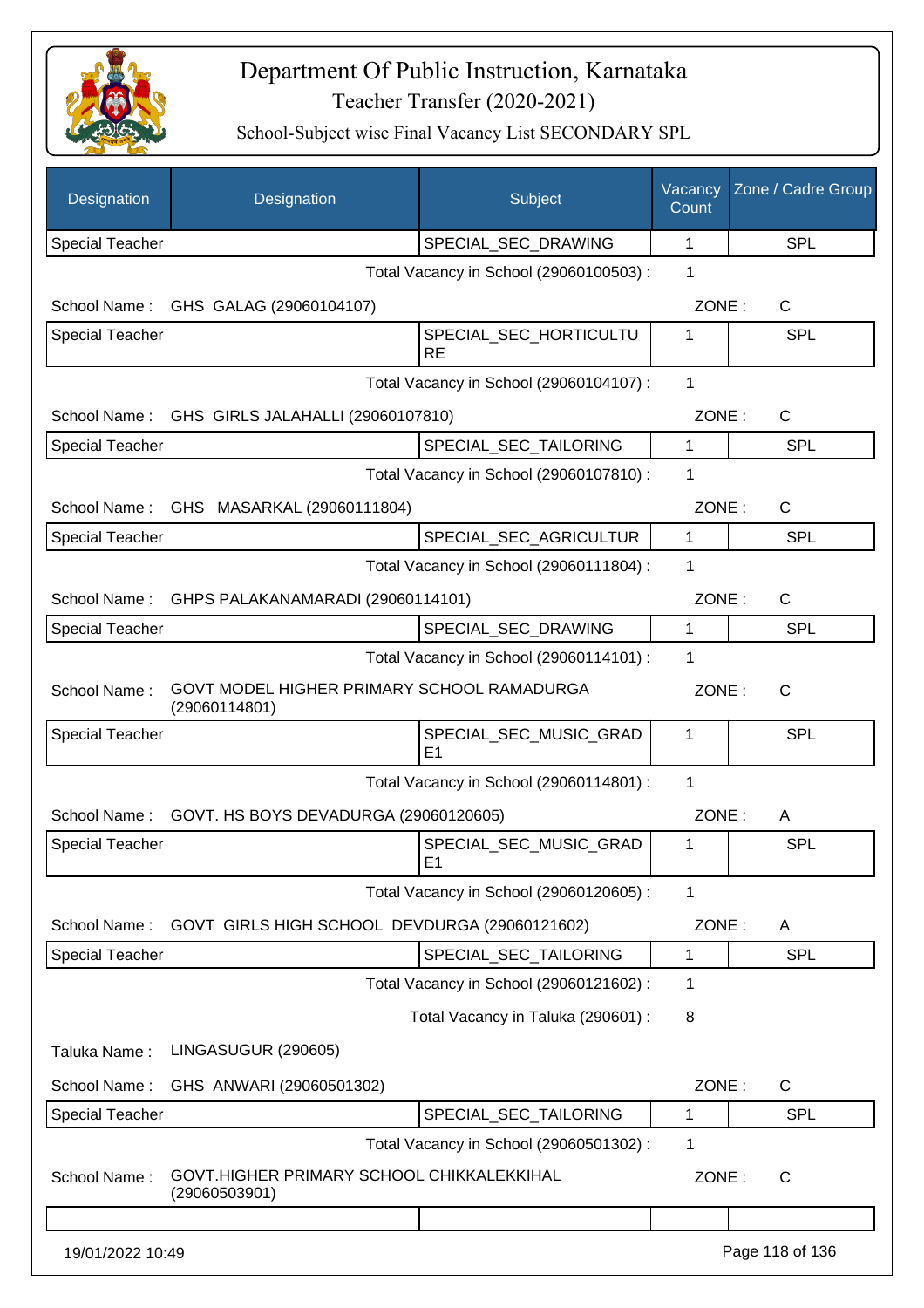

| Designation            | Designation                                             | Subject                                 | Vacancy<br>Count | Zone / Cadre Group |
|------------------------|---------------------------------------------------------|-----------------------------------------|------------------|--------------------|
| <b>Special Teacher</b> |                                                         | SPECIAL_SEC_DRAWING                     | 1                | <b>SPL</b>         |
|                        |                                                         | Total Vacancy in School (29060503901) : | 1                |                    |
| School Name:           | GHS GOUDUR (29060505903)                                |                                         | ZONE:            | C                  |
| <b>Special Teacher</b> |                                                         | SPECIAL_SEC_CARPENTOR                   | 1                | <b>SPL</b>         |
|                        |                                                         | Total Vacancy in School (29060505903) : | 1                |                    |
| School Name:           | GOVT P U HIGH SCHOOL SECTION GURUGUNTA (29060506411)    |                                         | ZONE:            | C                  |
| <b>Special Teacher</b> |                                                         | SPECIAL_SEC_HORTICULTU<br><b>RE</b>     | 1                | <b>SPL</b>         |
|                        |                                                         | Total Vacancy in School (29060506411) : | 1                |                    |
| School Name:           | GHS KANNAL (29060510003)                                |                                         | ZONE:            | $\mathsf{C}$       |
| <b>Special Teacher</b> |                                                         | SPECIAL SEC DRAWING                     | $\mathbf{1}$     | SPL                |
|                        |                                                         | Total Vacancy in School (29060510003) : | 1                |                    |
|                        | School Name: GIRLS GOVT P U COLLEGE MASKI (29060512323) |                                         | ZONE:            | Α                  |
| <b>Special Teacher</b> |                                                         | SPECIAL_SEC_DRAWING                     | $\mathbf{1}$     | SPL                |
|                        |                                                         | Total Vacancy in School (29060512323) : | 1                |                    |
| School Name:           | GHS MATTUR (29060512403)                                |                                         | ZONE:            | C                  |
| <b>Special Teacher</b> |                                                         | SPECIAL_SEC_DRAWING                     | $\mathbf 1$      | <b>SPL</b>         |
|                        |                                                         | Total Vacancy in School (29060512403) : | 1                |                    |
| School Name:           | GHS NAGALAPUR (29060513503)                             |                                         | ZONE:            | $\mathsf{C}$       |
| <b>Special Teacher</b> |                                                         | SPECIAL_SEC_HORTICULTU<br><b>RE</b>     | 1                | <b>SPL</b>         |
|                        |                                                         | Total Vacancy in School (29060513503) : | 1                |                    |
| School Name:           | GHPS RODALABANDA-T (29060515301)                        |                                         | ZONE:            | C                  |
| <b>Special Teacher</b> |                                                         | SPECIAL_SEC_DRAWING                     | 1                | SPL                |
|                        |                                                         | Total Vacancy in School (29060515301) : | 1                |                    |
|                        |                                                         | Total Vacancy in Taluka (290605):       | 9                |                    |
| Taluka Name:           | MANVI (290606)                                          |                                         |                  |                    |
| School Name:           | GOVT PU COLLEGE KAWTHAL (29060609420)                   |                                         | ZONE:            | Α                  |
| <b>Special Teacher</b> |                                                         | SPECIAL_SEC_CARPENTOR                   | 1                | <b>SPL</b>         |
| <b>Special Teacher</b> |                                                         | SPECIAL_SEC_HORTICULTU<br><b>RE</b>     | 1                | <b>SPL</b>         |
|                        |                                                         | Total Vacancy in School (29060609420) : | $\overline{2}$   |                    |
| School Name:           | GHS (KANYA G) SIRWAR (29060613821)                      |                                         | ZONE:            | A                  |
| 19/01/2022 10:49       |                                                         |                                         |                  | Page 119 of 136    |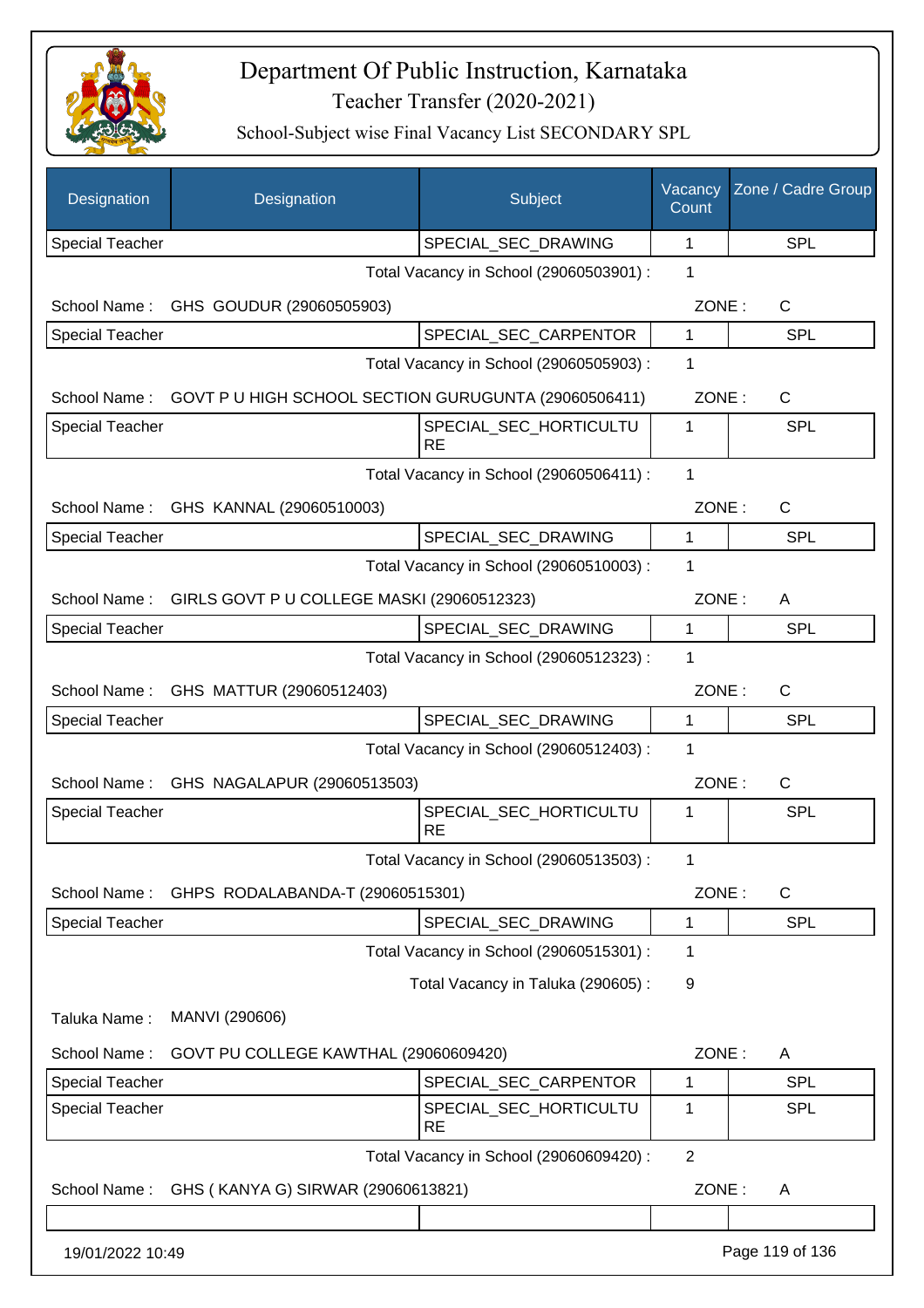

| Designation            | Designation                                          | Subject                                  | Vacancy<br>Count | Zone / Cadre Group |
|------------------------|------------------------------------------------------|------------------------------------------|------------------|--------------------|
| <b>Special Teacher</b> |                                                      | SPECIAL_SEC_AGRICULTUR                   | 1                | SPL                |
| Special Teacher        |                                                      | SPECIAL SEC MUSIC GRAD<br>E2             | 1                | <b>SPL</b>         |
|                        |                                                      | Total Vacancy in School (29060613821) :  | 2                |                    |
|                        |                                                      | Total Vacancy in Taluka (290606) :       | 4                |                    |
| Taluka Name:           | <b>RAICHUR (290607)</b>                              |                                          |                  |                    |
| School Name:           | GOVT.HIGHER PRIMARY SCHOOL DINNI (29060702701)       |                                          | ZONE:            | C                  |
| Special Teacher        |                                                      | SPECIAL_SEC_MUSIC_GRAD<br>E <sub>1</sub> | 1                | SPL                |
|                        |                                                      | Total Vacancy in School (29060702701) :  | $\mathbf{1}$     |                    |
| School Name:           | GOVT HIGHER PRIMARY SCHOOL GADHAR RMSA (29060703201) |                                          | ZONE:            | $\mathsf{C}$       |
| Special Teacher        |                                                      | SPECIAL_SEC_DRAWING                      | 1                | SPL                |
|                        |                                                      | Total Vacancy in School (29060703201) :  | 1                |                    |
| School Name:           | GOVT.HIGHER PRIMARY SCHOOL GANJAHALLI (29060703601)  |                                          | ZONE:            | C                  |
| Special Teacher        |                                                      | SPECIAL_SEC_DRAWING                      | 1                | <b>SPL</b>         |
|                        |                                                      | Total Vacancy in School (29060703601) :  | 1                |                    |
| School Name:           | GOVT.HIGHER PRIMARY SCHOOL GARALADINNI (29060703801) |                                          | ZONE:            | C                  |
| <b>Special Teacher</b> |                                                      | SPECIAL_SEC_DRAWING                      | $\mathbf{1}$     | SPL                |
|                        |                                                      | Total Vacancy in School (29060703801) :  | 1                |                    |
| School Name:           | GHS JEGARKAL (29060706202)                           |                                          | ZONE:            | $\mathsf{C}$       |
| <b>Special Teacher</b> |                                                      | SPECIAL_SEC_MUSIC_GRAD<br>E <sub>1</sub> | 1                | <b>SPL</b>         |
|                        |                                                      | Total Vacancy in School (29060706202) :  | 1                |                    |
| School Name:           | GOVT.HIGHER PRIMARY SCHOOL MARCHED (29060709801)     |                                          | ZONE:            | C                  |
| <b>Special Teacher</b> |                                                      | SPECIAL_SEC_MUSIC_GRAD<br>E <sub>1</sub> | 1                | <b>SPL</b>         |
|                        |                                                      | Total Vacancy in School (29060709801) :  | 1                |                    |
| School Name:           | GOVT.HIGHER PRIMARY SCHOOL SAGAMAGUNTA (29060711601) |                                          | ZONE:            | C                  |
| Special Teacher        |                                                      | SPECIAL_SEC_DRAWING                      | 1                | SPL                |
|                        |                                                      | Total Vacancy in School (29060711601) :  | $\mathbf 1$      |                    |
| School Name:           | GHS, J.VENKTAPUR (29060714302)                       |                                          | ZONE:            | C                  |
| <b>Special Teacher</b> |                                                      | SPECIAL_SEC_DRAWING                      | 1                | <b>SPL</b>         |
|                        |                                                      | Total Vacancy in School (29060714302) :  | 1                |                    |
| 19/01/2022 10:49       |                                                      |                                          |                  | Page 120 of 136    |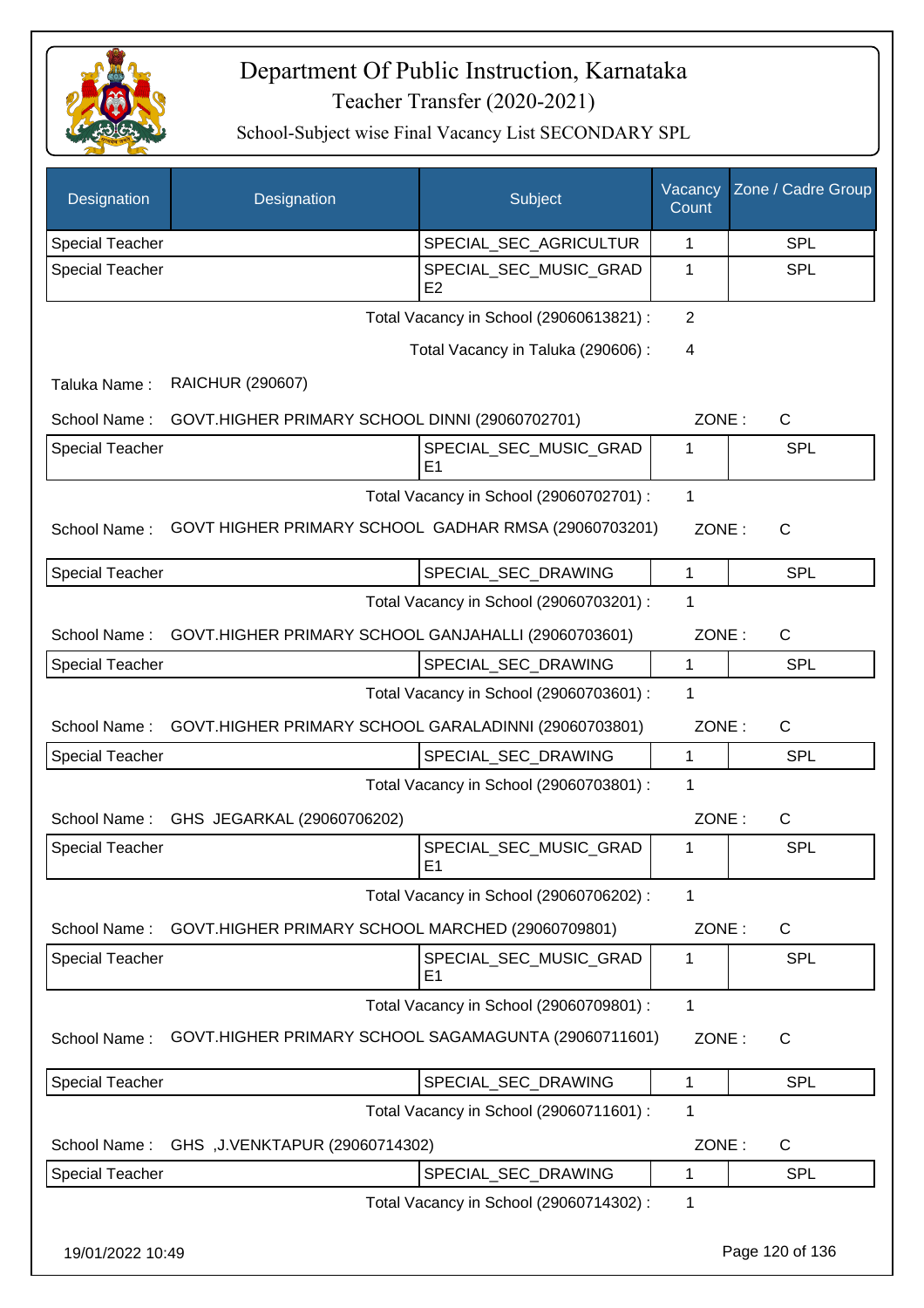

| Designation            | Designation                                                           | Subject                                  | Vacancy<br>Count | Zone / Cadre Group |
|------------------------|-----------------------------------------------------------------------|------------------------------------------|------------------|--------------------|
| School Name:           | GOVT.HIGHER PRIMARY SCHOOL YELEBICHALI_Upgraded_RMSA<br>(29060715501) |                                          | ZONE:            | C                  |
| <b>Special Teacher</b> |                                                                       | SPECIAL_SEC_CARPENTOR                    | 1                | <b>SPL</b>         |
|                        |                                                                       | Total Vacancy in School (29060715501) :  | 1                |                    |
|                        | School Name: GHS MADIPETE RAICHUR (29060719212)                       |                                          | ZONE:            | A                  |
| <b>Special Teacher</b> |                                                                       | SPECIAL_SEC_DRAWING                      | 1                | <b>SPL</b>         |
|                        |                                                                       | Total Vacancy in School (29060719212) :  | 1                |                    |
|                        | School Name: GHS YERMARUS CAMP (29060719806)                          |                                          | ZONE:            | A                  |
| <b>Special Teacher</b> |                                                                       | SPECIAL_SEC_DRAMA_GRA<br>DE <sub>1</sub> | 1                | <b>SPL</b>         |
|                        |                                                                       | Total Vacancy in School (29060719806) :  | $\mathbf 1$      |                    |
|                        |                                                                       | Total Vacancy in Taluka (290607) :       | 11               |                    |
| Taluka Name:           | <b>SINDHANUR (290608)</b>                                             |                                          |                  |                    |
| School Name:           | GOVT.HIGHER PRIMARY SCHOOL ARALIHALLI (29060800401)                   |                                          | ZONE:            | $\mathsf{C}$       |
| <b>Special Teacher</b> |                                                                       | SPECIAL_SEC_DRAWING                      | 1                | <b>SPL</b>         |
|                        |                                                                       | Total Vacancy in School (29060800401) :  | 1                |                    |
| School Name:           | GHS DHADESUGUR (29060803101)                                          |                                          | ZONE:            | $\mathsf{C}$       |
| <b>Special Teacher</b> |                                                                       | SPECIAL_SEC_DRAWING                      | $\mathbf{1}$     | SPL                |
|                        |                                                                       | Total Vacancy in School (29060803101) :  | 1                |                    |
| School Name:           | GHS GONWAR (29060804003)                                              |                                          | ZONE:            | A                  |
| <b>Special Teacher</b> |                                                                       | SPECIAL_SEC_DRAWING                      | 1                | <b>SPL</b>         |
|                        |                                                                       | Total Vacancy in School (29060804003) :  | 1                |                    |
| School Name:           | GHS GUNDA (29060804802)                                               |                                          | ZONE:            | $\mathsf{C}$       |
| <b>Special Teacher</b> |                                                                       | SPECIAL SEC TAILORING                    | 1                | <b>SPL</b>         |
|                        |                                                                       | Total Vacancy in School (29060804802) :  | 1                |                    |
| School Name:           | GHS HARAPUR (29060805302)                                             |                                          | ZONE:            | $\mathsf{C}$       |
| <b>Special Teacher</b> |                                                                       | SPECIAL_SEC_DRAWING                      | 1                | <b>SPL</b>         |
|                        |                                                                       | Total Vacancy in School (29060805302) :  | 1                |                    |
| School Name:           | GOVT.HIGHER PRIMARY SCHOOL HEDAGINAL (29060805801)                    |                                          | ZONE:            | $\mathsf{C}$       |
| <b>Special Teacher</b> |                                                                       | SPECIAL_SEC_DRAWING                      | 1                | <b>SPL</b>         |
|                        |                                                                       | Total Vacancy in School (29060805801) :  | 1                |                    |
| School Name:           | GHS JALIHAL (29060806714)                                             |                                          | ZONE:            | $\mathsf{C}$       |
| Special Teacher        |                                                                       | SPECIAL_SEC_TAILORING                    | 1                | <b>SPL</b>         |
| 19/01/2022 10:49       |                                                                       |                                          |                  | Page 121 of 136    |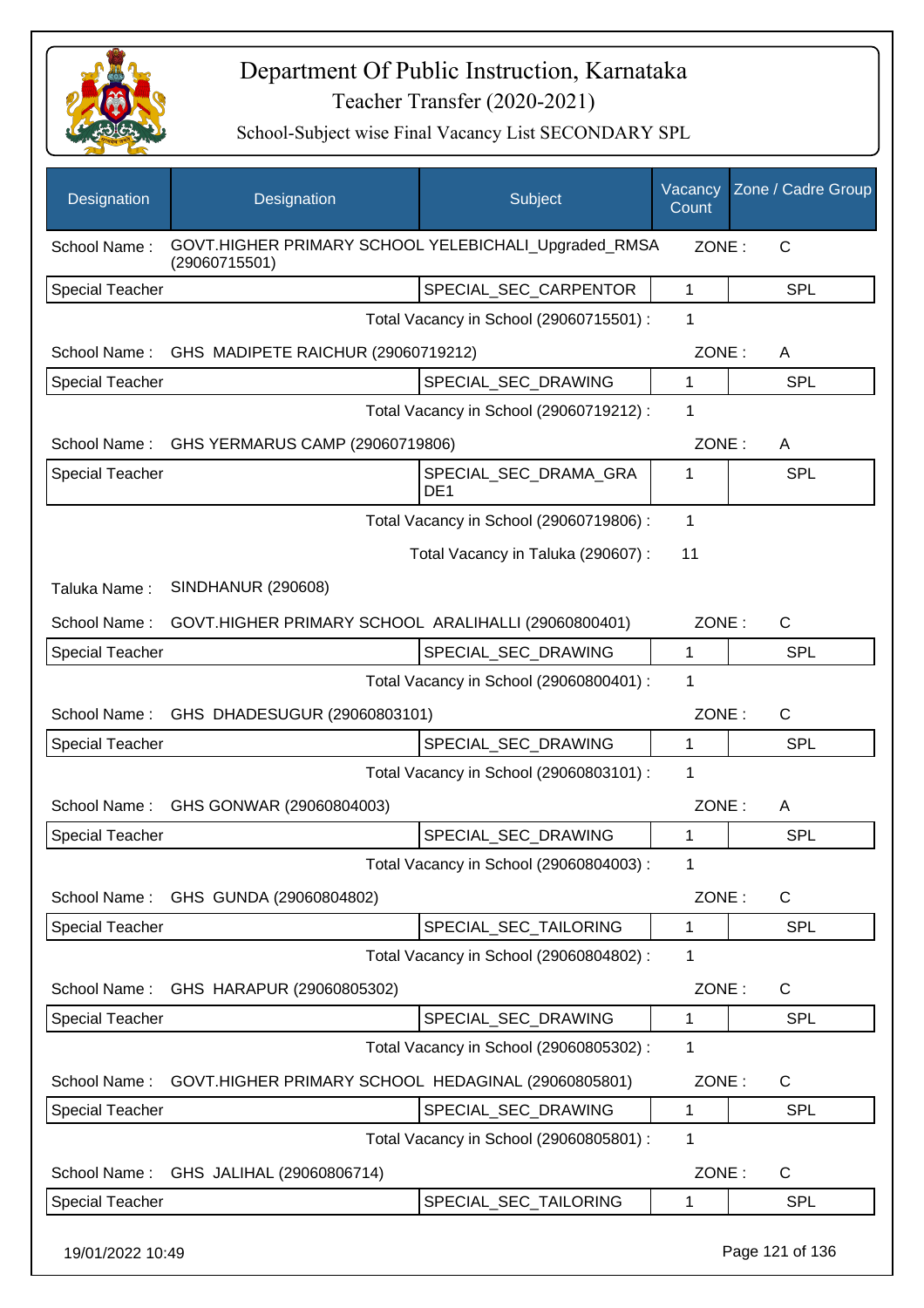

| Designation            | Designation                                          | Subject                                 | Vacancy<br>Count | Zone / Cadre Group |
|------------------------|------------------------------------------------------|-----------------------------------------|------------------|--------------------|
|                        |                                                      | Total Vacancy in School (29060806714) : | 1                |                    |
|                        | School Name: GHS KOLABALAL (29060808006)             |                                         | ZONE:            | $\mathsf{C}$       |
| <b>Special Teacher</b> |                                                      | SPECIAL_SEC_TAILORING                   | $\mathbf{1}$     | <b>SPL</b>         |
|                        |                                                      | Total Vacancy in School (29060808006) : | 1                |                    |
|                        | School Name: GHS URDU SALAGUNDA (29060810804)        |                                         | ZONE:            | C                  |
| <b>Special Teacher</b> |                                                      | SPECIAL_SEC_TAILORING                   | $\mathbf 1$      | SPL                |
|                        |                                                      | Total Vacancy in School (29060810804) : | 1                |                    |
|                        | School Name: GHS SIDRAMPUR (29060811103)             |                                         | ZONE:            | C                  |
| <b>Special Teacher</b> |                                                      | SPECIAL SEC DRAWING                     | 1                | SPL                |
|                        |                                                      | Total Vacancy in School (29060811103) : | 1                |                    |
|                        | School Name: GHS R.H.NO.2 (29060811285)              |                                         | ZONE:            | C                  |
| <b>Special Teacher</b> |                                                      | SPECIAL_SEC_TAILORING                   | 1                | SPL                |
|                        |                                                      | Total Vacancy in School (29060811285) : | 1                |                    |
| School Name:           | GHS TURVIHAL (29060812028)                           |                                         | ZONE:            | A                  |
| <b>Special Teacher</b> |                                                      | SPECIAL_SEC_DRAWING                     | $\overline{2}$   | <b>SPL</b>         |
|                        |                                                      | Total Vacancy in School (29060812028) : | 2                |                    |
| School Name:           | GOVT.HIGHER PRIMARY SCHOOL VEERAPUR (29060812701)    |                                         | ZONE:            | C                  |
| <b>Special Teacher</b> |                                                      | SPECIAL_SEC_DRAWING                     | 1                | <b>SPL</b>         |
|                        |                                                      | Total Vacancy in School (29060812701) : | 1                |                    |
| School Name:           | GOVT.HIGHER PRIMARY SCHOOL WALKAMDINNI (29060812901) |                                         | ZONE:            | C                  |
| <b>Special Teacher</b> |                                                      | SPECIAL_SEC_DRAWING                     | 1                | SPL                |
|                        |                                                      | Total Vacancy in School (29060812901) : | 1                |                    |
| School Name:           | GPUC for Boys, Sindhanur (29060818102)               |                                         | ZONE:            | A                  |
| Special Teacher        |                                                      | SPECIAL SEC MUSIC GRAD<br>E1            | 1                | <b>SPL</b>         |
|                        |                                                      | Total Vacancy in School (29060818102) : | 1                |                    |
|                        |                                                      | Total Vacancy in Taluka (290608) :      | 16               |                    |
| District Name:         | <b>KOPPAL (2907)</b>                                 |                                         |                  |                    |
| Taluka Name:           | GANGAVATHI (290702)                                  |                                         |                  |                    |
| School Name:           | GHS AGOLI (29070200402)                              |                                         | ZONE:            | C                  |
| Special Teacher        |                                                      | SPECIAL_SEC_DRAWING                     | 1                | <b>SPL</b>         |
|                        |                                                      | Total Vacancy in School (29070200402) : | 1                |                    |
| 19/01/2022 10:49       |                                                      |                                         |                  | Page 122 of 136    |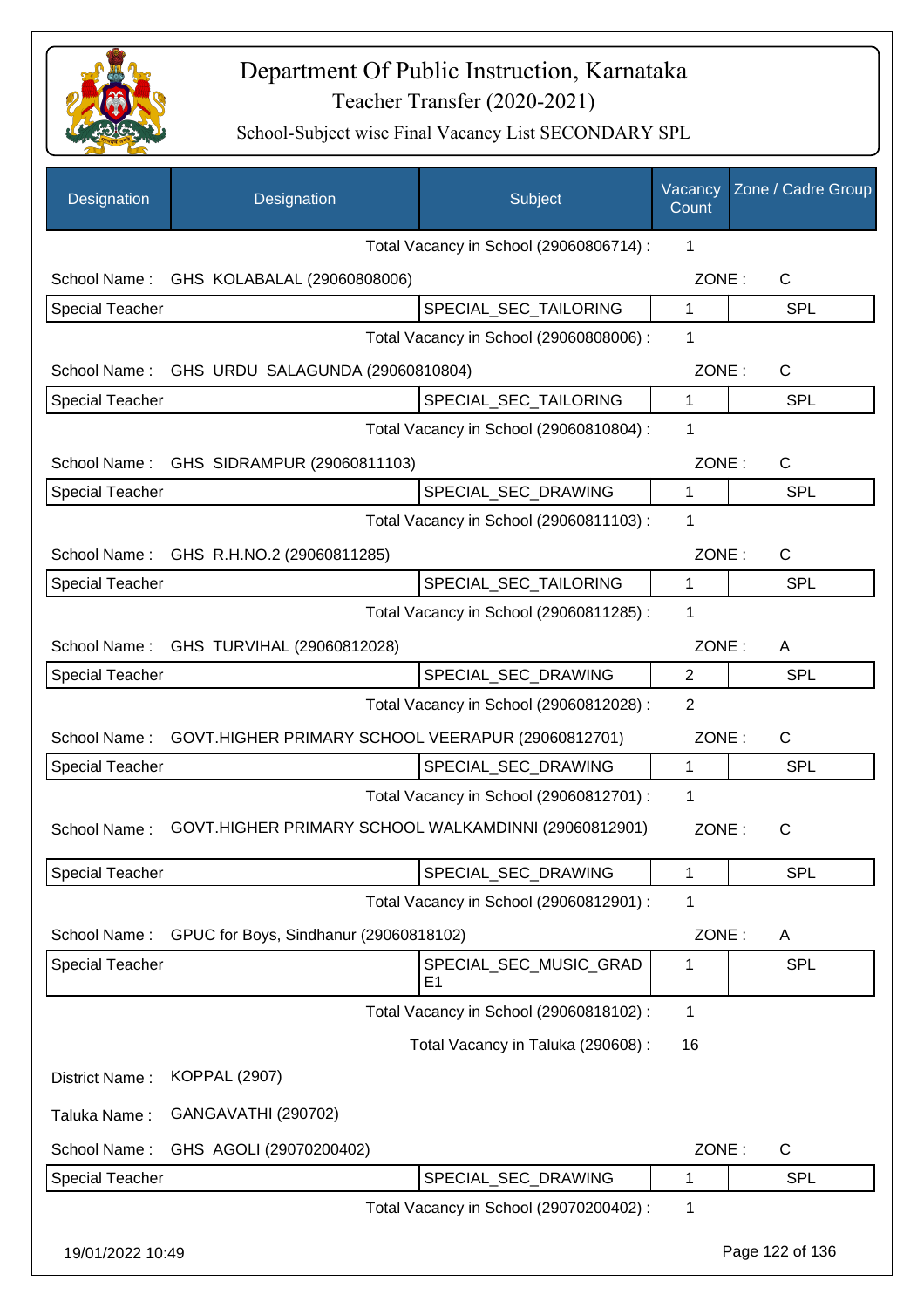

| Designation            | Designation                                         | Subject                                 | Vacancy<br>Count | Zone / Cadre Group |
|------------------------|-----------------------------------------------------|-----------------------------------------|------------------|--------------------|
| School Name:           | GHS ANEGUNDI (29070200607)                          |                                         | ZONE:            | $\mathsf{C}$       |
| <b>Special Teacher</b> |                                                     | SPECIAL SEC DRAWING                     | 1                | <b>SPL</b>         |
|                        |                                                     | Total Vacancy in School (29070200607) : | 1                |                    |
| School Name:           | GHS ARHAL (29070200803)                             |                                         | ZONE:            | C                  |
| <b>Special Teacher</b> |                                                     | SPECIAL_SEC_CARPENTOR                   | 1                | SPL                |
|                        |                                                     | Total Vacancy in School (29070200803) : | 1                |                    |
|                        | School Name: GHS CHALLUR (29070202906)              |                                         | ZONE:            | C                  |
| <b>Special Teacher</b> |                                                     | SPECIAL_SEC_HORTICULTU<br><b>RE</b>     | 1                | SPL                |
|                        |                                                     | Total Vacancy in School (29070202906) : | 1                |                    |
|                        | School Name: GHS CHIKKAMADINAL (29070203403)        |                                         | ZONE:            | C                  |
| <b>Special Teacher</b> |                                                     | SPECIAL_SEC_DRAWING                     | $\mathbf{1}$     | SPL                |
|                        |                                                     | Total Vacancy in School (29070203403) : | 1                |                    |
| School Name:           | GHS CHIKKAJANTHAKAL (29070203601)                   |                                         | ZONE:            | C                  |
| <b>Special Teacher</b> |                                                     | SPECIAL_SEC_CARPENTOR                   | $\mathbf 1$      | SPL                |
|                        |                                                     | Total Vacancy in School (29070203601) : | 1                |                    |
| School Name:           | GHS HIREKHED (29070206302)                          |                                         | ZONE:            | C                  |
| <b>Special Teacher</b> |                                                     | SPECIAL_SEC_DRAWING                     | 1                | <b>SPL</b>         |
|                        |                                                     | Total Vacancy in School (29070206302) : | 1                |                    |
| School Name:           | KARNATAKA PUBLIC SCHOOLS GHS KARATAGI (29070208735) |                                         | ZONE:            | A                  |
| <b>Special Teacher</b> |                                                     | SPECIAL_SEC_DRAWING                     | 1                | <b>SPL</b>         |
|                        |                                                     | Total Vacancy in School (29070208735) : | 1                |                    |
| School Name:           | GHS KESARAHATTI (29070209203)                       |                                         | ZONE:            | $\mathsf C$        |
| <b>Special Teacher</b> |                                                     | SPECIAL_SEC_TAILORING                   | 1                | <b>SPL</b>         |
|                        |                                                     | Total Vacancy in School (29070209203) : | 1                |                    |
| School Name:           | GHS MAILAPUR (29070210503)                          |                                         | ZONE:            | C                  |
| <b>Special Teacher</b> |                                                     | SPECIAL_SEC_DRAWING                     | 1                | <b>SPL</b>         |
|                        |                                                     | Total Vacancy in School (29070210503) : | 1                |                    |
| School Name:           | GHS ULENOOR (29070214403)                           |                                         | ZONE:            | C                  |
| <b>Special Teacher</b> |                                                     | SPECIAL_SEC_CARPENTOR                   | $\mathbf{1}$     | SPL                |
|                        |                                                     | Total Vacancy in School (29070214403) : | 1                |                    |
| School Name:           | GOVT URDU HIGH SCHOOL GANGAVATHI (29070217905)      |                                         | ZONE:            | A                  |
| <b>Special Teacher</b> |                                                     | SPECIAL_SEC_TAILORING                   | 1                | SPL                |
| 19/01/2022 10:49       |                                                     |                                         |                  | Page 123 of 136    |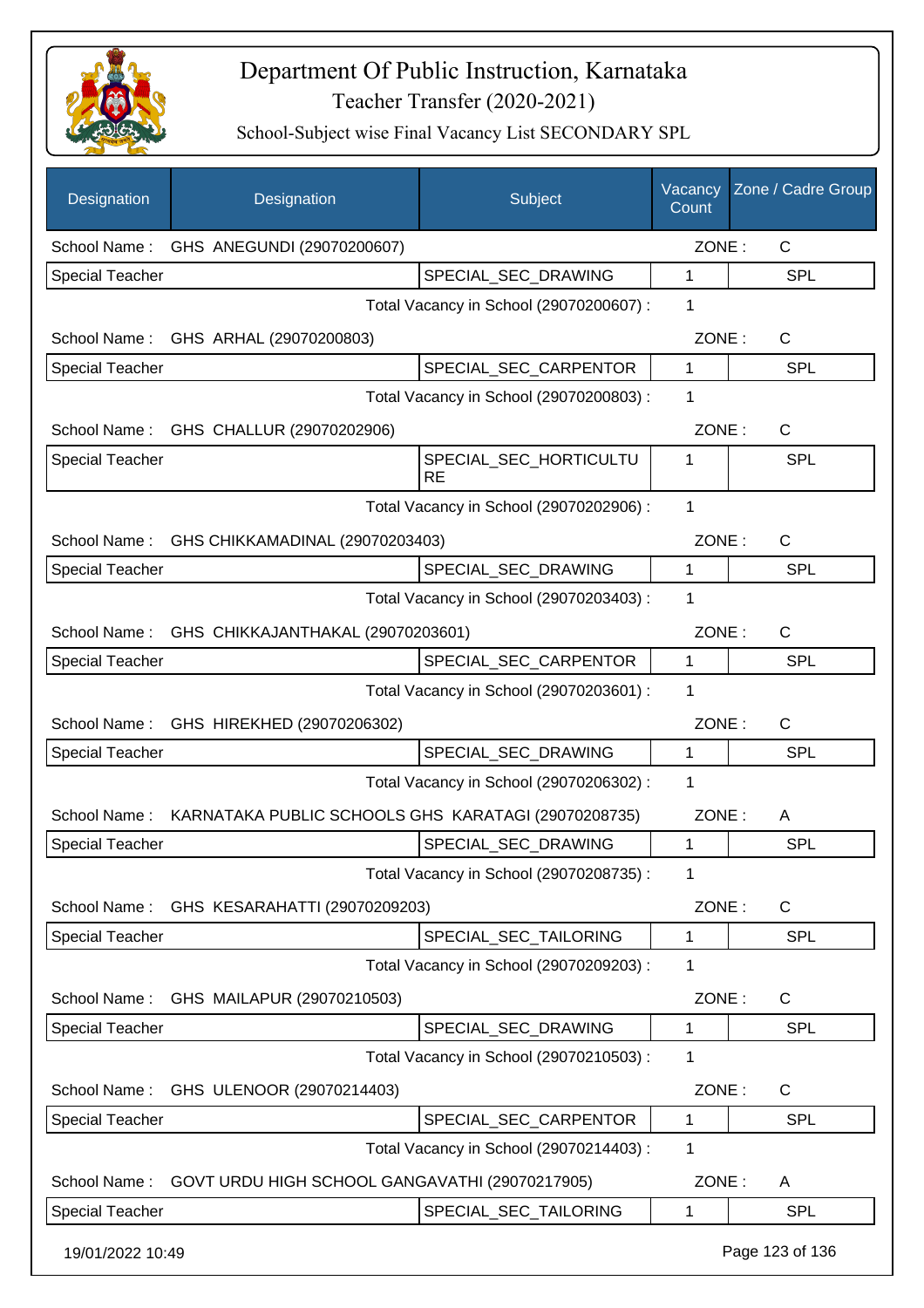

| Designation            | Designation                          | Subject                                 | Vacancy<br>Count | Zone / Cadre Group |
|------------------------|--------------------------------------|-----------------------------------------|------------------|--------------------|
|                        |                                      | Total Vacancy in School (29070217905) : | 1                |                    |
|                        |                                      | Total Vacancy in Taluka (290702) :      | 12               |                    |
| Taluka Name:           | KOPPAL (290703)                      |                                         |                  |                    |
| School Name:           | GHS AGALAKERA (29070300305)          |                                         | ZONE:            | C                  |
| <b>Special Teacher</b> |                                      | SPECIAL_SEC_CARPENTOR                   | 1                | <b>SPL</b>         |
|                        |                                      | Total Vacancy in School (29070300305) : | 1                |                    |
| School Name:           | GHS HOSABANDIHARLAPUR (29070301102)  |                                         | ZONE:            | C                  |
| <b>Special Teacher</b> |                                      | SPECIAL SEC TAILORING                   | 1                | <b>SPL</b>         |
|                        |                                      | Total Vacancy in School (29070301102) : | 1                |                    |
| School Name:           | GHS BOCHANAHALLI (29070302602)       |                                         | ZONE:            | C                  |
| <b>Special Teacher</b> |                                      | SPECIAL_SEC_DRAWING                     | 1                | <b>SPL</b>         |
|                        |                                      | Total Vacancy in School (29070302602) : | $\mathbf 1$      |                    |
| School Name:           | GHS HIREBAGANAL (29070307103)        |                                         | ZONE:            | C                  |
| <b>Special Teacher</b> |                                      | SPECIAL_SEC_CARPENTOR                   | 1                | SPL                |
|                        |                                      | Total Vacancy in School (29070307103) : | 1                |                    |
| School Name:           | GHS HIRE BOMMANHAL (29070307202)     |                                         | ZONE:            | C                  |
| <b>Special Teacher</b> |                                      | SPECIAL_SEC_CARPENTOR                   | 1                | <b>SPL</b>         |
|                        |                                      | Total Vacancy in School (29070307202) : | 1                |                    |
| School Name:           | GHS HYATI (29070308902)              |                                         | ZONE:            | C                  |
| <b>Special Teacher</b> |                                      | SPECIAL SEC DRAWING                     | 1                | <b>SPL</b>         |
|                        |                                      | Total Vacancy in School (29070308902) : | 1                |                    |
| School Name:           | GHS INDARAGI (29070309102)           |                                         | ZONE:            | $\mathsf{C}$       |
| <b>Special Teacher</b> |                                      | SPECIAL_SEC_CARPENTOR                   | 1                | <b>SPL</b>         |
|                        |                                      | Total Vacancy in School (29070309102) : | 1                |                    |
| School Name:           | GHS KAWALOOR (29070310506)           |                                         | ZONE:            | $\mathsf{C}$       |
| <b>Special Teacher</b> |                                      | SPECIAL_SEC_CARPENTOR                   | 1                | <b>SPL</b>         |
|                        |                                      | Total Vacancy in School (29070310506) : | 1                |                    |
| School Name:           | GOVT HIGH SCHOOL KOLUR (29070311202) |                                         | ZONE:            | B                  |
| Special Teacher        |                                      | SPECIAL_SEC_HORTICULTU<br>RE            | 1                | <b>SPL</b>         |
|                        |                                      | Total Vacancy in School (29070311202) : | $\mathbf{1}$     |                    |
| School Name:           | G H S T B P MUNIRABAD (29070313008)  |                                         | ZONE:            | C                  |
|                        |                                      |                                         |                  |                    |
| 19/01/2022 10:49       |                                      |                                         |                  | Page 124 of 136    |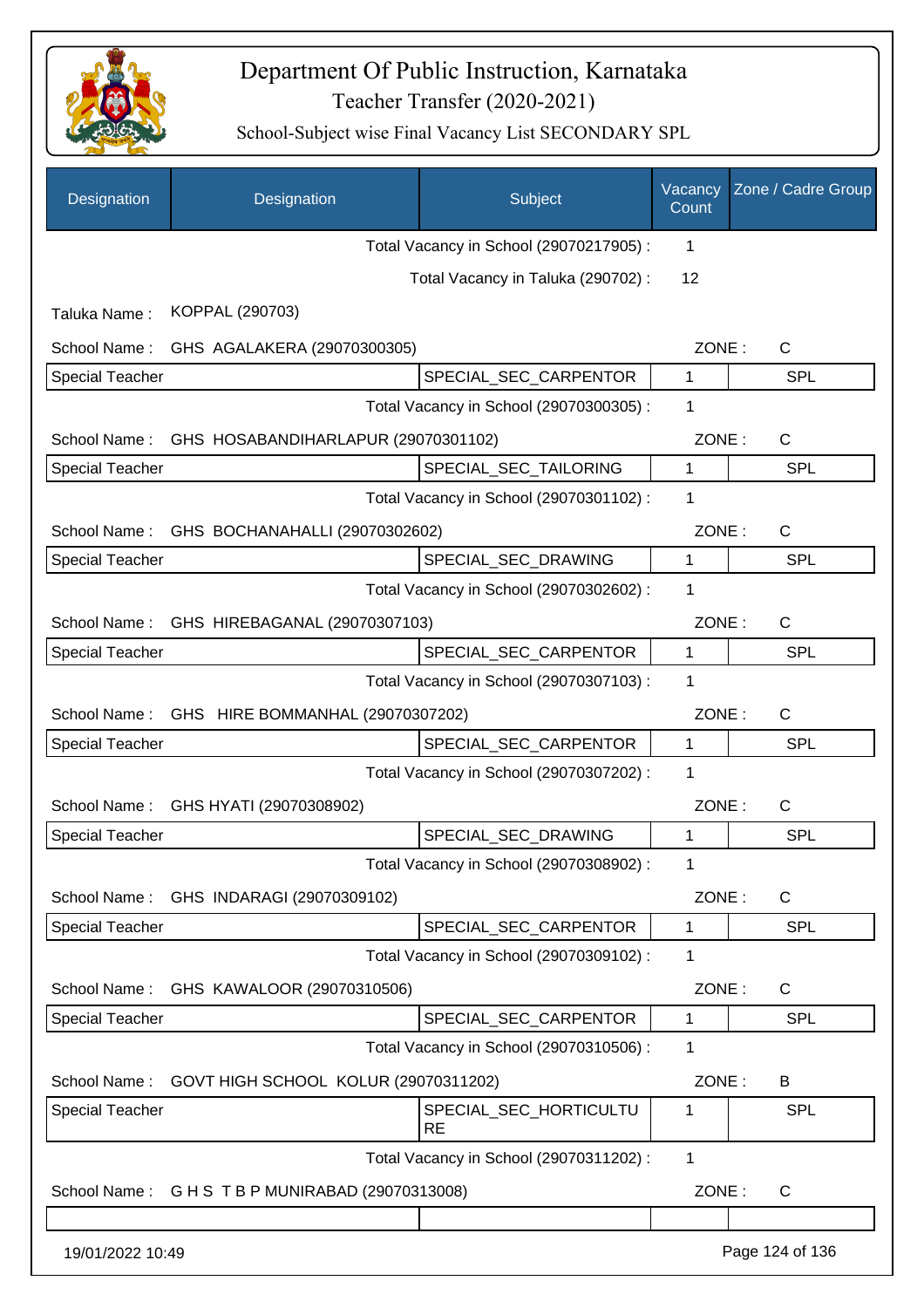

| Designation            | Designation                                    | Subject                                  | Vacancy<br>Count | Zone / Cadre Group |
|------------------------|------------------------------------------------|------------------------------------------|------------------|--------------------|
| <b>Special Teacher</b> |                                                | SPECIAL_SEC_CARPENTOR                    | 1                | <b>SPL</b>         |
|                        |                                                | Total Vacancy in School (29070313008) :  | 1                |                    |
| School Name:           | GHS NEERALAGI (29070313602)                    |                                          | ZONE:            | C                  |
| <b>Special Teacher</b> |                                                | SPECIAL_SEC_CARPENTOR                    | 1                | <b>SPL</b>         |
|                        |                                                | Total Vacancy in School (29070313602) :  | 1                |                    |
| School Name:           | GIRLS GOVT JUNIOR COLLEGE KOPPAL (29070318005) |                                          | ZONE:            | A                  |
| Special Teacher        |                                                | SPECIAL_SEC_MUSIC_GRAD<br>E <sub>1</sub> | 1                | <b>SPL</b>         |
|                        |                                                | Total Vacancy in School (29070318005) :  | 1                |                    |
|                        |                                                | Total Vacancy in Taluka (290703) :       | 12               |                    |
| Taluka Name:           | <b>KUSTAGI (290704)</b>                        |                                          |                  |                    |
| School Name:           | GHS CHALGERA (29070402205)                     |                                          | ZONE:            | C                  |
| <b>Special Teacher</b> |                                                | SPECIAL_SEC_CARPENTOR                    | 1                | <b>SPL</b>         |
|                        |                                                | Total Vacancy in School (29070402205) :  | 1                |                    |
| School Name:           | Govt Comp Jr college DOTIHAL (29070403008)     |                                          | ZONE:            | C                  |
| <b>Special Teacher</b> |                                                | SPECIAL_SEC_CARPENTOR                    | 1                | <b>SPL</b>         |
|                        |                                                | Total Vacancy in School (29070403008) :  | 1                |                    |
| School Name:           | GHS KORDAKERA (29070409102)                    |                                          | ZONE:            | C                  |
| <b>Special Teacher</b> |                                                | SPECIAL_SEC_CARPENTOR                    | 1                | <b>SPL</b>         |
|                        |                                                | Total Vacancy in School (29070409102) :  | 1                |                    |
| School Name:           | GHS MALAGITTI (29070410302)                    |                                          | ZONE:            | C                  |
| <b>Special Teacher</b> |                                                | SPECIAL_SEC_HORTICULTU<br><b>RE</b>      | 1                | <b>SPL</b>         |
|                        |                                                | Total Vacancy in School (29070410302) :  | 1                |                    |
| School Name:           | <b>GHS</b><br>MANNERHAL (29070410702)          |                                          | ZONE:            | C                  |
| <b>Special Teacher</b> |                                                | SPECIAL_SEC_HORTICULTU<br><b>RE</b>      | 1                | <b>SPL</b>         |
|                        |                                                | Total Vacancy in School (29070410702) :  | 1                |                    |
|                        |                                                | Total Vacancy in Taluka (290704) :       | 5                |                    |
| Taluka Name:           | <b>YELBURGA (290709)</b>                       |                                          |                  |                    |
| School Name:           | GHS BALUTAGI (29070900704)                     |                                          | ZONE:            | C                  |
| Special Teacher        |                                                | SPECIAL_SEC_TAILORING                    | 1                | <b>SPL</b>         |
|                        |                                                | Total Vacancy in School (29070900704) :  | 1                |                    |
| 19/01/2022 10:49       |                                                |                                          |                  | Page 125 of 136    |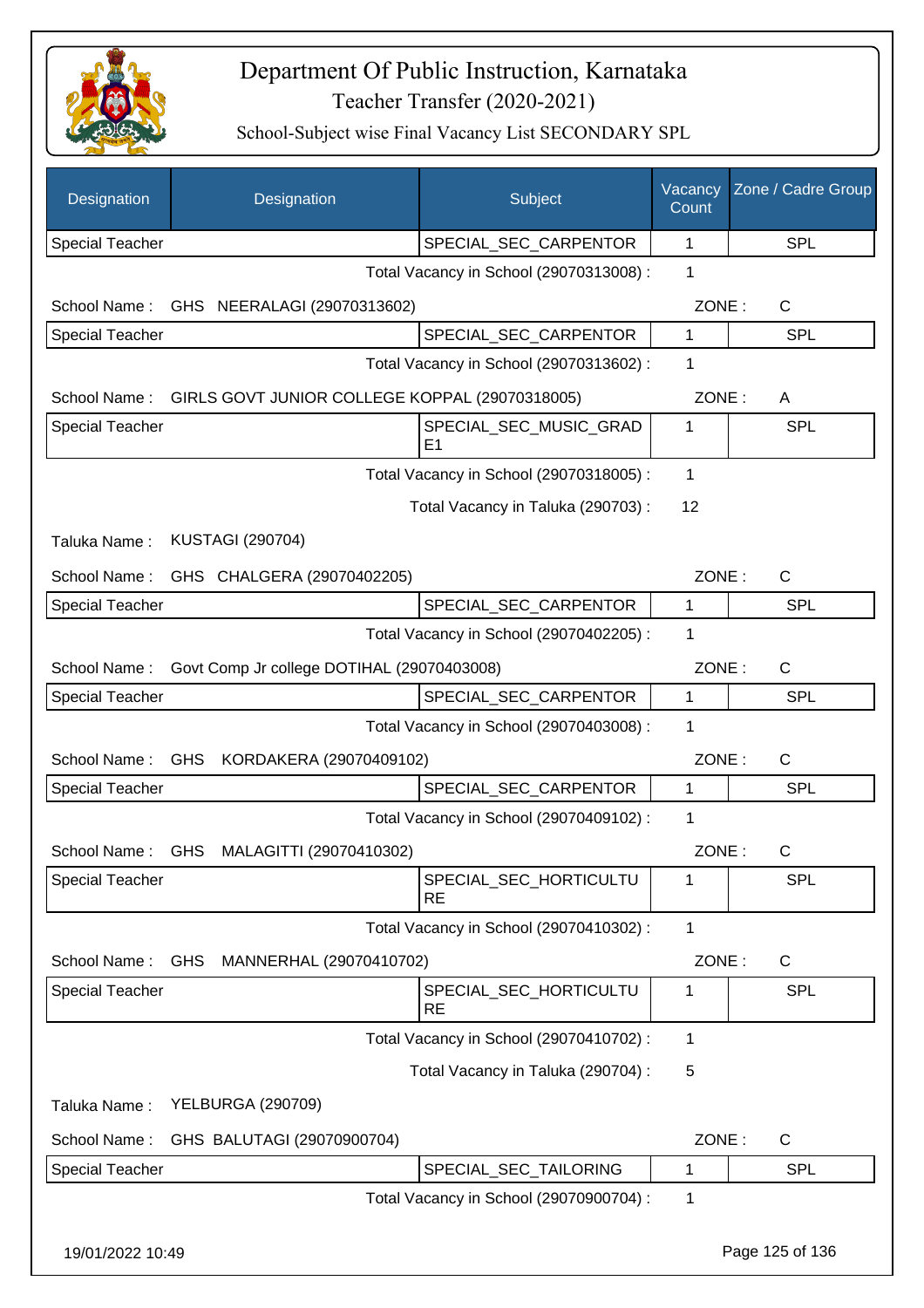

| Designation            | Designation                                                 | Subject                                 | Vacancy<br>Count | Zone / Cadre Group |
|------------------------|-------------------------------------------------------------|-----------------------------------------|------------------|--------------------|
| School Name:           | KARNATAKA PUBLIC SCHOOLS GHS BANDI (29070900803)            |                                         | ZONE:            | C                  |
| <b>Special Teacher</b> |                                                             | SPECIAL_SEC_CARPENTOR                   | 1                | <b>SPL</b>         |
|                        |                                                             | Total Vacancy in School (29070900803) : | 1                |                    |
| School Name:           | GHS BINNAL (29070901802)                                    |                                         | ZONE:            | $\mathsf{C}$       |
| <b>Special Teacher</b> |                                                             | SPECIAL SEC CARPENTOR                   | 1                | <b>SPL</b>         |
|                        |                                                             | Total Vacancy in School (29070901802) : | 1                |                    |
|                        | School Name: GHS NSD CHIKKAMYAGERI (29070903304)            |                                         | ZONE:            | $\mathsf{C}$       |
| <b>Special Teacher</b> |                                                             | SPECIAL_SEC_DRAWING                     | 1                | <b>SPL</b>         |
|                        |                                                             | Total Vacancy in School (29070903304) : | 1                |                    |
|                        | School Name: GHS GANADAL (29070904002)                      |                                         | ZONE:            | $\mathsf{C}$       |
| <b>Special Teacher</b> |                                                             | SPECIAL SEC DRAWING                     | 1                | <b>SPL</b>         |
|                        |                                                             | Total Vacancy in School (29070904002) : | 1                |                    |
|                        | School Name: GHS GUNNAL (29070904503)                       |                                         | ZONE:            | $\mathsf{C}$       |
| <b>Special Teacher</b> |                                                             | SPECIAL_SEC_DRAWING                     | $\mathbf 1$      | <b>SPL</b>         |
|                        |                                                             | Total Vacancy in School (29070904503) : | 1                |                    |
|                        | School Name: GOVT HIGH SCHOOL RAJOOR-ADOOR (29070908119)    |                                         | ZONE:            | B                  |
| <b>Special Teacher</b> |                                                             | SPECIAL_SEC_TAILORING                   | 1                | SPL                |
|                        |                                                             | Total Vacancy in School (29070908119) : | 1                |                    |
| School Name:           | GOVT HIGH SCHOOL HIREBIDANAL-CHIKKABIDANAL<br>(29070909113) |                                         | ZONE:            | $\mathsf{C}$       |
| <b>Special Teacher</b> |                                                             | SPECIAL SEC DRAWING                     | 1                | <b>SPL</b>         |
|                        |                                                             | Total Vacancy in School (29070909113) : | 1                |                    |
|                        | School Name: GHS SANKANUR (29070911304)                     |                                         | ZONE:            | C                  |
| <b>Special Teacher</b> |                                                             | SPECIAL_SEC_HORTICULTU<br>RE            | 1                | <b>SPL</b>         |
|                        |                                                             | Total Vacancy in School (29070911304) : | $\mathbf{1}$     |                    |
| School Name:           | GHS SHIRURU (29070911702)                                   |                                         | ZONE:            | C                  |
| <b>Special Teacher</b> |                                                             | SPECIAL_SEC_DRAWING                     | 1                | <b>SPL</b>         |
|                        |                                                             | Total Vacancy in School (29070911702) : | 1                |                    |
| School Name:           | GHS TALAKERI (29070912105)                                  |                                         | ZONE:            | C                  |
| <b>Special Teacher</b> |                                                             | SPECIAL_SEC_DRAWING                     | 1                | <b>SPL</b>         |
|                        |                                                             | Total Vacancy in School (29070912105) : | 1                |                    |
| School Name:           | GHS TARALAKATTI (29070912302)                               |                                         | ZONE:            | $\mathsf{C}$       |
| 19/01/2022 10:49       |                                                             |                                         |                  | Page 126 of 136    |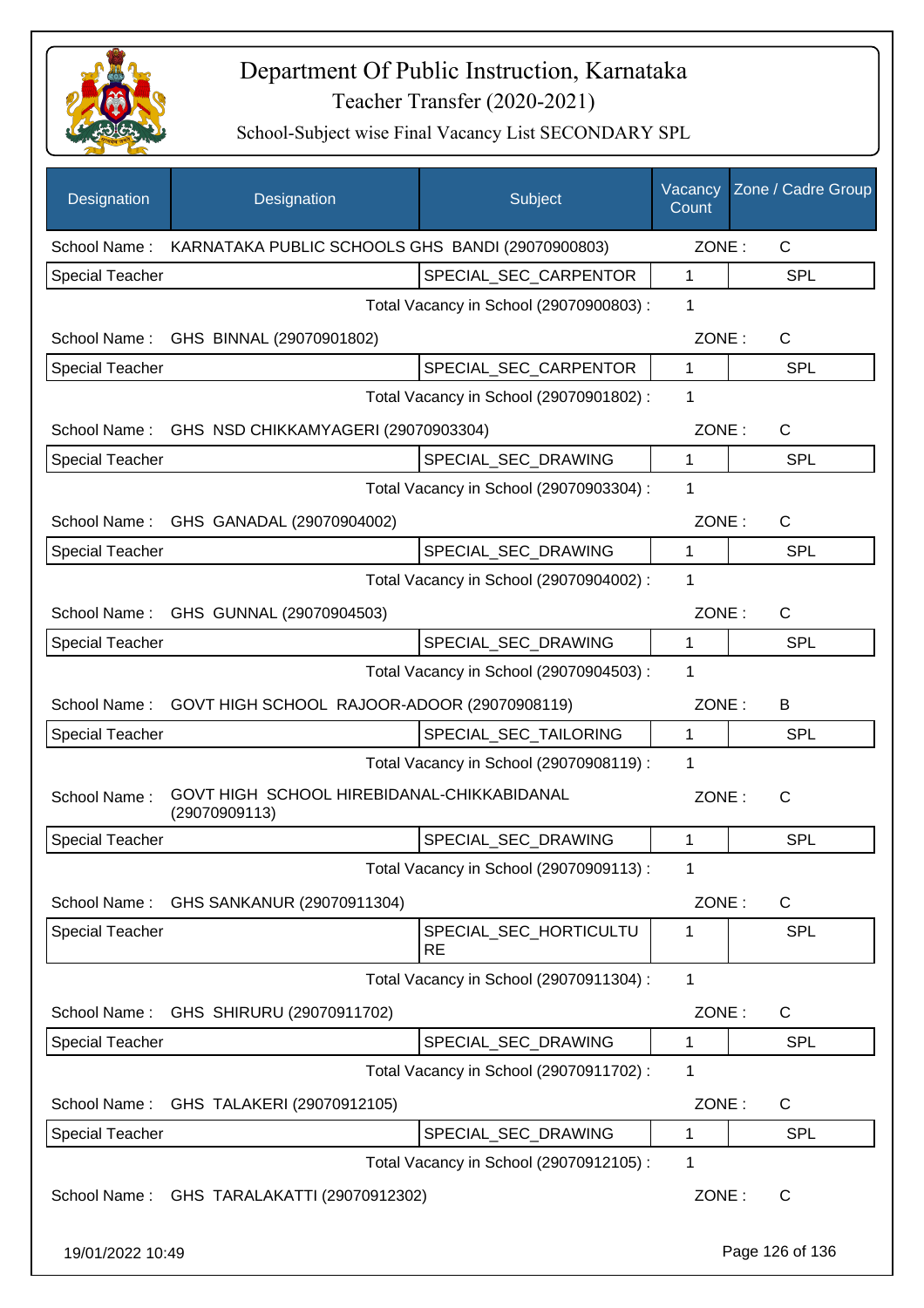

| Designation            | Designation                                | Subject                                  | Vacancy<br>Count | Zone / Cadre Group |
|------------------------|--------------------------------------------|------------------------------------------|------------------|--------------------|
| <b>Special Teacher</b> |                                            | SPECIAL_SEC_CARPENTOR                    | 1                | <b>SPL</b>         |
|                        |                                            | Total Vacancy in School (29070912302) :  | 1                |                    |
| School Name:           | GHS VAJRABANDI (29070913004)               |                                          | ZONE:            | $\mathsf{C}$       |
| Special Teacher        |                                            | SPECIAL_SEC_DRAWING                      | 1                | <b>SPL</b>         |
|                        |                                            | Total Vacancy in School (29070913004) :  | 1                |                    |
| School Name:           | GOVT JUNIOR COLLEGE YELBURGA (29070915902) |                                          | ZONE:            | A                  |
| <b>Special Teacher</b> |                                            | SPECIAL_SEC_DRAWING                      | 1                | <b>SPL</b>         |
|                        |                                            | Total Vacancy in School (29070915902) :  | 1                |                    |
|                        |                                            | Total Vacancy in Taluka (290709) :       | 14               |                    |
| District Name:         | <b>BALLARI (2912)</b>                      |                                          |                  |                    |
| Taluka Name:           | BELLARY WEST (291201)                      |                                          |                  |                    |
| School Name:           | GHS KALLUKAMBHA (29120104505)              |                                          | ZONE:            | $\mathsf{C}$       |
| Special Teacher        |                                            | SPECIAL_SEC_TAILORING                    | 1                | <b>SPL</b>         |
|                        |                                            | Total Vacancy in School (29120104505) :  | 1                |                    |
|                        |                                            | Total Vacancy in Taluka (291201) :       | 1                |                    |
| Taluka Name:           | <b>HADAGALI (291202)</b>                   |                                          |                  |                    |
| School Name:           | GHS HIRE KOLACHI (29120201704)             |                                          | ZONE:            | $\mathsf{C}$       |
| Special Teacher        |                                            | SPECIAL_SEC_TAILORING                    | 1                | <b>SPL</b>         |
|                        |                                            | Total Vacancy in School (29120201704) :  | 1                |                    |
| School Name:           | GHS HOLALU (29120202013)                   |                                          | ZONE:            | $\mathsf{C}$       |
| Special Teacher        |                                            | SPECIAL_SEC_DRAWING                      | 1                | <b>SPL</b>         |
|                        |                                            | Total Vacancy in School (29120202013) :  | 1                |                    |
| School Name:           | GHS ITTIGI (29120202313)                   |                                          | ZONE:            | C                  |
| <b>Special Teacher</b> |                                            | SPECIAL_SEC_HORTICULTU<br><b>RE</b>      | 1                | <b>SPL</b>         |
|                        |                                            | Total Vacancy in School (29120202313) :  | 1                |                    |
| School Name:           | GHS MAGALA (29120203205)                   |                                          | ZONE:            | $\mathsf C$        |
| Special Teacher        |                                            | SPECIAL_SEC_DRAWING                      | 1                | <b>SPL</b>         |
|                        |                                            | Total Vacancy in School (29120203205) :  | 1                |                    |
| School Name:           | GHS MAHAJANADHA HALLI (29120203303)        |                                          | ZONE:            | C                  |
| <b>Special Teacher</b> |                                            | SPECIAL_SEC_MUSIC_GRAD<br>E <sub>1</sub> | 1                | <b>SPL</b>         |
| 19/01/2022 10:49       |                                            |                                          |                  | Page 127 of 136    |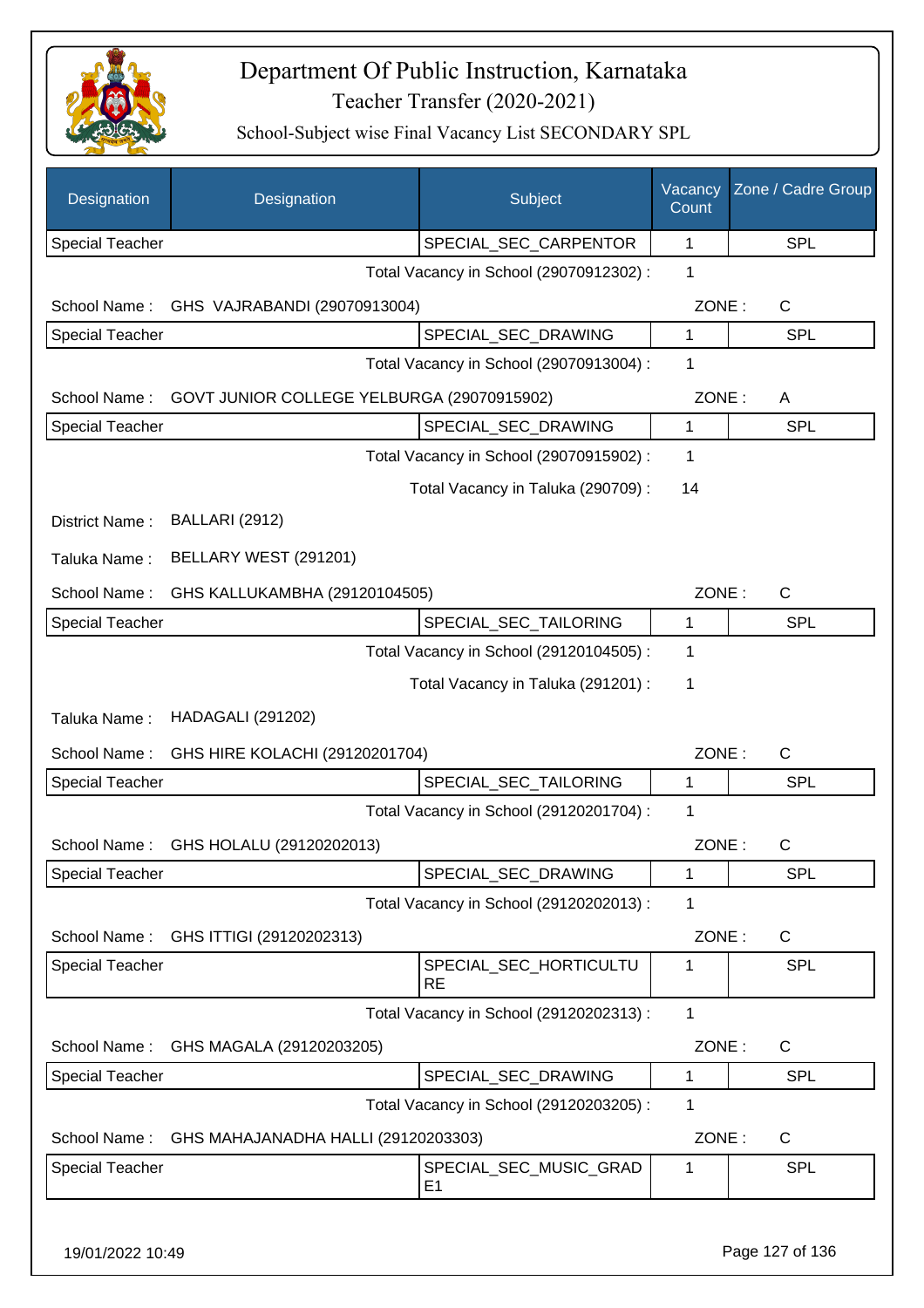

| Total Vacancy in School (29120203303) :<br>1<br>GHPS AND GHS THIMALAPURA LXIII (29120204702)<br>ZONE:<br>$\mathsf{C}$<br>School Name:<br>SPECIAL_SEC_DRAWING<br><b>Special Teacher</b><br>1<br><b>SPL</b><br>Total Vacancy in School (29120204702) :<br>1<br>ZONE:<br>School Name:<br>GHS GPG HADAGALI (29120206602)<br>A<br>$\mathbf{1}$<br><b>Special Teacher</b><br>SPECIAL_SEC_DRAWING<br><b>SPL</b><br>Total Vacancy in School (29120206602) :<br>1<br>ZONE:<br>School Name:<br>GHS SKG HADAGALI (29120206603)<br>Α<br><b>Special Teacher</b><br>SPECIAL_SEC_MUSIC_GRAD<br>SPL<br>1<br>E <sub>1</sub><br>1<br>Total Vacancy in School (29120206603) :<br>Total Vacancy in Taluka (291202):<br>8<br>HAGARIBOMMANAHALLI (291203)<br>Taluka Name:<br>School Name:<br>GHS BYASIGIDERI (29120301206)<br>ZONE:<br>C<br>SPL<br><b>Special Teacher</b><br>SPECIAL_SEC_TAILORING<br>1<br>Total Vacancy in School (29120301206) :<br>1<br>GOVT PU (HIGH SCHOOL), MORIGERI (29120303804)<br>ZONE:<br>$\mathsf{C}$<br>School Name:<br>SPECIAL_SEC_DRAWING<br><b>Special Teacher</b><br>1<br><b>SPL</b><br>Total Vacancy in School (29120303804) :<br>1<br>GOVT B N M HIGH SCHOOL TELUGOLI (29120304503)<br>ZONE:<br>C<br>School Name:<br>Special Teacher<br>SPECIAL_SEC_TAILORING<br><b>SPL</b><br>$\mathbf 1$<br>Total Vacancy in School (29120304503) :<br>1<br>Total Vacancy in Taluka (291203):<br>3<br>HOSPET (291205)<br>Taluka Name:<br>ZONE:<br>C<br>School Name:<br>GHS CHIKKAJAIGNUR (29120500902)<br><b>Special Teacher</b><br>SPECIAL_SEC_TAILORING<br><b>SPL</b><br>1<br>Total Vacancy in School (29120500902) :<br>1<br>GHS DEVA SAMUDRA (29120501508)<br>ZONE:<br>$\mathsf{C}$<br>School Name:<br><b>Special Teacher</b><br>SPECIAL_SEC_DRAWING<br>SPL<br>1<br>Total Vacancy in School (29120501508) :<br>1<br>School Name:<br>GOVT PU (HIGH SCHOOL) M M HALLI (29120504019)<br>ZONE:<br>A<br><b>Special Teacher</b><br>SPECIAL_SEC_DRAWING<br><b>SPL</b><br>1 | Designation | Designation | Subject | Vacancy<br>Count | Zone / Cadre Group |
|------------------------------------------------------------------------------------------------------------------------------------------------------------------------------------------------------------------------------------------------------------------------------------------------------------------------------------------------------------------------------------------------------------------------------------------------------------------------------------------------------------------------------------------------------------------------------------------------------------------------------------------------------------------------------------------------------------------------------------------------------------------------------------------------------------------------------------------------------------------------------------------------------------------------------------------------------------------------------------------------------------------------------------------------------------------------------------------------------------------------------------------------------------------------------------------------------------------------------------------------------------------------------------------------------------------------------------------------------------------------------------------------------------------------------------------------------------------------------------------------------------------------------------------------------------------------------------------------------------------------------------------------------------------------------------------------------------------------------------------------------------------------------------------------------------------------------------------------------------------------------------------------------------------------------------------------------------------------|-------------|-------------|---------|------------------|--------------------|
|                                                                                                                                                                                                                                                                                                                                                                                                                                                                                                                                                                                                                                                                                                                                                                                                                                                                                                                                                                                                                                                                                                                                                                                                                                                                                                                                                                                                                                                                                                                                                                                                                                                                                                                                                                                                                                                                                                                                                                        |             |             |         |                  |                    |
|                                                                                                                                                                                                                                                                                                                                                                                                                                                                                                                                                                                                                                                                                                                                                                                                                                                                                                                                                                                                                                                                                                                                                                                                                                                                                                                                                                                                                                                                                                                                                                                                                                                                                                                                                                                                                                                                                                                                                                        |             |             |         |                  |                    |
|                                                                                                                                                                                                                                                                                                                                                                                                                                                                                                                                                                                                                                                                                                                                                                                                                                                                                                                                                                                                                                                                                                                                                                                                                                                                                                                                                                                                                                                                                                                                                                                                                                                                                                                                                                                                                                                                                                                                                                        |             |             |         |                  |                    |
|                                                                                                                                                                                                                                                                                                                                                                                                                                                                                                                                                                                                                                                                                                                                                                                                                                                                                                                                                                                                                                                                                                                                                                                                                                                                                                                                                                                                                                                                                                                                                                                                                                                                                                                                                                                                                                                                                                                                                                        |             |             |         |                  |                    |
|                                                                                                                                                                                                                                                                                                                                                                                                                                                                                                                                                                                                                                                                                                                                                                                                                                                                                                                                                                                                                                                                                                                                                                                                                                                                                                                                                                                                                                                                                                                                                                                                                                                                                                                                                                                                                                                                                                                                                                        |             |             |         |                  |                    |
|                                                                                                                                                                                                                                                                                                                                                                                                                                                                                                                                                                                                                                                                                                                                                                                                                                                                                                                                                                                                                                                                                                                                                                                                                                                                                                                                                                                                                                                                                                                                                                                                                                                                                                                                                                                                                                                                                                                                                                        |             |             |         |                  |                    |
|                                                                                                                                                                                                                                                                                                                                                                                                                                                                                                                                                                                                                                                                                                                                                                                                                                                                                                                                                                                                                                                                                                                                                                                                                                                                                                                                                                                                                                                                                                                                                                                                                                                                                                                                                                                                                                                                                                                                                                        |             |             |         |                  |                    |
|                                                                                                                                                                                                                                                                                                                                                                                                                                                                                                                                                                                                                                                                                                                                                                                                                                                                                                                                                                                                                                                                                                                                                                                                                                                                                                                                                                                                                                                                                                                                                                                                                                                                                                                                                                                                                                                                                                                                                                        |             |             |         |                  |                    |
|                                                                                                                                                                                                                                                                                                                                                                                                                                                                                                                                                                                                                                                                                                                                                                                                                                                                                                                                                                                                                                                                                                                                                                                                                                                                                                                                                                                                                                                                                                                                                                                                                                                                                                                                                                                                                                                                                                                                                                        |             |             |         |                  |                    |
|                                                                                                                                                                                                                                                                                                                                                                                                                                                                                                                                                                                                                                                                                                                                                                                                                                                                                                                                                                                                                                                                                                                                                                                                                                                                                                                                                                                                                                                                                                                                                                                                                                                                                                                                                                                                                                                                                                                                                                        |             |             |         |                  |                    |
|                                                                                                                                                                                                                                                                                                                                                                                                                                                                                                                                                                                                                                                                                                                                                                                                                                                                                                                                                                                                                                                                                                                                                                                                                                                                                                                                                                                                                                                                                                                                                                                                                                                                                                                                                                                                                                                                                                                                                                        |             |             |         |                  |                    |
|                                                                                                                                                                                                                                                                                                                                                                                                                                                                                                                                                                                                                                                                                                                                                                                                                                                                                                                                                                                                                                                                                                                                                                                                                                                                                                                                                                                                                                                                                                                                                                                                                                                                                                                                                                                                                                                                                                                                                                        |             |             |         |                  |                    |
|                                                                                                                                                                                                                                                                                                                                                                                                                                                                                                                                                                                                                                                                                                                                                                                                                                                                                                                                                                                                                                                                                                                                                                                                                                                                                                                                                                                                                                                                                                                                                                                                                                                                                                                                                                                                                                                                                                                                                                        |             |             |         |                  |                    |
|                                                                                                                                                                                                                                                                                                                                                                                                                                                                                                                                                                                                                                                                                                                                                                                                                                                                                                                                                                                                                                                                                                                                                                                                                                                                                                                                                                                                                                                                                                                                                                                                                                                                                                                                                                                                                                                                                                                                                                        |             |             |         |                  |                    |
|                                                                                                                                                                                                                                                                                                                                                                                                                                                                                                                                                                                                                                                                                                                                                                                                                                                                                                                                                                                                                                                                                                                                                                                                                                                                                                                                                                                                                                                                                                                                                                                                                                                                                                                                                                                                                                                                                                                                                                        |             |             |         |                  |                    |
|                                                                                                                                                                                                                                                                                                                                                                                                                                                                                                                                                                                                                                                                                                                                                                                                                                                                                                                                                                                                                                                                                                                                                                                                                                                                                                                                                                                                                                                                                                                                                                                                                                                                                                                                                                                                                                                                                                                                                                        |             |             |         |                  |                    |
|                                                                                                                                                                                                                                                                                                                                                                                                                                                                                                                                                                                                                                                                                                                                                                                                                                                                                                                                                                                                                                                                                                                                                                                                                                                                                                                                                                                                                                                                                                                                                                                                                                                                                                                                                                                                                                                                                                                                                                        |             |             |         |                  |                    |
|                                                                                                                                                                                                                                                                                                                                                                                                                                                                                                                                                                                                                                                                                                                                                                                                                                                                                                                                                                                                                                                                                                                                                                                                                                                                                                                                                                                                                                                                                                                                                                                                                                                                                                                                                                                                                                                                                                                                                                        |             |             |         |                  |                    |
|                                                                                                                                                                                                                                                                                                                                                                                                                                                                                                                                                                                                                                                                                                                                                                                                                                                                                                                                                                                                                                                                                                                                                                                                                                                                                                                                                                                                                                                                                                                                                                                                                                                                                                                                                                                                                                                                                                                                                                        |             |             |         |                  |                    |
|                                                                                                                                                                                                                                                                                                                                                                                                                                                                                                                                                                                                                                                                                                                                                                                                                                                                                                                                                                                                                                                                                                                                                                                                                                                                                                                                                                                                                                                                                                                                                                                                                                                                                                                                                                                                                                                                                                                                                                        |             |             |         |                  |                    |
|                                                                                                                                                                                                                                                                                                                                                                                                                                                                                                                                                                                                                                                                                                                                                                                                                                                                                                                                                                                                                                                                                                                                                                                                                                                                                                                                                                                                                                                                                                                                                                                                                                                                                                                                                                                                                                                                                                                                                                        |             |             |         |                  |                    |
|                                                                                                                                                                                                                                                                                                                                                                                                                                                                                                                                                                                                                                                                                                                                                                                                                                                                                                                                                                                                                                                                                                                                                                                                                                                                                                                                                                                                                                                                                                                                                                                                                                                                                                                                                                                                                                                                                                                                                                        |             |             |         |                  |                    |
|                                                                                                                                                                                                                                                                                                                                                                                                                                                                                                                                                                                                                                                                                                                                                                                                                                                                                                                                                                                                                                                                                                                                                                                                                                                                                                                                                                                                                                                                                                                                                                                                                                                                                                                                                                                                                                                                                                                                                                        |             |             |         |                  |                    |
|                                                                                                                                                                                                                                                                                                                                                                                                                                                                                                                                                                                                                                                                                                                                                                                                                                                                                                                                                                                                                                                                                                                                                                                                                                                                                                                                                                                                                                                                                                                                                                                                                                                                                                                                                                                                                                                                                                                                                                        |             |             |         |                  |                    |
|                                                                                                                                                                                                                                                                                                                                                                                                                                                                                                                                                                                                                                                                                                                                                                                                                                                                                                                                                                                                                                                                                                                                                                                                                                                                                                                                                                                                                                                                                                                                                                                                                                                                                                                                                                                                                                                                                                                                                                        |             |             |         |                  |                    |
|                                                                                                                                                                                                                                                                                                                                                                                                                                                                                                                                                                                                                                                                                                                                                                                                                                                                                                                                                                                                                                                                                                                                                                                                                                                                                                                                                                                                                                                                                                                                                                                                                                                                                                                                                                                                                                                                                                                                                                        |             |             |         |                  |                    |
|                                                                                                                                                                                                                                                                                                                                                                                                                                                                                                                                                                                                                                                                                                                                                                                                                                                                                                                                                                                                                                                                                                                                                                                                                                                                                                                                                                                                                                                                                                                                                                                                                                                                                                                                                                                                                                                                                                                                                                        |             |             |         |                  |                    |
|                                                                                                                                                                                                                                                                                                                                                                                                                                                                                                                                                                                                                                                                                                                                                                                                                                                                                                                                                                                                                                                                                                                                                                                                                                                                                                                                                                                                                                                                                                                                                                                                                                                                                                                                                                                                                                                                                                                                                                        |             |             |         |                  |                    |
|                                                                                                                                                                                                                                                                                                                                                                                                                                                                                                                                                                                                                                                                                                                                                                                                                                                                                                                                                                                                                                                                                                                                                                                                                                                                                                                                                                                                                                                                                                                                                                                                                                                                                                                                                                                                                                                                                                                                                                        |             |             |         |                  |                    |
|                                                                                                                                                                                                                                                                                                                                                                                                                                                                                                                                                                                                                                                                                                                                                                                                                                                                                                                                                                                                                                                                                                                                                                                                                                                                                                                                                                                                                                                                                                                                                                                                                                                                                                                                                                                                                                                                                                                                                                        |             |             |         |                  |                    |
|                                                                                                                                                                                                                                                                                                                                                                                                                                                                                                                                                                                                                                                                                                                                                                                                                                                                                                                                                                                                                                                                                                                                                                                                                                                                                                                                                                                                                                                                                                                                                                                                                                                                                                                                                                                                                                                                                                                                                                        |             |             |         |                  |                    |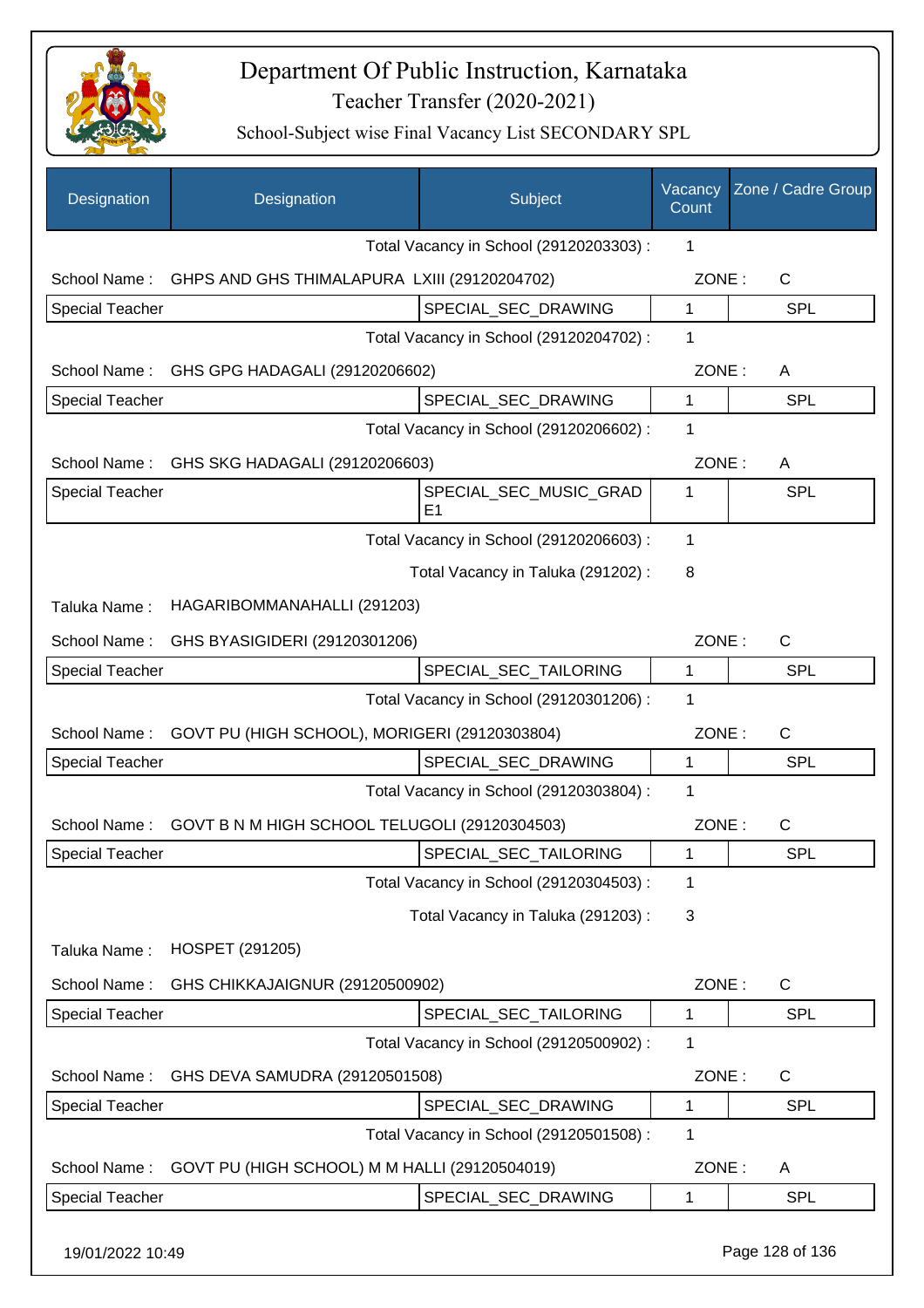

| Designation            | Designation                                                                               | Subject                                  | Vacancy<br>Count        | Zone / Cadre Group |
|------------------------|-------------------------------------------------------------------------------------------|------------------------------------------|-------------------------|--------------------|
|                        |                                                                                           | Total Vacancy in School (29120504019) :  | 1                       |                    |
| School Name:           | GOVT PU (HIGH SCHOOL) GIRLS HOSPET (29120508705)                                          |                                          | ZONE:                   | A                  |
| <b>Special Teacher</b> |                                                                                           | SPECIAL SEC DRAWING                      | 1                       | <b>SPL</b>         |
| <b>Special Teacher</b> |                                                                                           | SPECIAL_SEC_TAILORING                    | 1                       | <b>SPL</b>         |
|                        |                                                                                           | Total Vacancy in School (29120508705) :  | $\overline{2}$          |                    |
| School Name:           | GOVT GIRLS HS KAMALAPURA (29120514003)                                                    |                                          | ZONE:                   | A                  |
| <b>Special Teacher</b> |                                                                                           | SPECIAL_SEC_TAILORING                    | 1                       | <b>SPL</b>         |
|                        |                                                                                           | Total Vacancy in School (29120514003) :  | 1                       |                    |
|                        |                                                                                           | Total Vacancy in Taluka (291205):        | 6                       |                    |
| Taluka Name:           | <b>KUDLIGI (291206)</b>                                                                   |                                          |                         |                    |
| School Name:           | KARNATAKA PUBLIC SCHOOLS GOVT PU COLLEGE (HS),<br>GUDEKOTE (29120602215)                  |                                          | ZONE:                   | C                  |
| Special Teacher        |                                                                                           | SPECIAL_SEC_DRAWING                      | 1                       | SPL                |
|                        |                                                                                           | Total Vacancy in School (29120602215) :  | 1                       |                    |
| School Name:           | GHS BOYS CHIKKA JOGIHALLI (29120605709)                                                   |                                          | ZONE:                   | $\mathsf{C}$       |
| Special Teacher        |                                                                                           | SPECIAL_SEC_MUSIC_GRAD<br>E2             | 1                       | <b>SPL</b>         |
|                        |                                                                                           | Total Vacancy in School (29120605709) :  | 1                       |                    |
| School Name:           | GOVT PU COLLEGE (HS), KUDLIGI (29120608801)                                               |                                          | ZONE:                   | A                  |
| <b>Special Teacher</b> |                                                                                           | SPECIAL_SEC_HORTICULTU<br><b>RE</b>      | 1                       | SPL                |
|                        |                                                                                           | Total Vacancy in School (29120608801) :  | 1.                      |                    |
| School Name:           | GOVT PU COLLEGE(BOYS) (HS), KOTTUR (29120611004)                                          |                                          | ZONE:                   | A                  |
| <b>Special Teacher</b> |                                                                                           | SPECIAL_SEC_DRAMA_GRA<br>DE <sub>1</sub> | 1                       | <b>SPL</b>         |
|                        |                                                                                           | Total Vacancy in School (29120611004) :  | 1                       |                    |
|                        |                                                                                           | Total Vacancy in Taluka (291206) :       | $\overline{\mathbf{4}}$ |                    |
| Taluka Name:           | SANDUR (291207)                                                                           |                                          |                         |                    |
| School Name:           | GHS DONIMALAI (29120703304)                                                               |                                          | ZONE:                   | $\mathsf{C}$       |
| Special Teacher        |                                                                                           | SPECIAL_SEC_CARPENTOR                    | 1                       | <b>SPL</b>         |
|                        |                                                                                           | Total Vacancy in School (29120703304) :  | 1                       |                    |
| School Name:           | KARNATAKA PUBLIC SCHOOLS GOVT JUNIOR COLLEGE HIGH<br>SCHOOL SECTION, BANDRI (29120704312) |                                          | ZONE:                   | $\mathsf{C}$       |
| <b>Special Teacher</b> |                                                                                           | SPECIAL_SEC_MUSIC_GRAD<br>E1             | 1                       | SPL                |
| 19/01/2022 10:49       |                                                                                           |                                          |                         | Page 129 of 136    |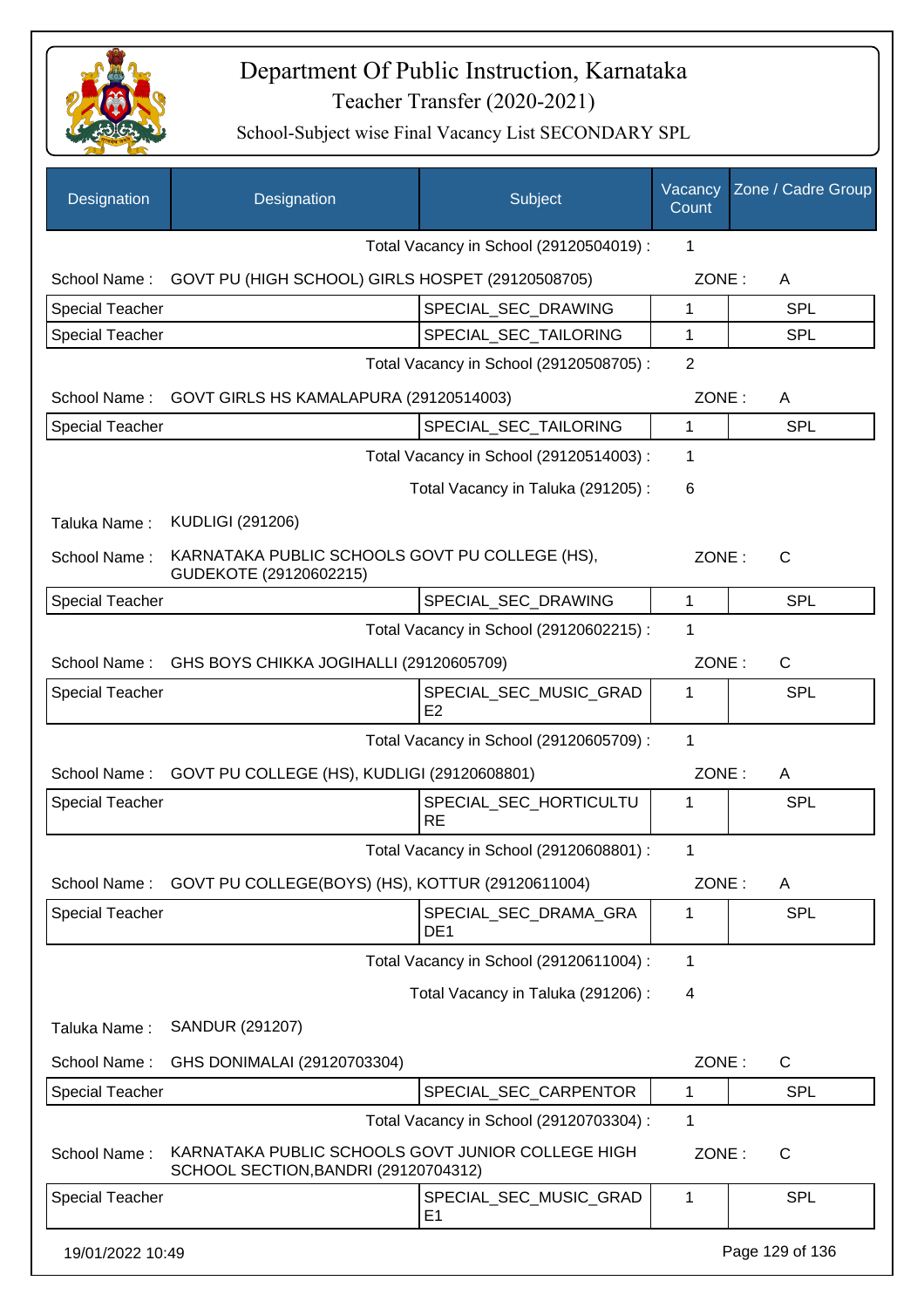

| Designation            | Designation                                     | Subject                                 | Vacancy<br>Count | Zone / Cadre Group |
|------------------------|-------------------------------------------------|-----------------------------------------|------------------|--------------------|
|                        |                                                 | Total Vacancy in School (29120704312) : | 1                |                    |
| School Name:           | GHS HOSA DAROJI (29120707408)                   |                                         | ZONE:            | C                  |
| <b>Special Teacher</b> |                                                 | SPECIAL_SEC_HORTICULTU<br><b>RE</b>     | 1                | <b>SPL</b>         |
|                        |                                                 | Total Vacancy in School (29120707408) : | $\mathbf{1}$     |                    |
|                        |                                                 | Total Vacancy in Taluka (291207):       | 3                |                    |
| Taluka Name:           | <b>SIRUGUPPA (291208)</b>                       |                                         |                  |                    |
| School Name:           | GHS KARUR (29120804010)                         |                                         | ZONE:            | $\mathsf{C}$       |
| <b>Special Teacher</b> |                                                 | SPECIAL SEC HORTICULTU<br><b>RE</b>     | 1                | <b>SPL</b>         |
|                        |                                                 | Total Vacancy in School (29120804010) : | 1                |                    |
| School Name:           | GHS RARAVI (29120806313)                        |                                         | ZONE:            | $\mathsf{C}$       |
| <b>Special Teacher</b> |                                                 | SPECIAL_SEC_HORTICULTU<br><b>RE</b>     | 1                | <b>SPL</b>         |
|                        |                                                 | Total Vacancy in School (29120806313) : | 1                |                    |
| School Name:           | GHS RAVIHAL (29120806403)                       |                                         | ZONE:            | $\mathsf{C}$       |
| <b>Special Teacher</b> |                                                 | SPECIAL_SEC_HORTICULTU<br><b>RE</b>     | 1                | SPL                |
|                        |                                                 | Total Vacancy in School (29120806403) : | $\mathbf{1}$     |                    |
|                        | School Name: GHS SIRIGERI (29120806814)         |                                         | ZONE:            | $\mathsf{C}$       |
| <b>Special Teacher</b> |                                                 | SPECIAL_SEC_DRAWING                     | 1                | <b>SPL</b>         |
|                        |                                                 | Total Vacancy in School (29120806814) : | 1                |                    |
| School Name:           | GHS TALUR (29120807003)                         |                                         | ZONE:            | C                  |
| <b>Special Teacher</b> |                                                 | SPECIAL_SEC_DRAWING                     | 1                | <b>SPL</b>         |
|                        |                                                 | Total Vacancy in School (29120807003) : | 1                |                    |
| School Name:           | GOVT PU (HIGH SCHOOL) TEKKALAKOTE (29120811502) |                                         | ZONE:            | A                  |
| <b>Special Teacher</b> |                                                 | SPECIAL_SEC_TAILORING                   | 1                | SPL                |
|                        |                                                 | Total Vacancy in School (29120811502) : | 1                |                    |
| School Name:           | GHS GIRLS TEKKALAKOTE (29120811602)             |                                         | ZONE:            | A                  |
| <b>Special Teacher</b> |                                                 | SPECIAL_SEC_DRAWING                     | 1                | <b>SPL</b>         |
|                        |                                                 | Total Vacancy in School (29120811602) : | 1                |                    |
|                        |                                                 | Total Vacancy in Taluka (291208) :      | 7                |                    |
| Taluka Name:           | BELLARY EAST (291209)                           |                                         |                  |                    |
| 19/01/2022 10:49       |                                                 |                                         |                  | Page 130 of 136    |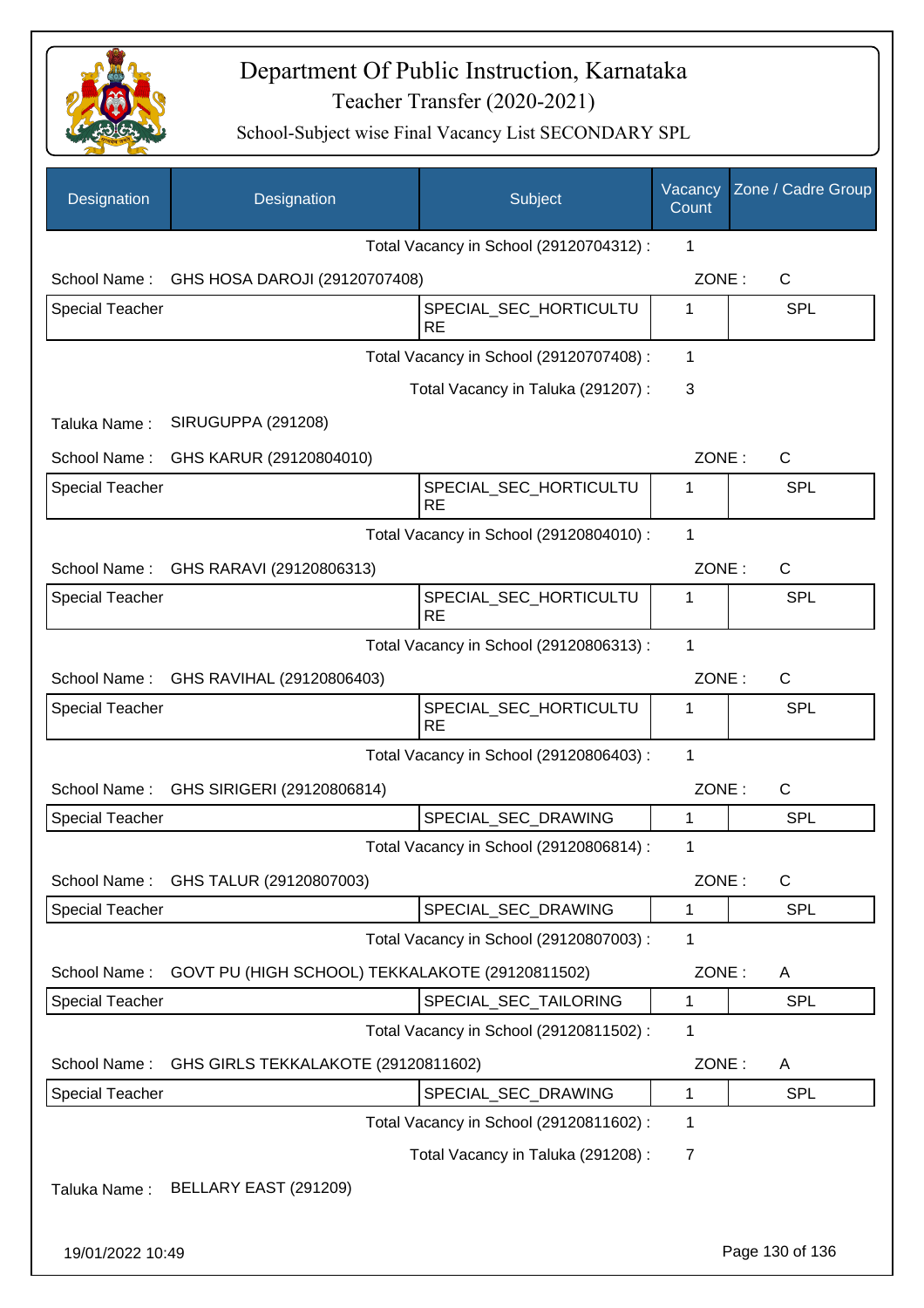

| Designation            | Designation                                                 | Subject                                  | Vacancy<br>Count | Zone / Cadre Group |
|------------------------|-------------------------------------------------------------|------------------------------------------|------------------|--------------------|
| School Name:           | GHS ANDHRAL (29120900810)                                   |                                          | ZONE:            | A                  |
| <b>Special Teacher</b> |                                                             | SPECIAL_SEC_TAILORING                    | 1                | <b>SPL</b>         |
|                        |                                                             | Total Vacancy in School (29120900810) :  | 1                |                    |
| School Name:           | GHS BANAPURA (29120902403)                                  |                                          | ZONE:            | C                  |
| <b>Special Teacher</b> |                                                             | SPECIAL_SEC_SERICULTUR                   | $\mathbf{1}$     | <b>SPL</b>         |
|                        |                                                             | Total Vacancy in School (29120902403) :  | 1                |                    |
|                        | School Name: GHS BASARAKODU (29120902501)                   |                                          | ZONE:            | $\mathsf{C}$       |
| <b>Special Teacher</b> |                                                             | SPECIAL_SEC_TAILORING                    | $\mathbf{1}$     | <b>SPL</b>         |
|                        |                                                             | Total Vacancy in School (29120902501) :  | 1                |                    |
|                        | School Name: GHS KORLAGUNDI (29120905904)                   |                                          | ZONE:            | $\mathsf{C}$       |
| <b>Special Teacher</b> |                                                             | SPECIAL SEC DRAMA GRA<br>DE <sub>1</sub> | 1                | <b>SPL</b>         |
|                        |                                                             | Total Vacancy in School (29120905904) :  | 1                |                    |
|                        | School Name: GHS M.GONAL (29120906402)                      |                                          | ZONE:            | $\mathsf{C}$       |
| <b>Special Teacher</b> |                                                             | SPECIAL_SEC_MUSIC_GRAD<br>E <sub>1</sub> | 1                | SPL                |
|                        |                                                             | Total Vacancy in School (29120906402) :  | 1                |                    |
|                        | School Name: GHS HAGARI FARM ARS (29120906705)              |                                          | ZONE:            | В                  |
| <b>Special Teacher</b> |                                                             | SPECIAL_SEC_TAILORING                    | 1                | <b>SPL</b>         |
|                        |                                                             | Total Vacancy in School (29120906705) :  | 1                |                    |
| School Name:           | GHS RUPANAGUDI (29120906907)                                |                                          | ZONE:            | C                  |
| <b>Special Teacher</b> |                                                             | SPECIAL_SEC_TAILORING                    | 1                | SPL                |
|                        |                                                             | Total Vacancy in School (29120906907) :  | 1                |                    |
| School Name:           | GHS SRIDHARAGADDA (29120907408)                             |                                          | ZONE:            | Β                  |
| <b>Special Teacher</b> |                                                             | SPECIAL SEC HORTICULTU<br><b>RE</b>      | 1                | <b>SPL</b>         |
|                        |                                                             | Total Vacancy in School (29120907408) :  | $\mathbf 1$      |                    |
|                        |                                                             | Total Vacancy in Taluka (291209):        | 8                |                    |
| Taluka Name:           | HARAPANAHALLI (291407)                                      |                                          |                  |                    |
| School Name:           | DR PATEL NAGANAGOUDA BASAMMA GHS-ANAJIGERE<br>(29140700607) |                                          | ZONE:            | $\mathsf{C}$       |
| <b>Special Teacher</b> |                                                             | SPECIAL_SEC_MUSIC_GRAD<br>E <sub>2</sub> | 1                | <b>SPL</b>         |
|                        |                                                             | Total Vacancy in School (29140700607) :  | $\mathbf 1$      |                    |
| 19/01/2022 10:49       |                                                             |                                          |                  | Page 131 of 136    |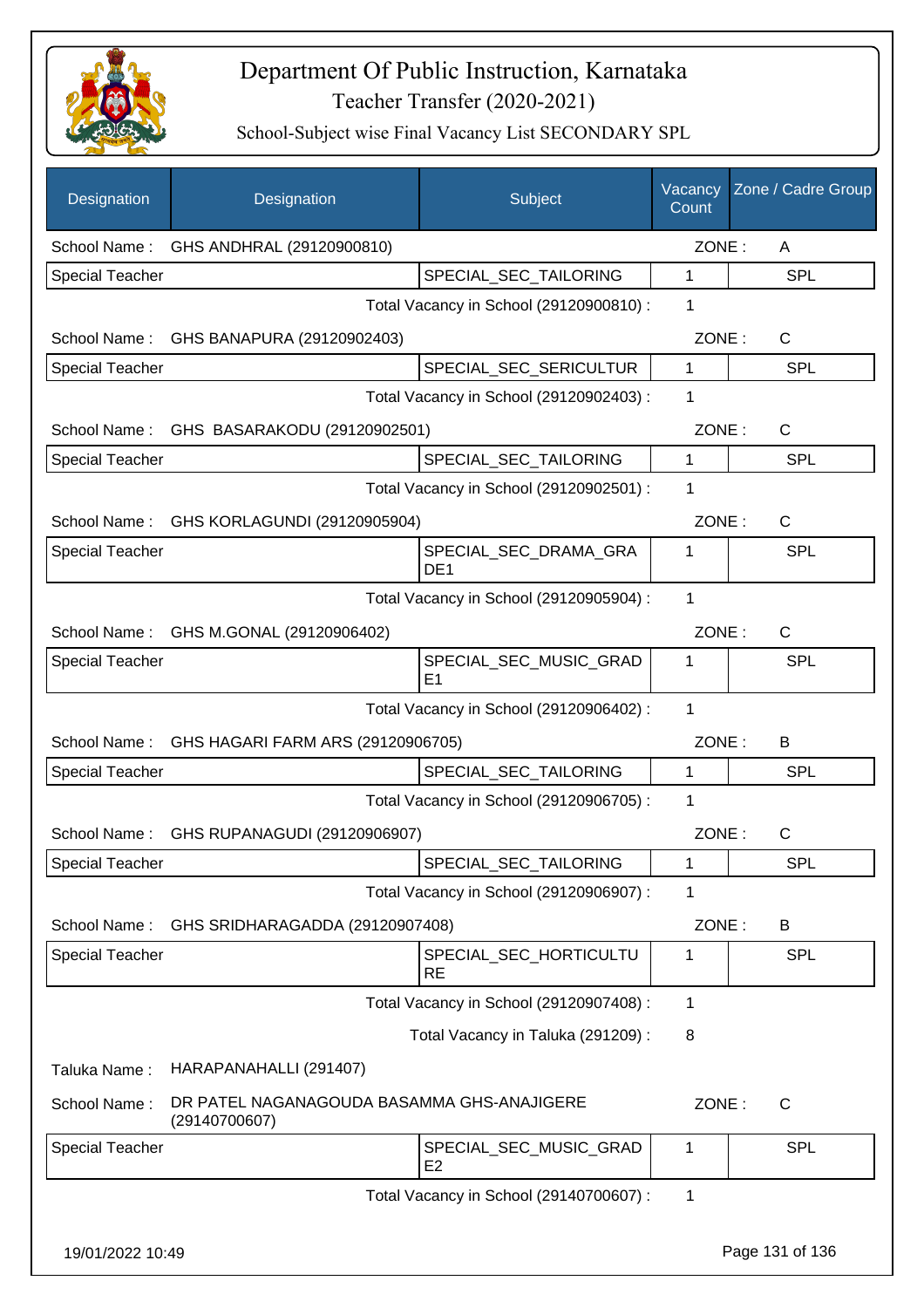

| Designation            | Designation                                           | Subject                                  | Vacancy<br>Count | Zone / Cadre Group |
|------------------------|-------------------------------------------------------|------------------------------------------|------------------|--------------------|
| School Name:           | GHS-HAGARIGAJAPURA (29140702306)                      |                                          | ZONE:            | C                  |
| <b>Special Teacher</b> |                                                       | SPECIAL_SEC_DRAWING                      | 1                | <b>SPL</b>         |
|                        |                                                       | Total Vacancy in School (29140702306) :  | 1                |                    |
| School Name:           | KARNATAKA PUBLIC SCHOOLS GJC-HALUVAGALU (29140702610) |                                          | ZONE:            | C                  |
| <b>Special Teacher</b> |                                                       | SPECIAL_SEC_MUSIC_GRAD<br>E2             | 1                | SPL                |
|                        |                                                       | Total Vacancy in School (29140702610) :  | 1                |                    |
|                        | School Name: GHS-KUNCHUR (29140704706)                |                                          | ZONE:            | C                  |
| <b>Special Teacher</b> |                                                       | SPECIAL_SEC_HORTICULTU<br><b>RE</b>      | 1                | <b>SPL</b>         |
|                        |                                                       | Total Vacancy in School (29140704706) :  | 1                |                    |
| School Name:           | GOVT PU COLLEGE HS SECTION LAXMIPURA (29140704902)    |                                          | ZONE:            | C                  |
| <b>Special Teacher</b> |                                                       | SPECIAL_SEC_DRAWING                      | 1                | <b>SPL</b>         |
|                        |                                                       | Total Vacancy in School (29140704902) :  | 1                |                    |
| School Name:           | GHS-MYDUR (29140705503)                               |                                          | ZONE:            | $\mathsf{C}$       |
| <b>Special Teacher</b> |                                                       | SPECIAL_SEC_TAILORING                    | 1                | <b>SPL</b>         |
|                        |                                                       | Total Vacancy in School (29140705503) :  | 1                |                    |
| School Name:           | GHS - MATHIHALLI (29140705605)                        |                                          | ZONE:            | $\mathsf{C}$       |
| <b>Special Teacher</b> |                                                       | SPECIAL_SEC_MUSIC_GRAD<br>E1             | 1                | <b>SPL</b>         |
|                        |                                                       | Total Vacancy in School (29140705605) :  | 1                |                    |
| School Name:           | GHS-MUTHIGI (29140705704)                             |                                          | ZONE:            | $\mathsf C$        |
| <b>Special Teacher</b> |                                                       | SPECIAL_SEC_AGRICULTUR                   | 1                | <b>SPL</b>         |
|                        |                                                       | Total Vacancy in School (29140705704) :  | 1                |                    |
| School Name:           | GHS-RAMAGHATTA (29140707405)                          |                                          | ZONE:            | C                  |
| <b>Special Teacher</b> |                                                       | SPECIAL SEC DRAWING                      | 1                | <b>SPL</b>         |
|                        |                                                       | Total Vacancy in School (29140707405) :  | 1                |                    |
| School Name:           | GJC-SINGRIHALLI (29140707809)                         |                                          | ZONE:            | C                  |
| <b>Special Teacher</b> |                                                       | SPECIAL_SEC_HORTICULTU<br><b>RE</b>      | 1                | SPL                |
|                        |                                                       | Total Vacancy in School (29140707809) :  | $\mathbf{1}$     |                    |
| School Name:           | GHS-THOUDURU (29140707908)                            |                                          | ZONE:            | C                  |
| <b>Special Teacher</b> |                                                       | SPECIAL_SEC_MUSIC_GRAD<br>E <sub>1</sub> | 1                | <b>SPL</b>         |
| 19/01/2022 10:49       |                                                       |                                          |                  | Page 132 of 136    |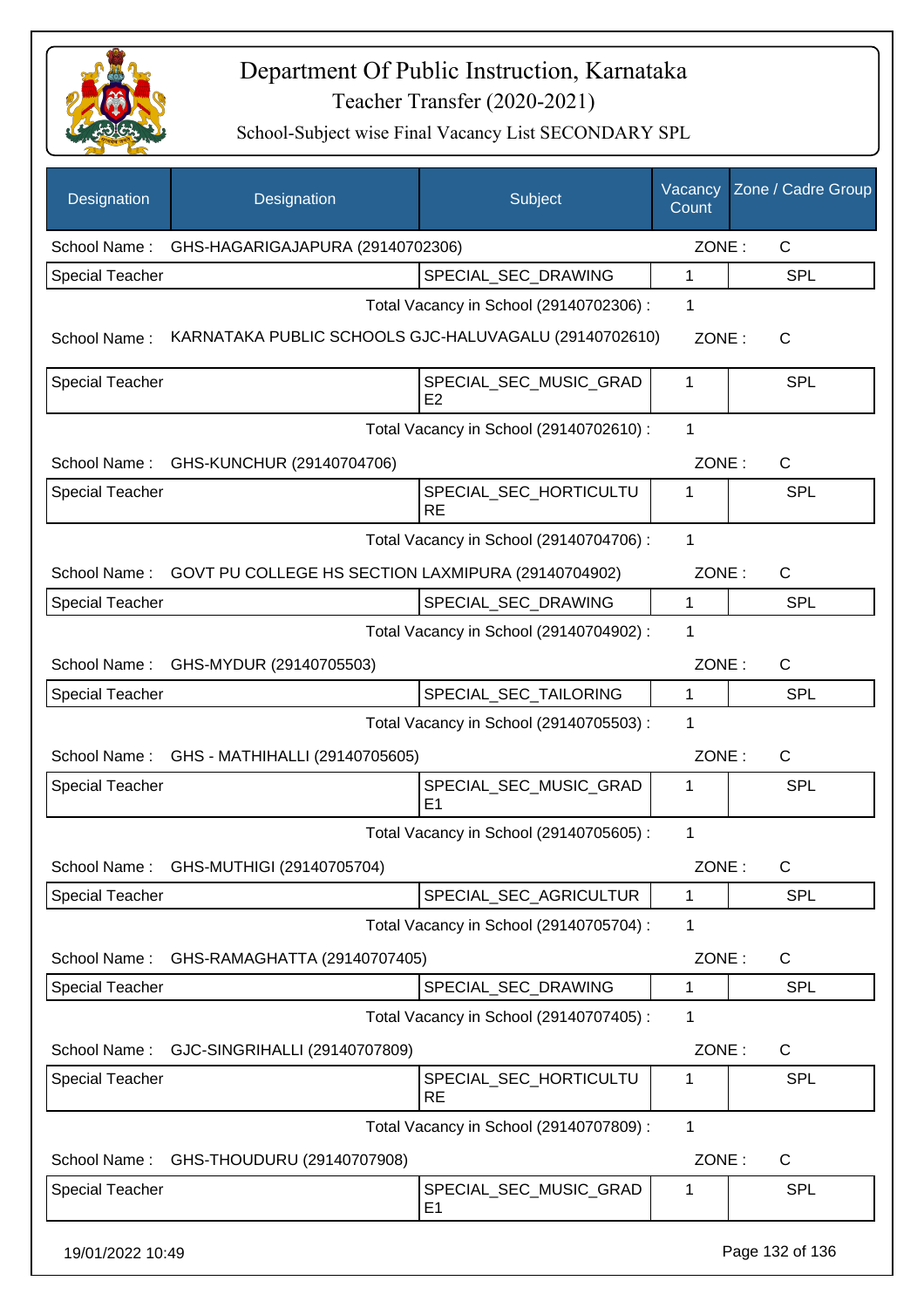

| Designation            | Designation                                              | Subject                                     | Vacancy<br>Count | Zone / Cadre Group    |
|------------------------|----------------------------------------------------------|---------------------------------------------|------------------|-----------------------|
|                        |                                                          | Total Vacancy in School (29140707908) :     | 1                |                       |
| School Name:           | GHS-THELIGI (29140708107)                                |                                             | ZONE:            | C                     |
| Special Teacher        |                                                          | SPECIAL_SEC_HORTICULTU<br><b>RE</b>         | 1                | <b>SPL</b>            |
|                        |                                                          | Total Vacancy in School (29140708107) :     | 1                |                       |
|                        |                                                          | School Name: GHS- GOVERAHALLI (29140708209) |                  | ZONE:<br>$\mathsf{C}$ |
| <b>Special Teacher</b> |                                                          | SPECIAL_SEC_MUSIC_GRAD<br>E <sub>2</sub>    | 1                | <b>SPL</b>            |
|                        |                                                          | Total Vacancy in School (29140708209) :     | $\mathbf 1$      |                       |
| School Name:           | GJC-HARAPANAHALLI (29140709703)                          |                                             | ZONE:            | A                     |
| <b>Special Teacher</b> |                                                          | SPECIAL_SEC_TAILORING                       | $\mathbf{1}$     | <b>SPL</b>            |
|                        |                                                          | Total Vacancy in School (29140709703) :     | 1                |                       |
|                        |                                                          | Total Vacancy in Taluka (291407) :          | 14               |                       |
| District Name:         | YADAGIRI (2933)                                          |                                             |                  |                       |
| Taluka Name:           | <b>SHAHAPUR (293307)</b>                                 |                                             |                  |                       |
| School Name:           | GOVT HIGH SCHOOL BENDEBEMBALI (29330701403)              |                                             | ZONE:            | $\mathsf{C}$          |
| <b>Special Teacher</b> |                                                          | SPECIAL_SEC_TAILORING                       | 1                | <b>SPL</b>            |
|                        |                                                          | Total Vacancy in School (29330701403) :     | 1                |                       |
| School Name:           | GHS BILHAR (29330702303)                                 |                                             | ZONE:            | C                     |
| <b>Special Teacher</b> |                                                          | SPECIAL SEC DRAWING                         | 1                | SPL                   |
|                        |                                                          | Total Vacancy in School (29330702303) :     | 1                |                       |
|                        | School Name: GOVT. HIGH SCHOOL DORANAHALLI (29330703611) |                                             | ZONE:            | C                     |
| Special Teacher        |                                                          | SPECIAL_SEC_CARPENTOR                       | 1                | <b>SPL</b>            |
|                        |                                                          | Total Vacancy in School (29330703611) :     | 1                |                       |
| School Name:           | GOVT. HS URDU GOGI (29330704024)                         |                                             | ZONE:            | C                     |
| Special Teacher        |                                                          | SPECIAL SEC DRAWING                         | 1                | <b>SPL</b>            |
|                        |                                                          | Total Vacancy in School (29330704024) :     | 1                |                       |
| School Name:           | GOVT. HS KAKKASAGERA (29330707203)                       |                                             | ZONE:            | C                     |
| <b>Special Teacher</b> |                                                          | SPECIAL_SEC_DRAWING                         | 1                | <b>SPL</b>            |
|                        |                                                          | Total Vacancy in School (29330707203) :     | 1                |                       |
| School Name:           | GOVT. HS KONKAL (29330708602)                            |                                             | ZONE:            | C                     |
| <b>Special Teacher</b> |                                                          | SPECIAL_SEC_CARPENTOR                       | 1                | <b>SPL</b>            |
|                        |                                                          | Total Vacancy in School (29330708602) :     | 1                |                       |
| 19/01/2022 10:49       |                                                          |                                             |                  | Page 133 of 136       |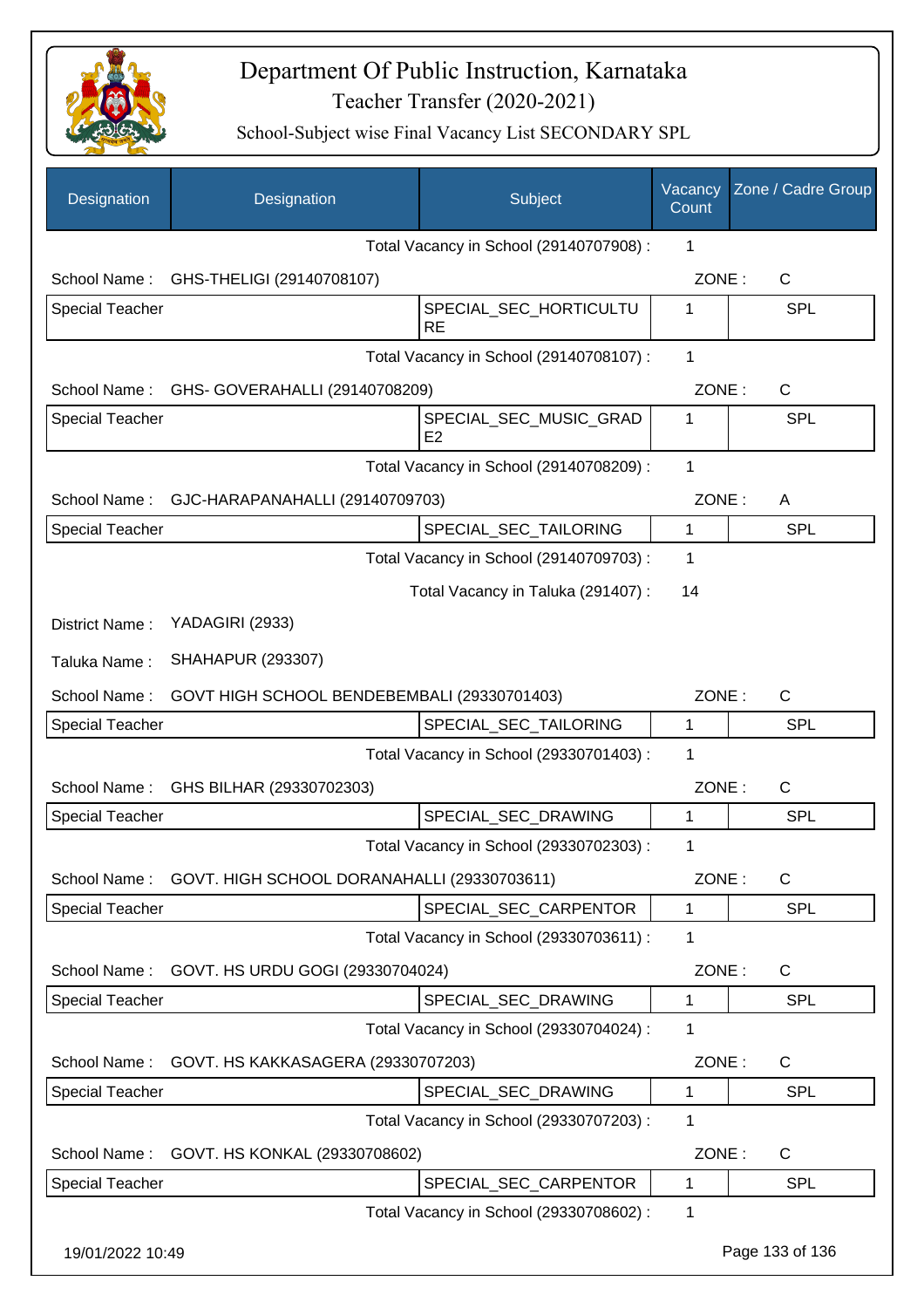

| Designation                             | Designation                                                  | Subject                                  | Vacancy<br>Count | Zone / Cadre Group |
|-----------------------------------------|--------------------------------------------------------------|------------------------------------------|------------------|--------------------|
| School Name:                            |                                                              | GOVT. HS KURKUNDA (29330709104)          |                  | ZONE:<br>C         |
| <b>Special Teacher</b>                  |                                                              | SPECIAL_SEC_DRAWING                      | 1                | <b>SPL</b>         |
|                                         |                                                              | Total Vacancy in School (29330709104) :  | 1                |                    |
| School Name:                            | GOVT. HS MADDARKI (29330709605)                              |                                          | ZONE:            | C                  |
| <b>Special Teacher</b>                  |                                                              | SPECIAL_SEC_WEAVING                      | 1                | <b>SPL</b>         |
|                                         |                                                              | Total Vacancy in School (29330709605) :  | 1                |                    |
| School Name:                            | GOVT. HS NAIKAL (29330710905)                                |                                          | ZONE:            | $\mathsf{C}$       |
| <b>Special Teacher</b>                  |                                                              | SPECIAL_SEC_MUSIC_GRAD<br>E <sub>2</sub> | 1                | <b>SPL</b>         |
|                                         | 1<br>Total Vacancy in School (29330710905) :                 |                                          |                  |                    |
| School Name:                            | GOVT. HS RASTAPUR (29330711404)                              |                                          | ZONE:            | $\mathsf{C}$       |
| <b>Special Teacher</b>                  |                                                              | SPECIAL_SEC_TAILORING                    | 1                | <b>SPL</b>         |
|                                         |                                                              | Total Vacancy in School (29330711404) :  | 1                |                    |
| School Name:                            | GOVT. HS SHIVAPUR (29330712802)                              |                                          | ZONE:            | C                  |
| <b>Special Teacher</b>                  |                                                              | SPECIAL_SEC_DRAWING                      | $\mathbf{1}$     | <b>SPL</b>         |
|                                         |                                                              | Total Vacancy in School (29330712802) :  | 1                |                    |
| School Name:                            | GOVT. HS WADAGERA (29330714211)                              |                                          | ZONE:            | $\mathsf{C}$       |
| <b>Special Teacher</b>                  |                                                              | SPECIAL_SEC_DRAWING                      | 1                | <b>SPL</b>         |
|                                         |                                                              | Total Vacancy in School (29330714211) :  | 1                |                    |
| School Name:                            | GOVT. HS WANADURGA (29330714305)                             |                                          | ZONE:            | $\mathsf{C}$       |
| Special Teacher                         |                                                              | SPECIAL_SEC_TAILORING                    | 1                | <b>SPL</b>         |
|                                         |                                                              | Total Vacancy in School (29330714305) :  | 1                |                    |
| School Name:                            | GOVT. HS NAGANATAGI (29330714706)                            |                                          | ZONE:            | C                  |
| Special Teacher                         |                                                              | SPECIAL_SEC_DRAWING                      | 1                | <b>SPL</b>         |
|                                         |                                                              | Total Vacancy in School (29330714706) :  | 1                |                    |
| School Name:                            | GOVT. JC GIRLS HIGH SCHOOL SECTION SHAHAPUR<br>(29330718506) |                                          | ZONE:            | A                  |
| <b>Special Teacher</b>                  |                                                              | SPECIAL_SEC_CARPENTOR                    | 1                | <b>SPL</b>         |
| Special Teacher                         |                                                              | SPECIAL_SEC_DRAWING                      | 1                | <b>SPL</b>         |
| Total Vacancy in School (29330718506) : |                                                              |                                          | $\overline{2}$   |                    |
|                                         |                                                              | Total Vacancy in Taluka (293307) :       | 16               |                    |
| Taluka Name:                            | <b>SHORAPUR (293308)</b>                                     |                                          |                  |                    |
| School Name:                            | GOVERNAMENT HIGH SCHOOL AGNI (29330800203)                   |                                          | ZONE:            | $\mathsf{C}$       |
| 19/01/2022 10:49                        |                                                              |                                          |                  | Page 134 of 136    |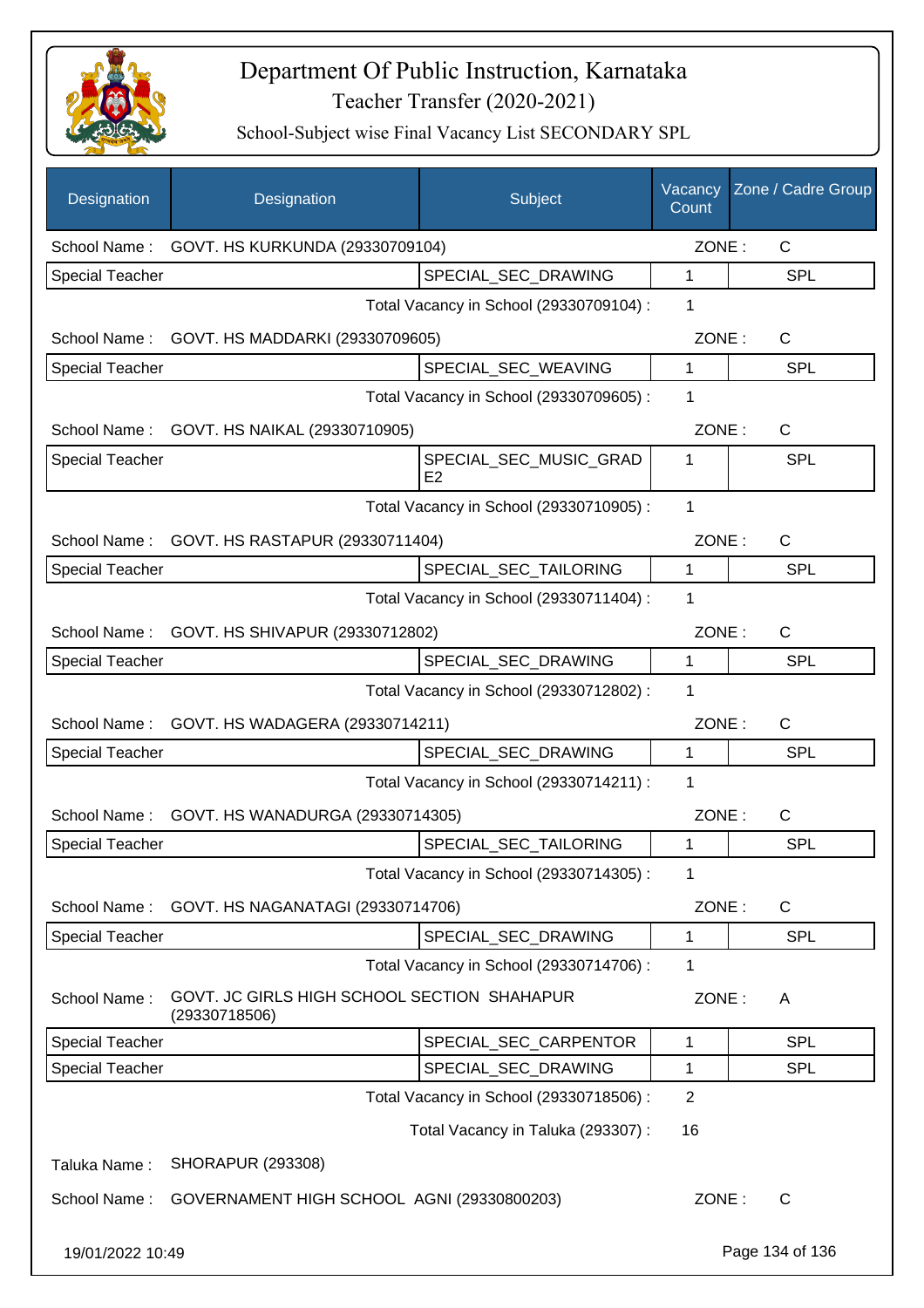

| Designation            | Designation                                                         | Subject                                 | Vacancy<br>Count | Zone / Cadre Group |
|------------------------|---------------------------------------------------------------------|-----------------------------------------|------------------|--------------------|
| <b>Special Teacher</b> |                                                                     | SPECIAL_SEC_DRAWING                     | 1                | <b>SPL</b>         |
|                        | 1<br>Total Vacancy in School (29330800203) :                        |                                         |                  |                    |
| School Name:           | GOVT GIRLS HIGH SCHOOL HUNASAGI (29330809113)                       |                                         |                  | ZONE:<br>A         |
| <b>Special Teacher</b> |                                                                     | SPECIAL SEC CARPENTOR                   | $\mathbf{1}$     | <b>SPL</b>         |
|                        |                                                                     | Total Vacancy in School (29330809113) : | 1                |                    |
| School Name:           | GOVT HS LAXMIPUR (29330813604)                                      |                                         | ZONE:            | C                  |
| <b>Special Teacher</b> |                                                                     | SPECIAL_SEC_TAILORING                   | 1                | <b>SPL</b>         |
|                        |                                                                     | Total Vacancy in School (29330813604) : | 1                |                    |
| School Name:           | GHS SUGUR (29330820102)                                             |                                         | ZONE:            | C                  |
| <b>Special Teacher</b> |                                                                     | SPECIAL_SEC_DRAWING                     | 1                | <b>SPL</b>         |
|                        |                                                                     | Total Vacancy in School (29330820102) : | 1                |                    |
| School Name:           | GJC GIRLS SHORAPUR (29330831213)                                    |                                         | ZONE:            | A                  |
| <b>Special Teacher</b> |                                                                     | SPECIAL SEC DRAWING                     | 1                | <b>SPL</b>         |
|                        |                                                                     | Total Vacancy in School (29330831213) : | 1                |                    |
| School Name:           | KARNATAKA PUBLIC SCHOOLS GOVT PU COLLEGE RANGAMPET<br>(29330832903) |                                         | ZONE:            | A                  |
| <b>Special Teacher</b> |                                                                     | SPECIAL_SEC_DRAWING                     | 1                | <b>SPL</b>         |
|                        |                                                                     | Total Vacancy in School (29330832903) : | 1                |                    |
|                        |                                                                     | Total Vacancy in Taluka (293308):       | 6                |                    |
| Taluka Name:           | YADGIR (293310)                                                     |                                         |                  |                    |
| School Name:           | GOVT HS BALICHAKRA (29331001511)                                    |                                         | ZONE:            | С                  |
| <b>Special Teacher</b> |                                                                     | SPECIAL_SEC_DRAWING                     | 1                | <b>SPL</b>         |
|                        |                                                                     | Total Vacancy in School (29331001511) : | 1                |                    |
| School Name:           | GOVT HS EDLUR (29331003502)                                         |                                         | ZONE:            | C                  |
| Special Teacher        |                                                                     | SPECIAL_SEC_DRAWING                     | 1                | <b>SPL</b>         |
|                        |                                                                     | Total Vacancy in School (29331003502) : | 1                |                    |
| School Name:           | GOVT HS HEDAGIMADRA (29331004702)                                   |                                         | ZONE:            | C                  |
| Special Teacher        |                                                                     | SPECIAL_SEC_DRAWING                     | 1                | <b>SPL</b>         |
|                        |                                                                     | Total Vacancy in School (29331004702) : | 1                |                    |
| School Name:           | GOVT HS HONAGERA (29331005103)                                      |                                         | ZONE:            | C                  |
| <b>Special Teacher</b> |                                                                     | SPECIAL_SEC_WEAVING                     | 1                | <b>SPL</b>         |
|                        |                                                                     | Total Vacancy in School (29331005103) : | 1                |                    |
|                        | School Name: GOVT HS KOTAGERA (29331007002)                         |                                         | ZONE:            | $\mathsf{C}$       |
| 19/01/2022 10:49       |                                                                     |                                         |                  | Page 135 of 136    |